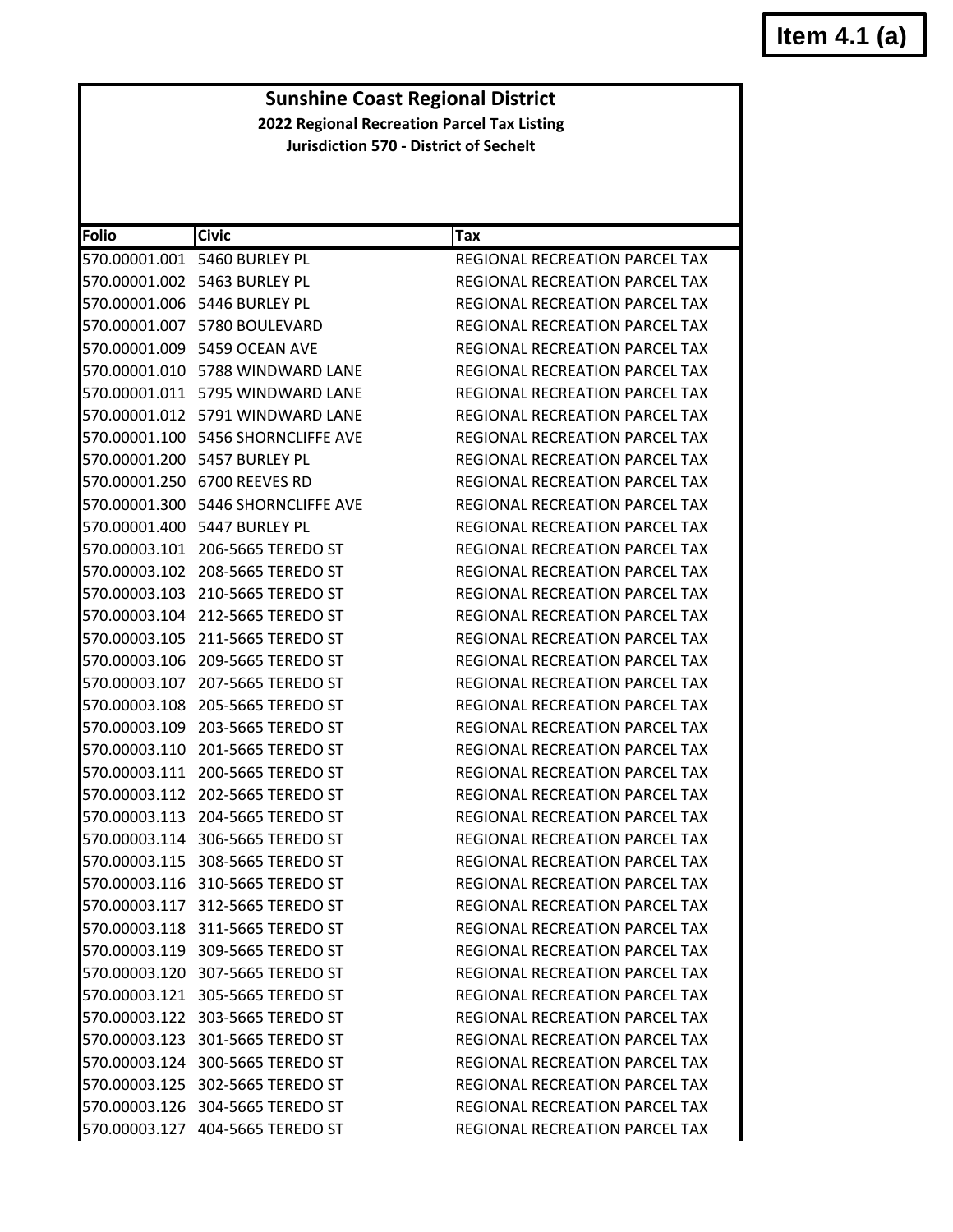| <b>Folio</b>  | <b>Civic</b>                        | Tax                                   |
|---------------|-------------------------------------|---------------------------------------|
| 570.00003.128 | 406-5665 TEREDO ST                  | <b>REGIONAL RECREATION PARCEL TAX</b> |
|               | 570.00003.129 408-5665 TEREDO ST    | REGIONAL RECREATION PARCEL TAX        |
| 570.00003.130 | 410-5665 TEREDO ST                  | <b>REGIONAL RECREATION PARCEL TAX</b> |
|               | 570.00003.131    409-5665 TEREDO ST | REGIONAL RECREATION PARCEL TAX        |
|               | 570.00003.132    407-5665 TEREDO ST | REGIONAL RECREATION PARCEL TAX        |
| 570.00003.133 | 405-5665 TEREDO ST                  | REGIONAL RECREATION PARCEL TAX        |
|               |                                     | REGIONAL RECREATION PARCEL TAX        |
| 570.00003.135 | 401-5665 TEREDO ST                  | REGIONAL RECREATION PARCEL TAX        |
|               | 570.00003.136    400-5665 TEREDO ST | REGIONAL RECREATION PARCEL TAX        |
|               | 570.00003.137    402-5665 TEREDO ST | REGIONAL RECREATION PARCEL TAX        |
|               | 570.00003.138    504-5665 TEREDO ST | REGIONAL RECREATION PARCEL TAX        |
|               | 570.00003.139    506-5665 TEREDO ST | REGIONAL RECREATION PARCEL TAX        |
| 570.00003.140 | 507-5665 TEREDO ST                  | <b>REGIONAL RECREATION PARCEL TAX</b> |
|               | 570.00003.141    505-5665 TEREDO ST | REGIONAL RECREATION PARCEL TAX        |
|               | 570.00003.142    503-5665 TEREDO ST | REGIONAL RECREATION PARCEL TAX        |
|               | 570.00003.143    501-5665 TEREDO ST | REGIONAL RECREATION PARCEL TAX        |
|               | 570.00003.144    500-5665 TEREDO ST | REGIONAL RECREATION PARCEL TAX        |
| 570.00003.145 | 502-5665 TEREDO ST                  | REGIONAL RECREATION PARCEL TAX        |
|               | 570.00003.146    602-5665 TEREDO ST | REGIONAL RECREATION PARCEL TAX        |
|               | 570.00003.147 604-5665 TEREDO ST    | REGIONAL RECREATION PARCEL TAX        |
|               | 570.00003.148    606-5665 TEREDO ST | REGIONAL RECREATION PARCEL TAX        |
|               | 570.00003.149    605-5665 TEREDO ST | REGIONAL RECREATION PARCEL TAX        |
| 570.00003.150 | 603-5665 TEREDO ST                  | REGIONAL RECREATION PARCEL TAX        |
| 570.00003.151 | 601-5665 TEREDO ST                  | REGIONAL RECREATION PARCEL TAX        |
|               | 570.00003.152 600-5665 TEREDO ST    | REGIONAL RECREATION PARCEL TAX        |
| 570.00003.156 | 104-5665 TEREDO ST                  | <b>REGIONAL RECREATION PARCEL TAX</b> |
| 570.00003.157 | 105-5665 TEREDO ST                  | REGIONAL RECREATION PARCEL TAX        |
| 570.00003.158 | 5455 INLET AVE                      | REGIONAL RECREATION PARCEL TAX        |
|               | 570.00003.159 106-5725 TEREDO ST    | REGIONAL RECREATION PARCEL TAX        |
|               | 570.00003.160 107-5725 TEREDO ST    | REGIONAL RECREATION PARCEL TAX        |
|               | 570.00003.161 108-5725 TEREDO ST    | REGIONAL RECREATION PARCEL TAX        |
|               | 570.00003.162 205-5725 TEREDO ST    | REGIONAL RECREATION PARCEL TAX        |
|               | 570.00003.163 203-5725 TEREDO ST    | <b>REGIONAL RECREATION PARCEL TAX</b> |
|               | 570.00003.164 201-5725 TEREDO ST    | REGIONAL RECREATION PARCEL TAX        |
|               | 570.00003.165 200-5725 TEREDO ST    | REGIONAL RECREATION PARCEL TAX        |
|               | 570.00003.166 202-5725 TEREDO ST    | REGIONAL RECREATION PARCEL TAX        |
|               | 570.00003.167 204-5725 TEREDO ST    | REGIONAL RECREATION PARCEL TAX        |
|               | 570.00003.168 206-5725 TEREDO ST    | <b>REGIONAL RECREATION PARCEL TAX</b> |
|               | 570.00003.169 208-5725 TEREDO ST    | <b>REGIONAL RECREATION PARCEL TAX</b> |
|               | 570.00003.170 210-5725 TEREDO ST    | REGIONAL RECREATION PARCEL TAX        |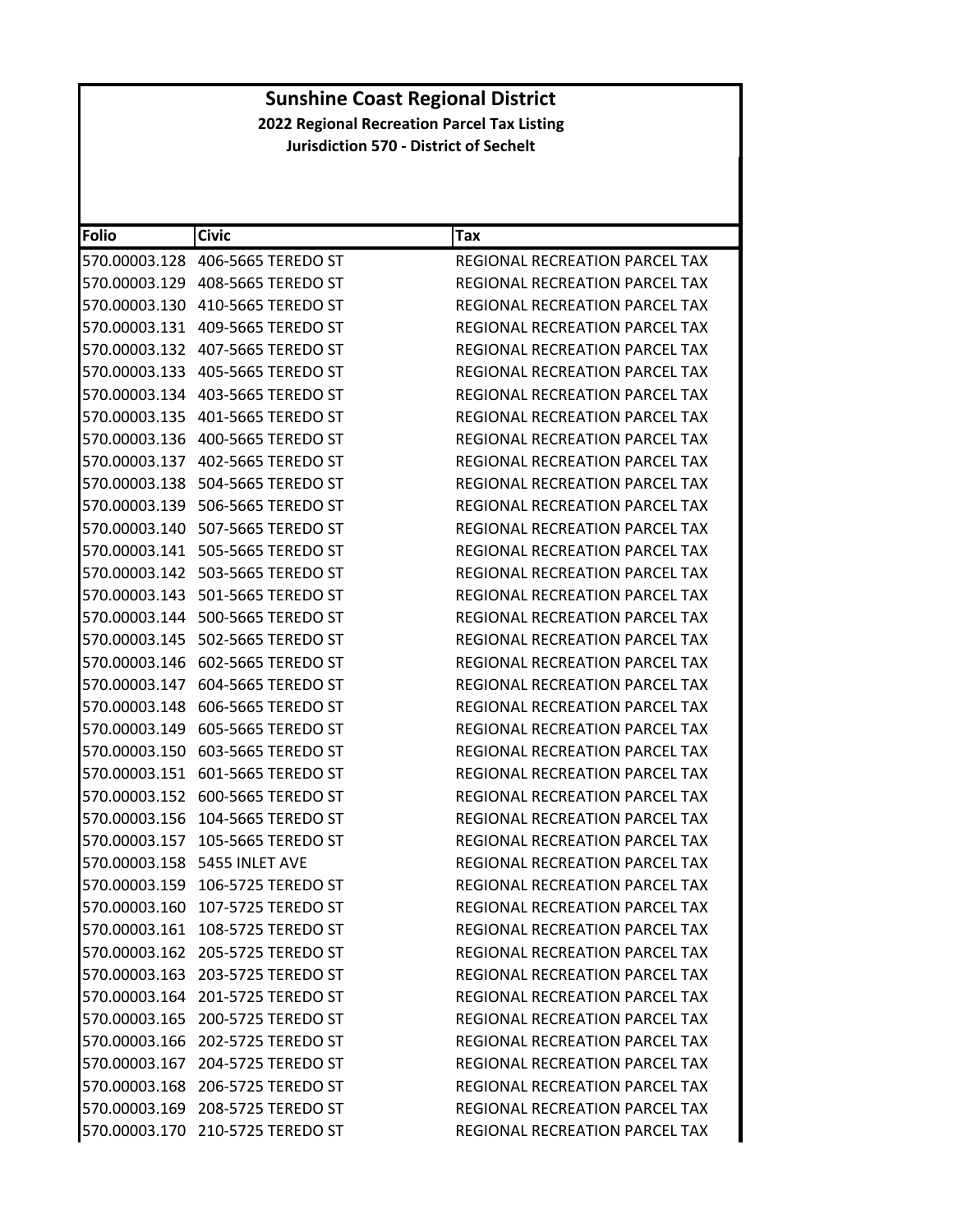| <b>Folio</b>  | <b>Civic</b>                        | Tax                                   |
|---------------|-------------------------------------|---------------------------------------|
|               | 570.00003.171 212-5725 TEREDO ST    | REGIONAL RECREATION PARCEL TAX        |
|               | 570.00003.172 211-5725 TEREDO ST    | REGIONAL RECREATION PARCEL TAX        |
| 570.00003.173 | 209-5725 TEREDO ST                  | <b>REGIONAL RECREATION PARCEL TAX</b> |
|               | 570.00003.174 207-5725 TEREDO ST    | REGIONAL RECREATION PARCEL TAX        |
|               | 570.00003.175 305-5725 TEREDO ST    | REGIONAL RECREATION PARCEL TAX        |
|               | 570.00003.176 303-5725 TEREDO ST    | REGIONAL RECREATION PARCEL TAX        |
|               | 570.00003.177 301-5725 TEREDO ST    | REGIONAL RECREATION PARCEL TAX        |
| 570.00003.178 | 300-5725 TEREDO ST                  | REGIONAL RECREATION PARCEL TAX        |
|               | 570.00003.179 302-5725 TEREDO ST    | REGIONAL RECREATION PARCEL TAX        |
|               | 570.00003.180 304-5725 TEREDO ST    | REGIONAL RECREATION PARCEL TAX        |
|               | 570.00003.181 306-5725 TEREDO ST    | REGIONAL RECREATION PARCEL TAX        |
|               | 570.00003.182 308-5725 TEREDO ST    | REGIONAL RECREATION PARCEL TAX        |
| 570.00003.183 | 310-5725 TEREDO ST                  | REGIONAL RECREATION PARCEL TAX        |
|               | 570.00003.184 312-5725 TEREDO ST    | REGIONAL RECREATION PARCEL TAX        |
|               | 570.00003.185 311-5725 TEREDO ST    | REGIONAL RECREATION PARCEL TAX        |
|               | 570.00003.186 309-5725 TEREDO ST    | REGIONAL RECREATION PARCEL TAX        |
|               | 570.00003.187 307-5725 TEREDO ST    | REGIONAL RECREATION PARCEL TAX        |
|               | 570.00003.188    403-5725 TEREDO ST | <b>REGIONAL RECREATION PARCEL TAX</b> |
| 570.00003.189 | 401-5725 TEREDO ST                  | REGIONAL RECREATION PARCEL TAX        |
|               | 570.00003.190    400-5725 TEREDO ST | REGIONAL RECREATION PARCEL TAX        |
| 570.00003.191 | 402-5725 TEREDO ST                  | REGIONAL RECREATION PARCEL TAX        |
|               | 570.00003.192    404-5725 TEREDO ST | REGIONAL RECREATION PARCEL TAX        |
| 570.00003.193 | 406-5725 TEREDO ST                  | REGIONAL RECREATION PARCEL TAX        |
| 570.00003.194 | 408-5725 TEREDO ST                  | REGIONAL RECREATION PARCEL TAX        |
|               | 570.00003.195    410-5725 TEREDO ST | REGIONAL RECREATION PARCEL TAX        |
|               | 570.00003.196    409-5725 TEREDO ST | REGIONAL RECREATION PARCEL TAX        |
|               | 570.00003.197 407-5725 TEREDO ST    | REGIONAL RECREATION PARCEL TAX        |
|               | 570.00003.198 405-5725 TEREDO ST    | <b>REGIONAL RECREATION PARCEL TAX</b> |
|               | 570.00003.199    503-5725 TEREDO ST | REGIONAL RECREATION PARCEL TAX        |
|               | 570.00003.200 501-5725 TEREDO ST    | REGIONAL RECREATION PARCEL TAX        |
|               | 570.00003.201 500-5725 TEREDO ST    | REGIONAL RECREATION PARCEL TAX        |
|               | 570.00003.202 502-5725 TEREDO ST    | REGIONAL RECREATION PARCEL TAX        |
|               | 570.00003.203 504-5725 TEREDO ST    | REGIONAL RECREATION PARCEL TAX        |
|               | 570.00003.204 506-5725 TEREDO ST    | REGIONAL RECREATION PARCEL TAX        |
|               | 570.00003.205 507-5725 TEREDO ST    | REGIONAL RECREATION PARCEL TAX        |
|               | 570.00003.206 505-5725 TEREDO ST    | REGIONAL RECREATION PARCEL TAX        |
|               | 570.00003.207 601-5725 TEREDO ST    | REGIONAL RECREATION PARCEL TAX        |
|               | 570.00003.208 600-5725 TEREDO ST    | REGIONAL RECREATION PARCEL TAX        |
|               | 570.00003.209 602-5725 TEREDO ST    | REGIONAL RECREATION PARCEL TAX        |
|               | 570.00003.210 604-5725 TEREDO ST    | REGIONAL RECREATION PARCEL TAX        |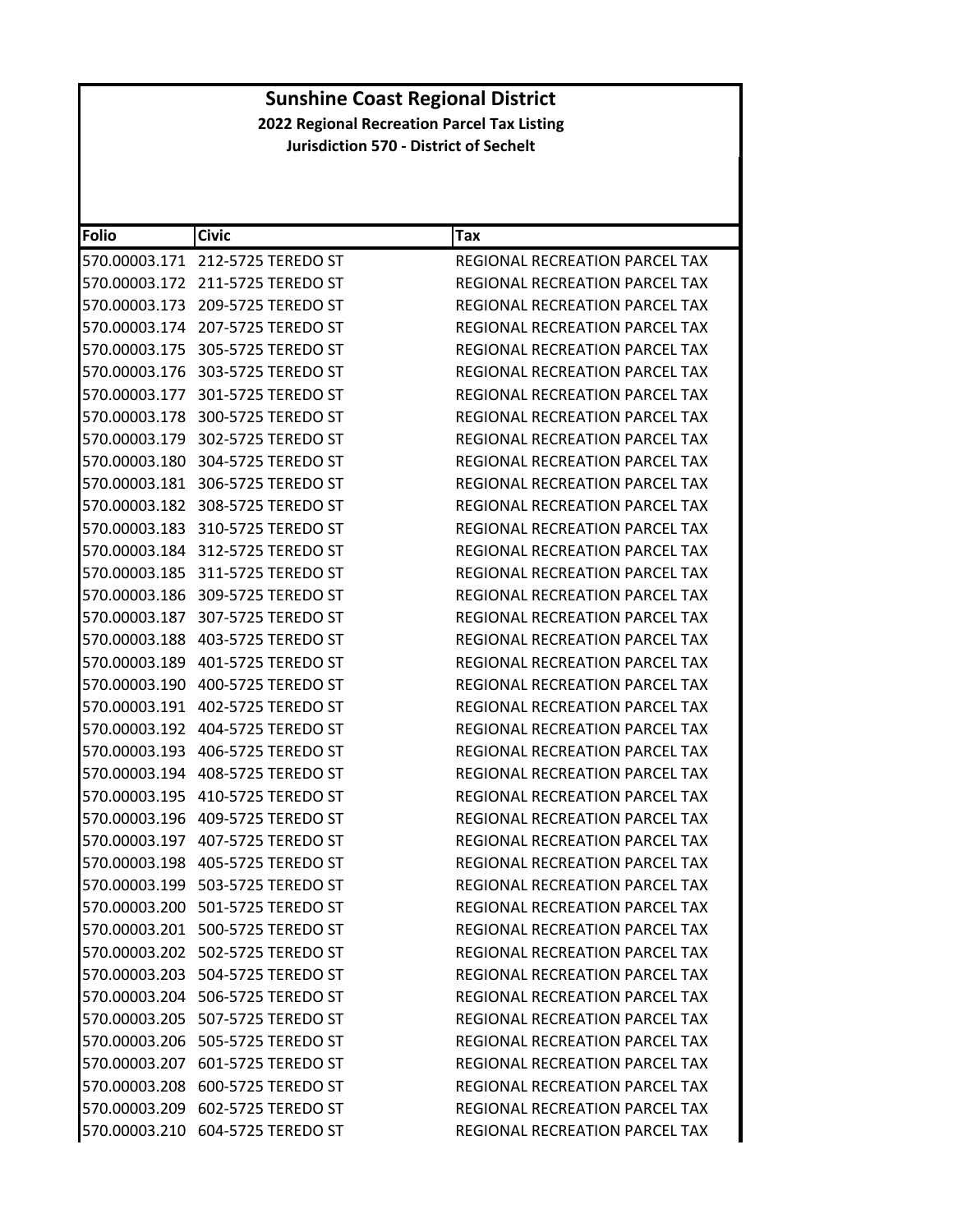| <b>Folio</b> | <b>Civic</b>                       | Tax                                   |
|--------------|------------------------------------|---------------------------------------|
|              | 570.00003.211 606-5725 TEREDO ST   | REGIONAL RECREATION PARCEL TAX        |
|              | 570.00003.212 605-5725 TEREDO ST   | REGIONAL RECREATION PARCEL TAX        |
|              | 570.00003.213 603-5725 TEREDO ST   | <b>REGIONAL RECREATION PARCEL TAX</b> |
|              | 570.00003.214 109-5725 TEREDO ST   | REGIONAL RECREATION PARCEL TAX        |
|              | 570.00003.215 102-5665 TEREDO ST   | REGIONAL RECREATION PARCEL TAX        |
|              | 570.00003.216 5665 TEREDO ST       | <b>REGIONAL RECREATION PARCEL TAX</b> |
|              | 570.00004.000 5454 TRAIL AVE       | REGIONAL RECREATION PARCEL TAX        |
|              | 570.00005.000 5729 TEREDO ST       | <b>REGIONAL RECREATION PARCEL TAX</b> |
|              | 570.00005.010 5770 BOULEVARD       | REGIONAL RECREATION PARCEL TAX        |
|              | 570.00005.020 5766 BOULEVARD       | REGIONAL RECREATION PARCEL TAX        |
|              | 570.00005.030 5760 BOULEVARD       | REGIONAL RECREATION PARCEL TAX        |
|              | 570.00005.040 5754 BOULEVARD       | REGIONAL RECREATION PARCEL TAX        |
|              | 570.00005.050 5748 BOULEVARD       | <b>REGIONAL RECREATION PARCEL TAX</b> |
|              | 570.00005.060 5744 BOULEVARD       | REGIONAL RECREATION PARCEL TAX        |
|              | 570.00005.090    5728    BOULEVARD | <b>REGIONAL RECREATION PARCEL TAX</b> |
|              | 570.00005.110 5740 BOULEVARD       | REGIONAL RECREATION PARCEL TAX        |
|              | 570.00005.120 5732 BOULEVARD       | REGIONAL RECREATION PARCEL TAX        |
|              | 570.00006.050 5485 WHARF AVE       | REGIONAL RECREATION PARCEL TAX        |
|              | 570.00008.005 5655 TEREDO ST       | REGIONAL RECREATION PARCEL TAX        |
|              | 570.00008.006 5477 WHARF AVE       | REGIONAL RECREATION PARCEL TAX        |
|              | 570.00008.007 5477 WHARF AVE       | REGIONAL RECREATION PARCEL TAX        |
|              | 570.00008.008 5477 WHARF AVE       | REGIONAL RECREATION PARCEL TAX        |
|              | 570.00008.009 5477 WHARF AVE       | REGIONAL RECREATION PARCEL TAX        |
|              | 570.00008.010 5477 WHARF AVE       | REGIONAL RECREATION PARCEL TAX        |
|              | 570.00008.011 5477 WHARF AVE       | REGIONAL RECREATION PARCEL TAX        |
|              | 570.00008.012 5477 WHARF AVE       | REGIONAL RECREATION PARCEL TAX        |
|              | 570.00008.013 5477 WHARF AVE       | REGIONAL RECREATION PARCEL TAX        |
|              | 570.00008.014 101-5477 WHARF AVE   | REGIONAL RECREATION PARCEL TAX        |
|              | 570.00008.015 102-5477 WHARF AVE   | REGIONAL RECREATION PARCEL TAX        |
|              | 570.00008.016 103-5477 WHARF AVE   | REGIONAL RECREATION PARCEL TAX        |
|              | 570.00008.017 104-5477 WHARF AVE   | <b>REGIONAL RECREATION PARCEL TAX</b> |
|              | 570.00008.018 105-5477 WHARF AVE   | <b>REGIONAL RECREATION PARCEL TAX</b> |
|              | 570.00008.019 106-5477 WHARF AVE   | REGIONAL RECREATION PARCEL TAX        |
|              | 570.00008.020 107-5477 WHARF AVE   | <b>REGIONAL RECREATION PARCEL TAX</b> |
|              | 570.00008.021 108-5477 WHARF AVE   | REGIONAL RECREATION PARCEL TAX        |
|              | 570.00008.022 109-5477 WHARF AVE   | REGIONAL RECREATION PARCEL TAX        |
|              | 570.00008.023 110-5477 WHARF AVE   | REGIONAL RECREATION PARCEL TAX        |
|              | 570.00008.024 111-5477 WHARF AVE   | REGIONAL RECREATION PARCEL TAX        |
|              | 570.00008.025 201-5477 WHARF AVE   | REGIONAL RECREATION PARCEL TAX        |
|              | 570.00008.026 202-5477 WHARF AVE   | REGIONAL RECREATION PARCEL TAX        |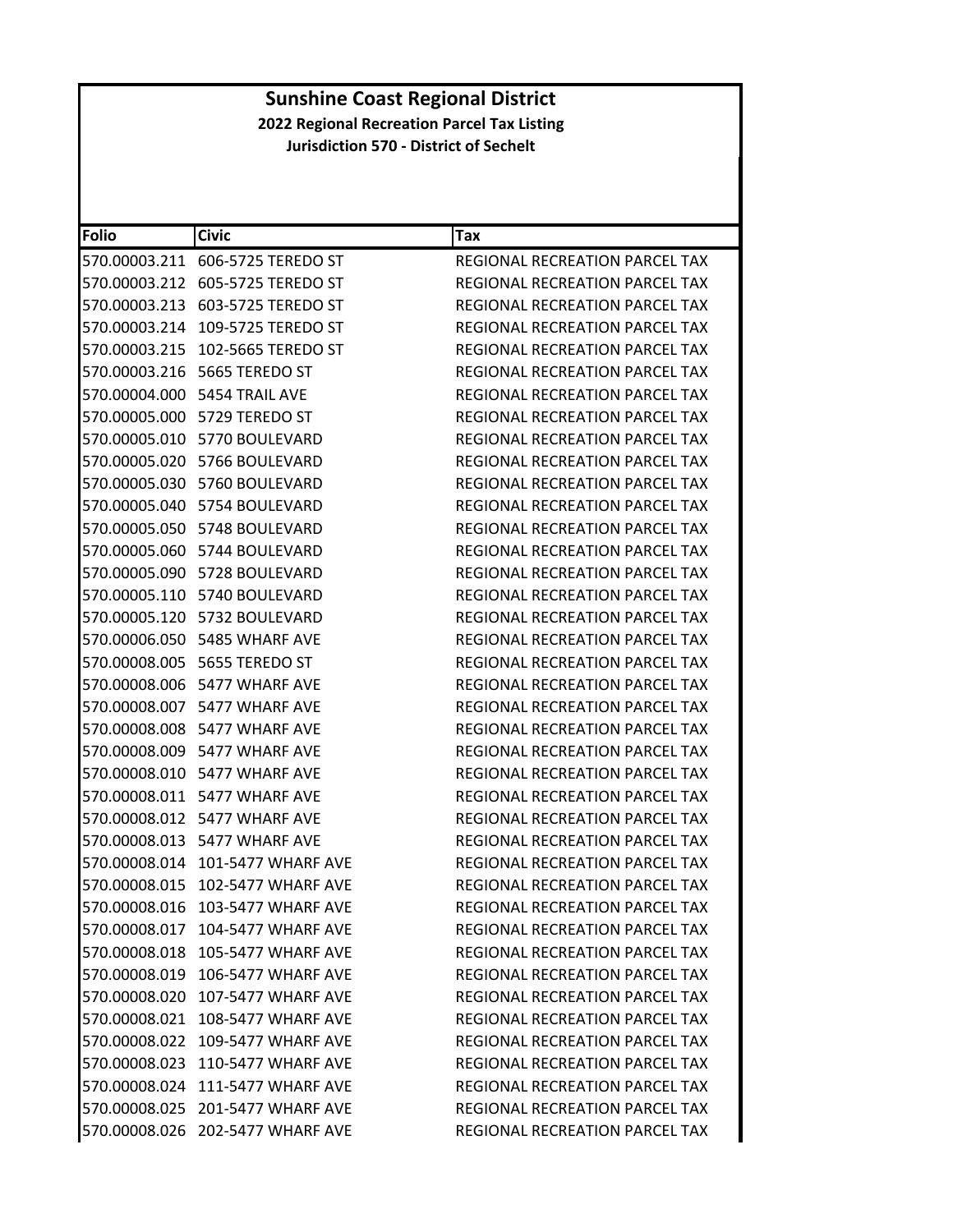| <b>Folio</b>  | <b>Civic</b>                     | Tax                                   |
|---------------|----------------------------------|---------------------------------------|
| 570.00008.027 | 203-5477 WHARF AVE               | REGIONAL RECREATION PARCEL TAX        |
| 570.00008.028 | 204-5477 WHARF AVE               | REGIONAL RECREATION PARCEL TAX        |
| 570.00008.029 | 205-5477 WHARF AVE               | REGIONAL RECREATION PARCEL TAX        |
| 570.00008.030 | 206-5477 WHARF AVE               | REGIONAL RECREATION PARCEL TAX        |
| 570.00008.031 | 207-5477 WHARF AVE               | REGIONAL RECREATION PARCEL TAX        |
| 570.00008.032 | 208-5477 WHARF AVE               | REGIONAL RECREATION PARCEL TAX        |
| 570.00008.033 | 209-5477 WHARF AVE               | REGIONAL RECREATION PARCEL TAX        |
| 570.00008.034 | 210-5477 WHARF AVE               | <b>REGIONAL RECREATION PARCEL TAX</b> |
| 570.00008.035 | 211-5477 WHARF AVE               | <b>REGIONAL RECREATION PARCEL TAX</b> |
| 570.00008.036 | 301-5477 WHARF AVE               | REGIONAL RECREATION PARCEL TAX        |
| 570.00008.037 | 302-5477 WHARF AVE               | REGIONAL RECREATION PARCEL TAX        |
| 570.00008.038 | 303-5477 WHARF AVE               | REGIONAL RECREATION PARCEL TAX        |
| 570.00008.039 | 304-5477 WHARF AVE               | <b>REGIONAL RECREATION PARCEL TAX</b> |
| 570.00008.040 | 305-5477 WHARF AVE               | REGIONAL RECREATION PARCEL TAX        |
| 570.00008.041 | 306-5477 WHARF AVE               | <b>REGIONAL RECREATION PARCEL TAX</b> |
| 570.00008.042 | 309-5477 WHARF AVE               | REGIONAL RECREATION PARCEL TAX        |
| 570.00008.043 | 310-5477 WHARF AVE               | <b>REGIONAL RECREATION PARCEL TAX</b> |
| 570.00008.044 | 311-5477 WHARF AVE               | <b>REGIONAL RECREATION PARCEL TAX</b> |
| 570.00009.001 | 101-5470 INLET AVE               | REGIONAL RECREATION PARCEL TAX        |
| 570.00009.002 | 102-5470 INLET AVE               | REGIONAL RECREATION PARCEL TAX        |
| 570.00009.003 | 103-5470 INLET AVE               | REGIONAL RECREATION PARCEL TAX        |
| 570.00009.004 | 104-5470 INLET AVE               | REGIONAL RECREATION PARCEL TAX        |
| 570.00009.005 | 105-5470 INLET AVE               | REGIONAL RECREATION PARCEL TAX        |
| 570.00009.006 | 106-5470 INLET AVE               | REGIONAL RECREATION PARCEL TAX        |
| 570.00009.007 | 107-5470 INLET AVE               | REGIONAL RECREATION PARCEL TAX        |
| 570.00009.008 | 108-5470 INLET AVE               | REGIONAL RECREATION PARCEL TAX        |
| 570.00009.009 | 201-5470 INLET AVE               | REGIONAL RECREATION PARCEL TAX        |
| 570.00009.010 | 202-5470 INLET AVE               | REGIONAL RECREATION PARCEL TAX        |
| 570.00009.011 | 203-5470 INLET AVE               | REGIONAL RECREATION PARCEL TAX        |
|               | 570.00009.012 204-5470 INLET AVE | REGIONAL RECREATION PARCEL TAX        |
|               | 570.00009.013 205-5470 INLET AVE | <b>REGIONAL RECREATION PARCEL TAX</b> |
|               | 570.00009.014 206-5470 INLET AVE | REGIONAL RECREATION PARCEL TAX        |
|               | 570.00009.015 207-5470 INLET AVE | REGIONAL RECREATION PARCEL TAX        |
|               | 570.00009.016 208-5470 INLET AVE | <b>REGIONAL RECREATION PARCEL TAX</b> |
|               | 570.00009.017 301-5470 INLET AVE | REGIONAL RECREATION PARCEL TAX        |
|               | 570.00009.018 302-5470 INLET AVE | REGIONAL RECREATION PARCEL TAX        |
|               | 570.00009.019 303-5470 INLET AVE | REGIONAL RECREATION PARCEL TAX        |
|               | 570.00009.020 304-5470 INLET AVE | <b>REGIONAL RECREATION PARCEL TAX</b> |
|               | 570.00009.021 305-5470 INLET AVE | <b>REGIONAL RECREATION PARCEL TAX</b> |
|               | 570.00009.022 306-5470 INLET AVE | REGIONAL RECREATION PARCEL TAX        |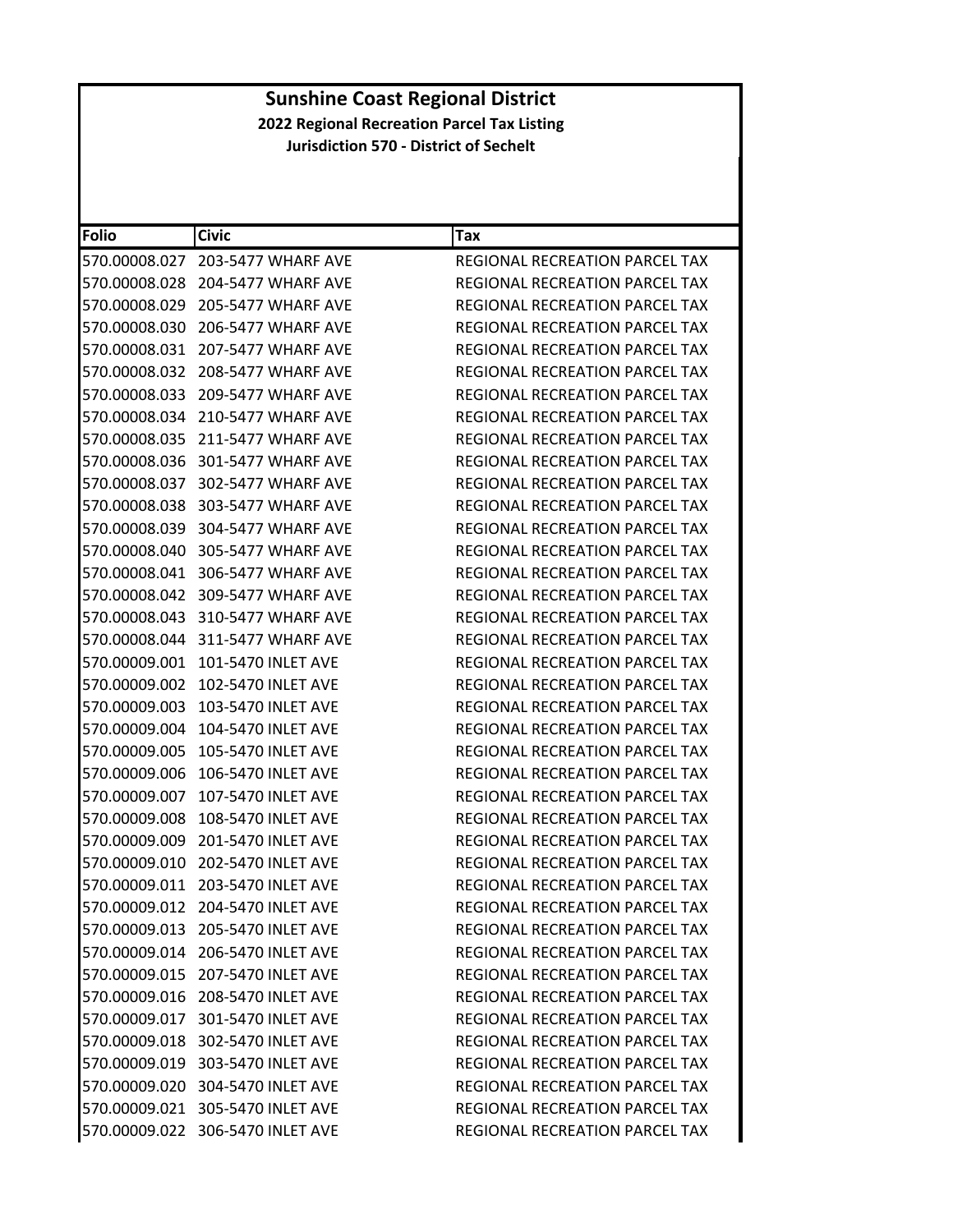| Folio | <b>Civic</b>                          | <b>Tax</b>                            |
|-------|---------------------------------------|---------------------------------------|
|       | 570.00009.023 307-5470 INLET AVE      | REGIONAL RECREATION PARCEL TAX        |
|       | 570.00009.024 308-5470 INLET AVE      | REGIONAL RECREATION PARCEL TAX        |
|       | 570.00009.025 5470 INLET AVE          | REGIONAL RECREATION PARCEL TAX        |
|       |                                       | <b>REGIONAL RECREATION PARCEL TAX</b> |
|       | 570.00011.000    5651    COWRIE ST    | REGIONAL RECREATION PARCEL TAX        |
|       | 570.00012.000 5647 COWRIE ST          | <b>REGIONAL RECREATION PARCEL TAX</b> |
|       | 570.00013.000    5641    COWRIE ST    | REGIONAL RECREATION PARCEL TAX        |
|       | 570.00017.000 5499 WHARF AVE          | <b>REGIONAL RECREATION PARCEL TAX</b> |
|       | 570.00018.000 5792 WINDWARD LANE      | <b>REGIONAL RECREATION PARCEL TAX</b> |
|       | 570.00019.200 5705 COWRIE ST          | REGIONAL RECREATION PARCEL TAX        |
|       | 570.00019.300 5476 TRAIL AVE          | REGIONAL RECREATION PARCEL TAX        |
|       | 570.00020.000 5798 WINDWARD LANE      | REGIONAL RECREATION PARCEL TAX        |
|       | 570.00020.110 5710 TEREDO ST          | REGIONAL RECREATION PARCEL TAX        |
|       | 570.00021.505 5670 TEREDO ST          | REGIONAL RECREATION PARCEL TAX        |
|       | 570.00022.200 5501 INLET AVE          | REGIONAL RECREATION PARCEL TAX        |
|       | 570.00024.000 5679 COWRIE ST          | REGIONAL RECREATION PARCEL TAX        |
|       | 570.00025.000    5683    COWRIE ST    | REGIONAL RECREATION PARCEL TAX        |
|       | 570.00027.100 5685 COWRIE ST          | REGIONAL RECREATION PARCEL TAX        |
|       | 570.00028.010    5693    COWRIE ST    | REGIONAL RECREATION PARCEL TAX        |
|       |                                       | REGIONAL RECREATION PARCEL TAX        |
|       |                                       | REGIONAL RECREATION PARCEL TAX        |
|       | 570.00031.001 5500 SHORNCLIFFE AVE    | REGIONAL RECREATION PARCEL TAX        |
|       | 570.00031.004    5773    COWRIE ST    | REGIONAL RECREATION PARCEL TAX        |
|       | 570.00031.010 5770 TEREDO ST          | REGIONAL RECREATION PARCEL TAX        |
|       | 570.00032.000 436 SHORNCLIFFE RD      | REGIONAL RECREATION PARCEL TAX        |
|       | 570.00032.120 5740 TEREDO ST          | REGIONAL RECREATION PARCEL TAX        |
|       | 570.00033.000 5550 WHARF AVE          | REGIONAL RECREATION PARCEL TAX        |
|       | 570.00034.000 5556 WHARF AVE          | REGIONAL RECREATION PARCEL TAX        |
|       | 570.00035.000 5629 SUNSHINE COAST HWY | <b>REGIONAL RECREATION PARCEL TAX</b> |
|       | 570.00036.000 5550 WHARF AVE          | REGIONAL RECREATION PARCEL TAX        |
|       | 570.00037.000 5546 WHARF AVE          | <b>REGIONAL RECREATION PARCEL TAX</b> |
|       | 570.00038.000 5536 WHARF AVE          | REGIONAL RECREATION PARCEL TAX        |
|       | 570.00040.001 113-5530 WHARF AVE      | REGIONAL RECREATION PARCEL TAX        |
|       | 570.00041.000 5514 WHARF AVE          | REGIONAL RECREATION PARCEL TAX        |
|       | 570.00042.000 5512 ORCHARD ST         | REGIONAL RECREATION PARCEL TAX        |
|       | 570.00043.000 5510 ORCHARD ST         | REGIONAL RECREATION PARCEL TAX        |
|       | 570.00044.000 5508 ORCHARD ST         | REGIONAL RECREATION PARCEL TAX        |
|       | 570.00045.000 5506 ORCHARD ST         | REGIONAL RECREATION PARCEL TAX        |
|       | 570.00046.000 5504 ORCHARD ST         | REGIONAL RECREATION PARCEL TAX        |
|       | 570.00047.000 5502 ORCHARD ST         | REGIONAL RECREATION PARCEL TAX        |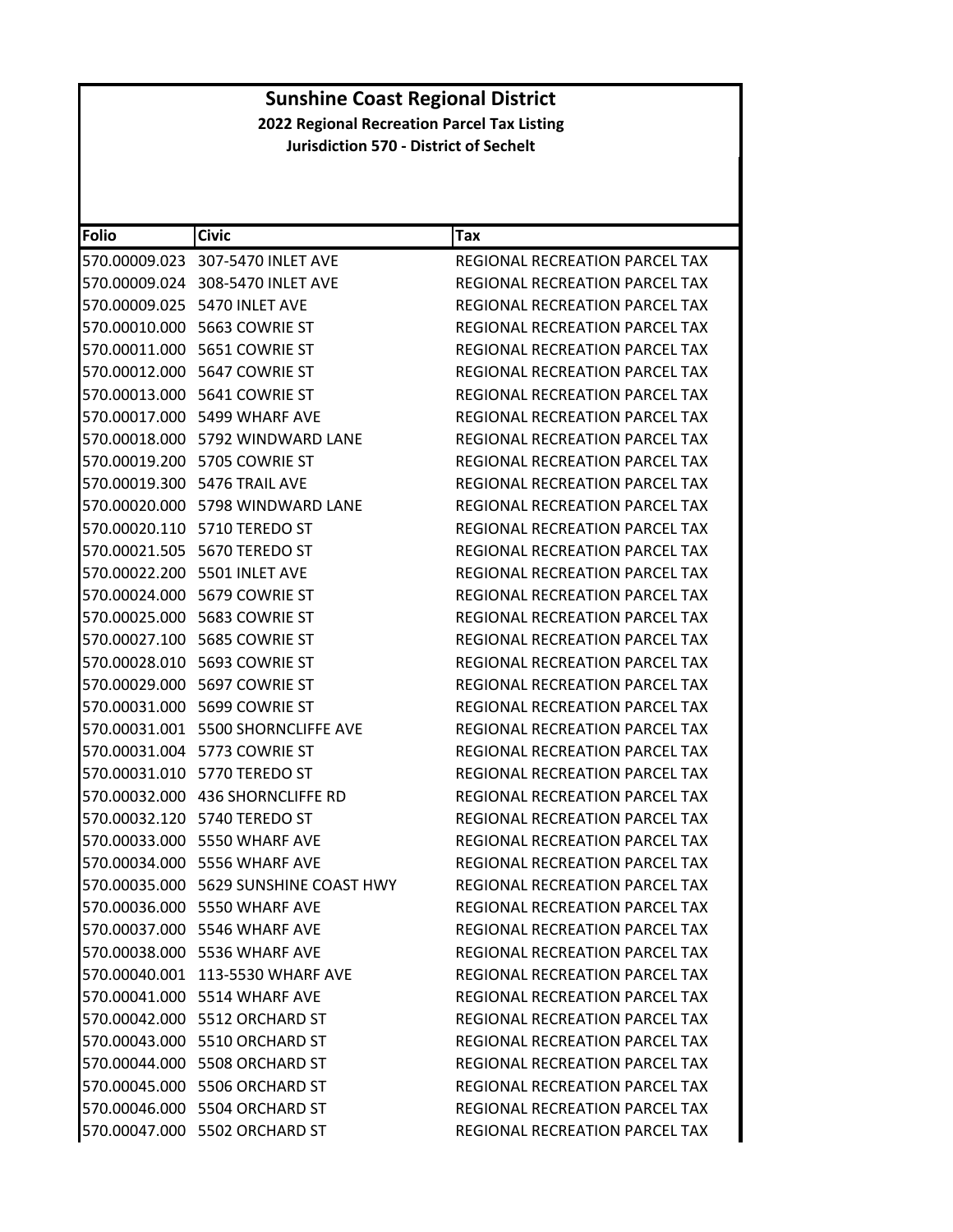| <b>Folio</b>            | <b>Civic</b>                            | Tax                                   |
|-------------------------|-----------------------------------------|---------------------------------------|
|                         | 570.00048.000 101-5500 WHARF AVE        | REGIONAL RECREATION PARCEL TAX        |
|                         | 570.00049.100 5494 WHARF AVE            | REGIONAL RECREATION PARCEL TAX        |
|                         | 570.00050.100 5498 WHARF AVE            | REGIONAL RECREATION PARCEL TAX        |
|                         | 570.00051.000 5482 WHARF AVE            | <b>REGIONAL RECREATION PARCEL TAX</b> |
| 570.00053.000 WHARF AVE |                                         | REGIONAL RECREATION PARCEL TAX        |
|                         | 570.00055.005 5606 WHARF AVE            | REGIONAL RECREATION PARCEL TAX        |
|                         | 570.00058.005 5636 WHARF AVE            | <b>REGIONAL RECREATION PARCEL TAX</b> |
|                         | 570.00059.000 5644 WHARF AVE            | REGIONAL RECREATION PARCEL TAX        |
|                         | 570.00060.000 5640 WHARF AVE            | REGIONAL RECREATION PARCEL TAX        |
| 570.00061.005 WHARF AVE |                                         | REGIONAL RECREATION PARCEL TAX        |
|                         | 570.00062.005    5654 WHARF AVE         | REGIONAL RECREATION PARCEL TAX        |
|                         | 570.00063.000    5658 TRIDENT AVE       | REGIONAL RECREATION PARCEL TAX        |
|                         | 570.00064.001 5664 TRIDENT AVE          | <b>REGIONAL RECREATION PARCEL TAX</b> |
|                         | 570.00064.002 5662 TRIDENT AVE          | REGIONAL RECREATION PARCEL TAX        |
|                         | 570.00065.000 5670 TRIDENT AVE          | REGIONAL RECREATION PARCEL TAX        |
|                         | 570.00066.000    5676 TRIDENT AVE       | REGIONAL RECREATION PARCEL TAX        |
|                         | 570.00067.000    5684 TRIDENT AVE       | REGIONAL RECREATION PARCEL TAX        |
|                         | 570.00068.000 5692 TRIDENT AVE          | REGIONAL RECREATION PARCEL TAX        |
|                         | 570.00069.000    5696 TRIDENT AVE       | REGIONAL RECREATION PARCEL TAX        |
|                         | 570.00069.100 5698 TRIDENT AVE          | REGIONAL RECREATION PARCEL TAX        |
|                         | 570.00070.000    5724 PORPOISE BAY RD E | REGIONAL RECREATION PARCEL TAX        |
|                         | 570.00071.000 5716 PORPOISE BAY RD      | REGIONAL RECREATION PARCEL TAX        |
|                         | 570.00071.100 5700 TRIDENT AVE          | REGIONAL RECREATION PARCEL TAX        |
|                         | 570.00072.000 5705 TRIDENT AVE          | REGIONAL RECREATION PARCEL TAX        |
|                         | 570.00072.010    5699 TRIDENT AVE       | REGIONAL RECREATION PARCEL TAX        |
|                         | 570.00073.000 5700 PORPOISE BAY RD      | <b>REGIONAL RECREATION PARCEL TAX</b> |
|                         | 570.00074.000 5694 WHARF AVE            | REGIONAL RECREATION PARCEL TAX        |
|                         | 570.00075.000 5686 WHARF AVE            | <b>REGIONAL RECREATION PARCEL TAX</b> |
|                         | 570.00076.005 101-5682 WHARF AVE        | REGIONAL RECREATION PARCEL TAX        |
|                         | 570.00076.010 102-5682 WHARF AVE        | REGIONAL RECREATION PARCEL TAX        |
|                         | 570.00076.015 103-5682 WHARF AVE        | REGIONAL RECREATION PARCEL TAX        |
|                         | 570.00076.020 104-5682 WHARF AVE        | REGIONAL RECREATION PARCEL TAX        |
|                         | 570.00076.025 105-5682 WHARF AVE        | REGIONAL RECREATION PARCEL TAX        |
|                         | 570.00076.030 106-5682 WHARF AVE        | <b>REGIONAL RECREATION PARCEL TAX</b> |
|                         | 570.00076.035 204-5682 WHARF AVE        | REGIONAL RECREATION PARCEL TAX        |
|                         | 570.00076.040 205-5682 WHARF AVE        | REGIONAL RECREATION PARCEL TAX        |
|                         | 570.00076.045 206-5682 WHARF AVE        | REGIONAL RECREATION PARCEL TAX        |
|                         | 570.00076.050 207-5682 WHARF AVE        | REGIONAL RECREATION PARCEL TAX        |
|                         | 570.00076.055 208-5682 WHARF AVE        | REGIONAL RECREATION PARCEL TAX        |
|                         | 570.00076.060 209-5682 WHARF AVE        | REGIONAL RECREATION PARCEL TAX        |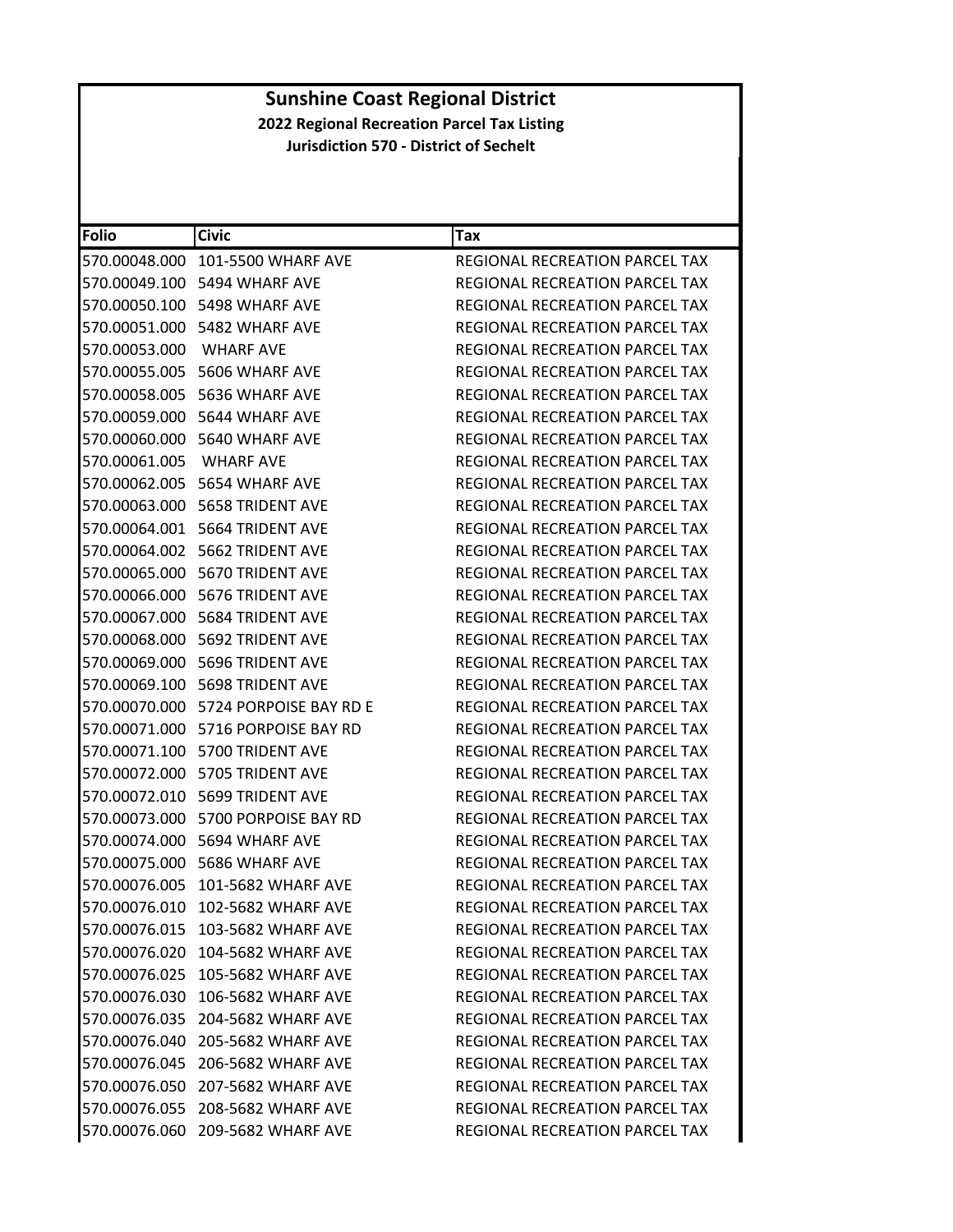| Folio         | <b>Civic</b>                         | Tax                                   |
|---------------|--------------------------------------|---------------------------------------|
|               | 570.00076.065 210-5682 WHARF AVE     | REGIONAL RECREATION PARCEL TAX        |
| 570.00076.070 | 211-5682 WHARF AVE                   | REGIONAL RECREATION PARCEL TAX        |
| 570.00076.075 | 212-5682 WHARF AVE                   | REGIONAL RECREATION PARCEL TAX        |
| 570.00076.080 | 201-5682 WHARF AVE                   | REGIONAL RECREATION PARCEL TAX        |
|               | 570.00076.085 202-5682 WHARF AVE     | REGIONAL RECREATION PARCEL TAX        |
| 570.00076.090 | 203-5682 WHARF AVE                   | REGIONAL RECREATION PARCEL TAX        |
| 570.00076.095 | 304-5682 WHARF AVE                   | REGIONAL RECREATION PARCEL TAX        |
| 570.00076.100 | 305-5682 WHARF AVE                   | REGIONAL RECREATION PARCEL TAX        |
| 570.00076.105 | 306-5682 WHARF AVE                   | REGIONAL RECREATION PARCEL TAX        |
|               | 570.00076.110 307-5682 WHARF AVE     | REGIONAL RECREATION PARCEL TAX        |
|               | 570.00076.115 308-5682 WHARF AVE     | REGIONAL RECREATION PARCEL TAX        |
|               | 570.00076.120 309-5682 WHARF AVE     | REGIONAL RECREATION PARCEL TAX        |
| 570.00076.125 | 310-5682 WHARF AVE                   | REGIONAL RECREATION PARCEL TAX        |
|               | 570.00076.130 311-5682 WHARF AVE     | REGIONAL RECREATION PARCEL TAX        |
|               | 570.00076.135 312-5682 WHARF AVE     | REGIONAL RECREATION PARCEL TAX        |
|               | 570.00076.140 301-5682 WHARF AVE     | REGIONAL RECREATION PARCEL TAX        |
|               | 570.00076.145 302-5682 WHARF AVE     | REGIONAL RECREATION PARCEL TAX        |
| 570.00076.150 | 303-5682 WHARF AVE                   | REGIONAL RECREATION PARCEL TAX        |
|               | 570.00077.000    5689 TRIDENT AVE    | REGIONAL RECREATION PARCEL TAX        |
|               | 570.00078.000    5683 TRIDENT AVE    | REGIONAL RECREATION PARCEL TAX        |
|               | 570.00078.100    5679 TRIDENT AVE    | REGIONAL RECREATION PARCEL TAX        |
|               | 570.00078.900 5668 WHARF AVE         | REGIONAL RECREATION PARCEL TAX        |
|               | 570.00079.000    5667 TRIDENT AVE    | REGIONAL RECREATION PARCEL TAX        |
| 570.00080.010 | 5662 WHARF AVE                       | REGIONAL RECREATION PARCEL TAX        |
|               | 570.00080.020 5663 TRIDENT AVE       | REGIONAL RECREATION PARCEL TAX        |
|               | 570.00081.000 5598 WHARF AVE         | REGIONAL RECREATION PARCEL TAX        |
|               | 570.00082.000 5590 WHARF AVE         | REGIONAL RECREATION PARCEL TAX        |
|               | 570.00082.100 5580 WHARF AVE         | REGIONAL RECREATION PARCEL TAX        |
|               | 570.00083.000 5689 PORPOISE BAY RD   | REGIONAL RECREATION PARCEL TAX        |
|               | 570.00084.000 5693 PORPOISE BAY RD   | REGIONAL RECREATION PARCEL TAX        |
|               | 570.00085.000 5697 PORPOISE BAY RD E | REGIONAL RECREATION PARCEL TAX        |
|               | 570.00086.000 5701 PORPOISE BAY RD E | REGIONAL RECREATION PARCEL TAX        |
|               | 570.00087.000 5705 PORPOISE BAY RD   | REGIONAL RECREATION PARCEL TAX        |
|               | 570.00088.000 5709 PORPOISE BAY RD   | REGIONAL RECREATION PARCEL TAX        |
|               | 570.00089.000 5713 PORPOISE BAY RD   | REGIONAL RECREATION PARCEL TAX        |
|               | 570.00090.000 5717 PORPOISE BAY RD   | REGIONAL RECREATION PARCEL TAX        |
|               | 570.00091.000 5721 PORPOISE BAY RD   | REGIONAL RECREATION PARCEL TAX        |
|               | 570.00092.000 5725 PORPOISE BAY RD   | <b>REGIONAL RECREATION PARCEL TAX</b> |
|               | 570.00093.000 5623 OSPREY ST         | <b>REGIONAL RECREATION PARCEL TAX</b> |
|               | 570.00093.101 5653 OSPREY ST         | REGIONAL RECREATION PARCEL TAX        |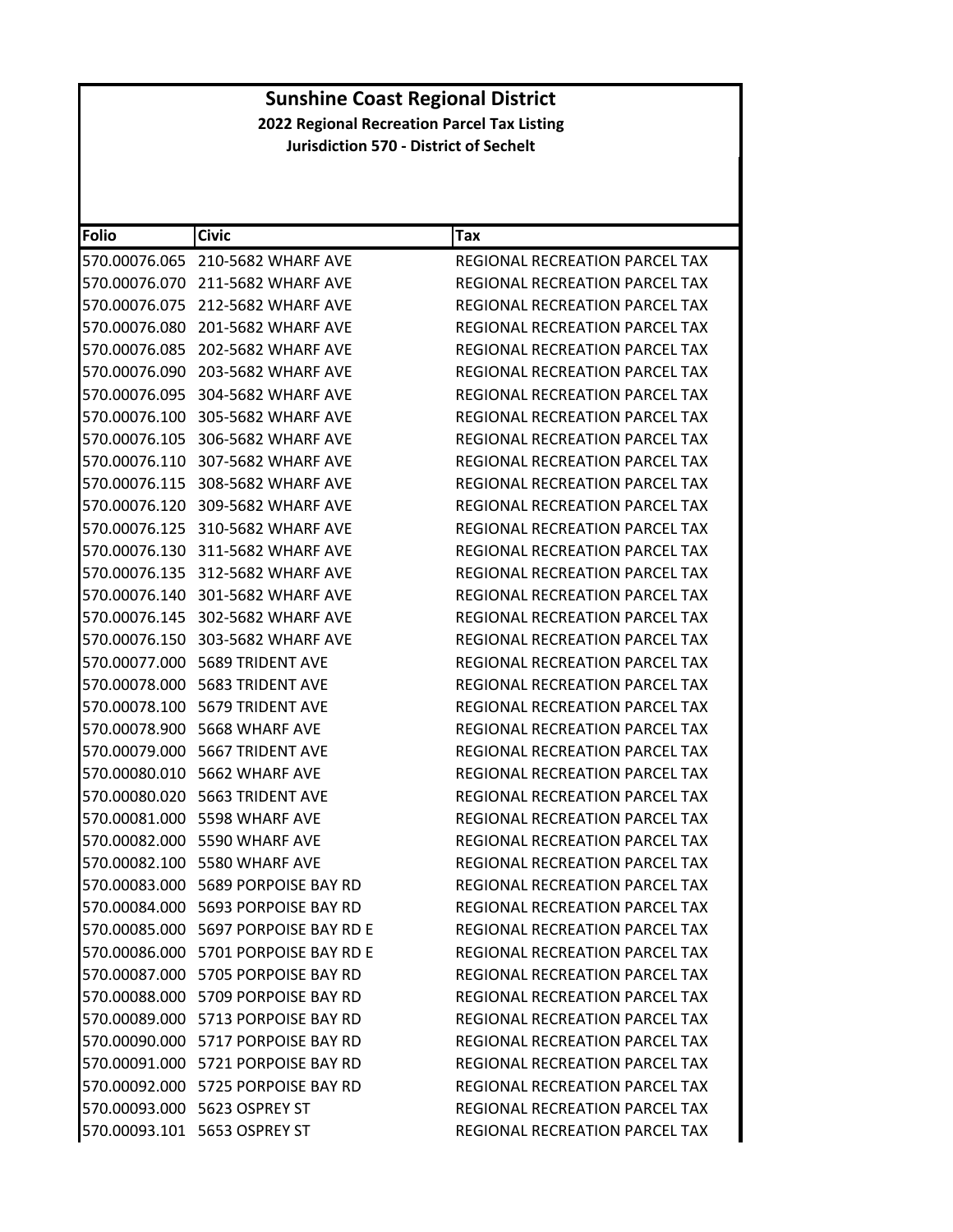| <b>Folio</b>  | <b>Civic</b>                       | <b>Tax</b>                            |
|---------------|------------------------------------|---------------------------------------|
|               |                                    | REGIONAL RECREATION PARCEL TAX        |
|               | 570.00093.103 5669 OSPREY ST       | REGIONAL RECREATION PARCEL TAX        |
|               | 570.00093.104 5673 OSPREY ST       | REGIONAL RECREATION PARCEL TAX        |
|               | 570.00093.105 5676 OSPREY ST       | REGIONAL RECREATION PARCEL TAX        |
|               | 570.00093.107 5672 OSPREY ST       | REGIONAL RECREATION PARCEL TAX        |
|               | 570.00093.109 5666 OSPREY ST       | REGIONAL RECREATION PARCEL TAX        |
|               | 570.00093.111 5660 OSPREY ST       | REGIONAL RECREATION PARCEL TAX        |
|               |                                    | REGIONAL RECREATION PARCEL TAX        |
|               |                                    | <b>REGIONAL RECREATION PARCEL TAX</b> |
|               |                                    | REGIONAL RECREATION PARCEL TAX        |
|               | 570.00093.119 5636 OSPREY ST       | REGIONAL RECREATION PARCEL TAX        |
|               | 570.00093.121 5630 OSPREY ST       | REGIONAL RECREATION PARCEL TAX        |
|               |                                    | REGIONAL RECREATION PARCEL TAX        |
| 570.00093.510 | 1-5768 MARINE WAY                  | <b>REGIONAL RECREATION PARCEL TAX</b> |
| 570.00093.520 | 2-5768 MARINE WAY                  | REGIONAL RECREATION PARCEL TAX        |
|               | 570.00093.530 3-5768 MARINE WAY    | REGIONAL RECREATION PARCEL TAX        |
|               | 570.00093.540  4-5768 MARINE WAY   | REGIONAL RECREATION PARCEL TAX        |
|               | 570.00093.550 5-5768 MARINE WAY    | REGIONAL RECREATION PARCEL TAX        |
|               | 570.00093.560    6-5768 MARINE WAY | REGIONAL RECREATION PARCEL TAX        |
| 570.00093.570 | 7-5768 MARINE WAY                  | REGIONAL RECREATION PARCEL TAX        |
|               | 570.00093.580 8-5768 MARINE WAY    | REGIONAL RECREATION PARCEL TAX        |
|               | 570.00093.590 9-5768 MARINE WAY    | REGIONAL RECREATION PARCEL TAX        |
|               | 570.00093.600 10-5768 MARINE WAY   | REGIONAL RECREATION PARCEL TAX        |
| 570.00093.610 | 11-5768 MARINE WAY                 | REGIONAL RECREATION PARCEL TAX        |
| 570.00093.620 | 12-5768 MARINE WAY                 | REGIONAL RECREATION PARCEL TAX        |
| 570.00093.630 | 101-5768 MARINE WAY                | <b>REGIONAL RECREATION PARCEL TAX</b> |
| 570.00093.640 | 102-5768 MARINE WAY                | <b>REGIONAL RECREATION PARCEL TAX</b> |
| 570.00093.650 | 103-5768 MARINE WAY                | REGIONAL RECREATION PARCEL TAX        |
| 570.00093.660 | 104-5768 MARINE WAY                | REGIONAL RECREATION PARCEL TAX        |
|               | 570.00093.670 105-5768 MARINE WAY  | REGIONAL RECREATION PARCEL TAX        |
|               | 570.00093.680 106-5768 MARINE WAY  | REGIONAL RECREATION PARCEL TAX        |
|               | 570.00093.690 201-5768 MARINE WAY  | REGIONAL RECREATION PARCEL TAX        |
|               | 570.00093.700 202-5768 MARINE WAY  | REGIONAL RECREATION PARCEL TAX        |
|               | 570.00093.710 203-5768 MARINE WAY  | REGIONAL RECREATION PARCEL TAX        |
|               | 570.00093.720 204-5768 MARINE WAY  | REGIONAL RECREATION PARCEL TAX        |
|               | 570.00093.730 205-5768 MARINE WAY  | <b>REGIONAL RECREATION PARCEL TAX</b> |
|               | 570.00093.740 206-5768 MARINE WAY  | REGIONAL RECREATION PARCEL TAX        |
|               | 570.00093.750 301-5768 MARINE WAY  | <b>REGIONAL RECREATION PARCEL TAX</b> |
|               | 570.00093.760 302-5768 MARINE WAY  | REGIONAL RECREATION PARCEL TAX        |
|               | 570.00093.770 303-5768 MARINE WAY  | REGIONAL RECREATION PARCEL TAX        |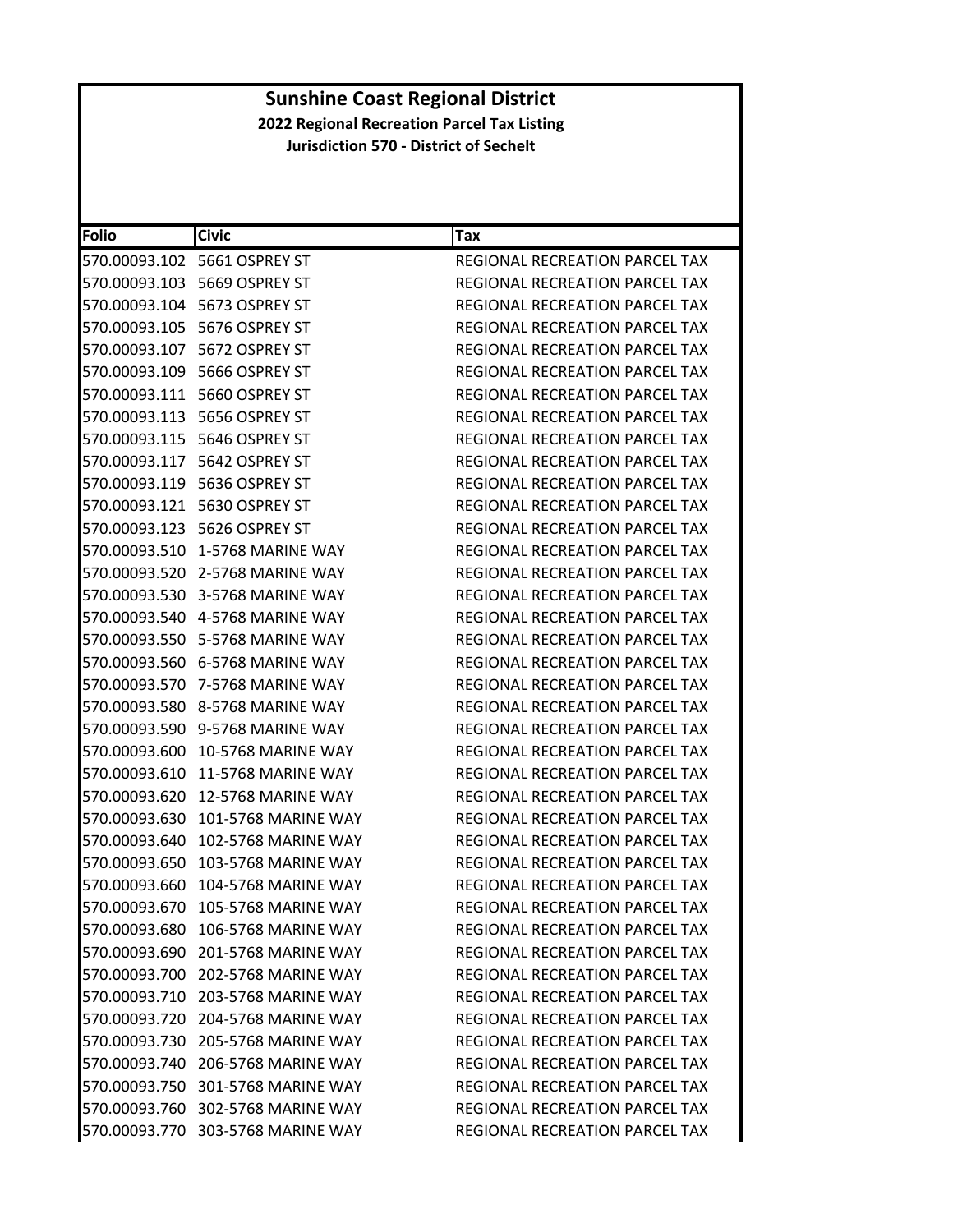| <b>Folio</b> | <b>Civic</b>                      | Tax                                   |
|--------------|-----------------------------------|---------------------------------------|
|              | 570.00093.780 304-5768 MARINE WAY | REGIONAL RECREATION PARCEL TAX        |
|              | 570.00094.005 5790 MARINE WAY     | REGIONAL RECREATION PARCEL TAX        |
|              | 570.00094.012 5794 MARINE WAY     | REGIONAL RECREATION PARCEL TAX        |
|              | 570.00094.013 5794 MARINE WAY     | REGIONAL RECREATION PARCEL TAX        |
|              | 570.00094.015 5798 MARINE WAY     | REGIONAL RECREATION PARCEL TAX        |
|              | 570.00094.019    5778 MARINE WAY  | REGIONAL RECREATION PARCEL TAX        |
|              | 570.00094.020 5802 MARINE WAY     | REGIONAL RECREATION PARCEL TAX        |
|              | 570.00094.025 5806 MARINE WAY     | REGIONAL RECREATION PARCEL TAX        |
|              | 570.00094.030 5810 MARINE WAY     | REGIONAL RECREATION PARCEL TAX        |
|              | 570.00094.035    5814 MARINE WAY  | REGIONAL RECREATION PARCEL TAX        |
|              | 570.00094.050 5820 ANCHOR RD      | REGIONAL RECREATION PARCEL TAX        |
|              | 570.00094.100 5816 ANCHOR RD      | REGIONAL RECREATION PARCEL TAX        |
|              | 570.00094.102 5814 ANCHOR RD      | <b>REGIONAL RECREATION PARCEL TAX</b> |
|              | 570.00094.104 5808 ANCHOR RD      | REGIONAL RECREATION PARCEL TAX        |
|              | 570.00094.106 5802 ANCHOR RD      | REGIONAL RECREATION PARCEL TAX        |
|              | 570.00094.108 5747 TRAIL AVE      | REGIONAL RECREATION PARCEL TAX        |
|              | 570.00094.120 5759 TRAIL AVE      | REGIONAL RECREATION PARCEL TAX        |
|              | 570.00094.125    5755 TRAIL AVE   | REGIONAL RECREATION PARCEL TAX        |
|              | 570.00094.130    5751 TRAIL AVE   | REGIONAL RECREATION PARCEL TAX        |
|              | 570.00094.135 5754 TRAIL AVE      | REGIONAL RECREATION PARCEL TAX        |
|              | 570.00094.140 5790 ANCHOR RD      | REGIONAL RECREATION PARCEL TAX        |
|              | 570.00094.145    5758 TRAIL AVE   | REGIONAL RECREATION PARCEL TAX        |
|              | 570.00094.150 5784 ANCHOR RD      | REGIONAL RECREATION PARCEL TAX        |
|              | 570.00094.155 5780 ANCHOR RD      | REGIONAL RECREATION PARCEL TAX        |
|              | 570.00094.160 5776 ANCHOR RD      | REGIONAL RECREATION PARCEL TAX        |
|              | 570.00094.165 5772 ANCHOR RD      | REGIONAL RECREATION PARCEL TAX        |
|              | 570.00094.185 5750 ANCHOR RD      | <b>REGIONAL RECREATION PARCEL TAX</b> |
|              | 570.00094.190 5720 ANCHOR RD      | REGIONAL RECREATION PARCEL TAX        |
|              | 570.00094.200 5788 MARINE WAY     | REGIONAL RECREATION PARCEL TAX        |
|              | 570.00094.210 1-5740 MARINE WAY   | REGIONAL RECREATION PARCEL TAX        |
|              | 570.00094.215 2-5740 MARINE WAY   | REGIONAL RECREATION PARCEL TAX        |
|              | 570.00094.220 3-5740 MARINE WAY   | REGIONAL RECREATION PARCEL TAX        |
|              | 570.00094.225 4-5740 MARINE WAY   | <b>REGIONAL RECREATION PARCEL TAX</b> |
|              | 570.00094.230 5-5740 MARINE WAY   | REGIONAL RECREATION PARCEL TAX        |
|              | 570.00094.235 6-5740 MARINE WAY   | REGIONAL RECREATION PARCEL TAX        |
|              | 570.00094.240 7-5740 MARINE WAY   | REGIONAL RECREATION PARCEL TAX        |
|              | 570.00094.245 8-5740 MARINE WAY   | REGIONAL RECREATION PARCEL TAX        |
|              | 570.00094.250 10-5740 MARINE WAY  | REGIONAL RECREATION PARCEL TAX        |
|              | 570.00094.255 9-5740 MARINE WAY   | <b>REGIONAL RECREATION PARCEL TAX</b> |
|              | 570.00094.260 12-5740 MARINE WAY  | REGIONAL RECREATION PARCEL TAX        |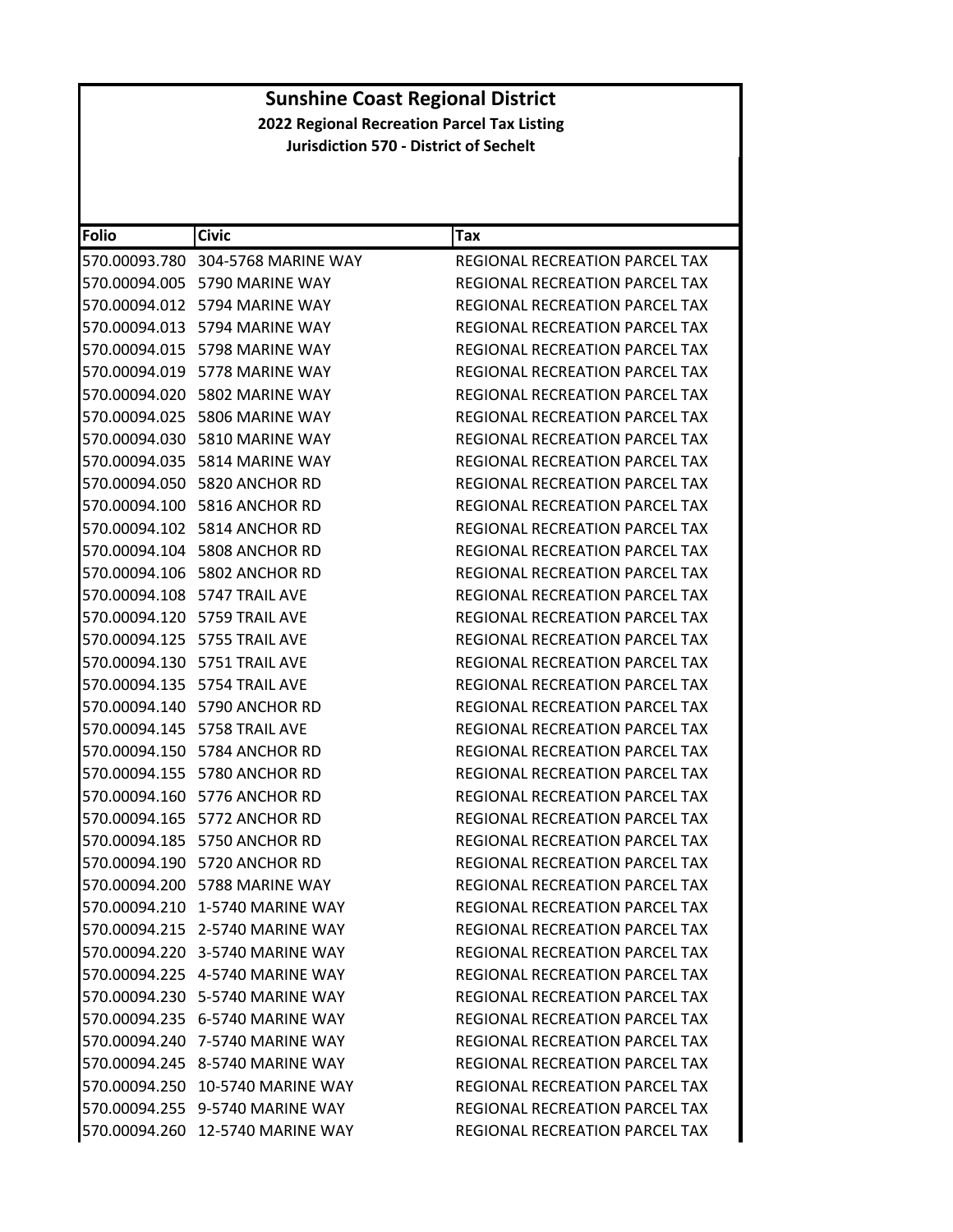| <b>Folio</b>  | <b>Civic</b>                      | Tax                                   |
|---------------|-----------------------------------|---------------------------------------|
| 570.00094.265 | <b>11-5740 MARINE WAY</b>         | REGIONAL RECREATION PARCEL TAX        |
| 570.00094.270 | 14-5740 MARINE WAY                | REGIONAL RECREATION PARCEL TAX        |
| 570.00094.275 | <b>13-5740 MARINE WAY</b>         | REGIONAL RECREATION PARCEL TAX        |
| 570.00094.280 | <b>15-5740 MARINE WAY</b>         | REGIONAL RECREATION PARCEL TAX        |
| 570.00094.285 | 16-5740 MARINE WAY                | REGIONAL RECREATION PARCEL TAX        |
| 570.00094.290 | <b>17-5740 MARINE WAY</b>         | REGIONAL RECREATION PARCEL TAX        |
| 570.00094.295 | 18-5740 MARINE WAY                | <b>REGIONAL RECREATION PARCEL TAX</b> |
| 570.00094.300 | 5-5778 MARINE WAY                 | REGIONAL RECREATION PARCEL TAX        |
| 570.00094.305 | 6-5778 MARINE WAY                 | REGIONAL RECREATION PARCEL TAX        |
| 570.00094.310 | 7-5778 MARINE WAY                 | REGIONAL RECREATION PARCEL TAX        |
| 570.00094.315 | 1-5778 MARINE WAY                 | REGIONAL RECREATION PARCEL TAX        |
| 570.00094.320 | 2-5778 MARINE WAY                 | REGIONAL RECREATION PARCEL TAX        |
| 570.00094.325 | 3-5778 MARINE WAY                 | <b>REGIONAL RECREATION PARCEL TAX</b> |
| 570.00094.330 | 4-5778 MARINE WAY                 | REGIONAL RECREATION PARCEL TAX        |
|               | 570.00094.335 8-5778 MARINE WAY   | REGIONAL RECREATION PARCEL TAX        |
| 570.00094.340 | 9-5778 MARINE WAY                 | REGIONAL RECREATION PARCEL TAX        |
| 570.00094.345 | 10-5778 MARINE WAY                | REGIONAL RECREATION PARCEL TAX        |
| 570.00094.500 | 1-5746 MARINE WAY                 | <b>REGIONAL RECREATION PARCEL TAX</b> |
| 570.00094.505 | 2-5746 MARINE WAY                 | <b>REGIONAL RECREATION PARCEL TAX</b> |
| 570.00094.510 | 3-5746 MARINE WAY                 | REGIONAL RECREATION PARCEL TAX        |
| 570.00094.515 | 4-5746 MARINE WAY                 | REGIONAL RECREATION PARCEL TAX        |
| 570.00094.520 | 5-5746 MARINE WAY                 | REGIONAL RECREATION PARCEL TAX        |
| 570.00094.525 | 6-5746 MARINE WAY                 | REGIONAL RECREATION PARCEL TAX        |
| 570.00094.530 | 7-5746 MARINE WAY                 | REGIONAL RECREATION PARCEL TAX        |
|               | 570.00094.535 8-5746 MARINE WAY   | REGIONAL RECREATION PARCEL TAX        |
| 570.00094.601 | 101-5780 MARINE WAY               | REGIONAL RECREATION PARCEL TAX        |
| 570.00094.602 | 201-5780 MARINE WAY               | REGIONAL RECREATION PARCEL TAX        |
| 570.00094.603 | 202-5780 MARINE WAY               | REGIONAL RECREATION PARCEL TAX        |
| 570.00094.604 | 203-5780 MARINE WAY               | REGIONAL RECREATION PARCEL TAX        |
|               | 570.00094.605 101-5782 MARINE WAY | REGIONAL RECREATION PARCEL TAX        |
|               | 570.00094.606 301-5780 MARINE WAY | REGIONAL RECREATION PARCEL TAX        |
|               | 570.00094.607 302-5780 MARINE WAY | REGIONAL RECREATION PARCEL TAX        |
|               | 570.00094.608 303-5780 MARINE WAY | REGIONAL RECREATION PARCEL TAX        |
|               | 570.00094.609 201-5782 MARINE WAY | REGIONAL RECREATION PARCEL TAX        |
|               | 570.00096.010 5784 MEDUSA ST      | REGIONAL RECREATION PARCEL TAX        |
|               | 570.00096.015 5780 MEDUSA ST      | REGIONAL RECREATION PARCEL TAX        |
|               | 570.00096.020 5776 MEDUSA ST      | REGIONAL RECREATION PARCEL TAX        |
|               | 570.00096.025 5772 MEDUSA ST      | REGIONAL RECREATION PARCEL TAX        |
|               | 570.00096.030 5760 MEDUSA ST      | <b>REGIONAL RECREATION PARCEL TAX</b> |
|               | 570.00096.036 5758 MEDUSA ST      | REGIONAL RECREATION PARCEL TAX        |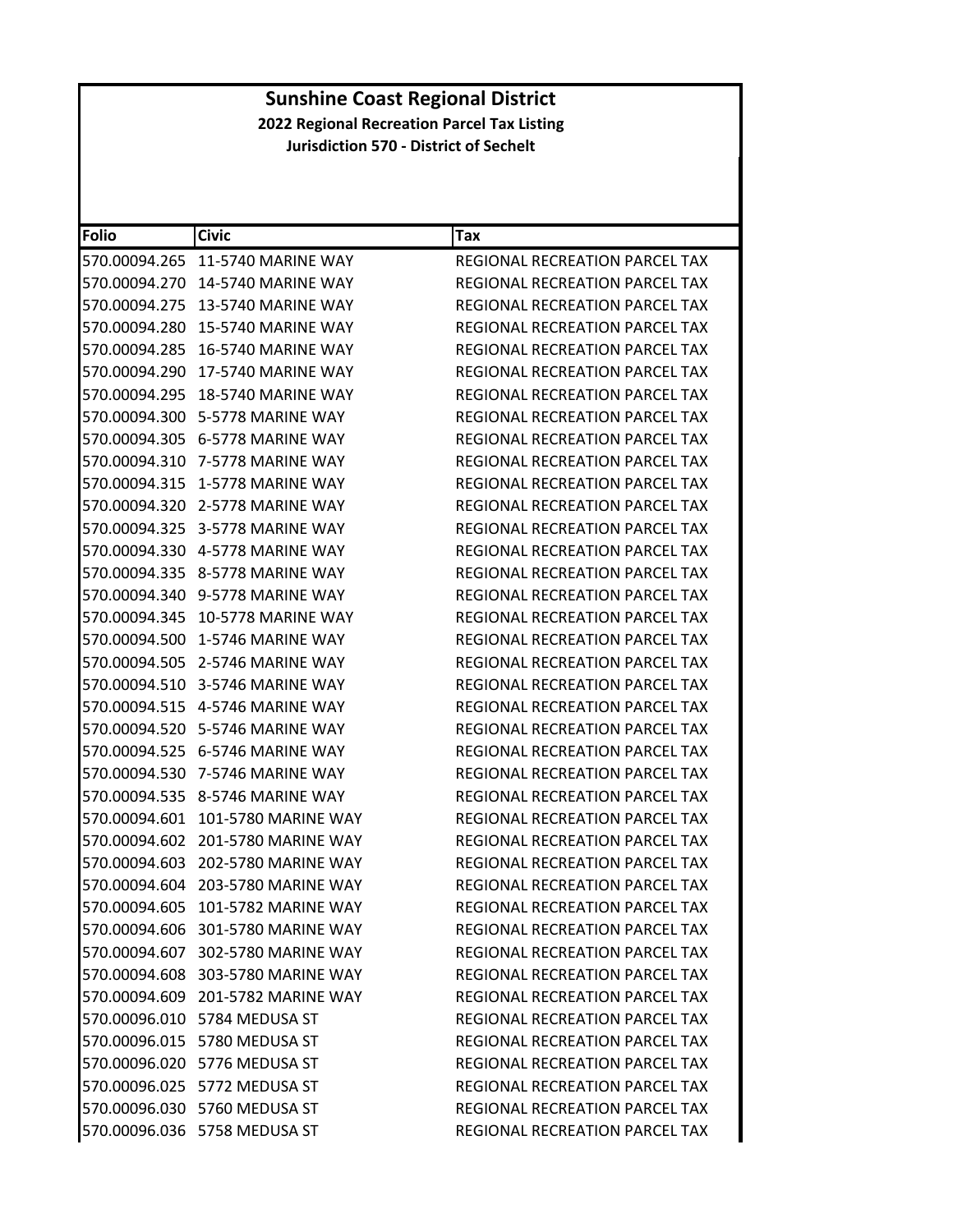| <b>Folio</b>  | <b>Civic</b>                       | Tax                                   |
|---------------|------------------------------------|---------------------------------------|
|               | 570.00096.045 5752 MEDUSA ST       | REGIONAL RECREATION PARCEL TAX        |
|               | 570.00096.050 5748 MEDUSA ST       | REGIONAL RECREATION PARCEL TAX        |
|               | 570.00096.055    5742 MEDUSA ST    | <b>REGIONAL RECREATION PARCEL TAX</b> |
|               | 570.00096.060 5738 MEDUSA ST       | REGIONAL RECREATION PARCEL TAX        |
|               | 570.00096.065 5732 MEDUSA ST       | REGIONAL RECREATION PARCEL TAX        |
|               | 570.00096.070 5728 MEDUSA ST       | REGIONAL RECREATION PARCEL TAX        |
|               | 570.00096.080 101-5604 INLET AVE   | REGIONAL RECREATION PARCEL TAX        |
| 570.00096.081 | 102-5604 INLET AVE                 | REGIONAL RECREATION PARCEL TAX        |
| 570.00096.082 | 103-5604 INLET AVE                 | <b>REGIONAL RECREATION PARCEL TAX</b> |
|               | 570.00096.083 104-5604 INLET AVE   | REGIONAL RECREATION PARCEL TAX        |
| 570.00096.084 | 205-5604 INLET AVE                 | REGIONAL RECREATION PARCEL TAX        |
| 570.00096.085 | 206-5604 INLET AVE                 | REGIONAL RECREATION PARCEL TAX        |
| 570.00096.086 | 207-5604 INLET AVE                 | REGIONAL RECREATION PARCEL TAX        |
| 570.00096.087 | 208-5604 INLET AVE                 | REGIONAL RECREATION PARCEL TAX        |
|               | 570.00096.088 309-5604 INLET AVE   | REGIONAL RECREATION PARCEL TAX        |
|               | 570.00096.089 310-5604 INLET AVE   | REGIONAL RECREATION PARCEL TAX        |
|               | 570.00096.090 311-5604 INLET AVE   | REGIONAL RECREATION PARCEL TAX        |
|               | 570.00096.091 312-5604 INLET AVE   | REGIONAL RECREATION PARCEL TAX        |
| 570.00096.092 | 213-5604 INLET AVE                 | REGIONAL RECREATION PARCEL TAX        |
|               | 570.00096.093 214-5604 INLET AVE   | REGIONAL RECREATION PARCEL TAX        |
|               | 570.00096.094 215-5604 INLET AVE   | REGIONAL RECREATION PARCEL TAX        |
|               | 570.00096.095 216-5604 INLET AVE   | REGIONAL RECREATION PARCEL TAX        |
|               | 570.00096.096 317-5604 INLET AVE   | REGIONAL RECREATION PARCEL TAX        |
| 570.00096.097 | 318-5604 INLET AVE                 | REGIONAL RECREATION PARCEL TAX        |
|               | 570.00096.098 319-5604 INLET AVE   | REGIONAL RECREATION PARCEL TAX        |
|               | 570.00096.099 320-5604 INLET AVE   | REGIONAL RECREATION PARCEL TAX        |
|               | 570.00096.100 421-5604 INLET AVE   | REGIONAL RECREATION PARCEL TAX        |
|               | 570.00096.101 422-5604 INLET AVE   | REGIONAL RECREATION PARCEL TAX        |
|               | 570.00096.102 423-5604 INLET AVE   | REGIONAL RECREATION PARCEL TAX        |
|               | 570.00096.103 424-5604 INLET AVE   | REGIONAL RECREATION PARCEL TAX        |
|               | 570.00096.115    5592    INLET AVE | REGIONAL RECREATION PARCEL TAX        |
|               | 570.00096.120 5588 INLET AVE       | REGIONAL RECREATION PARCEL TAX        |
|               | 570.00096.125 5582 INLET AVE       | REGIONAL RECREATION PARCEL TAX        |
|               |                                    | <b>REGIONAL RECREATION PARCEL TAX</b> |
|               | 570.00096.155    5626 INLET AVE    | REGIONAL RECREATION PARCEL TAX        |
|               | 570.00096.160 5630 INLET AVE       | <b>REGIONAL RECREATION PARCEL TAX</b> |
|               | 570.00096.181    5638 INLET AVE    | REGIONAL RECREATION PARCEL TAX        |
|               | 570.00096.210 5821 ANCHOR RD       | REGIONAL RECREATION PARCEL TAX        |
|               | 570.00096.215 5817 ANCHOR RD       | REGIONAL RECREATION PARCEL TAX        |
|               | 570.00096.220 5813 ANCHOR RD       | REGIONAL RECREATION PARCEL TAX        |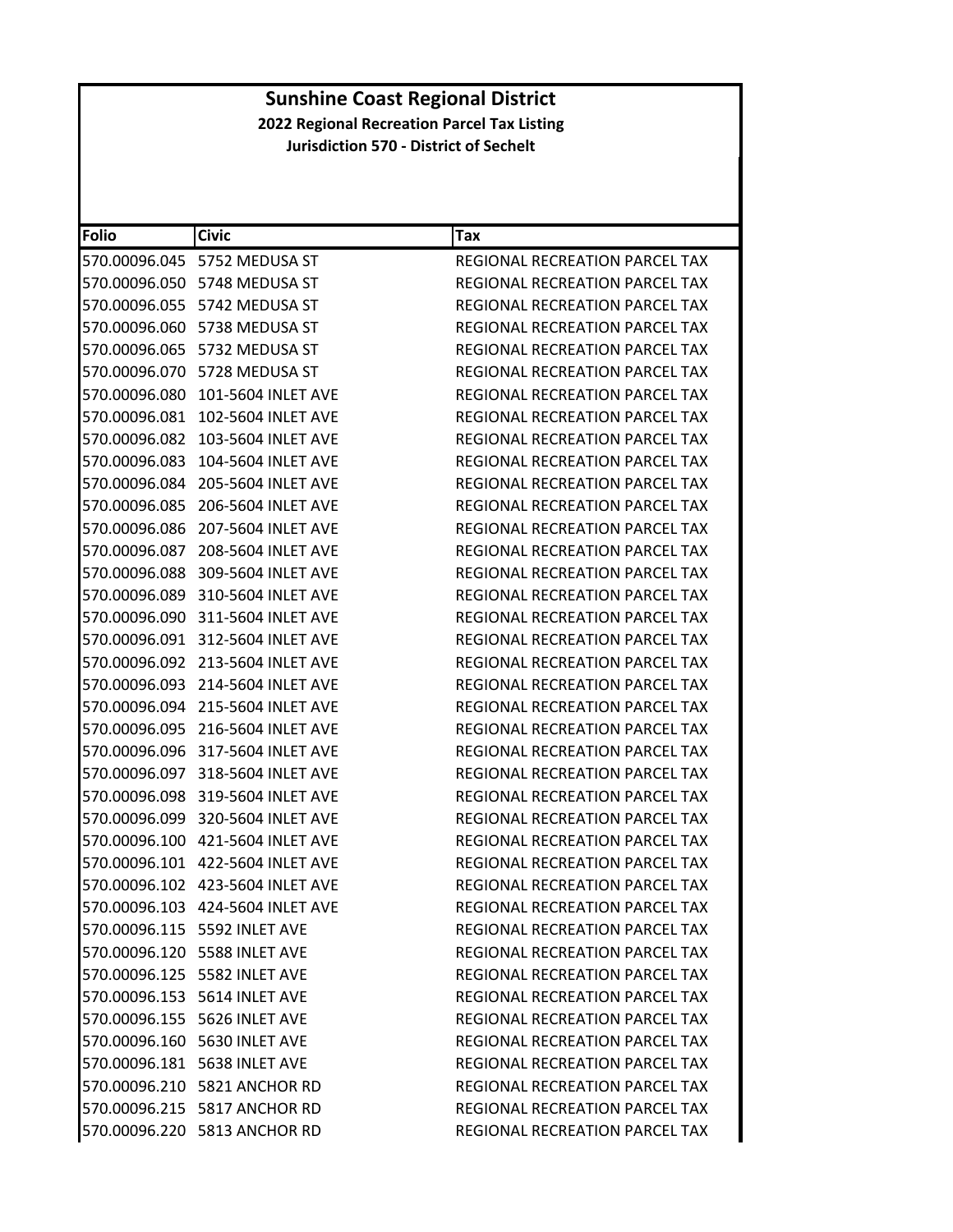| <b>Folio</b> | <b>Civic</b>                       | Tax                                   |
|--------------|------------------------------------|---------------------------------------|
|              |                                    |                                       |
|              | 570.00096.225 5809 ANCHOR RD       | REGIONAL RECREATION PARCEL TAX        |
|              | 570.00096.230 5805 ANCHOR RD       | REGIONAL RECREATION PARCEL TAX        |
|              | 570.00096.235 5803 ANCHOR RD       | REGIONAL RECREATION PARCEL TAX        |
|              | 570.00096.240 5799 ANCHOR RD       | <b>REGIONAL RECREATION PARCEL TAX</b> |
|              | 570.00096.245    5733 TRAIL AVE    | REGIONAL RECREATION PARCEL TAX        |
|              | 570.00096.250 5785 ANCHOR RD       | REGIONAL RECREATION PARCEL TAX        |
|              | 570.00096.255 5781 ANCHOR RD       | REGIONAL RECREATION PARCEL TAX        |
|              | 570.00096.260 5777 ANCHOR RD       | REGIONAL RECREATION PARCEL TAX        |
|              | 570.00096.265 5773 ANCHOR RD       | REGIONAL RECREATION PARCEL TAX        |
|              | 570.00096.272 5769 ANCHOR RD       | REGIONAL RECREATION PARCEL TAX        |
|              | 570.00096.273 5767 ANCHOR RD       | REGIONAL RECREATION PARCEL TAX        |
|              | 570.00096.280 5757 ANCHOR RD       | REGIONAL RECREATION PARCEL TAX        |
|              | 570.00096.285 5755 ANCHOR RD       | REGIONAL RECREATION PARCEL TAX        |
|              | 570.00096.290 5751 ANCHOR RD       | REGIONAL RECREATION PARCEL TAX        |
|              | 570.00096.295 5747 ANCHOR RD       | REGIONAL RECREATION PARCEL TAX        |
|              | 570.00096.300 5743 ANCHOR RD       | REGIONAL RECREATION PARCEL TAX        |
|              | 570.00096.305 5739 ANCHOR RD       | REGIONAL RECREATION PARCEL TAX        |
|              | 570.00096.310 5733 ANCHOR RD       | REGIONAL RECREATION PARCEL TAX        |
|              | 570.00096.315 5729 ANCHOR RD       | REGIONAL RECREATION PARCEL TAX        |
|              | 570.00096.320 5725 ANCHOR RD       | REGIONAL RECREATION PARCEL TAX        |
|              | 570.00096.400    5619 TRAIL AVE    | REGIONAL RECREATION PARCEL TAX        |
|              | 570.00096.405    5613 TRAIL AVE    | REGIONAL RECREATION PARCEL TAX        |
|              | 570.00096.410    5609 TRAIL AVE    | REGIONAL RECREATION PARCEL TAX        |
|              | 570.00096.415    5605 TRAIL AVE    | REGIONAL RECREATION PARCEL TAX        |
|              | 570.00096.420 5738 SPINDRIFT ST    | REGIONAL RECREATION PARCEL TAX        |
|              | 570.00096.425    5742 SPINDRIFT ST | REGIONAL RECREATION PARCEL TAX        |
|              |                                    | REGIONAL RECREATION PARCEL TAX        |
|              | 570.00096.435    5750 SPINDRIFT ST | <b>REGIONAL RECREATION PARCEL TAX</b> |
|              | 570.00096.440 5754 SPINDRIFT ST    | REGIONAL RECREATION PARCEL TAX        |
|              | 570.00096.445    5758 SPINDRIFT ST | REGIONAL RECREATION PARCEL TAX        |
|              | 570.00096.450    5762 SPINDRIFT ST | REGIONAL RECREATION PARCEL TAX        |
|              | 570.00096.455 5766 SPINDRIFT ST    | REGIONAL RECREATION PARCEL TAX        |
|              | 570.00096.460 5772 SPINDRIFT ST    | REGIONAL RECREATION PARCEL TAX        |
|              | 570.00096.465    5776 SPINDRIFT ST | REGIONAL RECREATION PARCEL TAX        |
|              | 570.00096.470 5780 SPINDRIFT ST    | <b>REGIONAL RECREATION PARCEL TAX</b> |
|              | 570.00096.475    5784 SPINDRIFT ST | <b>REGIONAL RECREATION PARCEL TAX</b> |
|              | 570.00096.480 5610 OCEAN AVE       | <b>REGIONAL RECREATION PARCEL TAX</b> |
|              | 570.00096.485 5620 OCEAN AVE       | <b>REGIONAL RECREATION PARCEL TAX</b> |
|              | 570.00096.490 5781 PEBBLE CRES     | REGIONAL RECREATION PARCEL TAX        |
|              | 570.00096.495 5779 PEBBLE CRES     | REGIONAL RECREATION PARCEL TAX        |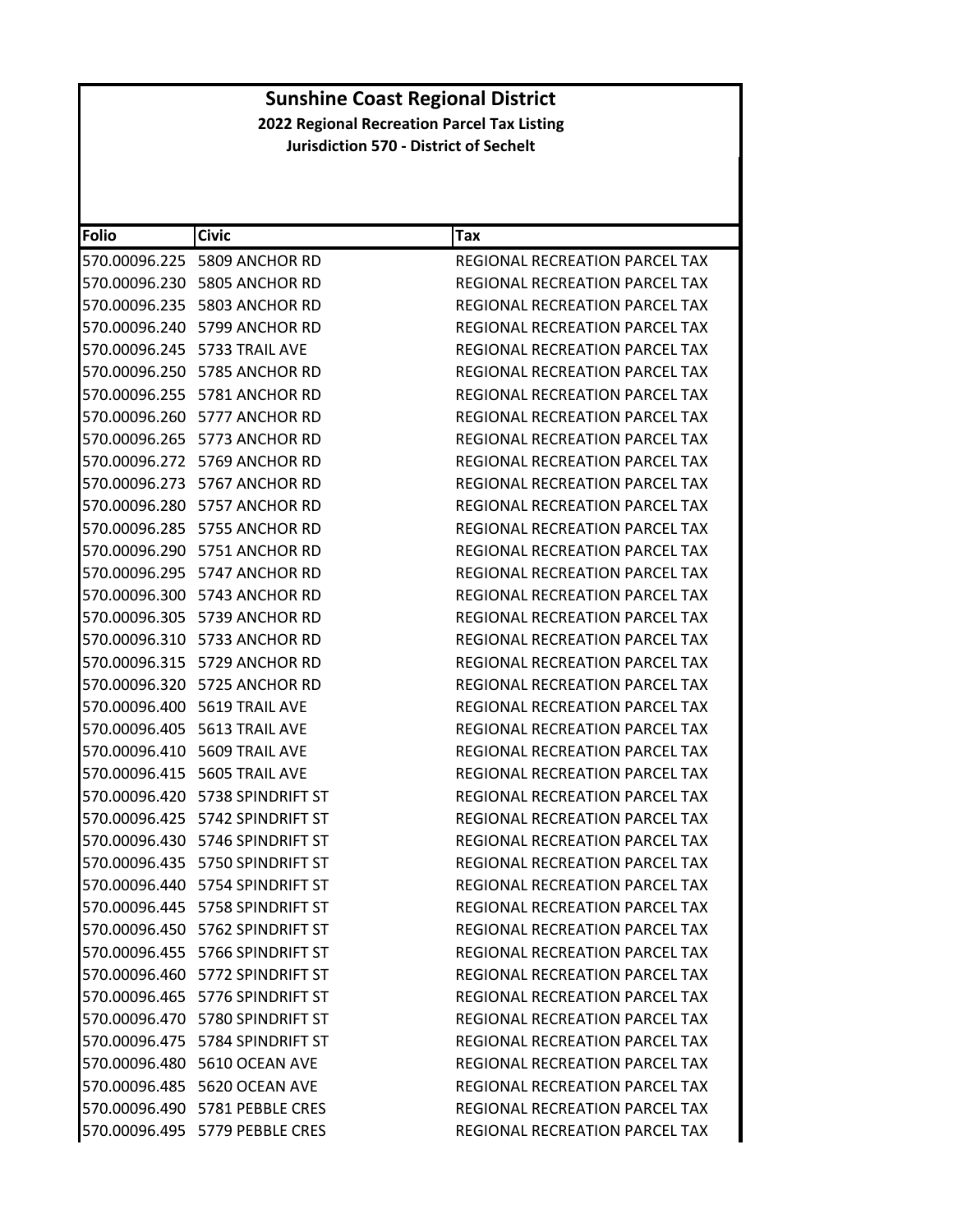| <b>Folio</b>  | <b>Civic</b>                         | Tax                                   |
|---------------|--------------------------------------|---------------------------------------|
|               | 570.00096.500 5773 PEBBLE CRES       | REGIONAL RECREATION PARCEL TAX        |
|               | 570.00096.505 5769 PEBBLE CRES       | REGIONAL RECREATION PARCEL TAX        |
|               | 570.00096.510    5765 PEBBLE CRES    | REGIONAL RECREATION PARCEL TAX        |
|               | 570.00096.515 5761 PEBBLE CRES       | REGIONAL RECREATION PARCEL TAX        |
|               | 570.00096.520    5757    PEBBLE CRES | REGIONAL RECREATION PARCEL TAX        |
|               | 570.00096.525    5753    PEBBLE CRES | <b>REGIONAL RECREATION PARCEL TAX</b> |
|               | 570.00096.530    5749    PEBBLE CRES | REGIONAL RECREATION PARCEL TAX        |
|               | 570.00096.535    5745    PEBBLE CRES | REGIONAL RECREATION PARCEL TAX        |
|               | 570.00096.540    5741    PEBBLE CRES | REGIONAL RECREATION PARCEL TAX        |
|               | 570.00096.545    5737    PEBBLE CRES | REGIONAL RECREATION PARCEL TAX        |
|               | 570.00096.550    5804 PEBBLE CRES    | REGIONAL RECREATION PARCEL TAX        |
|               | 570.00096.555    5810    PEBBLE CRES | REGIONAL RECREATION PARCEL TAX        |
|               | 570.00096.560 5812 PEBBLE CRES       | <b>REGIONAL RECREATION PARCEL TAX</b> |
|               | 570.00096.565    5816 PEBBLE CRES    | REGIONAL RECREATION PARCEL TAX        |
|               | 570.00096.570    5817    PEBBLE CRES | REGIONAL RECREATION PARCEL TAX        |
|               | 570.00096.575    5813    PEBBLE CRES | REGIONAL RECREATION PARCEL TAX        |
|               | 570.00096.580    5805    PEBBLE CRES | <b>REGIONAL RECREATION PARCEL TAX</b> |
|               | 570.00096.585    5801 PEBBLE CRES    | <b>REGIONAL RECREATION PARCEL TAX</b> |
| 570.00096.590 | 5797 PEBBLE CRES                     | REGIONAL RECREATION PARCEL TAX        |
|               |                                      | REGIONAL RECREATION PARCEL TAX        |
|               |                                      | REGIONAL RECREATION PARCEL TAX        |
|               | 570.00096.605    5798 SPINDRIFT ST   | REGIONAL RECREATION PARCEL TAX        |
|               | 570.00096.610    5800 SPINDRIFT ST   | REGIONAL RECREATION PARCEL TAX        |
| 570.00096.615 | 5806 SPINDRIFT ST                    | REGIONAL RECREATION PARCEL TAX        |
|               | 570.00096.620    5810 SPINDRIFT ST   | REGIONAL RECREATION PARCEL TAX        |
|               | 570.00096.625    5812 SPINDRIFT ST   | REGIONAL RECREATION PARCEL TAX        |
|               | 570.00096.630 5816 SPINDRIFT ST      | REGIONAL RECREATION PARCEL TAX        |
|               | 570.00096.635    5818 SPINDRIFT ST   | REGIONAL RECREATION PARCEL TAX        |
|               | 570.00096.640 5798 PEBBLE CRES       | REGIONAL RECREATION PARCEL TAX        |
|               | 570.00096.645 5792 PEBBLE CRES       | REGIONAL RECREATION PARCEL TAX        |
|               | 570.00096.650 5786 PEBBLE CRES       | REGIONAL RECREATION PARCEL TAX        |
|               | 570.00096.655    5782    PEBBLE CRES | REGIONAL RECREATION PARCEL TAX        |
|               | 570.00096.660 5778 PEBBLE CRES       | REGIONAL RECREATION PARCEL TAX        |
|               | 570.00096.665 5772 PEBBLE CRES       | <b>REGIONAL RECREATION PARCEL TAX</b> |
|               | 570.00096.670    5768 PEBBLE CRES    | REGIONAL RECREATION PARCEL TAX        |
|               | 570.00096.675 5762 PEBBLE CRES       | REGIONAL RECREATION PARCEL TAX        |
|               | 570.00096.680 5758 PEBBLE CRES       | REGIONAL RECREATION PARCEL TAX        |
|               | 570.00096.685 5754 PEBBLE CRES       | REGIONAL RECREATION PARCEL TAX        |
|               | 570.00096.690 5752 PEBBLE CRES       | REGIONAL RECREATION PARCEL TAX        |
|               | 570.00096.695 5744 PEBBLE CRES       | REGIONAL RECREATION PARCEL TAX        |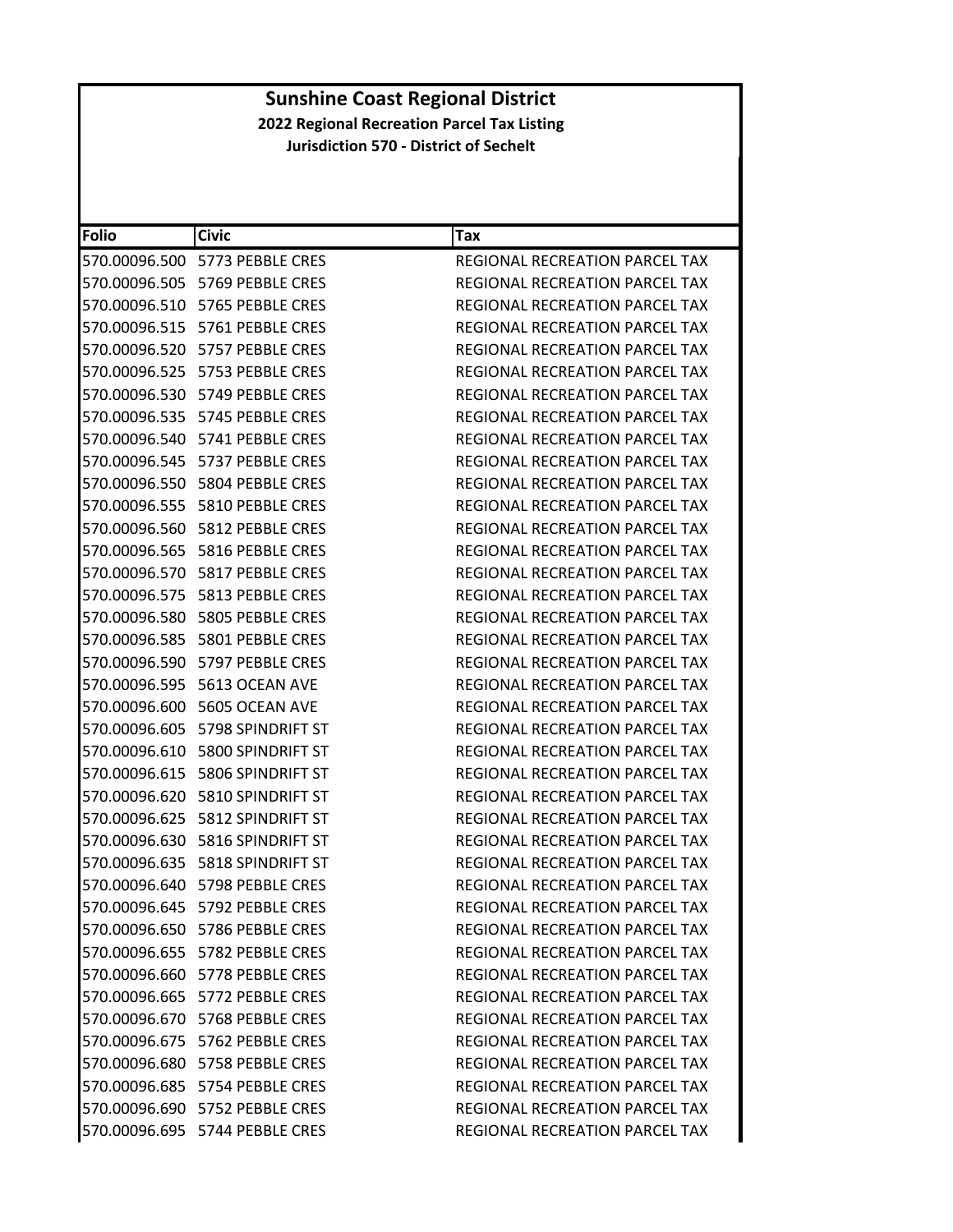| <b>Folio</b>                | <b>Civic</b>                           | Tax                                   |
|-----------------------------|----------------------------------------|---------------------------------------|
|                             | 570.00096.700    5740    PEBBLE CRES   | <b>REGIONAL RECREATION PARCEL TAX</b> |
|                             | 570.00096.705 5734 PEBBLE CRES         | REGIONAL RECREATION PARCEL TAX        |
|                             | 570.00096.710 5730 PEBBLE CRES         | <b>REGIONAL RECREATION PARCEL TAX</b> |
| 570.00096.715               |                                        | <b>REGIONAL RECREATION PARCEL TAX</b> |
|                             | 570.00096.750    5797    EBBTIDE    ST | REGIONAL RECREATION PARCEL TAX        |
|                             | 570.00096.755    5793    EBBTIDE    ST | REGIONAL RECREATION PARCEL TAX        |
|                             | 570.00096.760    5787    EBBTIDE    ST | REGIONAL RECREATION PARCEL TAX        |
|                             | 570.00096.765    5783    EBBTIDE    ST | <b>REGIONAL RECREATION PARCEL TAX</b> |
|                             | 570.00096.770    5775 EBBTIDE ST       | REGIONAL RECREATION PARCEL TAX        |
|                             | 570.00096.775    5767 EBBTIDE ST       | REGIONAL RECREATION PARCEL TAX        |
|                             | 570.00096.780    5763    EBBTIDE    ST | REGIONAL RECREATION PARCEL TAX        |
|                             | 570.00096.785    5757    EBBTIDE    ST | REGIONAL RECREATION PARCEL TAX        |
|                             | 570.00096.790    5753    EBBTIDE    ST | REGIONAL RECREATION PARCEL TAX        |
|                             | 570.00096.795    5749    EBBTIDE    ST | <b>REGIONAL RECREATION PARCEL TAX</b> |
|                             | 570.00096.800    5743    EBBTIDE    ST | REGIONAL RECREATION PARCEL TAX        |
|                             | 570.00096.805    5659 TRAIL AVE        | <b>REGIONAL RECREATION PARCEL TAX</b> |
|                             | 570.00096.810 5746 NEPTUNE RD          | REGIONAL RECREATION PARCEL TAX        |
|                             | 570.00096.815 5750 NEPTUNE RD          | REGIONAL RECREATION PARCEL TAX        |
|                             | 570.00096.820 5756 NEPTUNE RD          | REGIONAL RECREATION PARCEL TAX        |
|                             | 570.00096.825 5760 NEPTUNE RD          | REGIONAL RECREATION PARCEL TAX        |
|                             |                                        | REGIONAL RECREATION PARCEL TAX        |
|                             | 570.00096.835    5772 NEPTUNE RD       | REGIONAL RECREATION PARCEL TAX        |
|                             | 570.00096.840 5778 NEPTUNE RD          | REGIONAL RECREATION PARCEL TAX        |
|                             | 570.00096.845 5784 NEPTUNE RD          | REGIONAL RECREATION PARCEL TAX        |
|                             | 570.00096.861    5798 NEPTUNE RD       | REGIONAL RECREATION PARCEL TAX        |
|                             | 570.00096.863 5790 NEPTUNE RD          | REGIONAL RECREATION PARCEL TAX        |
|                             | 570.00096.865 5660 SALMON DR           | <b>REGIONAL RECREATION PARCEL TAX</b> |
|                             | 570.00096.900    5787 SURF CIR         | <b>REGIONAL RECREATION PARCEL TAX</b> |
|                             | 570.00096.905    5781 SURF CIR         | REGIONAL RECREATION PARCEL TAX        |
| 570.00096.910 5777 SURF CIR |                                        | REGIONAL RECREATION PARCEL TAX        |
|                             | 570.00096.915 5773 SURF CIR            | REGIONAL RECREATION PARCEL TAX        |
|                             | 570.00096.920 5769 SURF CIR            | REGIONAL RECREATION PARCEL TAX        |
|                             | 570.00096.925    5693 TRAIL AVE        | REGIONAL RECREATION PARCEL TAX        |
|                             | 570.00096.930    5754    EBBTIDE    ST | <b>REGIONAL RECREATION PARCEL TAX</b> |
|                             | 570.00096.935    5760    EBBTIDE    ST | <b>REGIONAL RECREATION PARCEL TAX</b> |
|                             | 570.00096.940    5764    EBBTIDE    ST | REGIONAL RECREATION PARCEL TAX        |
|                             | 570.00096.945    5768    EBBTIDE    ST | REGIONAL RECREATION PARCEL TAX        |
|                             | 570.00096.950    5774    EBBTIDE    ST | REGIONAL RECREATION PARCEL TAX        |
|                             | 570.00096.955    5778    EBBTIDE    ST | REGIONAL RECREATION PARCEL TAX        |
|                             | 570.00096.960 5784 EBBTIDE ST          | REGIONAL RECREATION PARCEL TAX        |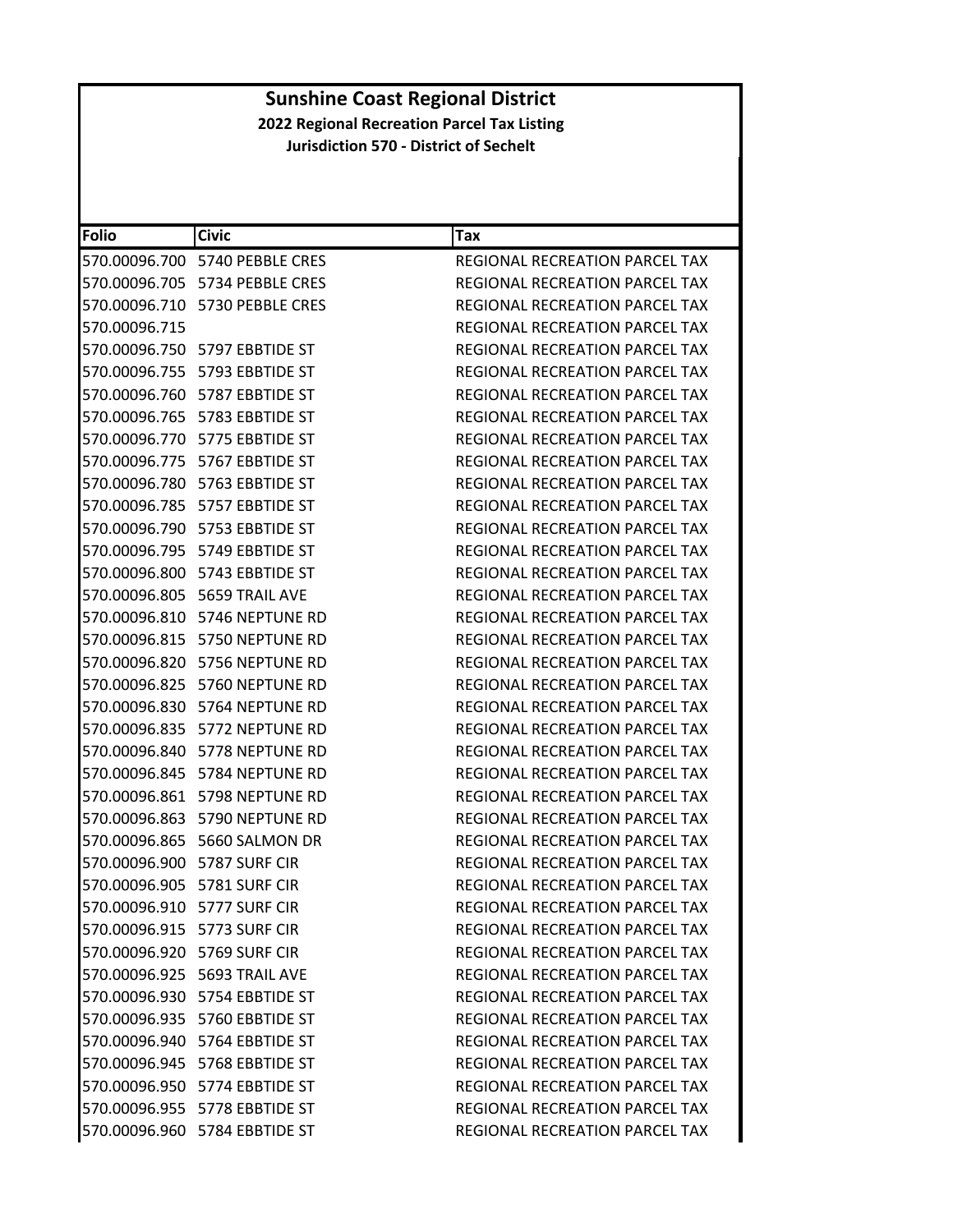| Folio                       | <b>Civic</b>                 | Tax                                   |
|-----------------------------|------------------------------|---------------------------------------|
|                             | 570.00096.965 5684 SALMON DR | REGIONAL RECREATION PARCEL TAX        |
|                             | 570.00097.000 5524 OCEAN AVE | REGIONAL RECREATION PARCEL TAX        |
|                             | 570.00097.005 5727 TRAIL AVE | REGIONAL RECREATION PARCEL TAX        |
|                             | 570.00097.010 5723 TRAIL AVE | <b>REGIONAL RECREATION PARCEL TAX</b> |
|                             | 570.00097.015 5717 TRAIL AVE | REGIONAL RECREATION PARCEL TAX        |
|                             | 570.00097.020 5711 TRAIL AVE | REGIONAL RECREATION PARCEL TAX        |
|                             | 570.00097.025 5703 TRAIL AVE | REGIONAL RECREATION PARCEL TAX        |
|                             | 570.00097.030 5788 SURF CIR  | REGIONAL RECREATION PARCEL TAX        |
|                             | 570.00097.035 5708 SALMON DR | REGIONAL RECREATION PARCEL TAX        |
|                             | 570.00097.040 5712 SALMON DR | REGIONAL RECREATION PARCEL TAX        |
|                             | 570.00097.045 5716 SALMON DR | REGIONAL RECREATION PARCEL TAX        |
|                             | 570.00097.050 5720 SALMON DR | REGIONAL RECREATION PARCEL TAX        |
|                             | 570.00097.055 5724 SALMON DR | REGIONAL RECREATION PARCEL TAX        |
|                             | 570.00097.060 5717 SALMON DR | REGIONAL RECREATION PARCEL TAX        |
|                             | 570.00097.065 5713 SALMON DR | REGIONAL RECREATION PARCEL TAX        |
|                             | 570.00097.070 5711 SALMON DR | REGIONAL RECREATION PARCEL TAX        |
|                             | 570.00097.075 5709 SALMON DR | REGIONAL RECREATION PARCEL TAX        |
|                             | 570.00097.080 5707 SALMON DR | REGIONAL RECREATION PARCEL TAX        |
|                             | 570.00097.085 5703 SALMON DR | REGIONAL RECREATION PARCEL TAX        |
| 570.00097.140               |                              | REGIONAL RECREATION PARCEL TAX        |
|                             | 570.00097.211 5661 SALMON DR | REGIONAL RECREATION PARCEL TAX        |
|                             | 570.00097.212 5663 SALMON DR | REGIONAL RECREATION PARCEL TAX        |
|                             | 570.00097.213 5665 SALMON DR | REGIONAL RECREATION PARCEL TAX        |
|                             | 570.00097.214 5673 SALMON DR | REGIONAL RECREATION PARCEL TAX        |
|                             | 570.00097.215 5677 SALMON DR | REGIONAL RECREATION PARCEL TAX        |
|                             | 570.00097.216 5683 SALMON DR | <b>REGIONAL RECREATION PARCEL TAX</b> |
|                             | 570.00097.217 5689 SALMON DR | REGIONAL RECREATION PARCEL TAX        |
|                             | 570.00097.218 5701 SALMON DR | <b>REGIONAL RECREATION PARCEL TAX</b> |
|                             | 570.00097.219 5669 SALMON DR | REGIONAL RECREATION PARCEL TAX        |
|                             | 570.00097.252 5732 TRAIL AVE | REGIONAL RECREATION PARCEL TAX        |
|                             | 570.00097.254 5728 TRAIL AVE | REGIONAL RECREATION PARCEL TAX        |
|                             | 570.00097.256 5724 TRAIL AVE | REGIONAL RECREATION PARCEL TAX        |
|                             | 570.00097.258 5718 TRAIL AVE | REGIONAL RECREATION PARCEL TAX        |
|                             | 570.00097.260 5714 TRAIL AVE | REGIONAL RECREATION PARCEL TAX        |
|                             | 570.00097.262 5710 TRAIL AVE | REGIONAL RECREATION PARCEL TAX        |
|                             | 570.00097.264 5762 SURF CIR  | <b>REGIONAL RECREATION PARCEL TAX</b> |
|                             | 570.00097.266 5750 SURF CIR  | REGIONAL RECREATION PARCEL TAX        |
| 570.00097.268 5746 SURF CIR |                              | REGIONAL RECREATION PARCEL TAX        |
|                             | 570.00097.270 5742 SURF CIR  | REGIONAL RECREATION PARCEL TAX        |
| 570.00097.272 5738 SURF CIR |                              | REGIONAL RECREATION PARCEL TAX        |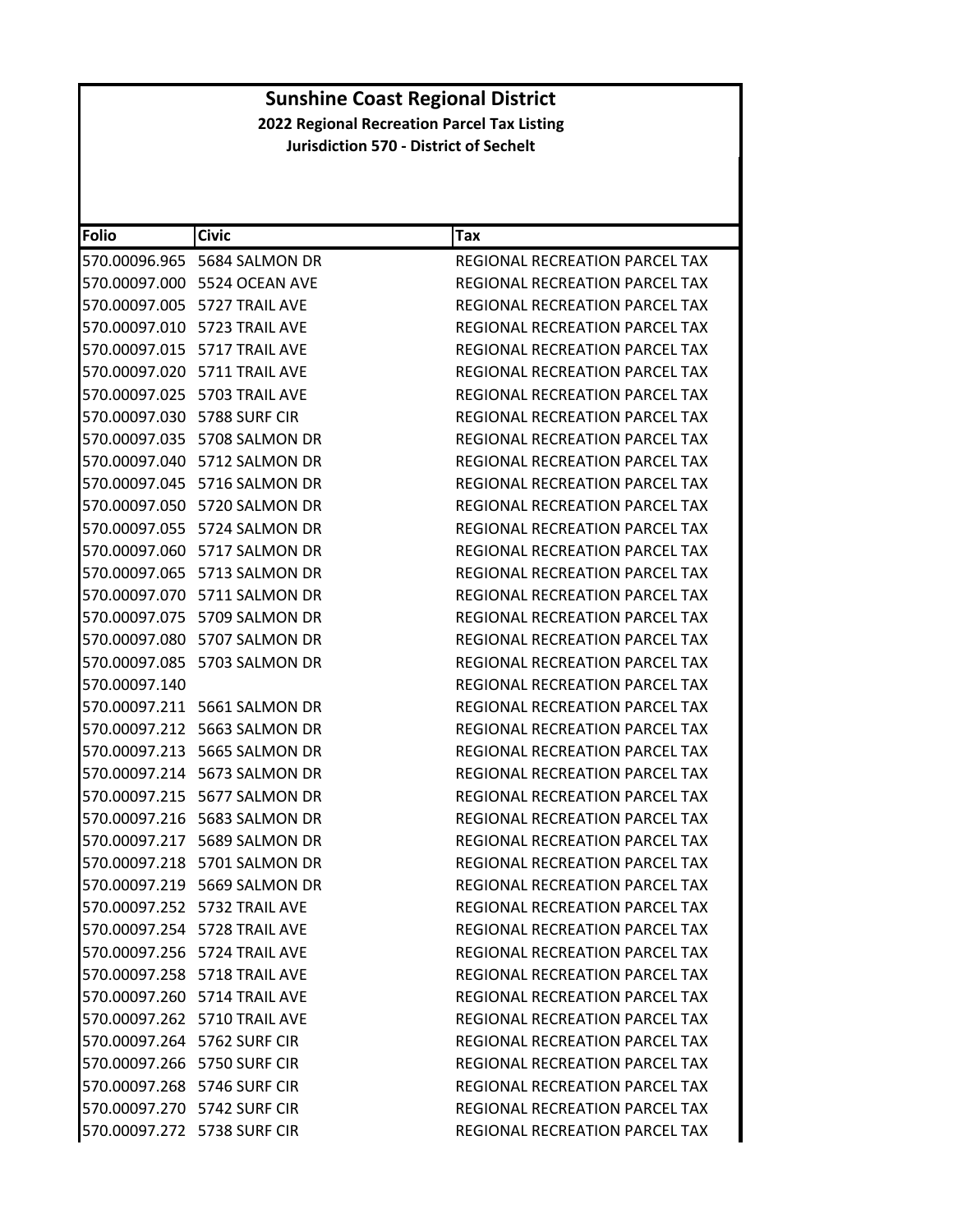| <b>Folio</b>                | <b>Civic</b>                       | Tax                                   |
|-----------------------------|------------------------------------|---------------------------------------|
|                             | 570.00097.274 5736 SURF CIR        | REGIONAL RECREATION PARCEL TAX        |
|                             | 570.00097.276 5734 SURF CIR        | REGIONAL RECREATION PARCEL TAX        |
|                             | 570.00097.278 5730 SURF CIR        | REGIONAL RECREATION PARCEL TAX        |
|                             | 570.00097.280 5726 SURF CIR        | REGIONAL RECREATION PARCEL TAX        |
|                             | 570.00097.282    5722 SURF CIR     | REGIONAL RECREATION PARCEL TAX        |
|                             | 570.00097.284 5716 SURF CIR        | REGIONAL RECREATION PARCEL TAX        |
|                             | 570.00097.286    5712 SURF CIR     | REGIONAL RECREATION PARCEL TAX        |
|                             | 570.00097.288 5710 SURF CIR        | REGIONAL RECREATION PARCEL TAX        |
|                             | 570.00097.290    5708 SURF CIR     | REGIONAL RECREATION PARCEL TAX        |
|                             | 570.00097.292 5706 SURF CIR        | REGIONAL RECREATION PARCEL TAX        |
|                             | 570.00097.294 5700 SURF CIR        | REGIONAL RECREATION PARCEL TAX        |
|                             | 570.00097.315    5656 TRAIL AVE    | REGIONAL RECREATION PARCEL TAX        |
|                             | 570.00097.320 5650 TRAIL AVE       | REGIONAL RECREATION PARCEL TAX        |
|                             | 570.00097.322    5638 TRAIL AVE    | REGIONAL RECREATION PARCEL TAX        |
|                             | 570.00097.324    5763 SURF CIR     | REGIONAL RECREATION PARCEL TAX        |
|                             | 570.00097.326    5696 TRAIL AVE    | REGIONAL RECREATION PARCEL TAX        |
|                             | 570.00097.328    5692 TRAIL AVE    | REGIONAL RECREATION PARCEL TAX        |
|                             | 570.00097.330 5665 SURF CIR        | REGIONAL RECREATION PARCEL TAX        |
|                             | 570.00097.332    5669 SURF CIR     | REGIONAL RECREATION PARCEL TAX        |
|                             | 570.00097.334    5675 SURF CIR     | REGIONAL RECREATION PARCEL TAX        |
|                             | 570.00097.336    5681 SURF CIR     | REGIONAL RECREATION PARCEL TAX        |
|                             | 570.00097.338    5687 SURF CIR     | REGIONAL RECREATION PARCEL TAX        |
|                             | 570.00097.340    5691 SURF CIR     | REGIONAL RECREATION PARCEL TAX        |
|                             | 570.00097.342    5697 SURF CIR     | REGIONAL RECREATION PARCEL TAX        |
|                             | 570.00097.344    5701 SURF CIR     | REGIONAL RECREATION PARCEL TAX        |
|                             | 570.00097.346    5723 SURF CIR     | REGIONAL RECREATION PARCEL TAX        |
|                             | 570.00097.348    5741 SURF CIR     | REGIONAL RECREATION PARCEL TAX        |
|                             | 570.00097.350 5745 SURF CIR        | REGIONAL RECREATION PARCEL TAX        |
|                             | 570.00097.352 5749 SURF CIR        | REGIONAL RECREATION PARCEL TAX        |
| 570.00097.354 5753 SURF CIR |                                    | REGIONAL RECREATION PARCEL TAX        |
|                             | 570.00097.356 5757 SURF CIR        | <b>REGIONAL RECREATION PARCEL TAX</b> |
|                             | 570.00097.701 1-5706 EBBTIDE ST    | REGIONAL RECREATION PARCEL TAX        |
|                             | 570.00097.702 2-5706 EBBTIDE ST    | REGIONAL RECREATION PARCEL TAX        |
|                             | 570.00097.703 3-5706 EBBTIDE ST    | REGIONAL RECREATION PARCEL TAX        |
|                             | 570.00097.704    4-5706 EBBTIDE ST | REGIONAL RECREATION PARCEL TAX        |
|                             | 570.00097.705 5-5706 EBBTIDE ST    | REGIONAL RECREATION PARCEL TAX        |
|                             | 570.00097.706 6-5706 EBBTIDE ST    | REGIONAL RECREATION PARCEL TAX        |
|                             | 570.00097.707 7-5706 EBBTIDE ST    | REGIONAL RECREATION PARCEL TAX        |
|                             | 570.00097.708 8-5706 EBBTIDE ST    | <b>REGIONAL RECREATION PARCEL TAX</b> |
|                             | 570.00097.709 9-5706 EBBTIDE ST    | REGIONAL RECREATION PARCEL TAX        |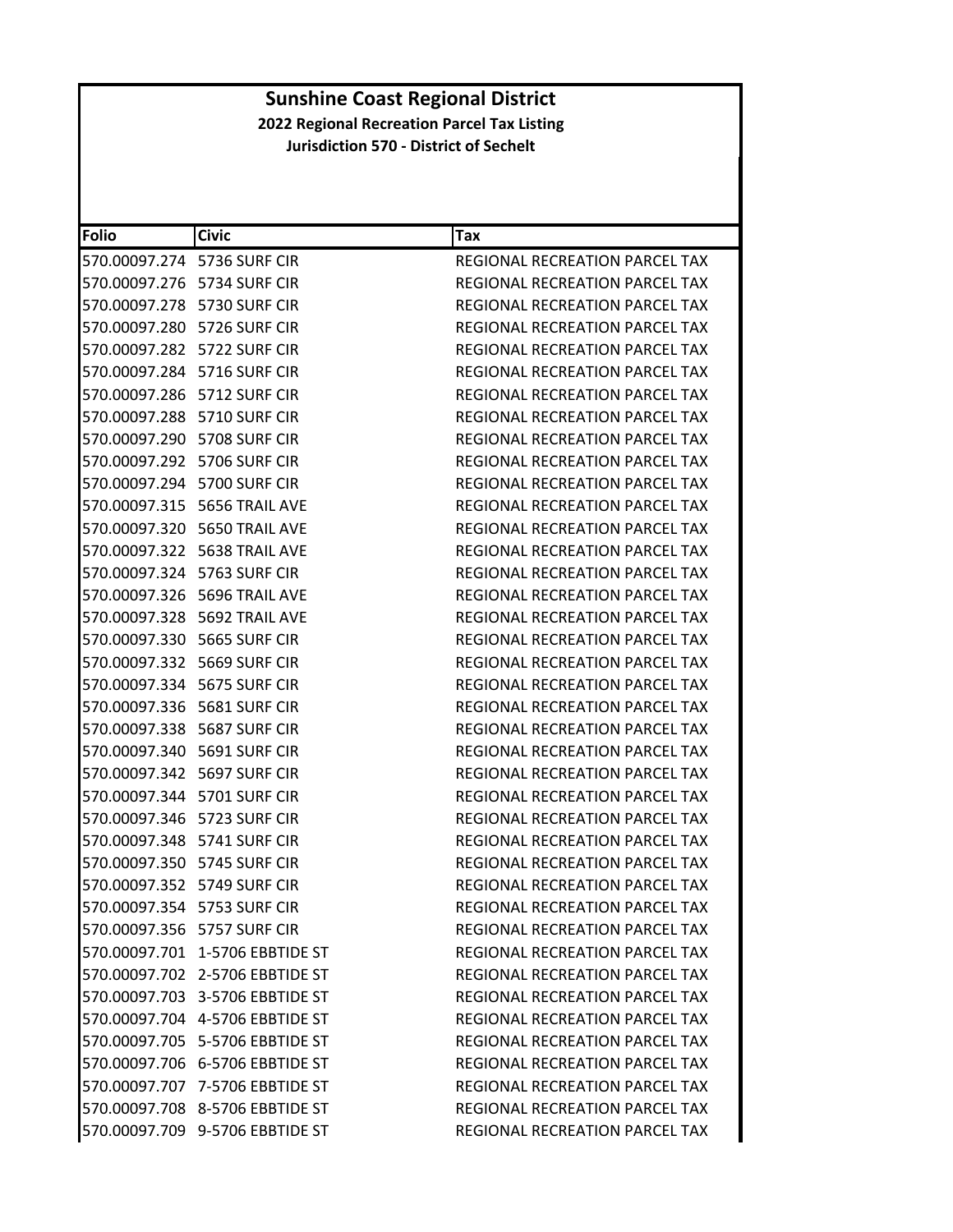| Folio         | <b>Civic</b>                           | Tax                                   |
|---------------|----------------------------------------|---------------------------------------|
| 570.00097.710 | 10-5706 EBBTIDE ST                     | REGIONAL RECREATION PARCEL TAX        |
| 570.00097.711 | 11-5706 EBBTIDE ST                     | REGIONAL RECREATION PARCEL TAX        |
| 570.00097.712 | 12-5706 EBBTIDE ST                     | REGIONAL RECREATION PARCEL TAX        |
| 570.00097.713 | 14-5706 EBBTIDE ST                     | REGIONAL RECREATION PARCEL TAX        |
|               | 570.00097.714 15-5706 EBBTIDE ST       | REGIONAL RECREATION PARCEL TAX        |
| 570.00097.715 | 16-5706 EBBTIDE ST                     | REGIONAL RECREATION PARCEL TAX        |
| 570.00097.716 | 17-5706 EBBTIDE ST                     | REGIONAL RECREATION PARCEL TAX        |
| 570.00097.717 | 18-5706 EBBTIDE ST                     | REGIONAL RECREATION PARCEL TAX        |
| 570.00097.718 | 19-5706 EBBTIDE ST                     | REGIONAL RECREATION PARCEL TAX        |
|               | 570.00097.755    5711    EBBTIDE    ST | REGIONAL RECREATION PARCEL TAX        |
| 570.00097.756 | 101-5711 EBBTIDE ST                    | REGIONAL RECREATION PARCEL TAX        |
| 570.00097.757 | 102-5711 EBBTIDE ST                    | REGIONAL RECREATION PARCEL TAX        |
| 570.00097.758 | 103-5711 EBBTIDE ST                    | REGIONAL RECREATION PARCEL TAX        |
| 570.00097.759 | 104-5711 EBBTIDE ST                    | REGIONAL RECREATION PARCEL TAX        |
| 570.00097.760 | 105-5711 EBBTIDE ST                    | REGIONAL RECREATION PARCEL TAX        |
| 570.00097.761 | 106-5711 EBBTIDE ST                    | <b>REGIONAL RECREATION PARCEL TAX</b> |
| 570.00097.762 | 107-5711 EBBTIDE ST                    | <b>REGIONAL RECREATION PARCEL TAX</b> |
| 570.00097.763 | 108-5711 EBBTIDE ST                    | REGIONAL RECREATION PARCEL TAX        |
| 570.00097.764 | 109-5711 EBBTIDE ST                    | REGIONAL RECREATION PARCEL TAX        |
| 570.00097.765 | 110-5711 EBBTIDE ST                    | REGIONAL RECREATION PARCEL TAX        |
| 570.00097.766 | 111-5711 EBBTIDE ST                    | REGIONAL RECREATION PARCEL TAX        |
| 570.00097.767 | 112-5711 EBBTIDE ST                    | REGIONAL RECREATION PARCEL TAX        |
| 570.00097.768 | 113-5711 EBBTIDE ST                    | REGIONAL RECREATION PARCEL TAX        |
| 570.00097.769 | 114-5711 EBBTIDE ST                    | REGIONAL RECREATION PARCEL TAX        |
| 570.00097.770 | 115-5711 EBBTIDE ST                    | REGIONAL RECREATION PARCEL TAX        |
| 570.00097.771 | 116-5711 EBBTIDE ST                    | <b>REGIONAL RECREATION PARCEL TAX</b> |
| 570.00097.772 | 117-5711 EBBTIDE ST                    | REGIONAL RECREATION PARCEL TAX        |
| 570.00097.773 | 118-5711 EBBTIDE ST                    | REGIONAL RECREATION PARCEL TAX        |
| 570.00097.774 | 119-5711 EBBTIDE ST                    | REGIONAL RECREATION PARCEL TAX        |
|               | 570.00097.775 120-5711 EBBTIDE ST      | REGIONAL RECREATION PARCEL TAX        |
|               | 570.00097.776 121-5711 EBBTIDE ST      | REGIONAL RECREATION PARCEL TAX        |
|               | 570.00097.777 122-5711 EBBTIDE ST      | REGIONAL RECREATION PARCEL TAX        |
|               | 570.00097.778 123-5711 EBBTIDE ST      | REGIONAL RECREATION PARCEL TAX        |
|               | 570.00097.779 124-5711 EBBTIDE ST      | REGIONAL RECREATION PARCEL TAX        |
|               | 570.00097.780 125-5711 EBBTIDE ST      | REGIONAL RECREATION PARCEL TAX        |
|               | 570.00097.781 126-5711 EBBTIDE ST      | REGIONAL RECREATION PARCEL TAX        |
|               | 570.00097.782 127-5711 EBBTIDE ST      | REGIONAL RECREATION PARCEL TAX        |
|               | 570.00097.783 201-5711 EBBTIDE ST      | REGIONAL RECREATION PARCEL TAX        |
|               | 570.00097.784 202-5711 EBBTIDE ST      | REGIONAL RECREATION PARCEL TAX        |
|               | 570.00097.785 128-5711 EBBTIDE ST      | REGIONAL RECREATION PARCEL TAX        |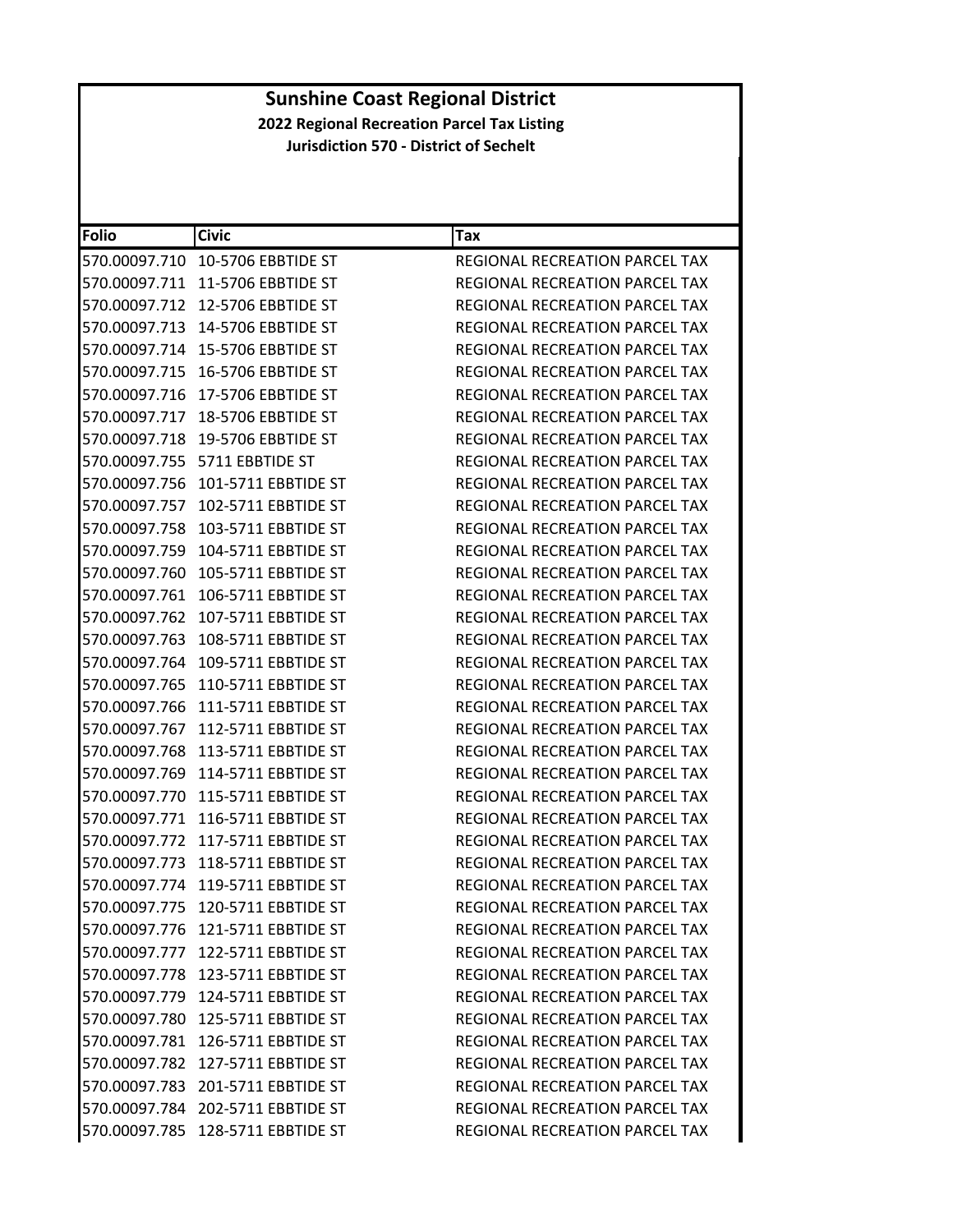| <b>Folio</b>  | <b>Civic</b>                       | Tax                                   |
|---------------|------------------------------------|---------------------------------------|
| 570.00097.786 | 129-5711 EBBTIDE ST                | REGIONAL RECREATION PARCEL TAX        |
| 570.00097.788 | 203-5711 EBBTIDE ST                | REGIONAL RECREATION PARCEL TAX        |
| 570.00097.789 | 204-5711 EBBTIDE ST                | REGIONAL RECREATION PARCEL TAX        |
| 570.00097.790 | 205-5711 EBBTIDE ST                | REGIONAL RECREATION PARCEL TAX        |
|               | 570.00097.791 301-5711 EBBTIDE ST  | REGIONAL RECREATION PARCEL TAX        |
|               | 570.00097.792 302-5711 EBBTIDE ST  | REGIONAL RECREATION PARCEL TAX        |
|               | 570.00097.793 303-5711 EBBTIDE ST  | REGIONAL RECREATION PARCEL TAX        |
|               | 570.00097.794 304-5711 EBBTIDE ST  | REGIONAL RECREATION PARCEL TAX        |
| 570.00097.795 | 305-5711 EBBTIDE ST                | REGIONAL RECREATION PARCEL TAX        |
|               | 570.00097.810    10-5630 TRAIL AVE | REGIONAL RECREATION PARCEL TAX        |
| 570.00097.811 | <b>11-5630 TRAIL AVE</b>           | REGIONAL RECREATION PARCEL TAX        |
|               | 570.00097.812 12-5630 TRAIL AVE    | REGIONAL RECREATION PARCEL TAX        |
|               |                                    | <b>REGIONAL RECREATION PARCEL TAX</b> |
| 570.00097.814 | 14-5630 TRAIL AVE                  | REGIONAL RECREATION PARCEL TAX        |
|               |                                    | <b>REGIONAL RECREATION PARCEL TAX</b> |
| 570.00097.816 | <b>16-5630 TRAIL AVE</b>           | REGIONAL RECREATION PARCEL TAX        |
| 570.00097.817 | 17-5630 TRAIL AVE                  | REGIONAL RECREATION PARCEL TAX        |
|               | 570.00097.818 18-5610 TRAIL AVE    | REGIONAL RECREATION PARCEL TAX        |
| 570.00097.819 | <b>19-5610 TRAIL AVE</b>           | REGIONAL RECREATION PARCEL TAX        |
|               | 570.00097.820 20-5610 TRAIL AVE    | REGIONAL RECREATION PARCEL TAX        |
| 570.00097.821 | <b>21-5610 TRAIL AVE</b>           | REGIONAL RECREATION PARCEL TAX        |
|               | 570.00097.822 22-5630 TRAIL AVE    | REGIONAL RECREATION PARCEL TAX        |
|               | 570.00097.823 23-5610 TRAIL AVE    | REGIONAL RECREATION PARCEL TAX        |
| 570.00097.901 | 1-5630 TRAIL AVE                   | REGIONAL RECREATION PARCEL TAX        |
|               | 570.00097.902 2-5630 TRAIL AVE     | REGIONAL RECREATION PARCEL TAX        |
|               | 570.00097.903 3-5630 TRAIL AVE     | REGIONAL RECREATION PARCEL TAX        |
|               | 570.00097.904    4-5630 TRAIL AVE  | REGIONAL RECREATION PARCEL TAX        |
|               | 570.00097.905 5-5630 TRAIL AVE     | REGIONAL RECREATION PARCEL TAX        |
|               | 570.00097.906 6-5630 TRAIL AVE     | REGIONAL RECREATION PARCEL TAX        |
|               | 570.00097.907 7-5630 TRAIL AVE     | REGIONAL RECREATION PARCEL TAX        |
|               | 570.00097.908 8-5630 TRAIL AVE     | <b>REGIONAL RECREATION PARCEL TAX</b> |
|               | 570.00097.909 9-5630 TRAIL AVE     | REGIONAL RECREATION PARCEL TAX        |
|               | 570.00097.911 5610 TRAIL AVE       | REGIONAL RECREATION PARCEL TAX        |
|               | 570.00097.924 24-5610 TRAIL AVE    | REGIONAL RECREATION PARCEL TAX        |
|               | 570.00097.925 25-5610 TRAIL AVE    | REGIONAL RECREATION PARCEL TAX        |
|               | 570.00097.926 26-5610 TRAIL AVE    | REGIONAL RECREATION PARCEL TAX        |
|               | 570.00097.927 27-5610 TRAIL AVE    | <b>REGIONAL RECREATION PARCEL TAX</b> |
|               | 570.00097.950 5604 TRAIL AVE       | REGIONAL RECREATION PARCEL TAX        |
|               | 570.00098.000 5783 MERMAID ST      | REGIONAL RECREATION PARCEL TAX        |
|               | 570.00099.000 5779 MERMAID ST      | REGIONAL RECREATION PARCEL TAX        |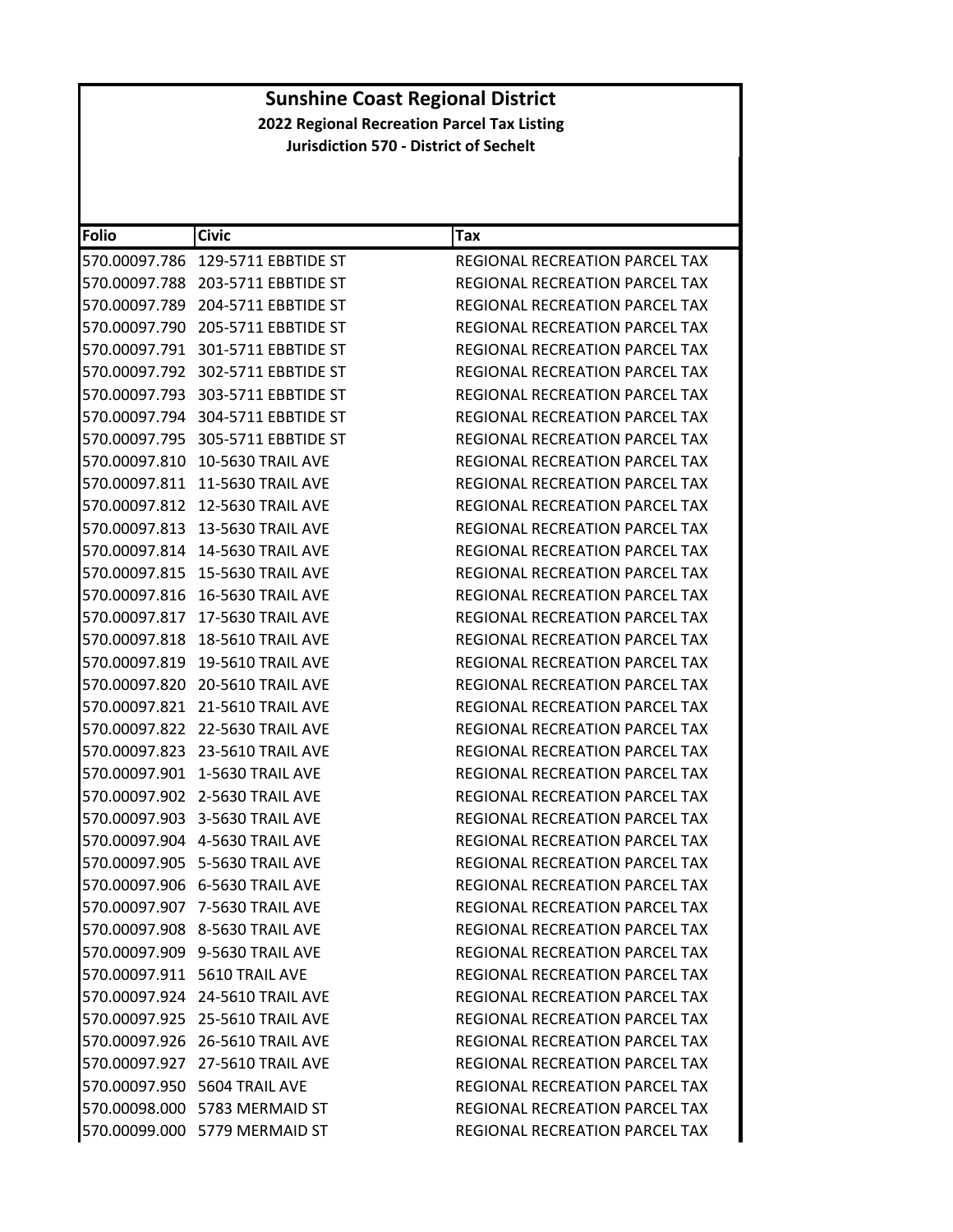| <b>Folio</b> | <b>Civic</b>                           | Tax                                   |
|--------------|----------------------------------------|---------------------------------------|
|              | 570.00100.000 5773 MERMAID ST          | REGIONAL RECREATION PARCEL TAX        |
|              | 570.00101.000 5769 MERMAID ST          | REGIONAL RECREATION PARCEL TAX        |
|              | 570.00102.000 5763 MERMAID ST          | REGIONAL RECREATION PARCEL TAX        |
|              | 570.00103.000 5757 MERMAID ST          | REGIONAL RECREATION PARCEL TAX        |
|              | 570.00104.000    5753 MERMAID ST       | REGIONAL RECREATION PARCEL TAX        |
|              | 570.00105.000 5749 MERMAID ST          | REGIONAL RECREATION PARCEL TAX        |
|              | 570.00106.000 5743 MERMAID ST          | REGIONAL RECREATION PARCEL TAX        |
|              |                                        | REGIONAL RECREATION PARCEL TAX        |
|              |                                        | REGIONAL RECREATION PARCEL TAX        |
|              |                                        | REGIONAL RECREATION PARCEL TAX        |
|              | 570.00113.000 5740 COWRIE ST           | REGIONAL RECREATION PARCEL TAX        |
|              |                                        | REGIONAL RECREATION PARCEL TAX        |
|              | 570.00116.000    5758 COWRIE ST        | REGIONAL RECREATION PARCEL TAX        |
|              | 570.00117.000    5762        COWRIE ST | REGIONAL RECREATION PARCEL TAX        |
|              | 570.00118.000 5768 COWRIE ST           | REGIONAL RECREATION PARCEL TAX        |
|              | 570.00119.000 5772 COWRIE ST           | REGIONAL RECREATION PARCEL TAX        |
|              |                                        | <b>REGIONAL RECREATION PARCEL TAX</b> |
|              |                                        | REGIONAL RECREATION PARCEL TAX        |
|              | 570.00122.000    5788 COWRIE ST        | REGIONAL RECREATION PARCEL TAX        |
|              | 570.00123.000 5788 MERMAID ST          | REGIONAL RECREATION PARCEL TAX        |
|              | 570.00124.000 5782 MERMAID ST          | REGIONAL RECREATION PARCEL TAX        |
|              | 570.00125.000 5778 MERMAID ST          | REGIONAL RECREATION PARCEL TAX        |
|              | 570.00126.000 5774 MERMAID ST          | REGIONAL RECREATION PARCEL TAX        |
|              | 570.00127.000 5768 MERMAID ST          | REGIONAL RECREATION PARCEL TAX        |
|              | 570.00128.000 5764 MERMAID ST          | REGIONAL RECREATION PARCEL TAX        |
|              | 570.00129.000    5758 MERMAID ST       | REGIONAL RECREATION PARCEL TAX        |
|              | 570.00130.000 5754 MERMAID ST          | REGIONAL RECREATION PARCEL TAX        |
|              | 570.00131.000    5748 MERMAID ST       | REGIONAL RECREATION PARCEL TAX        |
|              | 570.00132.000 5744 MERMAID ST          | <b>REGIONAL RECREATION PARCEL TAX</b> |
|              | 570.00133.000 5740 MERMAID ST          | REGIONAL RECREATION PARCEL TAX        |
|              | 570.00134.000 5734 MERMAID ST          | REGIONAL RECREATION PARCEL TAX        |
|              | 570.00135.000 5547 TRAIL AVE           | <b>REGIONAL RECREATION PARCEL TAX</b> |
|              | 570.00135.100 5729 DOLPHIN ST          | REGIONAL RECREATION PARCEL TAX        |
|              | 570.00135.101 5733 DOLPHIN ST          | <b>REGIONAL RECREATION PARCEL TAX</b> |
|              | 570.00135.102 5737 DOLPHIN ST          | REGIONAL RECREATION PARCEL TAX        |
|              | 570.00135.103 5743 DOLPHIN ST          | REGIONAL RECREATION PARCEL TAX        |
|              | 570.00135.104 5747 DOLPHIN ST          | REGIONAL RECREATION PARCEL TAX        |
|              | 570.00135.105 5755 DOLPHIN ST          | REGIONAL RECREATION PARCEL TAX        |
|              | 570.00135.106 5759 DOLPHIN ST          | REGIONAL RECREATION PARCEL TAX        |
|              | 570.00135.107 5763 DOLPHIN ST          | REGIONAL RECREATION PARCEL TAX        |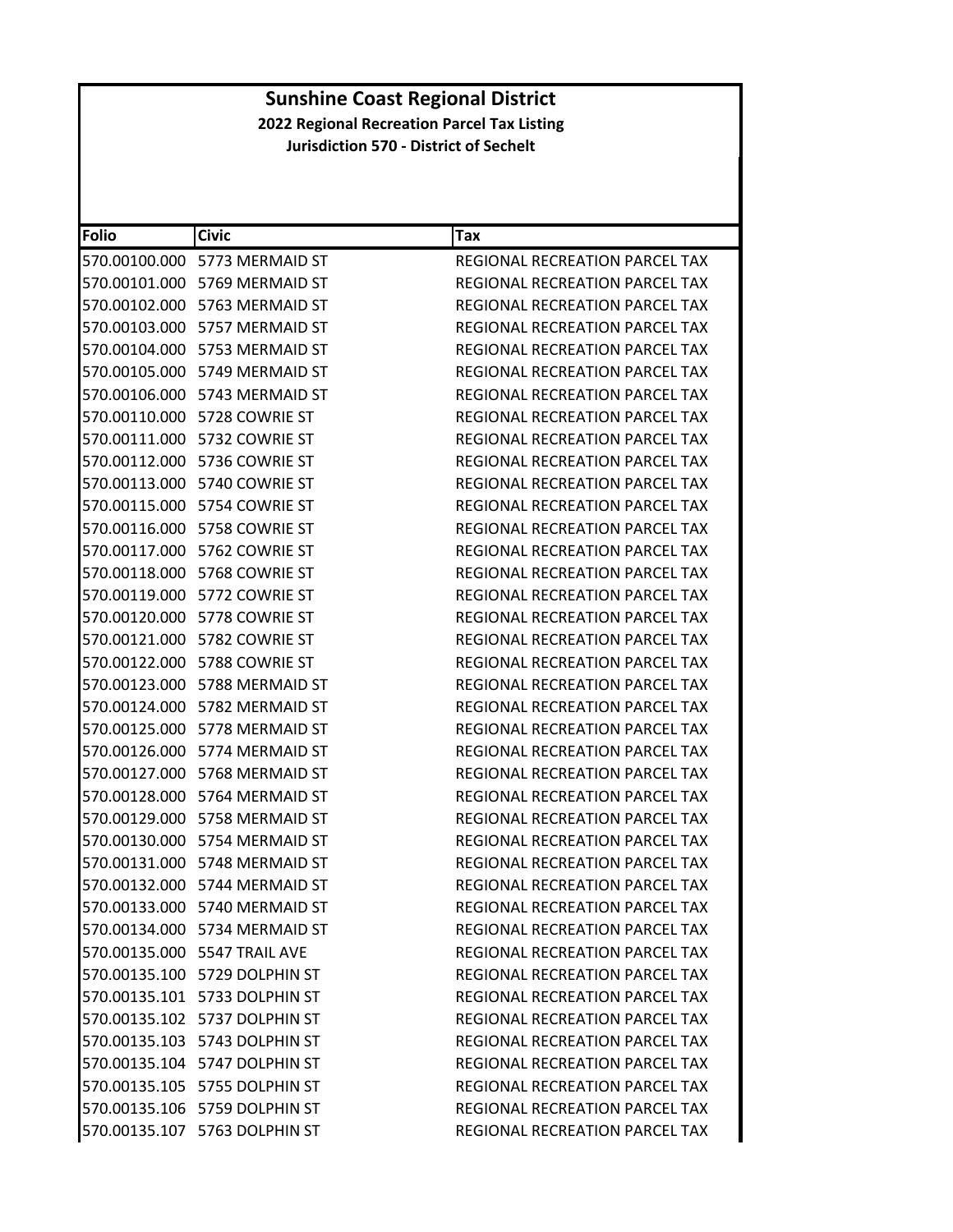| Folio | <b>Civic</b>                           | Tax                                   |
|-------|----------------------------------------|---------------------------------------|
|       | 570.00135.108 5767 DOLPHIN ST          | REGIONAL RECREATION PARCEL TAX        |
|       | 570.00135.109 5771 DOLPHIN ST          | REGIONAL RECREATION PARCEL TAX        |
|       | 570.00135.110 5775 DOLPHIN ST          | REGIONAL RECREATION PARCEL TAX        |
|       | 570.00135.111    5781    DOLPHIN    ST | <b>REGIONAL RECREATION PARCEL TAX</b> |
|       | 570.00135.112 5787 DOLPHIN ST          | REGIONAL RECREATION PARCEL TAX        |
|       | 570.00136.000 5520 INLET AVE           | REGIONAL RECREATION PARCEL TAX        |
|       | 570.00137.000 5522 INLET AVE           | <b>REGIONAL RECREATION PARCEL TAX</b> |
|       | 570.00138.000 5642 COWRIE ST           | REGIONAL RECREATION PARCEL TAX        |
|       | 570.00139.005 LT5-5511 WHARF AVE       | REGIONAL RECREATION PARCEL TAX        |
|       | 570.00141.000 5517 WHARF AVE           | REGIONAL RECREATION PARCEL TAX        |
|       | 570.00142.000 5523 WHARF AVE           | REGIONAL RECREATION PARCEL TAX        |
|       | 570.00143.100 5531 WHARF AVE           | REGIONAL RECREATION PARCEL TAX        |
|       | 570.00145.000 5549 WHARF AVE           | REGIONAL RECREATION PARCEL TAX        |
|       | 570.00146.000 5555 WHARF AVE           | REGIONAL RECREATION PARCEL TAX        |
|       | 570.00148.000 5559 WHARF AVE           | REGIONAL RECREATION PARCEL TAX        |
|       | 570.00150.000 5550 INLET AVE           | REGIONAL RECREATION PARCEL TAX        |
|       | 570.00151.000 5546 INLET AVE           | <b>REGIONAL RECREATION PARCEL TAX</b> |
|       | 570.00152.000 5540 INLET AVE           | REGIONAL RECREATION PARCEL TAX        |
|       | 570.00153.000 5536 INLET AVE           | REGIONAL RECREATION PARCEL TAX        |
|       | 570.00155.001 5528 INLET AVE           | REGIONAL RECREATION PARCEL TAX        |
|       | 570.00157.000 5720 MERMAID ST          | REGIONAL RECREATION PARCEL TAX        |
|       | 570.00159.000 5710 MERMAID ST          | REGIONAL RECREATION PARCEL TAX        |
|       | 570.00160.000 5704 MERMAID ST          | REGIONAL RECREATION PARCEL TAX        |
|       | 570.00161.000 5700 MERMAID ST          | REGIONAL RECREATION PARCEL TAX        |
|       | 570.00162.000 5694 MERMAID ST          | REGIONAL RECREATION PARCEL TAX        |
|       | 570.00163.000 5690 MERMAID ST          | REGIONAL RECREATION PARCEL TAX        |
|       | 570.00164.000 5684 MERMAID ST          | REGIONAL RECREATION PARCEL TAX        |
|       | 570.00168.100 5689 DOLPHIN ST          | REGIONAL RECREATION PARCEL TAX        |
|       | 570.00169.000 5693 DOLPHIN ST          | REGIONAL RECREATION PARCEL TAX        |
|       | 570.00170.000 5699 DOLPHIN ST          | REGIONAL RECREATION PARCEL TAX        |
|       | 570.00171.000 5703 DOLPHIN ST          | REGIONAL RECREATION PARCEL TAX        |
|       | 570.00172.000 5709 DOLPHIN ST          | REGIONAL RECREATION PARCEL TAX        |
|       | 570.00173.000 5713 DOLPHIN ST          | REGIONAL RECREATION PARCEL TAX        |
|       | 570.00174.000 5719 DOLPHIN ST          | REGIONAL RECREATION PARCEL TAX        |
|       | 570.00176.000 5697 WHARF AVE           | REGIONAL RECREATION PARCEL TAX        |
|       | 570.00177.000 5701 WHARF AVE           | REGIONAL RECREATION PARCEL TAX        |
|       | 570.00178.000 5705 WHARF AVE           | REGIONAL RECREATION PARCEL TAX        |
|       | 570.00178.505 5709 WHARF AVE           | REGIONAL RECREATION PARCEL TAX        |
|       | 570.00178.555 5723 WHARF AVE           | REGIONAL RECREATION PARCEL TAX        |
|       | 570.00179.001 5673 EBBTIDE ST          | REGIONAL RECREATION PARCEL TAX        |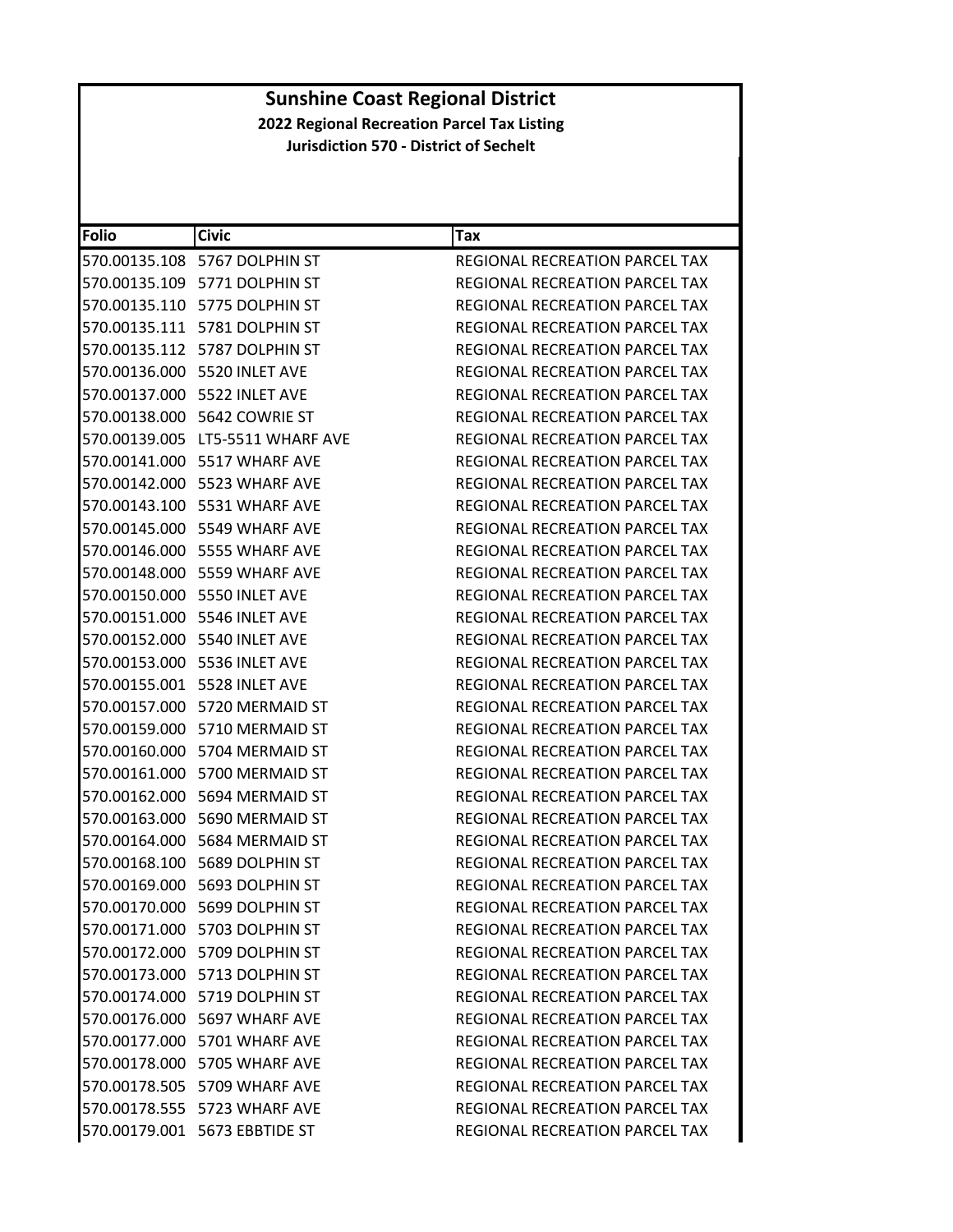| <b>Folio</b>  | <b>Civic</b>                    | Tax                                   |
|---------------|---------------------------------|---------------------------------------|
|               | 570.00179.003    5681 WHARF AVE | REGIONAL RECREATION PARCEL TAX        |
|               | 570.00179.007 5675 WHARF AVE    | REGIONAL RECREATION PARCEL TAX        |
|               | 570.00179.009 5671 WHARF AVE    | REGIONAL RECREATION PARCEL TAX        |
|               | 570.00179.011 5667 WHARF AVE    | REGIONAL RECREATION PARCEL TAX        |
|               | 570.00179.013 5661 WHARF AVE    | REGIONAL RECREATION PARCEL TAX        |
|               | 570.00179.015 5657 WHARF AVE    | REGIONAL RECREATION PARCEL TAX        |
| 570.00179.019 |                                 | REGIONAL RECREATION PARCEL TAX        |
|               | 570.00179.022 5643 WHARF AVE    | REGIONAL RECREATION PARCEL TAX        |
|               | 570.00179.024    5633 WHARF AVE | REGIONAL RECREATION PARCEL TAX        |
|               | 570.00179.025 5631 WHARF AVE    | REGIONAL RECREATION PARCEL TAX        |
|               | 570.00179.027 5627 WHARF AVE    | REGIONAL RECREATION PARCEL TAX        |
|               | 570.00179.029 5623 WHARF AVE    | REGIONAL RECREATION PARCEL TAX        |
|               | 570.00179.042 5568 INLET AVE    | <b>REGIONAL RECREATION PARCEL TAX</b> |
|               | 570.00179.044 5575 WHARF AVE    | REGIONAL RECREATION PARCEL TAX        |
|               | 570.00179.046 5620 DOLPHIN ST   | REGIONAL RECREATION PARCEL TAX        |
|               | 570.00179.050 5755 MEDUSA ST    | REGIONAL RECREATION PARCEL TAX        |
|               | 570.00179.051 5720 DOLPHIN ST   | <b>REGIONAL RECREATION PARCEL TAX</b> |
|               | 570.00179.052 5714 DOLPHIN ST   | REGIONAL RECREATION PARCEL TAX        |
|               | 570.00179.053 5710 DOLPHIN ST   | REGIONAL RECREATION PARCEL TAX        |
|               | 570.00179.054 5704 DOLPHIN ST   | REGIONAL RECREATION PARCEL TAX        |
|               | 570.00179.055 5700 DOLPHIN ST   | REGIONAL RECREATION PARCEL TAX        |
|               | 570.00179.056 5694 DOLPHIN ST   | REGIONAL RECREATION PARCEL TAX        |
|               | 570.00179.057 5690 DOLPHIN ST   | REGIONAL RECREATION PARCEL TAX        |
|               | 570.00179.060    5587 INLET AVE | REGIONAL RECREATION PARCEL TAX        |
|               | 570.00179.061    5683 MEDUSA ST | REGIONAL RECREATION PARCEL TAX        |
|               | 570.00179.062 5687 MEDUSA ST    | REGIONAL RECREATION PARCEL TAX        |
|               | 570.00179.063 5691 MEDUSA ST    | REGIONAL RECREATION PARCEL TAX        |
|               | 570.00179.064 5697 MEDUSA ST    | <b>REGIONAL RECREATION PARCEL TAX</b> |
|               | 570.00179.065 5701 MEDUSA ST    | REGIONAL RECREATION PARCEL TAX        |
|               | 570.00179.066 5707 MEDUSA ST    | REGIONAL RECREATION PARCEL TAX        |
|               | 570.00179.067 5713 MEDUSA ST    | REGIONAL RECREATION PARCEL TAX        |
|               | 570.00179.068 5580 TRAIL AVE    | REGIONAL RECREATION PARCEL TAX        |
|               | 570.00179.069 5714 MEDUSA ST    | REGIONAL RECREATION PARCEL TAX        |
|               | 570.00179.072 5702 MEDUSA ST    | REGIONAL RECREATION PARCEL TAX        |
|               | 570.00179.073 5698 MEDUSA ST    | <b>REGIONAL RECREATION PARCEL TAX</b> |
|               | 570.00179.074 5692 MEDUSA ST    | <b>REGIONAL RECREATION PARCEL TAX</b> |
|               | 570.00179.075    5688 MEDUSA ST | REGIONAL RECREATION PARCEL TAX        |
|               | 570.00179.076    5684 MEDUSA ST | REGIONAL RECREATION PARCEL TAX        |
|               | 570.00179.077 5591 INLET AVE    | REGIONAL RECREATION PARCEL TAX        |
|               | 570.00179.078 5680 DOLPHIN ST   | REGIONAL RECREATION PARCEL TAX        |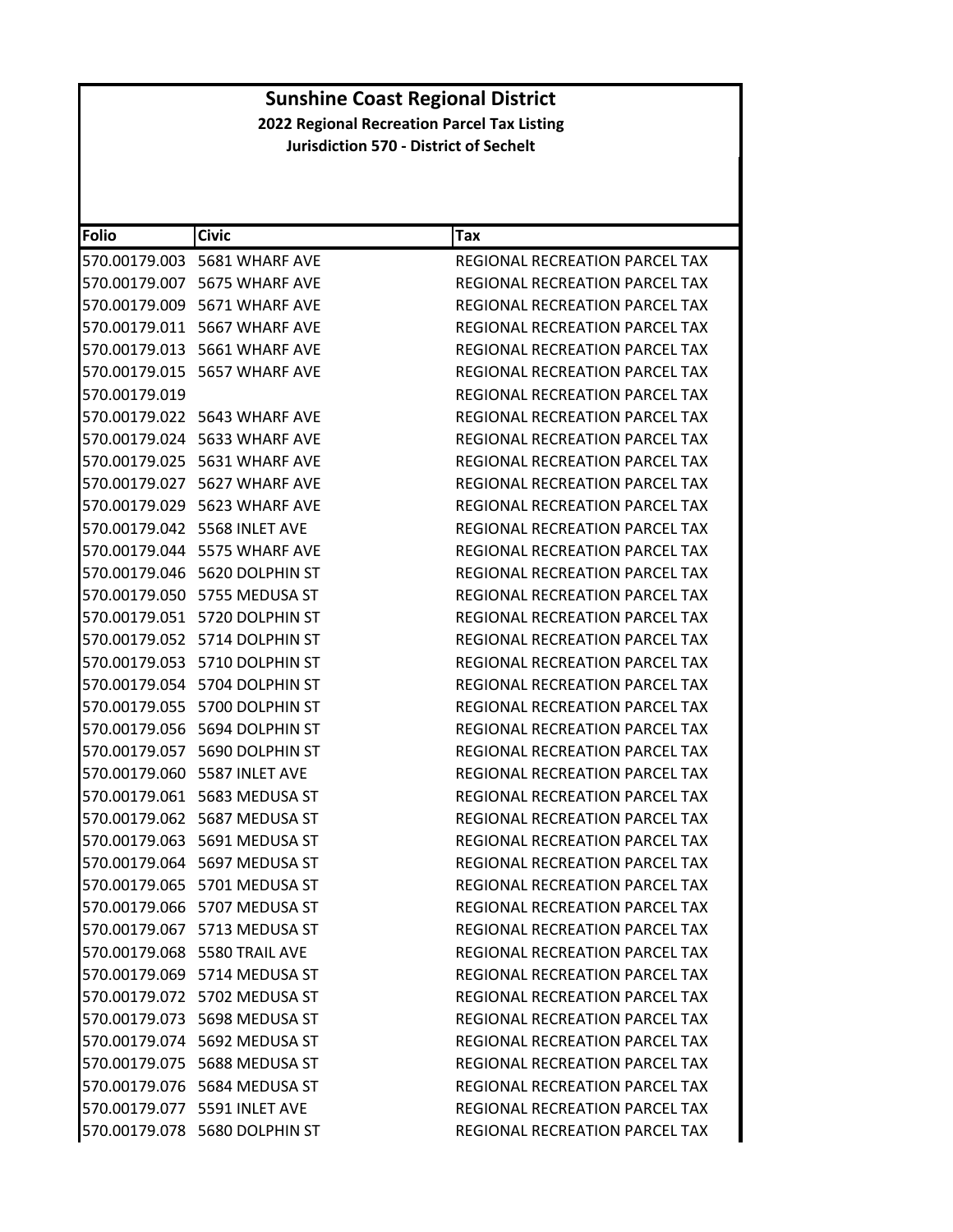| <b>Folio</b> | <b>Civic</b>                           | Tax                                   |
|--------------|----------------------------------------|---------------------------------------|
|              | 570.00179.101 5717 MERMAID ST          | <b>REGIONAL RECREATION PARCEL TAX</b> |
|              | 570.00179.106 5821 MEDUSA ST           | REGIONAL RECREATION PARCEL TAX        |
|              | 570.00179.115 5601 WHARF AVE           | REGIONAL RECREATION PARCEL TAX        |
|              | 570.00179.120 5591 WHARF AVE           | REGIONAL RECREATION PARCEL TAX        |
|              | 570.00179.201    5681    EBBTIDE ST    | REGIONAL RECREATION PARCEL TAX        |
|              | 570.00179.221    5687    EBBTIDE    ST | REGIONAL RECREATION PARCEL TAX        |
|              | 570.00179.222    5685    EBBTIDE ST    | <b>REGIONAL RECREATION PARCEL TAX</b> |
|              | 570.00179.238 5662 HIGHTIDE AVE        | <b>REGIONAL RECREATION PARCEL TAX</b> |
|              | 570.00179.250    5657 LAMPREY LANE     | REGIONAL RECREATION PARCEL TAX        |
|              | 570.00179.300 5803 MEDUSA ST           | REGIONAL RECREATION PARCEL TAX        |
|              | 570.00179.310 5583 OCEAN AVE           | REGIONAL RECREATION PARCEL TAX        |
|              | 570.00179.400 1-5653 WHARF AVE         | REGIONAL RECREATION PARCEL TAX        |
|              | 570.00181.050 5522 TRAIL AVE           | <b>REGIONAL RECREATION PARCEL TAX</b> |
|              | 570.00182.000 5520 TRAIL AVE           | REGIONAL RECREATION PARCEL TAX        |
|              | 570.00183.000 5723 COWRIE ST           | REGIONAL RECREATION PARCEL TAX        |
|              | 570.00183.010 5723 COWRIE ST           | REGIONAL RECREATION PARCEL TAX        |
|              | 570.00184.000 5722 COWRIE ST           | REGIONAL RECREATION PARCEL TAX        |
|              | 570.00186.000 5712 COWRIE ST           | REGIONAL RECREATION PARCEL TAX        |
|              | 570.00186.100 5700 COWRIE ST           | REGIONAL RECREATION PARCEL TAX        |
|              | 570.00187.000 5698 COWRIE ST           | REGIONAL RECREATION PARCEL TAX        |
|              | 570.00188.000    5688 COWRIE ST        | REGIONAL RECREATION PARCEL TAX        |
|              | 570.00189.000    5686 COWRIE ST        | REGIONAL RECREATION PARCEL TAX        |
|              |                                        | REGIONAL RECREATION PARCEL TAX        |
|              | 570.00191.000 5662 COWRIE ST           | REGIONAL RECREATION PARCEL TAX        |
|              | 570.00191.100    5670    COWRIE ST     | REGIONAL RECREATION PARCEL TAX        |
|              | 570.00192.100 5531 INLET AVE           | REGIONAL RECREATION PARCEL TAX        |
|              | 570.00195.001 5691 MERMAID ST          | REGIONAL RECREATION PARCEL TAX        |
|              | 570.00196.000 5695 MERMAID ST          | REGIONAL RECREATION PARCEL TAX        |
|              | 570.00197.928 28-5610 TRAIL AVE        | REGIONAL RECREATION PARCEL TAX        |
|              | 570.00197.929 29-5610 TRAIL AVE        | <b>REGIONAL RECREATION PARCEL TAX</b> |
|              | 570.00197.930 30-5610 TRAIL AVE        | REGIONAL RECREATION PARCEL TAX        |
|              | 570.00197.931 31-5610 TRAIL AVE        | REGIONAL RECREATION PARCEL TAX        |
|              | 570.00197.932 32-5610 TRAIL AVE        | REGIONAL RECREATION PARCEL TAX        |
|              | 570.00197.933 33-5610 TRAIL AVE        | <b>REGIONAL RECREATION PARCEL TAX</b> |
|              | 570.00200.005 5812 MEDUSA ST           | REGIONAL RECREATION PARCEL TAX        |
|              | 570.00200.010 5808 MEDUSA ST           | <b>REGIONAL RECREATION PARCEL TAX</b> |
|              | 570.00200.020 5804 MEDUSA ST           | REGIONAL RECREATION PARCEL TAX        |
|              | 570.00200.025 5800 MEDUSA ST           | REGIONAL RECREATION PARCEL TAX        |
|              | 570.00200.030 5796 MEDUSA ST           | <b>REGIONAL RECREATION PARCEL TAX</b> |
|              | 570.00200.101 101-5711 MERMAID ST      | REGIONAL RECREATION PARCEL TAX        |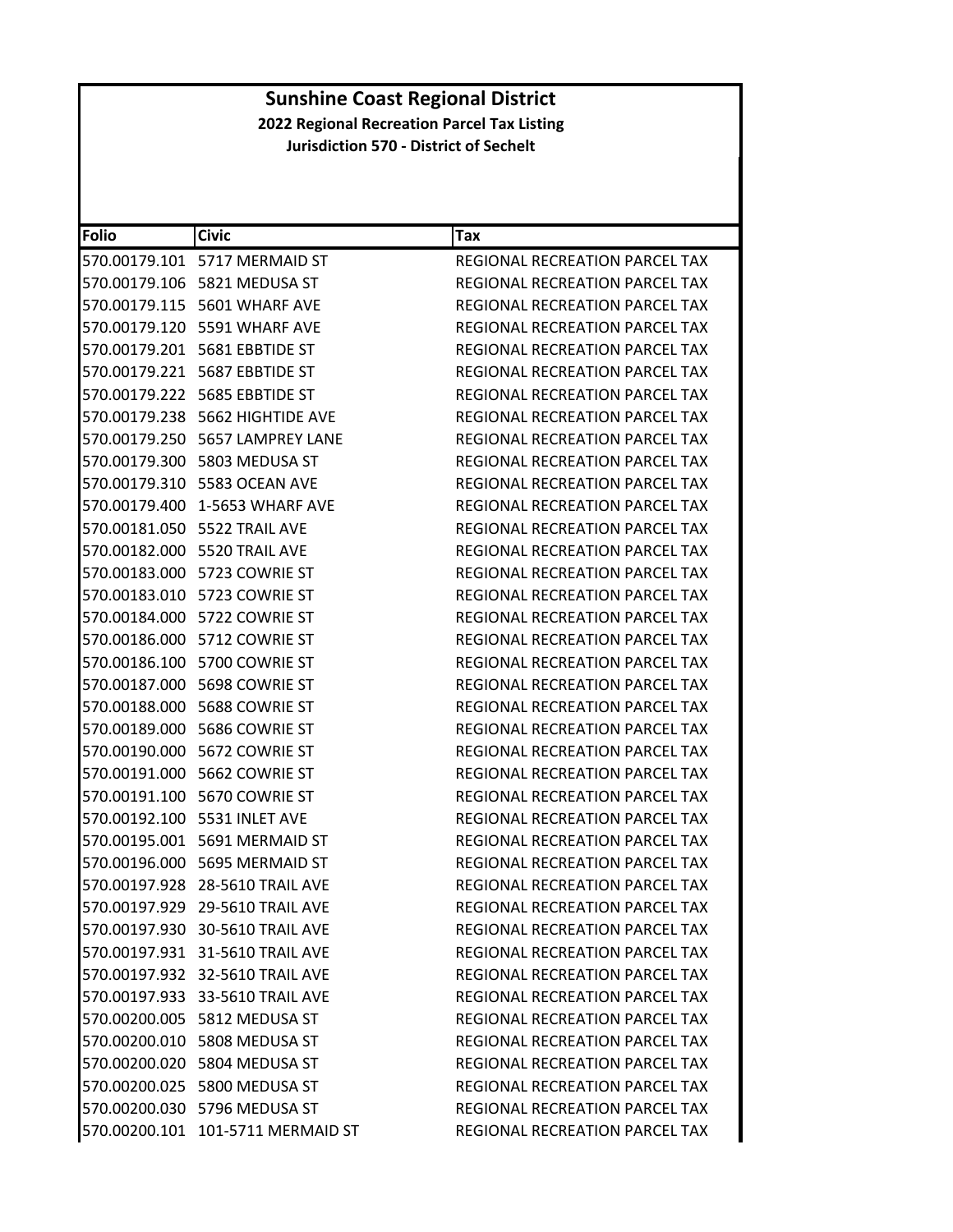| <b>Folio</b>  | <b>Civic</b>                             | Tax                                   |
|---------------|------------------------------------------|---------------------------------------|
| 570.00200.102 | 102-5711 MERMAID ST                      | REGIONAL RECREATION PARCEL TAX        |
| 570.00200.103 | 103-5711 MERMAID ST                      | REGIONAL RECREATION PARCEL TAX        |
| 570.00200.104 | 104-5711 MERMAID ST                      | REGIONAL RECREATION PARCEL TAX        |
| 570.00200.105 | 105-5711 MERMAID ST                      | REGIONAL RECREATION PARCEL TAX        |
| 570.00200.106 | 207-5711 MERMAID ST                      | REGIONAL RECREATION PARCEL TAX        |
| 570.00200.107 | 205-5711 MERMAID ST                      | REGIONAL RECREATION PARCEL TAX        |
| 570.00200.108 | 203-5711 MERMAID ST                      | REGIONAL RECREATION PARCEL TAX        |
| 570.00200.109 | 201-5711 MERMAID ST                      | REGIONAL RECREATION PARCEL TAX        |
| 570.00200.110 | 202-5711 MERMAID ST                      | REGIONAL RECREATION PARCEL TAX        |
| 570.00200.111 | 204-5711 MERMAID ST                      | REGIONAL RECREATION PARCEL TAX        |
| 570.00200.112 | 206-5711 MERMAID ST                      | REGIONAL RECREATION PARCEL TAX        |
| 570.00200.113 | 208-5711 MERMAID ST                      | REGIONAL RECREATION PARCEL TAX        |
| 570.00200.114 | 307-5711 MERMAID ST                      | REGIONAL RECREATION PARCEL TAX        |
| 570.00200.115 | 305-5711 MERMAID ST                      | REGIONAL RECREATION PARCEL TAX        |
|               | 570.00200.116 303-5711 MERMAID ST        | REGIONAL RECREATION PARCEL TAX        |
| 570.00200.117 | 301-5711 MERMAID ST                      | REGIONAL RECREATION PARCEL TAX        |
| 570.00200.118 | 302-5711 MERMAID ST                      | REGIONAL RECREATION PARCEL TAX        |
| 570.00200.119 | 304-5711 MERMAID ST                      | REGIONAL RECREATION PARCEL TAX        |
| 570.00200.120 | 306-5711 MERMAID ST                      | REGIONAL RECREATION PARCEL TAX        |
| 570.00200.121 | 308-5711 MERMAID ST                      | REGIONAL RECREATION PARCEL TAX        |
| 570.00300.000 | 5917 SUNSHINE COAST HWY                  | REGIONAL RECREATION PARCEL TAX        |
|               | 570.00300.010    5907 SUNSHINE COAST HWY | REGIONAL RECREATION PARCEL TAX        |
| 570.00301.000 | 5901 SUNSHINE COAST HWY                  | REGIONAL RECREATION PARCEL TAX        |
| 570.00302.000 | 5893 SUNSHINE COAST HWY                  | REGIONAL RECREATION PARCEL TAX        |
| 570.00303.000 | 5887 SUNSHINE COAST HWY                  | REGIONAL RECREATION PARCEL TAX        |
| 570.00303.100 | 5879 SUNSHINE COAST HWY                  | <b>REGIONAL RECREATION PARCEL TAX</b> |
|               | 570.00304.005    5871 SUNSHINE COAST HWY | REGIONAL RECREATION PARCEL TAX        |
| 570.00305.000 | 5857 SUNSHINE COAST HWY                  | REGIONAL RECREATION PARCEL TAX        |
|               | 570.00306.000    5853 SUNSHINE COAST HWY | REGIONAL RECREATION PARCEL TAX        |
|               | 570.00307.000 SHORNCLIFFE AVE            | REGIONAL RECREATION PARCEL TAX        |
|               | 570.00307.005    5845 SUNSHINE COAST HWY | REGIONAL RECREATION PARCEL TAX        |
|               | 570.00309.000    5841 BARNACLE ST        | REGIONAL RECREATION PARCEL TAX        |
|               | 570.00310.000 5849 BARNACLE ST           | <b>REGIONAL RECREATION PARCEL TAX</b> |
|               | 570.00311.000    5857 BARNACLE ST        | REGIONAL RECREATION PARCEL TAX        |
|               | 570.00312.000 5860 BARNACLE ST           | REGIONAL RECREATION PARCEL TAX        |
|               | 570.00313.000 5872 SUNSHINE COAST HWY    | REGIONAL RECREATION PARCEL TAX        |
|               | 570.00314.000    5880 SUNSHINE COAST HWY | REGIONAL RECREATION PARCEL TAX        |
|               | 570.00315.000 5886 SUNSHINE COAST HWY    | REGIONAL RECREATION PARCEL TAX        |
|               | 570.00316.000 5896 SUNSHINE COAST HWY    | REGIONAL RECREATION PARCEL TAX        |
|               | 570.00317.000 5910 SUNSHINE COAST HWY    | REGIONAL RECREATION PARCEL TAX        |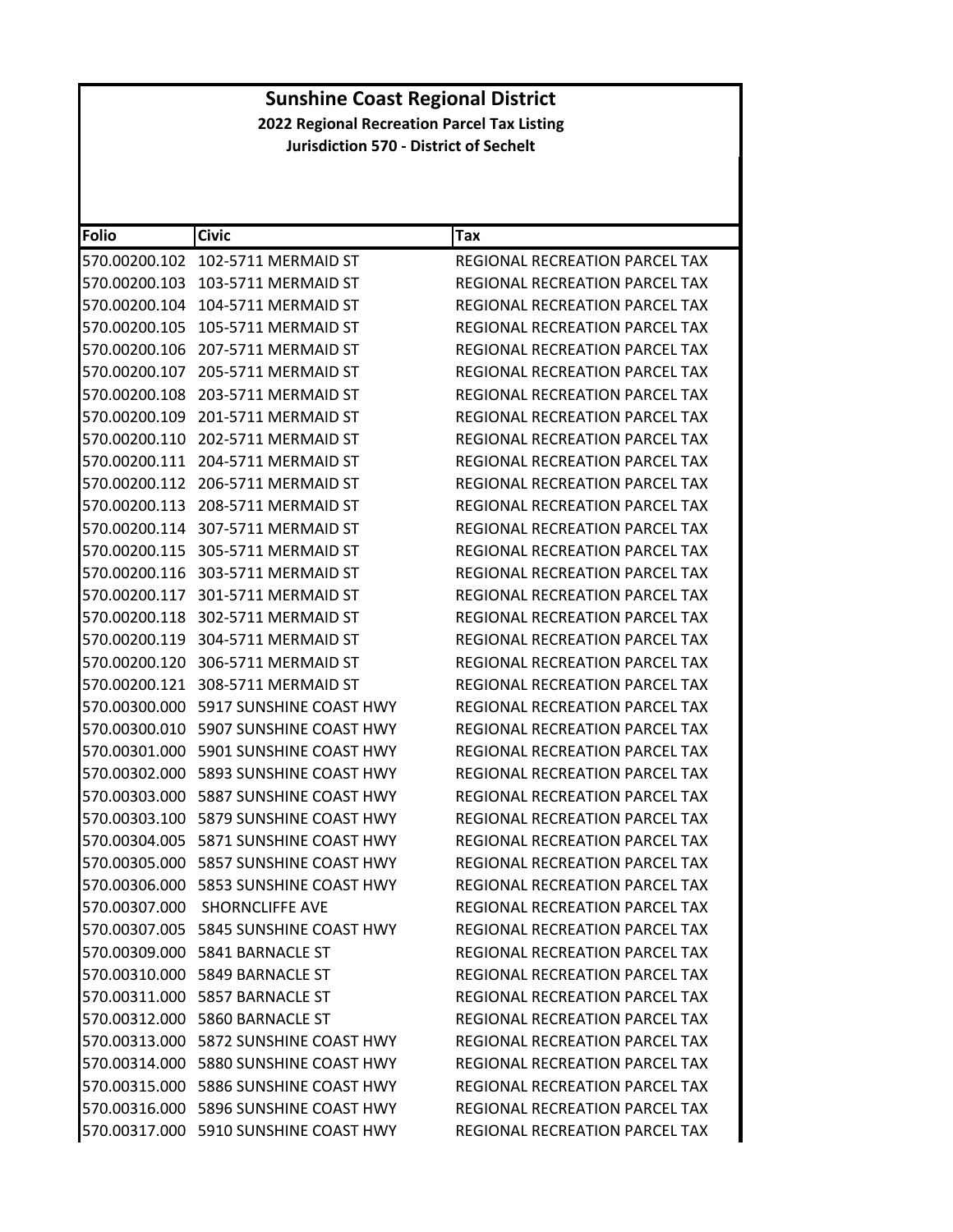| <b>Folio</b>                  | <b>Civic</b>                          | Tax                                   |
|-------------------------------|---------------------------------------|---------------------------------------|
|                               | 570.00318.000    5915 BARNACLE ST     | REGIONAL RECREATION PARCEL TAX        |
|                               | 570.00319.005 5918 SUNSHINE COAST HWY | REGIONAL RECREATION PARCEL TAX        |
|                               | 570.00320.010 5527 SHORNCLIFFE AVE    | REGIONAL RECREATION PARCEL TAX        |
|                               | 570.00320.015    5511 SHORNCLIFFE RD  | REGIONAL RECREATION PARCEL TAX        |
|                               | 570.00322.000 5535 SHORNCLIFFE AVE    | REGIONAL RECREATION PARCEL TAX        |
|                               | 570.00323.101    5846 TRAIL AVE       | REGIONAL RECREATION PARCEL TAX        |
|                               | 570.00323.102    5850 TRAIL AVE       | <b>REGIONAL RECREATION PARCEL TAX</b> |
|                               | 570.00323.103    5856 TRAIL AVE       | <b>REGIONAL RECREATION PARCEL TAX</b> |
| 570.00323.104 5798 REEF RD    |                                       | REGIONAL RECREATION PARCEL TAX        |
| 570.00323.105 5804 REEF RD    |                                       | REGIONAL RECREATION PARCEL TAX        |
| 570.00323.106 5810 REEF RD    |                                       | REGIONAL RECREATION PARCEL TAX        |
| 570.00323.107 5812 REEF RD    |                                       | REGIONAL RECREATION PARCEL TAX        |
| 570.00323.108 5818 REEF RD    |                                       | REGIONAL RECREATION PARCEL TAX        |
| 570.00323.109 5822 REEF RD    |                                       | REGIONAL RECREATION PARCEL TAX        |
| 570.00323.110    5828 REEF RD |                                       | REGIONAL RECREATION PARCEL TAX        |
| 570.00323.111    5834 REEF RD |                                       | REGIONAL RECREATION PARCEL TAX        |
|                               | 570.00323.112    5873 MARINE WAY      | REGIONAL RECREATION PARCEL TAX        |
|                               | 570.00323.113 5869 MARINE WAY         | REGIONAL RECREATION PARCEL TAX        |
|                               | 570.00323.114 5865 MARINE WAY         | REGIONAL RECREATION PARCEL TAX        |
|                               | 570.00323.115    5833 HERON PL        | REGIONAL RECREATION PARCEL TAX        |
|                               | 570.00323.116    5831 HERON PL        | REGIONAL RECREATION PARCEL TAX        |
|                               |                                       | REGIONAL RECREATION PARCEL TAX        |
|                               | 570.00323.118 5819 HERON PL           | REGIONAL RECREATION PARCEL TAX        |
|                               |                                       | REGIONAL RECREATION PARCEL TAX        |
|                               | 570.00323.120    5811 HERON PL        | REGIONAL RECREATION PARCEL TAX        |
|                               | 570.00323.121 5810 HERON PL           | REGIONAL RECREATION PARCEL TAX        |
|                               | 570.00323.122    5814 HERON PL        | REGIONAL RECREATION PARCEL TAX        |
|                               | 570.00323.123 5816 HERON PL           | <b>REGIONAL RECREATION PARCEL TAX</b> |
|                               | 570.00323.124 5820 HERON PL           | REGIONAL RECREATION PARCEL TAX        |
|                               | 570.00323.125 5824 HERON PL           | REGIONAL RECREATION PARCEL TAX        |
|                               | 570.00323.126 5830 HERON PL           | REGIONAL RECREATION PARCEL TAX        |
|                               | 570.00323.127 5832 HERON PL           | REGIONAL RECREATION PARCEL TAX        |
|                               | 570.00323.128 5855 MARINE WAY         | REGIONAL RECREATION PARCEL TAX        |
|                               | 570.00323.129 5851 MARINE WAY         | <b>REGIONAL RECREATION PARCEL TAX</b> |
|                               | 570.00323.130 5847 MARINE WAY         | REGIONAL RECREATION PARCEL TAX        |
|                               | 570.00323.131    5843 MARINE WAY      | REGIONAL RECREATION PARCEL TAX        |
|                               | 570.00323.132 5841 MARINE WAY         | REGIONAL RECREATION PARCEL TAX        |
|                               | 570.00323.133    5837 MARINE WAY      | REGIONAL RECREATION PARCEL TAX        |
|                               | 570.00323.134 5833 MARINE WAY         | <b>REGIONAL RECREATION PARCEL TAX</b> |
|                               | 570.00323.135 5829 MARINE WAY         | REGIONAL RECREATION PARCEL TAX        |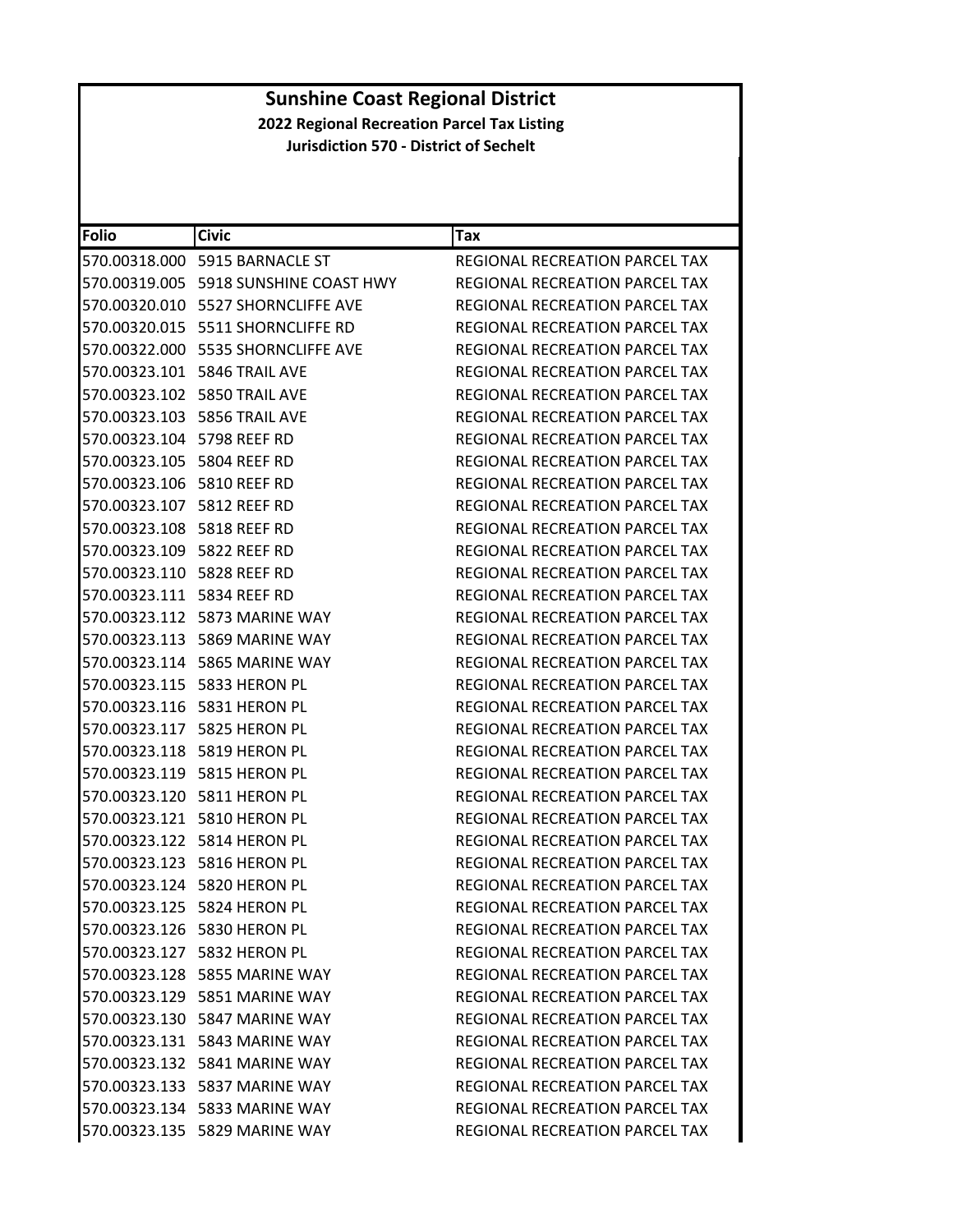| <b>Folio</b>  | <b>Civic</b>                          | Tax                                   |
|---------------|---------------------------------------|---------------------------------------|
|               | 570.00323.136    5827 MARINE WAY      | REGIONAL RECREATION PARCEL TAX        |
|               |                                       | REGIONAL RECREATION PARCEL TAX        |
| 570.00323.138 | A-5866 TURNSTONE CRES                 | REGIONAL RECREATION PARCEL TAX        |
|               | 570.00323.139 B-5866 TURNSTONE CRES   | REGIONAL RECREATION PARCEL TAX        |
|               |                                       | REGIONAL RECREATION PARCEL TAX        |
|               | 570.00323.141 D-5866 TURNSTONE CRES   | REGIONAL RECREATION PARCEL TAX        |
|               | 570.00323.142    5805 MARINE WAY      | REGIONAL RECREATION PARCEL TAX        |
| 570.00323.143 | 5803 MARINE WAY                       | REGIONAL RECREATION PARCEL TAX        |
|               |                                       | REGIONAL RECREATION PARCEL TAX        |
|               |                                       | REGIONAL RECREATION PARCEL TAX        |
| 570.00323.146 | 5860 TURNSTONE CRES                   | REGIONAL RECREATION PARCEL TAX        |
|               |                                       | REGIONAL RECREATION PARCEL TAX        |
| 570.00323.148 | <b>5864 TURNSTONE CRES</b>            | <b>REGIONAL RECREATION PARCEL TAX</b> |
| 570.00323.149 | <b>5868 TURNSTONE CRES</b>            | REGIONAL RECREATION PARCEL TAX        |
|               | 570.00323.150    5870 TURNSTONE CRES  | REGIONAL RECREATION PARCEL TAX        |
|               | 570.00323.151    5874 TURNSTONE CRES  | REGIONAL RECREATION PARCEL TAX        |
|               | 570.00323.152    5878 TURNSTONE CRES  | <b>REGIONAL RECREATION PARCEL TAX</b> |
| 570.00323.153 | <b>5884 TURNSTONE CRES</b>            | REGIONAL RECREATION PARCEL TAX        |
| 570.00323.154 | <b>TURNSTONE CRES</b>                 | <b>REGIONAL RECREATION PARCEL TAX</b> |
| 570.00323.155 | A-5888 TURNSTONE CRES                 | REGIONAL RECREATION PARCEL TAX        |
|               |                                       | REGIONAL RECREATION PARCEL TAX        |
| 570.00323.157 | <b>5892 TURNSTONE CRES</b>            | REGIONAL RECREATION PARCEL TAX        |
| 570.00323.158 | 5894 TURNSTONE CRES                   | REGIONAL RECREATION PARCEL TAX        |
| 570.00323.159 | <b>5900 TURNSTONE CRES</b>            | REGIONAL RECREATION PARCEL TAX        |
|               | 570.00323.160    5906 TURNSTONE CRES  | REGIONAL RECREATION PARCEL TAX        |
| 570.00323.161 | 5910 TURNSTONE CRES                   | REGIONAL RECREATION PARCEL TAX        |
|               | 570.00323.162    5907 TURNSTONE CRES  | <b>REGIONAL RECREATION PARCEL TAX</b> |
|               | 570.00323.163    5903 TURNSTONE CRES  | REGIONAL RECREATION PARCEL TAX        |
|               | 570.00323.164    5885 TURNSTONE CRES  | REGIONAL RECREATION PARCEL TAX        |
|               | 570.00323.165 5879 TURNSTONE CRES     | REGIONAL RECREATION PARCEL TAX        |
|               | 570.00323.166    5875 TURNSTONE CRES  | <b>REGIONAL RECREATION PARCEL TAX</b> |
|               | 570.00323.167    5865 TURNSTONE CRES  | REGIONAL RECREATION PARCEL TAX        |
|               | 570.00323.168    5857 TURNSTONE CRES  | REGIONAL RECREATION PARCEL TAX        |
|               | 570.00323.169    5853 TURNSTONE CRES  | <b>REGIONAL RECREATION PARCEL TAX</b> |
| 570.00323.300 |                                       | REGIONAL RECREATION PARCEL TAX        |
|               | 570.00323.412    5751    BINNACLE AVE | REGIONAL RECREATION PARCEL TAX        |
|               | 570.00323.414 5755 BINNACLE AVE       | REGIONAL RECREATION PARCEL TAX        |
|               | 570.00323.416    5761 BINNACLE AVE    | REGIONAL RECREATION PARCEL TAX        |
|               | 570.00323.418 5765 BINNACLE AVE       | REGIONAL RECREATION PARCEL TAX        |
|               | 570.00323.420 5769 BINNACLE AVE       | REGIONAL RECREATION PARCEL TAX        |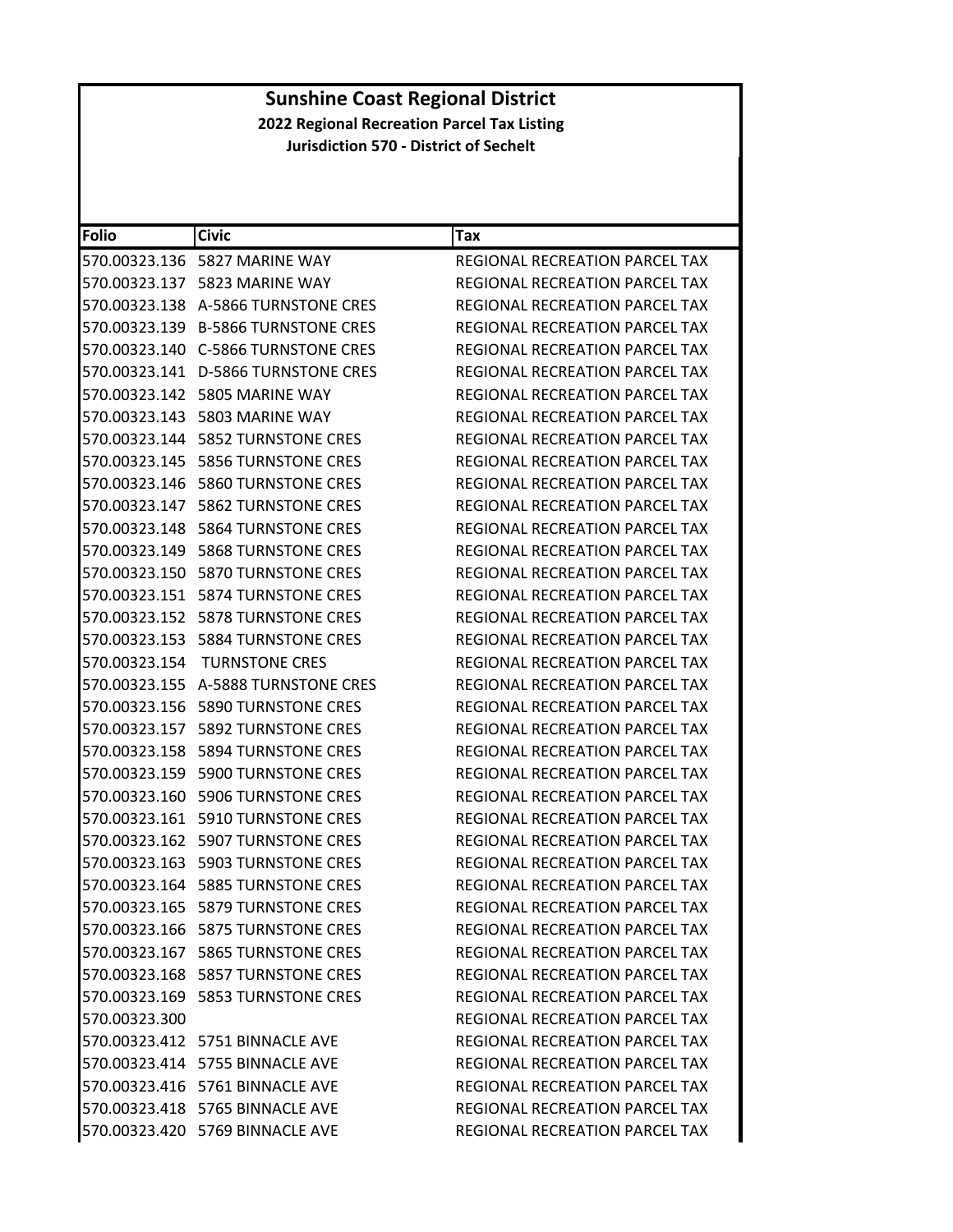| Folio         | <b>Civic</b>                          | Tax                                   |
|---------------|---------------------------------------|---------------------------------------|
|               | 570.00323.422 5775 BINNACLE AVE       | REGIONAL RECREATION PARCEL TAX        |
|               | 570.00323.424    5788    BINNACLE AVE | REGIONAL RECREATION PARCEL TAX        |
|               | 570.00323.434 5787 BINNACLE AVE       | <b>REGIONAL RECREATION PARCEL TAX</b> |
|               | 570.00323.436    5780    BINNACLE AVE | REGIONAL RECREATION PARCEL TAX        |
|               | 570.00323.438 5774 BINNACLE AVE       | REGIONAL RECREATION PARCEL TAX        |
|               | 570.00323.440    5768    BINNACLE AVE | REGIONAL RECREATION PARCEL TAX        |
|               |                                       | REGIONAL RECREATION PARCEL TAX        |
|               | 570.00323.444 5760 BINNACLE AVE       | <b>REGIONAL RECREATION PARCEL TAX</b> |
|               | 570.00323.446    5754    BINNACLE AVE | REGIONAL RECREATION PARCEL TAX        |
|               | 570.00323.448    5750 BINNACLE AVE    | REGIONAL RECREATION PARCEL TAX        |
|               |                                       | REGIONAL RECREATION PARCEL TAX        |
|               | 570.00323.455    5839 TRAIL AVE       | REGIONAL RECREATION PARCEL TAX        |
|               | 570.00323.460    5835 TRAIL AVE       | REGIONAL RECREATION PARCEL TAX        |
|               | 570.00323.465    5833 TRAIL AVE       | REGIONAL RECREATION PARCEL TAX        |
|               | 570.00323.470    5829 TRAIL AVE       | REGIONAL RECREATION PARCEL TAX        |
| 570.00323.475 | <b>TRAIL AVE</b>                      | REGIONAL RECREATION PARCEL TAX        |
|               | 570.00323.480    5819 TRAIL AVE       | <b>REGIONAL RECREATION PARCEL TAX</b> |
|               | 570.00323.485    5815 TRAIL AVE       | <b>REGIONAL RECREATION PARCEL TAX</b> |
|               | 570.00323.490    5809 TRAIL AVE       | REGIONAL RECREATION PARCEL TAX        |
|               | 570.00323.495    5805 TRAIL AVE       | REGIONAL RECREATION PARCEL TAX        |
|               | 570.00323.500 5795 TRAIL AVE          | REGIONAL RECREATION PARCEL TAX        |
|               | 570.00323.505    5793 TRAIL AVE       | REGIONAL RECREATION PARCEL TAX        |
|               | 570.00323.510 5791 TRAIL AVE          | REGIONAL RECREATION PARCEL TAX        |
|               | 570.00323.515    5789 TRAIL AVE       | REGIONAL RECREATION PARCEL TAX        |
|               | 570.00323.520    5787 TRAIL AVE       | REGIONAL RECREATION PARCEL TAX        |
|               | 570.00323.525    5785 TRAIL AVE       | REGIONAL RECREATION PARCEL TAX        |
|               | 570.00323.530    5781 TRAIL AVE       | <b>REGIONAL RECREATION PARCEL TAX</b> |
|               | 570.00323.535 5779 GENNI'S WAY        | <b>REGIONAL RECREATION PARCEL TAX</b> |
|               | 570.00323.545    5769 TRAIL AVE       | REGIONAL RECREATION PARCEL TAX        |
|               | 570.00323.550 5765 TRAIL AVE          | REGIONAL RECREATION PARCEL TAX        |
|               | 570.00323.555    5842 TRAIL AVE       | REGIONAL RECREATION PARCEL TAX        |
|               | 570.00323.560    5836 TRAIL AVE       | REGIONAL RECREATION PARCEL TAX        |
|               | 570.00323.565    5830 TRAIL AVE       | REGIONAL RECREATION PARCEL TAX        |
|               | 570.00323.570    5818 TRAIL AVE       | REGIONAL RECREATION PARCEL TAX        |
|               | 570.00323.575    5812 TRAIL AVE       | REGIONAL RECREATION PARCEL TAX        |
|               | 570.00323.580 5800 TRAIL AVE          | REGIONAL RECREATION PARCEL TAX        |
|               | 570.00323.585    5798 TRAIL AVE       | REGIONAL RECREATION PARCEL TAX        |
|               | 570.00323.590    5796 TRAIL AVE       | REGIONAL RECREATION PARCEL TAX        |
|               | 570.00323.595    5794 TRAIL AVE       | REGIONAL RECREATION PARCEL TAX        |
|               | 570.00323.600 5792 TRAIL AVE          | REGIONAL RECREATION PARCEL TAX        |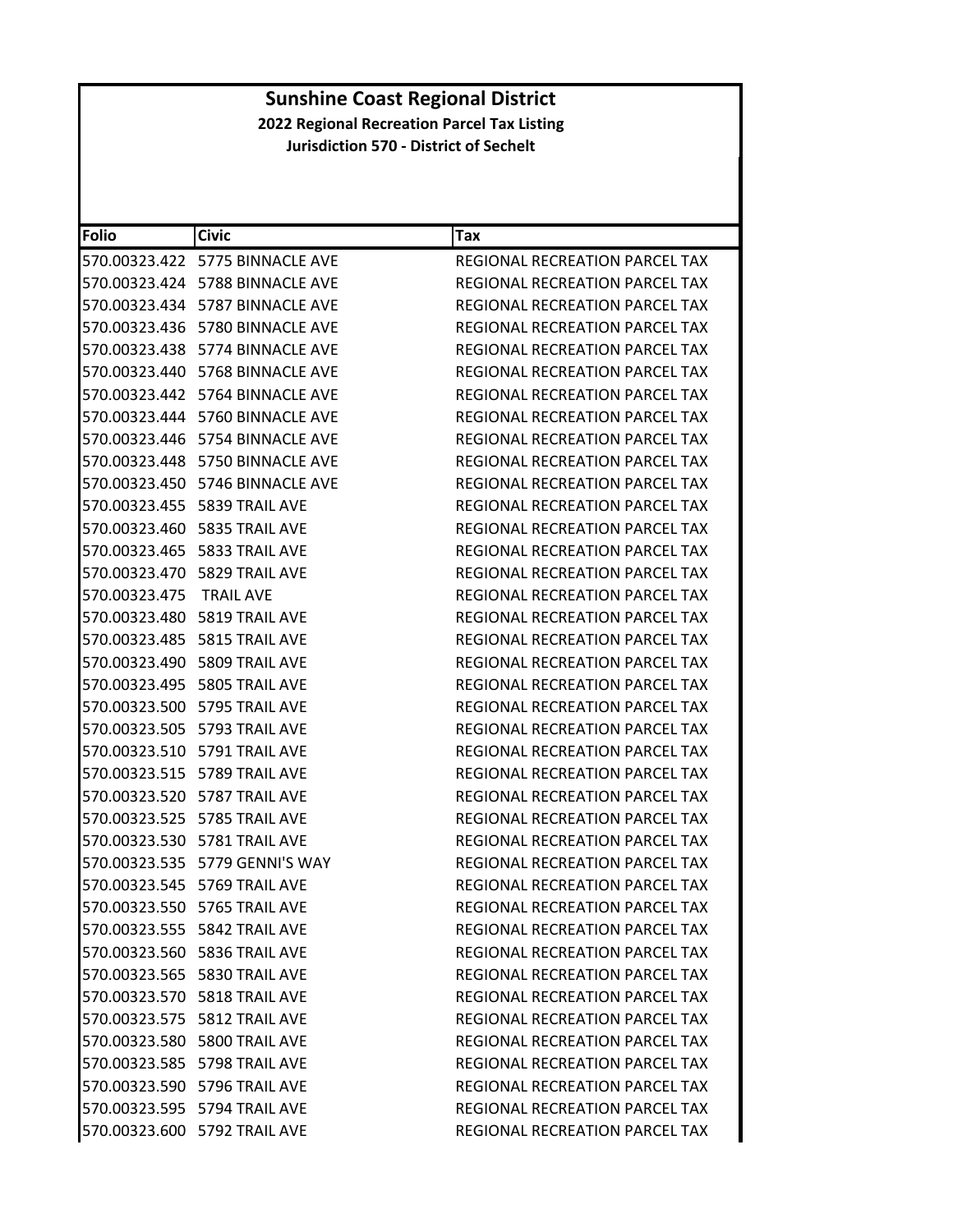| Folio         | <b>Civic</b>                      | Tax                                   |
|---------------|-----------------------------------|---------------------------------------|
|               | 570.00323.605 5790 TRAIL AVE      | <b>REGIONAL RECREATION PARCEL TAX</b> |
|               | 570.00323.610    5801 MARINE WAY  | REGIONAL RECREATION PARCEL TAX        |
|               | 570.00323.615 5797 MARINE WAY     | REGIONAL RECREATION PARCEL TAX        |
|               | 570.00323.620 5793 MARINE WAY     | REGIONAL RECREATION PARCEL TAX        |
|               | 570.00323.625    5789 MARINE WAY  | REGIONAL RECREATION PARCEL TAX        |
|               | 570.00323.630    5788 TRAIL AVE   | REGIONAL RECREATION PARCEL TAX        |
|               | 570.00323.635    5786 TRAIL AVE   | REGIONAL RECREATION PARCEL TAX        |
|               | 570.00323.640 5784 TRAIL AVE      | <b>REGIONAL RECREATION PARCEL TAX</b> |
|               | 570.00323.645    5782 TRAIL AVE   | REGIONAL RECREATION PARCEL TAX        |
| 570.00323.660 |                                   | REGIONAL RECREATION PARCEL TAX        |
|               | 570.00323.710 W101-5780 TRAIL AVE | REGIONAL RECREATION PARCEL TAX        |
|               | 570.00323.711 W102-5780 TRAIL AVE | REGIONAL RECREATION PARCEL TAX        |
|               | 570.00323.712 W103-5780 TRAIL AVE | <b>REGIONAL RECREATION PARCEL TAX</b> |
|               | 570.00323.713 W104-5780 TRAIL AVE | REGIONAL RECREATION PARCEL TAX        |
|               | 570.00323.714 W201-5780 TRAIL AVE | REGIONAL RECREATION PARCEL TAX        |
|               | 570.00323.715 W202-5780 TRAIL AVE | REGIONAL RECREATION PARCEL TAX        |
|               | 570.00323.716 W203-5780 TRAIL AVE | <b>REGIONAL RECREATION PARCEL TAX</b> |
|               | 570.00323.717 W204-5780 TRAIL AVE | REGIONAL RECREATION PARCEL TAX        |
|               |                                   | <b>REGIONAL RECREATION PARCEL TAX</b> |
|               |                                   | REGIONAL RECREATION PARCEL TAX        |
|               | 570.00323.720 W303-5780 TRAIL AVE | REGIONAL RECREATION PARCEL TAX        |
|               | 570.00323.721 W304-5780 TRAIL AVE | REGIONAL RECREATION PARCEL TAX        |
|               | 570.00323.730 1-5780 TRAIL AVE    | REGIONAL RECREATION PARCEL TAX        |
|               | 570.00323.731 2-5780 TRAIL AVE    | REGIONAL RECREATION PARCEL TAX        |
|               | 570.00323.732 3-5780 TRAIL AVE    | REGIONAL RECREATION PARCEL TAX        |
|               | 570.00323.733   4-5780 TRAIL AVE  | REGIONAL RECREATION PARCEL TAX        |
|               | 570.00323.734    5-5780 TRAIL AVE | REGIONAL RECREATION PARCEL TAX        |
|               | 570.00323.735 6-5780 TRAIL AVE    | REGIONAL RECREATION PARCEL TAX        |
|               | 570.00323.736 7-5780 TRAIL AVE    | REGIONAL RECREATION PARCEL TAX        |
|               | 570.00323.737 8-5780 TRAIL AVE    | <b>REGIONAL RECREATION PARCEL TAX</b> |
|               | 570.00323.738 9-5780 TRAIL AVE    | REGIONAL RECREATION PARCEL TAX        |
|               | 570.00323.739 10-5780 TRAIL AVE   | <b>REGIONAL RECREATION PARCEL TAX</b> |
|               | 570.00323.740 11-5780 TRAIL AVE   | <b>REGIONAL RECREATION PARCEL TAX</b> |
|               | 570.00323.741 12-5780 TRAIL AVE   | <b>REGIONAL RECREATION PARCEL TAX</b> |
|               | 570.00323.800 5723 GENNI'S WAY    | REGIONAL RECREATION PARCEL TAX        |
|               | 570.00323.805 5727 GENNI'S WAY    | REGIONAL RECREATION PARCEL TAX        |
|               | 570.00323.810 5733 GENNI'S WAY    | <b>REGIONAL RECREATION PARCEL TAX</b> |
|               | 570.00323.815 5737 GENNI'S WAY    | REGIONAL RECREATION PARCEL TAX        |
|               | 570.00323.820 5743 GENNI'S WAY    | REGIONAL RECREATION PARCEL TAX        |
|               | 570.00323.825 5747 GENNI'S WAY    | REGIONAL RECREATION PARCEL TAX        |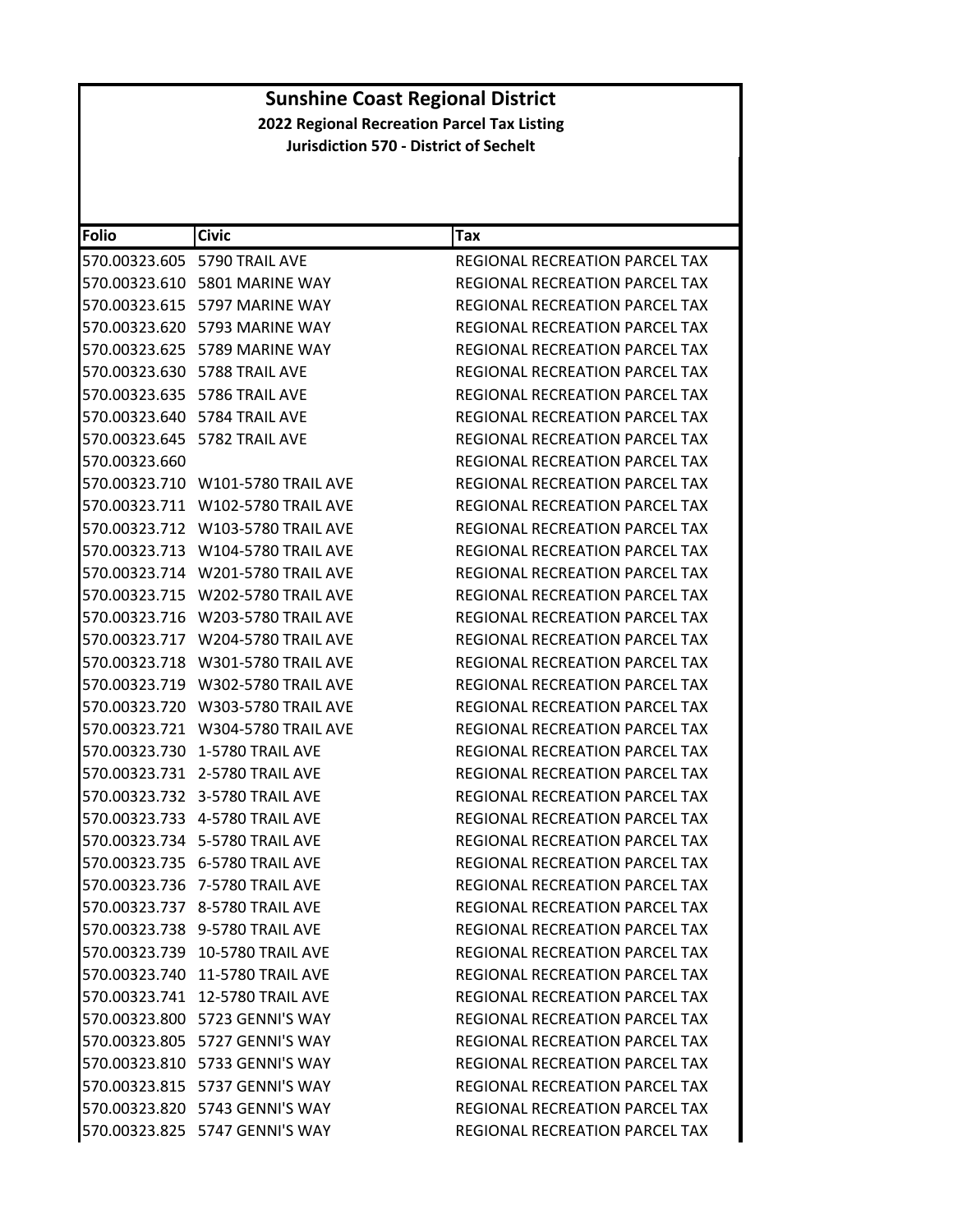| <b>Folio</b>            | <b>Civic</b>                         | Tax                                   |
|-------------------------|--------------------------------------|---------------------------------------|
|                         | 570.00323.845 5781 GENNI'S WAY       | <b>REGIONAL RECREATION PARCEL TAX</b> |
|                         | 570.00323.850 5785 GENNI'S WAY       | REGIONAL RECREATION PARCEL TAX        |
| 570.00323.855           | 5789 GENNI'S WAY                     | REGIONAL RECREATION PARCEL TAX        |
| 570.00323.860           | 5793 GENNI'S WAY                     | REGIONAL RECREATION PARCEL TAX        |
|                         | 570.00323.865 5799 GENNI'S WAY       | REGIONAL RECREATION PARCEL TAX        |
| 570.00323.870           | 5787 TURNSTONE DR                    | REGIONAL RECREATION PARCEL TAX        |
|                         | 570.00323.875    5783 TURNSTONE DR   | REGIONAL RECREATION PARCEL TAX        |
| 570.00323.880           | 5779 TURNSTONE DR                    | REGIONAL RECREATION PARCEL TAX        |
| 570.00323.886           | 5769 TURNSTONE DR                    | REGIONAL RECREATION PARCEL TAX        |
|                         | 570.00323.888    5775 TURNSTONE DR   | REGIONAL RECREATION PARCEL TAX        |
| 570.00323.890           | 5763 TURNSTONE DR                    | REGIONAL RECREATION PARCEL TAX        |
|                         | 570.00323.895    5759 TURNSTONE DR   | REGIONAL RECREATION PARCEL TAX        |
| 570.00323.900           | 5755 TURNSTONE DR                    | REGIONAL RECREATION PARCEL TAX        |
| 570.00323.905           | 5749 TURNSTONE DR                    | REGIONAL RECREATION PARCEL TAX        |
|                         | 570.00323.910    5745 TURNSTONE DR   | <b>REGIONAL RECREATION PARCEL TAX</b> |
| 570.00323.915           | 5717 GENNI'S WAY                     | REGIONAL RECREATION PARCEL TAX        |
|                         | 570.00323.920 5726 GENNI'S WAY       | REGIONAL RECREATION PARCEL TAX        |
| 570.00323.925           | 5730 GENNI'S WAY                     | <b>REGIONAL RECREATION PARCEL TAX</b> |
| 570.00323.930           | 5736 GENNI'S WAY                     | <b>REGIONAL RECREATION PARCEL TAX</b> |
|                         | 570.00323.935 5740 GENNI'S WAY       | REGIONAL RECREATION PARCEL TAX        |
| 570.00323.940           | 5746 GENNI'S WAY                     | REGIONAL RECREATION PARCEL TAX        |
|                         | 570.00323.945 5750 GENNI'S WAY       | REGIONAL RECREATION PARCEL TAX        |
| 570.00323.950           | 5778 GENNI'S WAY                     | REGIONAL RECREATION PARCEL TAX        |
| 570.00323.955           | 5786 GENNI'S WAY                     | REGIONAL RECREATION PARCEL TAX        |
|                         | 570.00323.960 5792 GENNI'S WAY       | REGIONAL RECREATION PARCEL TAX        |
| 570.00323.965           | 5796 GENNI'S WAY                     | <b>REGIONAL RECREATION PARCEL TAX</b> |
| 570.00323.970           | <b>5800 TURNSTONE DR</b>             | REGIONAL RECREATION PARCEL TAX        |
| 570.00323.975           | 5784 TURNSTONE DR                    | <b>REGIONAL RECREATION PARCEL TAX</b> |
| 570.00323.980           | 5770 TURNSTONE DR                    | REGIONAL RECREATION PARCEL TAX        |
|                         | 570.00323.985 5760 TURNSTONE DR      | REGIONAL RECREATION PARCEL TAX        |
|                         | 570.00323.990 5720 GENNI'S WAY       | REGIONAL RECREATION PARCEL TAX        |
|                         | 570.00323.995    5751    GENNI'S WAY | REGIONAL RECREATION PARCEL TAX        |
| 570.00324.000           |                                      | REGIONAL RECREATION PARCEL TAX        |
|                         | 570.00324.005 5828 ANCHOR RD         | REGIONAL RECREATION PARCEL TAX        |
| 570.00324.010           |                                      | REGIONAL RECREATION PARCEL TAX        |
|                         | 570.00324.015 5765 GENNI'S WAY       | REGIONAL RECREATION PARCEL TAX        |
|                         | 570.00324.020 5769 GENNI'S WAY       | REGIONAL RECREATION PARCEL TAX        |
|                         | 570.00324.025 5773 GENNI'S WAY       | <b>REGIONAL RECREATION PARCEL TAX</b> |
| 570.00324.093 MEDUSA ST |                                      | REGIONAL RECREATION PARCEL TAX        |
|                         | 570.00324.101 101-5780 TRAIL AVE     | REGIONAL RECREATION PARCEL TAX        |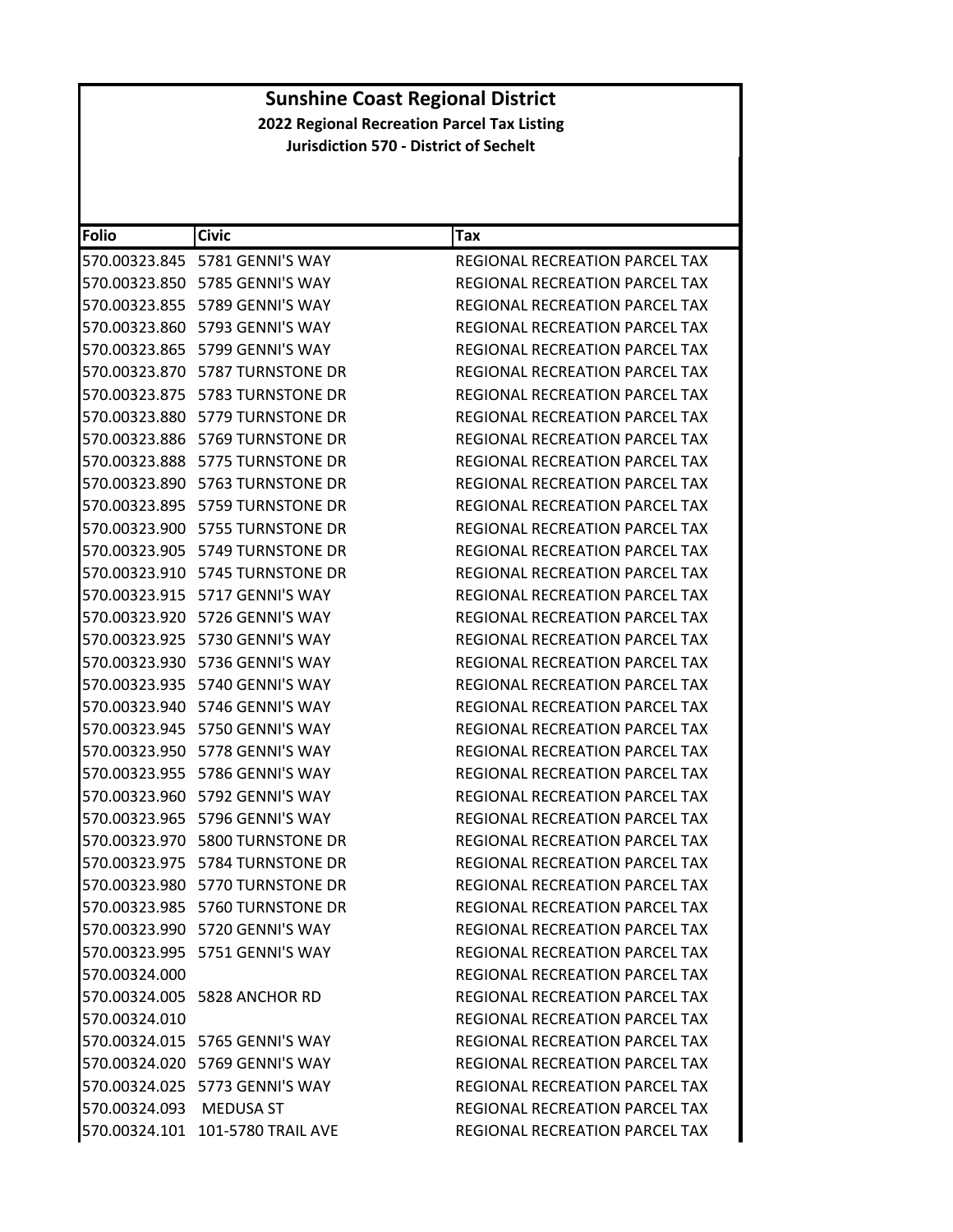| Folio         | <b>Civic</b>                     | Tax                                   |
|---------------|----------------------------------|---------------------------------------|
| 570.00324.102 | 102-5780 TRAIL AVE               | REGIONAL RECREATION PARCEL TAX        |
| 570.00324.103 | 103-5780 TRAIL AVE               | REGIONAL RECREATION PARCEL TAX        |
| 570.00324.104 | 104-5780 TRAIL AVE               | REGIONAL RECREATION PARCEL TAX        |
| 570.00324.105 | 201-5780 TRAIL AVE               | REGIONAL RECREATION PARCEL TAX        |
|               | 570.00324.106 202-5780 TRAIL AVE | REGIONAL RECREATION PARCEL TAX        |
| 570.00324.107 | 203-5780 TRAIL AVE               | REGIONAL RECREATION PARCEL TAX        |
|               | 570.00324.108 204-5780 TRAIL AVE | REGIONAL RECREATION PARCEL TAX        |
|               | 570.00324.109 205-5780 TRAIL AVE | <b>REGIONAL RECREATION PARCEL TAX</b> |
|               | 570.00324.110 301-5780 TRAIL AVE | REGIONAL RECREATION PARCEL TAX        |
|               | 570.00324.111 302-5780 TRAIL AVE | REGIONAL RECREATION PARCEL TAX        |
|               | 570.00324.112 303-5780 TRAIL AVE | REGIONAL RECREATION PARCEL TAX        |
|               | 570.00324.113 304-5780 TRAIL AVE | REGIONAL RECREATION PARCEL TAX        |
|               | 570.00324.114 305-5780 TRAIL AVE | REGIONAL RECREATION PARCEL TAX        |
| 570.00324.115 | <b>111-5780 TRAIL AVE</b>        | REGIONAL RECREATION PARCEL TAX        |
|               | 570.00324.116 112-5780 TRAIL AVE | REGIONAL RECREATION PARCEL TAX        |
|               | 570.00324.117 211-5780 TRAIL AVE | REGIONAL RECREATION PARCEL TAX        |
|               | 570.00324.118 212-5780 TRAIL AVE | REGIONAL RECREATION PARCEL TAX        |
|               | 570.00324.119 311-5780 TRAIL AVE | <b>REGIONAL RECREATION PARCEL TAX</b> |
|               | 570.00324.120 312-5780 TRAIL AVE | REGIONAL RECREATION PARCEL TAX        |
|               |                                  | REGIONAL RECREATION PARCEL TAX        |
| 570.00324.122 | <b>122-5780 TRAIL AVE</b>        | REGIONAL RECREATION PARCEL TAX        |
| 570.00324.123 | 123-5780 TRAIL AVE               | REGIONAL RECREATION PARCEL TAX        |
|               |                                  | REGIONAL RECREATION PARCEL TAX        |
| 570.00324.125 | <b>221-5780 TRAIL AVE</b>        | REGIONAL RECREATION PARCEL TAX        |
| 570.00324.126 | 222-5780 TRAIL AVE               | REGIONAL RECREATION PARCEL TAX        |
| 570.00324.127 | 223-5780 TRAIL AVE               | REGIONAL RECREATION PARCEL TAX        |
| 570.00324.128 | 224-5780 TRAIL AVE               | REGIONAL RECREATION PARCEL TAX        |
|               | 570.00324.129 321-5780 TRAIL AVE | REGIONAL RECREATION PARCEL TAX        |
| 570.00324.130 | 322-5780 TRAIL AVE               | REGIONAL RECREATION PARCEL TAX        |
|               | 570.00324.131 323-5780 TRAIL AVE | REGIONAL RECREATION PARCEL TAX        |
|               | 570.00324.132 324-5780 TRAIL AVE | REGIONAL RECREATION PARCEL TAX        |
| 570.00325.010 |                                  | REGIONAL RECREATION PARCEL TAX        |
| 570.00325.015 |                                  | REGIONAL RECREATION PARCEL TAX        |
| 570.00325.044 |                                  | <b>REGIONAL RECREATION PARCEL TAX</b> |
|               | 570.00325.046 5824 MEDUSA ST     | REGIONAL RECREATION PARCEL TAX        |
|               | 570.00325.047 5828 MEDUSA ST     | <b>REGIONAL RECREATION PARCEL TAX</b> |
|               | 570.00325.048 5832 MEDUSA ST     | REGIONAL RECREATION PARCEL TAX        |
|               | 570.00325.052 5848 MEDUSA ST     | REGIONAL RECREATION PARCEL TAX        |
|               | 570.00325.053 5589 MEDUSA PL     | REGIONAL RECREATION PARCEL TAX        |
|               | 570.00325.054 5599 MEDUSA PL     | REGIONAL RECREATION PARCEL TAX        |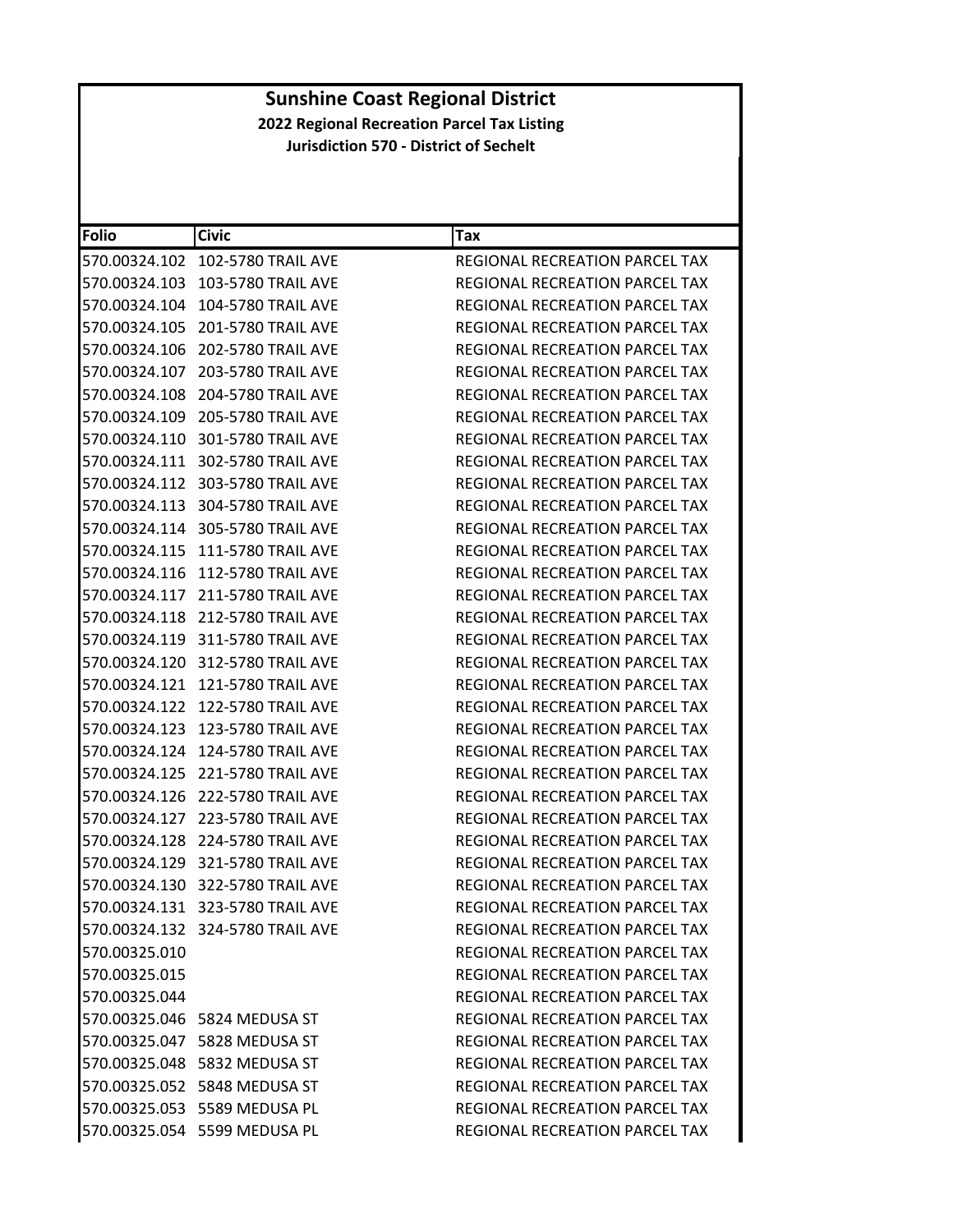| Folio         | <b>Civic</b>                          | Tax                                   |
|---------------|---------------------------------------|---------------------------------------|
|               | 570.00325.056 5603 MEDUSA PL          | <b>REGIONAL RECREATION PARCEL TAX</b> |
|               | 570.00325.057 5605 MEDUSA PL          | REGIONAL RECREATION PARCEL TAX        |
|               | 570.00325.058 5602 MEDUSA PL          | <b>REGIONAL RECREATION PARCEL TAX</b> |
|               | 570.00325.059 5606 MEDUSA PL          | REGIONAL RECREATION PARCEL TAX        |
| 570.00325.061 |                                       | REGIONAL RECREATION PARCEL TAX        |
|               | 570.00325.062 5613 MEDUSA PL          | REGIONAL RECREATION PARCEL TAX        |
| 570.00325.063 |                                       | REGIONAL RECREATION PARCEL TAX        |
|               | 570.00325.064 5616 MEDUSA PL          | REGIONAL RECREATION PARCEL TAX        |
|               | 570.00325.075 5847 MEDUSA ST          | REGIONAL RECREATION PARCEL TAX        |
|               | 570.00325.088 5628 MEDUSA PL          | REGIONAL RECREATION PARCEL TAX        |
|               | 570.00325.090 5816 MEDUSA ST          | REGIONAL RECREATION PARCEL TAX        |
|               | 570.00325.100    5889 MEDUSA ST       | REGIONAL RECREATION PARCEL TAX        |
|               | 570.00325.105    5883 MEDUSA ST       | REGIONAL RECREATION PARCEL TAX        |
|               | 570.00325.110 5877 MEDUSA ST          | REGIONAL RECREATION PARCEL TAX        |
|               |                                       | REGIONAL RECREATION PARCEL TAX        |
|               | 570.00325.120    5867 MEDUSA ST       | <b>REGIONAL RECREATION PARCEL TAX</b> |
|               | 570.00325.125    5863 MEDUSA ST       | <b>REGIONAL RECREATION PARCEL TAX</b> |
|               | 570.00325.130 5859 MEDUSA ST          | <b>REGIONAL RECREATION PARCEL TAX</b> |
|               |                                       | REGIONAL RECREATION PARCEL TAX        |
|               |                                       | REGIONAL RECREATION PARCEL TAX        |
|               |                                       | REGIONAL RECREATION PARCEL TAX        |
|               |                                       | REGIONAL RECREATION PARCEL TAX        |
|               | 570.00325.155 5872 MEDUSA ST          | REGIONAL RECREATION PARCEL TAX        |
|               | 570.00325.160    5878 MEDUSA ST       | REGIONAL RECREATION PARCEL TAX        |
|               |                                       | REGIONAL RECREATION PARCEL TAX        |
|               | 570.00325.170 5888 MEDUSA ST          | REGIONAL RECREATION PARCEL TAX        |
|               | 570.00325.175    5611    DUNGENESS PL | REGIONAL RECREATION PARCEL TAX        |
|               | 570.00325.180    5621    DUNGENESS PL | <b>REGIONAL RECREATION PARCEL TAX</b> |
|               | 570.00325.185    5623    DUNGENESS PL | REGIONAL RECREATION PARCEL TAX        |
|               | 570.00325.190 5629 DUNGENESS PL       | REGIONAL RECREATION PARCEL TAX        |
|               | 570.00325.195 5624 DUNGENESS PL       | REGIONAL RECREATION PARCEL TAX        |
|               | 570.00325.200 5620 DUNGENESS PL       | REGIONAL RECREATION PARCEL TAX        |
| 570.00325.205 |                                       | REGIONAL RECREATION PARCEL TAX        |
|               | 570.00325.210 5894 MEDUSA ST          | <b>REGIONAL RECREATION PARCEL TAX</b> |
| 570.00325.215 |                                       | REGIONAL RECREATION PARCEL TAX        |
| 570.00325.220 |                                       | <b>REGIONAL RECREATION PARCEL TAX</b> |
| 570.00325.225 |                                       | REGIONAL RECREATION PARCEL TAX        |
| 570.00325.230 |                                       | REGIONAL RECREATION PARCEL TAX        |
|               | 570.00326.010 5907 COWRIE ST          | REGIONAL RECREATION PARCEL TAX        |
|               |                                       | REGIONAL RECREATION PARCEL TAX        |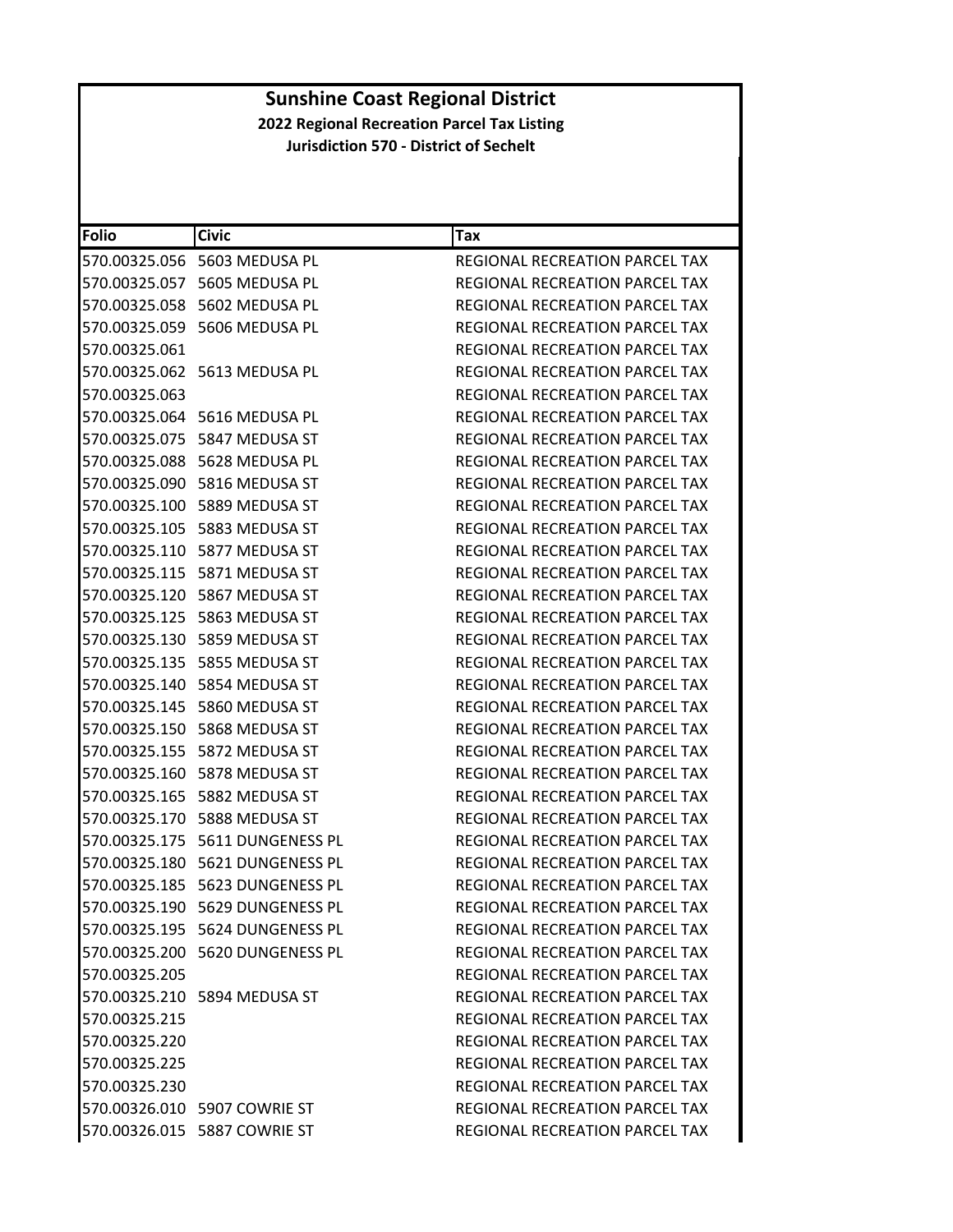| Folio         | <b>Civic</b>                     | Tax                                   |
|---------------|----------------------------------|---------------------------------------|
| 570.00326.020 | 101-5883 COWRIE ST               | REGIONAL RECREATION PARCEL TAX        |
| 570.00326.025 | 102-5883 COWRIE ST               | REGIONAL RECREATION PARCEL TAX        |
| 570.00326.030 | 201-5883 COWRIE ST               | REGIONAL RECREATION PARCEL TAX        |
| 570.00326.035 | 202-5883 COWRIE ST               | REGIONAL RECREATION PARCEL TAX        |
| 570.00326.040 | 101-5885 COWRIE ST               | REGIONAL RECREATION PARCEL TAX        |
| 570.00326.045 | 102-5885 COWRIE ST               | REGIONAL RECREATION PARCEL TAX        |
|               | 570.00326.050 201-5885 COWRIE ST | REGIONAL RECREATION PARCEL TAX        |
| 570.00326.055 | 202-5885 COWRIE ST               | <b>REGIONAL RECREATION PARCEL TAX</b> |
| 570.00327.010 | 101-5855 COWRIE ST               | REGIONAL RECREATION PARCEL TAX        |
|               | 570.00327.011 102-5855 COWRIE ST | REGIONAL RECREATION PARCEL TAX        |
| 570.00327.012 | 103-5855 COWRIE ST               | REGIONAL RECREATION PARCEL TAX        |
| 570.00327.013 | 104-5855 COWRIE ST               | REGIONAL RECREATION PARCEL TAX        |
|               |                                  | REGIONAL RECREATION PARCEL TAX        |
| 570.00327.015 | 106-5855 COWRIE ST               | REGIONAL RECREATION PARCEL TAX        |
|               | 570.00327.016 201-5855 COWRIE ST | REGIONAL RECREATION PARCEL TAX        |
| 570.00327.017 | 202-5855 COWRIE ST               | REGIONAL RECREATION PARCEL TAX        |
| 570.00327.018 | 203-5855 COWRIE ST               | REGIONAL RECREATION PARCEL TAX        |
| 570.00327.019 | 204-5855 COWRIE ST               | REGIONAL RECREATION PARCEL TAX        |
| 570.00327.020 | 205-5855 COWRIE ST               | REGIONAL RECREATION PARCEL TAX        |
| 570.00327.021 | 206-5855 COWRIE ST               | REGIONAL RECREATION PARCEL TAX        |
| 570.00327.022 | 207-5855 COWRIE ST               | REGIONAL RECREATION PARCEL TAX        |
| 570.00327.023 | 208-5855 COWRIE ST               | REGIONAL RECREATION PARCEL TAX        |
|               | 570.00327.024 301-5855 COWRIE ST | REGIONAL RECREATION PARCEL TAX        |
| 570.00327.025 | 302-5855 COWRIE ST               | REGIONAL RECREATION PARCEL TAX        |
|               | 570.00327.026 303-5855 COWRIE ST | REGIONAL RECREATION PARCEL TAX        |
| 570.00327.027 | 304-5855 COWRIE ST               | REGIONAL RECREATION PARCEL TAX        |
| 570.00327.028 | 305-5855 COWRIE ST               | REGIONAL RECREATION PARCEL TAX        |
|               | 570.00327.029 306-5855 COWRIE ST | REGIONAL RECREATION PARCEL TAX        |
| 570.00327.030 | 307-5855 COWRIE ST               | REGIONAL RECREATION PARCEL TAX        |
|               | 570.00327.031 308-5855 COWRIE ST | REGIONAL RECREATION PARCEL TAX        |
|               | 570.00327.032 309-5855 COWRIE ST | <b>REGIONAL RECREATION PARCEL TAX</b> |
|               | 570.00327.033 310-5855 COWRIE ST | REGIONAL RECREATION PARCEL TAX        |
|               | 570.00327.034 311-5855 COWRIE ST | <b>REGIONAL RECREATION PARCEL TAX</b> |
|               | 570.00327.035 312-5855 COWRIE ST | <b>REGIONAL RECREATION PARCEL TAX</b> |
|               | 570.00327.036 313-5855 COWRIE ST | REGIONAL RECREATION PARCEL TAX        |
|               | 570.00327.037 314-5855 COWRIE ST | REGIONAL RECREATION PARCEL TAX        |
|               | 570.00327.038 401-5855 COWRIE ST | <b>REGIONAL RECREATION PARCEL TAX</b> |
|               | 570.00327.039 402-5855 COWRIE ST | REGIONAL RECREATION PARCEL TAX        |
|               | 570.00327.040 403-5855 COWRIE ST | REGIONAL RECREATION PARCEL TAX        |
|               | 570.00327.041 404-5855 COWRIE ST | REGIONAL RECREATION PARCEL TAX        |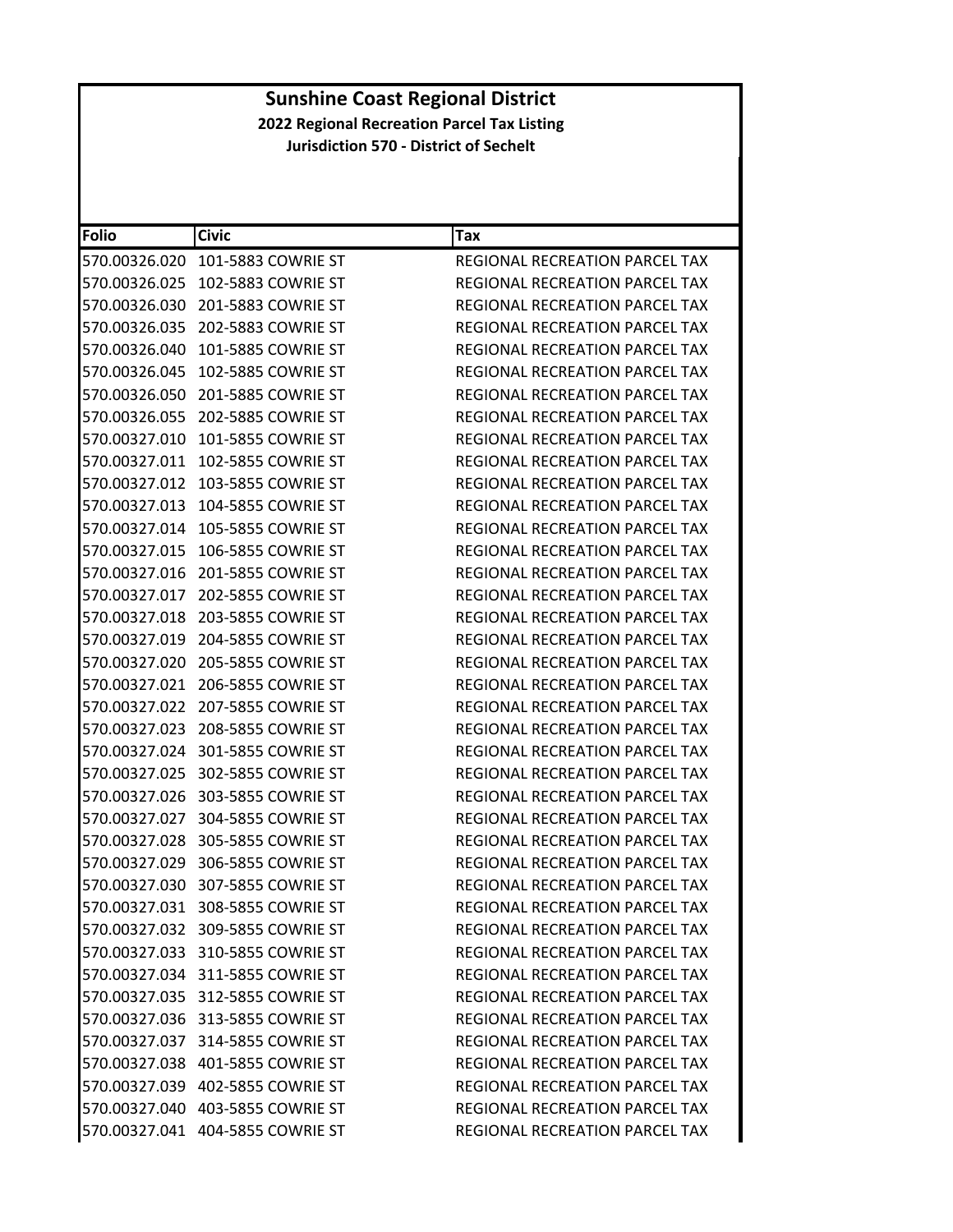| <b>Folio</b>               | <b>Civic</b>                           | <b>Tax</b>                            |
|----------------------------|----------------------------------------|---------------------------------------|
|                            |                                        | REGIONAL RECREATION PARCEL TAX        |
|                            | 570.00327.043    406-5855    COWRIE ST | REGIONAL RECREATION PARCEL TAX        |
|                            | 570.00327.044    407-5855    COWRIE ST | REGIONAL RECREATION PARCEL TAX        |
|                            |                                        | REGIONAL RECREATION PARCEL TAX        |
|                            |                                        | REGIONAL RECREATION PARCEL TAX        |
|                            | 570.00327.047    410-5855    COWRIE ST | REGIONAL RECREATION PARCEL TAX        |
|                            | 570.00327.048    411-5855    COWRIE ST | REGIONAL RECREATION PARCEL TAX        |
|                            | 570.00327.049 412-5855 COWRIE ST       | REGIONAL RECREATION PARCEL TAX        |
|                            |                                        | REGIONAL RECREATION PARCEL TAX        |
|                            | 570.00327.051 414-5855 COWRIE ST       | REGIONAL RECREATION PARCEL TAX        |
|                            | 570.00328.000    5838 BARNACLE ST      | REGIONAL RECREATION PARCEL TAX        |
| 570.00329.001 5938 REEF RD |                                        | REGIONAL RECREATION PARCEL TAX        |
| 570.00329.005              |                                        | REGIONAL RECREATION PARCEL TAX        |
| 570.00329.015 5932 REEF RD |                                        | REGIONAL RECREATION PARCEL TAX        |
| 570.00329.020 5926 REEF RD |                                        | REGIONAL RECREATION PARCEL TAX        |
| 570.00329.025 5920 REEF RD |                                        | REGIONAL RECREATION PARCEL TAX        |
| 570.00329.030 5914 REEF RD |                                        | <b>REGIONAL RECREATION PARCEL TAX</b> |
|                            | 570.00329.035 5908 SPRAY ST            | <b>REGIONAL RECREATION PARCEL TAX</b> |
| 570.00329.037 5906 REEF RD |                                        | REGIONAL RECREATION PARCEL TAX        |
|                            | 570.00329.040    5884 SPRAY ST         | REGIONAL RECREATION PARCEL TAX        |
| 570.00329.045 5894 REEF RD |                                        | REGIONAL RECREATION PARCEL TAX        |
|                            |                                        | REGIONAL RECREATION PARCEL TAX        |
| 570.00329.055              |                                        | REGIONAL RECREATION PARCEL TAX        |
| 570.00329.060 5888 REEF RD |                                        | REGIONAL RECREATION PARCEL TAX        |
| 570.00329.065              |                                        | REGIONAL RECREATION PARCEL TAX        |
|                            | 570.00329.075 5852 MARINE WAY          | REGIONAL RECREATION PARCEL TAX        |
|                            | 570.00329.080 5903 SHOAL WAY           | REGIONAL RECREATION PARCEL TAX        |
|                            | 570.00329.085 5891 SHOAL WAY           | <b>REGIONAL RECREATION PARCEL TAX</b> |
|                            | 570.00330.001 5830 MARINE WAY          | REGIONAL RECREATION PARCEL TAX        |
| 570.00330.005 5878 REEF RD |                                        | <b>REGIONAL RECREATION PARCEL TAX</b> |
|                            | 570.00330.010 5820 MARINE WAY          | REGIONAL RECREATION PARCEL TAX        |
|                            | 570.00330.030 5850 MARINE WAY          | <b>REGIONAL RECREATION PARCEL TAX</b> |
|                            | 570.00330.035    5848 MARINE WAY       | REGIONAL RECREATION PARCEL TAX        |
|                            | 570.00330.040 5846 MARINE WAY          | REGIONAL RECREATION PARCEL TAX        |
|                            | 570.00330.045 5844 MARINE WAY          | REGIONAL RECREATION PARCEL TAX        |
|                            | 570.00330.050 5840 MARINE WAY          | <b>REGIONAL RECREATION PARCEL TAX</b> |
|                            | 570.00330.055 5836 MARINE WAY          | <b>REGIONAL RECREATION PARCEL TAX</b> |
|                            | 570.00331.020 5961 RIPPLE WAY          | REGIONAL RECREATION PARCEL TAX        |
|                            | 570.00331.021 6052 FAIRWAY AVE         | <b>REGIONAL RECREATION PARCEL TAX</b> |
| 570.00331.022              |                                        | REGIONAL RECREATION PARCEL TAX        |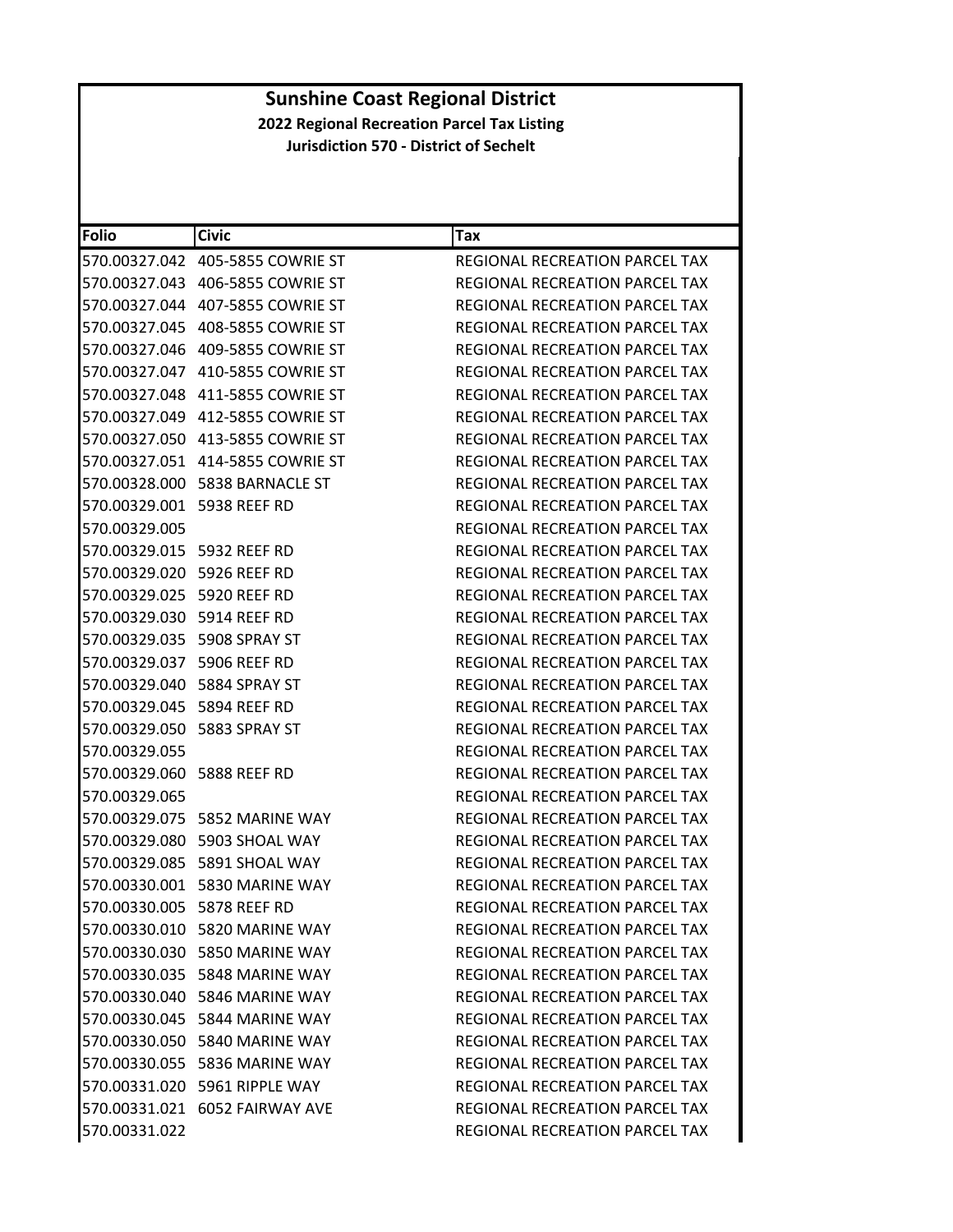| <b>Folio</b>                  | <b>Civic</b>                        | Tax                                   |
|-------------------------------|-------------------------------------|---------------------------------------|
|                               | 570.00331.023 6040 FAIRWAY AVE      | <b>REGIONAL RECREATION PARCEL TAX</b> |
|                               | 570.00331.024 6036 FAIRWAY AVE      | REGIONAL RECREATION PARCEL TAX        |
| 570.00331.025                 |                                     | REGIONAL RECREATION PARCEL TAX        |
| 570.00331.026                 |                                     | REGIONAL RECREATION PARCEL TAX        |
|                               | 570.00331.027 6018 FAIRWAY AVE      | REGIONAL RECREATION PARCEL TAX        |
|                               | 570.00331.028 6012 FAIRWAY AVE      | REGIONAL RECREATION PARCEL TAX        |
|                               | 570.00331.030 5890 SHOAL WAY        | REGIONAL RECREATION PARCEL TAX        |
|                               | 570.00331.031 5933 RIPPLE WAY       | REGIONAL RECREATION PARCEL TAX        |
| 570.00331.032                 | 5901 RIPPLE WAY                     | REGIONAL RECREATION PARCEL TAX        |
|                               | 570.00331.070 5960 SHOAL WAY        | REGIONAL RECREATION PARCEL TAX        |
| 570.00331.080                 | <b>6000 LIGHTHOUSE AVE</b>          | REGIONAL RECREATION PARCEL TAX        |
|                               | 570.00331.081 6000 LIGHTHOUSE AVE   | REGIONAL RECREATION PARCEL TAX        |
|                               | 570.00331.100 6005 SHOAL WAY        | <b>REGIONAL RECREATION PARCEL TAX</b> |
| 570.00331.110                 | 5981 SHOAL WAY                      | REGIONAL RECREATION PARCEL TAX        |
| 570.00331.132 5905 REEF RD    |                                     | <b>REGIONAL RECREATION PARCEL TAX</b> |
| 570.00331.134                 |                                     | REGIONAL RECREATION PARCEL TAX        |
| 570.00331.135    5911 REEF RD |                                     | REGIONAL RECREATION PARCEL TAX        |
| 570.00331.137 5913 REEF RD    |                                     | REGIONAL RECREATION PARCEL TAX        |
|                               | 570.00331.138    5935 DRIFTWOOD PL  | REGIONAL RECREATION PARCEL TAX        |
| 570.00331.142 5895 REEF RD    |                                     | REGIONAL RECREATION PARCEL TAX        |
|                               | 570.00331.150 6028 MARINE WAY       | REGIONAL RECREATION PARCEL TAX        |
| 570.00331.160                 |                                     | REGIONAL RECREATION PARCEL TAX        |
| 570.00331.168                 |                                     | REGIONAL RECREATION PARCEL TAX        |
| 570.00331.170 5875 REEF RD    |                                     | REGIONAL RECREATION PARCEL TAX        |
|                               | 570.00331.178    5967 KINGFISHER RD | REGIONAL RECREATION PARCEL TAX        |
|                               | 570.00331.180 5973 KINGFISHER RD    | <b>REGIONAL RECREATION PARCEL TAX</b> |
|                               |                                     | REGIONAL RECREATION PARCEL TAX        |
|                               | 570.00331.182 5950 DRIFTWOOD PL     | <b>REGIONAL RECREATION PARCEL TAX</b> |
|                               | 570.00331.183    5946 DRIFTWOOD PL  | REGIONAL RECREATION PARCEL TAX        |
|                               | 570.00331.184 5942 DRIFTWOOD PL     | REGIONAL RECREATION PARCEL TAX        |
|                               | 570.00331.185 5955 SHOAL WAY        | REGIONAL RECREATION PARCEL TAX        |
|                               | 570.00331.186    5947 SHOAL WAY     | REGIONAL RECREATION PARCEL TAX        |
|                               | 570.00331.187 5941 SHOAL WAY        | REGIONAL RECREATION PARCEL TAX        |
| 570.00331.188 5939 REEF RD    |                                     | <b>REGIONAL RECREATION PARCEL TAX</b> |
| 570.00331.189 5929 REEF RD    |                                     | REGIONAL RECREATION PARCEL TAX        |
| 570.00331.191 5921 REEF RD    |                                     | REGIONAL RECREATION PARCEL TAX        |
|                               | 570.00331.200 5989 KINGFISHER RD    | <b>REGIONAL RECREATION PARCEL TAX</b> |
|                               | 570.00331.205 5930 SHOAL WAY        | REGIONAL RECREATION PARCEL TAX        |
|                               | 570.00331.210 5926 SHOAL WAY        | REGIONAL RECREATION PARCEL TAX        |
|                               | 570.00331.220 6051 KINGFISHER AVE   | REGIONAL RECREATION PARCEL TAX        |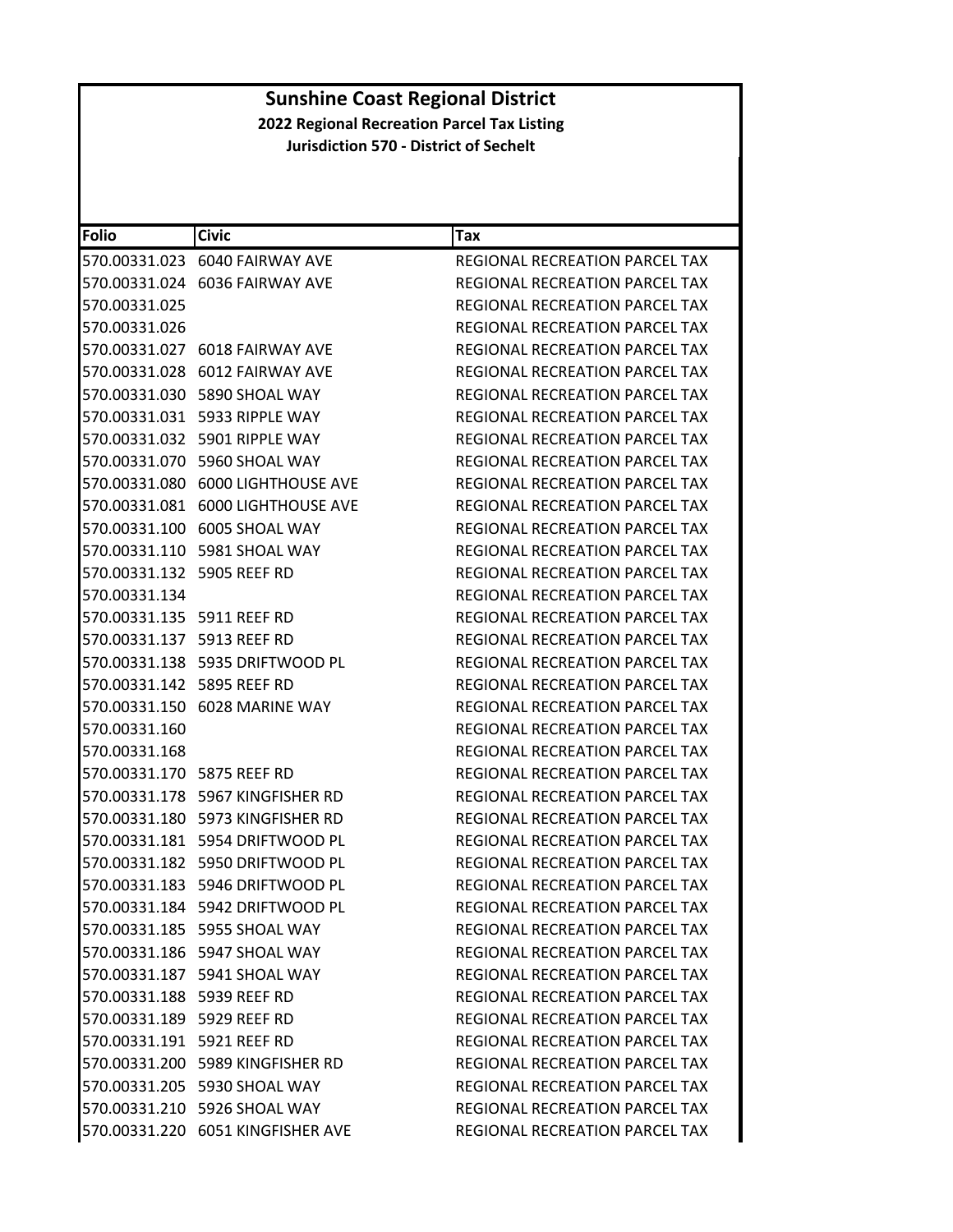| <b>Folio</b>                   | <b>Civic</b>                         | Tax                                   |
|--------------------------------|--------------------------------------|---------------------------------------|
|                                | 570.00331.230 6043 KINGFISHER AVE    | REGIONAL RECREATION PARCEL TAX        |
|                                | 570.00331.240 6035 KINGFISHER AVE    | REGIONAL RECREATION PARCEL TAX        |
| 570.00331.250                  | 6027 KINGFISHER AVE                  | <b>REGIONAL RECREATION PARCEL TAX</b> |
|                                | 570.00331.260 6019 KINGFISHER AVE    | <b>REGIONAL RECREATION PARCEL TAX</b> |
| 570.00331.300 5923 REEF RD     |                                      | REGIONAL RECREATION PARCEL TAX        |
| 570.00331.305 5925 REEF RD     |                                      | REGIONAL RECREATION PARCEL TAX        |
|                                | 570.00332.000 6082 RIPPLE WAY        | <b>REGIONAL RECREATION PARCEL TAX</b> |
| 570.00333.121    5978 LINKS ST |                                      | <b>REGIONAL RECREATION PARCEL TAX</b> |
|                                | 570.00333.122    5919 ST. ANDREWS PL | REGIONAL RECREATION PARCEL TAX        |
|                                | 570.00333.123    5925 ST. ANDREWS PL | REGIONAL RECREATION PARCEL TAX        |
|                                | 570.00333.124    5929 ST ANDREWS PL  | REGIONAL RECREATION PARCEL TAX        |
|                                | 570.00333.125    5933 ST. ANDREWS PL | REGIONAL RECREATION PARCEL TAX        |
|                                | 570.00333.126    5937 ST. ANDREWS PL | REGIONAL RECREATION PARCEL TAX        |
|                                | 570.00333.127 5939 ST. ANDREWS PL    | REGIONAL RECREATION PARCEL TAX        |
|                                | 570.00333.128    5943 ST. ANDREWS PL | REGIONAL RECREATION PARCEL TAX        |
|                                | 570.00333.129 5977 SHOAL WAY         | REGIONAL RECREATION PARCEL TAX        |
|                                | 570.00333.130 5973 SHOAL WAY         | REGIONAL RECREATION PARCEL TAX        |
|                                | 570.00333.131 5967 SHOAL WAY         | REGIONAL RECREATION PARCEL TAX        |
|                                | 570.00333.132 5963 SHOAL WAY         | REGIONAL RECREATION PARCEL TAX        |
|                                | 570.00333.133 5959 SHOAL WAY         | REGIONAL RECREATION PARCEL TAX        |
|                                |                                      | REGIONAL RECREATION PARCEL TAX        |
|                                | 570.00333.135    5940 ST. ANDREWS PL | REGIONAL RECREATION PARCEL TAX        |
|                                | 570.00333.136    5938 ST. ANDREWS PL | REGIONAL RECREATION PARCEL TAX        |
|                                |                                      | REGIONAL RECREATION PARCEL TAX        |
|                                | 570.00333.138    5930 ST. ANDREWS PL | REGIONAL RECREATION PARCEL TAX        |
|                                | 570.00333.139    5928 ST ANDREWS PL  | REGIONAL RECREATION PARCEL TAX        |
|                                | 570.00333.140    5924 ST. ANDREWS PL | REGIONAL RECREATION PARCEL TAX        |
|                                | 570.00333.141 5916 ST. ANDREWS PL    | <b>REGIONAL RECREATION PARCEL TAX</b> |
| 570.00333.142 5958 LINKS ST    |                                      | REGIONAL RECREATION PARCEL TAX        |
|                                | 570.00334.004 6089 GALE AVE S        | REGIONAL RECREATION PARCEL TAX        |
|                                | 570.00334.005 6085 GALE AVE S        | REGIONAL RECREATION PARCEL TAX        |
|                                | 570.00334.006 6079 GALE AVE S        | REGIONAL RECREATION PARCEL TAX        |
|                                | 570.00334.007 6075 GALE AVE S        | REGIONAL RECREATION PARCEL TAX        |
|                                | 570.00334.008 6071 GALE AVE S        | REGIONAL RECREATION PARCEL TAX        |
|                                | 570.00334.009 6067 GALE AVE S        | <b>REGIONAL RECREATION PARCEL TAX</b> |
|                                | 570.00334.010 6066 GALE AVE S        | REGIONAL RECREATION PARCEL TAX        |
|                                | 570.00334.011 6070 GALE AVE S        | <b>REGIONAL RECREATION PARCEL TAX</b> |
|                                | 570.00334.012 6076 GALE AVE S        | REGIONAL RECREATION PARCEL TAX        |
|                                | 570.00334.013 6080 GALE AVE S        | REGIONAL RECREATION PARCEL TAX        |
|                                | 570.00334.014 6084 GALE AVE S        | REGIONAL RECREATION PARCEL TAX        |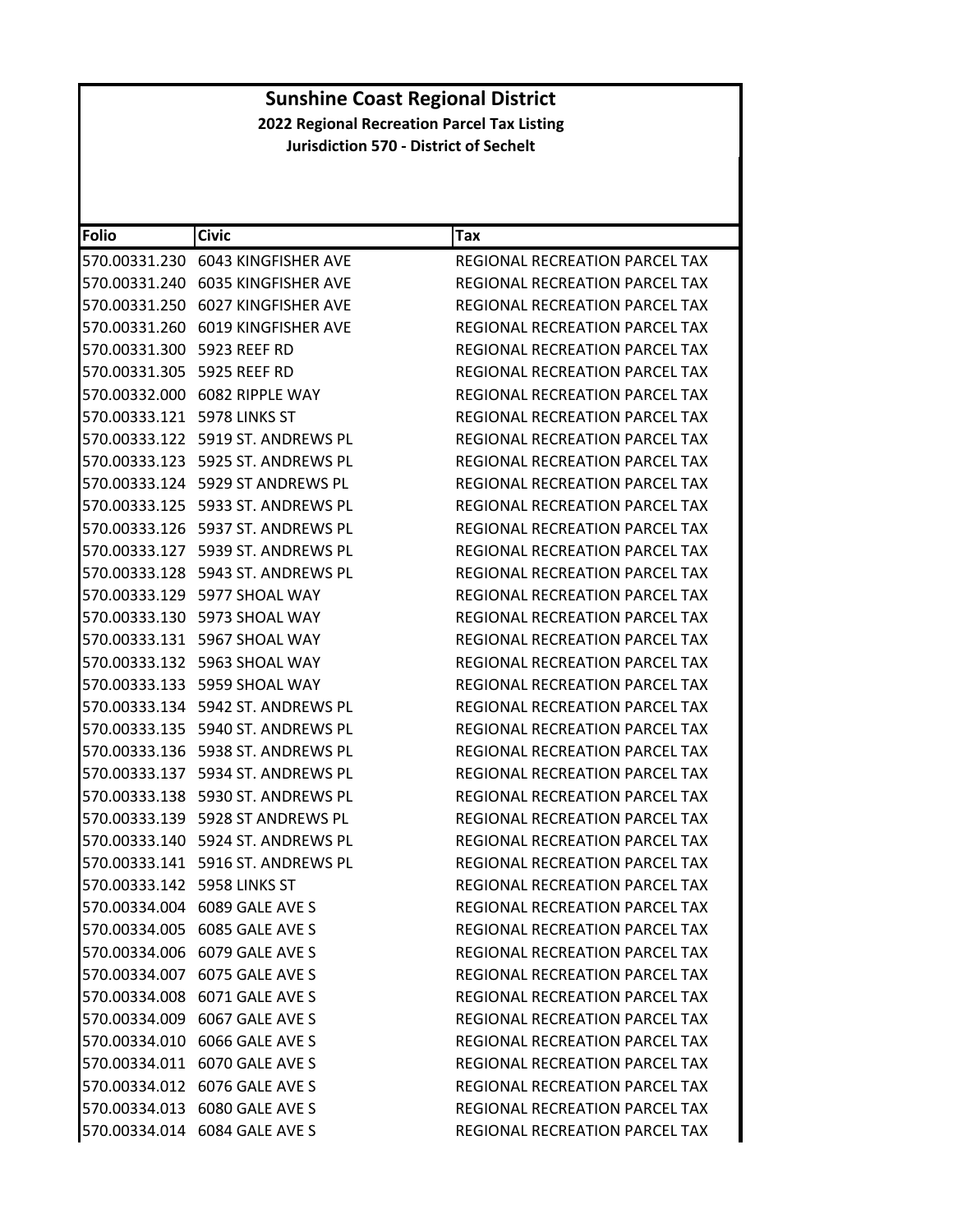| Folio         | <b>Civic</b>                        | Tax                                   |
|---------------|-------------------------------------|---------------------------------------|
|               | 570.00334.015    6088    GALE AVE S | REGIONAL RECREATION PARCEL TAX        |
|               | 570.00334.021 6105 GALE AVE S       | REGIONAL RECREATION PARCEL TAX        |
|               | 570.00334.022 6109 GALE AVE S       | REGIONAL RECREATION PARCEL TAX        |
|               | 570.00334.023 6101 GALE AVE S       | REGIONAL RECREATION PARCEL TAX        |
|               | 570.00334.024 6113 GALE AVE S       | REGIONAL RECREATION PARCEL TAX        |
|               | 570.00334.025 6100 GALE AVE S       | REGIONAL RECREATION PARCEL TAX        |
|               | 570.00334.026 6112 GALE AVE S       | REGIONAL RECREATION PARCEL TAX        |
|               | 570.00334.027 6104 GALE AVE S       | <b>REGIONAL RECREATION PARCEL TAX</b> |
|               | 570.00334.028 6108 GALE AVE S       | REGIONAL RECREATION PARCEL TAX        |
| 570.00334.045 |                                     | REGIONAL RECREATION PARCEL TAX        |
| 570.00334.061 |                                     | REGIONAL RECREATION PARCEL TAX        |
| 570.00334.065 |                                     | REGIONAL RECREATION PARCEL TAX        |
| 570.00334.070 |                                     | <b>REGIONAL RECREATION PARCEL TAX</b> |
| 570.00334.090 |                                     | REGIONAL RECREATION PARCEL TAX        |
|               | 570.00334.100 6127 LOOKOUT AVE      | REGIONAL RECREATION PARCEL TAX        |
|               | 570.00334.105 6123 LOOKOUT AVE      | REGIONAL RECREATION PARCEL TAX        |
|               |                                     | REGIONAL RECREATION PARCEL TAX        |
|               |                                     | <b>REGIONAL RECREATION PARCEL TAX</b> |
|               | 570.00334.120 6077 ROSEWOOD PL      | REGIONAL RECREATION PARCEL TAX        |
|               |                                     | REGIONAL RECREATION PARCEL TAX        |
|               |                                     | REGIONAL RECREATION PARCEL TAX        |
|               |                                     | REGIONAL RECREATION PARCEL TAX        |
|               | 570.00334.140 6208 LOOKOUT AVE      | REGIONAL RECREATION PARCEL TAX        |
| 570.00334.145 | 6072 ROSEWOOD PL                    | REGIONAL RECREATION PARCEL TAX        |
|               | 570.00334.150 6066 ROSEWOOD PL      | REGIONAL RECREATION PARCEL TAX        |
|               |                                     | REGIONAL RECREATION PARCEL TAX        |
|               | 570.00334.160 6073 HEARTWOOD PL     | REGIONAL RECREATION PARCEL TAX        |
|               | 570.00334.165 6079 HEARTWOOD PL     | <b>REGIONAL RECREATION PARCEL TAX</b> |
|               | 570.00334.170 6085 HEARTWOOD PL     | REGIONAL RECREATION PARCEL TAX        |
|               | 570.00334.175 6076 HEARTWOOD PL     | REGIONAL RECREATION PARCEL TAX        |
|               | 570.00334.180 6070 HEARTWOOD PL     | <b>REGIONAL RECREATION PARCEL TAX</b> |
|               | 570.00334.185 5890 RIPPLE WAY       | REGIONAL RECREATION PARCEL TAX        |
|               | 570.00334.190 6240 GALE AVE S       | REGIONAL RECREATION PARCEL TAX        |
| 570.00334.201 |                                     | REGIONAL RECREATION PARCEL TAX        |
| 570.00334.202 |                                     | REGIONAL RECREATION PARCEL TAX        |
| 570.00334.203 |                                     | REGIONAL RECREATION PARCEL TAX        |
|               | 570.00334.204 6251 GALE AVE N       | REGIONAL RECREATION PARCEL TAX        |
|               | 570.00334.205 6256 GALE AVE N       | REGIONAL RECREATION PARCEL TAX        |
|               | 570.00334.206 6255 GALE AVE N       | <b>REGIONAL RECREATION PARCEL TAX</b> |
| 570.00334.207 |                                     | REGIONAL RECREATION PARCEL TAX        |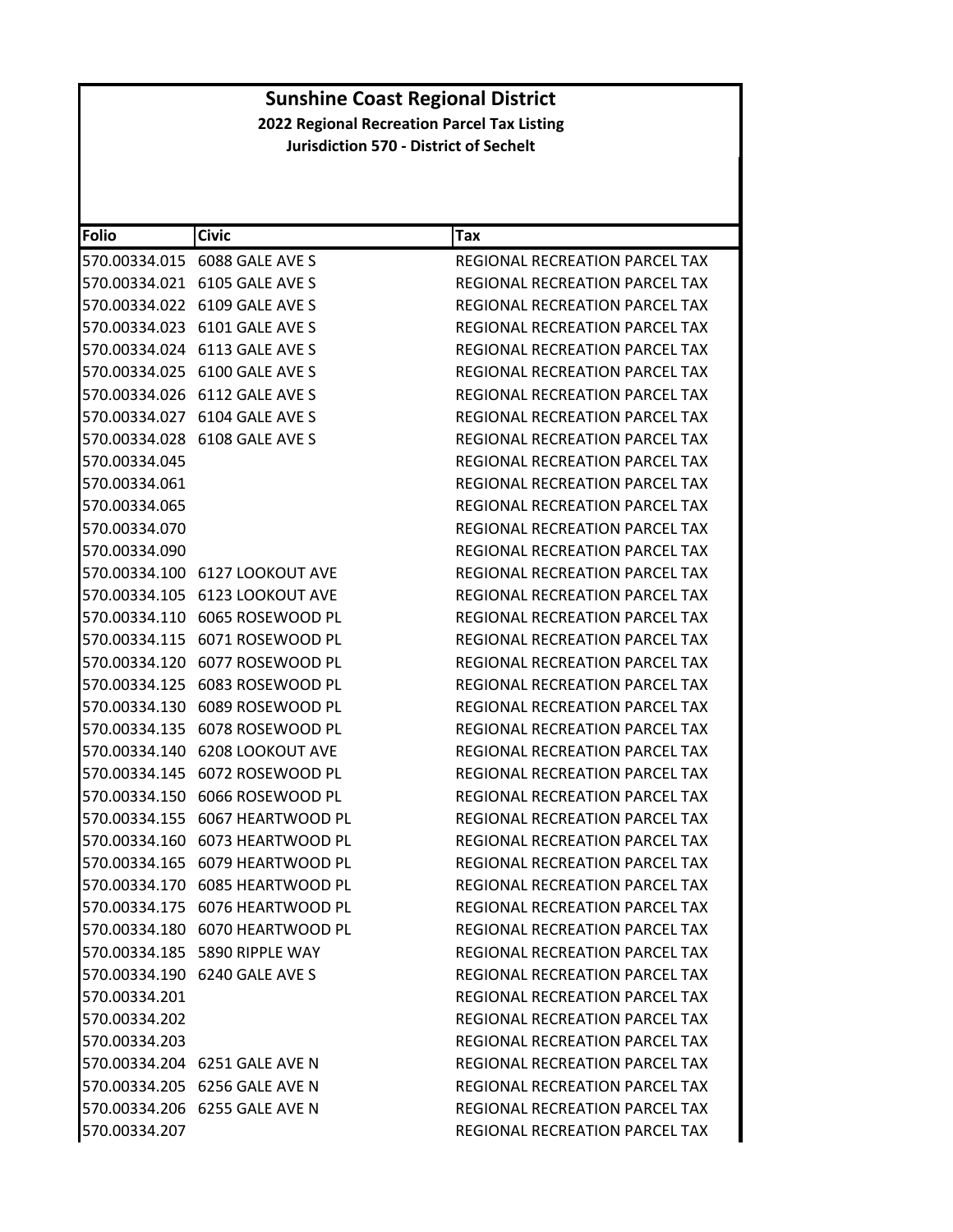| <b>Folio</b>  | <b>Civic</b>                             | Tax                                   |
|---------------|------------------------------------------|---------------------------------------|
|               | 570.00334.208 6254 FAIRWAY AVE           | REGIONAL RECREATION PARCEL TAX        |
|               | 570.00334.209 6238 FAIRWAY AVE           | REGIONAL RECREATION PARCEL TAX        |
|               |                                          | REGIONAL RECREATION PARCEL TAX        |
|               | 570.00334.232 6168 POISE ISLAND DR       | REGIONAL RECREATION PARCEL TAX        |
|               |                                          | REGIONAL RECREATION PARCEL TAX        |
| 570.00334.234 |                                          | REGIONAL RECREATION PARCEL TAX        |
|               |                                          | <b>REGIONAL RECREATION PARCEL TAX</b> |
|               | 570.00334.236    6154    POISE ISLAND DR | <b>REGIONAL RECREATION PARCEL TAX</b> |
| 570.00334.237 | 6150 POISE ISLAND DR                     | <b>REGIONAL RECREATION PARCEL TAX</b> |
|               | 570.00334.238 6148 POISE ISLAND DR       | REGIONAL RECREATION PARCEL TAX        |
|               |                                          | REGIONAL RECREATION PARCEL TAX        |
|               | 570.00334.240    6140    POISE ISLAND DR | REGIONAL RECREATION PARCEL TAX        |
| 570.00334.241 |                                          | REGIONAL RECREATION PARCEL TAX        |
|               | 570.00334.242 6134 POISE ISLAND DR       | REGIONAL RECREATION PARCEL TAX        |
|               | 570.00334.243 6130 POISE ISLAND DR       | REGIONAL RECREATION PARCEL TAX        |
|               |                                          | <b>REGIONAL RECREATION PARCEL TAX</b> |
|               |                                          | <b>REGIONAL RECREATION PARCEL TAX</b> |
|               | 570.00334.246 6120 POISE ISLAND DR       | <b>REGIONAL RECREATION PARCEL TAX</b> |
| 570.00334.247 |                                          | REGIONAL RECREATION PARCEL TAX        |
|               |                                          | REGIONAL RECREATION PARCEL TAX        |
|               |                                          | REGIONAL RECREATION PARCEL TAX        |
| 570.00334.250 | 6106 POISE ISLAND DR                     | REGIONAL RECREATION PARCEL TAX        |
|               | 570.00334.260 6086 POISE ISLAND DR       | REGIONAL RECREATION PARCEL TAX        |
| 570.00334.300 | <b>6158 LOOKOUT AVE</b>                  | REGIONAL RECREATION PARCEL TAX        |
| 570.00334.302 | 6162 LOOKOUT AVE                         | REGIONAL RECREATION PARCEL TAX        |
|               | 570.00334.304 6168 LOOKOUT AVE           | REGIONAL RECREATION PARCEL TAX        |
| 570.00334.306 | 6174 LOOKOUT AVE                         | REGIONAL RECREATION PARCEL TAX        |
|               | 570.00334.308    6174    FAIRWAY AVE     | <b>REGIONAL RECREATION PARCEL TAX</b> |
| 570.00334.310 | 6170 FAIRWAY AVE                         | REGIONAL RECREATION PARCEL TAX        |
|               | 570.00334.312 6165 LOOKOUT AVE           | REGIONAL RECREATION PARCEL TAX        |
|               | 570.00334.314 6161 LOOKOUT AVE           | <b>REGIONAL RECREATION PARCEL TAX</b> |
|               | 570.00334.316 6157 LOOKOUT AVE           | REGIONAL RECREATION PARCEL TAX        |
|               | 570.00334.318 6178 LOOKOUT AVE           | REGIONAL RECREATION PARCEL TAX        |
|               | 570.00334.320 6182 LOOKOUT AVE           | <b>REGIONAL RECREATION PARCEL TAX</b> |
|               | 570.00334.322 6206 LOOKOUT LANE          | REGIONAL RECREATION PARCEL TAX        |
|               | 570.00334.324 6202 LOOKOUT LANE          | REGIONAL RECREATION PARCEL TAX        |
|               | 570.00334.326 6198 LOOKOUT LANE          | <b>REGIONAL RECREATION PARCEL TAX</b> |
|               | 570.00334.328 6205 GALE AVE S            | REGIONAL RECREATION PARCEL TAX        |
|               | 570.00334.330 6184 LOOKOUT LANE          | <b>REGIONAL RECREATION PARCEL TAX</b> |
|               | 570.00334.332 6171 GALE AVE S            | REGIONAL RECREATION PARCEL TAX        |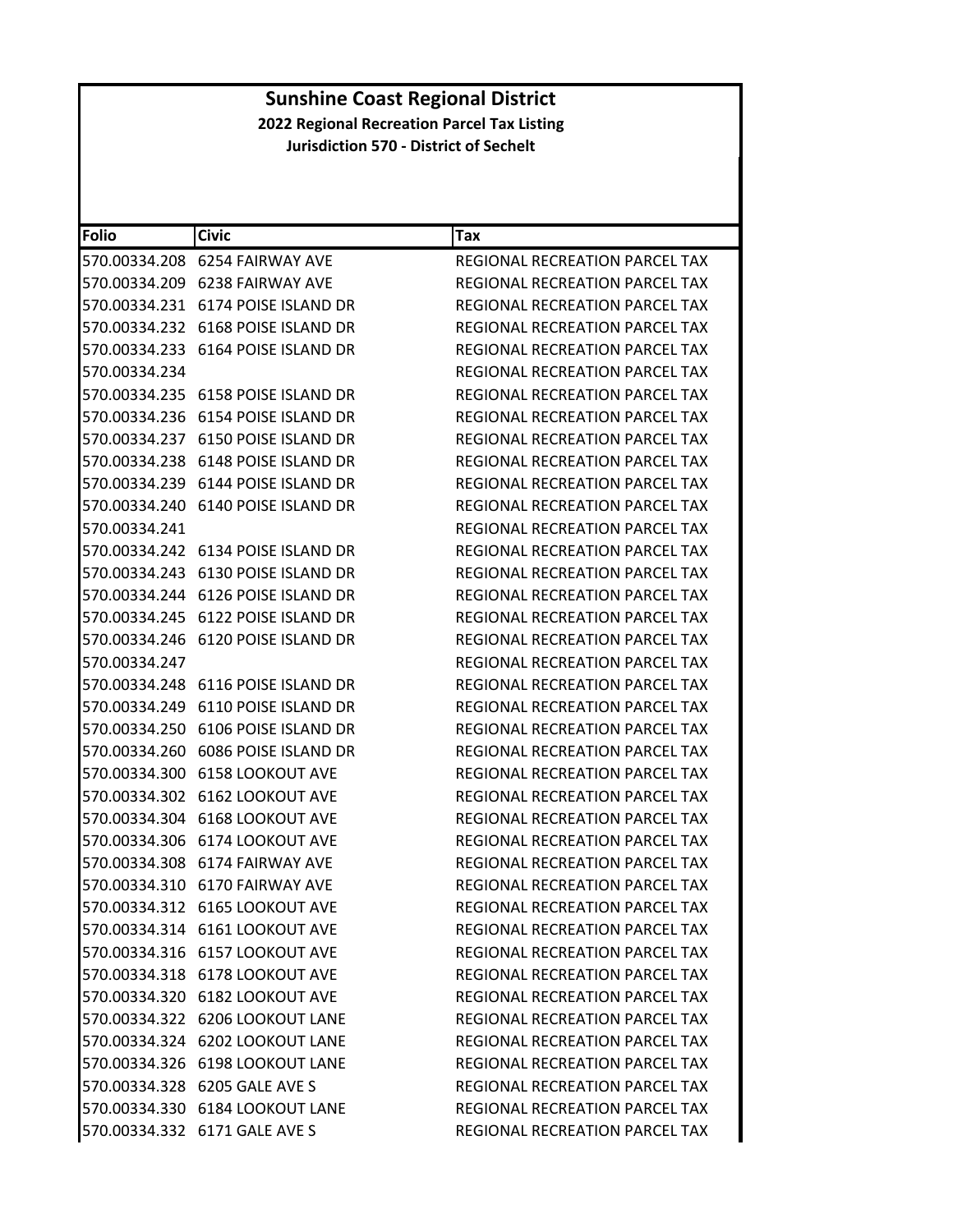| <b>Folio</b>  | <b>Civic</b>                           | <b>Tax</b>                            |
|---------------|----------------------------------------|---------------------------------------|
|               | 570.00334.450 6158 GALE AVE S          | REGIONAL RECREATION PARCEL TAX        |
|               | 570.00334.452 6152 GALE AVE S          | REGIONAL RECREATION PARCEL TAX        |
|               | 570.00334.454 6146 GALE AVE S          | REGIONAL RECREATION PARCEL TAX        |
|               | 570.00334.456    6142    GALE AVE    S | REGIONAL RECREATION PARCEL TAX        |
|               | 570.00334.458 6132 GALE AVE S          | REGIONAL RECREATION PARCEL TAX        |
|               | 570.00334.460    6124    GALE AVE S    | REGIONAL RECREATION PARCEL TAX        |
|               | 570.00334.462 6120 GALE AVE S          | <b>REGIONAL RECREATION PARCEL TAX</b> |
|               | 570.00334.464 6114 GALE AVE S          | <b>REGIONAL RECREATION PARCEL TAX</b> |
|               | 570.00334.466 6119 GALE AVE S          | REGIONAL RECREATION PARCEL TAX        |
|               | 570.00334.468    5951    BEACON ST     | REGIONAL RECREATION PARCEL TAX        |
|               | 570.00334.472    6129    GALE AVE    S | REGIONAL RECREATION PARCEL TAX        |
|               | 570.00334.474 6135 GALE AVE S          | REGIONAL RECREATION PARCEL TAX        |
|               | 570.00334.475    5969 BEACON ST        | <b>REGIONAL RECREATION PARCEL TAX</b> |
|               | 570.00334.476    6143    GALE AVE S    | REGIONAL RECREATION PARCEL TAX        |
|               | 570.00334.478 6151 GALE AVE S          | REGIONAL RECREATION PARCEL TAX        |
|               | 570.00334.480 6155 GALE AVE S          | REGIONAL RECREATION PARCEL TAX        |
|               | 570.00334.482 6159 GALE AVE S          | <b>REGIONAL RECREATION PARCEL TAX</b> |
|               | 570.00334.484 5926 HARBOUR WAY         | REGIONAL RECREATION PARCEL TAX        |
|               | 570.00334.485    5961 BEACON ST        | <b>REGIONAL RECREATION PARCEL TAX</b> |
|               | 570.00334.486    5938 HARBOUR WAY      | REGIONAL RECREATION PARCEL TAX        |
|               |                                        | REGIONAL RECREATION PARCEL TAX        |
|               | 570.00334.490    6172    GALE AVE S    | REGIONAL RECREATION PARCEL TAX        |
|               | 570.00334.492 6176 GALE AVE S          | REGIONAL RECREATION PARCEL TAX        |
|               | 570.00334.494 6182 GALE AVE S          | REGIONAL RECREATION PARCEL TAX        |
|               | 570.00334.496    6188    GALE AVE S    | REGIONAL RECREATION PARCEL TAX        |
|               | 570.00334.498 6061 FAIRWAY AVE         | <b>REGIONAL RECREATION PARCEL TAX</b> |
|               | 570.00334.500    6065    FAIRWAY AVE   | REGIONAL RECREATION PARCEL TAX        |
| 570.00334.502 |                                        | <b>REGIONAL RECREATION PARCEL TAX</b> |
|               |                                        | REGIONAL RECREATION PARCEL TAX        |
|               | 570.00334.506 6083 FAIRWAY AVE         | REGIONAL RECREATION PARCEL TAX        |
|               | 570.00334.508 6064 FAIRWAY AVE         | REGIONAL RECREATION PARCEL TAX        |
|               | 570.00334.600 5962 BEACON ST           | REGIONAL RECREATION PARCEL TAX        |
|               | 570.00334.602 6128 LOOKOUT AVE         | <b>REGIONAL RECREATION PARCEL TAX</b> |
|               | 570.00334.604 6134 LOOKOUT AVE         | <b>REGIONAL RECREATION PARCEL TAX</b> |
|               | 570.00334.606 6138 LOOKOUT AVE         | REGIONAL RECREATION PARCEL TAX        |
|               | 570.00334.608 6144 LOOKOUT AVE         | REGIONAL RECREATION PARCEL TAX        |
|               | 570.00334.610 6148 LOOKOUT AVE         | REGIONAL RECREATION PARCEL TAX        |
|               | 570.00334.612 6154 LOOKOUT AVE         | <b>REGIONAL RECREATION PARCEL TAX</b> |
|               | 570.00334.614 5987 HARBOUR WAY         | REGIONAL RECREATION PARCEL TAX        |
|               | 570.00334.616 6151 LOOKOUT AVE         | REGIONAL RECREATION PARCEL TAX        |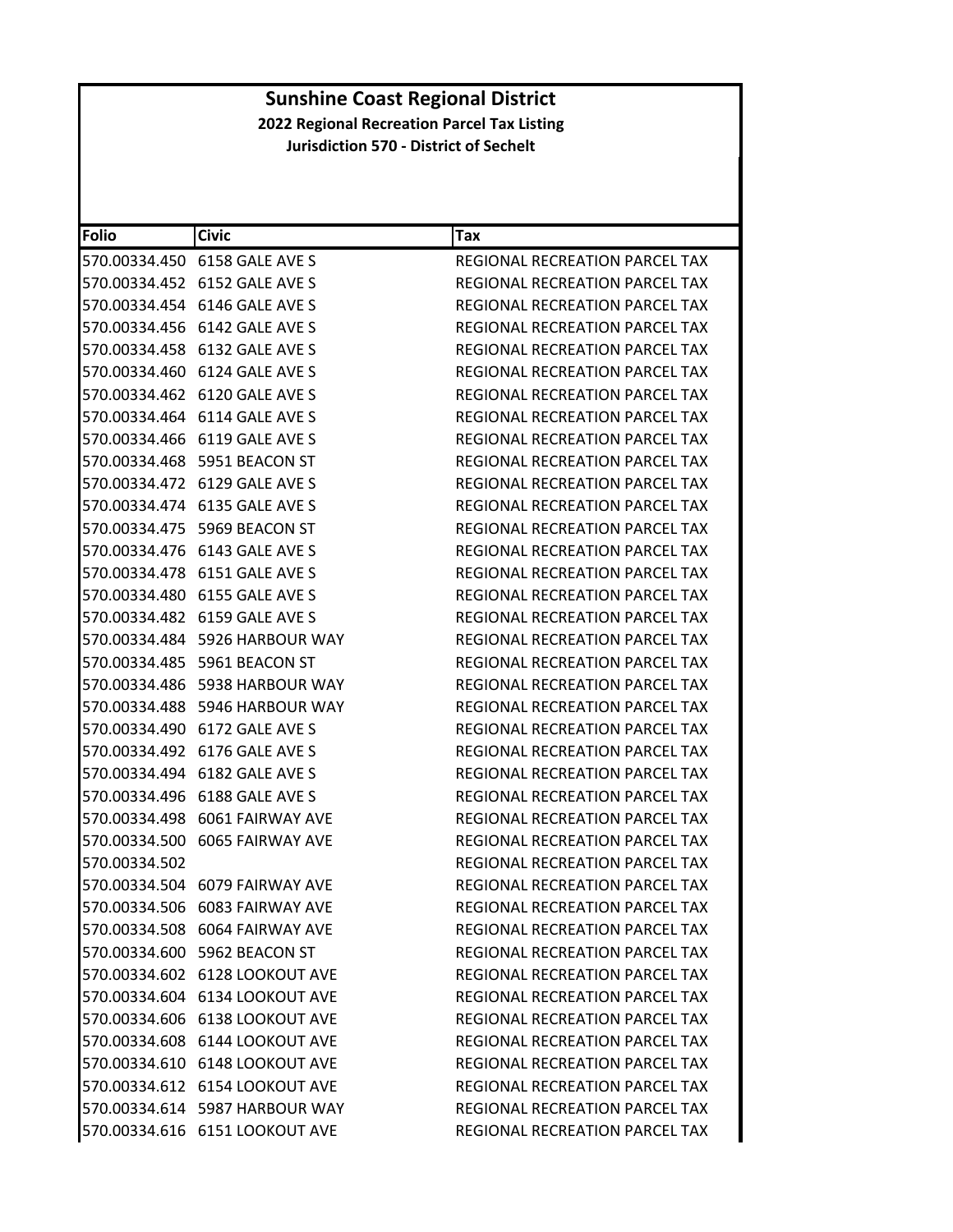| <b>Folio</b>  | <b>Civic</b>                         | Tax                                   |
|---------------|--------------------------------------|---------------------------------------|
|               | 570.00334.618 6141 LOOKOUT AVE       | <b>REGIONAL RECREATION PARCEL TAX</b> |
|               | 570.00334.620 6136 BEACON LANE       | REGIONAL RECREATION PARCEL TAX        |
|               | 570.00334.622 6014 RIPPLE WAY        | <b>REGIONAL RECREATION PARCEL TAX</b> |
| 570.00334.651 | 6138 FAIRWAY AVE                     | REGIONAL RECREATION PARCEL TAX        |
|               |                                      | REGIONAL RECREATION PARCEL TAX        |
|               |                                      | REGIONAL RECREATION PARCEL TAX        |
|               | 570.00334.654 6148 FAIRWAY AVE       | REGIONAL RECREATION PARCEL TAX        |
|               | 570.00334.655 6135 FAIRWAY AVE       | REGIONAL RECREATION PARCEL TAX        |
|               | 570.00334.656    6141    FAIRWAY AVE | REGIONAL RECREATION PARCEL TAX        |
|               | 570.00334.657 6007 HARBOUR WAY       | REGIONAL RECREATION PARCEL TAX        |
|               | 570.00334.658 6151 HARBOUR WAY       | REGIONAL RECREATION PARCEL TAX        |
| 570.00334.675 |                                      | REGIONAL RECREATION PARCEL TAX        |
|               | 570.00334.680    6010 PARKVIEW PL    | REGIONAL RECREATION PARCEL TAX        |
| 570.00334.681 | 6012 PARKVIEW PL                     | REGIONAL RECREATION PARCEL TAX        |
|               | 570.00334.682 6016 PARKVIEW PL       | REGIONAL RECREATION PARCEL TAX        |
|               | 570.00334.683    6018    PARKVIEW PL | REGIONAL RECREATION PARCEL TAX        |
|               |                                      | <b>REGIONAL RECREATION PARCEL TAX</b> |
|               | 570.00334.685 6028 PARKVIEW PL       | <b>REGIONAL RECREATION PARCEL TAX</b> |
| 570.00334.686 | 6032 PARKVIEW PL                     | REGIONAL RECREATION PARCEL TAX        |
|               | 570.00334.687 6034 PARKVIEW PL       | REGIONAL RECREATION PARCEL TAX        |
|               |                                      | REGIONAL RECREATION PARCEL TAX        |
|               |                                      | REGIONAL RECREATION PARCEL TAX        |
|               | 570.00334.690    6033    PARKVIEW PL | REGIONAL RECREATION PARCEL TAX        |
| 570.00334.691 | 6027 PARKVIEW PL                     | REGIONAL RECREATION PARCEL TAX        |
|               | 570.00334.692 6021 PARKVIEW PL       | REGIONAL RECREATION PARCEL TAX        |
|               | 570.00334.693    6129    FAIRWAY AVE | REGIONAL RECREATION PARCEL TAX        |
|               | 570.00334.694 6123 FAIRWAY AVE       | <b>REGIONAL RECREATION PARCEL TAX</b> |
|               | 570.00334.695 6113 FAIRWAY AVE       | REGIONAL RECREATION PARCEL TAX        |
|               | 570.00334.696 6107 FAIRWAY AVE       | REGIONAL RECREATION PARCEL TAX        |
|               | 570.00334.697 6112 FAIRWAY AVE       | REGIONAL RECREATION PARCEL TAX        |
|               | 570.00334.698 6126 FAIRWAY AVE       | REGIONAL RECREATION PARCEL TAX        |
|               | 570.00334.699    6132    FAIRWAY AVE | REGIONAL RECREATION PARCEL TAX        |
|               | 570.00334.700 6178 FAIRWAY AVE       | REGIONAL RECREATION PARCEL TAX        |
|               | 570.00334.702 6184 FAIRWAY AVE       | REGIONAL RECREATION PARCEL TAX        |
|               | 570.00334.704 6188 FAIRWAY AVE       | REGIONAL RECREATION PARCEL TAX        |
|               | 570.00334.706 6186 LOOKOUT AVE       | <b>REGIONAL RECREATION PARCEL TAX</b> |
|               | 570.00334.708 6188 LOOKOUT AVE       | REGIONAL RECREATION PARCEL TAX        |
|               | 570.00334.710 6196 LOOKOUT AVE       | REGIONAL RECREATION PARCEL TAX        |
|               | 570.00334.712 6200 LOOKOUT AVE       | REGIONAL RECREATION PARCEL TAX        |
|               | 570.00334.714 6210 LOOKOUT AVE       | REGIONAL RECREATION PARCEL TAX        |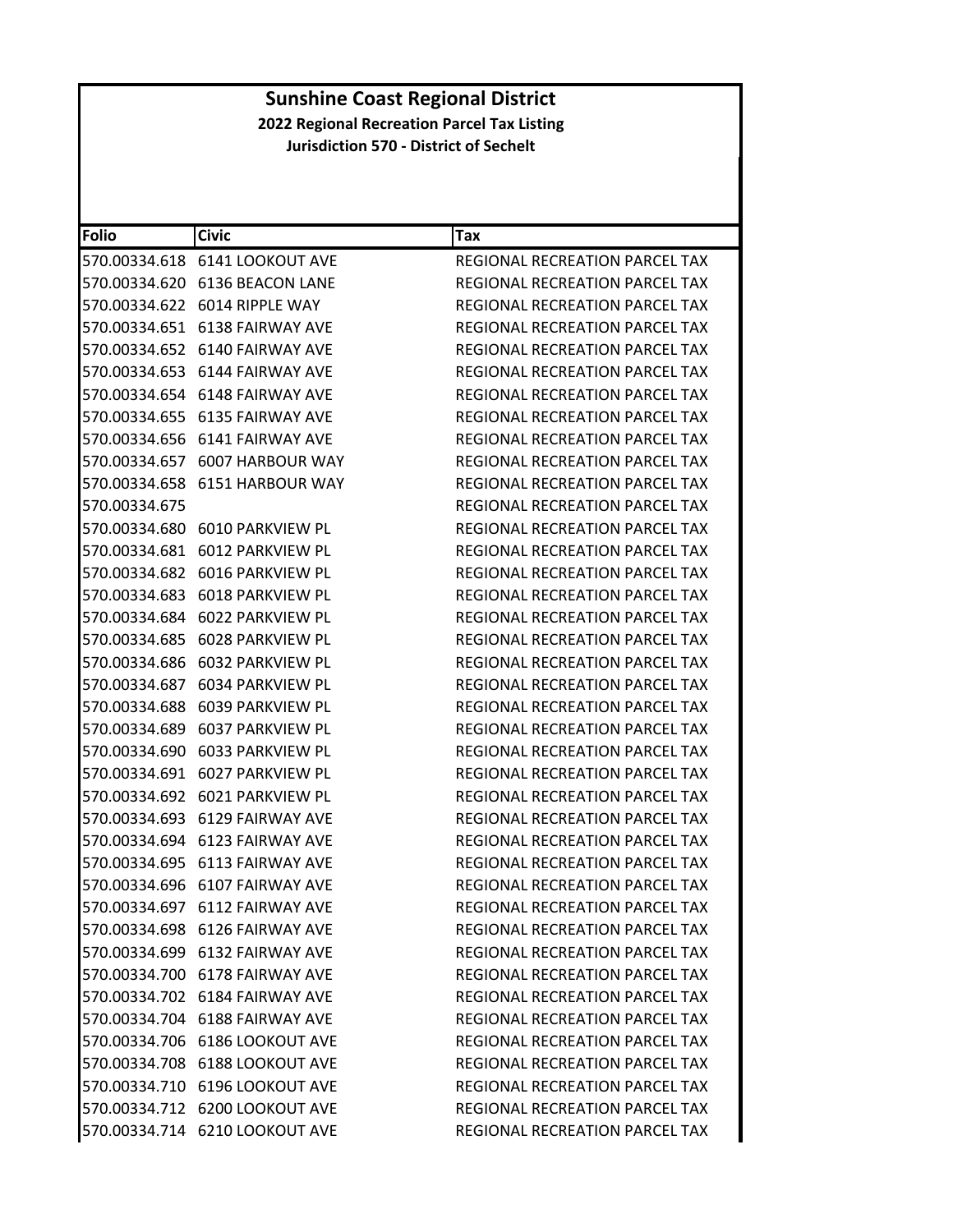| Folio         | <b>Civic</b>                         | Tax                                   |
|---------------|--------------------------------------|---------------------------------------|
|               | 570.00334.716 6194 FAIRWAY AVE       | REGIONAL RECREATION PARCEL TAX        |
|               | 570.00334.718 6198 FAIRWAY AVE       | REGIONAL RECREATION PARCEL TAX        |
|               | 570.00334.720 6163 FAIRWAY AVE       | <b>REGIONAL RECREATION PARCEL TAX</b> |
|               | 570.00334.722 6169 FAIRWAY AVE       | REGIONAL RECREATION PARCEL TAX        |
|               | 570.00334.724    6175    FAIRWAY AVE | REGIONAL RECREATION PARCEL TAX        |
|               |                                      | REGIONAL RECREATION PARCEL TAX        |
|               | 570.00334.728 6187 FAIRWAY AVE       | REGIONAL RECREATION PARCEL TAX        |
|               | 570.00334.730 6195 FAIRWAY AVE       | <b>REGIONAL RECREATION PARCEL TAX</b> |
|               | 570.00334.732 6116 HARBOUR WAY       | REGIONAL RECREATION PARCEL TAX        |
|               | 570.00334.734    6157    FAIRWAY AVE | REGIONAL RECREATION PARCEL TAX        |
|               | 570.00335.000 6194 GALE AVE S        | REGIONAL RECREATION PARCEL TAX        |
|               | 570.00335.002 6198 GALE AVE S        | REGIONAL RECREATION PARCEL TAX        |
|               | 570.00335.004 6206 GALE AVE S        | <b>REGIONAL RECREATION PARCEL TAX</b> |
| 570.00335.006 | 6210 GALE AVE S                      | REGIONAL RECREATION PARCEL TAX        |
|               | 570.00335.008 6214 GALE AVE S        | REGIONAL RECREATION PARCEL TAX        |
|               | 570.00335.010 6220 GALE AVE S        | <b>REGIONAL RECREATION PARCEL TAX</b> |
|               | 570.00335.020 6230 GALE AVE S        | REGIONAL RECREATION PARCEL TAX        |
|               | 570.00335.025 6226 GALE AVE S        | REGIONAL RECREATION PARCEL TAX        |
|               | 570.00337.000 6177 RIPPLE WAY        | <b>REGIONAL RECREATION PARCEL TAX</b> |
| 570.00340.000 |                                      | REGIONAL RECREATION PARCEL TAX        |
| 570.00340.010 |                                      | REGIONAL RECREATION PARCEL TAX        |
|               | 570.00340.060 6121 GOLF COURSE RD    | REGIONAL RECREATION PARCEL TAX        |
|               | 570.00340.070 6107 GOLF COURSE RD    | REGIONAL RECREATION PARCEL TAX        |
| 570.00340.085 |                                      | REGIONAL RECREATION PARCEL TAX        |
|               | 570.00340.110 6040 REEVES RD         | REGIONAL RECREATION PARCEL TAX        |
| 570.00340.120 |                                      | <b>REGIONAL RECREATION PARCEL TAX</b> |
|               | 570.00340.130 6080 REEVES RD         | REGIONAL RECREATION PARCEL TAX        |
| 570.00340.140 |                                      | <b>REGIONAL RECREATION PARCEL TAX</b> |
|               | 570.00340.150 6120 REEVES RD         | REGIONAL RECREATION PARCEL TAX        |
|               | 570.00400.101 5758 WHARF AVE         | REGIONAL RECREATION PARCEL TAX        |
|               | 570.00400.102 5764 WHARF AVE         | REGIONAL RECREATION PARCEL TAX        |
|               | 570.00400.111 10-5761 WHARF AVE      | REGIONAL RECREATION PARCEL TAX        |
|               | 570.00400.112 11-5761 WHARF AVE      | REGIONAL RECREATION PARCEL TAX        |
|               | 570.00400.113 12-5761 WHARF AVE      | <b>REGIONAL RECREATION PARCEL TAX</b> |
|               | 570.00400.114 14-5761 WHARF AVE      | REGIONAL RECREATION PARCEL TAX        |
|               | 570.00400.115 15-5761 WHARF AVE      | REGIONAL RECREATION PARCEL TAX        |
|               | 570.00400.121 1-5753 WHARF AVE       | REGIONAL RECREATION PARCEL TAX        |
|               | 570.00400.122 2-5753 WHARF AVE       | REGIONAL RECREATION PARCEL TAX        |
|               | 570.00400.123 3-5753 WHARF AVE       | REGIONAL RECREATION PARCEL TAX        |
|               | 570.00400.124 4-5753 WHARF AVE       | REGIONAL RECREATION PARCEL TAX        |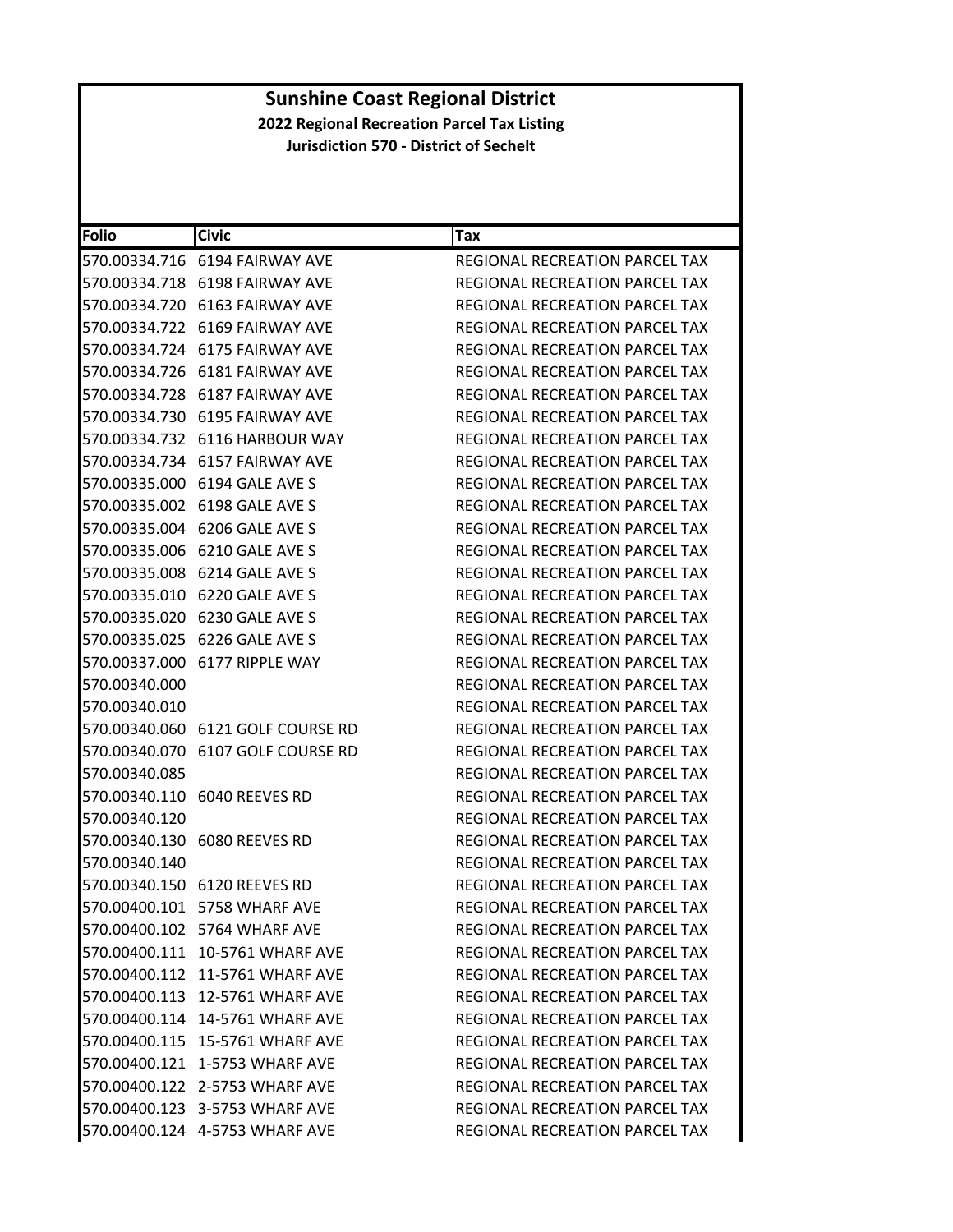| <b>Folio</b>  | <b>Civic</b>                            | Tax                                   |
|---------------|-----------------------------------------|---------------------------------------|
| 570.00400.125 | 5-5753 WHARF AVE                        | REGIONAL RECREATION PARCEL TAX        |
| 570.00400.126 | 6-5753 WHARF AVE                        | REGIONAL RECREATION PARCEL TAX        |
| 570.00400.127 | 7-5753 WHARF AVE                        | REGIONAL RECREATION PARCEL TAX        |
|               | 570.00400.128 8-5753 WHARF AVE          | REGIONAL RECREATION PARCEL TAX        |
|               | 570.00400.129 9-5753 WHARF AVE          | REGIONAL RECREATION PARCEL TAX        |
| 570.00400.130 | 20-5761 WHARF AVE                       | REGIONAL RECREATION PARCEL TAX        |
| 570.00400.131 | 21-5761 WHARF AVE                       | REGIONAL RECREATION PARCEL TAX        |
| 570.00400.132 | <b>22-5761 WHARF AVE</b>                | REGIONAL RECREATION PARCEL TAX        |
| 570.00400.133 | 23-5761 WHARF AVE                       | REGIONAL RECREATION PARCEL TAX        |
| 570.00400.134 | 24-5761 WHARF AVE                       | REGIONAL RECREATION PARCEL TAX        |
| 570.00400.135 | 25-5761 WHARF AVE                       | REGIONAL RECREATION PARCEL TAX        |
| 570.00400.136 | 26-5761 WHARF AVE                       | REGIONAL RECREATION PARCEL TAX        |
| 570.00400.137 | 16-5761 WHARF AVE                       | REGIONAL RECREATION PARCEL TAX        |
| 570.00400.138 | 17-5761 WHARF AVE                       | REGIONAL RECREATION PARCEL TAX        |
| 570.00400.139 | 18-5761 WHARF AVE                       | <b>REGIONAL RECREATION PARCEL TAX</b> |
| 570.00400.140 | 19-5761 WHARF AVE                       | <b>REGIONAL RECREATION PARCEL TAX</b> |
| 570.00400.141 | 33-5761 WHARF AVE                       | REGIONAL RECREATION PARCEL TAX        |
| 570.00400.142 | 32-5761 WHARF AVE                       | REGIONAL RECREATION PARCEL TAX        |
|               | 570.00400.143 31-5761 WHARF AVE         | REGIONAL RECREATION PARCEL TAX        |
|               | 570.00400.144 30-5761 WHARF AVE         | REGIONAL RECREATION PARCEL TAX        |
| 570.00400.145 | 29-5761 WHARF AVE                       | REGIONAL RECREATION PARCEL TAX        |
| 570.00400.146 | 28-5761 WHARF AVE                       | REGIONAL RECREATION PARCEL TAX        |
| 570.00400.147 | 27-5761 WHARF AVE                       | REGIONAL RECREATION PARCEL TAX        |
|               | 570.00400.148    44-5761 WHARF AVE      | REGIONAL RECREATION PARCEL TAX        |
|               |                                         | REGIONAL RECREATION PARCEL TAX        |
| 570.00400.150 | 42-5761 WHARF AVE                       | REGIONAL RECREATION PARCEL TAX        |
|               | 570.00400.151 41-5761 WHARF AVE         | REGIONAL RECREATION PARCEL TAX        |
| 570.00400.152 | 40-5761 WHARF AVE                       | REGIONAL RECREATION PARCEL TAX        |
|               | 570.00400.153 39-5761 WHARF AVE         | REGIONAL RECREATION PARCEL TAX        |
|               | 570.00400.154 38-5761 WHARF AVE         | REGIONAL RECREATION PARCEL TAX        |
|               | 570.00400.155 37-5761 WHARF AVE         | <b>REGIONAL RECREATION PARCEL TAX</b> |
|               | 570.00400.156 36-5761 WHARF AVE         | REGIONAL RECREATION PARCEL TAX        |
|               | 570.00400.157 35-5761 WHARF AVE         | REGIONAL RECREATION PARCEL TAX        |
|               | 570.00400.158 34-5761 WHARF AVE         | REGIONAL RECREATION PARCEL TAX        |
|               | 570.00401.010 5718 ANCHOR RD            | <b>REGIONAL RECREATION PARCEL TAX</b> |
| 570.00409.000 |                                         | REGIONAL RECREATION PARCEL TAX        |
|               | 570.01853.000 3-4496 SUNSHINE COAST HWY | REGIONAL RECREATION PARCEL TAX        |
| 570.01854.000 |                                         | REGIONAL RECREATION PARCEL TAX        |
|               | 570.01855.000 4514 SUNSHINE COAST HWY   | REGIONAL RECREATION PARCEL TAX        |
|               | 570.01858.000 4480 SUNSHINE COAST HWY   | REGIONAL RECREATION PARCEL TAX        |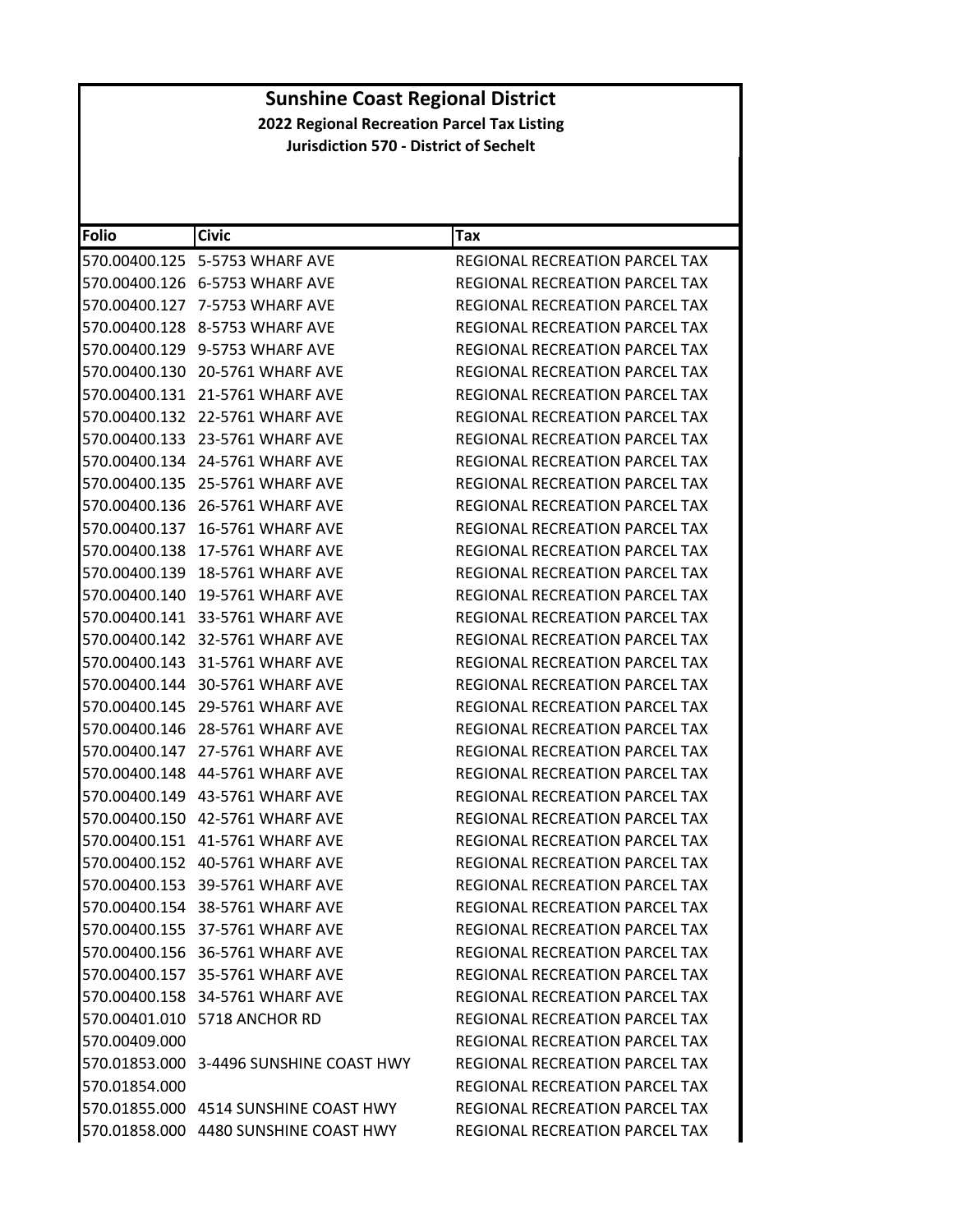| <b>Folio</b>              | <b>Civic</b>                          | Tax                                   |
|---------------------------|---------------------------------------|---------------------------------------|
|                           | 570.01860.005 4462 SUNSHINE COAST HWY | REGIONAL RECREATION PARCEL TAX        |
|                           |                                       | REGIONAL RECREATION PARCEL TAX        |
| 570.01861.000             | 4470 SUNSHINE COAST HWY               | REGIONAL RECREATION PARCEL TAX        |
|                           |                                       | REGIONAL RECREATION PARCEL TAX        |
| 570.01864.000             | 4442 SUNSHINE COAST HWY               | REGIONAL RECREATION PARCEL TAX        |
|                           | 570.01865.000 4432 SUNSHINE COAST HWY | REGIONAL RECREATION PARCEL TAX        |
|                           | 570.01866.000 4414 SUNSHINE COAST HWY | REGIONAL RECREATION PARCEL TAX        |
|                           | 570.01867.000 4404 SUNSHINE COAST HWY | REGIONAL RECREATION PARCEL TAX        |
|                           |                                       | REGIONAL RECREATION PARCEL TAX        |
| 570.01869.100             | 4380 SUNSHINE COAST HWY               | REGIONAL RECREATION PARCEL TAX        |
| 570.01871.000             | 1667 FIELD RD                         | REGIONAL RECREATION PARCEL TAX        |
| 570.01871.010             | 1647 FIELD RD                         | REGIONAL RECREATION PARCEL TAX        |
| 570.01871.030             | 1633 FIELD RD                         | <b>REGIONAL RECREATION PARCEL TAX</b> |
|                           | 570.01872.505 4367 SUNSHINE COAST HWY | REGIONAL RECREATION PARCEL TAX        |
|                           |                                       | REGIONAL RECREATION PARCEL TAX        |
|                           | 570.01874.000 4397 SUNSHINE COAST HWY | REGIONAL RECREATION PARCEL TAX        |
| 570.01875.000             | 1689 FIELD RD                         | <b>REGIONAL RECREATION PARCEL TAX</b> |
| 570.01875.005             | 4381 GUN CLUB RD                      | REGIONAL RECREATION PARCEL TAX        |
|                           | 570.01875.010 4373 GUN CLUB RD        | REGIONAL RECREATION PARCEL TAX        |
| 570.01875.015             | 1699 FIELD RD                         | REGIONAL RECREATION PARCEL TAX        |
| 570.01876.000             | 1679 FIELD RD                         | REGIONAL RECREATION PARCEL TAX        |
|                           | 570.01878.000 4365 GUN CLUB RD        | REGIONAL RECREATION PARCEL TAX        |
| 570.01878.015             | 1711 FIELD RD                         | REGIONAL RECREATION PARCEL TAX        |
| 570.01878.025             | 1725 FIELD RD                         | REGIONAL RECREATION PARCEL TAX        |
| 570.01879.000             | 1709 WARD CRT                         | REGIONAL RECREATION PARCEL TAX        |
|                           |                                       | <b>REGIONAL RECREATION PARCEL TAX</b> |
| 570.01879.300             | 1717 WARD CRT                         | REGIONAL RECREATION PARCEL TAX        |
| 570.01880.000             | 4407 GUN CLUB RD                      | REGIONAL RECREATION PARCEL TAX        |
| 570.01881.000             |                                       | REGIONAL RECREATION PARCEL TAX        |
|                           | 570.01882.000 4424 HAZELNUT LANE      | REGIONAL RECREATION PARCEL TAX        |
|                           |                                       | REGIONAL RECREATION PARCEL TAX        |
|                           | 570.01884.000 4438 HAZELNUT LANE      | REGIONAL RECREATION PARCEL TAX        |
|                           | 570.01885.000 4458 HAZELNUT LANE      | REGIONAL RECREATION PARCEL TAX        |
|                           | 570.01889.005 4948 DAVIS BAY RD       | REGIONAL RECREATION PARCEL TAX        |
|                           | 570.01889.010 GUN CLUB RD             | <b>REGIONAL RECREATION PARCEL TAX</b> |
|                           | 570.01890.005 4956 DAVIS BAY RD       | REGIONAL RECREATION PARCEL TAX        |
|                           | 570.01891.000 5050 DAVIS BAY RD       | REGIONAL RECREATION PARCEL TAX        |
| 570.01892.001 5022 BAY RD |                                       | <b>REGIONAL RECREATION PARCEL TAX</b> |
| 570.01892.005 5014 BAY RD |                                       | REGIONAL RECREATION PARCEL TAX        |
| 570.01892.010 5006 BAY RD |                                       | REGIONAL RECREATION PARCEL TAX        |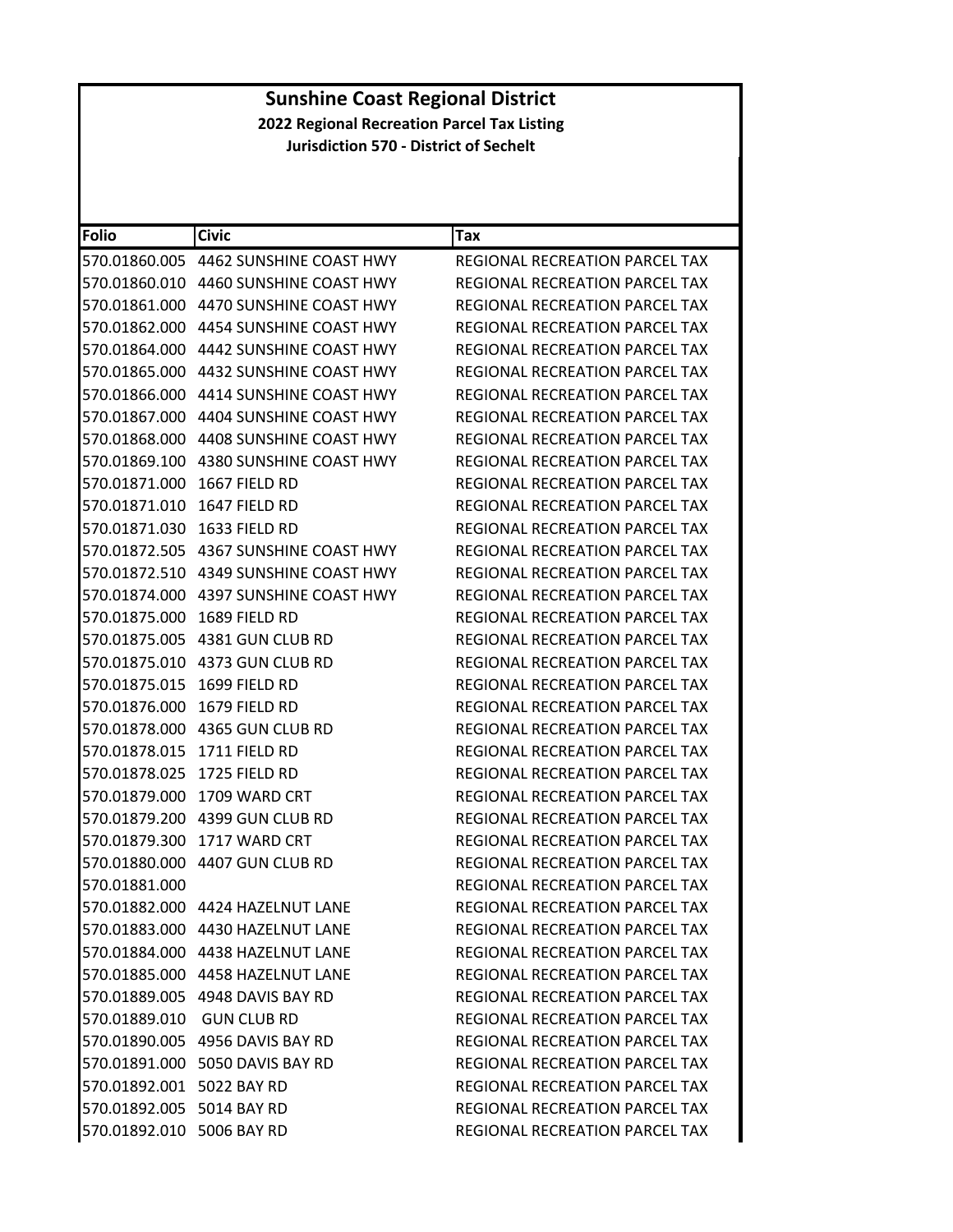| <b>Folio</b>              | <b>Civic</b>                    | Tax                                   |
|---------------------------|---------------------------------|---------------------------------------|
| 570.01892.015 5004 BAY RD |                                 | <b>REGIONAL RECREATION PARCEL TAX</b> |
| 570.01892.020 5000 BAY RD |                                 | REGIONAL RECREATION PARCEL TAX        |
| 570.01892.025 4998 BAY RD |                                 | REGIONAL RECREATION PARCEL TAX        |
| 570.01892.030 4995 BAY RD |                                 | REGIONAL RECREATION PARCEL TAX        |
| 570.01892.035 4999 BAY RD |                                 | REGIONAL RECREATION PARCEL TAX        |
| 570.01892.040 5005 BAY RD |                                 | REGIONAL RECREATION PARCEL TAX        |
|                           | 570.01892.045 4772 MISSION RD   | REGIONAL RECREATION PARCEL TAX        |
|                           | 570.01892.050 4766 MISSION RD   | REGIONAL RECREATION PARCEL TAX        |
|                           | 570.01892.055 4760 MISSION RD   | REGIONAL RECREATION PARCEL TAX        |
|                           | 570.01892.060 4754 MISSION RD   | REGIONAL RECREATION PARCEL TAX        |
|                           | 570.01892.065 4748 MISSION RD   | REGIONAL RECREATION PARCEL TAX        |
|                           | 570.01892.070 4742 MISSION RD   | REGIONAL RECREATION PARCEL TAX        |
|                           | 570.01892.075 4945 DAVIS BAY RD | <b>REGIONAL RECREATION PARCEL TAX</b> |
|                           | 570.01895.000 4384 PARKWAY DR   | REGIONAL RECREATION PARCEL TAX        |
|                           | 570.01897.001 4353 WILSON RD    | REGIONAL RECREATION PARCEL TAX        |
|                           | 570.01897.003 4357 WILSON RD    | REGIONAL RECREATION PARCEL TAX        |
|                           | 570.01897.005 4363 WILSON RD    | <b>REGIONAL RECREATION PARCEL TAX</b> |
|                           | 570.01897.007 4367 WILSON RD    | REGIONAL RECREATION PARCEL TAX        |
|                           | 570.01897.009 4366 MARBLE RD    | REGIONAL RECREATION PARCEL TAX        |
|                           |                                 | REGIONAL RECREATION PARCEL TAX        |
|                           | 570.01897.013 4356 MARBLE RD    | REGIONAL RECREATION PARCEL TAX        |
|                           |                                 | REGIONAL RECREATION PARCEL TAX        |
|                           |                                 | REGIONAL RECREATION PARCEL TAX        |
|                           | 570.01897.019 4357 MARBLE RD    | REGIONAL RECREATION PARCEL TAX        |
|                           | 570.01897.021 4363 MARBLE RD    | REGIONAL RECREATION PARCEL TAX        |
|                           | 570.01897.023 4367 MARBLE RD    | REGIONAL RECREATION PARCEL TAX        |
|                           |                                 | REGIONAL RECREATION PARCEL TAX        |
|                           | 570.01897.027 4362 CAMEO RD     | REGIONAL RECREATION PARCEL TAX        |
|                           | 570.01897.029 4356 CAMEO RD     | REGIONAL RECREATION PARCEL TAX        |
|                           | 570.01897.031 4352 CAMEO RD     | <b>REGIONAL RECREATION PARCEL TAX</b> |
|                           | 570.01897.033 4353 CAMEO RD     | REGIONAL RECREATION PARCEL TAX        |
|                           | 570.01897.035 4357 CAMEO RD     | REGIONAL RECREATION PARCEL TAX        |
|                           | 570.01897.037 4363 CAMEO RD     | REGIONAL RECREATION PARCEL TAX        |
|                           | 570.01897.039 4367 CAMEO RD     | <b>REGIONAL RECREATION PARCEL TAX</b> |
|                           | 570.01897.041 4366 GUN CLUB RD  | <b>REGIONAL RECREATION PARCEL TAX</b> |
|                           | 570.01897.043 4362 GUN CLUB RD  | REGIONAL RECREATION PARCEL TAX        |
|                           |                                 | REGIONAL RECREATION PARCEL TAX        |
|                           | 570.01897.047 4352 GUN CLUB RD  | REGIONAL RECREATION PARCEL TAX        |
|                           | 570.01897.091 4373 WILSON RD    | <b>REGIONAL RECREATION PARCEL TAX</b> |
|                           | 570.01897.093 4377 WILSON RD    | REGIONAL RECREATION PARCEL TAX        |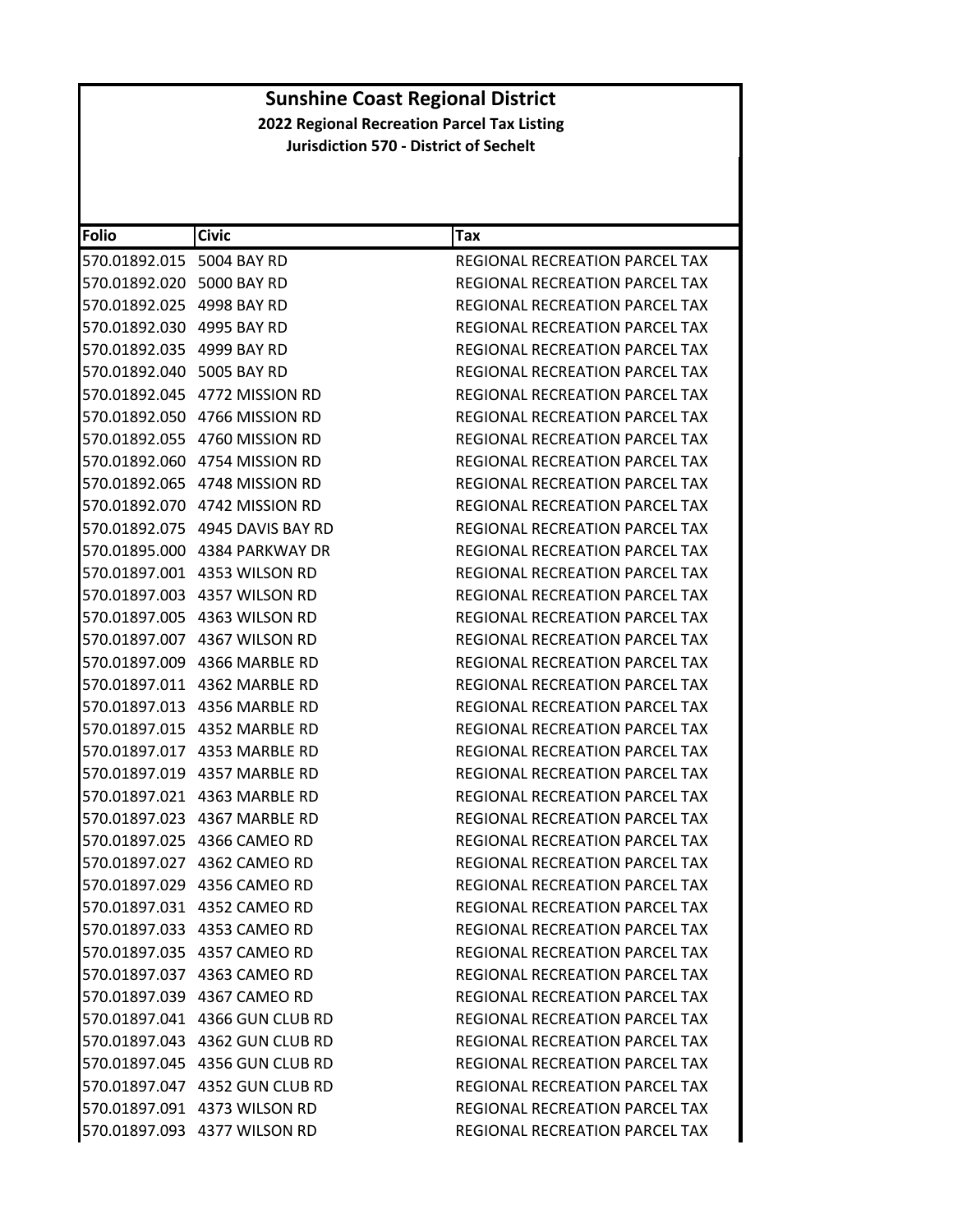| <b>Folio</b>                | <b>Civic</b>                          | Tax                                   |
|-----------------------------|---------------------------------------|---------------------------------------|
|                             |                                       | REGIONAL RECREATION PARCEL TAX        |
|                             | 570.01897.097 4372 MARBLE RD          | REGIONAL RECREATION PARCEL TAX        |
|                             | 570.01897.099 4373 MARBLE RD          | REGIONAL RECREATION PARCEL TAX        |
|                             | 570.01897.101 4377 MARBLE RD          | REGIONAL RECREATION PARCEL TAX        |
|                             |                                       | REGIONAL RECREATION PARCEL TAX        |
|                             | 570.01897.105 4372 CAMEO RD           | REGIONAL RECREATION PARCEL TAX        |
|                             | 570.01897.107 4373 CAMEO RD           | REGIONAL RECREATION PARCEL TAX        |
|                             | 570.01897.109 4377 CAMEO RD           | REGIONAL RECREATION PARCEL TAX        |
|                             |                                       | REGIONAL RECREATION PARCEL TAX        |
|                             | 570.01897.113 4370 GUN CLUB RD        | REGIONAL RECREATION PARCEL TAX        |
|                             | 570.01897.115 4382 MARBLE RD          | REGIONAL RECREATION PARCEL TAX        |
|                             |                                       | REGIONAL RECREATION PARCEL TAX        |
|                             | 570.01897.125 4381 CAMEO RD           | REGIONAL RECREATION PARCEL TAX        |
|                             | 570.01897.130 4382 GUN CLUB RD        | REGIONAL RECREATION PARCEL TAX        |
|                             | 570.01897.135 4386 GUN CLUB RD        | REGIONAL RECREATION PARCEL TAX        |
|                             | 570.01897.200 4385 MARBLE RD          | REGIONAL RECREATION PARCEL TAX        |
|                             |                                       | REGIONAL RECREATION PARCEL TAX        |
|                             | 570.01899.000 4433 SUNSHINE COAST HWY | REGIONAL RECREATION PARCEL TAX        |
|                             | 570.01900.000 4451 SUNSHINE COAST HWY | <b>REGIONAL RECREATION PARCEL TAX</b> |
|                             |                                       | REGIONAL RECREATION PARCEL TAX        |
|                             |                                       | REGIONAL RECREATION PARCEL TAX        |
|                             |                                       | REGIONAL RECREATION PARCEL TAX        |
|                             | 570.01901.020 4455 CHESTNUT LANE      | REGIONAL RECREATION PARCEL TAX        |
|                             |                                       | REGIONAL RECREATION PARCEL TAX        |
|                             | 570.01901.030 4456 CHESTNUT LANE      | REGIONAL RECREATION PARCEL TAX        |
|                             | 570.01901.035 4469 CHESTNUT LANE      | REGIONAL RECREATION PARCEL TAX        |
|                             | 570.01901.040    4467 CHESTNUT LANE   | REGIONAL RECREATION PARCEL TAX        |
|                             | 570.01901.045 4473 CHESTNUT LANE      | REGIONAL RECREATION PARCEL TAX        |
|                             | 570.01901.050 4475 CHESTNUT LANE      | REGIONAL RECREATION PARCEL TAX        |
|                             | 570.01901.055 4479 CHESTNUT LANE      | REGIONAL RECREATION PARCEL TAX        |
|                             | 570.01901.060 4481 CHESTNUT LANE      | REGIONAL RECREATION PARCEL TAX        |
|                             |                                       | REGIONAL RECREATION PARCEL TAX        |
|                             |                                       | REGIONAL RECREATION PARCEL TAX        |
|                             | 570.01905.000 4527 SUNSHINE COAST HWY | REGIONAL RECREATION PARCEL TAX        |
|                             | 570.01907.000 4517 SUNSHINE COAST HWY | REGIONAL RECREATION PARCEL TAX        |
|                             | 570.01908.000 4513 SUNSHINE COAST HWY | <b>REGIONAL RECREATION PARCEL TAX</b> |
|                             | 570.01909.000 4537 SUNSHINE COAST HWY | <b>REGIONAL RECREATION PARCEL TAX</b> |
|                             | 570.01909.010 1600 MISSION RD         | REGIONAL RECREATION PARCEL TAX        |
|                             | 570.01910.000 4314 SUNSHINE COAST HWY | REGIONAL RECREATION PARCEL TAX        |
| 570.01911.000 1662 FIELD RD |                                       | REGIONAL RECREATION PARCEL TAX        |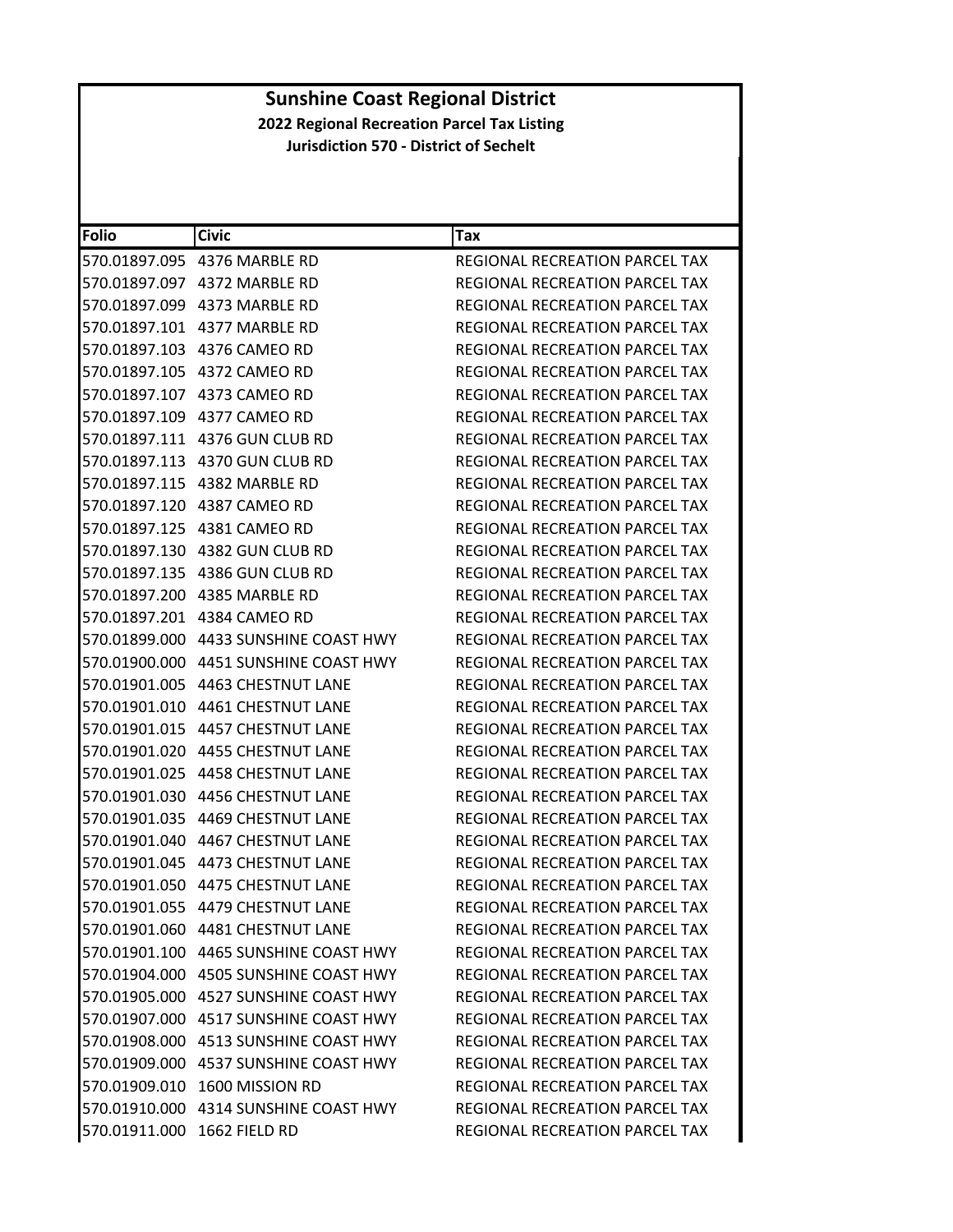| Folio                       | <b>Civic</b>                     | Tax                                   |
|-----------------------------|----------------------------------|---------------------------------------|
| 570.01912.000               | 1642 FIELD RD                    | REGIONAL RECREATION PARCEL TAX        |
| 570.01912.100               | 1650 FIELD RD                    | REGIONAL RECREATION PARCEL TAX        |
| 570.01915.100               | 100-4330 SUNSHINE COAST HWY      | REGIONAL RECREATION PARCEL TAX        |
| 570.01915.200               | 4330 SUNSHINE COAST HWY          | REGIONAL RECREATION PARCEL TAX        |
| 570.01917.000               | 1680 FIELD RD                    | REGIONAL RECREATION PARCEL TAX        |
| 570.01917.100               | 1675 BLOWER RD                   | <b>REGIONAL RECREATION PARCEL TAX</b> |
| 570.01918.005               | 1625 BLOWER RD                   | REGIONAL RECREATION PARCEL TAX        |
| 570.01918.010               | 1619 BLOWER RD                   | REGIONAL RECREATION PARCEL TAX        |
| 570.01920.000               |                                  | REGIONAL RECREATION PARCEL TAX        |
| 570.01921.000               | 4339 SUNSHINE COAST HWY          | REGIONAL RECREATION PARCEL TAX        |
| 570.01922.100               |                                  | <b>REGIONAL RECREATION PARCEL TAX</b> |
| 570.01922.210               |                                  | REGIONAL RECREATION PARCEL TAX        |
| 570.01922.300               | 1730 FIELD RD                    | REGIONAL RECREATION PARCEL TAX        |
| 570.01922.305               | 1751 BLOWER RD                   | REGIONAL RECREATION PARCEL TAX        |
| 570.01924.025               | 4315 SUNSHINE COAST HWY          | <b>REGIONAL RECREATION PARCEL TAX</b> |
| 570.01926.000               | 1645 BLOWER RD                   | <b>REGIONAL RECREATION PARCEL TAX</b> |
| 570.01927.000               | 1526 MCCULLOUGH RD               | REGIONAL RECREATION PARCEL TAX        |
| 570.01928.100               | 1525 MCCULLOUGH RD               | REGIONAL RECREATION PARCEL TAX        |
| 570.01929.000               | 1531 MCCULLOUGH RD               | REGIONAL RECREATION PARCEL TAX        |
| 570.01930.000               | 1537 MCCULLOUGH RD               | REGIONAL RECREATION PARCEL TAX        |
| 570.01931.000               | <b>1545 MCCULLOUGH RD</b>        | REGIONAL RECREATION PARCEL TAX        |
| 570.01932.000               | 1551 MCCULLOUGH RD               | REGIONAL RECREATION PARCEL TAX        |
| 570.01933.000               | 1604 MCCULLOUGH RD               | REGIONAL RECREATION PARCEL TAX        |
| 570.01933.015               | 1536 MCCULLOUGH RD               | REGIONAL RECREATION PARCEL TAX        |
| 570.01933.031               | 1548 MCCULLOUGH RD               | REGIONAL RECREATION PARCEL TAX        |
| 570.01933.035               | <b>1558 MCCULLOUGH RD</b>        | <b>REGIONAL RECREATION PARCEL TAX</b> |
| 570.01933.040               | 1564 MCCULLOUGH RD               | REGIONAL RECREATION PARCEL TAX        |
| 570.01933.050               | 1568 MCCULLOUGH RD               | REGIONAL RECREATION PARCEL TAX        |
| 570.01933.060               | 1574 MCCULLOUGH RD               | REGIONAL RECREATION PARCEL TAX        |
|                             | 570.01933.070 1582 MCCULLOUGH RD | REGIONAL RECREATION PARCEL TAX        |
|                             | 570.01933.080 1586 MCCULLOUGH RD | REGIONAL RECREATION PARCEL TAX        |
|                             | 570.01933.090 1592 MCCULLOUGH RD | REGIONAL RECREATION PARCEL TAX        |
| 570.01934.000 2020 FIELD RD |                                  | REGIONAL RECREATION PARCEL TAX        |
|                             | 570.01970.000 5112 CHAPMAN RD    | <b>REGIONAL RECREATION PARCEL TAX</b> |
|                             | 570.02084.100 6541 REEVES RD     | REGIONAL RECREATION PARCEL TAX        |
|                             | 570.02084.200 5743 MASON RD      | REGIONAL RECREATION PARCEL TAX        |
|                             | 570.02084.300 5721 MASON RD      | REGIONAL RECREATION PARCEL TAX        |
|                             | 570.02084.421 6493 LYNNWOOD CRT  | <b>REGIONAL RECREATION PARCEL TAX</b> |
|                             | 570.02084.422 6499 LYNNWOOD CRT  | REGIONAL RECREATION PARCEL TAX        |
|                             | 570.02084.424 6505 LYNNWOOD CRT  | REGIONAL RECREATION PARCEL TAX        |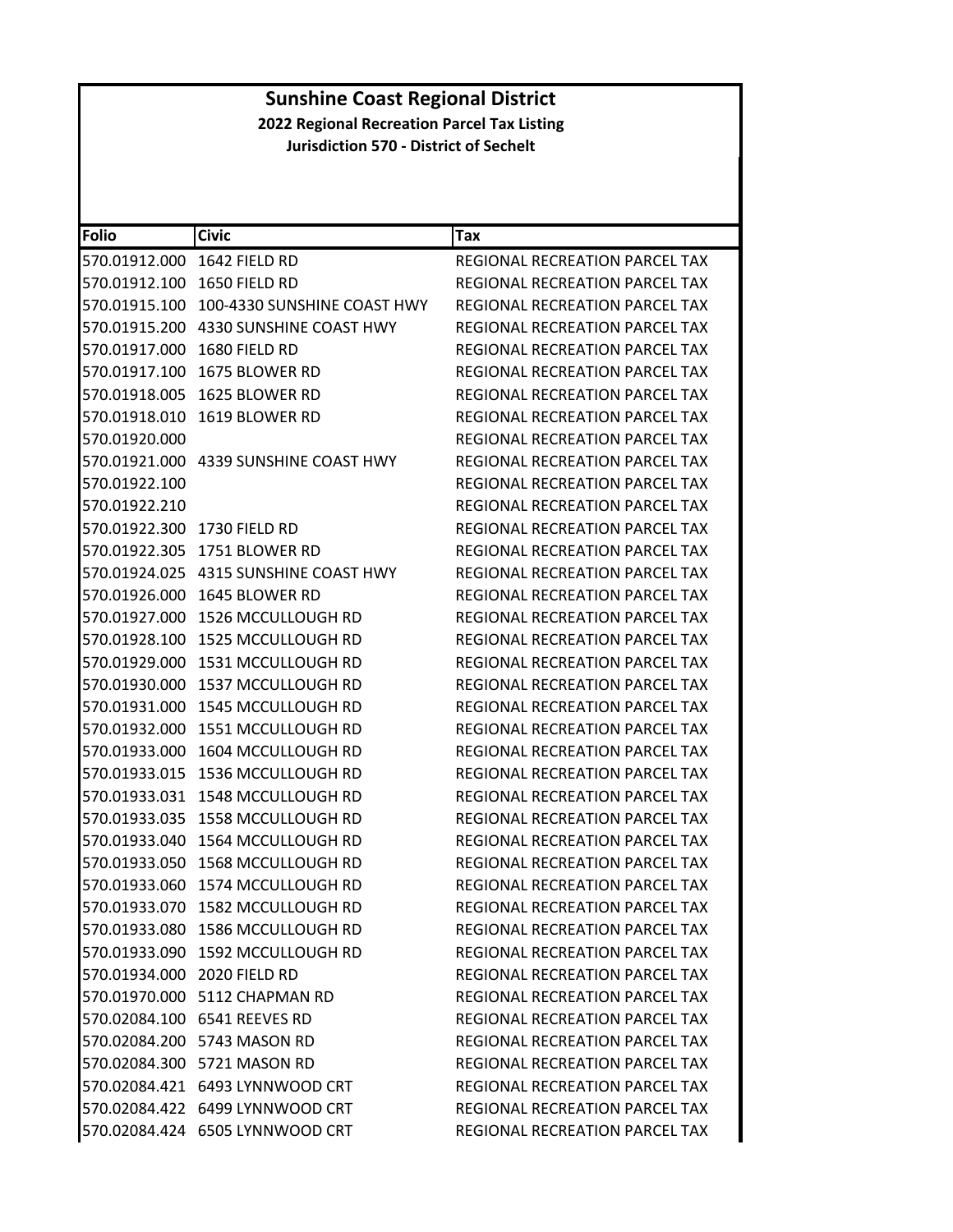| <b>Folio</b>               | <b>Civic</b>                       | Tax                                   |
|----------------------------|------------------------------------|---------------------------------------|
|                            |                                    | REGIONAL RECREATION PARCEL TAX        |
|                            |                                    | REGIONAL RECREATION PARCEL TAX        |
|                            | 570.02084.427 6500 LYNNWOOD CRT    | REGIONAL RECREATION PARCEL TAX        |
|                            |                                    | <b>REGIONAL RECREATION PARCEL TAX</b> |
|                            | 570.02084.429 6501 JASPER RD       | REGIONAL RECREATION PARCEL TAX        |
|                            |                                    | REGIONAL RECREATION PARCEL TAX        |
|                            |                                    | <b>REGIONAL RECREATION PARCEL TAX</b> |
|                            | 570.02084.432 6507 JASPER RD       | REGIONAL RECREATION PARCEL TAX        |
| 570.02084.433              | 6511 JASPER RD                     | REGIONAL RECREATION PARCEL TAX        |
|                            |                                    | REGIONAL RECREATION PARCEL TAX        |
|                            | 570.02084.435 6525 JASPER RD       | REGIONAL RECREATION PARCEL TAX        |
|                            |                                    | REGIONAL RECREATION PARCEL TAX        |
|                            |                                    | REGIONAL RECREATION PARCEL TAX        |
| 570.02084.438              | 6539 JASPER RD                     | REGIONAL RECREATION PARCEL TAX        |
|                            |                                    | REGIONAL RECREATION PARCEL TAX        |
|                            |                                    | REGIONAL RECREATION PARCEL TAX        |
|                            |                                    | REGIONAL RECREATION PARCEL TAX        |
|                            |                                    | REGIONAL RECREATION PARCEL TAX        |
|                            |                                    | REGIONAL RECREATION PARCEL TAX        |
|                            |                                    | REGIONAL RECREATION PARCEL TAX        |
|                            |                                    | REGIONAL RECREATION PARCEL TAX        |
|                            |                                    | REGIONAL RECREATION PARCEL TAX        |
|                            |                                    | REGIONAL RECREATION PARCEL TAX        |
| 570.02084.448              | JASPER RD                          | REGIONAL RECREATION PARCEL TAX        |
| 570.02084.449              | 6520 JASPER RD                     | REGIONAL RECREATION PARCEL TAX        |
|                            | 570.02084.450 6514 JASPER RD       | REGIONAL RECREATION PARCEL TAX        |
|                            |                                    | REGIONAL RECREATION PARCEL TAX        |
|                            | 570.02084.452 6500 JASPER RD       | REGIONAL RECREATION PARCEL TAX        |
|                            | 570.02084.500 6503 LYNNWOOD CRT    | REGIONAL RECREATION PARCEL TAX        |
| 570.02084.600 CREEKSIDE PL |                                    | REGIONAL RECREATION PARCEL TAX        |
|                            | 570.02084.610    5647 CREEKSIDE PL | REGIONAL RECREATION PARCEL TAX        |
|                            | 570.02084.620 5645 CREEKSIDE PL    | <b>REGIONAL RECREATION PARCEL TAX</b> |
|                            | 570.02084.630    5643 CREEKSIDE PL | <b>REGIONAL RECREATION PARCEL TAX</b> |
|                            | 570.02084.640    5641 CREEKSIDE PL | <b>REGIONAL RECREATION PARCEL TAX</b> |
|                            | 570.02084.650    5639 CREEKSIDE PL | REGIONAL RECREATION PARCEL TAX        |
|                            | 570.02084.660    5637 CREEKSIDE PL | <b>REGIONAL RECREATION PARCEL TAX</b> |
|                            | 570.02084.670    5635 CREEKSIDE PL | REGIONAL RECREATION PARCEL TAX        |
|                            |                                    | REGIONAL RECREATION PARCEL TAX        |
|                            | 570.02084.695 6506 NORWEST BAY RD  | REGIONAL RECREATION PARCEL TAX        |
|                            | 570.02084.710 5626 CREEKSIDE PL    | REGIONAL RECREATION PARCEL TAX        |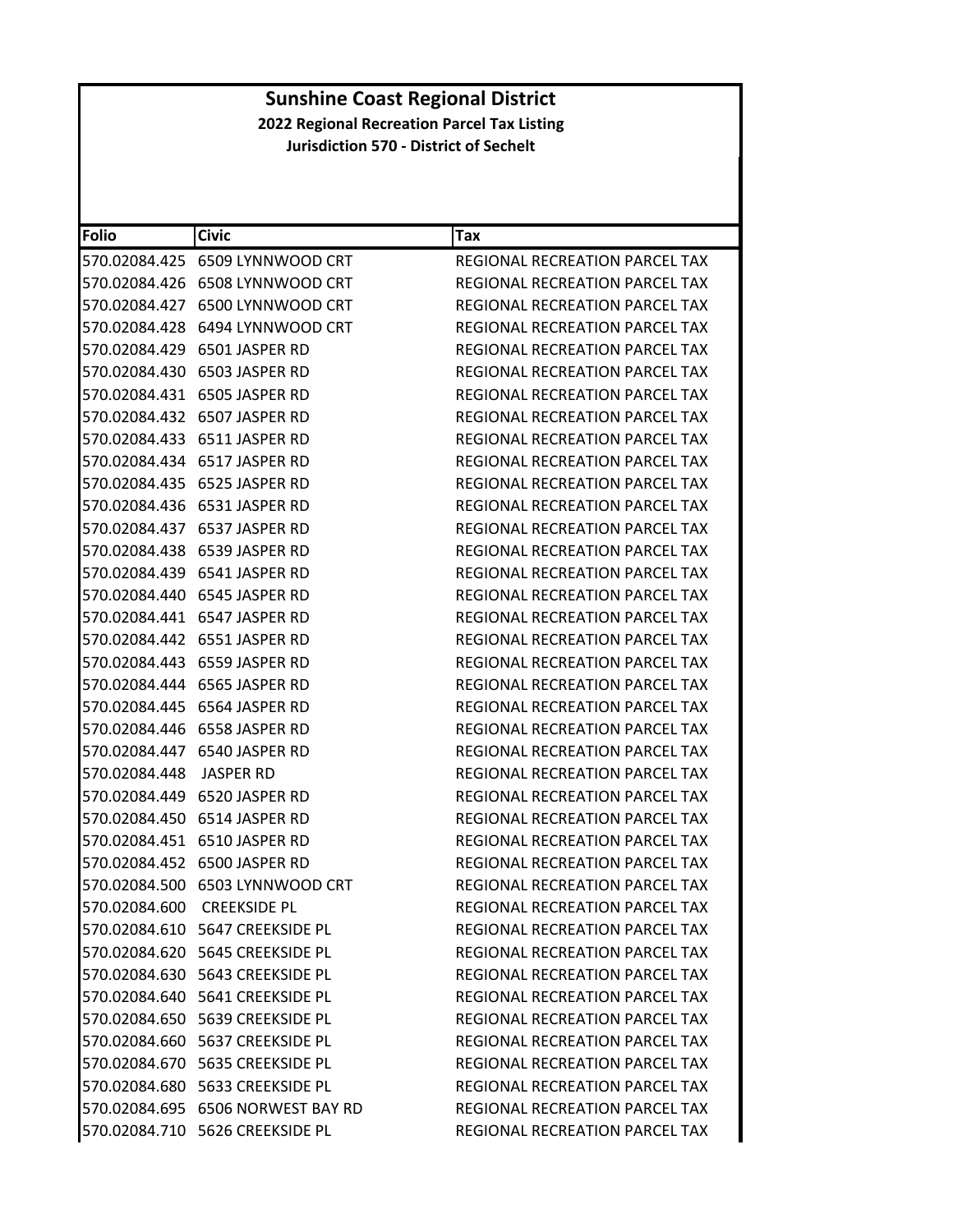| Folio                       | <b>Civic</b>                       | Tax                                   |
|-----------------------------|------------------------------------|---------------------------------------|
|                             |                                    | REGIONAL RECREATION PARCEL TAX        |
|                             |                                    | REGIONAL RECREATION PARCEL TAX        |
|                             | 570.02084.740    5658 CREEKSIDE PL | REGIONAL RECREATION PARCEL TAX        |
|                             | 570.02084.750    5662 CREEKSIDE PL | REGIONAL RECREATION PARCEL TAX        |
|                             | 570.02084.760    5668 CREEKSIDE PL | REGIONAL RECREATION PARCEL TAX        |
|                             | 570.02084.770 5670 CREEKSIDE PL    | REGIONAL RECREATION PARCEL TAX        |
|                             | 570.02085.010 5674 CREEKSIDE PL    | REGIONAL RECREATION PARCEL TAX        |
|                             | 570.02085.011    5678 CREEKSIDE PL | REGIONAL RECREATION PARCEL TAX        |
|                             | 570.02085.012    5682 CREEKSIDE PL | <b>REGIONAL RECREATION PARCEL TAX</b> |
|                             | 570.02085.013 5686 CREEKSIDE PL    | REGIONAL RECREATION PARCEL TAX        |
|                             | 570.02085.014 6505 BJORN PL        | REGIONAL RECREATION PARCEL TAX        |
|                             | 570.02085.015 6502 BJORN PL        | REGIONAL RECREATION PARCEL TAX        |
|                             | 570.02085.016 6506 BJORN PL        | <b>REGIONAL RECREATION PARCEL TAX</b> |
|                             | 570.02085.017 6510 BJORN PL        | REGIONAL RECREATION PARCEL TAX        |
|                             | 570.02085.018 6512 BJORN PL        | REGIONAL RECREATION PARCEL TAX        |
|                             | 570.02085.019 6516 BJORN PL        | REGIONAL RECREATION PARCEL TAX        |
|                             | 570.02085.020 6520 BJORN PL        | REGIONAL RECREATION PARCEL TAX        |
|                             | 570.02085.021 6526 BJORN PL        | REGIONAL RECREATION PARCEL TAX        |
|                             | 570.02085.022 6530 BJORN PL        | REGIONAL RECREATION PARCEL TAX        |
|                             | 570.02085.023 6534 BJORN PL        | REGIONAL RECREATION PARCEL TAX        |
|                             | 570.02085.024 6536 BJORN PL        | REGIONAL RECREATION PARCEL TAX        |
|                             | 570.02085.025 6538 BJORN PL        | REGIONAL RECREATION PARCEL TAX        |
|                             | 570.02085.026 6542 BJORN PL        | REGIONAL RECREATION PARCEL TAX        |
|                             | 570.02085.027 6548 BJORN PL        | REGIONAL RECREATION PARCEL TAX        |
|                             | 570.02085.028 6552 BJORN PL        | REGIONAL RECREATION PARCEL TAX        |
|                             | 570.02085.029 6556 BJORN PL        | REGIONAL RECREATION PARCEL TAX        |
|                             | 570.02085.030 6559 BJORN PL        | REGIONAL RECREATION PARCEL TAX        |
|                             | 570.02085.031 6557 BJORN PL        | REGIONAL RECREATION PARCEL TAX        |
|                             | 570.02085.032 6547 BJORN PL        | REGIONAL RECREATION PARCEL TAX        |
| 570.02085.033 5689 BJORN PL |                                    | REGIONAL RECREATION PARCEL TAX        |
|                             | 570.02085.034 5685 CREEKSIDE PL    | REGIONAL RECREATION PARCEL TAX        |
|                             | 570.02085.035    5683 CREEKSIDE PL | REGIONAL RECREATION PARCEL TAX        |
|                             | 570.02085.036    5679 CREEKSIDE PL | REGIONAL RECREATION PARCEL TAX        |
|                             | 570.02085.037 5675 CREEKSIDE PL    | <b>REGIONAL RECREATION PARCEL TAX</b> |
|                             | 570.02085.038 6578 NORWEST BAY RD  | REGIONAL RECREATION PARCEL TAX        |
|                             | 570.02085.101 6490 EMBER PL        | REGIONAL RECREATION PARCEL TAX        |
|                             | 570.02085.102 6492 EMBER PL        | <b>REGIONAL RECREATION PARCEL TAX</b> |
|                             | 570.02085.103 6494 EMBER PL        | REGIONAL RECREATION PARCEL TAX        |
|                             | 570.02085.104 6496 EMBER PL        | <b>REGIONAL RECREATION PARCEL TAX</b> |
|                             | 570.02085.105 6498 EMBER PL        | REGIONAL RECREATION PARCEL TAX        |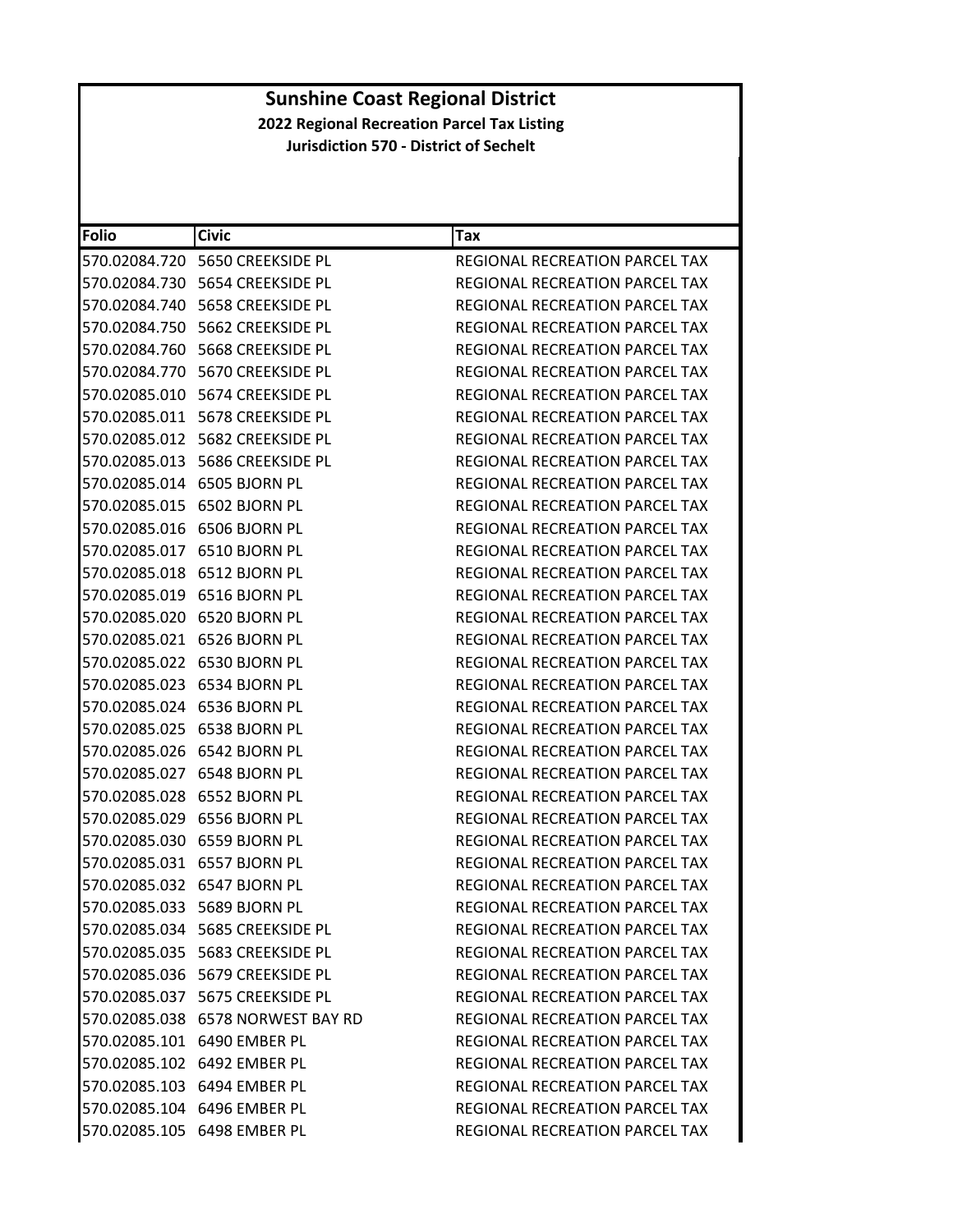| <b>Folio</b>  | <b>Civic</b>                               | Tax                                   |
|---------------|--------------------------------------------|---------------------------------------|
| 570.02085.106 | 6500 EMBER PL                              | REGIONAL RECREATION PARCEL TAX        |
| 570.02085.107 | 6490 WILDFLOWER PL                         | REGIONAL RECREATION PARCEL TAX        |
| 570.02085.108 | 6492 WILDFLOWER PL                         | REGIONAL RECREATION PARCEL TAX        |
| 570.02085.109 | 6494 WILDFLOWER PL                         | REGIONAL RECREATION PARCEL TAX        |
|               | 570.02085.110 6496 WILDFLOWER PL           | REGIONAL RECREATION PARCEL TAX        |
| 570.02085.111 | 6498 WILDFLOWER PL                         | <b>REGIONAL RECREATION PARCEL TAX</b> |
| 570.02085.112 | 6500 WILDFLOWER PL                         | <b>REGIONAL RECREATION PARCEL TAX</b> |
| 570.02085.113 | 6491 WILDFLOWER PL                         | REGIONAL RECREATION PARCEL TAX        |
| 570.02085.114 | 6495 WILDFLOWER PL                         | REGIONAL RECREATION PARCEL TAX        |
|               | 570.02085.115 6499 WILDFLOWER PL           | REGIONAL RECREATION PARCEL TAX        |
| 570.02086.101 | 5398 WAKEFIELD BEACH LANE                  | REGIONAL RECREATION PARCEL TAX        |
| 570.02086.102 | 5396 WAKEFIELD BEACH LANE                  | REGIONAL RECREATION PARCEL TAX        |
| 570.02086.103 | 5394 WAKEFIELD BEACH LANE                  | <b>REGIONAL RECREATION PARCEL TAX</b> |
| 570.02086.104 | 5392 WAKEFIELD BEACH LANE                  | REGIONAL RECREATION PARCEL TAX        |
|               | 570.02086.105    5390 WAKEFIELD BEACH LANE | <b>REGIONAL RECREATION PARCEL TAX</b> |
| 570.02086.106 | 5388 WAKEFIELD BEACH LANE                  | REGIONAL RECREATION PARCEL TAX        |
| 570.02086.107 | 5386 WAKEFIELD BEACH LANE                  | REGIONAL RECREATION PARCEL TAX        |
| 570.02086.108 | 5384 WAKEFIELD BEACH LANE                  | REGIONAL RECREATION PARCEL TAX        |
| 570.02086.109 | 5382 WAKEFIELD BEACH LANE                  | REGIONAL RECREATION PARCEL TAX        |
|               | 570.02086.110    5380 WAKEFIELD BEACH LANE | REGIONAL RECREATION PARCEL TAX        |
| 570.02086.111 | 5378 WAKEFIELD BEACH LANE                  | REGIONAL RECREATION PARCEL TAX        |
|               | 570.02086.112    5376 WAKEFIELD BEACH LANE | REGIONAL RECREATION PARCEL TAX        |
|               | 570.02086.113    5374 WAKEFIELD BEACH LANE | REGIONAL RECREATION PARCEL TAX        |
| 570.02086.114 | 5372 WAKEFIELD BEACH LANE                  | REGIONAL RECREATION PARCEL TAX        |
|               | 570.02086.115    5370 WAKEFIELD BEACH LANE | REGIONAL RECREATION PARCEL TAX        |
| 570.02086.116 | 5399 WAKEFIELD BEACH LANE                  | REGIONAL RECREATION PARCEL TAX        |
| 570.02086.117 | 5397 WAKEFIELD BEACH LANE                  | REGIONAL RECREATION PARCEL TAX        |
| 570.02086.118 | 5393 WAKEFIELD BEACH LANE                  | REGIONAL RECREATION PARCEL TAX        |
|               |                                            | REGIONAL RECREATION PARCEL TAX        |
|               | 570.02086.120 5387 WAKEFIELD BEACH LANE    | REGIONAL RECREATION PARCEL TAX        |
|               | 570.02086.121 5385 WAKEFIELD BEACH LANE    | REGIONAL RECREATION PARCEL TAX        |
|               | 570.02086.122 5381 WAKEFIELD BEACH LANE    | REGIONAL RECREATION PARCEL TAX        |
|               | 570.02086.123    5379 WAKEFIELD BEACH LANE | REGIONAL RECREATION PARCEL TAX        |
|               |                                            | REGIONAL RECREATION PARCEL TAX        |
|               | 570.02086.125    5373 WAKEFIELD BEACH LANE | REGIONAL RECREATION PARCEL TAX        |
|               | 570.02086.126 5360 WAKEFIELD BEACH LANE    | REGIONAL RECREATION PARCEL TAX        |
|               | 570.02086.127 5356 WAKEFIELD BEACH LANE    | REGIONAL RECREATION PARCEL TAX        |
|               | 570.02086.128    5352 WAKEFIELD BEACH LANE | REGIONAL RECREATION PARCEL TAX        |
|               | 570.02086.129 5348 WAKEFIELD BEACH LANE    | REGIONAL RECREATION PARCEL TAX        |
|               | 570.02086.130 5344 WAKEFIELD BEACH LANE    | REGIONAL RECREATION PARCEL TAX        |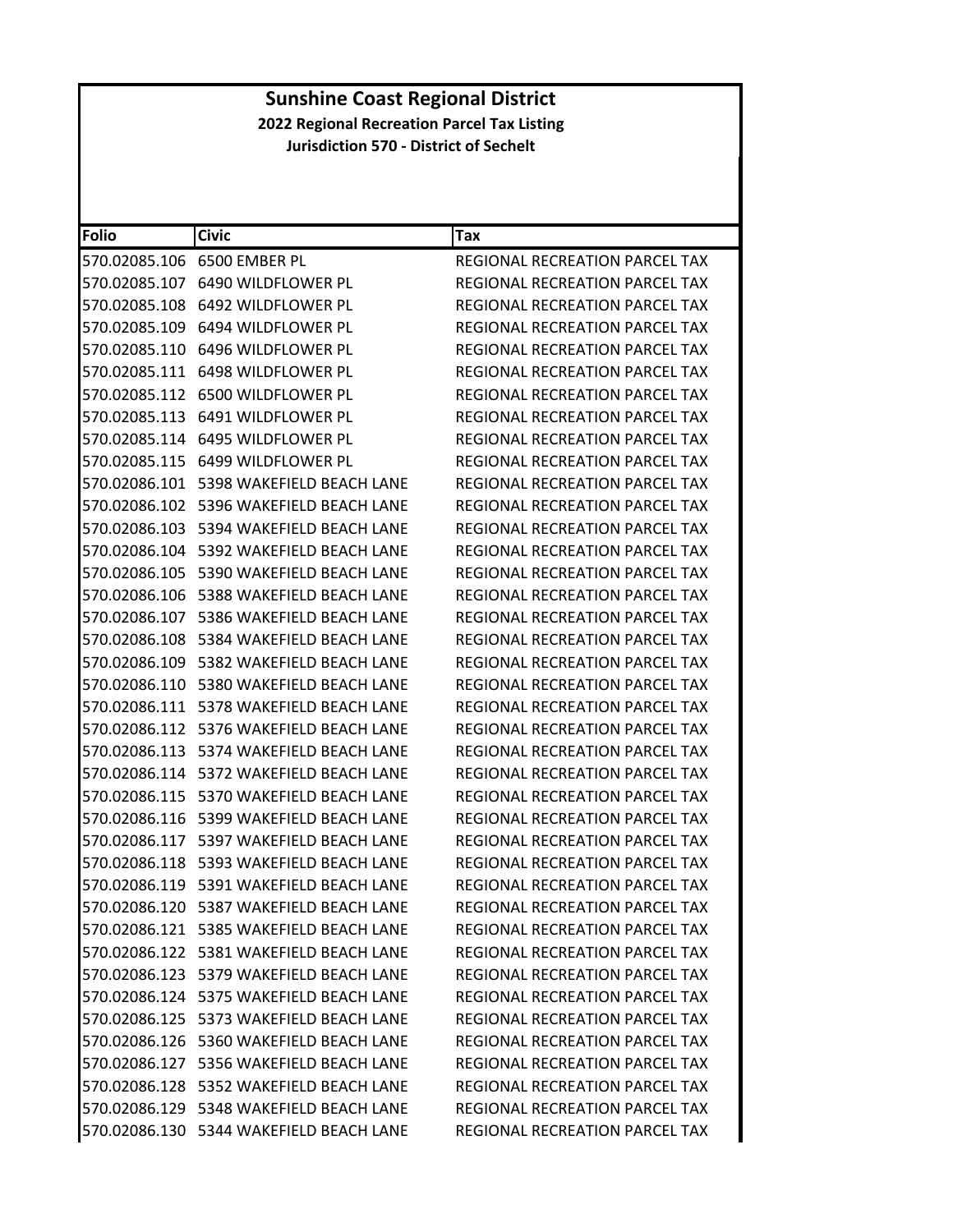| <b>Folio</b>               | Civic                                      | Tax                                   |
|----------------------------|--------------------------------------------|---------------------------------------|
|                            | 570.02086.131    5340 WAKEFIELD BEACH LANE | REGIONAL RECREATION PARCEL TAX        |
| 570.02087.000              | <b>6547 SUNSHINE COAST HWY</b>             | REGIONAL RECREATION PARCEL TAX        |
| 570.02088.000              | 5400 WAKEFIELD RD                          | REGIONAL RECREATION PARCEL TAX        |
| 570.02089.000              | 5398 WAKEFIELD RD                          | REGIONAL RECREATION PARCEL TAX        |
| 570.02090.000              | 5395 WAKEFIELD RD                          | REGIONAL RECREATION PARCEL TAX        |
|                            | 570.02091.001    6577 SUNSHINE COAST HWY   | <b>REGIONAL RECREATION PARCEL TAX</b> |
|                            | 570.02091.002 6571 SUNSHINE COAST HWY      | REGIONAL RECREATION PARCEL TAX        |
| 570.02092.000              | <b>6581 SUNSHINE COAST HWY</b>             | <b>REGIONAL RECREATION PARCEL TAX</b> |
|                            | 570.02093.000 6593 SUNSHINE COAST HWY      | REGIONAL RECREATION PARCEL TAX        |
| 570.02094.100              | 5451 MASON RD                              | REGIONAL RECREATION PARCEL TAX        |
|                            | 570.02094.110    5439 MASON RD             | REGIONAL RECREATION PARCEL TAX        |
| 570.02094.170 6521 YULE RD |                                            | REGIONAL RECREATION PARCEL TAX        |
| 570.02094.190              | 6513 YULE RD                               | REGIONAL RECREATION PARCEL TAX        |
| 570.02094.200 6509 YULE RD |                                            | REGIONAL RECREATION PARCEL TAX        |
| 570.02094.210              | 6503 YULE RD                               | REGIONAL RECREATION PARCEL TAX        |
| 570.02094.500              | 5429 MASON RD                              | <b>REGIONAL RECREATION PARCEL TAX</b> |
| 570.02094.600              | 5425 MASON RD                              | <b>REGIONAL RECREATION PARCEL TAX</b> |
| 570.02095.000              | <b>6516 SUNSHINE COAST HWY</b>             | REGIONAL RECREATION PARCEL TAX        |
| 570.02096.030 6527 YULE RD |                                            | REGIONAL RECREATION PARCEL TAX        |
| 570.02096.040              | <b>6530 SUNSHINE COAST HWY</b>             | REGIONAL RECREATION PARCEL TAX        |
| 570.02097.000              | <b>6538 SUNSHINE COAST HWY</b>             | REGIONAL RECREATION PARCEL TAX        |
| 570.02098.000              | 5436 WAKEFIELD RD                          | REGIONAL RECREATION PARCEL TAX        |
| 570.02098.100              | 5432 WAKEFIELD RD                          | REGIONAL RECREATION PARCEL TAX        |
|                            | 570.02098.200 5420 WAKEFIELD RD            | REGIONAL RECREATION PARCEL TAX        |
| 570.02098.300              | 5410 WAKEFIELD RD                          | REGIONAL RECREATION PARCEL TAX        |
| 570.02099.100              | 5454 WAKEFIELD RD                          | <b>REGIONAL RECREATION PARCEL TAX</b> |
|                            | 570.02099.200 5446 WAKEFIELD RD            | REGIONAL RECREATION PARCEL TAX        |
| 570.02100.000              | <b>6502 SUNSHINE COAST HWY</b>             | REGIONAL RECREATION PARCEL TAX        |
|                            | 570.02101.000 6532 MEIER RD                | REGIONAL RECREATION PARCEL TAX        |
|                            | 570.02101.001 6526 MEIER RD                | REGIONAL RECREATION PARCEL TAX        |
|                            | 570.02101.003 6518 MEIER RD                | REGIONAL RECREATION PARCEL TAX        |
|                            | 570.02101.005 6510 MEIER RD                | REGIONAL RECREATION PARCEL TAX        |
|                            | 570.02101.007 6504 MEIER RD                | <b>REGIONAL RECREATION PARCEL TAX</b> |
|                            | 570.02101.009 5487 MASON RD                | REGIONAL RECREATION PARCEL TAX        |
|                            | 570.02101.011 6495 MEIER RD                | REGIONAL RECREATION PARCEL TAX        |
|                            | 570.02101.013 6505 MEIER RD                | REGIONAL RECREATION PARCEL TAX        |
|                            | 570.02101.015 6511 MEIER RD                | REGIONAL RECREATION PARCEL TAX        |
|                            | 570.02101.017 6519 MEIER RD                | <b>REGIONAL RECREATION PARCEL TAX</b> |
|                            | 570.02101.019 6527 MEIER RD                | REGIONAL RECREATION PARCEL TAX        |
|                            | 570.02101.021 6533 MEIER RD                | REGIONAL RECREATION PARCEL TAX        |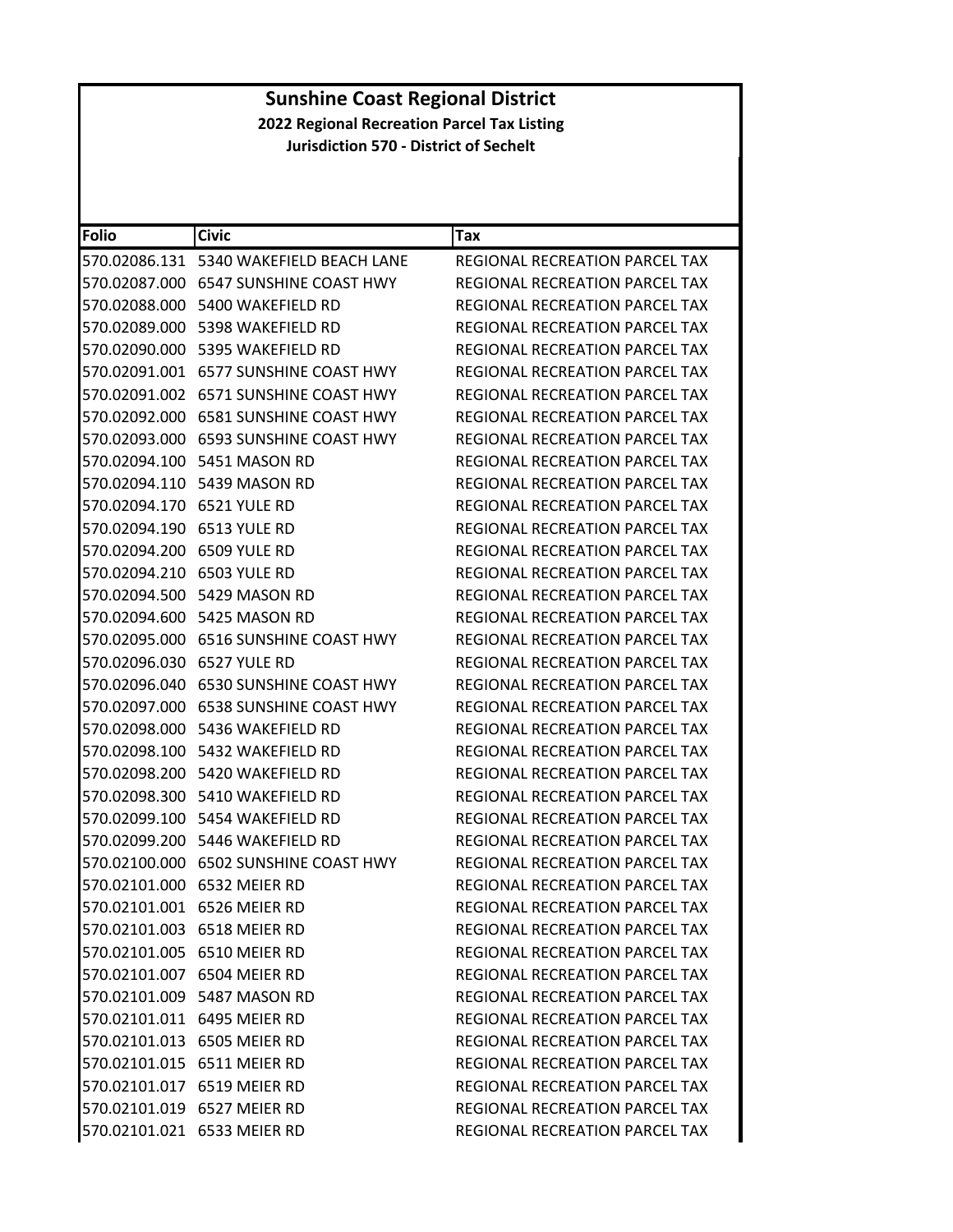| <b>Folio</b> | <b>Civic</b>                         | Tax                                   |
|--------------|--------------------------------------|---------------------------------------|
|              | 570.02101.030    5650 WAKEFIELD RD   | REGIONAL RECREATION PARCEL TAX        |
|              | 570.02101.031 5638 WAKEFIELD RD      | REGIONAL RECREATION PARCEL TAX        |
|              | 570.02101.032    5628 WAKEFIELD RD   | REGIONAL RECREATION PARCEL TAX        |
|              | 570.02101.033 5620 WAKEFIELD RD      | REGIONAL RECREATION PARCEL TAX        |
|              | 570.02101.034    5614 WAKEFIELD RD   | REGIONAL RECREATION PARCEL TAX        |
|              | 570.02101.035 5608 WAKEFIELD RD      | REGIONAL RECREATION PARCEL TAX        |
|              | 570.02101.036    5600 WAKEFIELD RD   | REGIONAL RECREATION PARCEL TAX        |
|              | 570.02101.038 6560 PICKLEBALL CRT    | REGIONAL RECREATION PARCEL TAX        |
|              | 570.02101.039 6559 PICKLEBALL CRT    | <b>REGIONAL RECREATION PARCEL TAX</b> |
|              | 570.02101.041 6552 ANCHOR PL         | REGIONAL RECREATION PARCEL TAX        |
|              | 570.02101.042 6549 ANCHOR PL         | REGIONAL RECREATION PARCEL TAX        |
|              |                                      | REGIONAL RECREATION PARCEL TAX        |
|              | 570.02101.045    5518 WAKEFIELD RD   | REGIONAL RECREATION PARCEL TAX        |
|              | 570.02101.048 5465 WAKEFIELD RD      | REGIONAL RECREATION PARCEL TAX        |
|              | 570.02101.049    5473 WAKEFIELD RD   | REGIONAL RECREATION PARCEL TAX        |
|              | 570.02101.050 5479 WAKEFIELD RD      | REGIONAL RECREATION PARCEL TAX        |
|              | 570.02101.051    5485 WAKEFIELD RD   | REGIONAL RECREATION PARCEL TAX        |
|              | 570.02101.052 5493 WAKEFIELD RD      | REGIONAL RECREATION PARCEL TAX        |
|              | 570.02101.053    5513 WAKEFIELD RD   | REGIONAL RECREATION PARCEL TAX        |
|              | 570.02101.054 5523 WAKEFIELD RD      | REGIONAL RECREATION PARCEL TAX        |
|              | 570.02101.055    5529 WAKEFIELD RD   | REGIONAL RECREATION PARCEL TAX        |
|              | 570.02101.056    5535 WAKEFIELD RD   | REGIONAL RECREATION PARCEL TAX        |
|              | 570.02101.057    5541 WAKEFIELD RD   | REGIONAL RECREATION PARCEL TAX        |
|              | 570.02101.058    5551 WAKEFIELD RD   | REGIONAL RECREATION PARCEL TAX        |
|              | 570.02101.059    5557 WAKEFIELD RD   | REGIONAL RECREATION PARCEL TAX        |
|              | 570.02101.060    5567 WAKEFIELD RD   | REGIONAL RECREATION PARCEL TAX        |
|              | 570.02101.061 5575 WAKEFIELD RD      | <b>REGIONAL RECREATION PARCEL TAX</b> |
|              | 570.02101.065    5619 WAKEFIELD RD   | REGIONAL RECREATION PARCEL TAX        |
|              | 570.02101.066    5625 WAKEFIELD RD   | REGIONAL RECREATION PARCEL TAX        |
|              | 570.02101.067 5633 WAKEFIELD RD      | REGIONAL RECREATION PARCEL TAX        |
|              | 570.02101.069    5651 WAKEFIELD RD   | <b>REGIONAL RECREATION PARCEL TAX</b> |
|              | 570.02101.070 6577 NORWEST BAY RD    | REGIONAL RECREATION PARCEL TAX        |
|              | 570.02101.071    6589 NORWEST BAY RD | REGIONAL RECREATION PARCEL TAX        |
|              | 570.02101.074 5641 WAKEFIELD RD      | <b>REGIONAL RECREATION PARCEL TAX</b> |
|              | 570.02101.076    5642    GOWLAND RD  | <b>REGIONAL RECREATION PARCEL TAX</b> |
|              | 570.02101.080 6565 PICKLEBALL CRT    | REGIONAL RECREATION PARCEL TAX        |
|              | 570.02101.081    5558 WAKEFIELD RD   | REGIONAL RECREATION PARCEL TAX        |
|              | 570.02101.082 6560 ANCHOR PL         | REGIONAL RECREATION PARCEL TAX        |
|              | 570.02101.084 6589 ACORN RD          | <b>REGIONAL RECREATION PARCEL TAX</b> |
|              | 570.02101.086 6583 ACORN RD          | REGIONAL RECREATION PARCEL TAX        |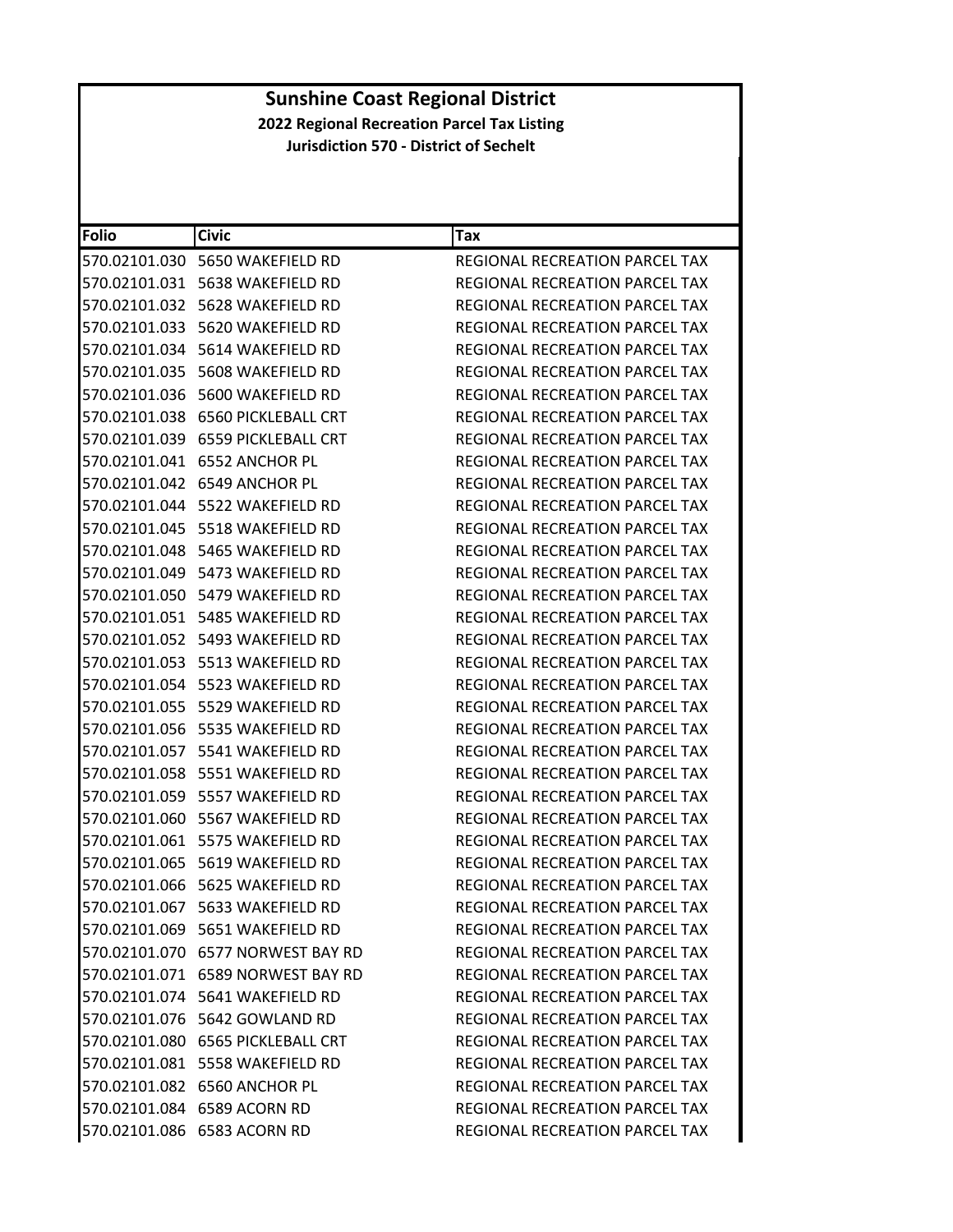| <b>Folio</b>  | <b>Civic</b>                            | Tax                                   |
|---------------|-----------------------------------------|---------------------------------------|
|               | 570.02101.088 6577 ACORN RD             | REGIONAL RECREATION PARCEL TAX        |
|               | 570.02101.091 6569 ANCHOR PL            | REGIONAL RECREATION PARCEL TAX        |
|               | 570.02101.092 6563 ANCHOR PL            | <b>REGIONAL RECREATION PARCEL TAX</b> |
| 570.02101.093 | 6555 ANCHOR PL                          | REGIONAL RECREATION PARCEL TAX        |
|               | 570.02101.094 5530 WAKEFIELD RD         | REGIONAL RECREATION PARCEL TAX        |
|               | 570.02101.096    5596    GOWLAND RD     | REGIONAL RECREATION PARCEL TAX        |
|               | 570.02101.097 6578 ACORN RD             | REGIONAL RECREATION PARCEL TAX        |
|               | 570.02101.098    5480 WAKEFIELD RD      | REGIONAL RECREATION PARCEL TAX        |
|               | 570.02101.099    5470 WAKEFIELD RD      | REGIONAL RECREATION PARCEL TAX        |
|               |                                         | REGIONAL RECREATION PARCEL TAX        |
|               | 570.02101.102    6568    PICKLEBALL CRT | REGIONAL RECREATION PARCEL TAX        |
|               | 570.02101.111    5612    GOWLAND RD     | REGIONAL RECREATION PARCEL TAX        |
|               | 570.02101.112 5604 GOWLAND RD           | REGIONAL RECREATION PARCEL TAX        |
| 570.02101.113 | 5603 WAKEFIELD RD                       | REGIONAL RECREATION PARCEL TAX        |
|               | 570.02101.114    5607 WAKEFIELD RD      | <b>REGIONAL RECREATION PARCEL TAX</b> |
|               | 570.02101.115    5611 WAKEFIELD RD      | REGIONAL RECREATION PARCEL TAX        |
|               | 570.02101.500 5510 WAKEFIELD RD         | REGIONAL RECREATION PARCEL TAX        |
|               | 570.02101.510 WAKEFIELD RD              | REGIONAL RECREATION PARCEL TAX        |
|               | 570.02102.000 5429 WAKEFIELD RD         | <b>REGIONAL RECREATION PARCEL TAX</b> |
|               | 570.02103.000 6590 SUNSHINE COAST HWY   | REGIONAL RECREATION PARCEL TAX        |
| 570.02104.000 |                                         | REGIONAL RECREATION PARCEL TAX        |
|               | 570.02105.000 5447 WAKEFIELD RD         | REGIONAL RECREATION PARCEL TAX        |
|               | 570.02106.000 5459 WAKEFIELD RD         | REGIONAL RECREATION PARCEL TAX        |
|               | 570.02107.000 5575 MASON RD             | REGIONAL RECREATION PARCEL TAX        |
|               | 570.02108.200 6529 NORWEST BAY RD       | REGIONAL RECREATION PARCEL TAX        |
|               | 570.02547.001 1-5631 INLET RD           | REGIONAL RECREATION PARCEL TAX        |
|               | 570.02547.002 2-5631 INLET RD           | <b>REGIONAL RECREATION PARCEL TAX</b> |
|               | 570.02547.003 3-5631 INLET RD           | <b>REGIONAL RECREATION PARCEL TAX</b> |
|               | 570.02547.004 4-5631 INLET RD           | REGIONAL RECREATION PARCEL TAX        |
|               | 570.02547.005 5-5631 INLET RD           | REGIONAL RECREATION PARCEL TAX        |
|               | 570.02547.006 6-5631 INLET RD           | REGIONAL RECREATION PARCEL TAX        |
|               | 570.02547.007 7-5631 INLET RD           | REGIONAL RECREATION PARCEL TAX        |
|               | 570.02547.008 8-5631 INLET RD           | REGIONAL RECREATION PARCEL TAX        |
|               | 570.02547.009 201-5631 INLET AVE        | REGIONAL RECREATION PARCEL TAX        |
|               | 570.02547.010 202-5631 INLET AVE        | REGIONAL RECREATION PARCEL TAX        |
|               | 570.02547.011 203-5631 INLET AVE        | REGIONAL RECREATION PARCEL TAX        |
|               | 570.02547.012 204-5631 INLET AVE        | REGIONAL RECREATION PARCEL TAX        |
|               | 570.02547.013 205-5631 INLET AVE        | REGIONAL RECREATION PARCEL TAX        |
|               | 570.02547.014 206-5631 INLET AVE        | <b>REGIONAL RECREATION PARCEL TAX</b> |
|               | 570.02547.015 207-5631 INLET AVE        | REGIONAL RECREATION PARCEL TAX        |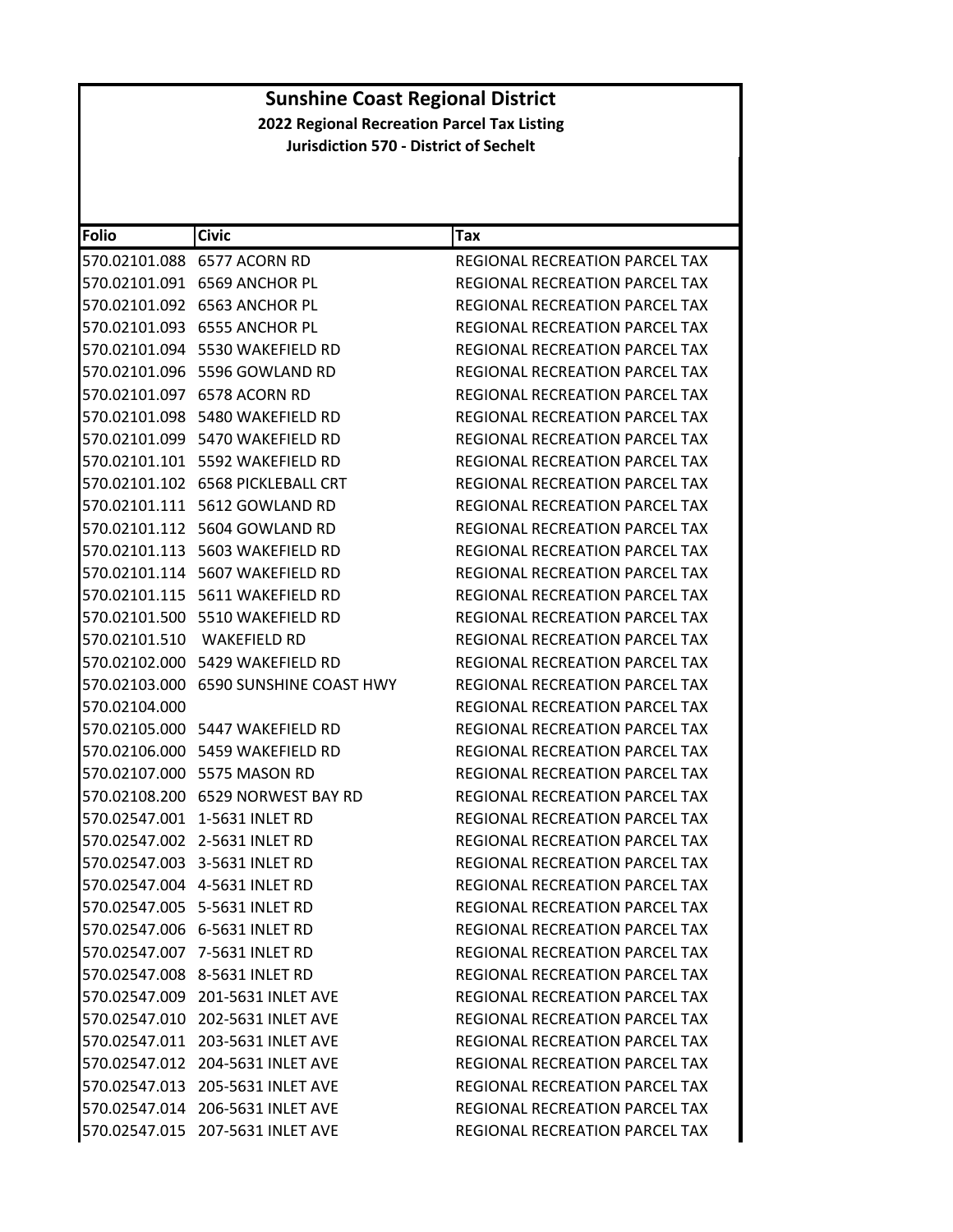| <b>Folio</b> | <b>Civic</b>                             | Tax                                   |
|--------------|------------------------------------------|---------------------------------------|
|              | 570.02547.016 208-5631 INLET AVE         | REGIONAL RECREATION PARCEL TAX        |
|              | 570.02547.017 301-5631 INLET AVE         | REGIONAL RECREATION PARCEL TAX        |
|              | 570.02547.018 302-5631 INLET AVE         | REGIONAL RECREATION PARCEL TAX        |
|              | 570.02547.019 303-5631 INLET AVE         | REGIONAL RECREATION PARCEL TAX        |
|              | 570.02547.020 304-5631 INLET AVE         | REGIONAL RECREATION PARCEL TAX        |
|              | 570.02547.021 305-5631 INLET AVE         | REGIONAL RECREATION PARCEL TAX        |
|              | 570.02547.022 306-5631 INLET AVE         | REGIONAL RECREATION PARCEL TAX        |
|              | 570.02547.023 307-5631 INLET AVE         | REGIONAL RECREATION PARCEL TAX        |
|              | 570.02547.024 308-5631 INLET AVE         | REGIONAL RECREATION PARCEL TAX        |
|              | 570.02547.025    401-5631    INLET AVE   | REGIONAL RECREATION PARCEL TAX        |
|              |                                          | REGIONAL RECREATION PARCEL TAX        |
|              | 570.02547.027    403-5631    INLET AVE   | REGIONAL RECREATION PARCEL TAX        |
|              | 570.02547.028    404-5631    INLET AVE   | REGIONAL RECREATION PARCEL TAX        |
|              | 570.02547.029    405-5631    INLET AVE   | REGIONAL RECREATION PARCEL TAX        |
|              |                                          | REGIONAL RECREATION PARCEL TAX        |
|              |                                          | <b>REGIONAL RECREATION PARCEL TAX</b> |
|              |                                          | REGIONAL RECREATION PARCEL TAX        |
|              | 570.02839.000    5321 SELMA PARK RD      | <b>REGIONAL RECREATION PARCEL TAX</b> |
|              | 570.02839.100   5329 SELMA PARK RD       | REGIONAL RECREATION PARCEL TAX        |
|              | 570.02839.200    5337 SELMA PARK RD      | REGIONAL RECREATION PARCEL TAX        |
|              | 570.02839.300    5345 SELMA PARK RD      | REGIONAL RECREATION PARCEL TAX        |
|              | 570.02839.405    5353 SELMA PARK RD      | REGIONAL RECREATION PARCEL TAX        |
|              | 570.02839.410 5376 BENNER RD             | REGIONAL RECREATION PARCEL TAX        |
|              | 570.02840.000 5366 BENNER RD             | REGIONAL RECREATION PARCEL TAX        |
|              | 570.02840.010 5350 BENNER RD             | REGIONAL RECREATION PARCEL TAX        |
|              | 570.02840.020 5342 BENNER RD             | REGIONAL RECREATION PARCEL TAX        |
|              | 570.02840.030    5328 BENNER RD          | REGIONAL RECREATION PARCEL TAX        |
|              | 570.02840.040 5320 BENNER RD             | REGIONAL RECREATION PARCEL TAX        |
|              | 570.02841.000 5423 SELMA PARK RD         | REGIONAL RECREATION PARCEL TAX        |
|              | 570.02842.000 5419 SELMA PARK RD         | REGIONAL RECREATION PARCEL TAX        |
|              | 570.02843.000 5415 SELMA PARK RD         | <b>REGIONAL RECREATION PARCEL TAX</b> |
|              |                                          | REGIONAL RECREATION PARCEL TAX        |
|              | 570.02845.000 5411 SELMA PARK RD         | <b>REGIONAL RECREATION PARCEL TAX</b> |
|              | 570.02846.000 5409 SELMA PARK RD         | REGIONAL RECREATION PARCEL TAX        |
|              | 570.02847.000 5405 SELMA PARK RD         | <b>REGIONAL RECREATION PARCEL TAX</b> |
|              | 570.02848.000 5401 SELMA PARK RD         | REGIONAL RECREATION PARCEL TAX        |
|              | 570.02849.000    5395 SELMA PARK RD      | <b>REGIONAL RECREATION PARCEL TAX</b> |
|              | 570.02850.000    5283 SUNSHINE COAST HWY | REGIONAL RECREATION PARCEL TAX        |
|              | 570.02851.000 5279 SUNSHINE COAST HWY    | <b>REGIONAL RECREATION PARCEL TAX</b> |
|              | 570.02852.000 5277 SUNSHINE COAST HWY    | REGIONAL RECREATION PARCEL TAX        |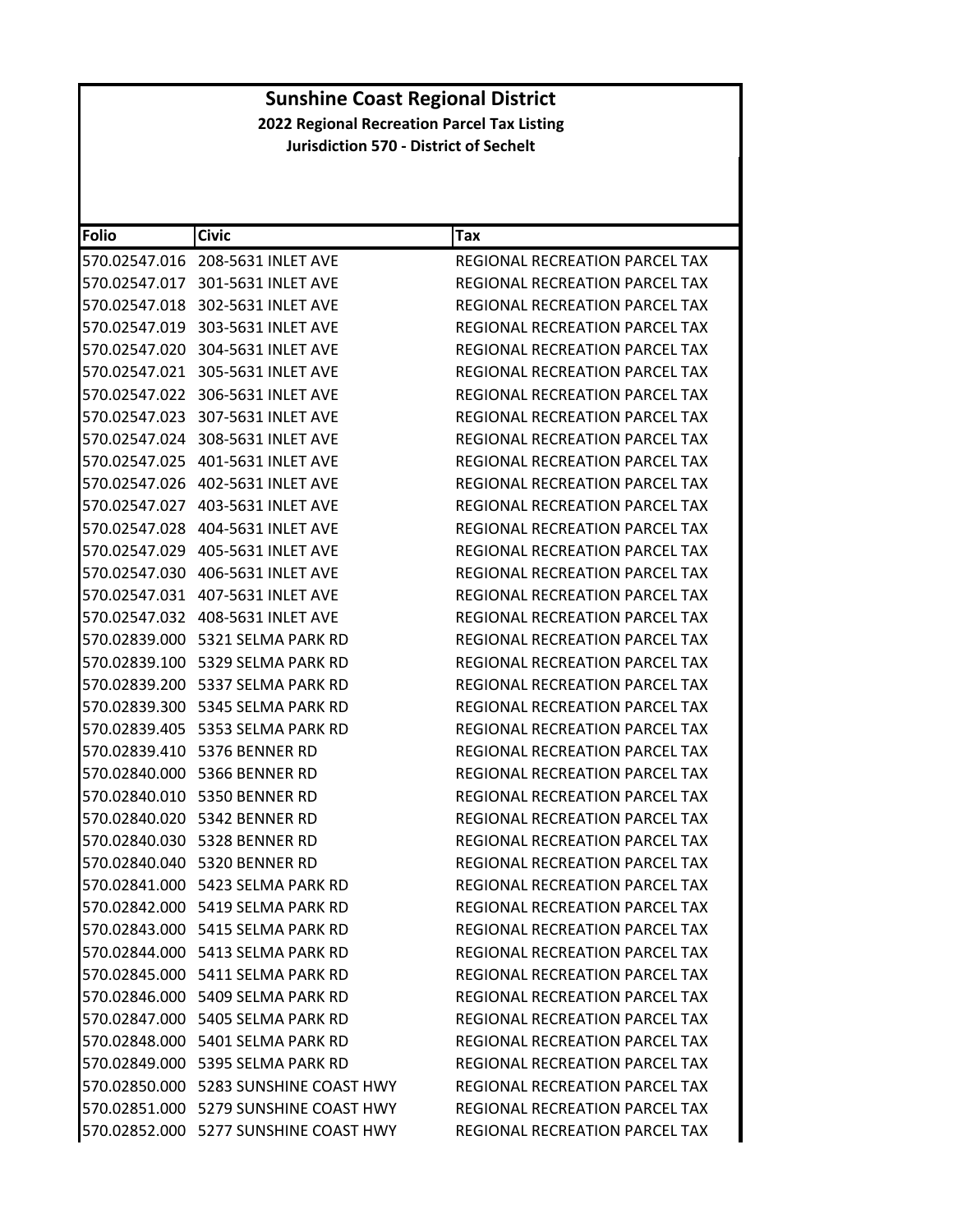| <b>Folio</b>  | <b>Civic</b>                             | Tax                                   |
|---------------|------------------------------------------|---------------------------------------|
| 570.02853.000 | 5273 SUNSHINE COAST HWY                  | REGIONAL RECREATION PARCEL TAX        |
|               | 570.02854.000    5271 SUNSHINE COAST HWY | REGIONAL RECREATION PARCEL TAX        |
| 570.02855.000 | 5263 SUNSHINE COAST HWY                  | REGIONAL RECREATION PARCEL TAX        |
|               | 570.02856.005    5284 LITTLE LANE        | REGIONAL RECREATION PARCEL TAX        |
|               | 570.02857.000    5287 LITTLE LANE        | REGIONAL RECREATION PARCEL TAX        |
|               | 570.02858.000 5285 LITTLE LANE           | <b>REGIONAL RECREATION PARCEL TAX</b> |
|               | 570.02859.000 5283 LITTLE LANE           | REGIONAL RECREATION PARCEL TAX        |
| 570.02860.000 | 5279 LITTLE LANE                         | <b>REGIONAL RECREATION PARCEL TAX</b> |
| 570.02861.000 | 5277 LITTLE LANE                         | REGIONAL RECREATION PARCEL TAX        |
|               | 570.02862.000    5273 LITTLE LANE        | REGIONAL RECREATION PARCEL TAX        |
|               | 570.02863.000    5266 SUNSHINE COAST HWY | REGIONAL RECREATION PARCEL TAX        |
|               | 570.02864.000 5274 LITTLE LANE           | REGIONAL RECREATION PARCEL TAX        |
| 570.02865.000 | 5280 LITTLE LANE                         | REGIONAL RECREATION PARCEL TAX        |
| 570.02866.005 | 5282 LITTLE LANE                         | REGIONAL RECREATION PARCEL TAX        |
|               | 570.02867.000    5255 SUNSHINE COAST HWY | <b>REGIONAL RECREATION PARCEL TAX</b> |
|               |                                          | REGIONAL RECREATION PARCEL TAX        |
|               | 570.02870.000    5243 SUNSHINE COAST HWY | REGIONAL RECREATION PARCEL TAX        |
| 570.02871.000 | 5239 SUNSHINE COAST HWY                  | REGIONAL RECREATION PARCEL TAX        |
| 570.02872.000 | 5235 SUNSHINE COAST HWY                  | REGIONAL RECREATION PARCEL TAX        |
|               | 570.02873.000 5231 SUNSHINE COAST HWY    | REGIONAL RECREATION PARCEL TAX        |
|               | 570.02874.000 B-5225 SUNSHINE COAST HWY  | REGIONAL RECREATION PARCEL TAX        |
|               | 570.02875.000    5223 SUNSHINE COAST HWY | REGIONAL RECREATION PARCEL TAX        |
| 570.02876.000 | 5219 SUNSHINE COAST HWY                  | REGIONAL RECREATION PARCEL TAX        |
| 570.02877.000 | 5215 SUNSHINE COAST HWY                  | REGIONAL RECREATION PARCEL TAX        |
|               | 570.02878.000 5211 SUNSHINE COAST HWY    | REGIONAL RECREATION PARCEL TAX        |
| 570.02879.000 | 5207 SUNSHINE COAST HWY                  | REGIONAL RECREATION PARCEL TAX        |
|               | 570.02880.005    5203 SUNSHINE COAST HWY | REGIONAL RECREATION PARCEL TAX        |
| 570.02881.005 | 5197 SUNSHINE COAST HWY                  | <b>REGIONAL RECREATION PARCEL TAX</b> |
|               | 570.02882.000    5187 SUNSHINE COAST HWY | REGIONAL RECREATION PARCEL TAX        |
|               | 570.02883.000 5183 SUNSHINE COAST HWY    | REGIONAL RECREATION PARCEL TAX        |
|               | 570.02884.000    5179 SUNSHINE COAST HWY | REGIONAL RECREATION PARCEL TAX        |
|               | 570.02885.000    5175 SUNSHINE COAST HWY | REGIONAL RECREATION PARCEL TAX        |
|               | 570.02886.000    5171 SUNSHINE COAST HWY | REGIONAL RECREATION PARCEL TAX        |
|               | 570.02887.000 5167 SUNSHINE COAST HWY    | <b>REGIONAL RECREATION PARCEL TAX</b> |
|               | 570.02888.000 5163 SUNSHINE COAST HWY    | REGIONAL RECREATION PARCEL TAX        |
|               | 570.02889.000 B-5159 SUNSHINE COAST HWY  | REGIONAL RECREATION PARCEL TAX        |
|               | 570.02891.000    5153 SUNSHINE COAST HWY | REGIONAL RECREATION PARCEL TAX        |
|               | 570.02892.000 5147 SUNSHINE COAST HWY    | REGIONAL RECREATION PARCEL TAX        |
|               | 570.02893.000 5135 SUNSHINE COAST HWY    | REGIONAL RECREATION PARCEL TAX        |
|               | 570.02894.000 5129 SUNSHINE COAST HWY    | REGIONAL RECREATION PARCEL TAX        |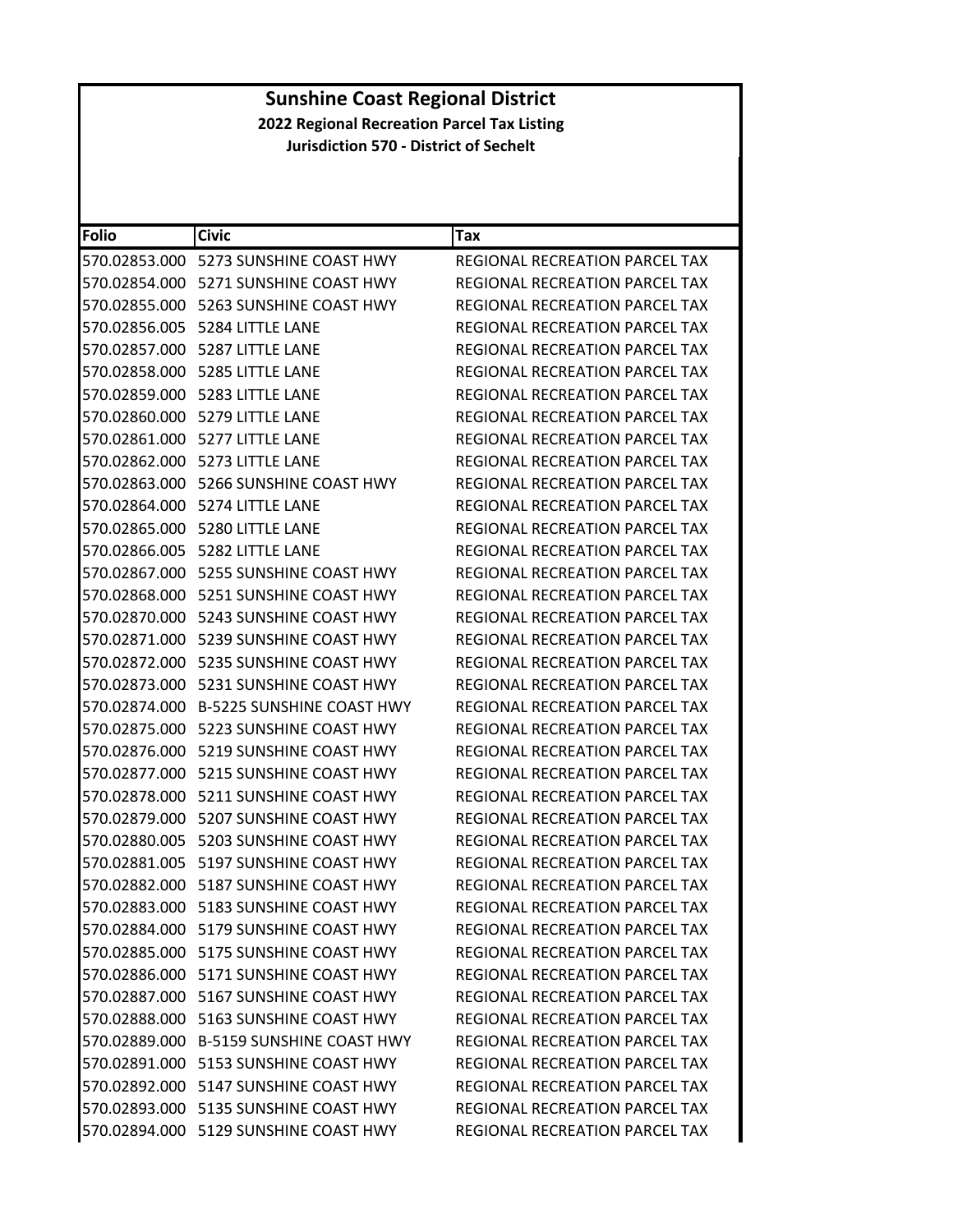| <b>Folio</b>  | <b>Civic</b>                             | <b>Tax</b>                            |
|---------------|------------------------------------------|---------------------------------------|
| 570.02895.000 | 5121 SUNSHINE COAST HWY                  | REGIONAL RECREATION PARCEL TAX        |
|               |                                          | REGIONAL RECREATION PARCEL TAX        |
| 570.02896.000 | 5115 SUNSHINE COAST HWY                  | REGIONAL RECREATION PARCEL TAX        |
|               | 570.02897.000    5111 SUNSHINE COAST HWY | REGIONAL RECREATION PARCEL TAX        |
| 570.02898.005 | 5099 SUNSHINE COAST HWY                  | REGIONAL RECREATION PARCEL TAX        |
|               | 570.02898.010    5097 SUNSHINE COAST HWY | <b>REGIONAL RECREATION PARCEL TAX</b> |
|               | 570.02903.000    5311 SNODGRASS RD       | REGIONAL RECREATION PARCEL TAX        |
| 570.02904.000 | 5301 SNODGRASS RD                        | REGIONAL RECREATION PARCEL TAX        |
|               | 570.02905.000    5179 RADCLIFFE RD       | REGIONAL RECREATION PARCEL TAX        |
|               | 570.02906.000    5175 RADCLIFFE RD       | REGIONAL RECREATION PARCEL TAX        |
|               | 570.02907.000 5171 RADCLIFFE RD          | REGIONAL RECREATION PARCEL TAX        |
|               | 570.02908.000 5163 RADCLIFFE RD          | REGIONAL RECREATION PARCEL TAX        |
| 570.02909.000 | 5157 RADCLIFFE RD                        | REGIONAL RECREATION PARCEL TAX        |
|               | 570.02910.000    5151 RADCLIFFE RD       | REGIONAL RECREATION PARCEL TAX        |
|               | 570.02911.000    5143 RADCLIFFE RD       | REGIONAL RECREATION PARCEL TAX        |
|               | 570.02912.000 5139 RADCLIFFE RD          | REGIONAL RECREATION PARCEL TAX        |
|               | 570.02913.000    5133 RADCLIFFE RD       | <b>REGIONAL RECREATION PARCEL TAX</b> |
| 570.02914.000 | 5127 RADCLIFFE RD                        | <b>REGIONAL RECREATION PARCEL TAX</b> |
|               | 570.02916.000    5121 RADCLIFFE RD       | REGIONAL RECREATION PARCEL TAX        |
|               |                                          | REGIONAL RECREATION PARCEL TAX        |
|               | 570.02918.000    5107 RADCLIFFE RD       | REGIONAL RECREATION PARCEL TAX        |
| 570.02919.000 | RADCLIFFE RD                             | REGIONAL RECREATION PARCEL TAX        |
| 570.02920.000 | 5292 NESTMAN RD                          | REGIONAL RECREATION PARCEL TAX        |
|               | 570.02921.000 5100 SUNSHINE COAST HWY    | REGIONAL RECREATION PARCEL TAX        |
|               | 570.02922.000    5108 SUNSHINE COAST HWY | REGIONAL RECREATION PARCEL TAX        |
|               | 570.02922.100    5104 SUNSHINE COAST HWY | REGIONAL RECREATION PARCEL TAX        |
|               | 570.02924.000    5124 RADCLIFFE RD       | REGIONAL RECREATION PARCEL TAX        |
| 570.02925.000 | 5134 RADCLIFFE RD                        | <b>REGIONAL RECREATION PARCEL TAX</b> |
|               | 570.02926.000 5138 RADCLIFFE RD          | REGIONAL RECREATION PARCEL TAX        |
|               | 570.02927.000 5148 RADCLIFFE RD          | REGIONAL RECREATION PARCEL TAX        |
|               | 570.02928.000    5154 RADCLIFFE RD       | REGIONAL RECREATION PARCEL TAX        |
|               | 570.02929.000 5160 RADCLIFFE RD          | REGIONAL RECREATION PARCEL TAX        |
|               | 570.02930.000    5168 RADCLIFFE RD       | REGIONAL RECREATION PARCEL TAX        |
|               | 570.02931.000 5174 RADCLIFFE RD          | <b>REGIONAL RECREATION PARCEL TAX</b> |
|               | 570.02932.000 5287 SNODGRASS RD          | <b>REGIONAL RECREATION PARCEL TAX</b> |
|               | 570.02933.000 5112 SUNSHINE COAST HWY    | REGIONAL RECREATION PARCEL TAX        |
|               | 570.02934.000    5122 SUNSHINE COAST HWY | REGIONAL RECREATION PARCEL TAX        |
|               | 570.02935.000 5130 SUNSHINE COAST HWY    | <b>REGIONAL RECREATION PARCEL TAX</b> |
|               | 570.02936.000 5140 SUNSHINE COAST HWY    | REGIONAL RECREATION PARCEL TAX        |
|               | 570.02937.000 5146 SUNSHINE COAST HWY    | REGIONAL RECREATION PARCEL TAX        |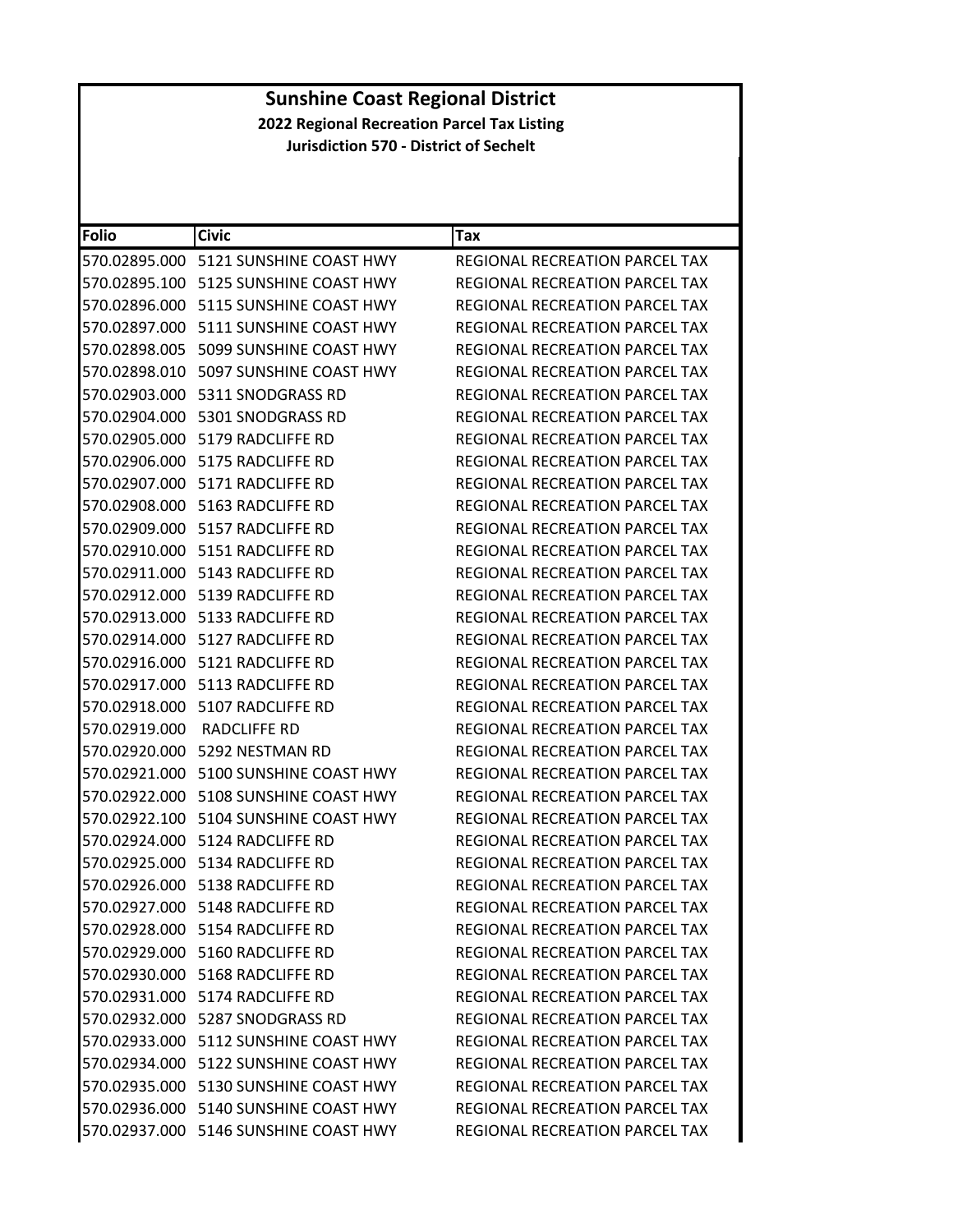| Folio         | <b>Civic</b>                             | Tax                                   |
|---------------|------------------------------------------|---------------------------------------|
|               | 570.02938.000    5150 SUNSHINE COAST HWY | REGIONAL RECREATION PARCEL TAX        |
|               |                                          | REGIONAL RECREATION PARCEL TAX        |
|               | 570.02940.000    5168 SUNSHINE COAST HWY | <b>REGIONAL RECREATION PARCEL TAX</b> |
|               | 570.02941.010    5174 SUNSHINE COAST HWY | REGIONAL RECREATION PARCEL TAX        |
|               |                                          | REGIONAL RECREATION PARCEL TAX        |
|               | 570.02943.000    5330 SNODGRASS RD       | REGIONAL RECREATION PARCEL TAX        |
|               | 570.02943.100    5204 SUNSHINE COAST HWY | REGIONAL RECREATION PARCEL TAX        |
|               | 570.02944.000    5212 SUNSHINE COAST HWY | <b>REGIONAL RECREATION PARCEL TAX</b> |
|               |                                          | REGIONAL RECREATION PARCEL TAX        |
|               |                                          | REGIONAL RECREATION PARCEL TAX        |
|               | 570.02947.000    5236 SUNSHINE COAST HWY | REGIONAL RECREATION PARCEL TAX        |
|               | 570.02948.000    5242 SUNSHINE COAST HWY | REGIONAL RECREATION PARCEL TAX        |
| 570.02949.000 | 5252 SUNSHINE COAST HWY                  | <b>REGIONAL RECREATION PARCEL TAX</b> |
|               |                                          | <b>REGIONAL RECREATION PARCEL TAX</b> |
| 570.02951.000 | 5258 SUNSHINE COAST HWY                  | REGIONAL RECREATION PARCEL TAX        |
|               | 570.02953.001 5359 BENNER RD             | REGIONAL RECREATION PARCEL TAX        |
|               | 570.02953.002 5361 BENNER RD             | REGIONAL RECREATION PARCEL TAX        |
| 570.02953.010 | 5311 SELMA PARK RD                       | REGIONAL RECREATION PARCEL TAX        |
|               | 570.02953.025 5349 BENNER RD             | REGIONAL RECREATION PARCEL TAX        |
| 570.02953.030 | <b>BENNER RD</b>                         | REGIONAL RECREATION PARCEL TAX        |
|               | 570.02953.035    5263 YACHT RD           | REGIONAL RECREATION PARCEL TAX        |
|               | 570.02953.040 5257 YACHT RD              | REGIONAL RECREATION PARCEL TAX        |
| 570.02953.045 | 5251 YACHT RD                            | REGIONAL RECREATION PARCEL TAX        |
| 570.02953.050 | YACHT RD                                 | REGIONAL RECREATION PARCEL TAX        |
| 570.02953.065 | 5248 YACHT RD                            | REGIONAL RECREATION PARCEL TAX        |
| 570.02953.070 | 5254 YACHT RD                            | REGIONAL RECREATION PARCEL TAX        |
|               | 570.02953.075 5262 YACHT RD              | <b>REGIONAL RECREATION PARCEL TAX</b> |
| 570.02953.082 | 5317 BENNER RD                           | REGIONAL RECREATION PARCEL TAX        |
|               | 570.02953.085 5321 BENNER RD             | REGIONAL RECREATION PARCEL TAX        |
|               | 570.02954.000 5293 SELMA PARK RD         | REGIONAL RECREATION PARCEL TAX        |
|               | 570.02955.001 5257 SELMA PARK RD         | REGIONAL RECREATION PARCEL TAX        |
|               | 570.02955.002    5246 CHARTWELL RD       | REGIONAL RECREATION PARCEL TAX        |
|               | 570.02956.000 5245 SELMA PARK RD         | REGIONAL RECREATION PARCEL TAX        |
|               | 570.02956.101    5234 SNODGRASS RD       | REGIONAL RECREATION PARCEL TAX        |
|               | 570.02956.102 5242 SNODGRASS RD          | REGIONAL RECREATION PARCEL TAX        |
|               | 570.02958.005    5197 RADCLIFFE RD       | REGIONAL RECREATION PARCEL TAX        |
|               | 570.02958.010    5203 RADCLIFFE RD       | REGIONAL RECREATION PARCEL TAX        |
|               | 570.02958.015    5207 RADCLIFFE RD       | REGIONAL RECREATION PARCEL TAX        |
|               | 570.02958.020 5215 RADCLIFFE RD          | <b>REGIONAL RECREATION PARCEL TAX</b> |
|               | 570.02958.025 5221 RADCLIFFE RD          | REGIONAL RECREATION PARCEL TAX        |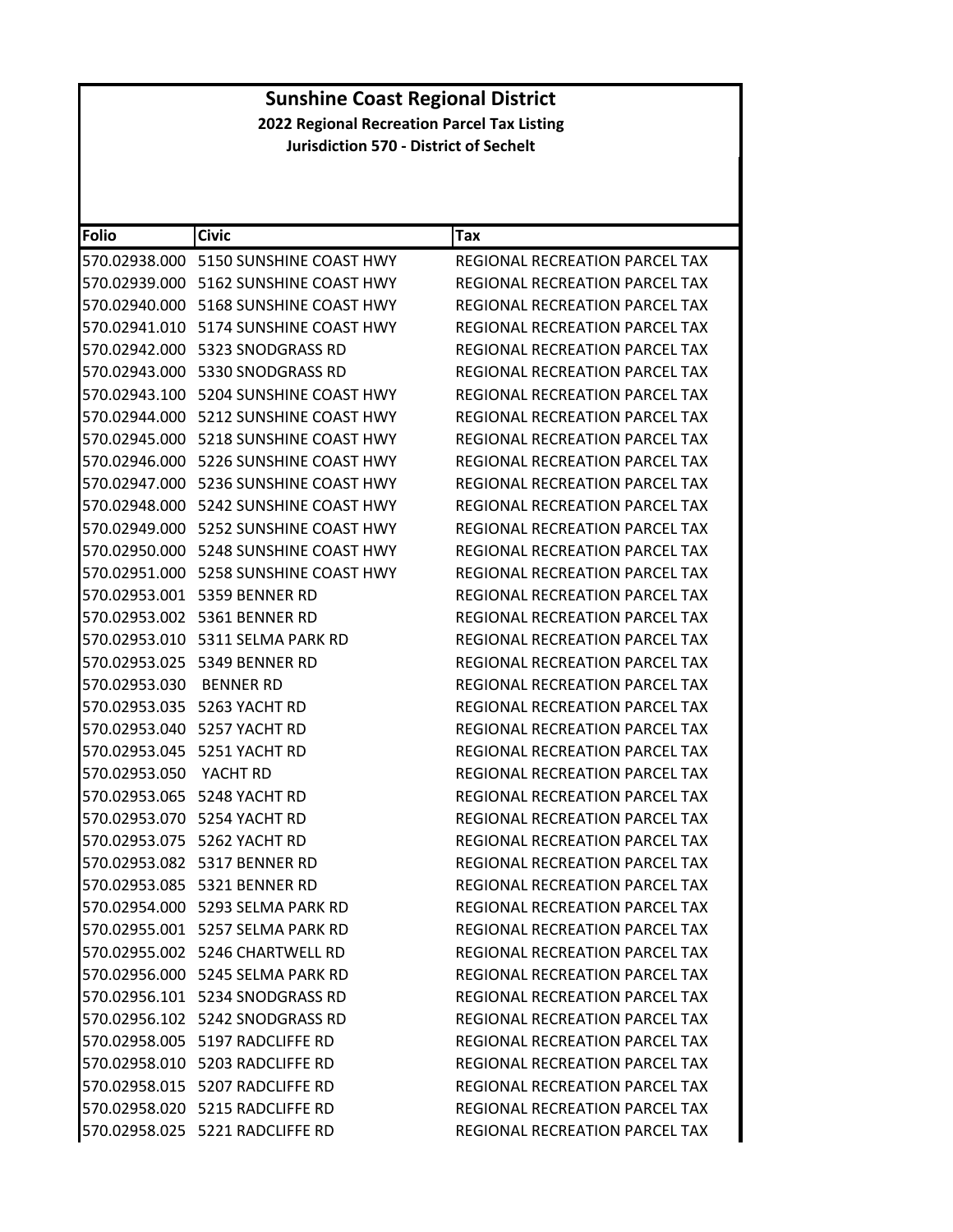| <b>Folio</b>  | <b>Civic</b>                       | Tax                                   |
|---------------|------------------------------------|---------------------------------------|
|               |                                    | REGIONAL RECREATION PARCEL TAX        |
|               | 570.02958.035    5231 RADCLIFFE RD | REGIONAL RECREATION PARCEL TAX        |
|               | 570.02958.040 5237 RADCLIFFE RD    | REGIONAL RECREATION PARCEL TAX        |
| 570.02958.045 | 5288 SNODGRASS RD                  | <b>REGIONAL RECREATION PARCEL TAX</b> |
|               | 570.02958.050    5200 RADCLIFFE RD | REGIONAL RECREATION PARCEL TAX        |
|               | 570.02958.055    5206 RADCLIFFE RD | <b>REGIONAL RECREATION PARCEL TAX</b> |
|               | 570.02958.060    5212 RADCLIFFE RD | REGIONAL RECREATION PARCEL TAX        |
|               | 570.02958.065    5218 RADCLIFFE RD | REGIONAL RECREATION PARCEL TAX        |
|               |                                    | <b>REGIONAL RECREATION PARCEL TAX</b> |
|               | 570.02958.075    5230 RADCLIFFE RD | REGIONAL RECREATION PARCEL TAX        |
|               | 570.02958.080    5236 RADCLIFFE RD | REGIONAL RECREATION PARCEL TAX        |
|               | 570.02958.105    5237 CHARTWELL RD | REGIONAL RECREATION PARCEL TAX        |
|               |                                    | REGIONAL RECREATION PARCEL TAX        |
|               |                                    | REGIONAL RECREATION PARCEL TAX        |
|               | 570.02958.120    5221 CHARTWELL RD | REGIONAL RECREATION PARCEL TAX        |
|               | 570.02958.125    5217 CHARTWELL RD | REGIONAL RECREATION PARCEL TAX        |
|               |                                    | REGIONAL RECREATION PARCEL TAX        |
|               | 570.02958.135    5207 CHARTWELL RD | <b>REGIONAL RECREATION PARCEL TAX</b> |
|               | 570.02958.140    5201 CHARTWELL RD | REGIONAL RECREATION PARCEL TAX        |
|               |                                    | REGIONAL RECREATION PARCEL TAX        |
|               | 570.02958.150    5200 CHARTWELL RD | REGIONAL RECREATION PARCEL TAX        |
|               |                                    | REGIONAL RECREATION PARCEL TAX        |
|               | 570.02958.160    5210 CHARTWELL RD | REGIONAL RECREATION PARCEL TAX        |
| 570.02958.165 | 5216 CHARTWELL RD                  | REGIONAL RECREATION PARCEL TAX        |
| 570.02958.170 | 5220 CHARTWELL RD                  | REGIONAL RECREATION PARCEL TAX        |
|               | 570.02958.175    5226 CHARTWELL RD | <b>REGIONAL RECREATION PARCEL TAX</b> |
| 570.02958.180 | <b>CHARTWELL RD</b>                | <b>REGIONAL RECREATION PARCEL TAX</b> |
|               |                                    | REGIONAL RECREATION PARCEL TAX        |
|               | 570.02958.190 5262 SNODGRASS RD    | <b>REGIONAL RECREATION PARCEL TAX</b> |
|               | 570.02959.020 5211 YACHT RD        | REGIONAL RECREATION PARCEL TAX        |
|               | 570.02959.030 5203 YACHT RD        | REGIONAL RECREATION PARCEL TAX        |
|               | 570.02959.042 5202 YACHT RD        | REGIONAL RECREATION PARCEL TAX        |
|               | 570.02959.045 5196 YACHT RD        | REGIONAL RECREATION PARCEL TAX        |
|               | 570.02959.050 5210 YACHT RD        | <b>REGIONAL RECREATION PARCEL TAX</b> |
|               | 570.02959.060 5216 YACHT RD        | REGIONAL RECREATION PARCEL TAX        |
|               | 570.02959.064 5228 YACHT RD        | REGIONAL RECREATION PARCEL TAX        |
|               | 570.02959.068 5222 YACHT RD        | <b>REGIONAL RECREATION PARCEL TAX</b> |
|               | 570.02959.075 5215 YACHT RD        | REGIONAL RECREATION PARCEL TAX        |
|               | 570.02959.081 5229 YACHT RD        | REGIONAL RECREATION PARCEL TAX        |
|               | 570.02959.090 5223 YACHT RD        | REGIONAL RECREATION PARCEL TAX        |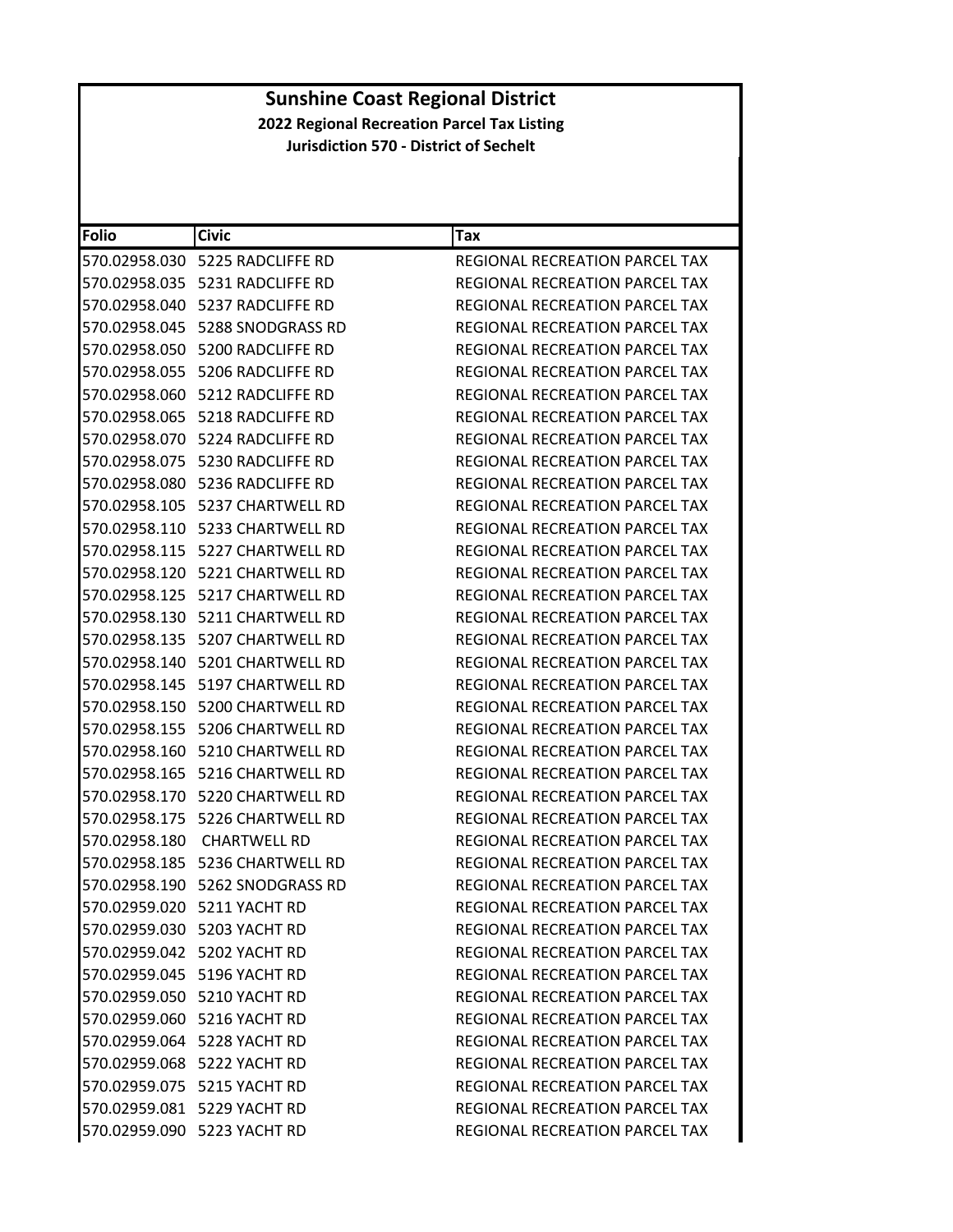| Folio                     | <b>Civic</b>                          | <b>Tax</b>                            |
|---------------------------|---------------------------------------|---------------------------------------|
|                           | 570.02959.100 5237 YACHT RD           | REGIONAL RECREATION PARCEL TAX        |
|                           | 570.02959.105 5236 YACHT RD           | REGIONAL RECREATION PARCEL TAX        |
|                           | 570.02961.000 5140 ANNA RD            | <b>REGIONAL RECREATION PARCEL TAX</b> |
| 570.02962.000             |                                       | <b>REGIONAL RECREATION PARCEL TAX</b> |
|                           | 570.02966.000 5135 ANNA RD            | REGIONAL RECREATION PARCEL TAX        |
|                           | 570.02967.000 5126 OXLEY RD           | REGIONAL RECREATION PARCEL TAX        |
|                           | 570.02968.000 5118 OXLEY RD           | <b>REGIONAL RECREATION PARCEL TAX</b> |
|                           | 570.02969.000 5112 RADCLIFFE RD       | REGIONAL RECREATION PARCEL TAX        |
|                           | 570.02970.000 5105 ANNA RD            | REGIONAL RECREATION PARCEL TAX        |
|                           | 570.02971.000 5097 ANNA RD            | REGIONAL RECREATION PARCEL TAX        |
|                           | 570.02972.000 5097 BETTY RD           | REGIONAL RECREATION PARCEL TAX        |
|                           | 570.02973.000 5104 ANNA RD            | REGIONAL RECREATION PARCEL TAX        |
|                           | 570.02974.000 5112 ANNA RD            | REGIONAL RECREATION PARCEL TAX        |
|                           | 570.02975.000 5121 BETTY RD           | REGIONAL RECREATION PARCEL TAX        |
|                           | 570.02976.000 5127 BETTY RD           | <b>REGIONAL RECREATION PARCEL TAX</b> |
|                           | 570.02977.000 5135 BETTY RD           | <b>REGIONAL RECREATION PARCEL TAX</b> |
| 570.02978.000 5135 PAM RD |                                       | REGIONAL RECREATION PARCEL TAX        |
|                           | 570.02978.050 5128 BETTY RD           | REGIONAL RECREATION PARCEL TAX        |
|                           | 570.02979.000 5118 BETTY RD           | REGIONAL RECREATION PARCEL TAX        |
|                           | 570.02980.000 5110 BETTY RD           | REGIONAL RECREATION PARCEL TAX        |
|                           | 570.02981.000 5104 BETTY RD           | REGIONAL RECREATION PARCEL TAX        |
|                           | 570.02982.000 5098 BETTY RD           | REGIONAL RECREATION PARCEL TAX        |
| 570.02983.000 5098 PAM RD |                                       | REGIONAL RECREATION PARCEL TAX        |
| 570.02984.000 5104 PAM RD |                                       | REGIONAL RECREATION PARCEL TAX        |
| 570.02985.000 5112 PAM RD |                                       | REGIONAL RECREATION PARCEL TAX        |
| 570.02986.000 5118 PAM RD |                                       | REGIONAL RECREATION PARCEL TAX        |
| 570.02986.100 5126 PAM RD |                                       | REGIONAL RECREATION PARCEL TAX        |
| 570.02987.000 5132 PAM RD |                                       | <b>REGIONAL RECREATION PARCEL TAX</b> |
| 570.03100.000             |                                       | REGIONAL RECREATION PARCEL TAX        |
| 570.03105.000             |                                       | <b>REGIONAL RECREATION PARCEL TAX</b> |
|                           | 570.03111.000 4885 SUNSHINE COAST HWY | REGIONAL RECREATION PARCEL TAX        |
|                           |                                       | <b>REGIONAL RECREATION PARCEL TAX</b> |
|                           | 570.03113.000 4875 SUNSHINE COAST HWY | REGIONAL RECREATION PARCEL TAX        |
|                           | 570.03114.000 4871 SUNSHINE COAST HWY | REGIONAL RECREATION PARCEL TAX        |
|                           | 570.03115.000 4865 SUNSHINE COAST HWY | REGIONAL RECREATION PARCEL TAX        |
|                           | 570.03116.000 4861 SUNSHINE COAST HWY | REGIONAL RECREATION PARCEL TAX        |
| 570.03117.000             | 4857 SUNSHINE COAST HWY               | REGIONAL RECREATION PARCEL TAX        |
| 570.03118.000             | 4851 SUNSHINE COAST HWY               | REGIONAL RECREATION PARCEL TAX        |
|                           | 570.03119.000 4847 SUNSHINE COAST HWY | REGIONAL RECREATION PARCEL TAX        |
|                           | 570.03120.000 4843 SUNSHINE COAST HWY | REGIONAL RECREATION PARCEL TAX        |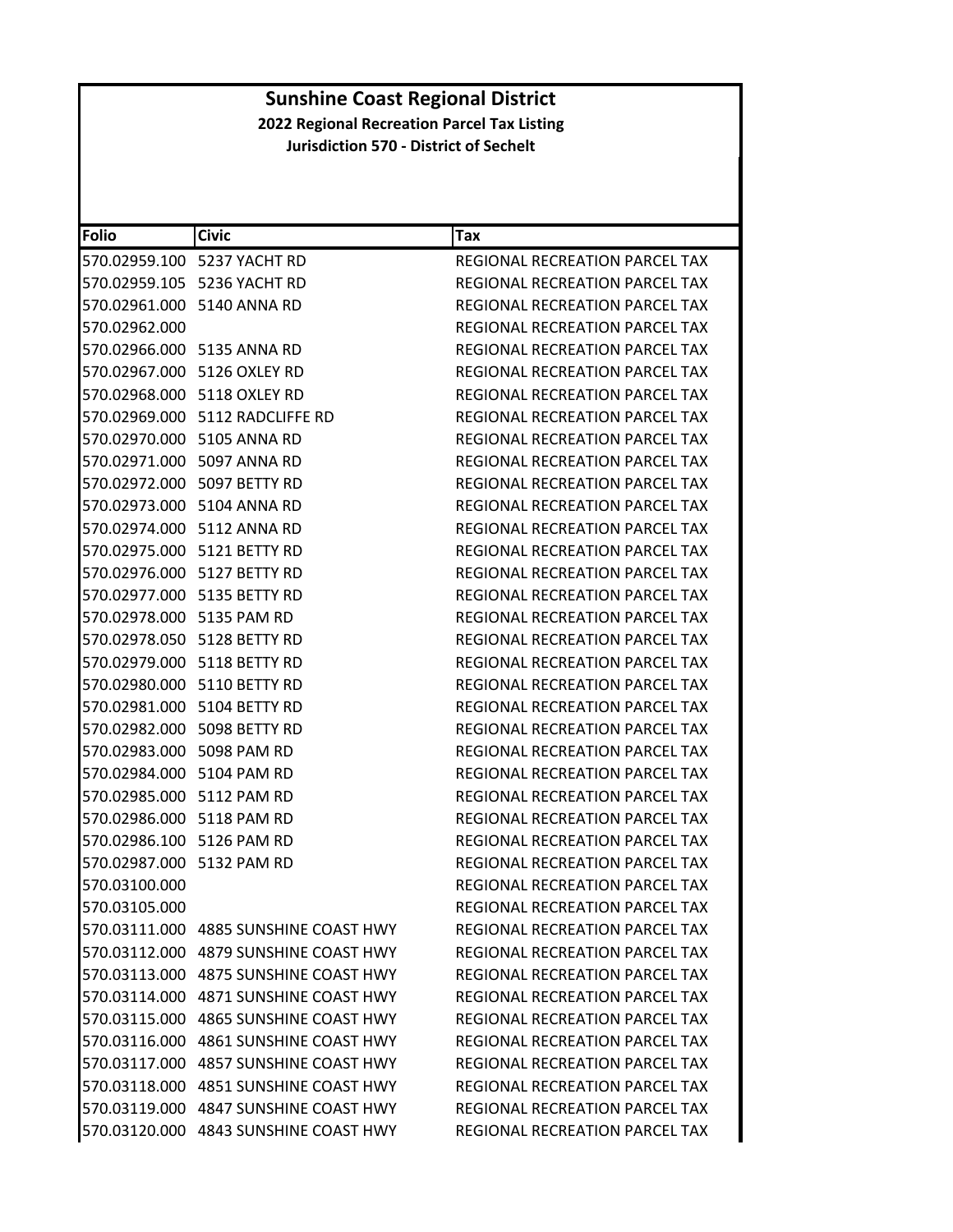| <b>Folio</b>              | <b>Civic</b>                             | Tax                                   |
|---------------------------|------------------------------------------|---------------------------------------|
|                           | 570.03121.000 4835 SUNSHINE COAST HWY    | <b>REGIONAL RECREATION PARCEL TAX</b> |
|                           |                                          | REGIONAL RECREATION PARCEL TAX        |
|                           | 570.03123.000 4825 SUNSHINE COAST HWY    | REGIONAL RECREATION PARCEL TAX        |
|                           | 570.03124.000 4819 SUNSHINE COAST HWY    | REGIONAL RECREATION PARCEL TAX        |
|                           |                                          | REGIONAL RECREATION PARCEL TAX        |
|                           | 570.03126.000 5187 CHAPMAN RD            | REGIONAL RECREATION PARCEL TAX        |
|                           | 570.03126.005 5169 CHAPMAN RD            | REGIONAL RECREATION PARCEL TAX        |
| 570.03126.010             | 5173 CHAPMAN RD                          | REGIONAL RECREATION PARCEL TAX        |
|                           | 570.03126.015    5179 CHAPMAN RD         | REGIONAL RECREATION PARCEL TAX        |
|                           | 570.03127.015 4875 DUNCAN LANE           | REGIONAL RECREATION PARCEL TAX        |
|                           | 570.03128.000 A-4862 SUNSHINE COAST HWY  | REGIONAL RECREATION PARCEL TAX        |
|                           | 570.03129.000 4850 SUNSHINE COAST HWY    | REGIONAL RECREATION PARCEL TAX        |
| 570.03130.000             | 4840 SUNSHINE COAST HWY                  | REGIONAL RECREATION PARCEL TAX        |
|                           | 570.03131.000 4830 SUNSHINE COAST HWY    | <b>REGIONAL RECREATION PARCEL TAX</b> |
|                           |                                          | REGIONAL RECREATION PARCEL TAX        |
|                           | 570.03132.050 4822 SUNSHINE COAST HWY    | REGIONAL RECREATION PARCEL TAX        |
| 570.03132.100 5166 BAY RD |                                          | REGIONAL RECREATION PARCEL TAX        |
| 570.03132.200             | 5160 BAY RD                              | REGIONAL RECREATION PARCEL TAX        |
| 570.03132.300 5154 BAY RD |                                          | REGIONAL RECREATION PARCEL TAX        |
| 570.03132.305 5138 BAY RD |                                          | REGIONAL RECREATION PARCEL TAX        |
|                           |                                          | REGIONAL RECREATION PARCEL TAX        |
|                           | 570.03132.315 4839 LAUREL AVE            | REGIONAL RECREATION PARCEL TAX        |
| 570.03132.320             | 4845 LAUREL AVE                          | REGIONAL RECREATION PARCEL TAX        |
| 570.03132.325             | 4849 LAUREL AVE                          | REGIONAL RECREATION PARCEL TAX        |
|                           | 570.03132.330 4857 LAUREL AVE            | REGIONAL RECREATION PARCEL TAX        |
|                           |                                          | REGIONAL RECREATION PARCEL TAX        |
| 570.03132.340             | <b>LAUREL AVE</b>                        | REGIONAL RECREATION PARCEL TAX        |
| 570.03132.345             | 4873 LAUREL AVE                          | <b>REGIONAL RECREATION PARCEL TAX</b> |
|                           | 570.03132.350 4877 LAUREL AVE            | REGIONAL RECREATION PARCEL TAX        |
|                           | 570.03132.355 5157 CHAPMAN RD            | REGIONAL RECREATION PARCEL TAX        |
|                           | 570.03132.360 5147 CHAPMAN RD            | REGIONAL RECREATION PARCEL TAX        |
|                           |                                          | REGIONAL RECREATION PARCEL TAX        |
|                           | 570.03134.000 4690 SUNSHINE COAST HWY    | REGIONAL RECREATION PARCEL TAX        |
|                           | 570.03135.000 4688 SUNSHINE COAST HWY    | <b>REGIONAL RECREATION PARCEL TAX</b> |
|                           | 570.03136.000 4684 SUNSHINE COAST HWY    | REGIONAL RECREATION PARCEL TAX        |
|                           | 570.03137.001    4678 SUNSHINE COAST HWY | REGIONAL RECREATION PARCEL TAX        |
|                           |                                          | REGIONAL RECREATION PARCEL TAX        |
|                           | 570.03140.000 4668 SUNSHINE COAST HWY    | REGIONAL RECREATION PARCEL TAX        |
|                           | 570.03141.000 4664 SUNSHINE COAST HWY    | <b>REGIONAL RECREATION PARCEL TAX</b> |
|                           | 570.03142.000 4660 SUNSHINE COAST HWY    | REGIONAL RECREATION PARCEL TAX        |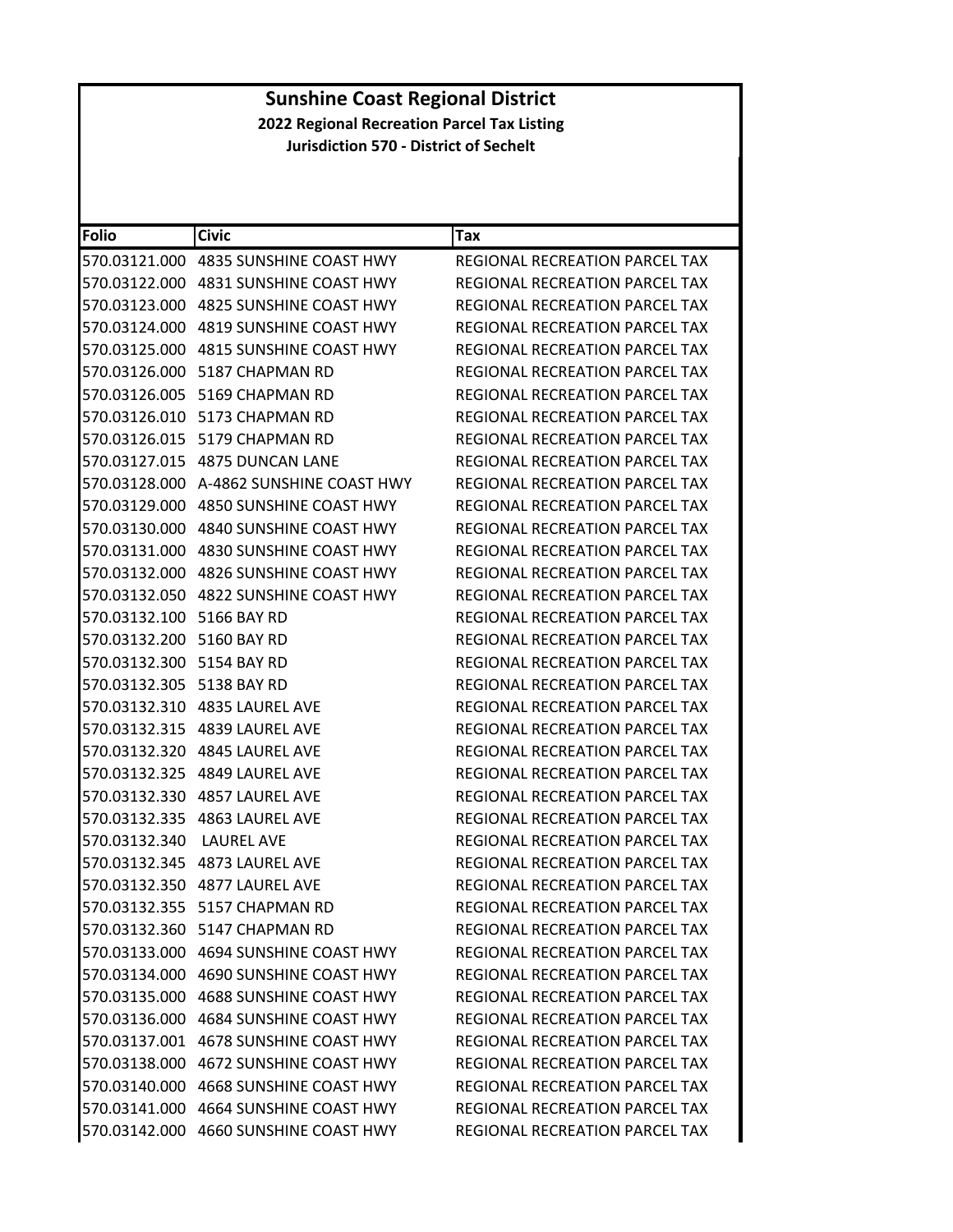| <b>Folio</b>  | <b>Civic</b>                     | Tax                                   |
|---------------|----------------------------------|---------------------------------------|
| 570.03143.000 | 4656 SUNSHINE COAST HWY          | REGIONAL RECREATION PARCEL TAX        |
| 570.03144.000 | 4663 WESTLY RD                   | REGIONAL RECREATION PARCEL TAX        |
| 570.03145.000 | <b>4673 WHITAKER RD</b>          | REGIONAL RECREATION PARCEL TAX        |
| 570.03146.000 | <b>4677 WHITAKER RD</b>          | REGIONAL RECREATION PARCEL TAX        |
| 570.03148.000 | <b>WHITAKER RD</b>               | REGIONAL RECREATION PARCEL TAX        |
| 570.03149.000 | <b>4689 WHITAKER RD</b>          | REGIONAL RECREATION PARCEL TAX        |
| 570.03150.000 | 5157 DAVIS BAY RD                | <b>REGIONAL RECREATION PARCEL TAX</b> |
| 570.03151.000 | 4648 SUNSHINE COAST HWY          | REGIONAL RECREATION PARCEL TAX        |
| 570.03152.000 | 4644 SUNSHINE COAST HWY          | REGIONAL RECREATION PARCEL TAX        |
| 570.03153.000 | 4638 SUNSHINE COAST HWY          | REGIONAL RECREATION PARCEL TAX        |
| 570.03154.000 | 4636 SUNSHINE COAST HWY          | REGIONAL RECREATION PARCEL TAX        |
| 570.03155.000 | 4632 SUNSHINE COAST HWY          | REGIONAL RECREATION PARCEL TAX        |
| 570.03156.000 | 4628 SUNSHINE COAST HWY          | REGIONAL RECREATION PARCEL TAX        |
| 570.03157.000 | 4624 SUNSHINE COAST HWY          | REGIONAL RECREATION PARCEL TAX        |
| 570.03158.000 | 4622 SUNSHINE COAST HWY          | REGIONAL RECREATION PARCEL TAX        |
| 570.03159.000 | 4618 SUNSHINE COAST HWY          | <b>REGIONAL RECREATION PARCEL TAX</b> |
| 570.03160.000 | <b>4612 SUNSHINE COAST HWY</b>   | REGIONAL RECREATION PARCEL TAX        |
| 570.03160.100 | <b>4607 WHITAKER RD</b>          | REGIONAL RECREATION PARCEL TAX        |
| 570.03161.000 | <b>4623 WHITAKER RD</b>          | <b>REGIONAL RECREATION PARCEL TAX</b> |
| 570.03162.000 | 4631 WHITAKER RD                 | REGIONAL RECREATION PARCEL TAX        |
| 570.03163.000 | 4637 WHITAKER RD                 | <b>REGIONAL RECREATION PARCEL TAX</b> |
| 570.03164.000 | <b>4641 WHITAKER RD</b>          | REGIONAL RECREATION PARCEL TAX        |
| 570.03165.000 | <b>4645 WHITAKER RD</b>          | REGIONAL RECREATION PARCEL TAX        |
| 570.03166.000 | <b>4657 WHITAKER RD</b>          | REGIONAL RECREATION PARCEL TAX        |
| 570.03167.000 | 4660 WESTLY RD                   | REGIONAL RECREATION PARCEL TAX        |
| 570.03168.000 | <b>4604 WHITAKER RD</b>          | REGIONAL RECREATION PARCEL TAX        |
| 570.03168.010 | 4598 WHITAKER RD                 | REGIONAL RECREATION PARCEL TAX        |
| 570.03169.000 | 4590 SUNSHINE COAST HWY          | REGIONAL RECREATION PARCEL TAX        |
| 570.03170.000 | 4586 SUNSHINE COAST HWY          | REGIONAL RECREATION PARCEL TAX        |
|               | 570.03172.000 SUNSHINE COAST HWY | REGIONAL RECREATION PARCEL TAX        |
|               | 570.03173.001 5135 DAVIS BAY RD  | REGIONAL RECREATION PARCEL TAX        |
|               | 570.03173.002 4692 WHITAKER RD   | REGIONAL RECREATION PARCEL TAX        |
|               | 570.03174.000 4682 WHITAKER RD   | REGIONAL RECREATION PARCEL TAX        |
|               | 570.03175.000 4676 WHITAKER RD   | REGIONAL RECREATION PARCEL TAX        |
|               | 570.03175.100 4672 WHITAKER RD   | REGIONAL RECREATION PARCEL TAX        |
|               | 570.03176.000 4664 WHITAKER RD   | <b>REGIONAL RECREATION PARCEL TAX</b> |
|               | 570.03177.000 4658 WHITAKER RD   | REGIONAL RECREATION PARCEL TAX        |
|               | 570.03178.000 4648 WHITAKER RD   | <b>REGIONAL RECREATION PARCEL TAX</b> |
|               | 570.03179.000 4642 WHITAKER RD   | <b>REGIONAL RECREATION PARCEL TAX</b> |
|               | 570.03180.000 4632 WHITAKER RD   | REGIONAL RECREATION PARCEL TAX        |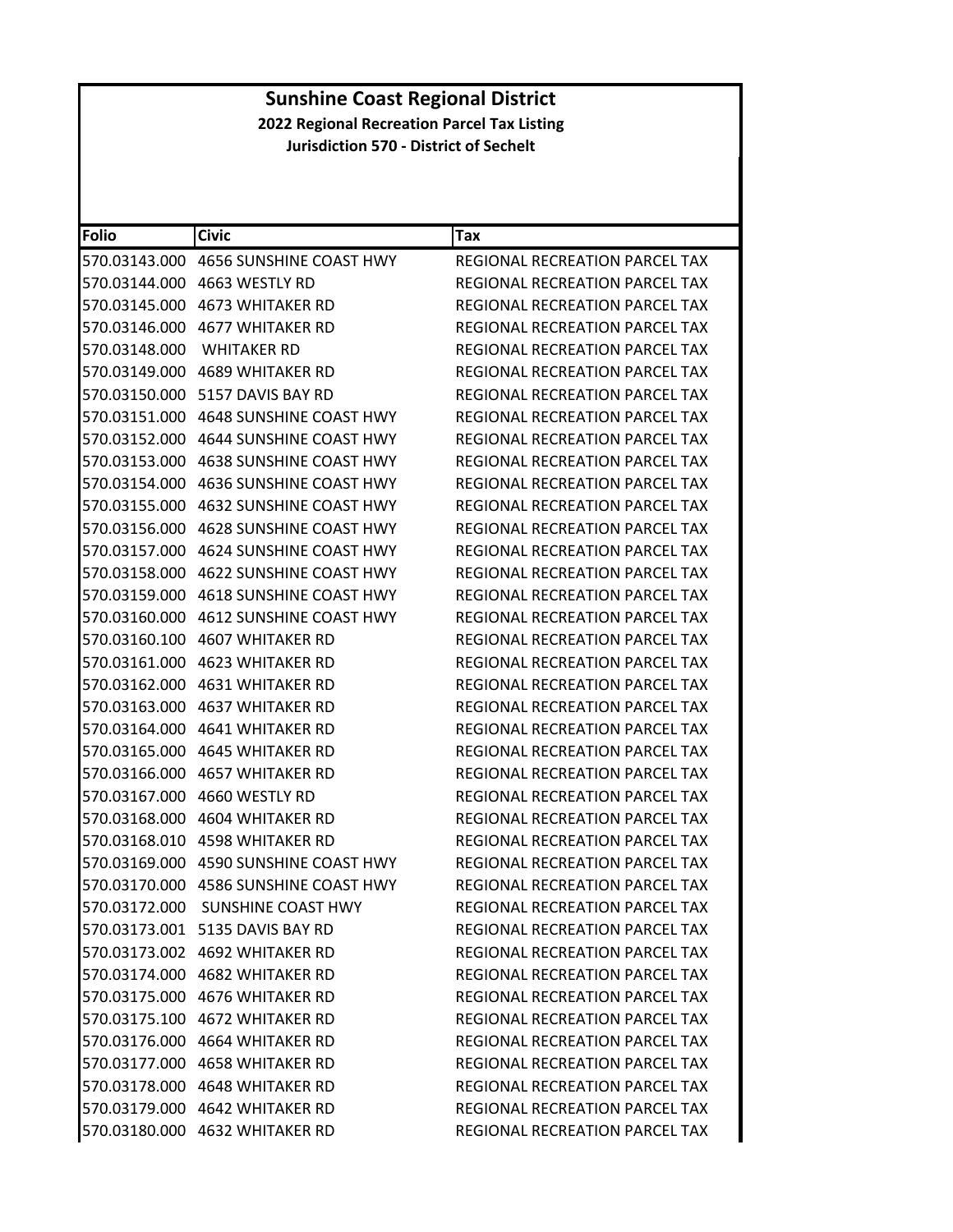| Folio         | <b>Civic</b>                            | Tax                                   |
|---------------|-----------------------------------------|---------------------------------------|
| 570.03181.000 | <b>4628 WHITAKER RD</b>                 | REGIONAL RECREATION PARCEL TAX        |
| 570.03182.000 | 4616 WHITAKER RD                        | REGIONAL RECREATION PARCEL TAX        |
| 570.03183.000 | 5123 DAVIS BAY RD                       | REGIONAL RECREATION PARCEL TAX        |
| 570.03184.000 | 4661 SIMPKINS RD                        | REGIONAL RECREATION PARCEL TAX        |
|               |                                         | REGIONAL RECREATION PARCEL TAX        |
| 570.03186.000 | 4631 SIMPKINS RD                        | REGIONAL RECREATION PARCEL TAX        |
| 570.03187.000 | 4621 SIMPKINS RD                        | <b>REGIONAL RECREATION PARCEL TAX</b> |
| 570.03188.000 | 4605 SIMPKINS RD                        | REGIONAL RECREATION PARCEL TAX        |
| 570.03188.500 | 4602 SIMPKINS RD                        | <b>REGIONAL RECREATION PARCEL TAX</b> |
|               | 570.03189.000 4632 SIMPKINS RD          | REGIONAL RECREATION PARCEL TAX        |
| 570.03190.000 | 4646 SIMPKINS RD                        | REGIONAL RECREATION PARCEL TAX        |
| 570.03192.001 | 5085 DAVIS BAY RD                       | REGIONAL RECREATION PARCEL TAX        |
| 570.03193.000 | 5069 DAVIS BAY RD                       | REGIONAL RECREATION PARCEL TAX        |
| 570.03194.005 | 1615 MISSION RD                         | REGIONAL RECREATION PARCEL TAX        |
| 570.03194.010 | 1605 MISSION RD                         | REGIONAL RECREATION PARCEL TAX        |
| 570.03195.001 | 4595 SUNSHINE COAST HWY                 | REGIONAL RECREATION PARCEL TAX        |
| 570.03196.005 | 4603 SUNSHINE COAST HWY                 | REGIONAL RECREATION PARCEL TAX        |
| 570.03197.000 | 4609 SUNSHINE COAST HWY                 | <b>REGIONAL RECREATION PARCEL TAX</b> |
| 570.03198.005 | 4748 SUNSHINE COAST HWY                 | REGIONAL RECREATION PARCEL TAX        |
| 570.03199.000 | 5181 BAY RD                             | REGIONAL RECREATION PARCEL TAX        |
| 570.03200.000 | 4808 SUNSHINE COAST HWY                 | REGIONAL RECREATION PARCEL TAX        |
| 570.03201.000 | 4802 SUNSHINE COAST HWY                 | REGIONAL RECREATION PARCEL TAX        |
| 570.03202.000 | 4798 SUNSHINE COAST HWY                 | REGIONAL RECREATION PARCEL TAX        |
| 570.03203.000 | 4794 SUNSHINE COAST HWY                 | REGIONAL RECREATION PARCEL TAX        |
| 570.03204.000 | 4790 SUNSHINE COAST HWY                 | REGIONAL RECREATION PARCEL TAX        |
| 570.03205.000 | 4780 SUNSHINE COAST HWY                 | REGIONAL RECREATION PARCEL TAX        |
| 570.03207.000 | 4774 SUNSHINE COAST HWY                 | REGIONAL RECREATION PARCEL TAX        |
| 570.03208.000 |                                         | REGIONAL RECREATION PARCEL TAX        |
|               |                                         | REGIONAL RECREATION PARCEL TAX        |
|               | 570.03211.080 WHITAKER RD               | REGIONAL RECREATION PARCEL TAX        |
|               | 570.03211.090 WHITAKER RD               | <b>REGIONAL RECREATION PARCEL TAX</b> |
|               | 570.03211.100 4739 WHITAKER RD          | REGIONAL RECREATION PARCEL TAX        |
|               | 570.03211.110 4743 WHITAKER RD          | REGIONAL RECREATION PARCEL TAX        |
|               |                                         | REGIONAL RECREATION PARCEL TAX        |
|               | 570.03211.150 4726 SUNSHINE COAST HWY   | REGIONAL RECREATION PARCEL TAX        |
|               | 570.03211.181 1-4720 SUNSHINE COAST HWY | <b>REGIONAL RECREATION PARCEL TAX</b> |
|               | 570.03211.182 2-4720 SUNSHINE COAST HWY | REGIONAL RECREATION PARCEL TAX        |
|               | 570.03211.183 3-4720 SUNSHINE COAST HWY | REGIONAL RECREATION PARCEL TAX        |
|               | 570.03211.184 4-4720 SUNSHINE COAST HWY | <b>REGIONAL RECREATION PARCEL TAX</b> |
|               | 570.03211.185 5-4720 SUNSHINE COAST HWY | REGIONAL RECREATION PARCEL TAX        |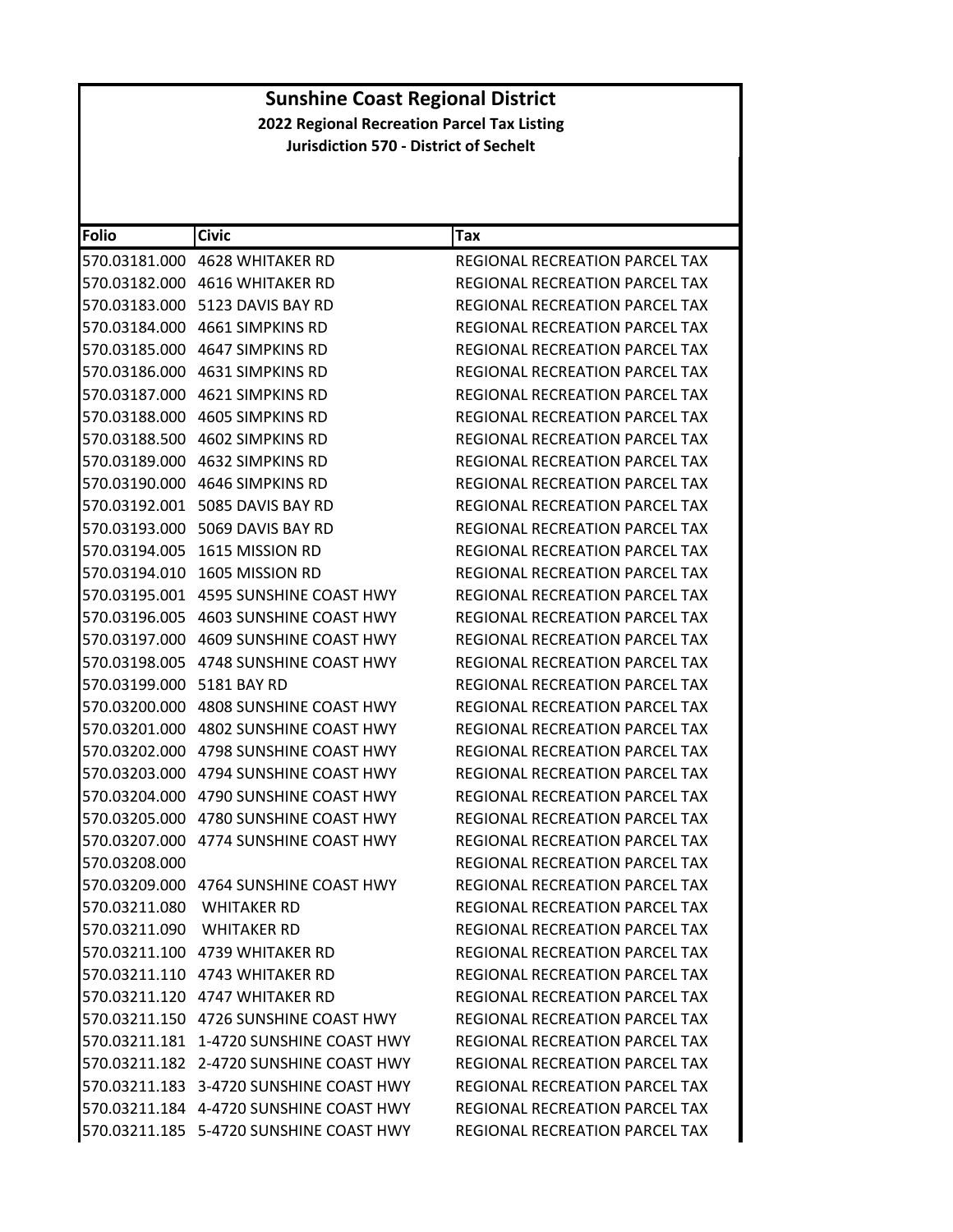| <b>Folio</b>  | <b>Civic</b>                            | Tax                                   |
|---------------|-----------------------------------------|---------------------------------------|
|               | 570.03211.186 6-4720 SUNSHINE COAST HWY | REGIONAL RECREATION PARCEL TAX        |
| 570.03211.301 | 102-5160 DAVIS BAY RD                   | REGIONAL RECREATION PARCEL TAX        |
| 570.03211.302 | 5160 DAVIS BAY RD                       | REGIONAL RECREATION PARCEL TAX        |
| 570.03211.303 | 103-5160 DAVIS BAY RD                   | REGIONAL RECREATION PARCEL TAX        |
| 570.03211.304 | 104-5160 DAVIS BAY RD                   | REGIONAL RECREATION PARCEL TAX        |
| 570.03211.305 | 105-5160 DAVIS BAY RD                   | REGIONAL RECREATION PARCEL TAX        |
| 570.03211.306 | 106-5160 DAVIS BAY RD                   | REGIONAL RECREATION PARCEL TAX        |
| 570.03211.307 | 107-5160 DAVIS BAY RD                   | <b>REGIONAL RECREATION PARCEL TAX</b> |
| 570.03211.308 | 108-5160 DAVIS BAY RD                   | REGIONAL RECREATION PARCEL TAX        |
| 570.03211.309 | 109-5160 DAVIS BAY RD                   | REGIONAL RECREATION PARCEL TAX        |
| 570.03211.310 | 110-5160 DAVIS BAY RD                   | REGIONAL RECREATION PARCEL TAX        |
| 570.03211.311 | 111-5160 DAVIS BAY RD                   | REGIONAL RECREATION PARCEL TAX        |
| 570.03211.312 | 112-5160 DAVIS BAY RD                   | REGIONAL RECREATION PARCEL TAX        |
| 570.03211.313 | 113-5160 DAVIS BAY RD                   | REGIONAL RECREATION PARCEL TAX        |
| 570.03211.314 | 114-5160 DAVIS BAY RD                   | REGIONAL RECREATION PARCEL TAX        |
| 570.03211.315 | 115-5160 DAVIS BAY RD                   | REGIONAL RECREATION PARCEL TAX        |
| 570.03211.316 | 116-5160 DAVIS BAY RD                   | REGIONAL RECREATION PARCEL TAX        |
| 570.03211.317 | 117-5160 DAVIS BAY RD                   | REGIONAL RECREATION PARCEL TAX        |
| 570.03211.318 | 118-5160 DAVIS BAY RD                   | REGIONAL RECREATION PARCEL TAX        |
| 570.03211.319 | 119-5160 DAVIS BAY RD                   | REGIONAL RECREATION PARCEL TAX        |
| 570.03211.320 | 120-5160 DAVIS BAY RD                   | REGIONAL RECREATION PARCEL TAX        |
| 570.03211.321 | 121-5160 DAVIS BAY RD                   | REGIONAL RECREATION PARCEL TAX        |
| 570.03211.322 | 222-5160 DAVIS BAY RD                   | REGIONAL RECREATION PARCEL TAX        |
| 570.03211.323 | 223-5160 DAVIS BAY RD                   | REGIONAL RECREATION PARCEL TAX        |
| 570.03211.324 | 224-5160 DAVIS BAY RD                   | REGIONAL RECREATION PARCEL TAX        |
| 570.03211.325 | 225-5160 DAVIS BAY RD                   | REGIONAL RECREATION PARCEL TAX        |
| 570.03211.326 | 226-5160 DAVIS BAY RD                   | REGIONAL RECREATION PARCEL TAX        |
| 570.03211.327 | 227-5160 DAVIS BAY RD                   | REGIONAL RECREATION PARCEL TAX        |
|               | 570.03211.328 228-5160 DAVIS BAY RD     | REGIONAL RECREATION PARCEL TAX        |
|               | 570.03211.329 229-5160 DAVIS BAY RD     | REGIONAL RECREATION PARCEL TAX        |
|               | 570.03211.330 230-5160 DAVIS BAY RD     | REGIONAL RECREATION PARCEL TAX        |
|               | 570.03211.331 231-5160 DAVIS BAY RD     | REGIONAL RECREATION PARCEL TAX        |
|               | 570.03211.332 232-5160 DAVIS BAY RD     | REGIONAL RECREATION PARCEL TAX        |
|               | 570.03211.333 233-5160 DAVIS BAY RD     | REGIONAL RECREATION PARCEL TAX        |
|               | 570.03211.334 234-5160 DAVIS BAY RD     | REGIONAL RECREATION PARCEL TAX        |
|               | 570.03211.335 235-5160 DAVIS BAY RD     | REGIONAL RECREATION PARCEL TAX        |
|               | 570.03211.336 236-5160 DAVIS BAY RD     | REGIONAL RECREATION PARCEL TAX        |
|               | 570.03211.337 237-5160 DAVIS BAY RD     | <b>REGIONAL RECREATION PARCEL TAX</b> |
|               | 570.03211.338 238-5160 DAVIS BAY RD     | REGIONAL RECREATION PARCEL TAX        |
|               | 570.03211.339 239-5160 DAVIS BAY RD     | REGIONAL RECREATION PARCEL TAX        |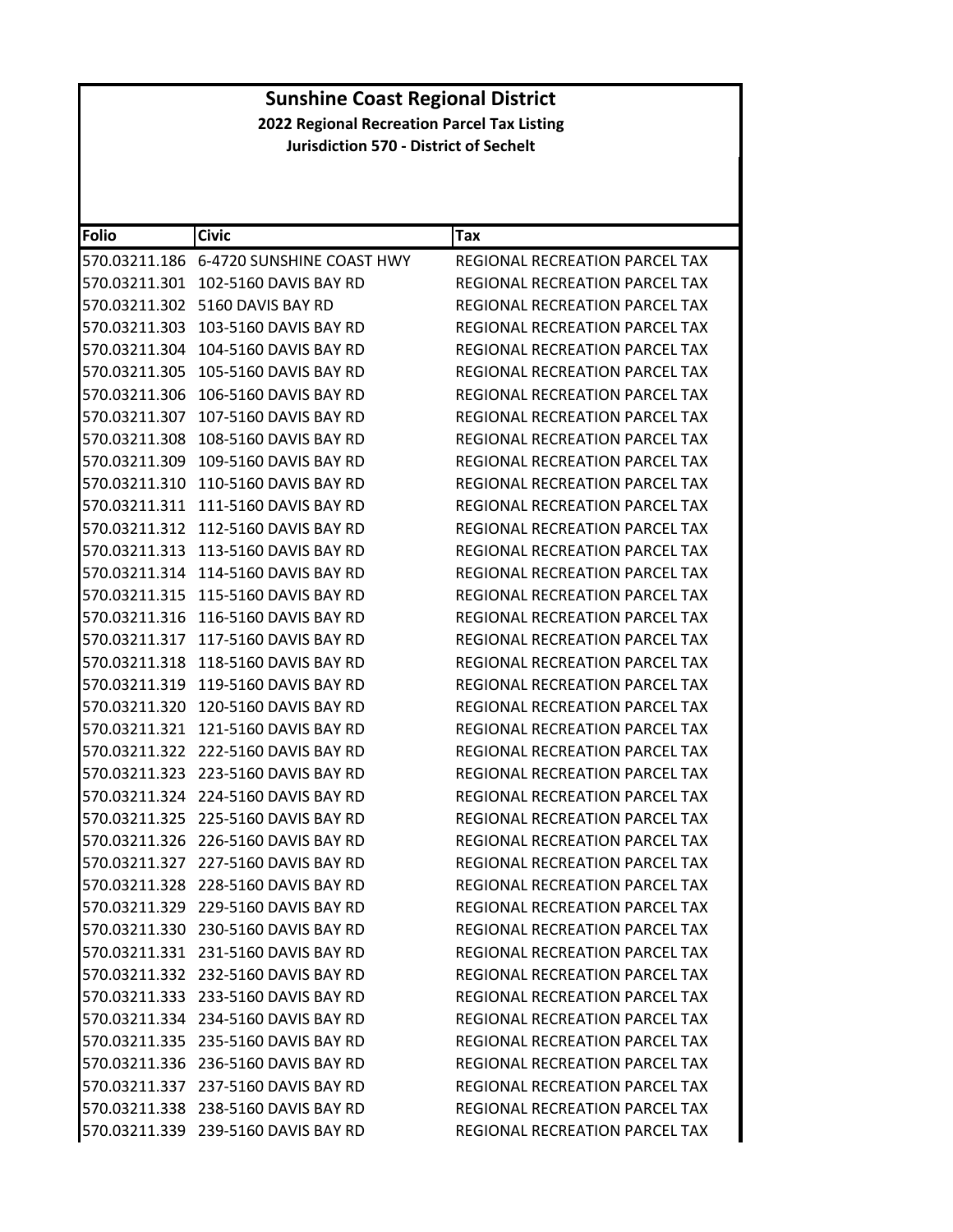| <b>Folio</b>  | <b>Civic</b>                        | Tax                                   |
|---------------|-------------------------------------|---------------------------------------|
| 570.03211.340 | 240-5160 DAVIS BAY RD               | REGIONAL RECREATION PARCEL TAX        |
|               | 570.03211.341 241-5160 DAVIS BAY RD | REGIONAL RECREATION PARCEL TAX        |
| 570.03211.342 | 342-5160 DAVIS BAY RD               | REGIONAL RECREATION PARCEL TAX        |
| 570.03211.343 | 343-5160 DAVIS BAY RD               | REGIONAL RECREATION PARCEL TAX        |
|               | 570.03211.344 344-5160 DAVIS BAY RD | REGIONAL RECREATION PARCEL TAX        |
| 570.03211.345 | 345-5160 DAVIS BAY RD               | <b>REGIONAL RECREATION PARCEL TAX</b> |
| 570.03211.346 | 346-5160 DAVIS BAY RD               | <b>REGIONAL RECREATION PARCEL TAX</b> |
| 570.03211.347 | 347-5160 DAVIS BAY RD               | REGIONAL RECREATION PARCEL TAX        |
| 570.03211.348 | 348-5160 DAVIS BAY RD               | REGIONAL RECREATION PARCEL TAX        |
|               | 570.03211.349 349-5160 DAVIS BAY RD | REGIONAL RECREATION PARCEL TAX        |
|               | 570.03211.350 350-5160 DAVIS BAY RD | REGIONAL RECREATION PARCEL TAX        |
|               | 570.03211.351 351-5160 DAVIS BAY RD | REGIONAL RECREATION PARCEL TAX        |
| 570.03211.352 | 352-5160 DAVIS BAY RD               | REGIONAL RECREATION PARCEL TAX        |
| 570.03211.353 | 353-5160 DAVIS BAY RD               | REGIONAL RECREATION PARCEL TAX        |
|               | 570.03211.354 354-5160 DAVIS BAY RD | REGIONAL RECREATION PARCEL TAX        |
| 570.03211.355 | 355-5160 DAVIS BAY RD               | REGIONAL RECREATION PARCEL TAX        |
|               | 570.03211.356 356-5160 DAVIS BAY RD | REGIONAL RECREATION PARCEL TAX        |
| 570.03211.357 | 357-5160 DAVIS BAY RD               | REGIONAL RECREATION PARCEL TAX        |
| 570.03211.358 | 358-5160 DAVIS BAY RD               | REGIONAL RECREATION PARCEL TAX        |
|               | 570.03211.359 359-5160 DAVIS BAY RD | REGIONAL RECREATION PARCEL TAX        |
|               | 570.03211.360 360-5160 DAVIS BAY RD | REGIONAL RECREATION PARCEL TAX        |
| 570.03211.361 | 361-5160 DAVIS BAY RD               | REGIONAL RECREATION PARCEL TAX        |
|               | 570.03212.000    4750 WHITAKER RD   | REGIONAL RECREATION PARCEL TAX        |
|               |                                     | REGIONAL RECREATION PARCEL TAX        |
|               | 570.03214.000    4740 WHITAKER RD   | REGIONAL RECREATION PARCEL TAX        |
|               | 570.03215.000 4734 WHITAKER RD      | REGIONAL RECREATION PARCEL TAX        |
|               |                                     | REGIONAL RECREATION PARCEL TAX        |
|               | 570.03217.000 4726 WHITAKER RD      | REGIONAL RECREATION PARCEL TAX        |
|               | 570.03218.000 4722 WHITAKER RD      | REGIONAL RECREATION PARCEL TAX        |
|               | 570.03219.000 4716 WHITAKER RD      | REGIONAL RECREATION PARCEL TAX        |
|               | 570.03220.000    4710 WHITAKER RD   | REGIONAL RECREATION PARCEL TAX        |
|               | 570.03221.000 4708 WHITAKER RD      | REGIONAL RECREATION PARCEL TAX        |
|               | 570.03222.000 4702 WHITAKER RD      | REGIONAL RECREATION PARCEL TAX        |
|               | 570.03223.000 4705 LAUREL AVE       | REGIONAL RECREATION PARCEL TAX        |
|               | 570.03224.000 4709 LAUREL AVE       | REGIONAL RECREATION PARCEL TAX        |
|               | 570.03225.000 4713 LAUREL AVE       | <b>REGIONAL RECREATION PARCEL TAX</b> |
|               | 570.03225.001 6384 NORWEST BAY RD   | REGIONAL RECREATION PARCEL TAX        |
|               | 570.03225.105 5578 EMERSON RD       | REGIONAL RECREATION PARCEL TAX        |
|               | 570.03225.110 5582 EMERSON RD       | REGIONAL RECREATION PARCEL TAX        |
|               | 570.03225.115 6391 ORACLE RD        | REGIONAL RECREATION PARCEL TAX        |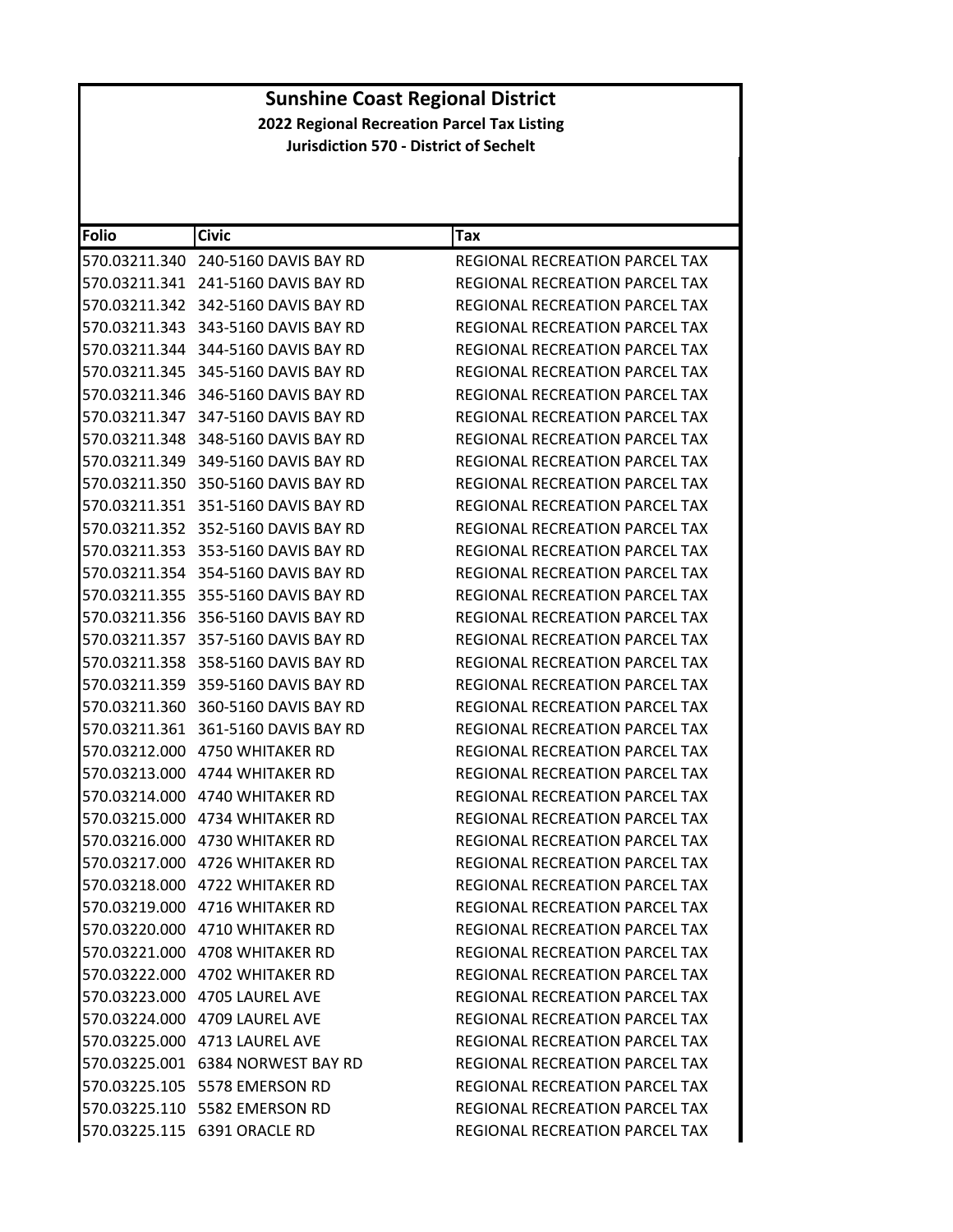| <b>Folio</b>              | <b>Civic</b>                       | Tax                                   |
|---------------------------|------------------------------------|---------------------------------------|
|                           |                                    | REGIONAL RECREATION PARCEL TAX        |
|                           |                                    | REGIONAL RECREATION PARCEL TAX        |
|                           | 570.03225.130 6379 ORACLE RD       | <b>REGIONAL RECREATION PARCEL TAX</b> |
|                           |                                    | <b>REGIONAL RECREATION PARCEL TAX</b> |
|                           | 570.03225.140 6371 ORACLE RD       | REGIONAL RECREATION PARCEL TAX        |
|                           | 570.03226.000 4717 LAUREL AVE      | <b>REGIONAL RECREATION PARCEL TAX</b> |
|                           | 570.03227.000 4721 LAUREL AVE      | REGIONAL RECREATION PARCEL TAX        |
|                           | 570.03228.000 4727 LAUREL AVE      | REGIONAL RECREATION PARCEL TAX        |
|                           | 570.03229.000 4731 LAUREL AVE      | REGIONAL RECREATION PARCEL TAX        |
|                           | 570.03230.000 4735 LAUREL AVE      | REGIONAL RECREATION PARCEL TAX        |
|                           | 570.03231.000 4741 LAUREL AVE      | REGIONAL RECREATION PARCEL TAX        |
|                           |                                    | REGIONAL RECREATION PARCEL TAX        |
|                           | 570.03235.005 4746 LAUREL AVE      | REGIONAL RECREATION PARCEL TAX        |
|                           | 570.03236.000 4740 LAUREL AVE      | REGIONAL RECREATION PARCEL TAX        |
|                           | 570.03237.000 4734 LAUREL AVE      | REGIONAL RECREATION PARCEL TAX        |
|                           |                                    | REGIONAL RECREATION PARCEL TAX        |
|                           | 570.03239.000 4726 LAUREL AVE      | REGIONAL RECREATION PARCEL TAX        |
|                           | 570.03240.000 4722 LAUREL AVE      | <b>REGIONAL RECREATION PARCEL TAX</b> |
|                           |                                    | REGIONAL RECREATION PARCEL TAX        |
|                           | 570.03242.000 4712 LAUREL AVE      | REGIONAL RECREATION PARCEL TAX        |
|                           | 570.03243.000 4708 LAUREL AVE      | REGIONAL RECREATION PARCEL TAX        |
|                           | 570.03244.000    5116 DAVIS BAY RD | REGIONAL RECREATION PARCEL TAX        |
| 570.03244.002 4741 FIR RD |                                    | REGIONAL RECREATION PARCEL TAX        |
| 570.03244.004 4739 FIR RD |                                    | REGIONAL RECREATION PARCEL TAX        |
| 570.03244.008 4736 FIR RD |                                    | REGIONAL RECREATION PARCEL TAX        |
| 570.03244.010 4738 FIR RD |                                    | REGIONAL RECREATION PARCEL TAX        |
| 570.03244.012 4742 FIR RD |                                    | REGIONAL RECREATION PARCEL TAX        |
| 570.03244.014 4746 FIR RD |                                    | <b>REGIONAL RECREATION PARCEL TAX</b> |
| 570.03244.016 4754 FIR RD |                                    | REGIONAL RECREATION PARCEL TAX        |
| 570.03244.019 4734 FIR RD |                                    | REGIONAL RECREATION PARCEL TAX        |
|                           | 570.03244.021 4826 EAGLEVIEW RD    | REGIONAL RECREATION PARCEL TAX        |
|                           | 570.03244.022 4832 EAGLEVIEW RD    | REGIONAL RECREATION PARCEL TAX        |
|                           | 570.03244.023 4838 EAGLEVIEW RD    | REGIONAL RECREATION PARCEL TAX        |
|                           | 570.03244.024 4842 EAGLEVIEW RD    | REGIONAL RECREATION PARCEL TAX        |
|                           | 570.03244.025 4848 EAGLEVIEW RD    | REGIONAL RECREATION PARCEL TAX        |
|                           | 570.03244.026 4854 EAGLEVIEW RD    | REGIONAL RECREATION PARCEL TAX        |
|                           |                                    | REGIONAL RECREATION PARCEL TAX        |
|                           |                                    | REGIONAL RECREATION PARCEL TAX        |
|                           |                                    | <b>REGIONAL RECREATION PARCEL TAX</b> |
|                           | 570.03244.034 4845 BLUEGROUSE DR   | REGIONAL RECREATION PARCEL TAX        |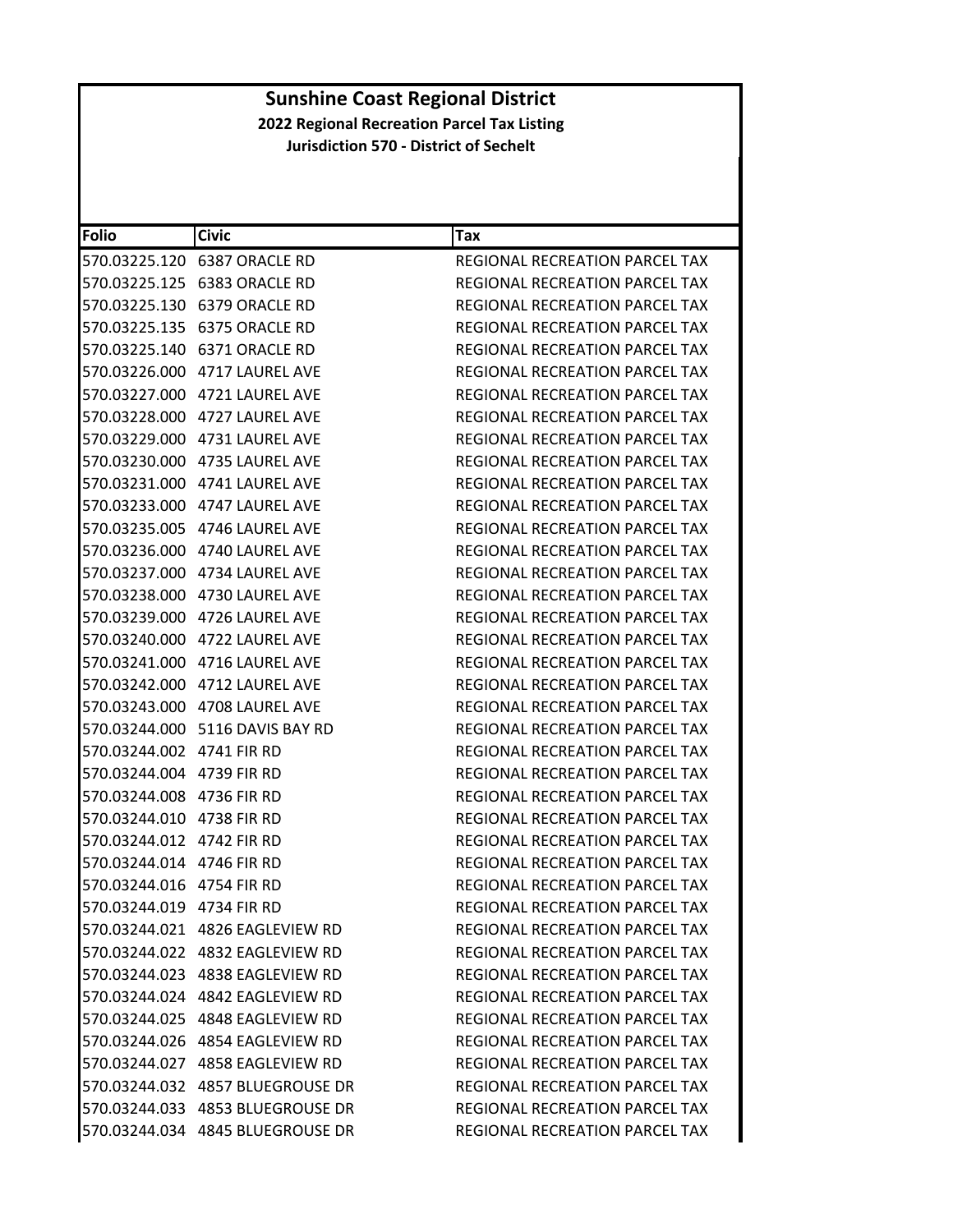| <b>Folio</b>              | <b>Civic</b>                     | Tax                                   |
|---------------------------|----------------------------------|---------------------------------------|
|                           |                                  | REGIONAL RECREATION PARCEL TAX        |
|                           |                                  | REGIONAL RECREATION PARCEL TAX        |
|                           | 570.03244.037 4827 BLUEGROUSE DR | REGIONAL RECREATION PARCEL TAX        |
| 570.03244.038             | 5078 BAY RD                      | REGIONAL RECREATION PARCEL TAX        |
| 570.03244.039 5072 BAY RD |                                  | REGIONAL RECREATION PARCEL TAX        |
| 570.03244.040             | 5066 BAY RD                      | <b>REGIONAL RECREATION PARCEL TAX</b> |
|                           |                                  | REGIONAL RECREATION PARCEL TAX        |
|                           | 570.03244.044 4846 BLUEGROUSE DR | <b>REGIONAL RECREATION PARCEL TAX</b> |
| 570.03244.045             | 4842 BLUEGROUSE DR               | REGIONAL RECREATION PARCEL TAX        |
|                           |                                  | REGIONAL RECREATION PARCEL TAX        |
|                           | 570.03244.047 4830 BLUEGROUSE DR | REGIONAL RECREATION PARCEL TAX        |
|                           | 570.03244.048 4824 BLUEGROUSE DR | REGIONAL RECREATION PARCEL TAX        |
|                           |                                  | REGIONAL RECREATION PARCEL TAX        |
| 570.03244.050             | 4812 BLUEGROUSE DR               | REGIONAL RECREATION PARCEL TAX        |
|                           |                                  | REGIONAL RECREATION PARCEL TAX        |
|                           |                                  | <b>REGIONAL RECREATION PARCEL TAX</b> |
|                           | 570.03244.054 4874 BLUEGROUSE DR | REGIONAL RECREATION PARCEL TAX        |
|                           | 570.03244.055    5051 CHAPMAN RD | REGIONAL RECREATION PARCEL TAX        |
| 570.03244.056             | 4880 BLUEGROUSE DR               | REGIONAL RECREATION PARCEL TAX        |
|                           |                                  | REGIONAL RECREATION PARCEL TAX        |
|                           | 570.03244.058 4883 BLUEGROUSE DR | REGIONAL RECREATION PARCEL TAX        |
|                           | 570.03244.059 4879 BLUEGROUSE DR | REGIONAL RECREATION PARCEL TAX        |
|                           | 570.03244.060 4875 BLUEGROUSE DR | REGIONAL RECREATION PARCEL TAX        |
| 570.03244.061             | 4865 BLUEGROUSE DR               | REGIONAL RECREATION PARCEL TAX        |
| 570.03244.062             | 4864 EAGLEVIEW RD                | REGIONAL RECREATION PARCEL TAX        |
|                           |                                  | <b>REGIONAL RECREATION PARCEL TAX</b> |
| 570.03244.064             | 5091 CHAPMAN RD                  | REGIONAL RECREATION PARCEL TAX        |
|                           |                                  | REGIONAL RECREATION PARCEL TAX        |
|                           |                                  | REGIONAL RECREATION PARCEL TAX        |
|                           | 570.03244.067 4856 BLUEGROUSE DR | REGIONAL RECREATION PARCEL TAX        |
|                           | 570.03244.068 4808 BLUEGROUSE DR | REGIONAL RECREATION PARCEL TAX        |
| 570.03244.100 5058 BAY RD |                                  | REGIONAL RECREATION PARCEL TAX        |
| 570.03244.105 5050 BAY RD |                                  | REGIONAL RECREATION PARCEL TAX        |
| 570.03244.121 5091 BAY RD |                                  | <b>REGIONAL RECREATION PARCEL TAX</b> |
| 570.03244.122 5083 BAY RD |                                  | REGIONAL RECREATION PARCEL TAX        |
| 570.03244.123 5071 BAY RD |                                  | REGIONAL RECREATION PARCEL TAX        |
| 570.03244.124 5067 BAY RD |                                  | <b>REGIONAL RECREATION PARCEL TAX</b> |
| 570.03244.125 5061 BAY RD |                                  | REGIONAL RECREATION PARCEL TAX        |
| 570.03244.126 5055 BAY RD |                                  | <b>REGIONAL RECREATION PARCEL TAX</b> |
| 570.03244.127 5049 BAY RD |                                  | REGIONAL RECREATION PARCEL TAX        |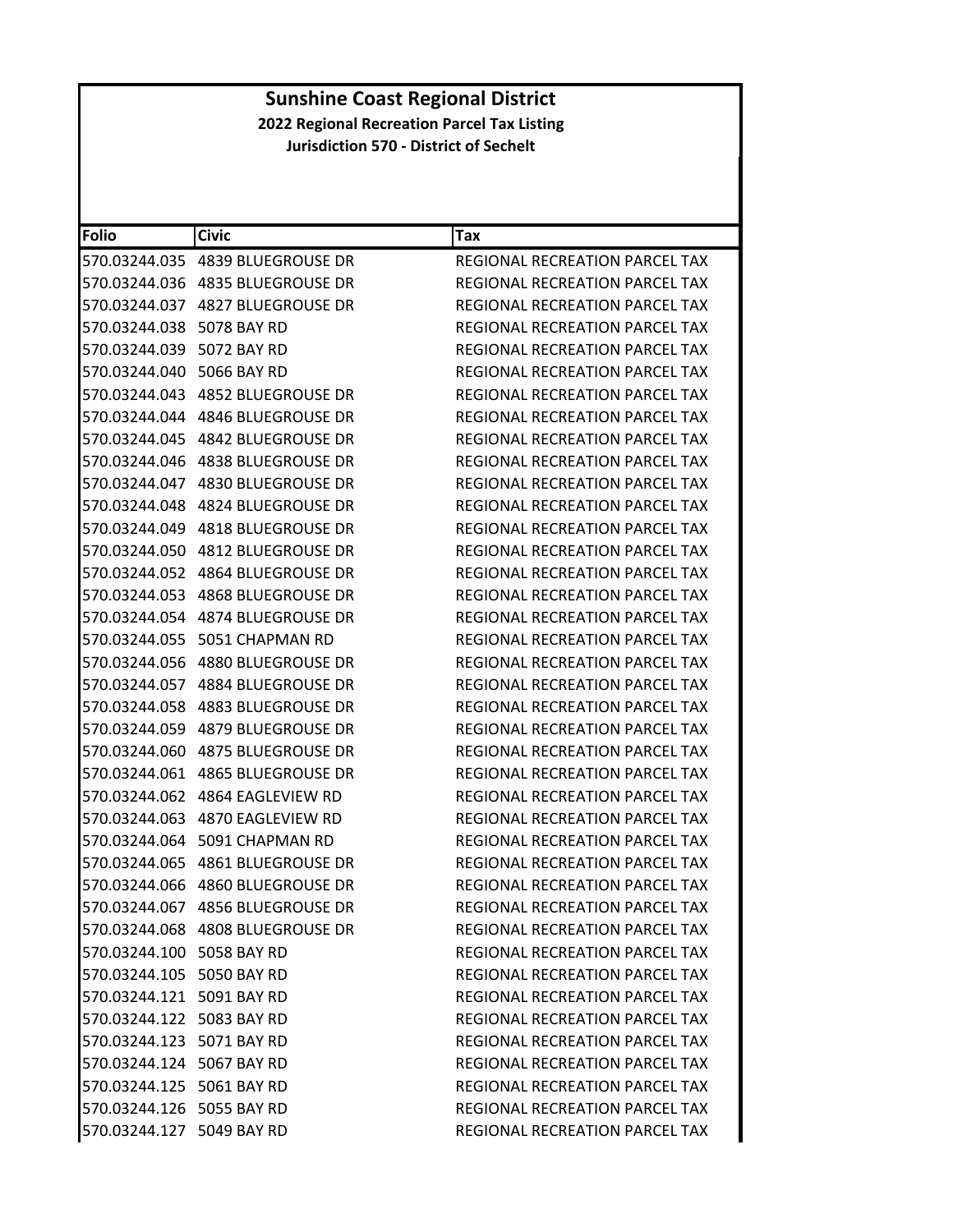| <b>Folio</b>              | <b>Civic</b>                      | Tax                                   |
|---------------------------|-----------------------------------|---------------------------------------|
| 570.03244.128 5045 BAY RD |                                   | REGIONAL RECREATION PARCEL TAX        |
| 570.03244.129 5039 BAY RD |                                   | REGIONAL RECREATION PARCEL TAX        |
|                           | 570.03244.130 5070 LES WAY RD     | REGIONAL RECREATION PARCEL TAX        |
|                           | 570.03244.131    4776 TAMARACK PL | REGIONAL RECREATION PARCEL TAX        |
|                           | 570.03244.132 4784 TAMARACK PL    | REGIONAL RECREATION PARCEL TAX        |
|                           | 570.03244.133    4790 TAMARACK PL | REGIONAL RECREATION PARCEL TAX        |
|                           | 570.03244.134    4796 TAMARACK PL | REGIONAL RECREATION PARCEL TAX        |
|                           | 570.03244.135    4797 TAMARACK PL | REGIONAL RECREATION PARCEL TAX        |
| 570.03244.136             | 4791 TAMARACK PL                  | <b>REGIONAL RECREATION PARCEL TAX</b> |
|                           |                                   | REGIONAL RECREATION PARCEL TAX        |
|                           | 570.03244.138    4779 TAMARACK PL | REGIONAL RECREATION PARCEL TAX        |
|                           |                                   | REGIONAL RECREATION PARCEL TAX        |
|                           | 570.03244.140    4765 TAMARACK PL | <b>REGIONAL RECREATION PARCEL TAX</b> |
|                           | 570.03244.141    4757 TAMARACK PL | REGIONAL RECREATION PARCEL TAX        |
|                           | 570.03244.142    4751 TAMARACK PL | REGIONAL RECREATION PARCEL TAX        |
|                           | 570.03244.143    4745 TAMARACK PL | <b>REGIONAL RECREATION PARCEL TAX</b> |
|                           |                                   | REGIONAL RECREATION PARCEL TAX        |
|                           | 570.03244.145    4733 TAMARACK PL | REGIONAL RECREATION PARCEL TAX        |
|                           | 570.03244.146    4731 TAMARACK PL | REGIONAL RECREATION PARCEL TAX        |
|                           | 570.03244.147    4727 TAMARACK PL | REGIONAL RECREATION PARCEL TAX        |
| 570.03244.148             |                                   | REGIONAL RECREATION PARCEL TAX        |
|                           | 570.03244.149 4723 TAMARACK PL    | REGIONAL RECREATION PARCEL TAX        |
|                           | 570.03244.150    4718 TAMARACK PL | REGIONAL RECREATION PARCEL TAX        |
|                           |                                   | REGIONAL RECREATION PARCEL TAX        |
|                           | 570.03244.152    4720 TAMARACK PL | REGIONAL RECREATION PARCEL TAX        |
|                           | 570.03244.153    4726 TAMARACK PL | REGIONAL RECREATION PARCEL TAX        |
|                           |                                   | REGIONAL RECREATION PARCEL TAX        |
|                           | 570.03244.155    4746 TAMARACK PL | REGIONAL RECREATION PARCEL TAX        |
|                           | 570.03244.156    4752 TAMARACK PL | REGIONAL RECREATION PARCEL TAX        |
|                           | 570.03244.157 5071 LES WAY RD     | REGIONAL RECREATION PARCEL TAX        |
|                           | 570.03244.158 5061 LES WAY RD     | <b>REGIONAL RECREATION PARCEL TAX</b> |
|                           | 570.03244.159 5057 LES WAY RD     | REGIONAL RECREATION PARCEL TAX        |
|                           | 570.03244.160 5051 LES WAY RD     | <b>REGIONAL RECREATION PARCEL TAX</b> |
|                           | 570.03245.000 4813 WHITAKER RD    | <b>REGIONAL RECREATION PARCEL TAX</b> |
|                           | 570.03246.000 B-4807 WHITAKER RD  | REGIONAL RECREATION PARCEL TAX        |
|                           | 570.03247.000 4801 WHITAKER RD    | REGIONAL RECREATION PARCEL TAX        |
|                           | 570.03248.000 4797 WHITAKER RD    | <b>REGIONAL RECREATION PARCEL TAX</b> |
|                           | 570.03249.000 4793 WHITAKER RD    | REGIONAL RECREATION PARCEL TAX        |
|                           |                                   | REGIONAL RECREATION PARCEL TAX        |
|                           | 570.03251.000 4785 WHITAKER RD    | REGIONAL RECREATION PARCEL TAX        |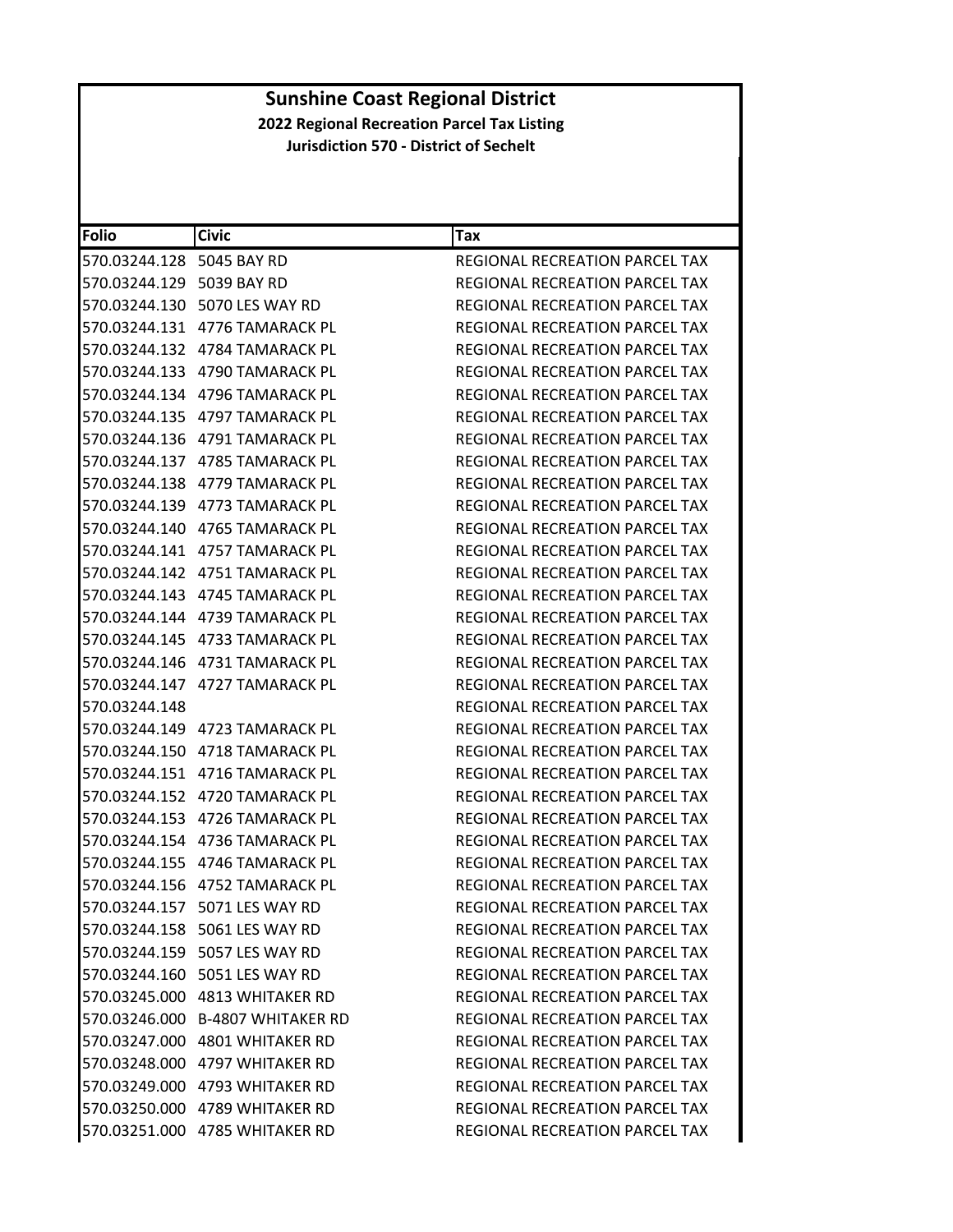| Folio                      | <b>Civic</b>                   | Tax                                   |
|----------------------------|--------------------------------|---------------------------------------|
| 570.03252.000              | WHITAKER RD                    | REGIONAL RECREATION PARCEL TAX        |
| 570.03253.000              | <b>WHITAKER RD</b>             | REGIONAL RECREATION PARCEL TAX        |
|                            | 570.03254.000 4771 WHITAKER RD | <b>REGIONAL RECREATION PARCEL TAX</b> |
| 570.03255.000              | <b>WHITAKER RD</b>             | <b>REGIONAL RECREATION PARCEL TAX</b> |
| 570.03256.000              | <b>WHITAKER RD</b>             | REGIONAL RECREATION PARCEL TAX        |
|                            | 570.03257.000 4757 WHITAKER RD | REGIONAL RECREATION PARCEL TAX        |
| 570.03257.010              | 4753 WHITAKER RD               | <b>REGIONAL RECREATION PARCEL TAX</b> |
|                            | 570.03258.000 4758 WHITAKER RD | REGIONAL RECREATION PARCEL TAX        |
| 570.03259.000              | 5151 BAY RD                    | REGIONAL RECREATION PARCEL TAX        |
|                            | 570.03260.000 4808 WHITAKER RD | REGIONAL RECREATION PARCEL TAX        |
|                            | 570.03261.000 4804 WHITAKER RD | REGIONAL RECREATION PARCEL TAX        |
| 570.03262.000              | 4798 WHITAKER RD               | REGIONAL RECREATION PARCEL TAX        |
|                            | 570.03264.000 4790 WHITAKER RD | REGIONAL RECREATION PARCEL TAX        |
| 570.03265.000              | 4786 WHITAKER RD               | REGIONAL RECREATION PARCEL TAX        |
|                            | 570.03266.000 4782 WHITAKER RD | REGIONAL RECREATION PARCEL TAX        |
|                            | 570.03267.000 4778 WHITAKER RD | REGIONAL RECREATION PARCEL TAX        |
|                            | 570.03268.000 4772 WHITAKER RD | REGIONAL RECREATION PARCEL TAX        |
|                            | 570.03268.001 4759 LAUREL AVE  | REGIONAL RECREATION PARCEL TAX        |
| 570.03268.003              | 4765 LAUREL AVE                | REGIONAL RECREATION PARCEL TAX        |
|                            | 570.03268.005 4771 LAUREL AVE  | REGIONAL RECREATION PARCEL TAX        |
|                            | 570.03268.007 4775 LAUREL AVE  | REGIONAL RECREATION PARCEL TAX        |
|                            |                                | REGIONAL RECREATION PARCEL TAX        |
|                            | 570.03268.011 4787 LAUREL AVE  | REGIONAL RECREATION PARCEL TAX        |
|                            | 570.03268.013 4793 LAUREL AVE  | REGIONAL RECREATION PARCEL TAX        |
| 570.03268.015              | 4799 LAUREL AVE                | REGIONAL RECREATION PARCEL TAX        |
|                            | 570.03268.017 4803 LAUREL AVE  | REGIONAL RECREATION PARCEL TAX        |
|                            | 570.03268.019 4809 LAUREL AVE  | REGIONAL RECREATION PARCEL TAX        |
|                            | 570.03268.021 4815 LAUREL AVE  | REGIONAL RECREATION PARCEL TAX        |
|                            | 570.03268.023 4814 LAUREL AVE  | REGIONAL RECREATION PARCEL TAX        |
|                            | 570.03268.025 4808 LAUREL AVE  | REGIONAL RECREATION PARCEL TAX        |
|                            | 570.03268.027 4802 LAUREL AVE  | REGIONAL RECREATION PARCEL TAX        |
|                            | 570.03268.029 4798 LAUREL AVE  | REGIONAL RECREATION PARCEL TAX        |
|                            | 570.03268.031 4792 LAUREL AVE  | REGIONAL RECREATION PARCEL TAX        |
|                            | 570.03268.033 4786 LAUREL AVE  | REGIONAL RECREATION PARCEL TAX        |
|                            | 570.03268.036 4780 LAUREL AVE  | REGIONAL RECREATION PARCEL TAX        |
|                            | 570.03268.037 4774 LAUREL AVE  | REGIONAL RECREATION PARCEL TAX        |
|                            | 570.03268.039 4770 LAUREL AVE  | REGIONAL RECREATION PARCEL TAX        |
|                            | 570.03268.041 4764 LAUREL AVE  | REGIONAL RECREATION PARCEL TAX        |
| 570.03268.043 5110 VINE RD |                                | REGIONAL RECREATION PARCEL TAX        |
| 570.03268.045 5104 VINE RD |                                | REGIONAL RECREATION PARCEL TAX        |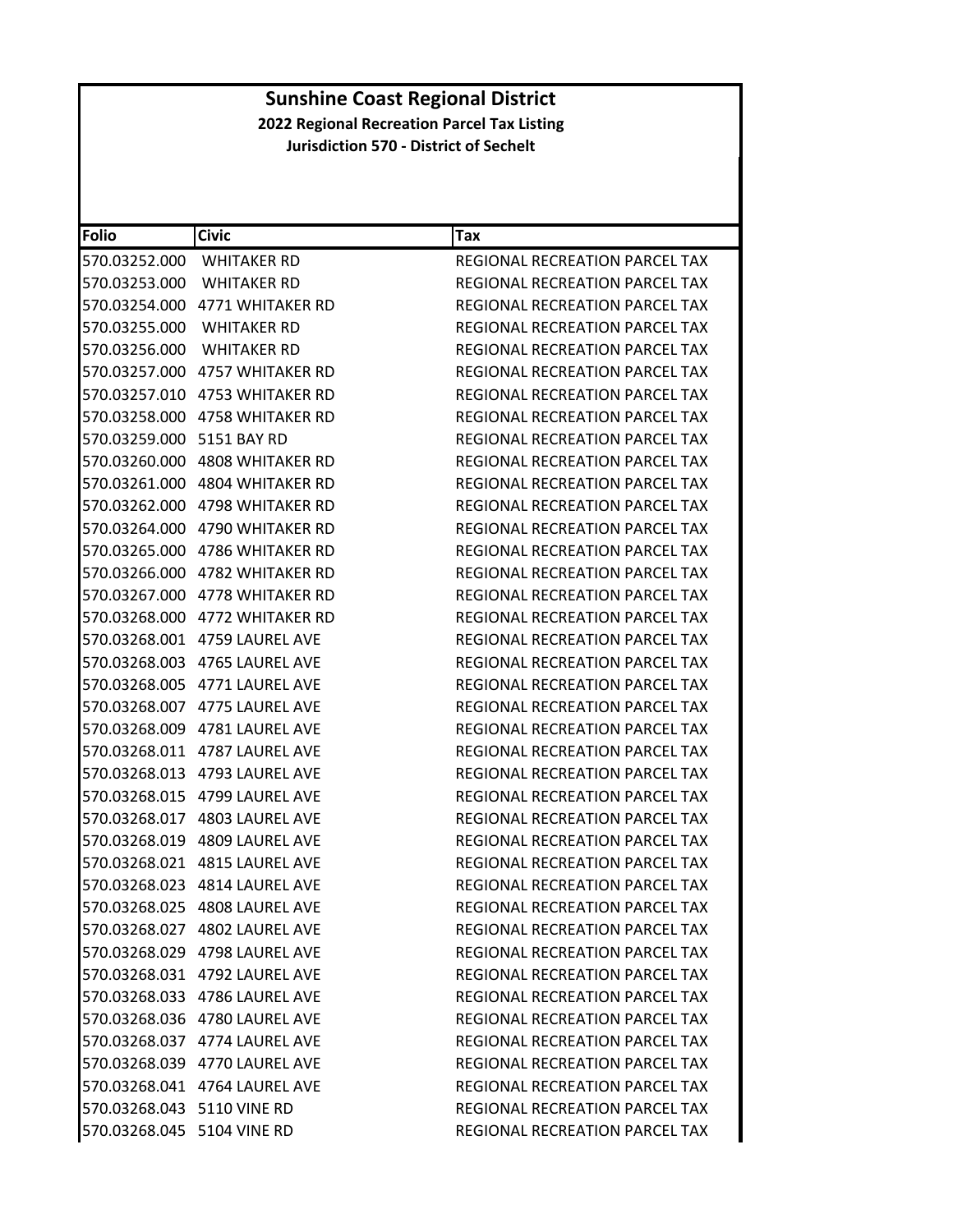| <b>Folio</b>              | <b>Civic</b>                    | Tax                                   |
|---------------------------|---------------------------------|---------------------------------------|
| 570.03268.047 4767 FIR RD |                                 | <b>REGIONAL RECREATION PARCEL TAX</b> |
| 570.03268.049 4771 FIR RD |                                 | REGIONAL RECREATION PARCEL TAX        |
| 570.03268.051 4777 FIR RD |                                 | REGIONAL RECREATION PARCEL TAX        |
| 570.03268.053 4781 FIR RD |                                 | REGIONAL RECREATION PARCEL TAX        |
| 570.03268.055 4787 FIR RD |                                 | REGIONAL RECREATION PARCEL TAX        |
| 570.03268.057 4793 FIR RD |                                 | REGIONAL RECREATION PARCEL TAX        |
| 570.03268.059 4799 FIR RD |                                 | REGIONAL RECREATION PARCEL TAX        |
| 570.03268.061 4805 FIR RD |                                 | REGIONAL RECREATION PARCEL TAX        |
| 570.03268.063 4811 FIR RD |                                 | REGIONAL RECREATION PARCEL TAX        |
| 570.03268.065 5111 BAY RD |                                 | REGIONAL RECREATION PARCEL TAX        |
|                           | 570.03268.100 5129 CHAPMAN RD   | REGIONAL RECREATION PARCEL TAX        |
|                           | 570.03268.105 4876 LAUREL AVE   | REGIONAL RECREATION PARCEL TAX        |
|                           | 570.03268.110 4872 LAUREL AVE   | REGIONAL RECREATION PARCEL TAX        |
| 570.03268.115             | LAUREL AVE                      | REGIONAL RECREATION PARCEL TAX        |
|                           | 570.03268.120 4862 LAUREL AVE   | REGIONAL RECREATION PARCEL TAX        |
|                           | 570.03268.125 4856 LAUREL AVE   | REGIONAL RECREATION PARCEL TAX        |
|                           | 570.03268.130 4850 LAUREL AVE   | REGIONAL RECREATION PARCEL TAX        |
|                           | 570.03268.135 4844 LAUREL AVE   | REGIONAL RECREATION PARCEL TAX        |
|                           | 570.03268.140 4840 LAUREL AVE   | REGIONAL RECREATION PARCEL TAX        |
|                           | 570.03268.145 4834 LAUREL AVE   | REGIONAL RECREATION PARCEL TAX        |
|                           | 570.03268.150 4830 LAUREL AVE   | REGIONAL RECREATION PARCEL TAX        |
|                           | 570.03268.155 4824 LAUREL AVE   | REGIONAL RECREATION PARCEL TAX        |
| 570.03268.157 5112 BAY RD |                                 | REGIONAL RECREATION PARCEL TAX        |
| 570.03268.158             | BAY RD                          | REGIONAL RECREATION PARCEL TAX        |
|                           | 570.03268.159 4829 EAGLEVIEW RD | REGIONAL RECREATION PARCEL TAX        |
|                           | 570.03268.160 4849 EAGLEVIEW RD | <b>REGIONAL RECREATION PARCEL TAX</b> |
|                           |                                 | <b>REGIONAL RECREATION PARCEL TAX</b> |
|                           |                                 | <b>REGIONAL RECREATION PARCEL TAX</b> |
|                           | 570.03268.163 4847 BLUEBERRY PL | REGIONAL RECREATION PARCEL TAX        |
|                           | 570.03268.164 4853 BLUEBERRY PL | REGIONAL RECREATION PARCEL TAX        |
|                           | 570.03268.165 4867 BLUEBERRY PL | REGIONAL RECREATION PARCEL TAX        |
|                           | 570.03268.166 4871 BLUEBERRY PL | REGIONAL RECREATION PARCEL TAX        |
|                           | 570.03268.167 5123 CHAPMAN RD   | REGIONAL RECREATION PARCEL TAX        |
|                           | 570.03268.169 5105 CHAPMAN RD   | <b>REGIONAL RECREATION PARCEL TAX</b> |
|                           |                                 | REGIONAL RECREATION PARCEL TAX        |
|                           | 570.03268.171 4859 EAGLEVIEW RD | <b>REGIONAL RECREATION PARCEL TAX</b> |
| 570.03268.175             |                                 | REGIONAL RECREATION PARCEL TAX        |
|                           | 570.03269.000 5113 CHAPMAN RD   | REGIONAL RECREATION PARCEL TAX        |
| 570.03269.002 5099 BAY RD |                                 | REGIONAL RECREATION PARCEL TAX        |
| 570.03269.004 4810 FIR RD |                                 | REGIONAL RECREATION PARCEL TAX        |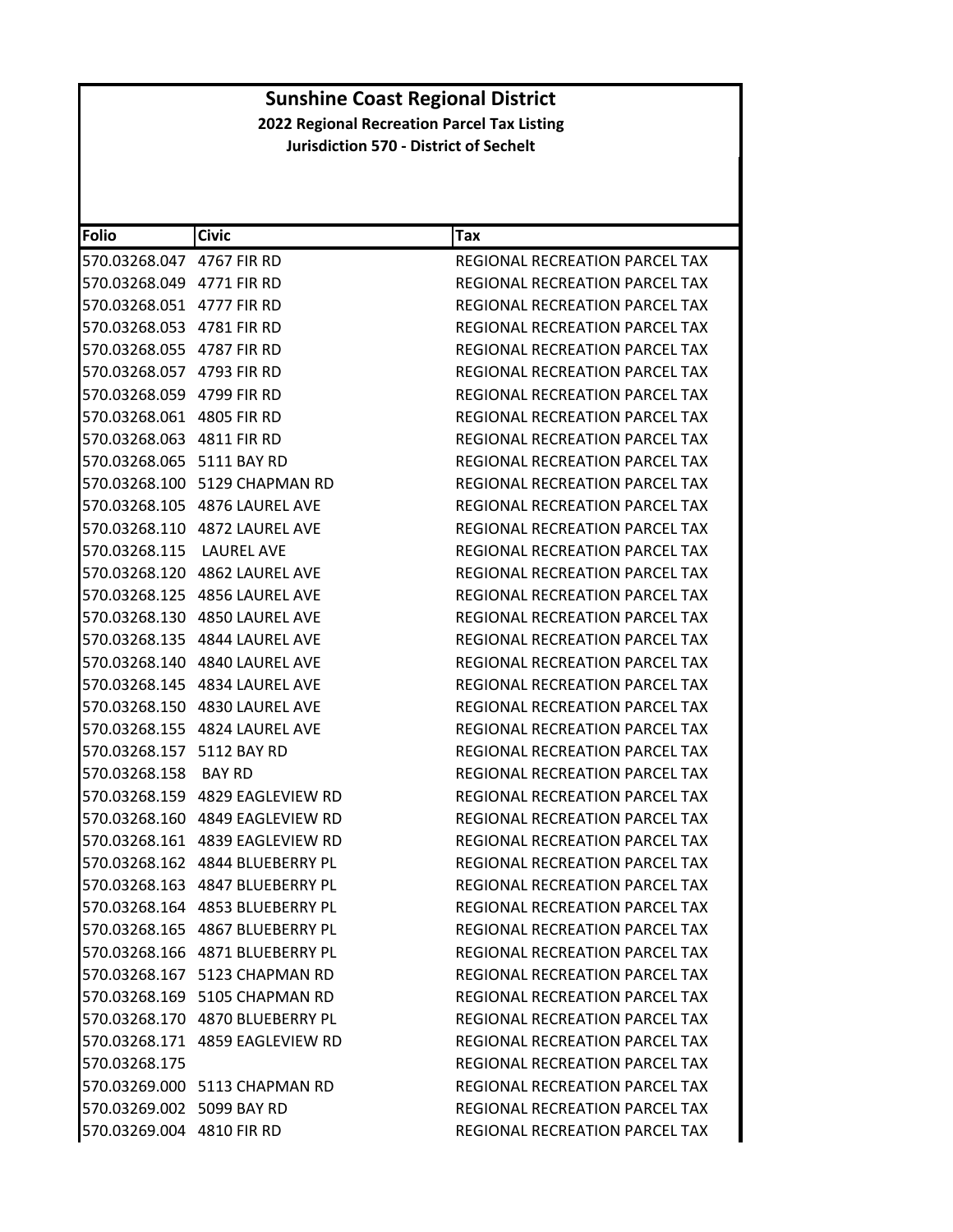| Folio                      | <b>Civic</b>                             | Tax                                   |
|----------------------------|------------------------------------------|---------------------------------------|
| 570.03269.006 4804 FIR RD  |                                          | REGIONAL RECREATION PARCEL TAX        |
| 570.03269.008 4798 FIR RD  |                                          | REGIONAL RECREATION PARCEL TAX        |
| 570.03269.010              | 4792 FIR RD                              | REGIONAL RECREATION PARCEL TAX        |
| 570.03269.012 4786 FIR RD  |                                          | REGIONAL RECREATION PARCEL TAX        |
| 570.03269.014 4780 FIR RD  |                                          | REGIONAL RECREATION PARCEL TAX        |
| 570.03269.016              | 4776 FIR RD                              | REGIONAL RECREATION PARCEL TAX        |
| 570.03269.018 4770 FIR RD  |                                          | REGIONAL RECREATION PARCEL TAX        |
| 570.03269.020              | 4764 FIR RD                              | REGIONAL RECREATION PARCEL TAX        |
| 570.03269.022              | 4760 FIR RD                              | REGIONAL RECREATION PARCEL TAX        |
| 570.03269.024 4747 FIR RD  |                                          | REGIONAL RECREATION PARCEL TAX        |
| 570.03333.000 4943 GEER RD |                                          | REGIONAL RECREATION PARCEL TAX        |
|                            | 570.03334.101    5089 SUNSHINE COAST HWY | REGIONAL RECREATION PARCEL TAX        |
|                            | 570.03335.100    5081 SUNSHINE COAST HWY | REGIONAL RECREATION PARCEL TAX        |
| 570.03336.000              | 5077 SUNSHINE COAST HWY                  | REGIONAL RECREATION PARCEL TAX        |
|                            | 570.03337.000 5069 SUNSHINE COAST HWY    | REGIONAL RECREATION PARCEL TAX        |
| 570.03338.000              | 5063 SUNSHINE COAST HWY                  | <b>REGIONAL RECREATION PARCEL TAX</b> |
|                            | 570.03339.000    5057 SUNSHINE COAST HWY | REGIONAL RECREATION PARCEL TAX        |
|                            | 570.03340.000    5051 SUNSHINE COAST HWY | <b>REGIONAL RECREATION PARCEL TAX</b> |
| 570.03341.000              | 5041 SUNSHINE COAST HWY                  | REGIONAL RECREATION PARCEL TAX        |
|                            | 570.03342.000    5033 SUNSHINE COAST HWY | REGIONAL RECREATION PARCEL TAX        |
| 570.03343.000              | 5084 SUNSHINE COAST HWY                  | REGIONAL RECREATION PARCEL TAX        |
|                            | 570.03344.100 5080 SUNSHINE COAST HWY    | REGIONAL RECREATION PARCEL TAX        |
|                            | 570.03344.200 5074 SUNSHINE COAST HWY    | REGIONAL RECREATION PARCEL TAX        |
| 570.03346.000              | 5068 SUNSHINE COAST HWY                  | REGIONAL RECREATION PARCEL TAX        |
|                            | 570.03347.000    5062 SUNSHINE COAST HWY | REGIONAL RECREATION PARCEL TAX        |
| 570.03348.000              | <b>B-5056 SUNSHINE COAST HWY</b>         | REGIONAL RECREATION PARCEL TAX        |
|                            | 570.03350.015    5052 SUNSHINE COAST HWY | REGIONAL RECREATION PARCEL TAX        |
|                            | 570.03350.020 5046 SUNSHINE COAST HWY    | <b>REGIONAL RECREATION PARCEL TAX</b> |
| 570.03351.000              | 5040 SUNSHINE COAST HWY                  | <b>REGIONAL RECREATION PARCEL TAX</b> |
|                            | 570.03352.010 5260 HAVIES RD             | REGIONAL RECREATION PARCEL TAX        |
|                            | 570.03352.020 5250 HAVIES RD             | <b>REGIONAL RECREATION PARCEL TAX</b> |
|                            | 570.03352.030 5238 HAVIES RD             | REGIONAL RECREATION PARCEL TAX        |
|                            | 570.03352.040 5228 HAVIES RD             | REGIONAL RECREATION PARCEL TAX        |
|                            |                                          | REGIONAL RECREATION PARCEL TAX        |
|                            | 570.03355.000 4908 SUNSHINE COAST HWY    | REGIONAL RECREATION PARCEL TAX        |
|                            | 570.03356.001 4903 SUNSHINE COAST HWY    | <b>REGIONAL RECREATION PARCEL TAX</b> |
|                            | 570.03356.002 SUNSHINE COAST HWY         | <b>REGIONAL RECREATION PARCEL TAX</b> |
|                            | 570.03357.000 4913 SUNSHINE COAST HWY    | REGIONAL RECREATION PARCEL TAX        |
| 570.03358.000 4913 GEER RD |                                          | REGIONAL RECREATION PARCEL TAX        |
|                            | 570.03358.100 4919 SUNSHINE COAST HWY    | REGIONAL RECREATION PARCEL TAX        |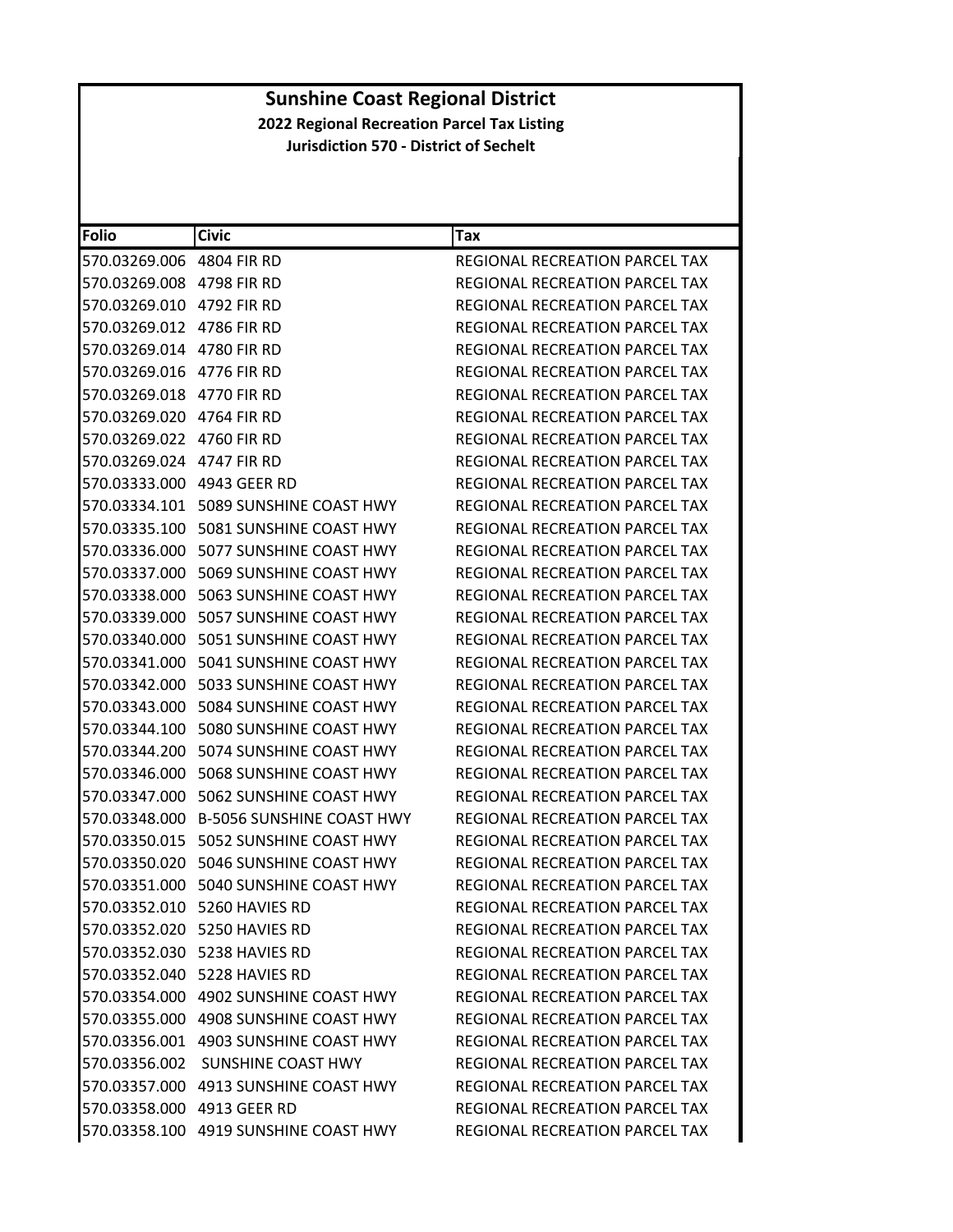| Folio                      | <b>Civic</b>                             | Tax                                   |
|----------------------------|------------------------------------------|---------------------------------------|
| 570.03358.200              | 4917 GEER RD                             | REGIONAL RECREATION PARCEL TAX        |
|                            | 570.03359.000 4923 SUNSHINE COAST HWY    | REGIONAL RECREATION PARCEL TAX        |
| 570.03359.010              | 4923 GEER RD                             | REGIONAL RECREATION PARCEL TAX        |
| 570.03360.100              | 4931 SUNSHINE COAST HWY                  | REGIONAL RECREATION PARCEL TAX        |
|                            |                                          | REGIONAL RECREATION PARCEL TAX        |
| 570.03360.300              | 4927 GEER RD                             | REGIONAL RECREATION PARCEL TAX        |
| 570.03361.000              | 4937 SUNSHINE COAST HWY                  | REGIONAL RECREATION PARCEL TAX        |
| 570.03362.000              | 4941 SUNSHINE COAST HWY                  | REGIONAL RECREATION PARCEL TAX        |
| 570.03363.005              | 4947 SUNSHINE COAST HWY                  | REGIONAL RECREATION PARCEL TAX        |
| 570.03363.010              | 4943 GEER RD                             | REGIONAL RECREATION PARCEL TAX        |
| 570.03364.000              | 4951 SUNSHINE COAST HWY                  | REGIONAL RECREATION PARCEL TAX        |
| 570.03365.000              | 4957 SUNSHINE COAST HWY                  | REGIONAL RECREATION PARCEL TAX        |
| 570.03365.010              | 4958 SUNSHINE COAST HWY                  | <b>REGIONAL RECREATION PARCEL TAX</b> |
| 570.03365.020              | 4953 GEER RD                             | REGIONAL RECREATION PARCEL TAX        |
|                            |                                          | <b>REGIONAL RECREATION PARCEL TAX</b> |
| 570.03366.100              | 5217 HEATHER RD                          | REGIONAL RECREATION PARCEL TAX        |
| 570.03367.100              | SUNSHINE COAST HWY                       | REGIONAL RECREATION PARCEL TAX        |
| 570.03367.200              | 5206 HEATHER RD                          | <b>REGIONAL RECREATION PARCEL TAX</b> |
| 570.03367.305              | 5210 HEATHER RD                          | REGIONAL RECREATION PARCEL TAX        |
| 570.03367.500 4981 GEER RD |                                          | REGIONAL RECREATION PARCEL TAX        |
| 570.03367.600              | 4980 SUNSHINE COAST HWY                  | REGIONAL RECREATION PARCEL TAX        |
| 570.03367.700              | 4987 GEER RD                             | REGIONAL RECREATION PARCEL TAX        |
| 570.03367.800              | 4984 SUNSHINE COAST HWY                  | REGIONAL RECREATION PARCEL TAX        |
| 570.03367.900              | 4993 GEER RD                             | REGIONAL RECREATION PARCEL TAX        |
| 570.03368.100              | 4977 SUNSHINE COAST HWY                  | REGIONAL RECREATION PARCEL TAX        |
| 570.03368.200              | 4971 SUNSHINE COAST HWY                  | <b>REGIONAL RECREATION PARCEL TAX</b> |
| 570.03369.100              | 4990 SUNSHINE COAST HWY                  | REGIONAL RECREATION PARCEL TAX        |
| 570.03369.200              | 4997 GEER RD                             | <b>REGIONAL RECREATION PARCEL TAX</b> |
| 570.03369.300              | 4996 SUNSHINE COAST HWY                  | REGIONAL RECREATION PARCEL TAX        |
|                            | 570.03369.600 5000 SUNSHINE COAST HWY    | REGIONAL RECREATION PARCEL TAX        |
| 570.03369.700 5003 GEER RD |                                          | REGIONAL RECREATION PARCEL TAX        |
| 570.03369.800              | <b>GEER RD</b>                           | REGIONAL RECREATION PARCEL TAX        |
|                            | 570.03372.000 4981 SUNSHINE COAST HWY    | REGIONAL RECREATION PARCEL TAX        |
|                            |                                          | <b>REGIONAL RECREATION PARCEL TAX</b> |
|                            |                                          | REGIONAL RECREATION PARCEL TAX        |
|                            | 570.03376.000 4997 SUNSHINE COAST HWY    | REGIONAL RECREATION PARCEL TAX        |
|                            | 570.03378.000 5001 SUNSHINE COAST HWY    | REGIONAL RECREATION PARCEL TAX        |
|                            | 570.03379.000    5005 SUNSHINE COAST HWY | REGIONAL RECREATION PARCEL TAX        |
|                            | 570.03381.000    5011 SUNSHINE COAST HWY | <b>REGIONAL RECREATION PARCEL TAX</b> |
|                            | 570.03382.100 5014 SUNSHINE COAST HWY    | REGIONAL RECREATION PARCEL TAX        |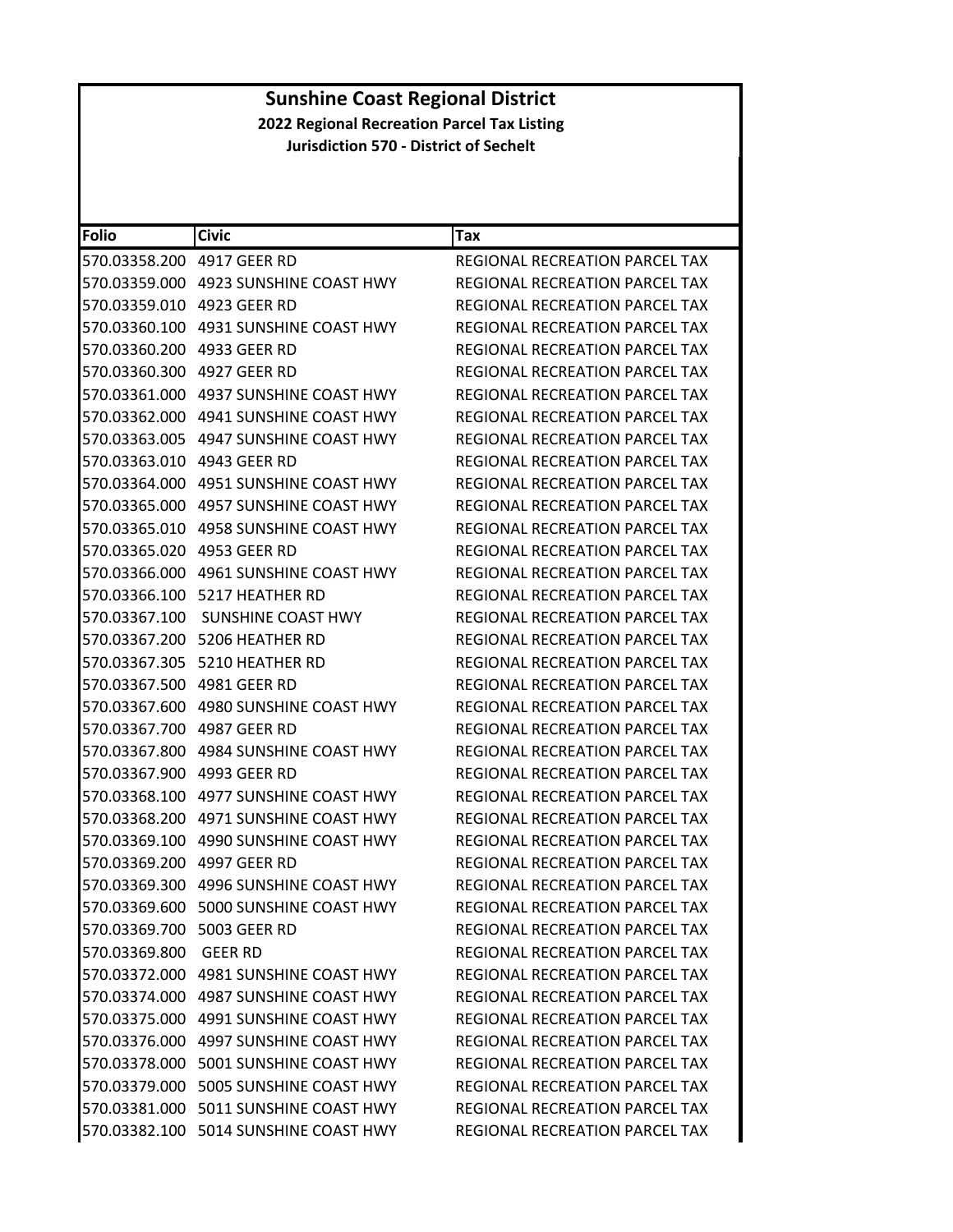| Folio                            | <b>Civic</b>                             | Tax                                   |
|----------------------------------|------------------------------------------|---------------------------------------|
| 570.03382.205    5017    GEER RD |                                          | REGIONAL RECREATION PARCEL TAX        |
| 570.03382.210 5011 GEER RD       |                                          | REGIONAL RECREATION PARCEL TAX        |
|                                  | 570.03383.000 5017 SUNSHINE COAST HWY    | <b>REGIONAL RECREATION PARCEL TAX</b> |
| 570.03385.000 5021 GEER RD       |                                          | REGIONAL RECREATION PARCEL TAX        |
|                                  | 570.03386.005    5021 SUNSHINE COAST HWY | REGIONAL RECREATION PARCEL TAX        |
|                                  | 570.03387.010 5217 HAVIES RD             | REGIONAL RECREATION PARCEL TAX        |
|                                  | 570.03387.020 5201 HAVIES RD             | REGIONAL RECREATION PARCEL TAX        |
|                                  | 570.03387.030 5189 HAVIES RD             | REGIONAL RECREATION PARCEL TAX        |
|                                  | 570.03387.040 5169 HAVIES RD             | REGIONAL RECREATION PARCEL TAX        |
|                                  | 570.03387.050 5163 HAVIES RD             | REGIONAL RECREATION PARCEL TAX        |
|                                  | 570.03387.060 5147 HAVIES RD             | REGIONAL RECREATION PARCEL TAX        |
|                                  | 570.03387.070 5135 HAVIES RD             | REGIONAL RECREATION PARCEL TAX        |
| 570.03388.001 4980 GEER RD       |                                          | REGIONAL RECREATION PARCEL TAX        |
| 570.03388.002 4984 GEER RD       |                                          | REGIONAL RECREATION PARCEL TAX        |
| 570.03388.003 4986 GEER RD       |                                          | REGIONAL RECREATION PARCEL TAX        |
| 570.03388.004 4994 GEER RD       |                                          | REGIONAL RECREATION PARCEL TAX        |
| 570.03388.005 4996 GEER RD       |                                          | REGIONAL RECREATION PARCEL TAX        |
| 570.03388.006 5004 GEER RD       |                                          | REGIONAL RECREATION PARCEL TAX        |
| 570.03388.007 5012 GEER RD       |                                          | REGIONAL RECREATION PARCEL TAX        |
|                                  | 570.03388.009 4983 LAUREL AVE            | REGIONAL RECREATION PARCEL TAX        |
|                                  | 570.03388.010 4987 LAUREL AVE            | REGIONAL RECREATION PARCEL TAX        |
|                                  | 570.03388.011 4993 LAUREL AVE            | REGIONAL RECREATION PARCEL TAX        |
|                                  | 570.03388.012    5191    RIDGEVIEW PL    | REGIONAL RECREATION PARCEL TAX        |
|                                  | 570.03388.013    5194    RIDGEVIEW PL    | REGIONAL RECREATION PARCEL TAX        |
|                                  | 570.03388.014 5190 RIDGEVIEW PL          | REGIONAL RECREATION PARCEL TAX        |
|                                  | 570.03388.015 5007 LAUREL AVE            | REGIONAL RECREATION PARCEL TAX        |
|                                  | 570.03388.016 5013 LAUREL AVE            | REGIONAL RECREATION PARCEL TAX        |
|                                  | 570.03388.017 5017 LAUREL AVE            | REGIONAL RECREATION PARCEL TAX        |
|                                  | 570.03388.018 5016 LAUREL AVE            | <b>REGIONAL RECREATION PARCEL TAX</b> |
|                                  | 570.03388.019 5010 LAUREL AVE            | REGIONAL RECREATION PARCEL TAX        |
|                                  | 570.03388.020 5170 RIDGEVIEW DR          | <b>REGIONAL RECREATION PARCEL TAX</b> |
|                                  | 570.03388.021 5169 RIDGEVIEW DR          | REGIONAL RECREATION PARCEL TAX        |
|                                  | 570.03388.022 4986 LAUREL AVE            | REGIONAL RECREATION PARCEL TAX        |
|                                  | 570.03388.023 4982 LAUREL AVE            | REGIONAL RECREATION PARCEL TAX        |
|                                  | 570.03388.024 5161 RIDGEVIEW DR          | REGIONAL RECREATION PARCEL TAX        |
|                                  | 570.03388.025    5151    RIDGEVIEW DR    | REGIONAL RECREATION PARCEL TAX        |
|                                  | 570.03388.026 4989 ARBUTUS RD            | <b>REGIONAL RECREATION PARCEL TAX</b> |
|                                  | 570.03388.027 4983 ARBUTUS RD            | <b>REGIONAL RECREATION PARCEL TAX</b> |
|                                  | 570.03388.028 5139 RIDGEVIEW DR          | REGIONAL RECREATION PARCEL TAX        |
|                                  | 570.03388.029 4988 ARBUTUS RD            | REGIONAL RECREATION PARCEL TAX        |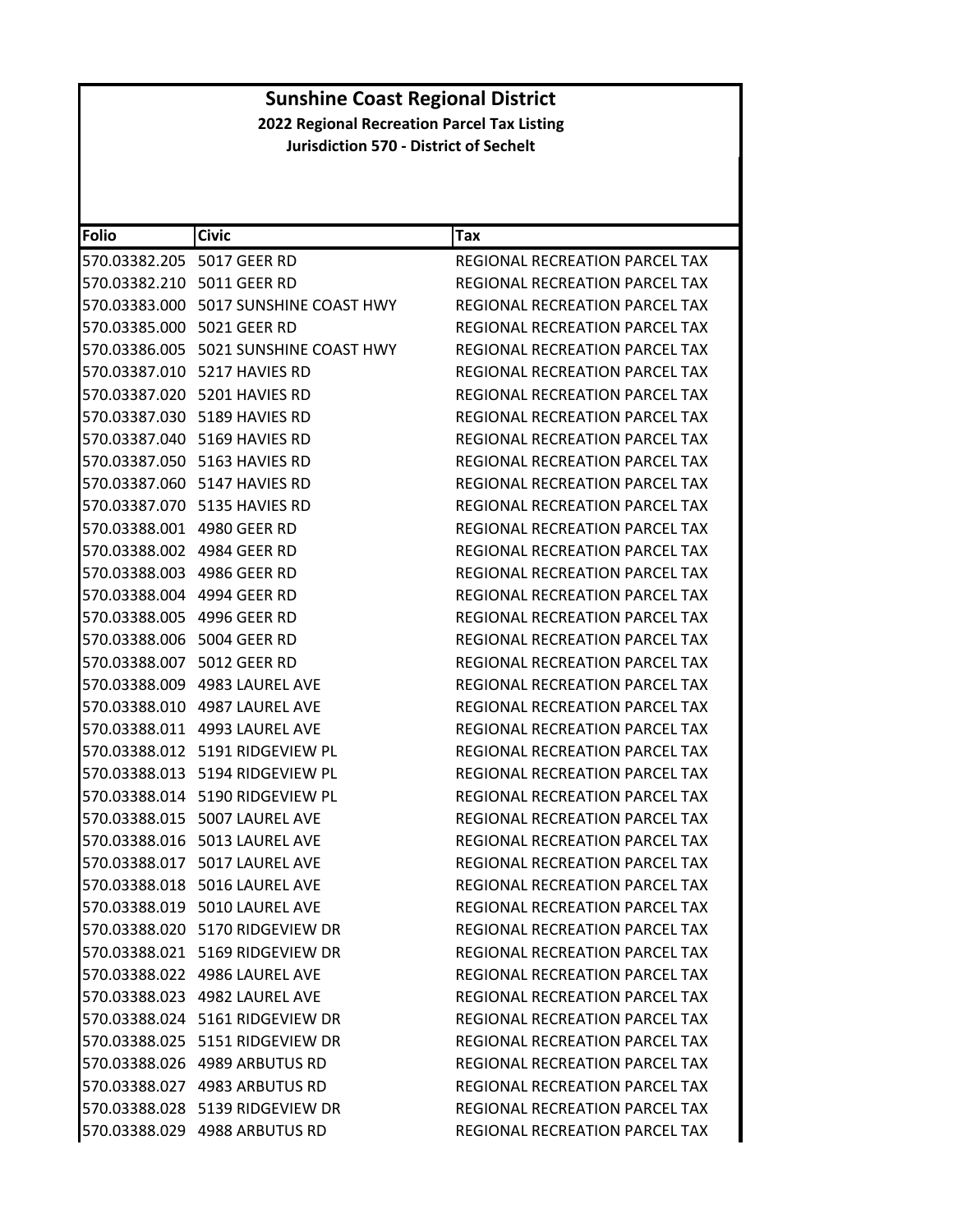| <b>Folio</b>               | <b>Civic</b>                          | Tax                                   |
|----------------------------|---------------------------------------|---------------------------------------|
|                            |                                       | REGIONAL RECREATION PARCEL TAX        |
|                            | 570.03388.031    5129    RIDGEVIEW DR | REGIONAL RECREATION PARCEL TAX        |
|                            | 570.03388.032 5130 RIDGEVIEW DR       | REGIONAL RECREATION PARCEL TAX        |
|                            | 570.03388.033    5134    RIDGEVIEW DR | REGIONAL RECREATION PARCEL TAX        |
|                            | 570.03388.034    5138    RIDGEVIEW DR | REGIONAL RECREATION PARCEL TAX        |
|                            | 570.03388.035    5146    RIDGEVIEW DR | REGIONAL RECREATION PARCEL TAX        |
|                            | 570.03388.036    5154    RIDGEVIEW DR | REGIONAL RECREATION PARCEL TAX        |
|                            | 570.03388.037 5160 RIDGEVIEW DR       | <b>REGIONAL RECREATION PARCEL TAX</b> |
|                            | 570.03388.038    5152    RIDGEVIEW DR | REGIONAL RECREATION PARCEL TAX        |
|                            | 570.03388.039 5148 RIDGEVIEW DR       | REGIONAL RECREATION PARCEL TAX        |
|                            | 570.03388.040    5126    RIDGEVIEW DR | REGIONAL RECREATION PARCEL TAX        |
|                            |                                       | REGIONAL RECREATION PARCEL TAX        |
|                            | 570.03392.002 4972 ARBUTUS RD         | REGIONAL RECREATION PARCEL TAX        |
|                            | 570.03392.003 4971 ARBUTUS RD         | REGIONAL RECREATION PARCEL TAX        |
|                            | 570.03392.004 4977 ARBUTUS RD         | REGIONAL RECREATION PARCEL TAX        |
| 570.03392.005 4972 GEER RD |                                       | REGIONAL RECREATION PARCEL TAX        |
| 570.03392.006 4978 GEER RD |                                       | REGIONAL RECREATION PARCEL TAX        |
|                            | 570.03392.050 4977 LAUREL AVE         | REGIONAL RECREATION PARCEL TAX        |
|                            | 570.03392.055 4980 LAUREL AVE         | <b>REGIONAL RECREATION PARCEL TAX</b> |
|                            |                                       | REGIONAL RECREATION PARCEL TAX        |
|                            | 570.03393.007 4966 ARBUTUS RD         | REGIONAL RECREATION PARCEL TAX        |
|                            | 570.03393.008 4965 ARBUTUS RD         | REGIONAL RECREATION PARCEL TAX        |
|                            | 570.03393.011 4962 LAUREL AVE         | REGIONAL RECREATION PARCEL TAX        |
|                            | 570.03393.012 4966 LAUREL AVE         | REGIONAL RECREATION PARCEL TAX        |
| 570.03393.013              | 4967 LAUREL AVE                       | REGIONAL RECREATION PARCEL TAX        |
|                            |                                       | <b>REGIONAL RECREATION PARCEL TAX</b> |
| 570.03393.015 4964 GEER RD |                                       | REGIONAL RECREATION PARCEL TAX        |
| 570.03394.005 4902 GEER RD |                                       | REGIONAL RECREATION PARCEL TAX        |
| 570.03394.010 4904 GEER RD |                                       | REGIONAL RECREATION PARCEL TAX        |
| 570.03394.015 4910 GEER RD |                                       | REGIONAL RECREATION PARCEL TAX        |
| 570.03394.020 4914 GEER RD |                                       | <b>REGIONAL RECREATION PARCEL TAX</b> |
| 570.03394.025 4918 GEER RD |                                       | <b>REGIONAL RECREATION PARCEL TAX</b> |
| 570.03394.030 4924 GEER RD |                                       | REGIONAL RECREATION PARCEL TAX        |
| 570.03394.035 4930 GEER RD |                                       | REGIONAL RECREATION PARCEL TAX        |
| 570.03394.040 4938 GEER RD |                                       | REGIONAL RECREATION PARCEL TAX        |
| 570.03394.045 4944 GEER RD |                                       | <b>REGIONAL RECREATION PARCEL TAX</b> |
| 570.03394.060 4934 GEER RD |                                       | <b>REGIONAL RECREATION PARCEL TAX</b> |
|                            | 570.03394.062 4939 LAUREL AVE         | REGIONAL RECREATION PARCEL TAX        |
| 570.03394.065 4956 GEER RD |                                       | REGIONAL RECREATION PARCEL TAX        |
| 570.03394.066 4950 GEER RD |                                       | REGIONAL RECREATION PARCEL TAX        |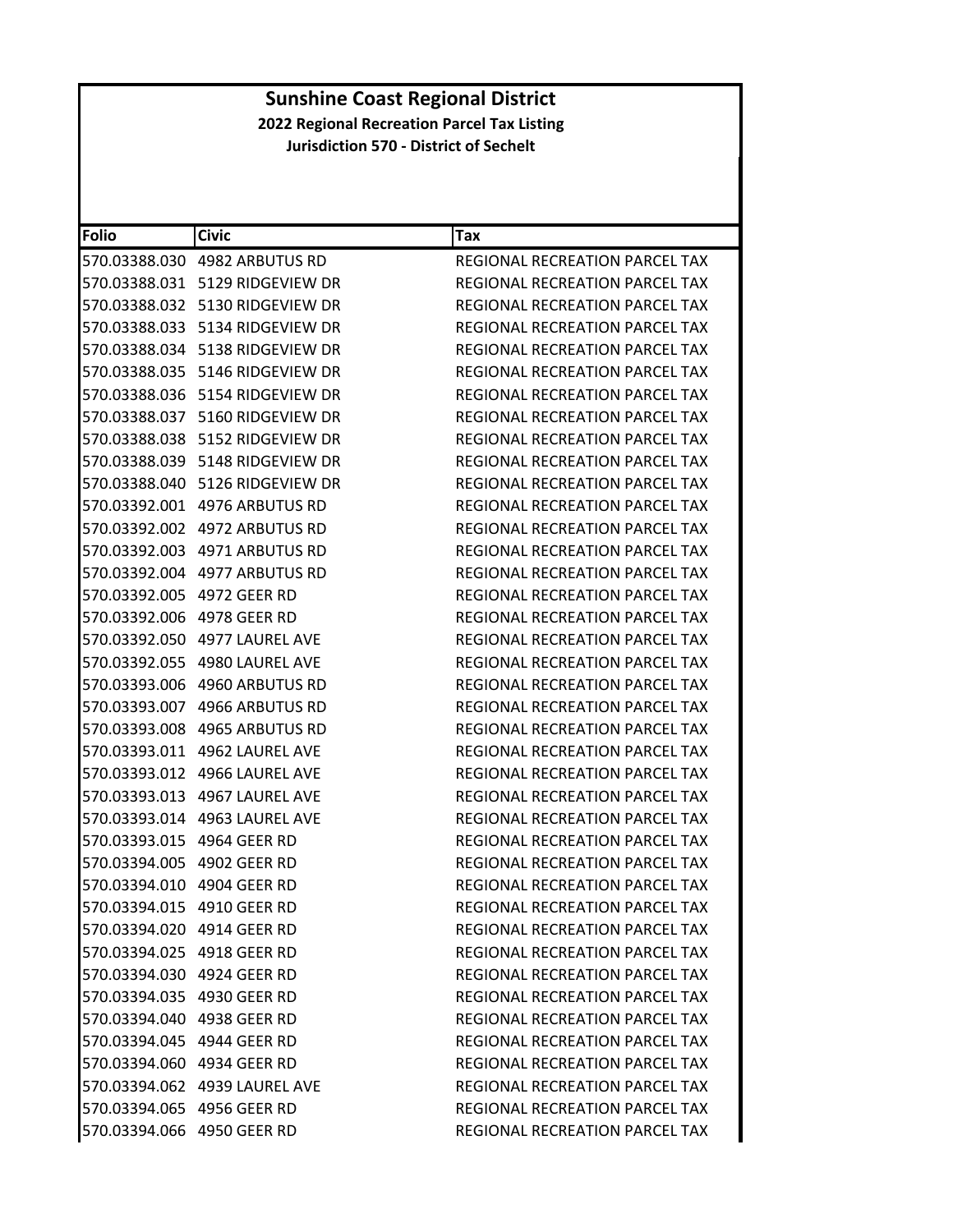| Folio         | <b>Civic</b>                          | Tax                                   |
|---------------|---------------------------------------|---------------------------------------|
|               | 570.03394.068 4951 LAUREL AVE         | REGIONAL RECREATION PARCEL TAX        |
|               | 570.03394.070 4957 LAUREL AVE         | REGIONAL RECREATION PARCEL TAX        |
|               |                                       | REGIONAL RECREATION PARCEL TAX        |
|               | 570.03394.074 4945 LAUREL AVE         | REGIONAL RECREATION PARCEL TAX        |
|               |                                       | REGIONAL RECREATION PARCEL TAX        |
|               | 570.03394.078 4931 LAUREL AVE         | REGIONAL RECREATION PARCEL TAX        |
|               | 570.03394.080 4927 LAUREL AVE         | REGIONAL RECREATION PARCEL TAX        |
|               |                                       | REGIONAL RECREATION PARCEL TAX        |
|               | 570.03394.084 4917 LAUREL AVE         | REGIONAL RECREATION PARCEL TAX        |
|               | 570.03394.086 4911 LAUREL AVE         | REGIONAL RECREATION PARCEL TAX        |
|               | 570.03394.088 4905 LAUREL AVE         | REGIONAL RECREATION PARCEL TAX        |
|               | 570.03394.090 4902 LAUREL AVE         | REGIONAL RECREATION PARCEL TAX        |
|               | 570.03394.092 4908 LAUREL AVE         | <b>REGIONAL RECREATION PARCEL TAX</b> |
|               | 570.03394.108 4932 LAUREL AVE         | REGIONAL RECREATION PARCEL TAX        |
|               |                                       | <b>REGIONAL RECREATION PARCEL TAX</b> |
|               |                                       | <b>REGIONAL RECREATION PARCEL TAX</b> |
|               |                                       | REGIONAL RECREATION PARCEL TAX        |
| 570.03394.116 | 4952 LAUREL AVE                       | REGIONAL RECREATION PARCEL TAX        |
|               | 570.03394.118 4956 LAUREL AVE         | REGIONAL RECREATION PARCEL TAX        |
|               | 570.03394.125 4959 ARBUTUS RD         | REGIONAL RECREATION PARCEL TAX        |
|               | 570.03394.132 4953 ARBUTUS RD         | REGIONAL RECREATION PARCEL TAX        |
|               | 570.03394.135    4945    ARBUTUS RD   | REGIONAL RECREATION PARCEL TAX        |
|               |                                       | REGIONAL RECREATION PARCEL TAX        |
|               | 570.03394.145 4926 LAUREL AVE         | REGIONAL RECREATION PARCEL TAX        |
|               | 570.03394.150 4925 ARBUTUS RD         | REGIONAL RECREATION PARCEL TAX        |
|               |                                       | REGIONAL RECREATION PARCEL TAX        |
|               | 570.03394.160 5125 SALAL RD           | REGIONAL RECREATION PARCEL TAX        |
|               | 570.03394.165 4920 ARBUTUS RD         | REGIONAL RECREATION PARCEL TAX        |
|               | 570.03394.170 4926 ARBUTUS RD         | REGIONAL RECREATION PARCEL TAX        |
|               | 570.03394.175 4930 ARBUTUS RD         | REGIONAL RECREATION PARCEL TAX        |
|               | 570.03394.180 4936 ARBUTUS RD         | REGIONAL RECREATION PARCEL TAX        |
|               | 570.03394.185 4940 ARBUTUS RD         | <b>REGIONAL RECREATION PARCEL TAX</b> |
|               | 570.03394.190 4946 ARBUTUS RD         | <b>REGIONAL RECREATION PARCEL TAX</b> |
|               | 570.03394.195 4950 ARBUTUS RD         | REGIONAL RECREATION PARCEL TAX        |
|               | 570.03394.200 4956 ARBUTUS RD         | <b>REGIONAL RECREATION PARCEL TAX</b> |
|               | 570.03400.000 4899 SUNSHINE COAST HWY | REGIONAL RECREATION PARCEL TAX        |
|               | 570.03400.010 4893 SUNSHINE COAST HWY | REGIONAL RECREATION PARCEL TAX        |
|               | 570.03400.020 4898 SUNSHINE COAST HWY | <b>REGIONAL RECREATION PARCEL TAX</b> |
| 570.03400.030 |                                       | REGIONAL RECREATION PARCEL TAX        |
|               | 570.03400.051 5158 CHAPMAN RD         | REGIONAL RECREATION PARCEL TAX        |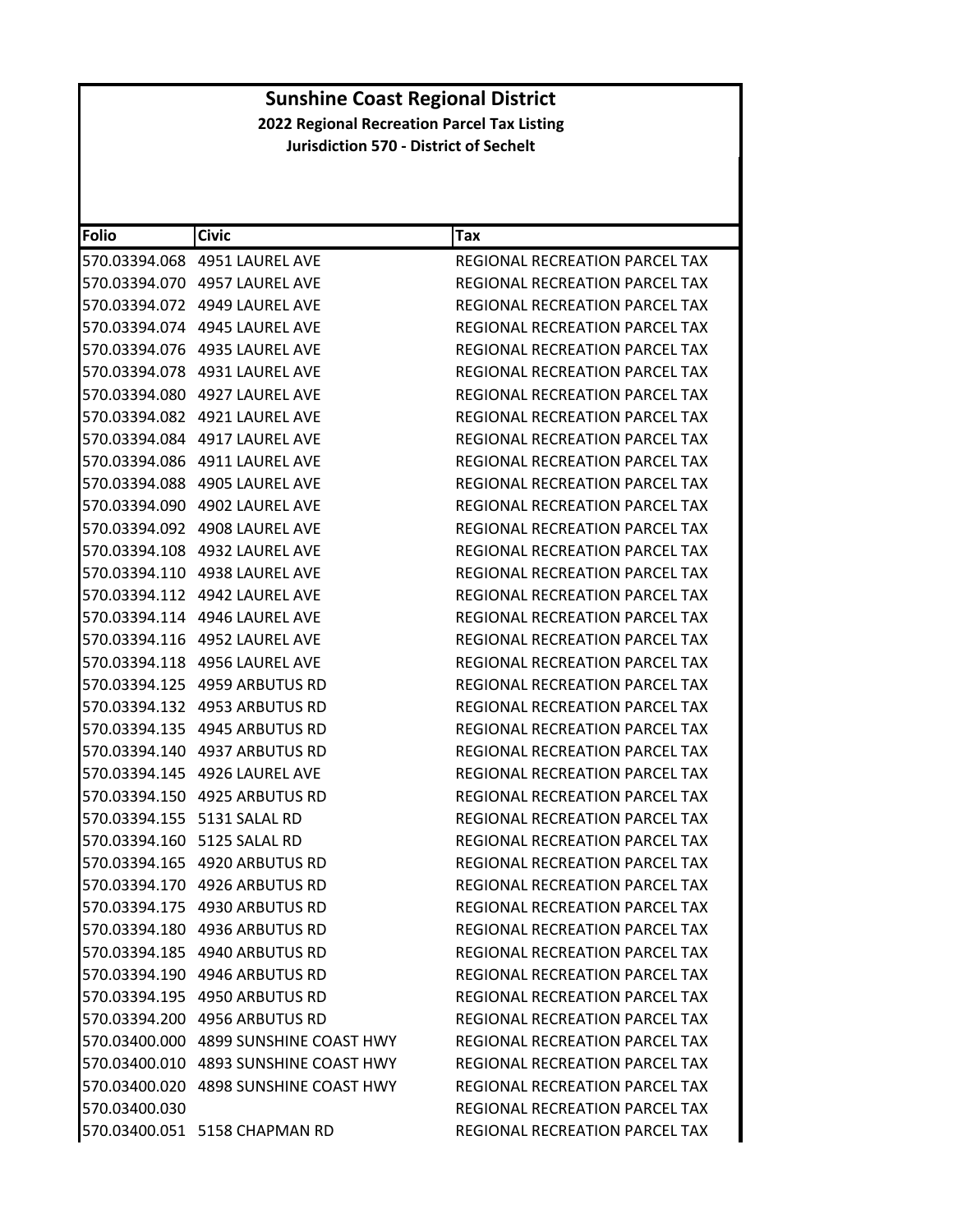| <b>Folio</b>  | <b>Civic</b>                           | Tax                                   |
|---------------|----------------------------------------|---------------------------------------|
| 570.03400.052 | 4891 LAUREL AVE                        | REGIONAL RECREATION PARCEL TAX        |
|               | 570.03400.053 4885 LAUREL AVE          | REGIONAL RECREATION PARCEL TAX        |
|               | 570.03400.054 4898 LAUREL AVE          | REGIONAL RECREATION PARCEL TAX        |
| 570.03400.055 | 5130 CHAPMAN RD                        | REGIONAL RECREATION PARCEL TAX        |
|               | 570.03400.056 5124 CHAPMAN RD          | REGIONAL RECREATION PARCEL TAX        |
| 570.03402.000 | 5625 DERBY RD                          | REGIONAL RECREATION PARCEL TAX        |
|               | 570.03402.105 6040 SILVERSTONE LANE    | REGIONAL RECREATION PARCEL TAX        |
|               | 570.03402.110 6034 SILVERSTONE LANE    | REGIONAL RECREATION PARCEL TAX        |
| 570.03402.115 | <b>6030 SILVERSTONE LANE</b>           | <b>REGIONAL RECREATION PARCEL TAX</b> |
|               | 570.03402.120 6024 SILVERSTONE LANE    | REGIONAL RECREATION PARCEL TAX        |
| 570.03402.125 | <b>6020 SILVERSTONE LANE</b>           | REGIONAL RECREATION PARCEL TAX        |
| 570.03402.130 | <b>6014 SILVERSTONE LANE</b>           | REGIONAL RECREATION PARCEL TAX        |
| 570.03402.135 | <b>6010 SILVERSTONE LANE</b>           | <b>REGIONAL RECREATION PARCEL TAX</b> |
| 570.03402.140 | <b>6004 SILVERSTONE LANE</b>           | REGIONAL RECREATION PARCEL TAX        |
|               | 570.03402.145 6000 SILVERSTONE LANE    | REGIONAL RECREATION PARCEL TAX        |
| 570.03402.150 | <b>6001 SILVERSTONE LANE</b>           | REGIONAL RECREATION PARCEL TAX        |
| 570.03402.155 | <b>6005 SILVERSTONE LANE</b>           | REGIONAL RECREATION PARCEL TAX        |
| 570.03402.160 | <b>6011 SILVERSTONE LANE</b>           | REGIONAL RECREATION PARCEL TAX        |
| 570.03402.165 | <b>6015 SILVERSTONE LANE</b>           | REGIONAL RECREATION PARCEL TAX        |
|               | 570.03402.170 6021 SILVERSTONE LANE    | REGIONAL RECREATION PARCEL TAX        |
|               | 570.03402.175 6025 SILVERSTONE LANE    | REGIONAL RECREATION PARCEL TAX        |
| 570.03402.180 | <b>6031 SILVERSTONE LANE</b>           | REGIONAL RECREATION PARCEL TAX        |
|               | 570.03402.185 6035 SILVERSTONE LANE    | REGIONAL RECREATION PARCEL TAX        |
| 570.03402.190 | <b>6041 SILVERSTONE LANE</b>           | REGIONAL RECREATION PARCEL TAX        |
|               | 570.03402.195 6045 SILVERSTONE LANE    | REGIONAL RECREATION PARCEL TAX        |
|               | 570.03402.200    6051 SILVERSTONE LANE | <b>REGIONAL RECREATION PARCEL TAX</b> |
| 570.03402.205 | <b>6055 SILVERSTONE LANE</b>           | REGIONAL RECREATION PARCEL TAX        |
|               | 570.03402.210 6061 SILVERSTONE LANE    | <b>REGIONAL RECREATION PARCEL TAX</b> |
|               | 570.03402.215 6065 SILVERSTONE LANE    | REGIONAL RECREATION PARCEL TAX        |
|               | 570.03402.220 6071 SILVERSTONE LANE    | REGIONAL RECREATION PARCEL TAX        |
|               | 570.03402.225 6075 SILVERSTONE LANE    | <b>REGIONAL RECREATION PARCEL TAX</b> |
|               | 570.03402.230 6081 SILVERSTONE LANE    | REGIONAL RECREATION PARCEL TAX        |
|               | 570.03402.235 6085 SILVERSTONE LANE    | REGIONAL RECREATION PARCEL TAX        |
|               | 570.03402.240 6091 SILVERSTONE LANE    | REGIONAL RECREATION PARCEL TAX        |
|               | 570.03402.245 6095 SILVERSTONE LANE    | REGIONAL RECREATION PARCEL TAX        |
|               | 570.03402.250 6101 SILVERSTONE LANE    | <b>REGIONAL RECREATION PARCEL TAX</b> |
|               | 570.03402.300 6037 COWRIE ST           | REGIONAL RECREATION PARCEL TAX        |
|               | 570.03402.305 6033 COWRIE ST           | REGIONAL RECREATION PARCEL TAX        |
|               | 570.03402.310 6029 COWRIE ST           | REGIONAL RECREATION PARCEL TAX        |
|               | 570.03402.315 6025 COWRIE ST           | REGIONAL RECREATION PARCEL TAX        |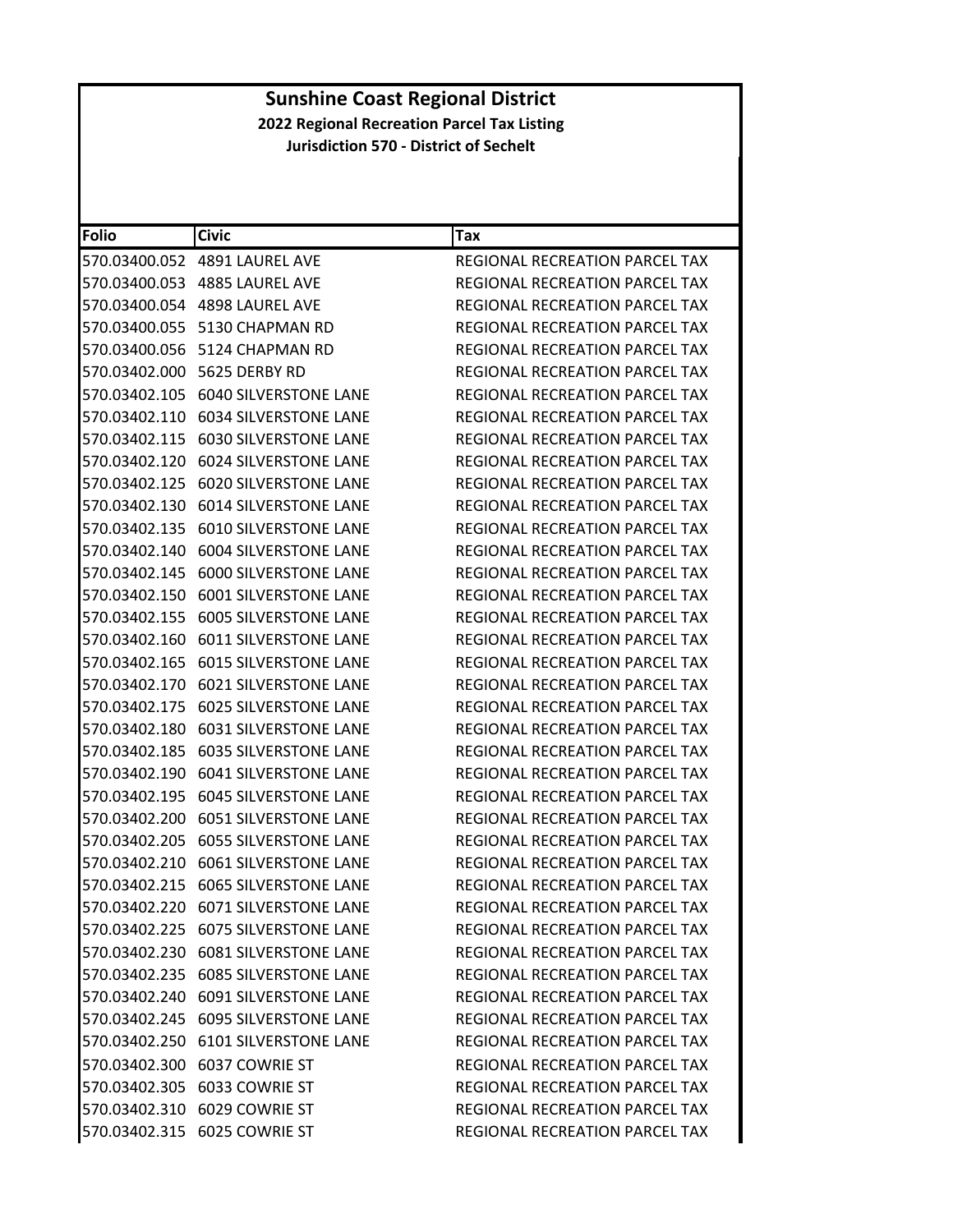| <b>Folio</b>  | <b>Civic</b>                            | Tax                                   |
|---------------|-----------------------------------------|---------------------------------------|
|               | 570.03402.320 6021 COWRIE ST            | REGIONAL RECREATION PARCEL TAX        |
|               | 570.03402.325 6019 COWRIE ST            | REGIONAL RECREATION PARCEL TAX        |
|               | 570.03402.330 6013 COWRIE ST            | REGIONAL RECREATION PARCEL TAX        |
| 570.03402.335 | 6011 COWRIE ST                          | REGIONAL RECREATION PARCEL TAX        |
|               | 570.03402.340 6010 COWRIE ST            | REGIONAL RECREATION PARCEL TAX        |
|               | 570.03402.345 6014 COWRIE ST            | <b>REGIONAL RECREATION PARCEL TAX</b> |
|               | 570.03402.350 6018 COWRIE ST            | REGIONAL RECREATION PARCEL TAX        |
|               | 570.03402.355 6022 COWRIE ST            | REGIONAL RECREATION PARCEL TAX        |
| 570.03402.360 | 6026 COWRIE ST                          | REGIONAL RECREATION PARCEL TAX        |
|               | 570.03402.365 6030 COWRIE ST            | REGIONAL RECREATION PARCEL TAX        |
|               | 570.03402.370    5528    PEREGRINE CRES | REGIONAL RECREATION PARCEL TAX        |
|               |                                         | REGIONAL RECREATION PARCEL TAX        |
|               | 570.03402.380 5540 PEREGRINE CRES       | REGIONAL RECREATION PARCEL TAX        |
| 570.03402.385 | 5544 PEREGRINE CRES                     | REGIONAL RECREATION PARCEL TAX        |
|               | 570.03402.390    5548    PEREGRINE CRES | REGIONAL RECREATION PARCEL TAX        |
|               | 570.03402.395    5552    PEREGRINE CRES | REGIONAL RECREATION PARCEL TAX        |
|               |                                         | REGIONAL RECREATION PARCEL TAX        |
|               | 570.03402.405    5557    PEREGRINE CRES | REGIONAL RECREATION PARCEL TAX        |
|               | 570.03402.410    5553    PEREGRINE CRES | <b>REGIONAL RECREATION PARCEL TAX</b> |
|               | 570.03402.415    5549    PEREGRINE CRES | REGIONAL RECREATION PARCEL TAX        |
|               | 570.03402.420    5545    PEREGRINE CRES | REGIONAL RECREATION PARCEL TAX        |
|               |                                         | REGIONAL RECREATION PARCEL TAX        |
|               | 570.03402.430    5537    PEREGRINE CRES | REGIONAL RECREATION PARCEL TAX        |
|               |                                         | REGIONAL RECREATION PARCEL TAX        |
|               | 570.03402.440    5529    PEREGRINE CRES | REGIONAL RECREATION PARCEL TAX        |
|               | 570.03402.445    5525    PEREGRINE CRES | <b>REGIONAL RECREATION PARCEL TAX</b> |
| 570.03402.500 |                                         | REGIONAL RECREATION PARCEL TAX        |
|               | 570.03402.600 5684 DERBY RD             | REGIONAL RECREATION PARCEL TAX        |
|               | 570.03402.605 5680 DERBY RD             | REGIONAL RECREATION PARCEL TAX        |
|               | 570.03402.610 5676 DERBY RD             | <b>REGIONAL RECREATION PARCEL TAX</b> |
|               | 570.03402.615 5672 DERBY RD             | <b>REGIONAL RECREATION PARCEL TAX</b> |
|               | 570.03402.620 5668 DERBY RD             | REGIONAL RECREATION PARCEL TAX        |
|               | 570.03402.625 5664 DERBY RD             | <b>REGIONAL RECREATION PARCEL TAX</b> |
|               | 570.03402.630 5652 DERBY RD             | <b>REGIONAL RECREATION PARCEL TAX</b> |
|               | 570.03402.635 5648 DERBY RD             | REGIONAL RECREATION PARCEL TAX        |
|               | 570.03402.640 5644 DERBY RD             | REGIONAL RECREATION PARCEL TAX        |
|               | 570.03402.645 5640 DERBY RD             | REGIONAL RECREATION PARCEL TAX        |
|               | 570.03402.650    5636 DERBY RD          | REGIONAL RECREATION PARCEL TAX        |
|               | 570.03402.655 5632 DERBY RD             | REGIONAL RECREATION PARCEL TAX        |
|               | 570.03402.660 5628 DERBY RD             | REGIONAL RECREATION PARCEL TAX        |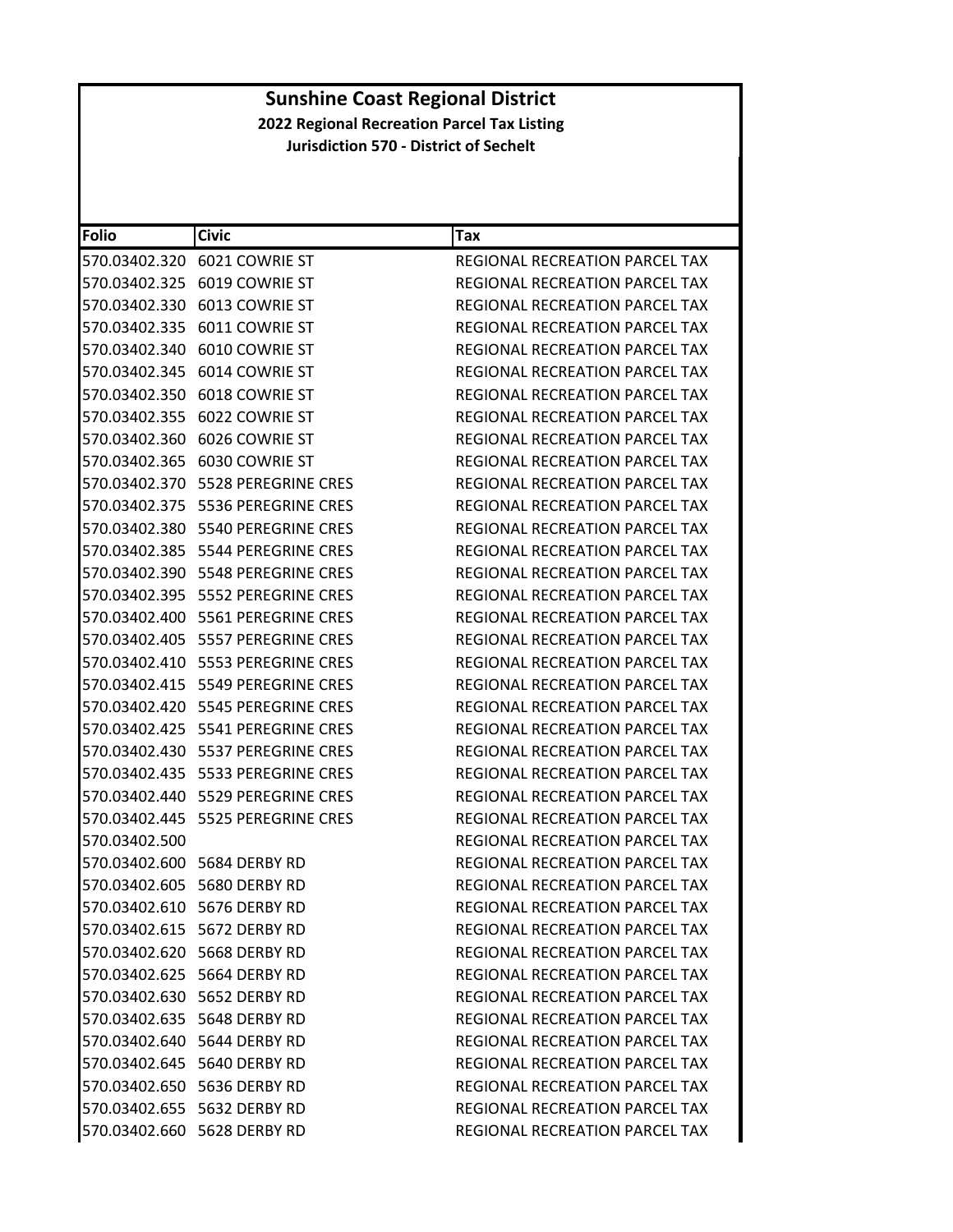| <b>Folio</b>  | Civic                               | Tax                                   |
|---------------|-------------------------------------|---------------------------------------|
|               | 570.03402.665 5624 DERBY RD         | REGIONAL RECREATION PARCEL TAX        |
|               | 570.03402.670 5620 DERBY RD         | REGIONAL RECREATION PARCEL TAX        |
|               | 570.03402.675 6068 COWRIE ST        | REGIONAL RECREATION PARCEL TAX        |
| 570.03402.680 | 6072 COWRIE ST                      | <b>REGIONAL RECREATION PARCEL TAX</b> |
|               | 570.03402.685 6064 COWRIE ST        | REGIONAL RECREATION PARCEL TAX        |
|               | 570.03402.690 6060 COWRIE ST        | <b>REGIONAL RECREATION PARCEL TAX</b> |
|               | 570.03402.695 6054 COWRIE ST        | REGIONAL RECREATION PARCEL TAX        |
|               | 570.03402.700 6050 COWRIE ST        | REGIONAL RECREATION PARCEL TAX        |
|               | 570.03402.705 6042 COWRIE ST        | REGIONAL RECREATION PARCEL TAX        |
|               | 570.03402.800 6082 KINGBIRD AVE     | REGIONAL RECREATION PARCEL TAX        |
|               | 570.03402.805 6078 KINGBIRD AVE     | REGIONAL RECREATION PARCEL TAX        |
|               | 570.03402.810 6074 KINGBIRD AVE     | REGIONAL RECREATION PARCEL TAX        |
|               | 570.03402.815 6070 KINGBIRD AVE     | REGIONAL RECREATION PARCEL TAX        |
| 570.03402.820 | 5669 KINGBIRD CRES                  | REGIONAL RECREATION PARCEL TAX        |
|               | 570.03402.825    5673 KINGBIRD CRES | REGIONAL RECREATION PARCEL TAX        |
|               | 570.03402.830    5677 KINGBIRD CRES | <b>REGIONAL RECREATION PARCEL TAX</b> |
|               |                                     | <b>REGIONAL RECREATION PARCEL TAX</b> |
|               | 570.03402.840    5670 KINGBIRD CRES | REGIONAL RECREATION PARCEL TAX        |
|               | 570.03402.845    5666 KINGBIRD CRES | <b>REGIONAL RECREATION PARCEL TAX</b> |
|               | 570.03402.850    5662 KINGBIRD CRES | REGIONAL RECREATION PARCEL TAX        |
|               |                                     | REGIONAL RECREATION PARCEL TAX        |
|               |                                     | REGIONAL RECREATION PARCEL TAX        |
|               |                                     | REGIONAL RECREATION PARCEL TAX        |
|               | 570.03402.870    5646 KINGBIRD CRES | REGIONAL RECREATION PARCEL TAX        |
|               | 570.03402.875    5642 KINGBIRD CRES | REGIONAL RECREATION PARCEL TAX        |
|               | 570.03402.880    5638 KINGBIRD CRES | REGIONAL RECREATION PARCEL TAX        |
|               |                                     | REGIONAL RECREATION PARCEL TAX        |
|               | 570.03402.890    5630 KINGBIRD CRES | REGIONAL RECREATION PARCEL TAX        |
|               | 570.03402.895    5626 KINGBIRD CRES | REGIONAL RECREATION PARCEL TAX        |
|               | 570.03402.900 5622 KINGBIRD CRES    | REGIONAL RECREATION PARCEL TAX        |
|               | 570.03402.905    5621 KINGBIRD CRES | REGIONAL RECREATION PARCEL TAX        |
|               | 570.03402.910 5625 KINGBIRD CRES    | REGIONAL RECREATION PARCEL TAX        |
|               | 570.03402.915    5629 KINGBIRD CRES | REGIONAL RECREATION PARCEL TAX        |
|               | 570.03402.920 5633 KINGBIRD CRES    | REGIONAL RECREATION PARCEL TAX        |
|               | 570.03402.925 5637 KINGBIRD CRES    | <b>REGIONAL RECREATION PARCEL TAX</b> |
|               | 570.03402.930    5641 KINGBIRD CRES | REGIONAL RECREATION PARCEL TAX        |
|               | 570.03402.935    5645 KINGBIRD CRES | REGIONAL RECREATION PARCEL TAX        |
|               | 570.03402.940    5649 KINGBIRD CRES | REGIONAL RECREATION PARCEL TAX        |
|               | 570.03402.945    5653 KINGBIRD CRES | <b>REGIONAL RECREATION PARCEL TAX</b> |
|               | 570.03402.950 6071 KINGBIRD AVE     | REGIONAL RECREATION PARCEL TAX        |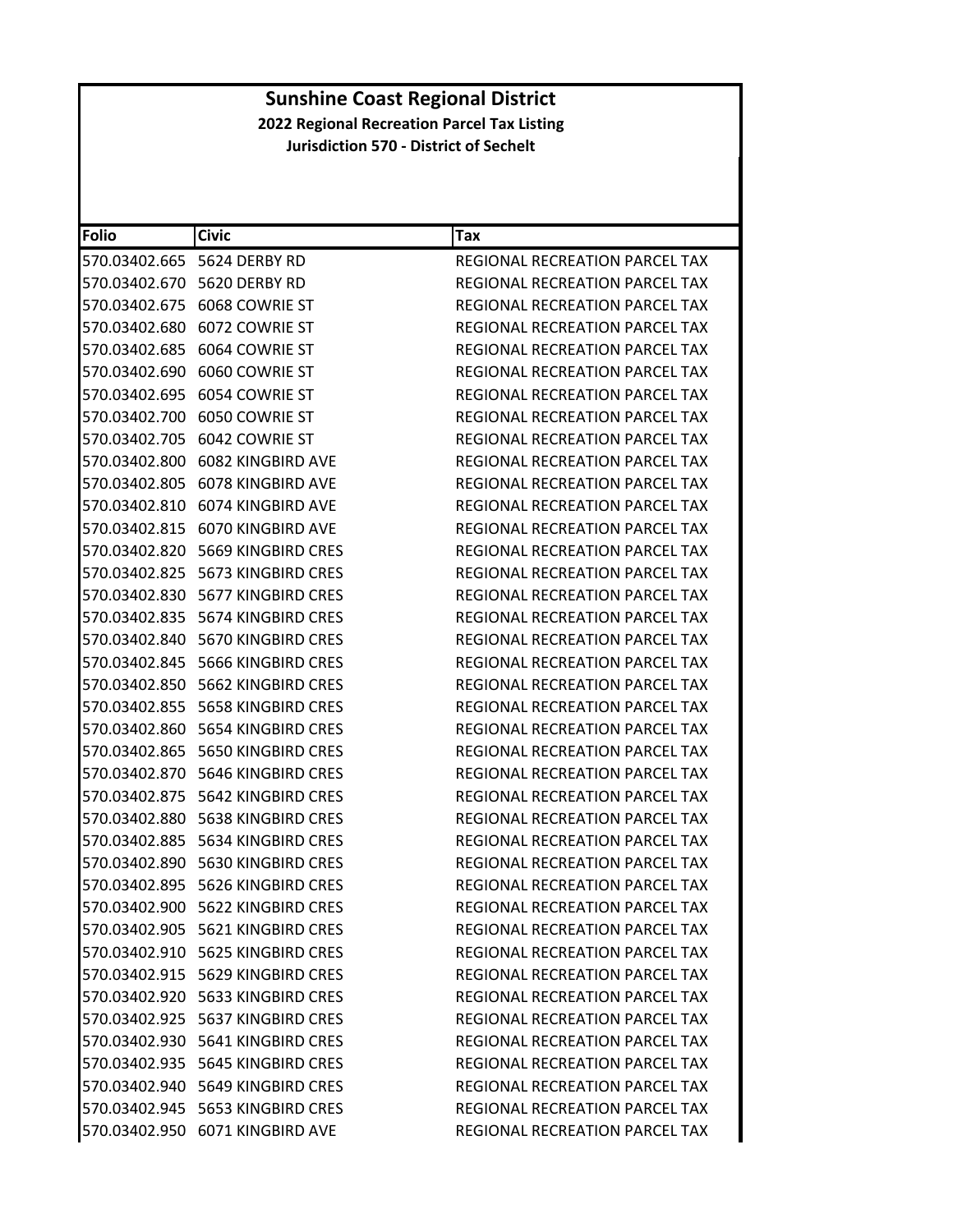| <b>Folio</b>  | <b>Civic</b>                             | Tax                                   |
|---------------|------------------------------------------|---------------------------------------|
|               | 570.03402.955 6075 KINGBIRD AVE          | REGIONAL RECREATION PARCEL TAX        |
| 570.03402.960 | 6079 KINGBIRD AVE                        | REGIONAL RECREATION PARCEL TAX        |
|               | 570.03402.965 6083 KINGBIRD AVE          | REGIONAL RECREATION PARCEL TAX        |
| 570.03403.000 | <b>COWRIE ST</b>                         | REGIONAL RECREATION PARCEL TAX        |
|               | 570.03403.110    5995 SUNSHINE COAST HWY | REGIONAL RECREATION PARCEL TAX        |
|               | 570.03403.115 2-5987 SUNSHINE COAST HWY  | REGIONAL RECREATION PARCEL TAX        |
|               | 570.03403.120 3-5987 SUNSHINE COAST HWY  | REGIONAL RECREATION PARCEL TAX        |
|               | 570.03403.125 4-5987 SUNSHINE COAST HWY  | REGIONAL RECREATION PARCEL TAX        |
| 570.03403.201 | 5933 BARNACLE ST                         | REGIONAL RECREATION PARCEL TAX        |
|               | 570.03403.202 5939 BARNACLE ST           | REGIONAL RECREATION PARCEL TAX        |
| 570.03403.203 | SUNSHINE COAST HWY                       | REGIONAL RECREATION PARCEL TAX        |
| 570.03403.204 | SUNSHINE COAST HWY                       | REGIONAL RECREATION PARCEL TAX        |
| 570.03403.205 | SUNSHINE COAST HWY                       | <b>REGIONAL RECREATION PARCEL TAX</b> |
| 570.03403.206 | 5959 BARNACLE ST                         | REGIONAL RECREATION PARCEL TAX        |
| 570.03403.208 | SUNSHINE COAST HWY                       | <b>REGIONAL RECREATION PARCEL TAX</b> |
| 570.03403.209 | SUNSHINE COAST HWY                       | REGIONAL RECREATION PARCEL TAX        |
| 570.03403.210 | SUNSHINE COAST HWY                       | REGIONAL RECREATION PARCEL TAX        |
|               | 570.03403.211    5987    BARNACLE ST     | REGIONAL RECREATION PARCEL TAX        |
| 570.03403.212 | 5991 BARNACLE ST                         | <b>REGIONAL RECREATION PARCEL TAX</b> |
| 570.03403.213 | 5995 BARNACLE ST                         | REGIONAL RECREATION PARCEL TAX        |
|               | 570.03403.214 5996 BARNACLE ST           | REGIONAL RECREATION PARCEL TAX        |
|               | 570.03403.215    5990 BARNACLE ST        | <b>REGIONAL RECREATION PARCEL TAX</b> |
|               | 570.03403.216    5986 BARNACLE ST        | REGIONAL RECREATION PARCEL TAX        |
| 570.03403.217 | SUNSHINE COAST HWY                       | REGIONAL RECREATION PARCEL TAX        |
|               | 570.03403.220 5958 BARNACLE ST           | REGIONAL RECREATION PARCEL TAX        |
| 570.03403.221 | SUNSHINE COAST HWY                       | REGIONAL RECREATION PARCEL TAX        |
|               | 570.03403.222    5946 BARNACLE ST        | REGIONAL RECREATION PARCEL TAX        |
|               | 570.03403.223 5940 BARNACLE ST           | REGIONAL RECREATION PARCEL TAX        |
|               | 570.03403.224 5936 BARNACLE ST           | REGIONAL RECREATION PARCEL TAX        |
|               | 570.03403.225 5937 COWRIE ST             | <b>REGIONAL RECREATION PARCEL TAX</b> |
|               | 570.03403.226 5945 COWRIE ST             | REGIONAL RECREATION PARCEL TAX        |
|               | 570.03403.227 5953 COWRIE ST             | REGIONAL RECREATION PARCEL TAX        |
|               | 570.03403.228 5957 COWRIE ST             | REGIONAL RECREATION PARCEL TAX        |
|               | 570.03403.229 5961 COWRIE ST             | <b>REGIONAL RECREATION PARCEL TAX</b> |
|               | 570.03403.230 5967 COWRIE ST             | REGIONAL RECREATION PARCEL TAX        |
|               | 570.03403.231 5973 COWRIE ST             | <b>REGIONAL RECREATION PARCEL TAX</b> |
|               | 570.03403.232 SUNSHINE COAST HWY         | <b>REGIONAL RECREATION PARCEL TAX</b> |
|               | 570.03403.233    5985    COWRIE ST       | REGIONAL RECREATION PARCEL TAX        |
|               | 570.03403.234 5991 COWRIE ST             | REGIONAL RECREATION PARCEL TAX        |
|               | 570.03403.235 5997 COWRIE ST             | REGIONAL RECREATION PARCEL TAX        |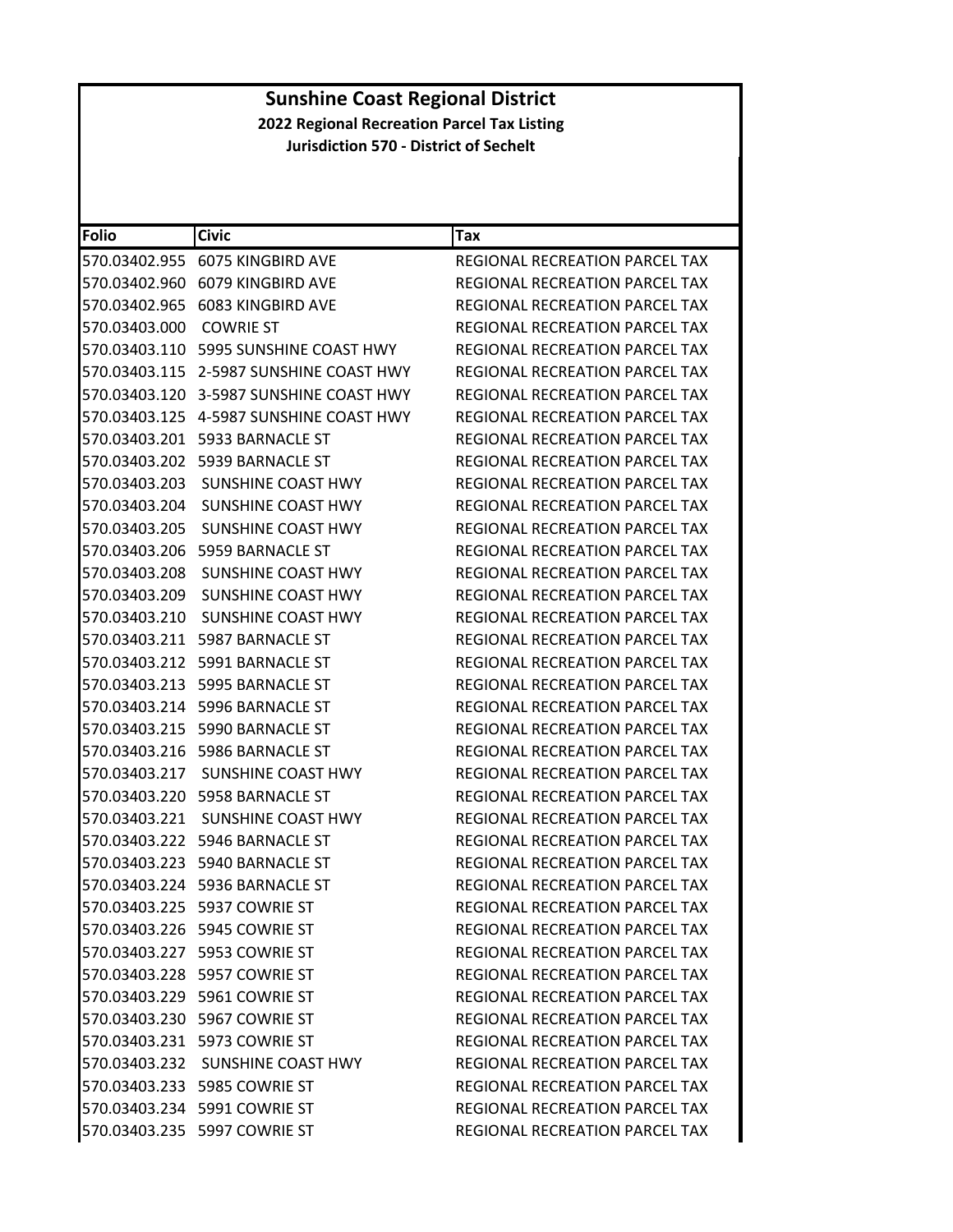| <b>Folio</b>              | <b>Civic</b>                          | Tax                                   |
|---------------------------|---------------------------------------|---------------------------------------|
|                           | 570.03403.236    5996    COWRIE ST    | <b>REGIONAL RECREATION PARCEL TAX</b> |
| 570.03403.237             | <b>SUNSHINE COAST HWY</b>             | REGIONAL RECREATION PARCEL TAX        |
|                           | 570.03403.238 5984 COWRIE ST          | <b>REGIONAL RECREATION PARCEL TAX</b> |
| 570.03403.239             | SUNSHINE COAST HWY                    | <b>REGIONAL RECREATION PARCEL TAX</b> |
|                           | 570.03403.240 5970 COWRIE ST          | REGIONAL RECREATION PARCEL TAX        |
|                           | 570.03403.241 5960 COWRIE ST          | <b>REGIONAL RECREATION PARCEL TAX</b> |
|                           | 570.03403.242 5958 COWRIE ST          | REGIONAL RECREATION PARCEL TAX        |
|                           | 570.03403.243 SUNSHINE COAST HWY      | <b>REGIONAL RECREATION PARCEL TAX</b> |
|                           | 570.03403.244 5940 COWRIE ST          | REGIONAL RECREATION PARCEL TAX        |
| 570.03403.245             | <b>BARNACLE ST</b>                    | REGIONAL RECREATION PARCEL TAX        |
| 570.03403.246 BARNACLE ST |                                       | REGIONAL RECREATION PARCEL TAX        |
| 570.03403.247 BARNACLE ST |                                       | REGIONAL RECREATION PARCEL TAX        |
| 570.03403.248 BARNACLE ST |                                       | REGIONAL RECREATION PARCEL TAX        |
|                           | 570.03403.249 5957 BARNACLE PL        | REGIONAL RECREATION PARCEL TAX        |
|                           | 570.03403.250 5953 BARNACLE PL        | <b>REGIONAL RECREATION PARCEL TAX</b> |
| 570.03403.251 BARNACLE ST |                                       | REGIONAL RECREATION PARCEL TAX        |
|                           | 570.03403.301 5528 CLAYTON AVE        | REGIONAL RECREATION PARCEL TAX        |
|                           | 570.03403.302 5532 CLAYTON AVE        | REGIONAL RECREATION PARCEL TAX        |
| 570.03403.303             | 5536 CLAYTON AVE                      | <b>REGIONAL RECREATION PARCEL TAX</b> |
|                           | 570.03403.304 5540 CLAYTON AVE        | REGIONAL RECREATION PARCEL TAX        |
|                           | 570.03403.305    5544 CLAYTON AVE     | REGIONAL RECREATION PARCEL TAX        |
|                           | 570.03403.306    5951    COMPASS LANE | REGIONAL RECREATION PARCEL TAX        |
|                           | 570.03403.307 5957 COMPASS LANE       | REGIONAL RECREATION PARCEL TAX        |
| 570.03403.308             | 5963 COMPASS LANE                     | REGIONAL RECREATION PARCEL TAX        |
|                           | 570.03403.309 5969 COMPASS LANE       | REGIONAL RECREATION PARCEL TAX        |
|                           | 570.03403.310 COMPASS LANE            | REGIONAL RECREATION PARCEL TAX        |
|                           | 570.03403.311    5981    COMPASS LANE | REGIONAL RECREATION PARCEL TAX        |
| 570.03403.312             | <b>COMPASS LANE</b>                   | <b>REGIONAL RECREATION PARCEL TAX</b> |
|                           | 570.03403.313    5993    COMPASS LANE | REGIONAL RECREATION PARCEL TAX        |
|                           | 570.03403.314 5995 COMPASS LANE       | REGIONAL RECREATION PARCEL TAX        |
|                           | 570.03403.315    5992    COMPASS LANE | REGIONAL RECREATION PARCEL TAX        |
|                           | 570.03403.316    5984 COMPASS LANE    | <b>REGIONAL RECREATION PARCEL TAX</b> |
|                           | 570.03403.317 5980 COMPASS LANE       | <b>REGIONAL RECREATION PARCEL TAX</b> |
|                           | 570.03403.318 5974 COMPASS LANE       | <b>REGIONAL RECREATION PARCEL TAX</b> |
|                           | 570.03403.319 COMPASS LANE            | REGIONAL RECREATION PARCEL TAX        |
|                           | 570.03403.320 5962 COMPASS LANE       | REGIONAL RECREATION PARCEL TAX        |
|                           | 570.03403.321 5958 COMPASS LANE       | <b>REGIONAL RECREATION PARCEL TAX</b> |
|                           | 570.03403.322 5950 COMPASS LANE       | REGIONAL RECREATION PARCEL TAX        |
| 570.03403.400             |                                       | REGIONAL RECREATION PARCEL TAX        |
|                           | 570.03404.000 5937 SUNSHINE COAST HWY | REGIONAL RECREATION PARCEL TAX        |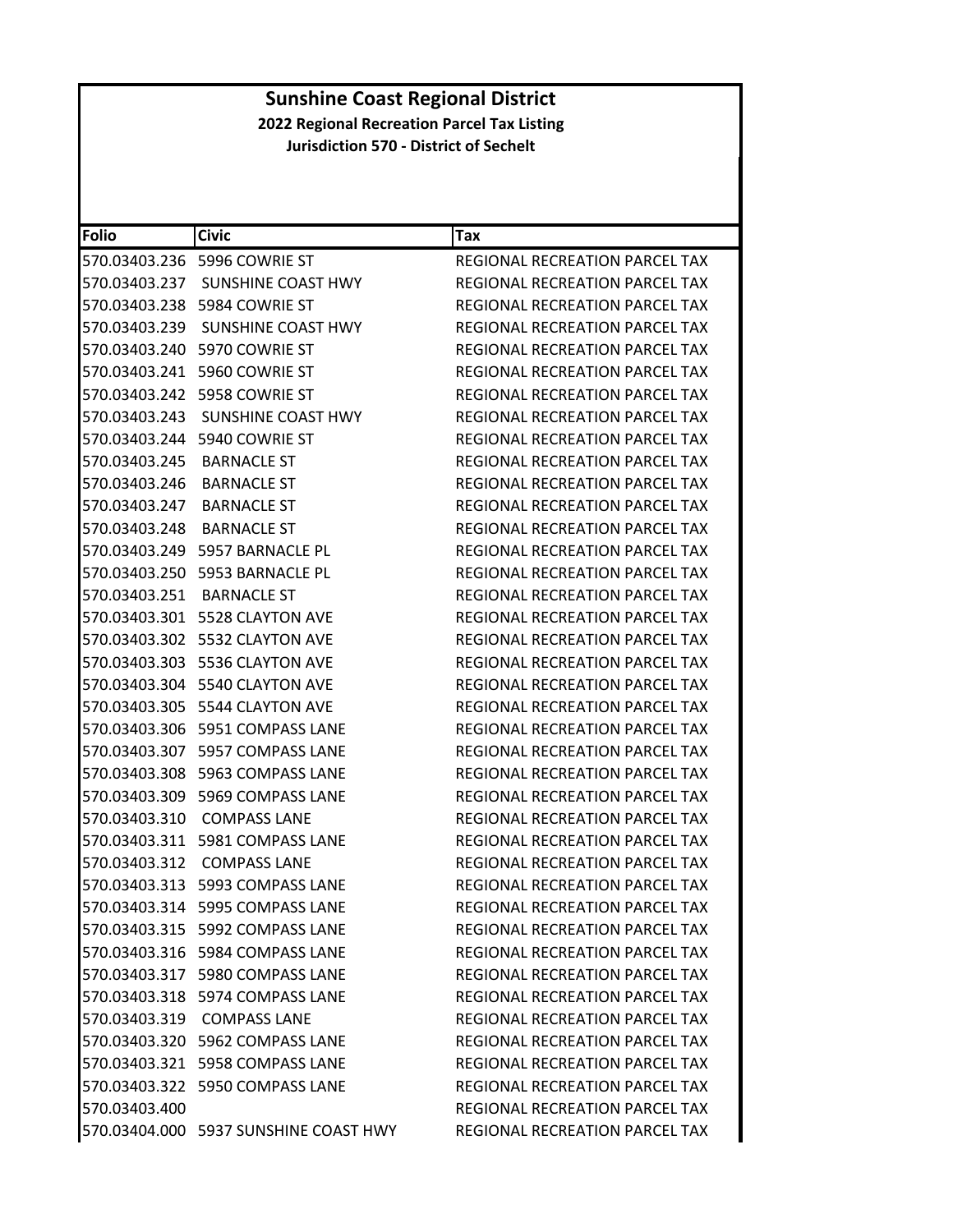| <b>Folio</b>  | <b>Civic</b>                            | Tax                                   |
|---------------|-----------------------------------------|---------------------------------------|
| 570.03405.000 | 5943 SUNSHINE COAST HWY                 | REGIONAL RECREATION PARCEL TAX        |
| 570.03405.100 | 5951 SUNSHINE COAST HWY                 | REGIONAL RECREATION PARCEL TAX        |
| 570.03405.200 | 5957 SUNSHINE COAST HWY                 | REGIONAL RECREATION PARCEL TAX        |
| 570.03405.210 | 5963 SUNSHINE COAST HWY                 | REGIONAL RECREATION PARCEL TAX        |
|               | 570.03405.280 6244 EMERSON RD           | REGIONAL RECREATION PARCEL TAX        |
| 570.03405.290 | <b>6221 CROWSTON RD</b>                 | REGIONAL RECREATION PARCEL TAX        |
|               | 570.03405.420 6220 CROWSTON RD          | REGIONAL RECREATION PARCEL TAX        |
| 570.03405.430 |                                         | REGIONAL RECREATION PARCEL TAX        |
| 570.03405.445 | <b>HERITAGE RD</b>                      | REGIONAL RECREATION PARCEL TAX        |
| 570.03405.455 | 6219 SANDPIPER RD                       | REGIONAL RECREATION PARCEL TAX        |
| 570.03784.000 |                                         | REGIONAL RECREATION PARCEL TAX        |
| 570.03785.000 |                                         | REGIONAL RECREATION PARCEL TAX        |
| 570.03786.000 | SECHELT INLET RD                        | REGIONAL RECREATION PARCEL TAX        |
| 570.03787.000 | 7333 SECHELT INLET RD                   | REGIONAL RECREATION PARCEL TAX        |
| 570.03788.000 |                                         | <b>REGIONAL RECREATION PARCEL TAX</b> |
| 570.03789.000 |                                         | REGIONAL RECREATION PARCEL TAX        |
| 570.03790.000 |                                         | <b>REGIONAL RECREATION PARCEL TAX</b> |
| 570.03791.000 | 7425 SECHELT INLET RD                   | REGIONAL RECREATION PARCEL TAX        |
| 570.03969.001 | 6065 SECHELT INLET RD                   | REGIONAL RECREATION PARCEL TAX        |
|               | 570.03971.000    6059 SECHELT INLET RD  | REGIONAL RECREATION PARCEL TAX        |
| 570.03972.000 | 6057 SECHELT INLET RD                   | REGIONAL RECREATION PARCEL TAX        |
| 570.03973.000 | 5514 DUSTY RD                           | REGIONAL RECREATION PARCEL TAX        |
| 570.03975.005 | 6053 SECHELT INLET RD                   | REGIONAL RECREATION PARCEL TAX        |
| 570.03975.010 | 6037 SECHELT INLET RD                   | REGIONAL RECREATION PARCEL TAX        |
| 570.03975.020 | 6015 SECHELT INLET RD                   | REGIONAL RECREATION PARCEL TAX        |
| 570.03976.000 | 5535 KONTIKI RD                         | <b>REGIONAL RECREATION PARCEL TAX</b> |
| 570.03977.000 | <b>6005 SECHELT INLET RD</b>            | REGIONAL RECREATION PARCEL TAX        |
| 570.03978.000 | 6003 SECHELT INLET RD                   | REGIONAL RECREATION PARCEL TAX        |
| 570.03979.000 | <b>SECHELT INLET RD</b>                 | REGIONAL RECREATION PARCEL TAX        |
|               | 570.03980.000 5997 SECHELT INLET RD     | REGIONAL RECREATION PARCEL TAX        |
|               | 570.03981.005 5991 SECHELT INLET RD     | REGIONAL RECREATION PARCEL TAX        |
|               | 570.03981.010 5995 SECHELT INLET RD     | REGIONAL RECREATION PARCEL TAX        |
|               | 570.03983.001    5987 SECHELT INLET RD  | REGIONAL RECREATION PARCEL TAX        |
| 570.03984.000 |                                         | <b>REGIONAL RECREATION PARCEL TAX</b> |
|               | 570.03985.000 A-5981 SECHELT INLET RD   | REGIONAL RECREATION PARCEL TAX        |
|               | 570.03986.000 A-5977 SECHELT INLET RD   | REGIONAL RECREATION PARCEL TAX        |
|               | 570.03989.000 5591 DELTA RD             | REGIONAL RECREATION PARCEL TAX        |
|               | 570.03990.010 101-5916 SECHELT INLET RD | REGIONAL RECREATION PARCEL TAX        |
|               | 570.03991.000 5968 SECHELT INLET RD     | REGIONAL RECREATION PARCEL TAX        |
|               | 570.03991.300 5456 DUSTY RD             | REGIONAL RECREATION PARCEL TAX        |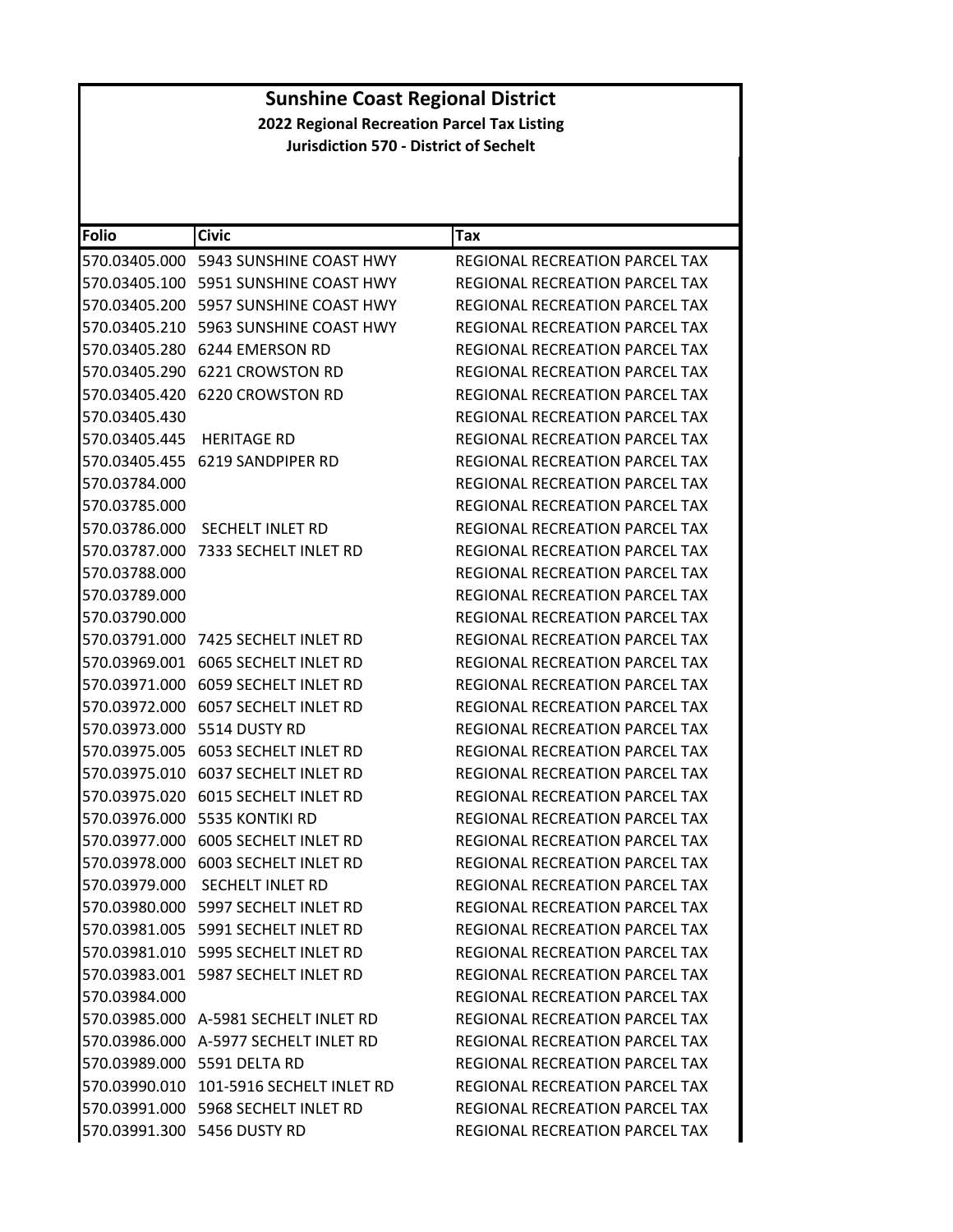| <b>Folio</b>  | <b>Civic</b>                             | <b>Tax</b>                            |
|---------------|------------------------------------------|---------------------------------------|
| 570.03991.405 | 6090 SECHELT INLET RD                    | REGIONAL RECREATION PARCEL TAX        |
| 570.03991.410 | 5474 DUSTY RD                            | REGIONAL RECREATION PARCEL TAX        |
| 570.03991.600 | <b>6088 SECHELT INLET RD</b>             | REGIONAL RECREATION PARCEL TAX        |
|               | 570.03992.000 6040 SECHELT INLET RD      | REGIONAL RECREATION PARCEL TAX        |
| 570.03992.005 |                                          | REGIONAL RECREATION PARCEL TAX        |
|               | 570.03992.010    5445 ALLEN RD           | <b>REGIONAL RECREATION PARCEL TAX</b> |
| 570.03992.011 | DUSTY RD                                 | REGIONAL RECREATION PARCEL TAX        |
| 570.03992.015 | 5926 SECHELT INLET RD                    | <b>REGIONAL RECREATION PARCEL TAX</b> |
|               | 570.03992.101    5543 SECHELT INLET CRES | REGIONAL RECREATION PARCEL TAX        |
| 570.03992.110 | 5523 SECHELT INLET CRES                  | REGIONAL RECREATION PARCEL TAX        |
| 570.03992.115 | 5513 SECHELT INLET CRES                  | REGIONAL RECREATION PARCEL TAX        |
| 570.03992.120 | 5503 SECHELT INLET CRES                  | REGIONAL RECREATION PARCEL TAX        |
| 570.03992.125 | 5493 SECHELT INLET CRES                  | REGIONAL RECREATION PARCEL TAX        |
|               | 570.03992.130    5483 SECHELT INLET CRES | REGIONAL RECREATION PARCEL TAX        |
| 570.03992.135 | 5480 SECHELT INLET CRES                  | REGIONAL RECREATION PARCEL TAX        |
| 570.03992.140 | 5486 SECHELT INLET CRES                  | REGIONAL RECREATION PARCEL TAX        |
| 570.03992.145 | 5490 SECHELT INLET CRES                  | REGIONAL RECREATION PARCEL TAX        |
| 570.03992.150 | 5500 SECHELT INLET CRES                  | REGIONAL RECREATION PARCEL TAX        |
|               | 570.03992.155 5512 SECHELT INLET CRES    | REGIONAL RECREATION PARCEL TAX        |
| 570.03992.160 | 5520 SECHELT INLET CRES                  | REGIONAL RECREATION PARCEL TAX        |
| 570.03992.165 | 5528 SECHELT INLET CRES                  | REGIONAL RECREATION PARCEL TAX        |
|               |                                          | REGIONAL RECREATION PARCEL TAX        |
| 570.03993.000 | 5980 SECHELT INLET RD                    | REGIONAL RECREATION PARCEL TAX        |
|               | 570.03993.030 6416 SEGADOR RD            | REGIONAL RECREATION PARCEL TAX        |
| 570.03993.040 |                                          | REGIONAL RECREATION PARCEL TAX        |
| 570.03993.050 |                                          | REGIONAL RECREATION PARCEL TAX        |
| 570.03993.065 | <b>CROWSTON RD</b>                       | <b>REGIONAL RECREATION PARCEL TAX</b> |
| 570.03993.070 | <b>6335 CROWSTON RD</b>                  | <b>REGIONAL RECREATION PARCEL TAX</b> |
| 570.03993.080 |                                          | REGIONAL RECREATION PARCEL TAX        |
| 570.03993.110 |                                          | REGIONAL RECREATION PARCEL TAX        |
|               |                                          | REGIONAL RECREATION PARCEL TAX        |
|               |                                          | REGIONAL RECREATION PARCEL TAX        |
|               |                                          | REGIONAL RECREATION PARCEL TAX        |
|               |                                          | REGIONAL RECREATION PARCEL TAX        |
|               |                                          | <b>REGIONAL RECREATION PARCEL TAX</b> |
| 570.03993.180 |                                          | REGIONAL RECREATION PARCEL TAX        |
|               | 570.03993.190 6400 CROWSTON RD           | REGIONAL RECREATION PARCEL TAX        |
|               | 570.03993.270 6399 SANDPIPER RD          | REGIONAL RECREATION PARCEL TAX        |
|               | 570.03993.290 6363 SANDPIPER RD          | REGIONAL RECREATION PARCEL TAX        |
|               | 570.03993.300 6333 SANDPIPER RD          | REGIONAL RECREATION PARCEL TAX        |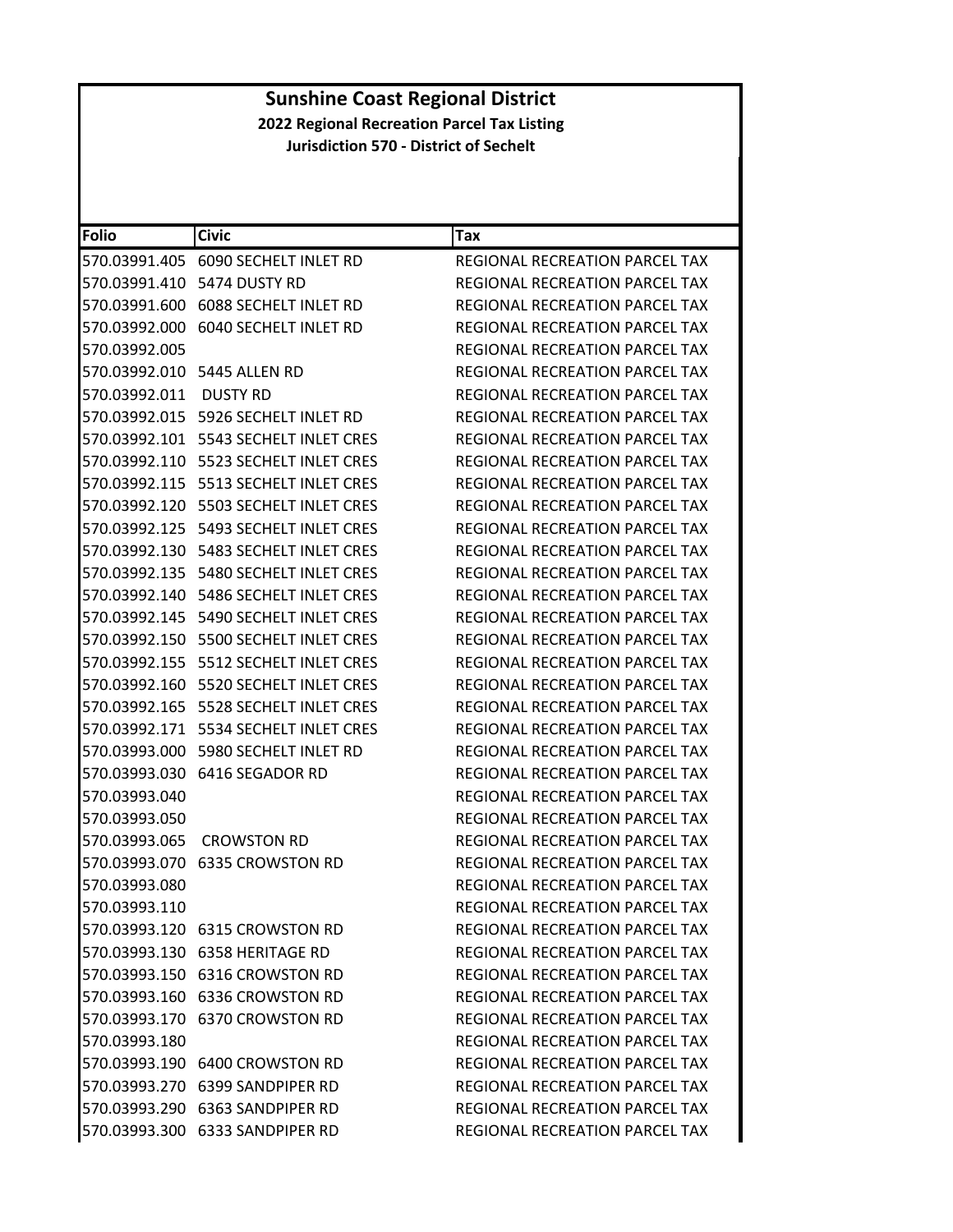| <b>Folio</b>                   | <b>Civic</b>                    | <b>Tax</b>                            |
|--------------------------------|---------------------------------|---------------------------------------|
| 570.03993.310                  | SANDPIPER RD                    | REGIONAL RECREATION PARCEL TAX        |
|                                | 570.03993.320 6280 HERITAGE RD  | REGIONAL RECREATION PARCEL TAX        |
|                                | 570.03993.330 6198 HERITAGE RD  | REGIONAL RECREATION PARCEL TAX        |
| 570.03993.340                  | 6312 SANDPIPER RD               | REGIONAL RECREATION PARCEL TAX        |
| 570.03993.350                  |                                 | REGIONAL RECREATION PARCEL TAX        |
|                                | 570.03993.360 6352 SANDPIPER RD | <b>REGIONAL RECREATION PARCEL TAX</b> |
| 570.03993.370                  |                                 | <b>REGIONAL RECREATION PARCEL TAX</b> |
| 570.03993.381    6417 PIPER PL |                                 | REGIONAL RECREATION PARCEL TAX        |
| 570.03993.382                  |                                 | <b>REGIONAL RECREATION PARCEL TAX</b> |
|                                | 570.03993.383 6225 HIGHMOOR RD  | REGIONAL RECREATION PARCEL TAX        |
|                                | 570.03993.384 6233 HIGHMOOR RD  | REGIONAL RECREATION PARCEL TAX        |
|                                |                                 | REGIONAL RECREATION PARCEL TAX        |
|                                |                                 | REGIONAL RECREATION PARCEL TAX        |
| 570.03993.387                  | 6398 SANDPIPER RD               | REGIONAL RECREATION PARCEL TAX        |
| 570.03993.388 6399 PIPER PL    |                                 | REGIONAL RECREATION PARCEL TAX        |
| 570.03993.389 6391 PIPER PL    |                                 | REGIONAL RECREATION PARCEL TAX        |
| 570.03993.390    6387 PIPER PL |                                 | REGIONAL RECREATION PARCEL TAX        |
| 570.03993.391 6388 PIPER PL    |                                 | REGIONAL RECREATION PARCEL TAX        |
| 570.03993.392 6392 PIPER PL    |                                 | REGIONAL RECREATION PARCEL TAX        |
| 570.03993.393 6396 PIPER PL    |                                 | REGIONAL RECREATION PARCEL TAX        |
| 570.03993.394 6400 PIPER PL    |                                 | REGIONAL RECREATION PARCEL TAX        |
| 570.03993.395 6404 PIPER PL    |                                 | REGIONAL RECREATION PARCEL TAX        |
| 570.03993.396    6408 PIPER PL |                                 | REGIONAL RECREATION PARCEL TAX        |
|                                | 570.03993.397 6201 HIGHMOOR RD  | REGIONAL RECREATION PARCEL TAX        |
|                                | 570.03993.398 6193 HIGHMOOR RD  | REGIONAL RECREATION PARCEL TAX        |
|                                | 570.03993.431 6187 HIGHMOOR RD  | REGIONAL RECREATION PARCEL TAX        |
|                                |                                 | <b>REGIONAL RECREATION PARCEL TAX</b> |
|                                | 570.03993.433 6177 HIGHMOOR RD  | REGIONAL RECREATION PARCEL TAX        |
|                                | 570.03993.434 6167 HIGHMOOR PL  | REGIONAL RECREATION PARCEL TAX        |
|                                | 570.03993.435 HIGHMOOR PL       | REGIONAL RECREATION PARCEL TAX        |
|                                | 570.03993.436 6161 HIGHMOOR PL  | REGIONAL RECREATION PARCEL TAX        |
|                                | 570.03993.437 6159 HIGHMOOR PL  | REGIONAL RECREATION PARCEL TAX        |
|                                | 570.03993.438 6157 HIGHMOOR PL  | REGIONAL RECREATION PARCEL TAX        |
|                                | 570.03993.439 6155 HIGHMOOR PL  | REGIONAL RECREATION PARCEL TAX        |
|                                | 570.03993.440 6153 HIGHMOOR PL  | REGIONAL RECREATION PARCEL TAX        |
|                                | 570.03993.441 6151 HIGHMOOR PL  | REGIONAL RECREATION PARCEL TAX        |
|                                | 570.03993.442 6145 HIGHMOOR PL  | REGIONAL RECREATION PARCEL TAX        |
|                                | 570.03993.443 6148 HIGHMOOR PL  | <b>REGIONAL RECREATION PARCEL TAX</b> |
|                                | 570.03993.444 6152 HIGHMOOR PL  | REGIONAL RECREATION PARCEL TAX        |
|                                | 570.03993.445 HIGHMOOR PL       | REGIONAL RECREATION PARCEL TAX        |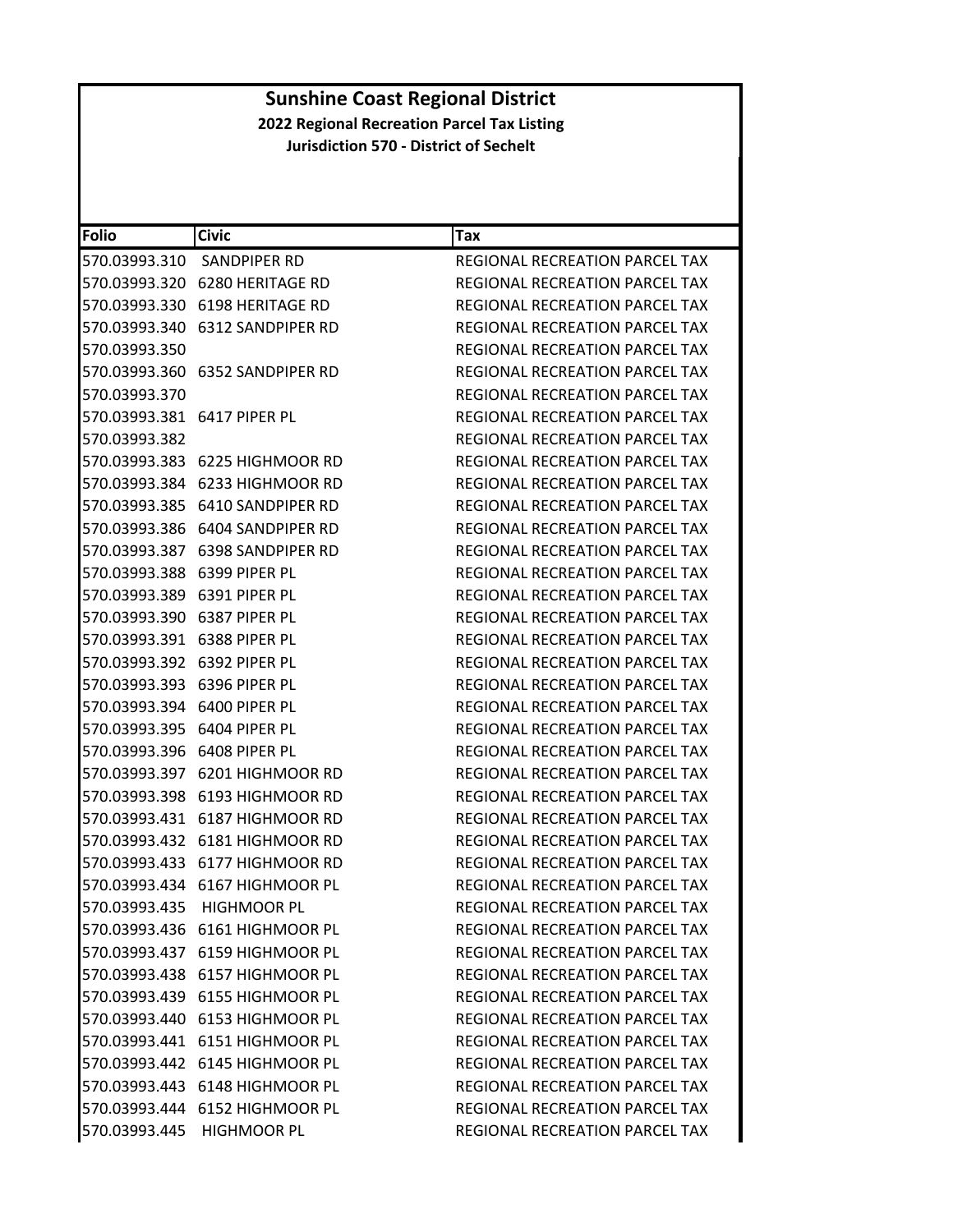| Folio         | <b>Civic</b>                        | Tax                                   |
|---------------|-------------------------------------|---------------------------------------|
|               |                                     | <b>REGIONAL RECREATION PARCEL TAX</b> |
|               |                                     | REGIONAL RECREATION PARCEL TAX        |
|               | 570.03993.460 6333 RIMROCK RD       | REGIONAL RECREATION PARCEL TAX        |
|               | 570.03993.470 6315 RIMROCK RD       | <b>REGIONAL RECREATION PARCEL TAX</b> |
|               | 570.03993.480 6180 HERITAGE RD      | REGIONAL RECREATION PARCEL TAX        |
|               | 570.03993.490 6090 HERITAGE RD      | REGIONAL RECREATION PARCEL TAX        |
|               | 570.03993.500 6318 RIMROCK RD       | <b>REGIONAL RECREATION PARCEL TAX</b> |
| 570.03993.510 |                                     | <b>REGIONAL RECREATION PARCEL TAX</b> |
|               | 570.03994.000    6391 SANDPIPER RD  | <b>REGIONAL RECREATION PARCEL TAX</b> |
|               |                                     | REGIONAL RECREATION PARCEL TAX        |
|               |                                     | REGIONAL RECREATION PARCEL TAX        |
|               | 570.04065.005 6506 GALE AVE N       | REGIONAL RECREATION PARCEL TAX        |
|               | 570.04065.012 6299 FAIRWAY AVE      | <b>REGIONAL RECREATION PARCEL TAX</b> |
| 570.04065.014 | 6287 FAIRWAY AVE                    | REGIONAL RECREATION PARCEL TAX        |
|               | 570.04065.016 6275 FAIRWAY AVE      | REGIONAL RECREATION PARCEL TAX        |
|               | 570.04065.024 6272 GALE AVE N       | REGIONAL RECREATION PARCEL TAX        |
|               | 570.04065.025 6274 FAIRWAY AVE      | REGIONAL RECREATION PARCEL TAX        |
|               | 570.04065.026    6278    GALE AVE N | REGIONAL RECREATION PARCEL TAX        |
| 570.04065.027 | 6273 GALE AVE N                     | REGIONAL RECREATION PARCEL TAX        |
|               | 570.04065.028 6284 GALE AVE N       | REGIONAL RECREATION PARCEL TAX        |
|               | 570.04065.030 6290 GALE AVE N       | REGIONAL RECREATION PARCEL TAX        |
|               | 570.04065.032 6296 GALE AVE N       | REGIONAL RECREATION PARCEL TAX        |
|               | 570.04065.034 6300 GALE AVE N       | REGIONAL RECREATION PARCEL TAX        |
|               | 570.04065.036    6310    GALE AVE N | REGIONAL RECREATION PARCEL TAX        |
|               | 570.04065.040    6318    GALE AVE N | REGIONAL RECREATION PARCEL TAX        |
| 570.04065.042 |                                     | REGIONAL RECREATION PARCEL TAX        |
|               | 570.04065.044 6332 GALE AVE N       | REGIONAL RECREATION PARCEL TAX        |
| 570.04065.046 |                                     | <b>REGIONAL RECREATION PARCEL TAX</b> |
| 570.04065.048 |                                     | <b>REGIONAL RECREATION PARCEL TAX</b> |
|               | 570.04065.050 6298 FAIRWAY AVE      | <b>REGIONAL RECREATION PARCEL TAX</b> |
|               | 570.04065.051 6290 FAIRWAY AVE      | REGIONAL RECREATION PARCEL TAX        |
|               | 570.04065.052 6346 GALE AVE N       | REGIONAL RECREATION PARCEL TAX        |
|               | 570.04065.053 6352 GALE AVE N       | <b>REGIONAL RECREATION PARCEL TAX</b> |
|               | 570.04065.054 6374 GALE AVE N       | <b>REGIONAL RECREATION PARCEL TAX</b> |
|               | 570.04065.055 6384 GALE AVE N       | REGIONAL RECREATION PARCEL TAX        |
|               | 570.04065.056 6390 GALE AVE N       | REGIONAL RECREATION PARCEL TAX        |
|               | 570.04065.057 6394 GALE AVE N       | REGIONAL RECREATION PARCEL TAX        |
|               | 570.04065.058    6398    GALE AVE N | REGIONAL RECREATION PARCEL TAX        |
|               | 570.04065.059 6406 GALE AVE N       | <b>REGIONAL RECREATION PARCEL TAX</b> |
|               | 570.04065.060 6420 GALE AVE N       | REGIONAL RECREATION PARCEL TAX        |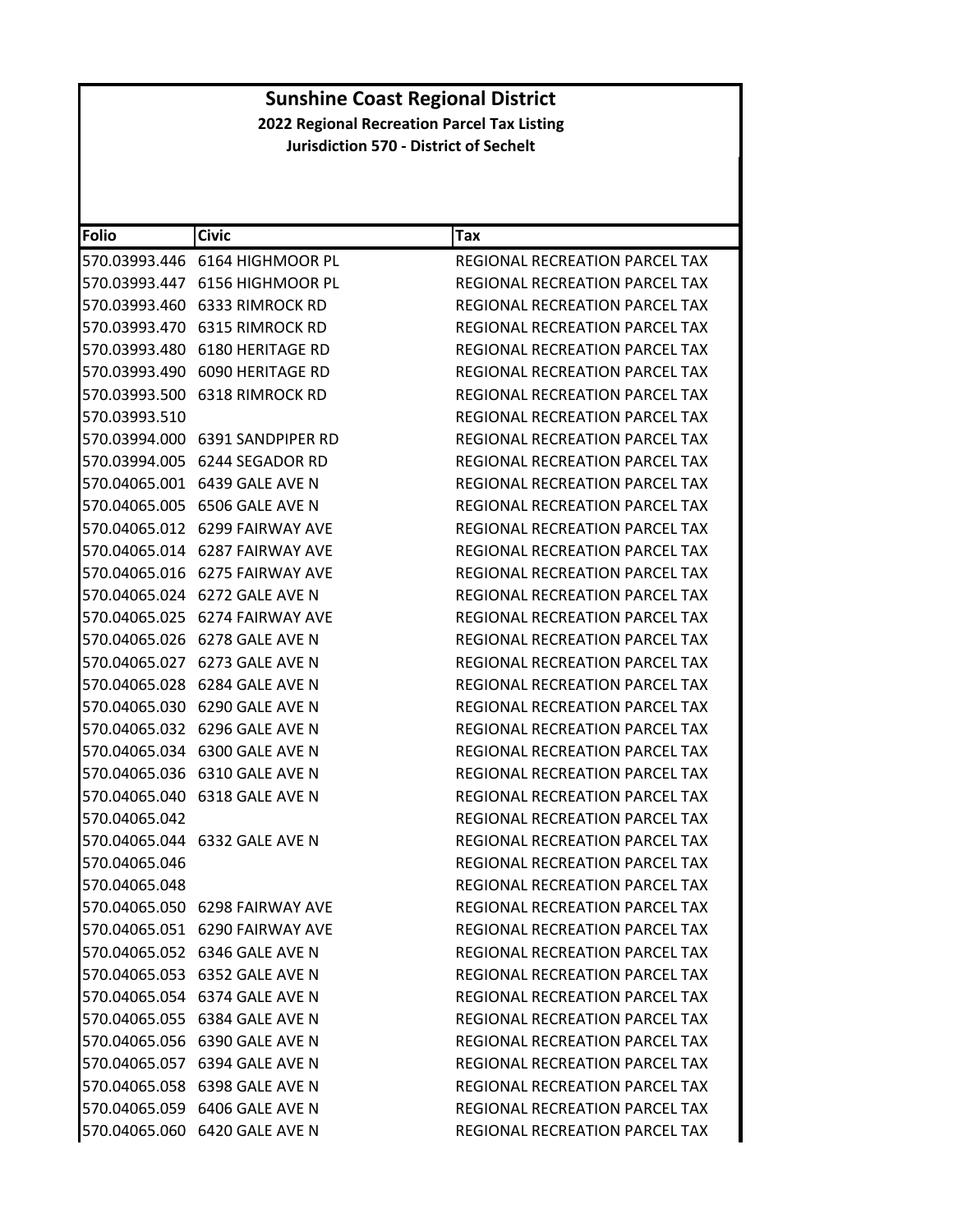| <b>Folio</b>  | <b>Civic</b>                        | Tax                                   |
|---------------|-------------------------------------|---------------------------------------|
|               | 570.04065.061    6430    GALE AVE N | REGIONAL RECREATION PARCEL TAX        |
|               | 570.04065.062 6440 GALE AVE N       | REGIONAL RECREATION PARCEL TAX        |
|               | 570.04065.063    6347    GALE AVE N | REGIONAL RECREATION PARCEL TAX        |
| 570.04065.064 |                                     | REGIONAL RECREATION PARCEL TAX        |
|               | 570.04065.065 6361 GALE AVE N       | REGIONAL RECREATION PARCEL TAX        |
|               | 570.04065.066    6367    GALE AVE N | <b>REGIONAL RECREATION PARCEL TAX</b> |
|               | 570.04065.067 6373 GALE AVE N       | REGIONAL RECREATION PARCEL TAX        |
|               | 570.04065.068 6383 GALE AVE N       | REGIONAL RECREATION PARCEL TAX        |
|               | 570.04065.069 6397 GALE AVE N       | <b>REGIONAL RECREATION PARCEL TAX</b> |
|               | 570.04065.071 6398 RIMROCK RD       | REGIONAL RECREATION PARCEL TAX        |
|               |                                     | REGIONAL RECREATION PARCEL TAX        |
|               | 570.04065.073 6377 GALE AVE N       | REGIONAL RECREATION PARCEL TAX        |
|               | 570.04065.074 6510 GALE AVE N       | <b>REGIONAL RECREATION PARCEL TAX</b> |
| 570.04065.075 | 6528 GALE AVE N                     | REGIONAL RECREATION PARCEL TAX        |
|               | 570.04065.077    6480 SHORELINE PL  | <b>REGIONAL RECREATION PARCEL TAX</b> |
|               | 570.04065.078    6538    GALE AVE N | REGIONAL RECREATION PARCEL TAX        |
|               | 570.04065.079    6464 SHORELINE PL  | REGIONAL RECREATION PARCEL TAX        |
|               | 570.04065.081    6534    GALE AVE N | REGIONAL RECREATION PARCEL TAX        |
|               | 570.04065.082 6532 GALE AVE N       | <b>REGIONAL RECREATION PARCEL TAX</b> |
|               | 570.04065.085 6382 RIMROCK RD       | REGIONAL RECREATION PARCEL TAX        |
|               | 570.04065.090 6399 GALE AVE N       | REGIONAL RECREATION PARCEL TAX        |
|               | 570.04065.100 6443 GALE AVE N       | REGIONAL RECREATION PARCEL TAX        |
|               | 570.04065.105 6307 FAIRWAY AVE      | REGIONAL RECREATION PARCEL TAX        |
|               | 570.04065.110 6303 FAIRWAY AVE      | REGIONAL RECREATION PARCEL TAX        |
|               | 570.04065.115 6280 FAIRWAY AVE      | REGIONAL RECREATION PARCEL TAX        |
|               | 570.04065.120 6289 GALE AVE N       | REGIONAL RECREATION PARCEL TAX        |
|               | 570.04065.125 6285 GALE AVE N       | REGIONAL RECREATION PARCEL TAX        |
|               | 570.04065.163 6537 GALE AVE N       | <b>REGIONAL RECREATION PARCEL TAX</b> |
|               | 570.04065.164 6543 GALE AVE N       | REGIONAL RECREATION PARCEL TAX        |
|               | 570.04065.166 6232 HIGHMOOR RD      | REGIONAL RECREATION PARCEL TAX        |
|               | 570.04065.167 6226 HIGHMOOR RD      | <b>REGIONAL RECREATION PARCEL TAX</b> |
|               | 570.04065.168 6218 HIGHMOOR RD      | REGIONAL RECREATION PARCEL TAX        |
|               | 570.04065.169 6210 HIGHMOOR RD      | <b>REGIONAL RECREATION PARCEL TAX</b> |
|               | 570.04065.170 6204 HIGHMOOR RD      | <b>REGIONAL RECREATION PARCEL TAX</b> |
|               | 570.04065.171 6192 HIGHMOOR RD      | REGIONAL RECREATION PARCEL TAX        |
|               | 570.04065.172 6184 HIGHMOOR RD      | REGIONAL RECREATION PARCEL TAX        |
|               | 570.04065.173 6180 HIGHMOOR RD      | <b>REGIONAL RECREATION PARCEL TAX</b> |
|               | 570.04065.200 6447 GALE AVE N       | REGIONAL RECREATION PARCEL TAX        |
|               | 570.04065.201    6477 SHORELINE PL  | REGIONAL RECREATION PARCEL TAX        |
|               | 570.04065.202 6560 GALE AVE N       | REGIONAL RECREATION PARCEL TAX        |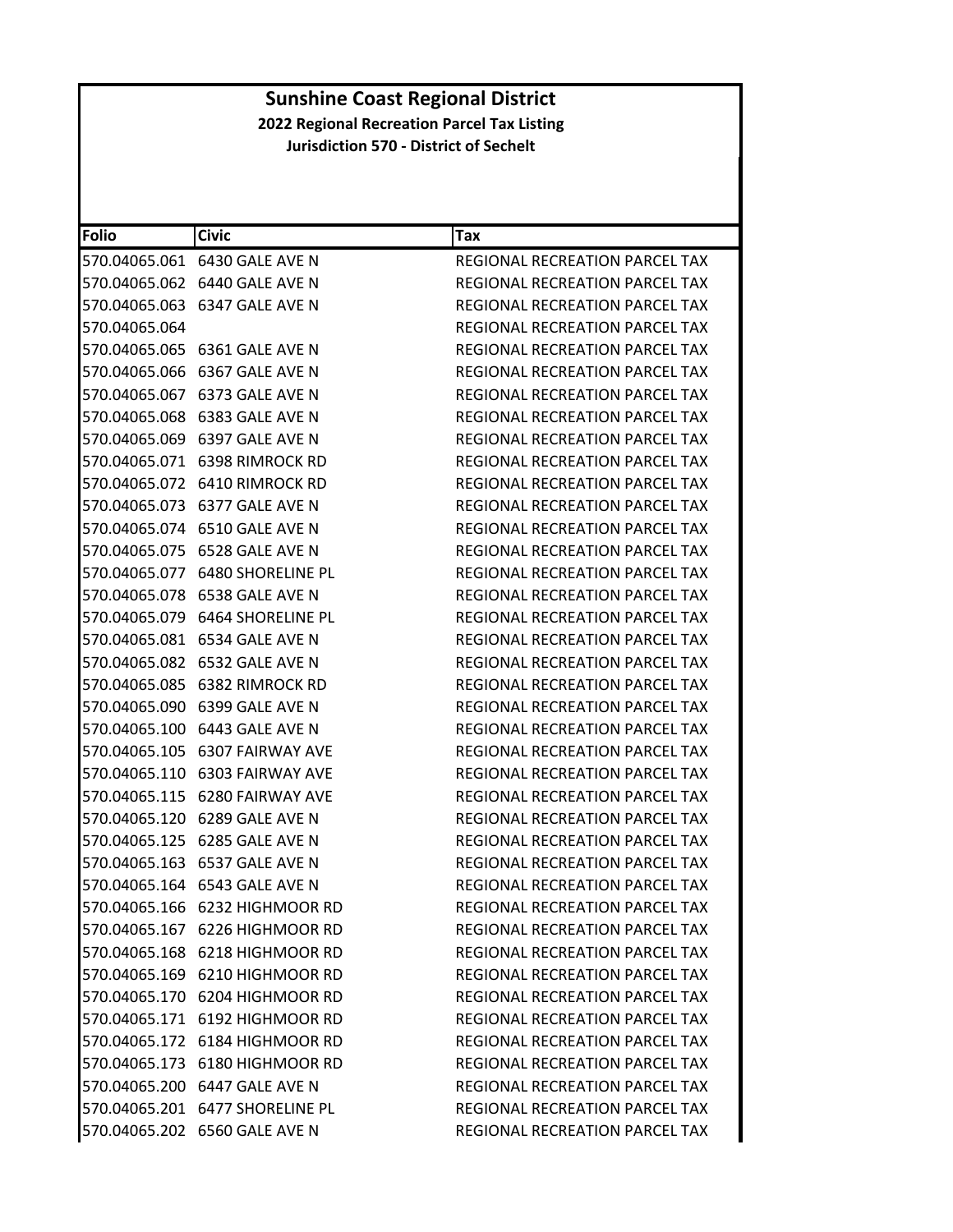| <b>Folio</b>             | <b>Civic</b>                        | Tax                                   |
|--------------------------|-------------------------------------|---------------------------------------|
|                          | 570.04065.203 6564 GALE AVE N       | REGIONAL RECREATION PARCEL TAX        |
| 570.04065.204            |                                     | REGIONAL RECREATION PARCEL TAX        |
| 570.04065.205            |                                     | REGIONAL RECREATION PARCEL TAX        |
| 570.04065.206            |                                     | REGIONAL RECREATION PARCEL TAX        |
| 570.04065.207 GALE AVE N |                                     | REGIONAL RECREATION PARCEL TAX        |
|                          | 570.04065.208 6602 GALE AVE N       | REGIONAL RECREATION PARCEL TAX        |
| 570.04065.209            |                                     | <b>REGIONAL RECREATION PARCEL TAX</b> |
|                          | 570.04065.210 6610 GALE AVE N       | REGIONAL RECREATION PARCEL TAX        |
| 570.04065.211            | <b>GALE AVE N</b>                   | REGIONAL RECREATION PARCEL TAX        |
|                          |                                     | REGIONAL RECREATION PARCEL TAX        |
|                          |                                     | REGIONAL RECREATION PARCEL TAX        |
|                          | 570.04065.214 6556 GALE AVE N       | REGIONAL RECREATION PARCEL TAX        |
|                          | 570.04065.215 6550 GALE AVE N       | REGIONAL RECREATION PARCEL TAX        |
| 570.04065.216            | 6549 GALE AVE N                     | REGIONAL RECREATION PARCEL TAX        |
|                          | 570.04065.217 6553 GALE AVE N       | <b>REGIONAL RECREATION PARCEL TAX</b> |
|                          | 570.04065.218    6559    GALE AVE N | <b>REGIONAL RECREATION PARCEL TAX</b> |
|                          | 570.04065.219 6563 GALE AVE N       | <b>REGIONAL RECREATION PARCEL TAX</b> |
| 570.04065.220            |                                     | REGIONAL RECREATION PARCEL TAX        |
|                          | 570.04065.221 6575 GALE AVE N       | REGIONAL RECREATION PARCEL TAX        |
| 570.04065.222            |                                     | REGIONAL RECREATION PARCEL TAX        |
|                          | 570.04065.223    6587    GALE AVE N | REGIONAL RECREATION PARCEL TAX        |
|                          | 570.04065.224 6595 GALE AVE N       | REGIONAL RECREATION PARCEL TAX        |
|                          | 570.04065.225 6605 GALE AVE N       | REGIONAL RECREATION PARCEL TAX        |
|                          | 570.04065.226 6609 GALE AVE N       | REGIONAL RECREATION PARCEL TAX        |
|                          | 570.04065.227 6613 GALE AVE N       | REGIONAL RECREATION PARCEL TAX        |
|                          | 570.04065.228 6621 GALE AVE N       | REGIONAL RECREATION PARCEL TAX        |
|                          | 570.04065.229 6443 SANDPIPER RD     | REGIONAL RECREATION PARCEL TAX        |
|                          | 570.04065.230 6437 SANDPIPER RD     | REGIONAL RECREATION PARCEL TAX        |
|                          | 570.04065.231 6431 SANDPIPER RD     | REGIONAL RECREATION PARCEL TAX        |
| 570.04065.232            |                                     | <b>REGIONAL RECREATION PARCEL TAX</b> |
|                          | 570.04065.390 6453 GALE AVE N       | REGIONAL RECREATION PARCEL TAX        |
|                          | 570.04065.395 6176 HIGHMOOR RD      | <b>REGIONAL RECREATION PARCEL TAX</b> |
|                          | 570.04065.400 6448 GALE AVE N       | <b>REGIONAL RECREATION PARCEL TAX</b> |
|                          | 570.04065.500 6444 GALE AVE N       | REGIONAL RECREATION PARCEL TAX        |
|                          | 570.04065.649 6464 GALE AVE N       | REGIONAL RECREATION PARCEL TAX        |
|                          | 570.04065.650 6470 GALE AVE N       | <b>REGIONAL RECREATION PARCEL TAX</b> |
|                          | 570.04065.651 6476 GALE AVE N       | REGIONAL RECREATION PARCEL TAX        |
|                          | 570.04065.652 6478 GALE AVE N       | REGIONAL RECREATION PARCEL TAX        |
|                          | 570.04065.653 6480 GALE AVE N       | REGIONAL RECREATION PARCEL TAX        |
|                          | 570.04065.654 6484 GALE AVE N       | REGIONAL RECREATION PARCEL TAX        |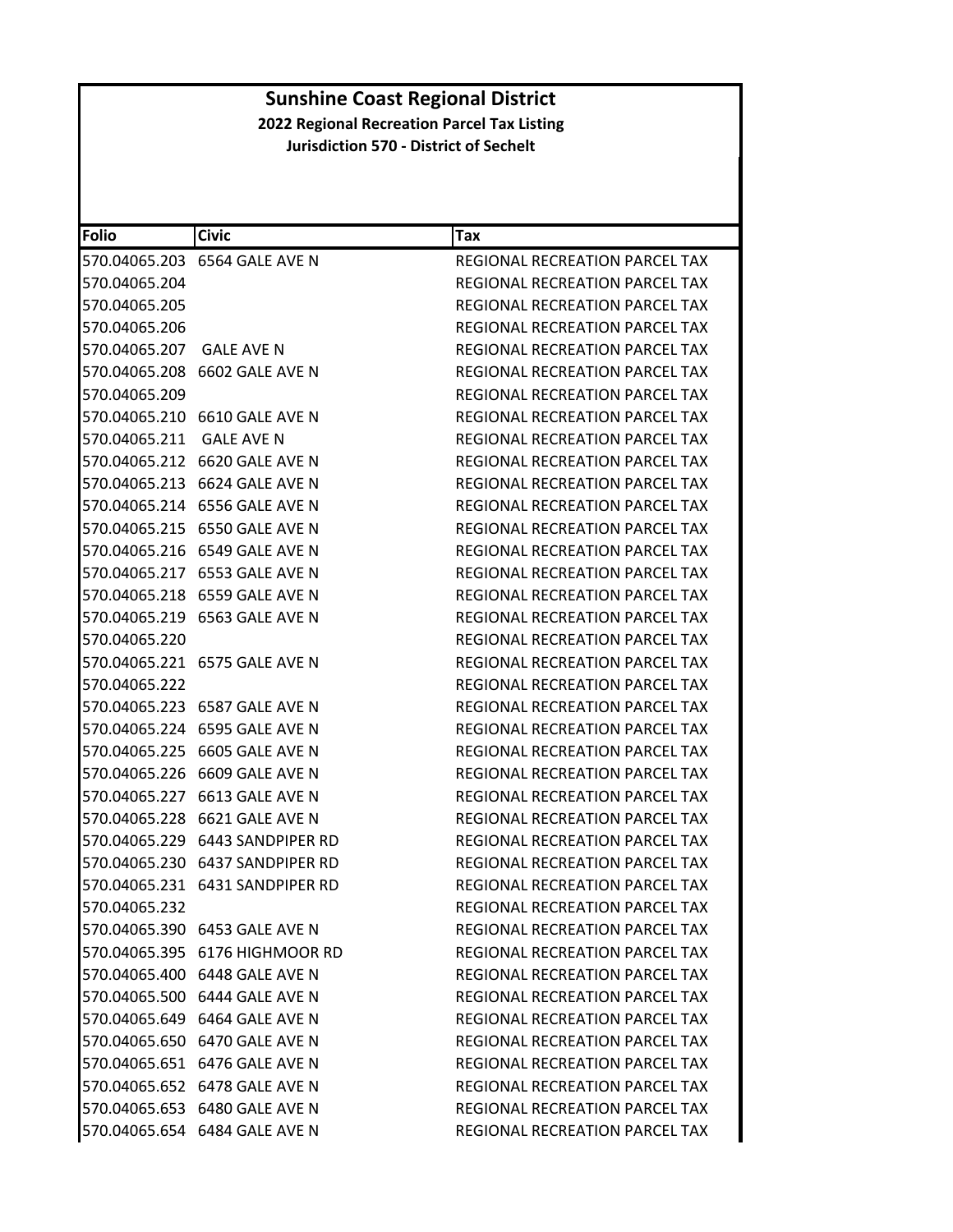| <b>Folio</b>  | <b>Civic</b>                   | Tax                                   |
|---------------|--------------------------------|---------------------------------------|
|               | 570.04065.655 6488 GALE AVE N  | REGIONAL RECREATION PARCEL TAX        |
|               | 570.04065.656 6490 GALE AVE N  | REGIONAL RECREATION PARCEL TAX        |
|               | 570.04065.657 6467 GALE AVE N  | REGIONAL RECREATION PARCEL TAX        |
|               | 570.04065.658 6473 GALE AVE N  | REGIONAL RECREATION PARCEL TAX        |
|               | 570.04065.659 6481 GALE AVE N  | REGIONAL RECREATION PARCEL TAX        |
|               | 570.04065.660 6485 GALE AVE N  | REGIONAL RECREATION PARCEL TAX        |
|               | 570.04065.661 6501 GALE AVE N  | REGIONAL RECREATION PARCEL TAX        |
|               | 570.04065.664 6529 GALE AVE N  | <b>REGIONAL RECREATION PARCEL TAX</b> |
|               | 570.04065.665 6517 GALE AVE N  | REGIONAL RECREATION PARCEL TAX        |
|               | 570.04065.666 6525 GALE AVE N  | REGIONAL RECREATION PARCEL TAX        |
|               | 570.04065.667 6509 GALE AVE N  | REGIONAL RECREATION PARCEL TAX        |
| 570.04065.700 | FAIRWAY AVE                    | REGIONAL RECREATION PARCEL TAX        |
|               | 570.04065.705 6319 FAIRWAY AVE | REGIONAL RECREATION PARCEL TAX        |
|               | 570.04065.710 6333 GALE AVE N  | REGIONAL RECREATION PARCEL TAX        |
|               | 570.04065.800 6314 GALE AVE N  | REGIONAL RECREATION PARCEL TAX        |
|               | 570.04065.805 6312 GALE AVE N  | REGIONAL RECREATION PARCEL TAX        |
|               | 570.04067.000 6282 CROWSTON RD | REGIONAL RECREATION PARCEL TAX        |
|               | 570.04073.010 6375 RIMROCK RD  | REGIONAL RECREATION PARCEL TAX        |
|               | 570.04073.011 6162 SEGADOR RD  | REGIONAL RECREATION PARCEL TAX        |
| 570.04074.000 | <b>RIMROCK RD</b>              | REGIONAL RECREATION PARCEL TAX        |
| 570.04079.000 | <b>GALE AVE N</b>              | REGIONAL RECREATION PARCEL TAX        |
|               | 570.04101.000 4023 BROWNING RD | REGIONAL RECREATION PARCEL TAX        |
|               | 570.04102.000 4031 BROWNING RD | REGIONAL RECREATION PARCEL TAX        |
|               | 570.04103.000 4049 BROWNING RD | REGIONAL RECREATION PARCEL TAX        |
|               |                                | REGIONAL RECREATION PARCEL TAX        |
|               | 570.04104.000 4055 BROWNING RD | <b>REGIONAL RECREATION PARCEL TAX</b> |
|               | 570.04104.100 4063 BROWNING RD | REGIONAL RECREATION PARCEL TAX        |
|               | 570.04105.035 4077 BROWNING RD | <b>REGIONAL RECREATION PARCEL TAX</b> |
|               | 570.04105.040 4067 BROWNING RD | REGIONAL RECREATION PARCEL TAX        |
|               | 570.04106.001 4087 BROWNING RD | REGIONAL RECREATION PARCEL TAX        |
|               | 570.04106.002 4081 BROWNING RD | <b>REGIONAL RECREATION PARCEL TAX</b> |
|               | 570.04108.010 4101 BROWNING RD | <b>REGIONAL RECREATION PARCEL TAX</b> |
|               | 570.04108.025 4097 BROWNING RD | <b>REGIONAL RECREATION PARCEL TAX</b> |
|               | 570.04108.101 4115 BROWNING RD | REGIONAL RECREATION PARCEL TAX        |
|               | 570.04108.102 4111 BROWNING RD | REGIONAL RECREATION PARCEL TAX        |
|               | 570.04109.000 4106 BROWNING RD | REGIONAL RECREATION PARCEL TAX        |
|               | 570.04110.000 4094 BROWNING RD | <b>REGIONAL RECREATION PARCEL TAX</b> |
|               | 570.04111.005 4080 BROWNING RD | REGIONAL RECREATION PARCEL TAX        |
|               | 570.04111.010 4086 BROWNING RD | <b>REGIONAL RECREATION PARCEL TAX</b> |
|               | 570.04111.015 4078 BROWNING RD | REGIONAL RECREATION PARCEL TAX        |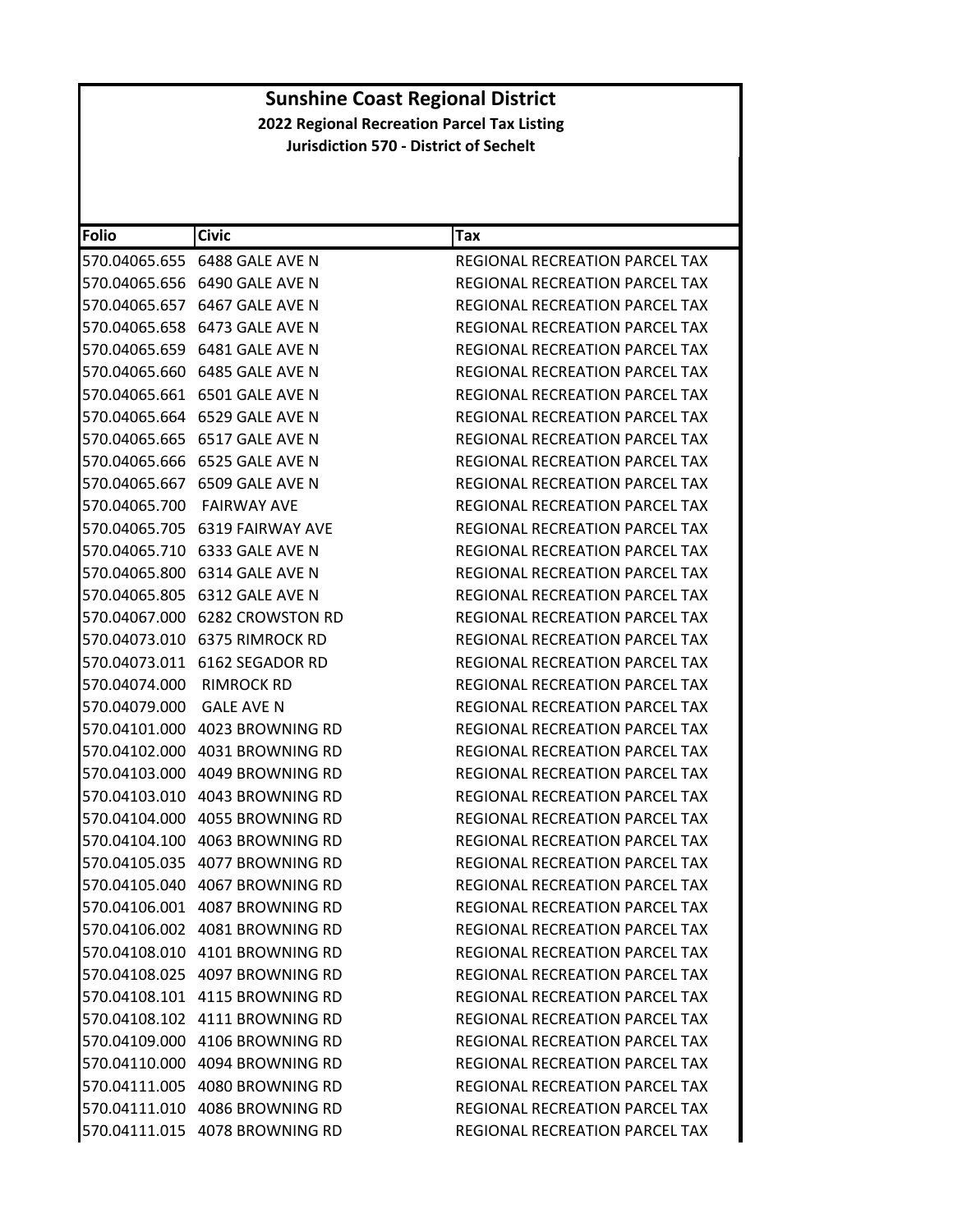| Folio                      | <b>Civic</b>                     | Tax                                   |
|----------------------------|----------------------------------|---------------------------------------|
|                            | 570.04112.001 4072 BROWNING RD   | REGIONAL RECREATION PARCEL TAX        |
|                            | 570.04112.005 4068 BROWNING RD   | REGIONAL RECREATION PARCEL TAX        |
|                            |                                  | <b>REGIONAL RECREATION PARCEL TAX</b> |
|                            |                                  | REGIONAL RECREATION PARCEL TAX        |
|                            | 570.04114.000 4051 DEL RAY RD    | REGIONAL RECREATION PARCEL TAX        |
|                            |                                  | REGIONAL RECREATION PARCEL TAX        |
|                            |                                  | <b>REGIONAL RECREATION PARCEL TAX</b> |
| 570.04116.005 1565 JACK RD |                                  | <b>REGIONAL RECREATION PARCEL TAX</b> |
| 570.04116.020 1551 JACK RD |                                  | REGIONAL RECREATION PARCEL TAX        |
| 570.04117.000              |                                  | REGIONAL RECREATION PARCEL TAX        |
|                            | 570.04117.037 4228 BROWNING RD   | REGIONAL RECREATION PARCEL TAX        |
|                            |                                  | REGIONAL RECREATION PARCEL TAX        |
|                            |                                  | <b>REGIONAL RECREATION PARCEL TAX</b> |
|                            | 570.04117.201 4198 BROWNING RD   | <b>REGIONAL RECREATION PARCEL TAX</b> |
|                            | 570.04117.202 4204 BROWNING RD   | REGIONAL RECREATION PARCEL TAX        |
|                            | 570.04117.203 4210 BROWNING RD   | <b>REGIONAL RECREATION PARCEL TAX</b> |
|                            | 570.04117.204 4120 BROWNING RD   | <b>REGIONAL RECREATION PARCEL TAX</b> |
|                            | 570.04117.205 4126 BROWNING RD   | REGIONAL RECREATION PARCEL TAX        |
|                            |                                  | REGIONAL RECREATION PARCEL TAX        |
|                            | 570.04117.207 4138 BROWNING RD   | REGIONAL RECREATION PARCEL TAX        |
|                            | 570.04117.208 4144 BROWNING RD   | REGIONAL RECREATION PARCEL TAX        |
|                            | 570.04118.001 1522 JOHN RD       | REGIONAL RECREATION PARCEL TAX        |
|                            | 570.04118.002 4155 BROWNING RD   | REGIONAL RECREATION PARCEL TAX        |
|                            | 570.04119.000 4147 BROWNING RD   | REGIONAL RECREATION PARCEL TAX        |
|                            | 570.04120.000 4133 BROWNING RD   | REGIONAL RECREATION PARCEL TAX        |
|                            | 570.04121.000 4121 BROWNING RD   | REGIONAL RECREATION PARCEL TAX        |
| 570.04122.000 1581 JACK RD |                                  | REGIONAL RECREATION PARCEL TAX        |
|                            | 570.04123.000 A-1575 JACK RD     | REGIONAL RECREATION PARCEL TAX        |
|                            | 570.04124.000 4116 BROWNING RD   | REGIONAL RECREATION PARCEL TAX        |
|                            | 570.04124.010 4150 BROWNING RD   | REGIONAL RECREATION PARCEL TAX        |
|                            | 570.04124.020 4160 BROWNING RD   | <b>REGIONAL RECREATION PARCEL TAX</b> |
|                            | 570.04124.030 A-4166 BROWNING RD | <b>REGIONAL RECREATION PARCEL TAX</b> |
|                            | 570.04124.040 4172 BROWNING RD   | REGIONAL RECREATION PARCEL TAX        |
|                            | 570.04124.050 4180 BROWNING RD   | REGIONAL RECREATION PARCEL TAX        |
|                            | 570.04124.080 4229 BROWNING RD   | REGIONAL RECREATION PARCEL TAX        |
|                            | 570.04124.090 4207 BROWNING RD   | <b>REGIONAL RECREATION PARCEL TAX</b> |
|                            | 570.04124.100 4181 BROWNING RD   | REGIONAL RECREATION PARCEL TAX        |
|                            | 570.04124.110 1521 JOHN RD       | REGIONAL RECREATION PARCEL TAX        |
| 570.04125.000              |                                  | REGIONAL RECREATION PARCEL TAX        |
|                            | 570.04126.000 1622 BLOWER RD     | REGIONAL RECREATION PARCEL TAX        |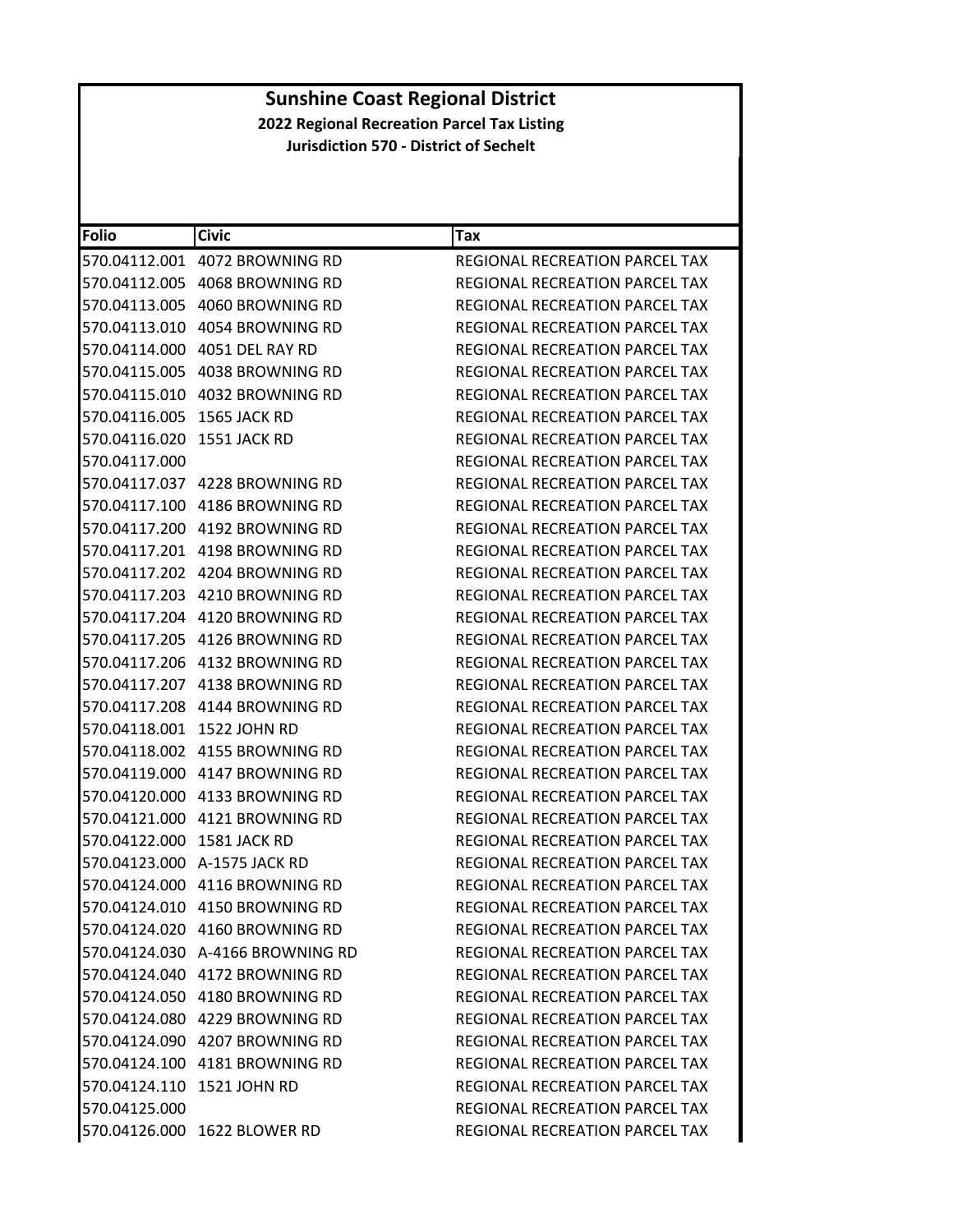| <b>Folio</b>              | <b>Civic</b>                          | Tax                                   |
|---------------------------|---------------------------------------|---------------------------------------|
|                           | 570.04127.000 4228 SUNSHINE COAST HWY | REGIONAL RECREATION PARCEL TAX        |
|                           |                                       | REGIONAL RECREATION PARCEL TAX        |
| 570.04129.000             | 4206 SUNSHINE COAST HWY               | REGIONAL RECREATION PARCEL TAX        |
| 570.04130.000             | 4194 SUNSHINE COAST HWY               | REGIONAL RECREATION PARCEL TAX        |
|                           |                                       | REGIONAL RECREATION PARCEL TAX        |
| 570.04132.000             | 4174 SUNSHINE COAST HWY               | REGIONAL RECREATION PARCEL TAX        |
|                           | 570.04133.000 4168 SUNSHINE COAST HWY | REGIONAL RECREATION PARCEL TAX        |
| 570.04134.000             | 1639 TYSON RD                         | REGIONAL RECREATION PARCEL TAX        |
| 570.04135.000             | 1730 BLOWER RD                        | REGIONAL RECREATION PARCEL TAX        |
|                           | 570.04136.000 1748 BLOWER RD          | REGIONAL RECREATION PARCEL TAX        |
| 570.04137.000             | 1743 TYSON RD                         | REGIONAL RECREATION PARCEL TAX        |
| 570.04138.000             |                                       | REGIONAL RECREATION PARCEL TAX        |
| 570.04139.000             | 1685 TYSON RD                         | <b>REGIONAL RECREATION PARCEL TAX</b> |
| 570.04179.000             | 1570 JACK RD                          | REGIONAL RECREATION PARCEL TAX        |
| 570.04462.000             | SECHELT INLET RD                      | REGIONAL RECREATION PARCEL TAX        |
|                           |                                       | REGIONAL RECREATION PARCEL TAX        |
|                           | 570.04464.005 6273 SECHELT INLET RD   | <b>REGIONAL RECREATION PARCEL TAX</b> |
| 570.04464.010             | 6267 SECHELT INLET RD                 | <b>REGIONAL RECREATION PARCEL TAX</b> |
| 570.04465.000             | 6263 SECHELT INLET RD                 | REGIONAL RECREATION PARCEL TAX        |
|                           | 570.04466.100 6253 SECHELT INLET RD   | REGIONAL RECREATION PARCEL TAX        |
| 570.04467.000             | 6252 SECHELT INLET RD                 | REGIONAL RECREATION PARCEL TAX        |
|                           | 570.04467.010 6290 SECHELT INLET RD   | REGIONAL RECREATION PARCEL TAX        |
|                           | 570.04468.000 5417 BURNETT RD         | REGIONAL RECREATION PARCEL TAX        |
| 570.04469.000             | <b>BURNETT RD</b>                     | REGIONAL RECREATION PARCEL TAX        |
| 570.04470.000             |                                       | REGIONAL RECREATION PARCEL TAX        |
| 570.04471.000             |                                       | REGIONAL RECREATION PARCEL TAX        |
|                           | 570.04472.000 5370 ALLEN RD           | REGIONAL RECREATION PARCEL TAX        |
| 570.04474.005 5388 YEW RD |                                       | REGIONAL RECREATION PARCEL TAX        |
| 570.04474.010             | <b>YEW RD</b>                         | REGIONAL RECREATION PARCEL TAX        |
| 570.04475.001 5418 YEW RD |                                       | REGIONAL RECREATION PARCEL TAX        |
| 570.04475.002 5412 YEW RD |                                       | REGIONAL RECREATION PARCEL TAX        |
| 570.04475.005 5442 YEW RD |                                       | REGIONAL RECREATION PARCEL TAX        |
|                           | 570.04475.015 6202 SITKA RD           | REGIONAL RECREATION PARCEL TAX        |
|                           | 570.04475.020 6206 SITKA RD           | <b>REGIONAL RECREATION PARCEL TAX</b> |
|                           | 570.04475.025 6210 SITKA RD           | REGIONAL RECREATION PARCEL TAX        |
|                           | 570.04475.030 6214 SITKA RD           | REGIONAL RECREATION PARCEL TAX        |
|                           | 570.04475.035 6218 SITKA RD           | REGIONAL RECREATION PARCEL TAX        |
|                           | 570.04475.040 6222 SITKA RD           | <b>REGIONAL RECREATION PARCEL TAX</b> |
|                           | 570.04475.045 6226 SITKA RD           | REGIONAL RECREATION PARCEL TAX        |
| 570.04475.050             |                                       | REGIONAL RECREATION PARCEL TAX        |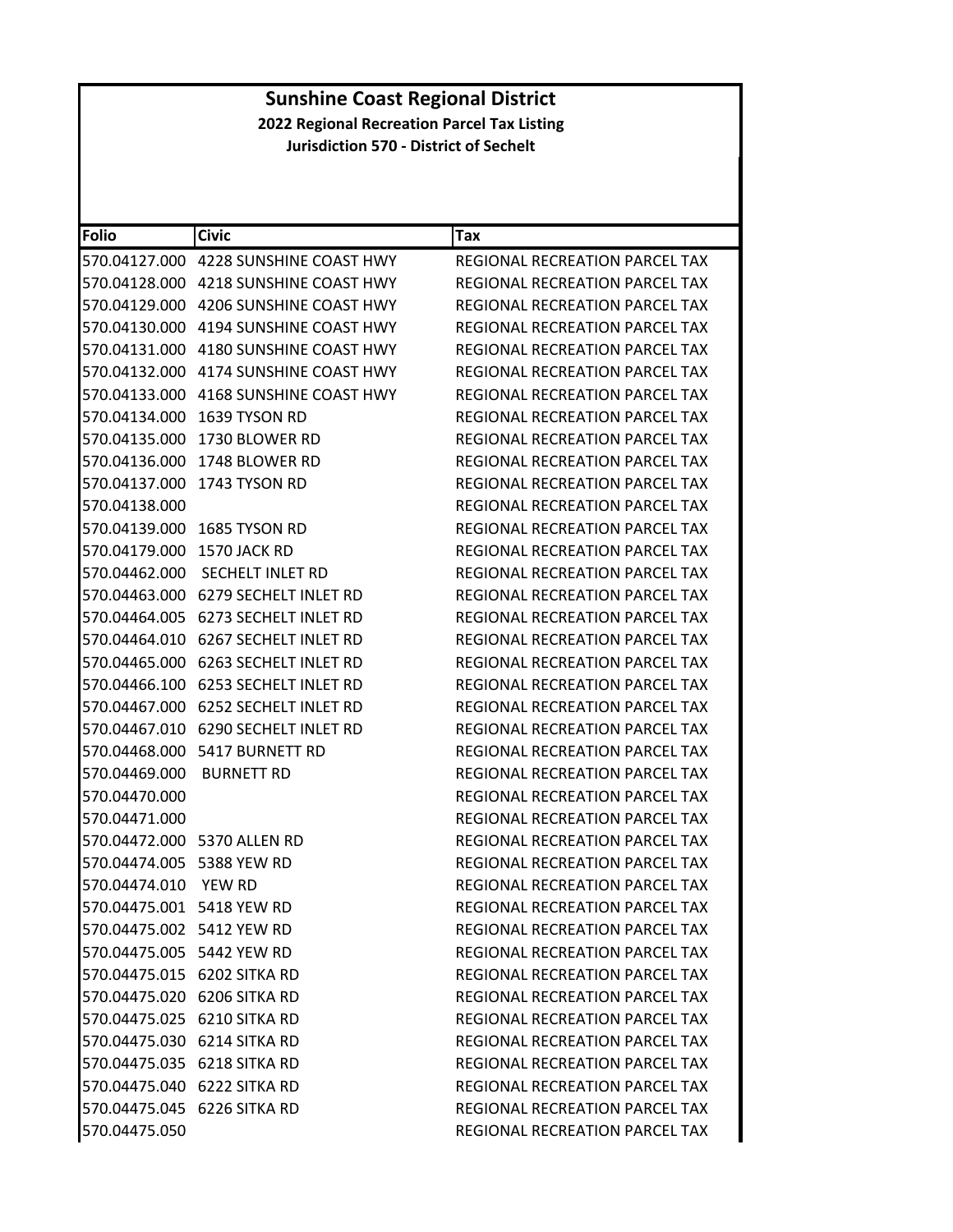| <b>Folio</b>                | <b>Civic</b>                           | <b>Tax</b>                            |
|-----------------------------|----------------------------------------|---------------------------------------|
|                             | 570.04475.055 6231 SITKA RD            | REGIONAL RECREATION PARCEL TAX        |
| 570.04475.060 6227 SITKA RD |                                        | REGIONAL RECREATION PARCEL TAX        |
| 570.04475.065               | 5415 THIMBLEBERRY PL                   | <b>REGIONAL RECREATION PARCEL TAX</b> |
| 570.04475.070               | 5421 THIMBLEBERRY PL                   | <b>REGIONAL RECREATION PARCEL TAX</b> |
|                             | 570.04475.075    5416 THIMBLEBERRY PL  | REGIONAL RECREATION PARCEL TAX        |
| 570.04475.080               | 5422 THIMBLEBERRY PL                   | REGIONAL RECREATION PARCEL TAX        |
|                             | 570.04475.085    5428 THIMBLEBERRY PL  | REGIONAL RECREATION PARCEL TAX        |
|                             | 570.04475.090 5427 THIMBLEBERRY PL     | <b>REGIONAL RECREATION PARCEL TAX</b> |
| 570.04476.002 5434 YEW RD   |                                        | REGIONAL RECREATION PARCEL TAX        |
| 570.04476.004 5426 YEW RD   |                                        | REGIONAL RECREATION PARCEL TAX        |
|                             | 570.04476.005    6234 SECHELT INLET RD | REGIONAL RECREATION PARCEL TAX        |
|                             | 570.04476.008 6230 SECHELT INLET RD    | REGIONAL RECREATION PARCEL TAX        |
|                             | 570.04476.010 6238 SECHELT INLET RD    | REGIONAL RECREATION PARCEL TAX        |
| 570.04477.005               | 6241 SECHELT INLET RD                  | REGIONAL RECREATION PARCEL TAX        |
|                             | 570.04477.011 6239 SECHELT INLET RD    | REGIONAL RECREATION PARCEL TAX        |
| 570.04477.020               | 6243 SECHELT INLET RD                  | REGIONAL RECREATION PARCEL TAX        |
| 570.04477.025               | 6233 SECHELT INLET RD                  | REGIONAL RECREATION PARCEL TAX        |
|                             | 570.04478.000    6225 SECHELT INLET RD | REGIONAL RECREATION PARCEL TAX        |
| 570.04479.000               | 6219 SECHELT INLET RD                  | REGIONAL RECREATION PARCEL TAX        |
|                             | 570.04480.000 6201 SECHELT INLET RD    | REGIONAL RECREATION PARCEL TAX        |
|                             |                                        | REGIONAL RECREATION PARCEL TAX        |
|                             | 570.04482.000 6173 SECHELT INLET RD    | REGIONAL RECREATION PARCEL TAX        |
|                             |                                        | REGIONAL RECREATION PARCEL TAX        |
| 570.04484.000               | 6155 SECHELT INLET RD                  | REGIONAL RECREATION PARCEL TAX        |
|                             | 570.04485.000 6149 SECHELT INLET RD    | REGIONAL RECREATION PARCEL TAX        |
|                             |                                        | REGIONAL RECREATION PARCEL TAX        |
|                             | 570.04486.010 6137 SECHELT INLET RD    | REGIONAL RECREATION PARCEL TAX        |
|                             |                                        | <b>REGIONAL RECREATION PARCEL TAX</b> |
|                             | 570.04488.000 6119 SECHELT INLET RD    | REGIONAL RECREATION PARCEL TAX        |
|                             | 570.04489.007 6109 SECHELT INLET RD    | REGIONAL RECREATION PARCEL TAX        |
|                             | 570.04489.008 6111 SECHELT INLET RD    | REGIONAL RECREATION PARCEL TAX        |
|                             | 570.04489.010 6075 SECHELT INLET RD    | REGIONAL RECREATION PARCEL TAX        |
| 570.04490.010               |                                        | REGIONAL RECREATION PARCEL TAX        |
|                             | 570.04490.020 6181 STOCKWELL RD        | REGIONAL RECREATION PARCEL TAX        |
|                             | 570.04490.030 6167 STOCKWELL RD        | REGIONAL RECREATION PARCEL TAX        |
|                             | 570.04490.040 6161 STOCKWELL RD        | <b>REGIONAL RECREATION PARCEL TAX</b> |
|                             | 570.04490.050 6141 STOCKWELL RD        | REGIONAL RECREATION PARCEL TAX        |
|                             | 570.04490.060    5438    BOXWOOD RD    | REGIONAL RECREATION PARCEL TAX        |
|                             | 570.04490.070 6128 STOCKWELL RD        | REGIONAL RECREATION PARCEL TAX        |
|                             | 570.04490.080 6138 STOCKWELL RD        | REGIONAL RECREATION PARCEL TAX        |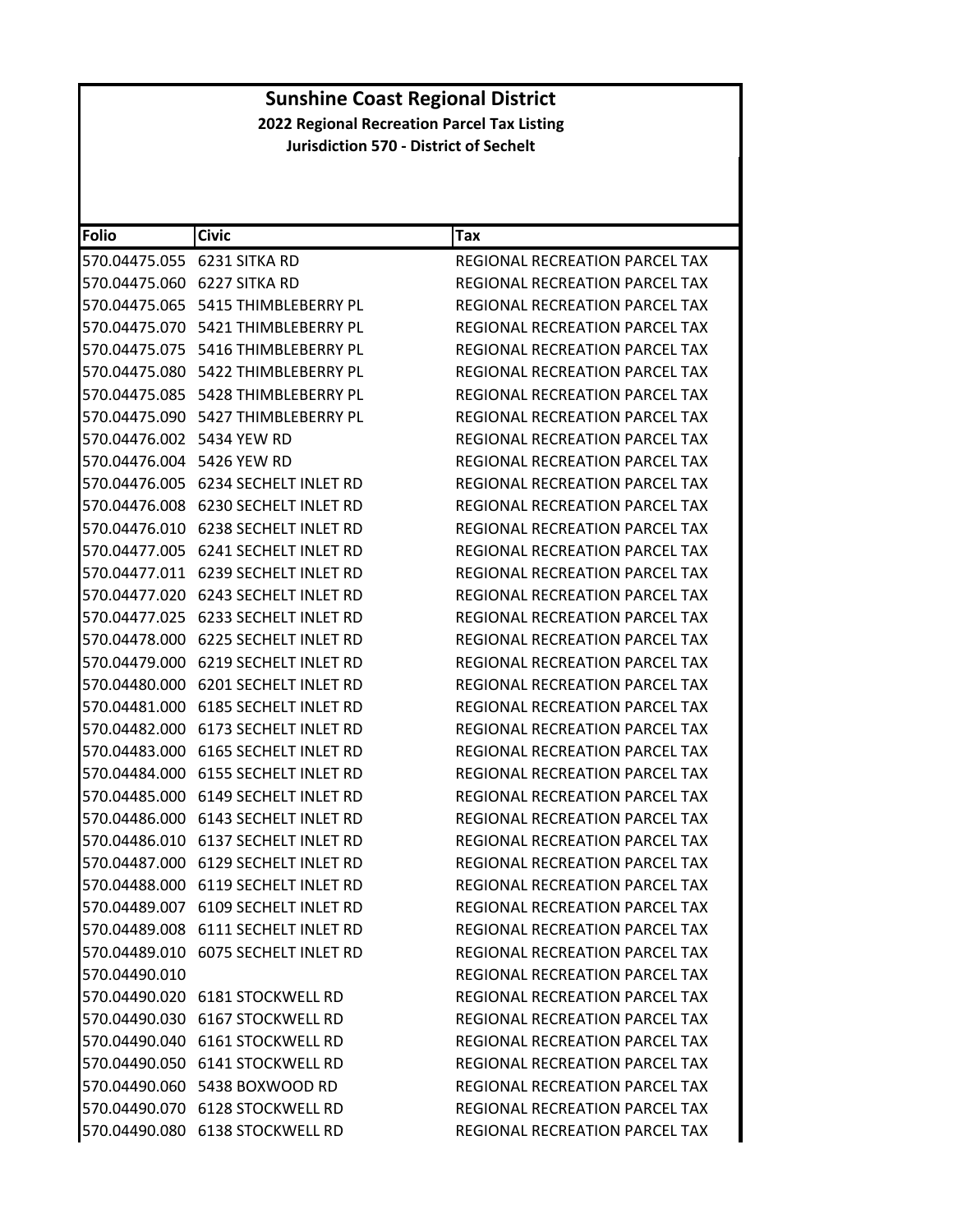| Folio                     | <b>Civic</b>                        | Tax                                   |
|---------------------------|-------------------------------------|---------------------------------------|
|                           |                                     | REGIONAL RECREATION PARCEL TAX        |
|                           | 570.04490.100 6152 STOCKWELL RD     | REGIONAL RECREATION PARCEL TAX        |
|                           | 570.04490.110 6162 STOCKWELL RD     | REGIONAL RECREATION PARCEL TAX        |
|                           | 570.04490.120 6172 STOCKWELL RD     | REGIONAL RECREATION PARCEL TAX        |
|                           |                                     | REGIONAL RECREATION PARCEL TAX        |
| 570.04491.000 5405 YEW RD |                                     | REGIONAL RECREATION PARCEL TAX        |
| 570.04492.000             |                                     | <b>REGIONAL RECREATION PARCEL TAX</b> |
| 570.04493.000             |                                     | REGIONAL RECREATION PARCEL TAX        |
| 570.04494.000             |                                     | REGIONAL RECREATION PARCEL TAX        |
|                           | 570.04495.000 5332 ALLEN RD         | REGIONAL RECREATION PARCEL TAX        |
| 570.04496.000             |                                     | REGIONAL RECREATION PARCEL TAX        |
|                           | 570.04497.000 5378 ALLEN RD         | REGIONAL RECREATION PARCEL TAX        |
|                           | 570.04498.000    5422    BOXWOOD RD | REGIONAL RECREATION PARCEL TAX        |
|                           | 570.04499.005 5427 BOXWOOD RD       | REGIONAL RECREATION PARCEL TAX        |
|                           | 570.04499.010 5426 ALLEN RD         | <b>REGIONAL RECREATION PARCEL TAX</b> |
|                           | 570.04502.000 6583 SECHELT INLET RD | REGIONAL RECREATION PARCEL TAX        |
| 570.04503.000             |                                     | REGIONAL RECREATION PARCEL TAX        |
| 570.04504.000             |                                     | <b>REGIONAL RECREATION PARCEL TAX</b> |
| 570.04505.005             |                                     | REGIONAL RECREATION PARCEL TAX        |
|                           | 570.04506.000 5466 BURNETT RD       | REGIONAL RECREATION PARCEL TAX        |
|                           | 570.04506.002 6307 MARMOT RD        | REGIONAL RECREATION PARCEL TAX        |
|                           | 570.04506.003 6311 MARMOT RD        | REGIONAL RECREATION PARCEL TAX        |
|                           | 570.04506.004 6315 MARMOT RD        | REGIONAL RECREATION PARCEL TAX        |
|                           | 570.04506.005 6319 MARMOT RD        | REGIONAL RECREATION PARCEL TAX        |
|                           | 570.04506.006    6321 MARMOT RD     | REGIONAL RECREATION PARCEL TAX        |
|                           | 570.04506.007 6325 MARMOT RD        | REGIONAL RECREATION PARCEL TAX        |
|                           | 570.04506.008 6329 MARMOT RD        | REGIONAL RECREATION PARCEL TAX        |
|                           | 570.04506.009 6333 MARMOT RD        | <b>REGIONAL RECREATION PARCEL TAX</b> |
|                           | 570.04506.010 6343 MARMOT RD        | REGIONAL RECREATION PARCEL TAX        |
|                           | 570.04506.011 6373 MARMOT RD        | <b>REGIONAL RECREATION PARCEL TAX</b> |
|                           | 570.04506.012 6379 MARMOT RD        | <b>REGIONAL RECREATION PARCEL TAX</b> |
|                           | 570.04506.013    5454    BURNETT RD | REGIONAL RECREATION PARCEL TAX        |
|                           | 570.04506.014 6383 MARMOT RD        | REGIONAL RECREATION PARCEL TAX        |
|                           | 570.04506.015 6389 MARMOT RD        | <b>REGIONAL RECREATION PARCEL TAX</b> |
|                           | 570.04506.016 6397 MARMOT RD        | REGIONAL RECREATION PARCEL TAX        |
|                           | 570.04506.017 6403 MARMOT RD        | REGIONAL RECREATION PARCEL TAX        |
|                           | 570.04506.018 6409 MARMOT RD        | REGIONAL RECREATION PARCEL TAX        |
|                           |                                     | REGIONAL RECREATION PARCEL TAX        |
|                           | 570.04506.020 6417 MARMOT RD        | <b>REGIONAL RECREATION PARCEL TAX</b> |
|                           | 570.04506.021 6421 MARMOT RD        | REGIONAL RECREATION PARCEL TAX        |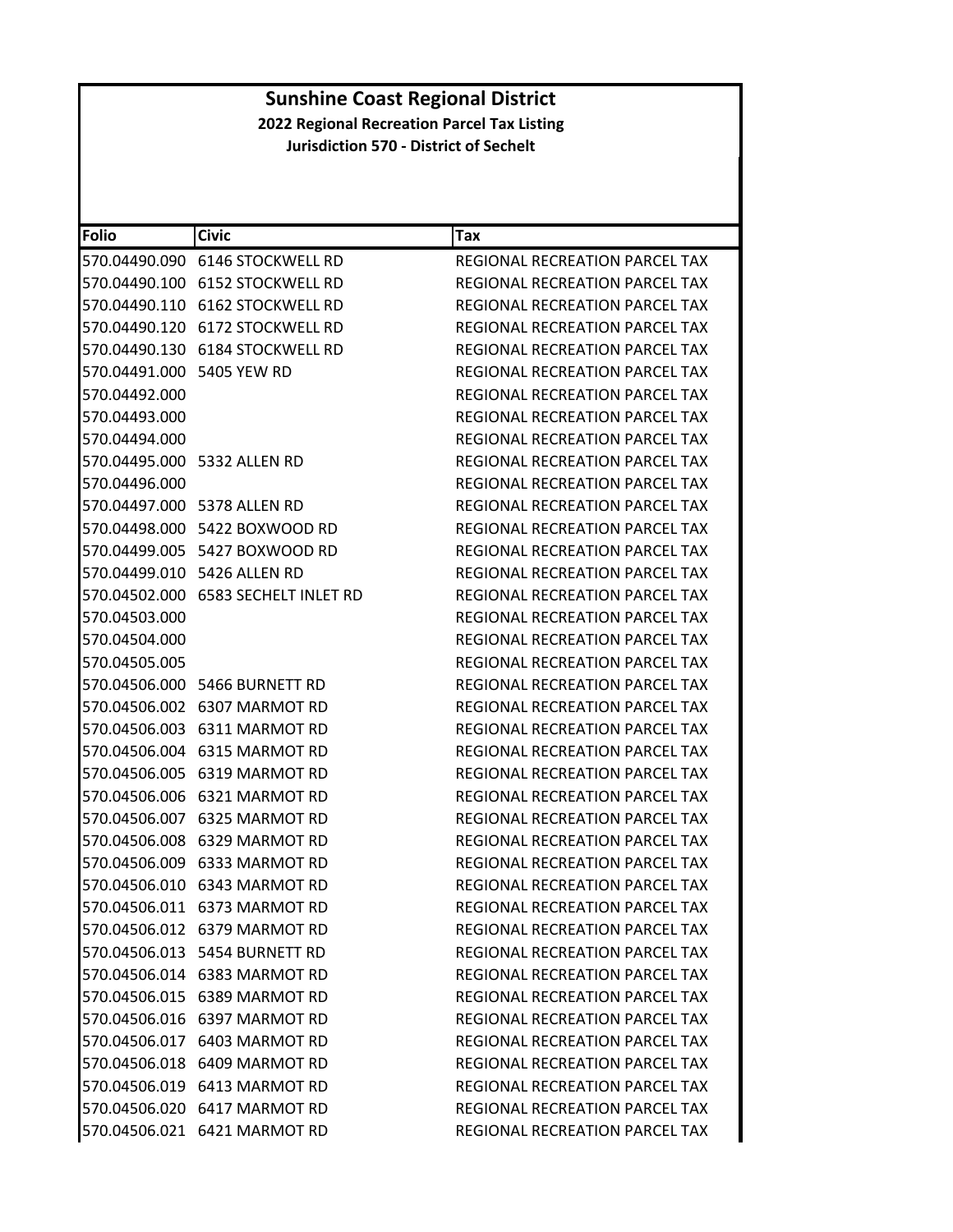| <b>Folio</b>                | <b>Civic</b>                           | Tax                                   |
|-----------------------------|----------------------------------------|---------------------------------------|
|                             | 570.04506.022 6425 MARMOT RD           | REGIONAL RECREATION PARCEL TAX        |
|                             | 570.04506.023 6433 MARMOT RD           | REGIONAL RECREATION PARCEL TAX        |
|                             | 570.04506.024 6436 MARMOT RD           | REGIONAL RECREATION PARCEL TAX        |
|                             | 570.04506.025 6432 MARMOT RD           | REGIONAL RECREATION PARCEL TAX        |
|                             | 570.04506.026 6428 MARMOT RD           | REGIONAL RECREATION PARCEL TAX        |
|                             | 570.04506.027 6420 MARMOT RD           | REGIONAL RECREATION PARCEL TAX        |
|                             | 570.04506.028 6416 MARMOT RD           | <b>REGIONAL RECREATION PARCEL TAX</b> |
|                             | 570.04506.029 6412 MARMOT RD           | <b>REGIONAL RECREATION PARCEL TAX</b> |
|                             | 570.04506.030 6406 MARMOT RD           | REGIONAL RECREATION PARCEL TAX        |
|                             | 570.04506.031 6402 MARMOT RD           | REGIONAL RECREATION PARCEL TAX        |
|                             | 570.04506.032 6398 MARMOT RD           | REGIONAL RECREATION PARCEL TAX        |
|                             | 570.04506.033 6394 MARMOT RD           | REGIONAL RECREATION PARCEL TAX        |
|                             | 570.04506.034 6390 MARMOT RD           | REGIONAL RECREATION PARCEL TAX        |
| 570.04506.035               |                                        | REGIONAL RECREATION PARCEL TAX        |
|                             | 570.04506.036 6382 MARMOT RD           | <b>REGIONAL RECREATION PARCEL TAX</b> |
|                             | 570.04506.037 6380 MARMOT RD           | REGIONAL RECREATION PARCEL TAX        |
|                             | 570.04506.038 6378 MARMOT RD           | <b>REGIONAL RECREATION PARCEL TAX</b> |
|                             | 570.04506.039 6376 MARMOT RD           | REGIONAL RECREATION PARCEL TAX        |
|                             | 570.04506.040 5446 HERON RD            | REGIONAL RECREATION PARCEL TAX        |
|                             | 570.04506.041 6330 SECHELT INLET RD    | REGIONAL RECREATION PARCEL TAX        |
|                             | 570.04506.042    6386 SECHELT INLET RD | REGIONAL RECREATION PARCEL TAX        |
|                             | 570.04506.043 5396 BURNETT RD          | REGIONAL RECREATION PARCEL TAX        |
| 570.04506.044               |                                        | REGIONAL RECREATION PARCEL TAX        |
|                             | 570.04506.045 6340 MARMOT RD           | REGIONAL RECREATION PARCEL TAX        |
|                             | 570.04506.046 6336 MARMOT RD           | REGIONAL RECREATION PARCEL TAX        |
|                             | 570.04506.047 6332 MARMOT RD           | <b>REGIONAL RECREATION PARCEL TAX</b> |
|                             | 570.04506.048 6328 MARMOT RD           | REGIONAL RECREATION PARCEL TAX        |
|                             | 570.04506.049 6324 MARMOT RD           | REGIONAL RECREATION PARCEL TAX        |
|                             | 570.04506.050 6320 MARMOT RD           | REGIONAL RECREATION PARCEL TAX        |
|                             | 570.04506.051 6318 MARMOT RD           | REGIONAL RECREATION PARCEL TAX        |
|                             | 570.04506.052 6316 MARMOT RD           | <b>REGIONAL RECREATION PARCEL TAX</b> |
|                             | 570.04506.053 6308 MARMOT RD           | REGIONAL RECREATION PARCEL TAX        |
|                             | 570.04506.054 5472 BURNETT RD          | REGIONAL RECREATION PARCEL TAX        |
| 570.04506.055               |                                        | REGIONAL RECREATION PARCEL TAX        |
|                             | 570.04506.060 5332 BURNETT RD          | REGIONAL RECREATION PARCEL TAX        |
|                             | 570.04507.055 2155 FIELD RD            | REGIONAL RECREATION PARCEL TAX        |
| 570.04507.060 2158 FIELD RD |                                        | REGIONAL RECREATION PARCEL TAX        |
| 570.04651.105               |                                        | REGIONAL RECREATION PARCEL TAX        |
| 570.04651.110               |                                        | REGIONAL RECREATION PARCEL TAX        |
| 570.04651.115               |                                        | REGIONAL RECREATION PARCEL TAX        |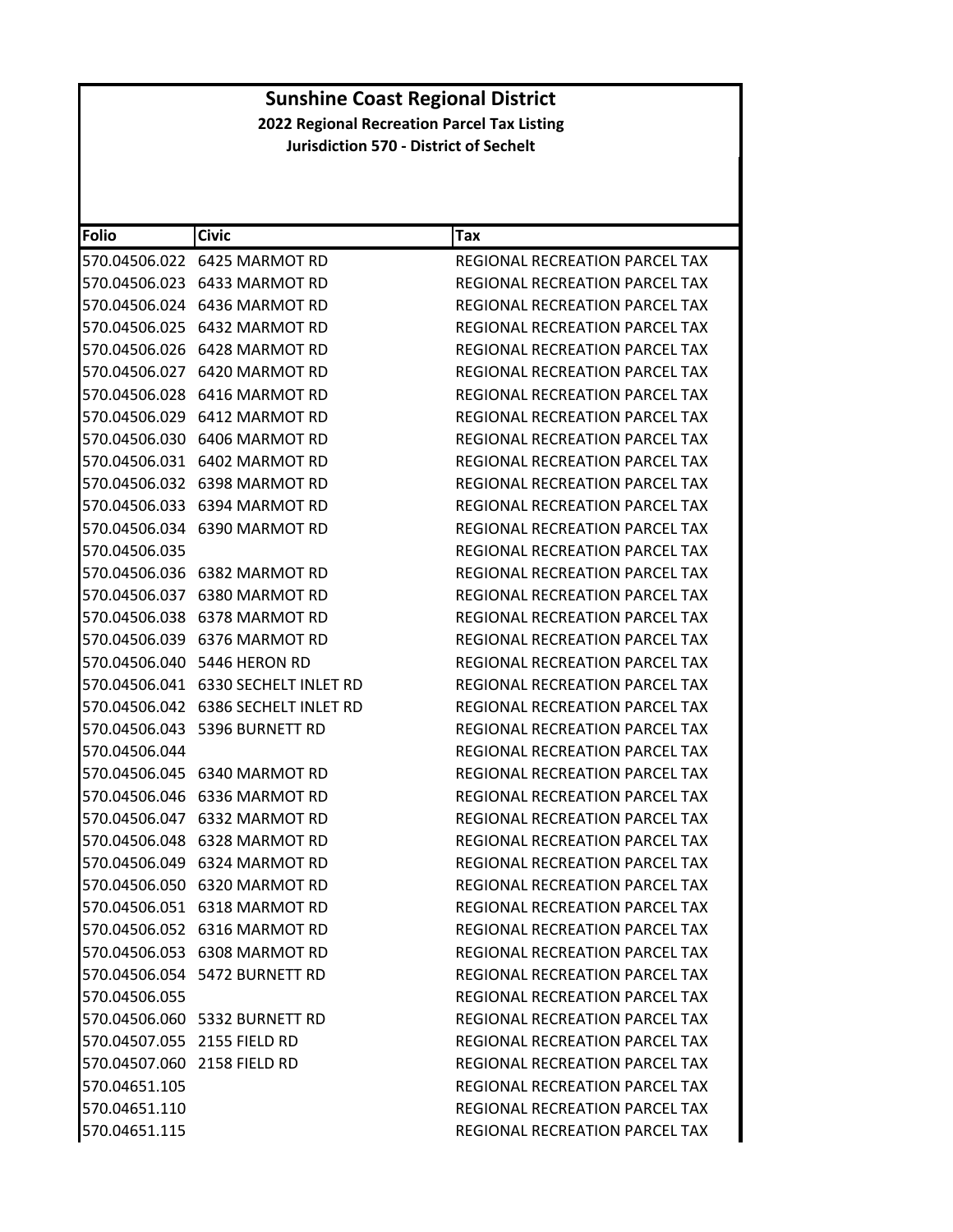| <b>Folio</b>               | <b>Civic</b>                        | Tax                                   |
|----------------------------|-------------------------------------|---------------------------------------|
| 570.04651.120              |                                     | REGIONAL RECREATION PARCEL TAX        |
| 570.04651.125              |                                     | REGIONAL RECREATION PARCEL TAX        |
|                            | 570.04653.001    5301 STAMFORD PL   | REGIONAL RECREATION PARCEL TAX        |
|                            |                                     | REGIONAL RECREATION PARCEL TAX        |
|                            |                                     | REGIONAL RECREATION PARCEL TAX        |
|                            |                                     | REGIONAL RECREATION PARCEL TAX        |
|                            | 570.04653.005    5336 STAMFORD PL   | REGIONAL RECREATION PARCEL TAX        |
|                            | 570.04653.006    5324 STAMFORD PL   | REGIONAL RECREATION PARCEL TAX        |
| 570.04653.007              | 5312 STAMFORD PL                    | REGIONAL RECREATION PARCEL TAX        |
| 570.04653.008              |                                     | REGIONAL RECREATION PARCEL TAX        |
|                            | 570.04653.020 5288 SELMA PARK RD    | REGIONAL RECREATION PARCEL TAX        |
|                            | 570.04653.101    5280 SELMA PARK RD | REGIONAL RECREATION PARCEL TAX        |
|                            |                                     | REGIONAL RECREATION PARCEL TAX        |
| 570.04653.103              | 5309 CEDARVIEW PL                   | <b>REGIONAL RECREATION PARCEL TAX</b> |
|                            | 570.04653.104   5268 SELMA PARK RD  | REGIONAL RECREATION PARCEL TAX        |
|                            |                                     | REGIONAL RECREATION PARCEL TAX        |
|                            |                                     | REGIONAL RECREATION PARCEL TAX        |
|                            |                                     | REGIONAL RECREATION PARCEL TAX        |
| 570.04653.108              | 5324 CEDARVIEW PL                   | <b>REGIONAL RECREATION PARCEL TAX</b> |
|                            |                                     | REGIONAL RECREATION PARCEL TAX        |
|                            |                                     | REGIONAL RECREATION PARCEL TAX        |
|                            | 570.04653.111    5333 CEDARVIEW PL  | REGIONAL RECREATION PARCEL TAX        |
|                            |                                     | REGIONAL RECREATION PARCEL TAX        |
|                            |                                     | REGIONAL RECREATION PARCEL TAX        |
|                            |                                     | REGIONAL RECREATION PARCEL TAX        |
|                            |                                     | REGIONAL RECREATION PARCEL TAX        |
| 570.04653.120              |                                     | REGIONAL RECREATION PARCEL TAX        |
| 570.04653.200              |                                     | REGIONAL RECREATION PARCEL TAX        |
| 570.04653.205              |                                     | REGIONAL RECREATION PARCEL TAX        |
| 570.04653.210              |                                     | REGIONAL RECREATION PARCEL TAX        |
| 570.04653.215              |                                     | REGIONAL RECREATION PARCEL TAX        |
|                            | 570.04876.202 4354 WILSON RD        | REGIONAL RECREATION PARCEL TAX        |
|                            | 570.04876.203 4360 WILSON RD        | <b>REGIONAL RECREATION PARCEL TAX</b> |
| 570.04876.204 1812 HALL RD |                                     | <b>REGIONAL RECREATION PARCEL TAX</b> |
| 570.04876.205 1816 HALL RD |                                     | REGIONAL RECREATION PARCEL TAX        |
| 570.04876.206 1822 HALL RD |                                     | REGIONAL RECREATION PARCEL TAX        |
| 570.04876.207 1826 HALL RD |                                     | REGIONAL RECREATION PARCEL TAX        |
| 570.04876.208 1828 HALL RD |                                     | REGIONAL RECREATION PARCEL TAX        |
| 570.04876.209 1832 HALL RD |                                     | <b>REGIONAL RECREATION PARCEL TAX</b> |
| 570.04876.210 1834 HALL RD |                                     | REGIONAL RECREATION PARCEL TAX        |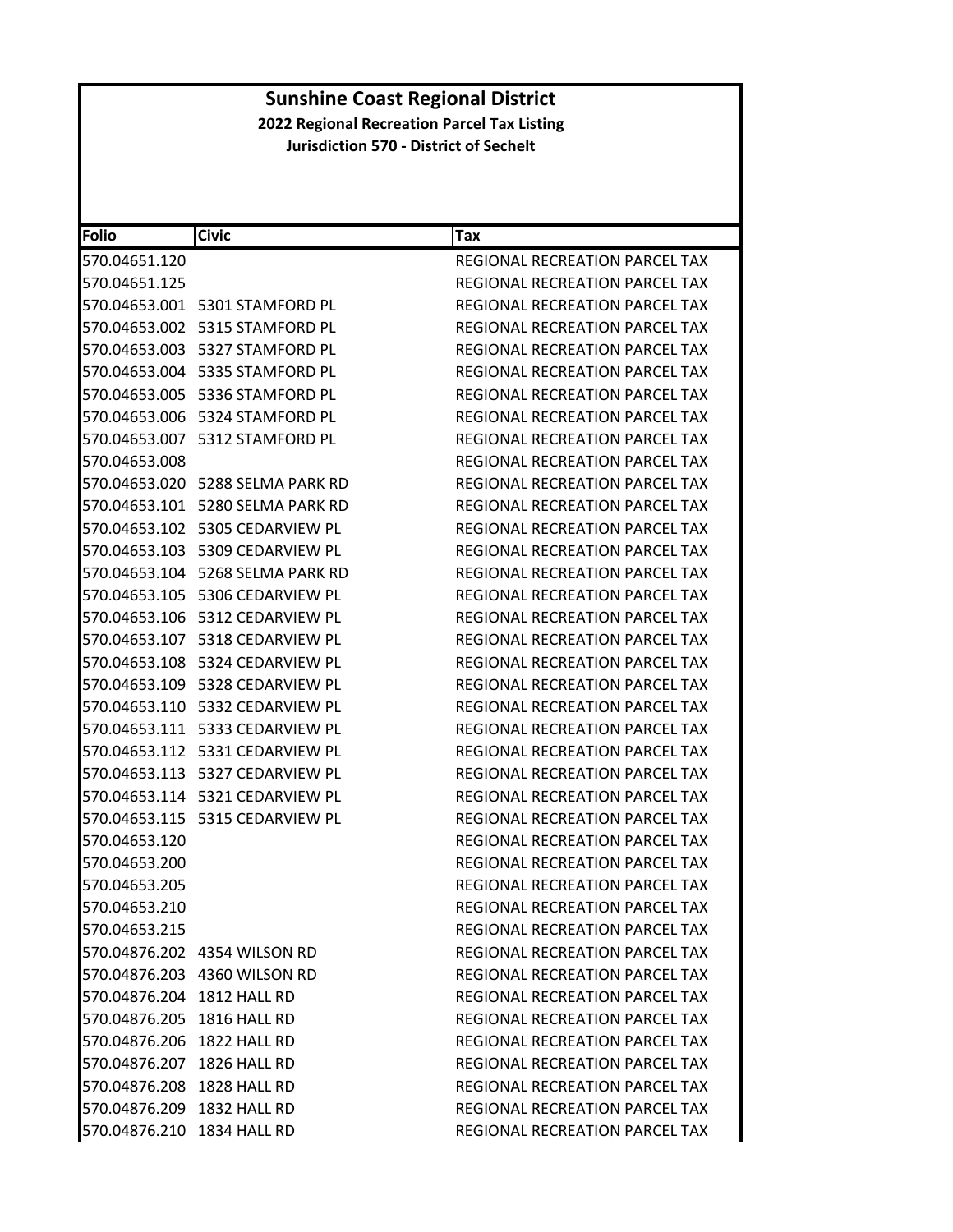| <b>Folio</b>                | <b>Civic</b>                      | Tax                                   |
|-----------------------------|-----------------------------------|---------------------------------------|
| 570.04876.211 1835 HALL RD  |                                   | REGIONAL RECREATION PARCEL TAX        |
| 570.04876.212 1831 HALL RD  |                                   | REGIONAL RECREATION PARCEL TAX        |
| 570.04876.213 1827 HALL RD  |                                   | <b>REGIONAL RECREATION PARCEL TAX</b> |
| 570.04876.214 1823 HALL RD  |                                   | REGIONAL RECREATION PARCEL TAX        |
| 570.04876.215 1817 HALL RD  |                                   | REGIONAL RECREATION PARCEL TAX        |
| 570.04876.216 1813 HALL RD  |                                   | <b>REGIONAL RECREATION PARCEL TAX</b> |
| 570.04876.217 1807 HALL RD  |                                   | REGIONAL RECREATION PARCEL TAX        |
|                             | 570.04876.218 4374 WILSON RD      | <b>REGIONAL RECREATION PARCEL TAX</b> |
|                             | 570.04876.600 4355 SOLAR RD       | REGIONAL RECREATION PARCEL TAX        |
|                             | 570.04876.650 4373 SOLAR RD       | REGIONAL RECREATION PARCEL TAX        |
|                             | 570.04876.670 1945 FIELD RD       | REGIONAL RECREATION PARCEL TAX        |
|                             | 570.04876.681 1933 FIELD RD       | REGIONAL RECREATION PARCEL TAX        |
|                             | 570.04876.682 4352 AQUA RD        | <b>REGIONAL RECREATION PARCEL TAX</b> |
| 570.04876.683               |                                   | REGIONAL RECREATION PARCEL TAX        |
| 570.04876.684               |                                   | REGIONAL RECREATION PARCEL TAX        |
|                             | 570.04876.685 4367 AQUA RD        | REGIONAL RECREATION PARCEL TAX        |
| 570.04876.694 1877 FIELD RD |                                   | REGIONAL RECREATION PARCEL TAX        |
|                             | 570.04876.701 1856 COSYAN PL      | REGIONAL RECREATION PARCEL TAX        |
|                             | 570.04876.702 101-1862 COSYAN PL  | <b>REGIONAL RECREATION PARCEL TAX</b> |
|                             | 570.04876.705 1873 COSYAN PL      | REGIONAL RECREATION PARCEL TAX        |
|                             | 570.04876.708 1859 COSYAN PL      | REGIONAL RECREATION PARCEL TAX        |
|                             | 570.04876.710 1870 COSYAN PL      | REGIONAL RECREATION PARCEL TAX        |
|                             | 570.04876.720 4387 HILLTOP RD     | REGIONAL RECREATION PARCEL TAX        |
| 570.04876.800               |                                   | REGIONAL RECREATION PARCEL TAX        |
|                             | 570.04877.001 4860 SKYLARK RD     | REGIONAL RECREATION PARCEL TAX        |
|                             | 570.04878.000 4403 HILLTOP RD     | REGIONAL RECREATION PARCEL TAX        |
|                             | 570.04967.080    5830 EMERSON RD  | REGIONAL RECREATION PARCEL TAX        |
|                             | 570.04967.100 6330 REEVES RD      | REGIONAL RECREATION PARCEL TAX        |
|                             | 570.04967.500 6272 REEVES RD      | REGIONAL RECREATION PARCEL TAX        |
|                             | 570.04967.600 6177 RIPPLE WAY     | REGIONAL RECREATION PARCEL TAX        |
|                             | 570.05133.000 6825 NORWEST BAY RD | REGIONAL RECREATION PARCEL TAX        |
|                             | 570.05133.005 6801 NORWEST BAY RD | REGIONAL RECREATION PARCEL TAX        |
|                             | 570.05134.000 5670 EDWARD RD      | REGIONAL RECREATION PARCEL TAX        |
|                             | 570.05134.100 5660 EDWARD RD      | REGIONAL RECREATION PARCEL TAX        |
| 570.05134.150               |                                   | REGIONAL RECREATION PARCEL TAX        |
|                             | 570.05135.000 5612 EDWARD RD      | <b>REGIONAL RECREATION PARCEL TAX</b> |
|                             | 570.05136.000 6820 NORWEST BAY RD | REGIONAL RECREATION PARCEL TAX        |
|                             | 570.05137.000 5742 EDWARD RD      | REGIONAL RECREATION PARCEL TAX        |
|                             | 570.05430.001 4931 SKYLARK RD     | REGIONAL RECREATION PARCEL TAX        |
|                             | 570.05430.002 5068 CHAPMAN RD     | REGIONAL RECREATION PARCEL TAX        |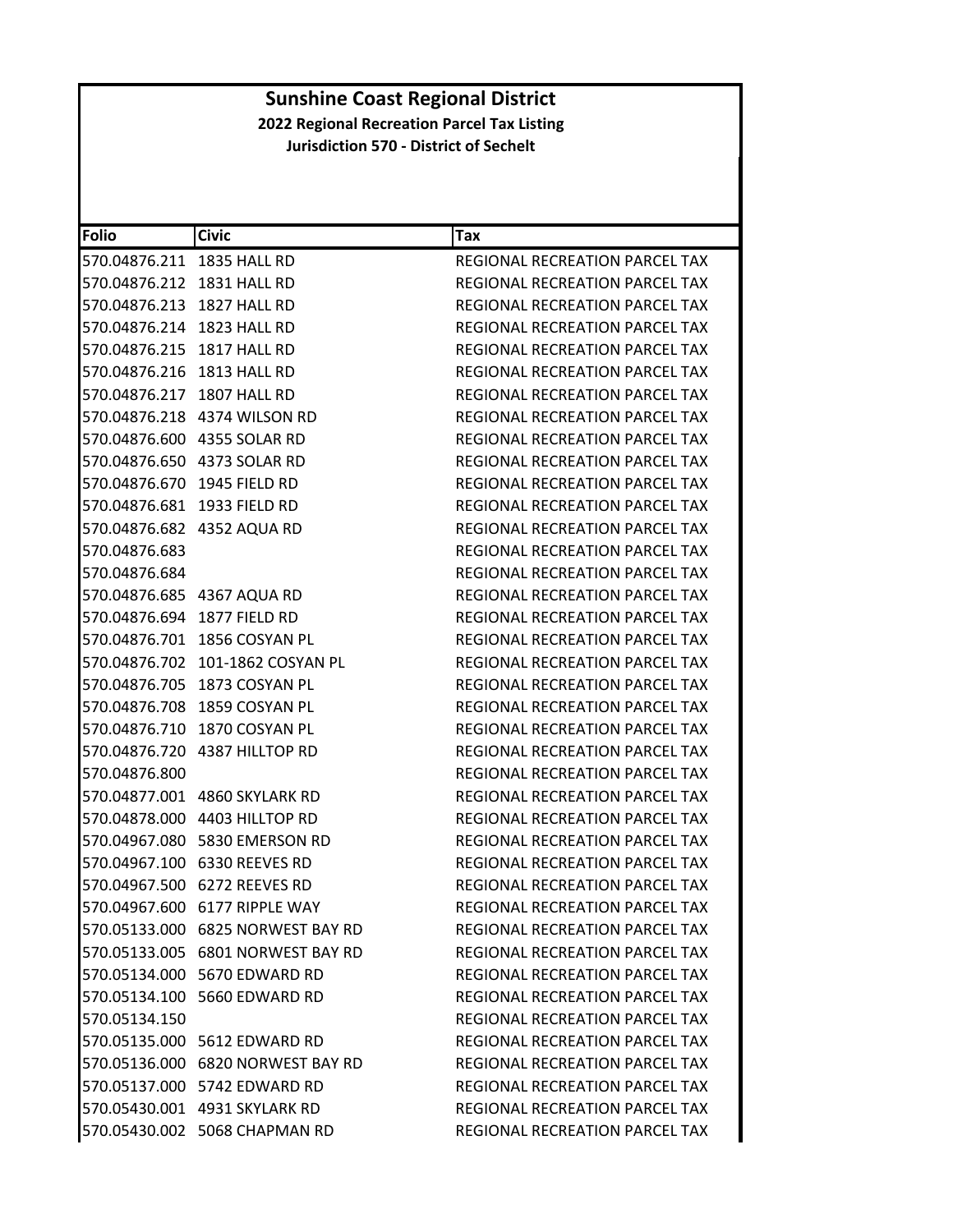| <b>Folio</b>  | <b>Civic</b>                             | Tax                                   |
|---------------|------------------------------------------|---------------------------------------|
| 570.05430.050 | 5082 CHAPMAN RD                          | REGIONAL RECREATION PARCEL TAX        |
|               | 570.05430.054 4985 SKYLARK RD            | REGIONAL RECREATION PARCEL TAX        |
| 570.05430.055 | 5090 CHAPMAN RD                          | <b>REGIONAL RECREATION PARCEL TAX</b> |
| 570.05430.056 | 5095 RIDGEVIEW DR                        | REGIONAL RECREATION PARCEL TAX        |
| 570.05430.058 | 5100 CHAPMAN RD                          | REGIONAL RECREATION PARCEL TAX        |
| 570.05433.000 |                                          | REGIONAL RECREATION PARCEL TAX        |
|               | 570.05435.000 5546 LEANNE RD             | REGIONAL RECREATION PARCEL TAX        |
| 570.05435.005 | 5534 LEANNE RD                           | REGIONAL RECREATION PARCEL TAX        |
| 570.05435.010 | 5538 LEANNE RD                           | REGIONAL RECREATION PARCEL TAX        |
|               | 570.05435.015    5542 LEANNE RD          | REGIONAL RECREATION PARCEL TAX        |
| 570.05436.000 | 6966 SUNSHINE COAST HWY                  | REGIONAL RECREATION PARCEL TAX        |
|               | 570.05437.000 6987 SUNSHINE COAST HWY    | REGIONAL RECREATION PARCEL TAX        |
| 570.05438.000 | <b>6981 SUNSHINE COAST HWY</b>           | REGIONAL RECREATION PARCEL TAX        |
| 570.05439.001 | 6965 SUNSHINE COAST HWY                  | <b>REGIONAL RECREATION PARCEL TAX</b> |
|               | 570.05439.002 6969 SUNSHINE COAST HWY    | REGIONAL RECREATION PARCEL TAX        |
| 570.05441.100 | <b>6960 SUNSHINE COAST HWY</b>           | REGIONAL RECREATION PARCEL TAX        |
| 570.05441.200 | 6959 SUNSHINE COAST HWY                  | <b>REGIONAL RECREATION PARCEL TAX</b> |
| 570.05442.000 | SUNSHINE COAST HWY                       | <b>REGIONAL RECREATION PARCEL TAX</b> |
| 570.05442.100 | <b>6948 SUNSHINE COAST HWY</b>           | REGIONAL RECREATION PARCEL TAX        |
| 570.05442.200 |                                          | REGIONAL RECREATION PARCEL TAX        |
| 570.05443.000 | 6949 SUNSHINE COAST HWY                  | REGIONAL RECREATION PARCEL TAX        |
| 570.05443.100 | 6941 SUNSHINE COAST HWY                  | REGIONAL RECREATION PARCEL TAX        |
| 570.05444.000 | <b>6935 SUNSHINE COAST HWY</b>           | REGIONAL RECREATION PARCEL TAX        |
| 570.05445.000 | <b>6925 SUNSHINE COAST HWY</b>           | REGIONAL RECREATION PARCEL TAX        |
| 570.05446.000 | 6921 SUNSHINE COAST HWY                  | REGIONAL RECREATION PARCEL TAX        |
| 570.05447.000 | <b>6915 SUNSHINE COAST HWY</b>           | REGIONAL RECREATION PARCEL TAX        |
| 570.05447.005 | 6914 SUNSHINE COAST HWY                  | REGIONAL RECREATION PARCEL TAX        |
| 570.05448.010 | <b>6908 SUNSHINE COAST HWY</b>           | REGIONAL RECREATION PARCEL TAX        |
| 570.05448.100 | <b>6909 SUNSHINE COAST HWY</b>           | REGIONAL RECREATION PARCEL TAX        |
|               | 570.05449.005 6903 SUNSHINE COAST HWY    | REGIONAL RECREATION PARCEL TAX        |
|               | 570.05449.025 6900 SUNSHINE COAST HWY    | REGIONAL RECREATION PARCEL TAX        |
|               | 570.05450.011    6897 SUNSHINE COAST HWY | REGIONAL RECREATION PARCEL TAX        |
|               | 570.05450.015 6896 SUNSHINE COAST HWY    | <b>REGIONAL RECREATION PARCEL TAX</b> |
|               | 570.05451.001 6888 ISLAND VIEW RD        | REGIONAL RECREATION PARCEL TAX        |
|               | 570.05451.002 6889 ISLAND VIEW RD        | REGIONAL RECREATION PARCEL TAX        |
|               | 570.05451.003 6891 SUNSHINE COAST HWY    | REGIONAL RECREATION PARCEL TAX        |
| 570.05451.020 | 6750 SUNSHINE COAST HWY                  | REGIONAL RECREATION PARCEL TAX        |
| 570.05452.001 |                                          | REGIONAL RECREATION PARCEL TAX        |
|               | 570.05452.002 6885 ISLAND VIEW RD        | REGIONAL RECREATION PARCEL TAX        |
| 570.05452.003 |                                          | REGIONAL RECREATION PARCEL TAX        |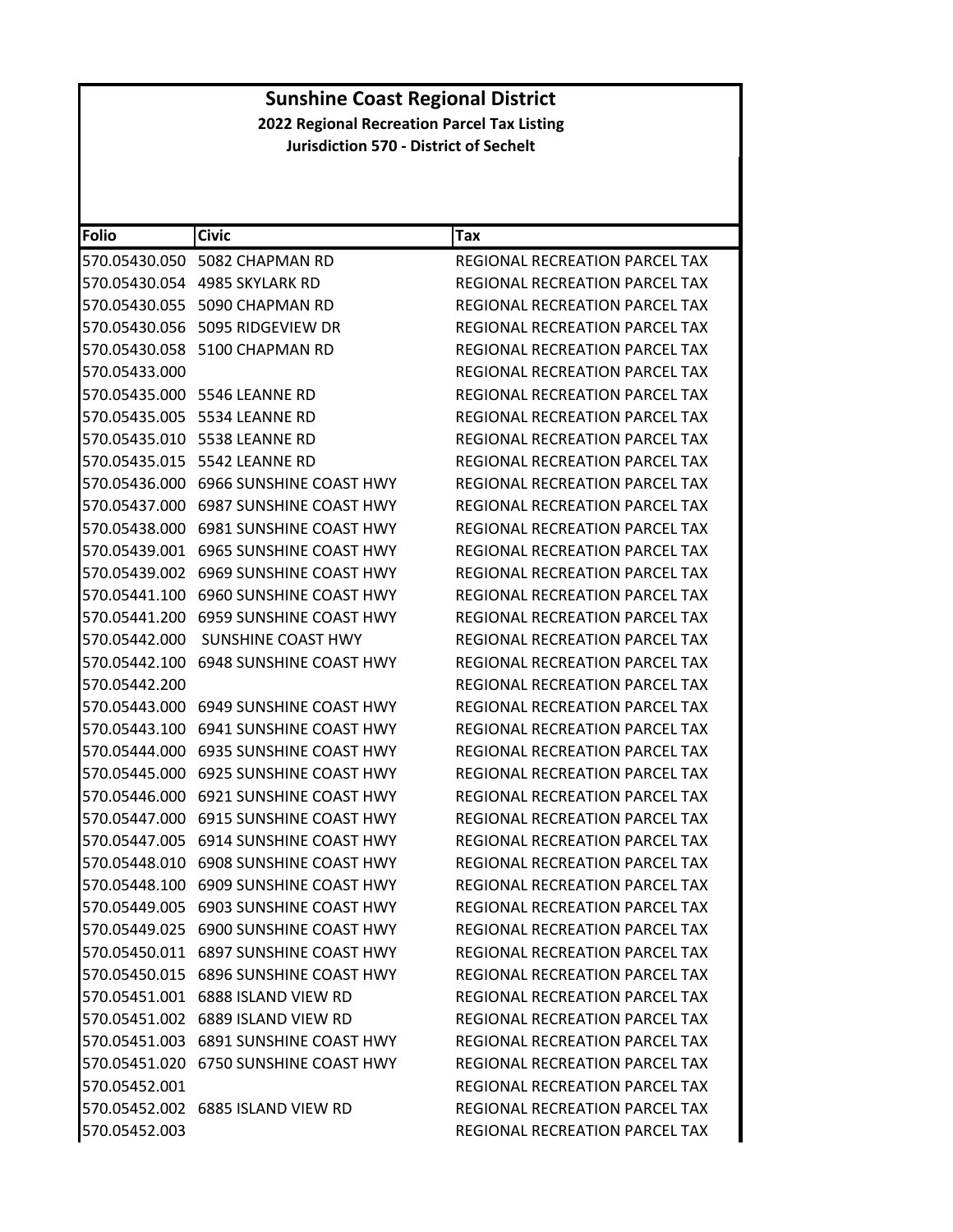| Folio         | <b>Civic</b>                             | Tax                                   |
|---------------|------------------------------------------|---------------------------------------|
| 570.05452.010 | <b>6885 SUNSHINE COAST HWY</b>           | REGIONAL RECREATION PARCEL TAX        |
| 570.05453.105 | <b>6878 SUNSHINE COAST HWY</b>           | REGIONAL RECREATION PARCEL TAX        |
| 570.05453.115 | 5501 TRAIL ISLAND DR                     | REGIONAL RECREATION PARCEL TAX        |
| 570.05453.120 | 5507 TRAIL ISLAND DR                     | REGIONAL RECREATION PARCEL TAX        |
| 570.05453.125 | 6868 ISLAND VIEW RD                      | REGIONAL RECREATION PARCEL TAX        |
| 570.05453.200 | <b>6879 SUNSHINE COAST HWY</b>           | REGIONAL RECREATION PARCEL TAX        |
| 570.05454.000 | <b>6871 SUNSHINE COAST HWY</b>           | <b>REGIONAL RECREATION PARCEL TAX</b> |
| 570.05455.000 | <b>6865 SUNSHINE COAST HWY</b>           | REGIONAL RECREATION PARCEL TAX        |
|               | 570.05456.000    6857 SUNSHINE COAST HWY | REGIONAL RECREATION PARCEL TAX        |
| 570.05456.110 | 5487 TRAIL ISLAND DR                     | REGIONAL RECREATION PARCEL TAX        |
| 570.05456.120 | 5495 TRAIL ISLAND DR                     | REGIONAL RECREATION PARCEL TAX        |
| 570.05456.131 | 6853 ISLAND VIEW RD                      | REGIONAL RECREATION PARCEL TAX        |
| 570.05456.140 | 5498 TRAIL ISLAND DR                     | REGIONAL RECREATION PARCEL TAX        |
|               | 570.05456.150    5506 TRAIL ISLAND DR    | REGIONAL RECREATION PARCEL TAX        |
| 570.05456.160 | 6850 ISLAND VIEW RD                      | <b>REGIONAL RECREATION PARCEL TAX</b> |
| 570.05456.170 | 6854 ISLAND VIEW RD                      | REGIONAL RECREATION PARCEL TAX        |
| 570.05456.180 | 6860 ISLAND VIEW RD                      | REGIONAL RECREATION PARCEL TAX        |
| 570.05456.190 | 6866 ISLAND VIEW RD                      | <b>REGIONAL RECREATION PARCEL TAX</b> |
|               | 570.05457.000    6849 SUNSHINE COAST HWY | REGIONAL RECREATION PARCEL TAX        |
| 570.05458.010 | <b>6840 SUNSHINE COAST HWY</b>           | REGIONAL RECREATION PARCEL TAX        |
| 570.05458.015 | <b>6843 SUNSHINE COAST HWY</b>           | REGIONAL RECREATION PARCEL TAX        |
| 570.05459.000 | <b>6837 SUNSHINE COAST HWY</b>           | REGIONAL RECREATION PARCEL TAX        |
| 570.05460.000 | <b>6833 SUNSHINE COAST HWY</b>           | REGIONAL RECREATION PARCEL TAX        |
|               | 570.05461.000    6829 SUNSHINE COAST HWY | REGIONAL RECREATION PARCEL TAX        |
| 570.05462.001 | <b>6822 SUNSHINE COAST HWY</b>           | REGIONAL RECREATION PARCEL TAX        |
| 570.05462.002 | <b>6823 SUNSHINE COAST HWY</b>           | REGIONAL RECREATION PARCEL TAX        |
| 570.05463.005 | 6819 SUNSHINE COAST HWY                  | REGIONAL RECREATION PARCEL TAX        |
| 570.05463.010 | <b>6812 SUNSHINE COAST HWY</b>           | <b>REGIONAL RECREATION PARCEL TAX</b> |
|               | 570.05464.000 6801 SUNSHINE COAST HWY    | <b>REGIONAL RECREATION PARCEL TAX</b> |
|               | 570.05466.000 6787 SUNSHINE COAST HWY    | REGIONAL RECREATION PARCEL TAX        |
|               | 570.05467.000 6781 SUNSHINE COAST HWY    | REGIONAL RECREATION PARCEL TAX        |
|               | 570.05467.001    6780 SUNSHINE COAST HWY | REGIONAL RECREATION PARCEL TAX        |
|               |                                          | <b>REGIONAL RECREATION PARCEL TAX</b> |
|               | 570.05469.005    6768 SUNSHINE COAST HWY | REGIONAL RECREATION PARCEL TAX        |
|               | 570.05469.015 A-6771 SUNSHINE COAST HWY  | <b>REGIONAL RECREATION PARCEL TAX</b> |
|               | 570.05470.100    6758 SUNSHINE COAST HWY | REGIONAL RECREATION PARCEL TAX        |
|               | 570.05470.190 A-6759 SEAVIEW LANE        | REGIONAL RECREATION PARCEL TAX        |
|               | 570.05470.195 6765 SUNSHINE COAST HWY    | <b>REGIONAL RECREATION PARCEL TAX</b> |
|               | 570.05470.210 6755 SUNSHINE COAST HWY    | REGIONAL RECREATION PARCEL TAX        |
|               | 570.05471.005 A-6751 SEAVIEW LANE        | REGIONAL RECREATION PARCEL TAX        |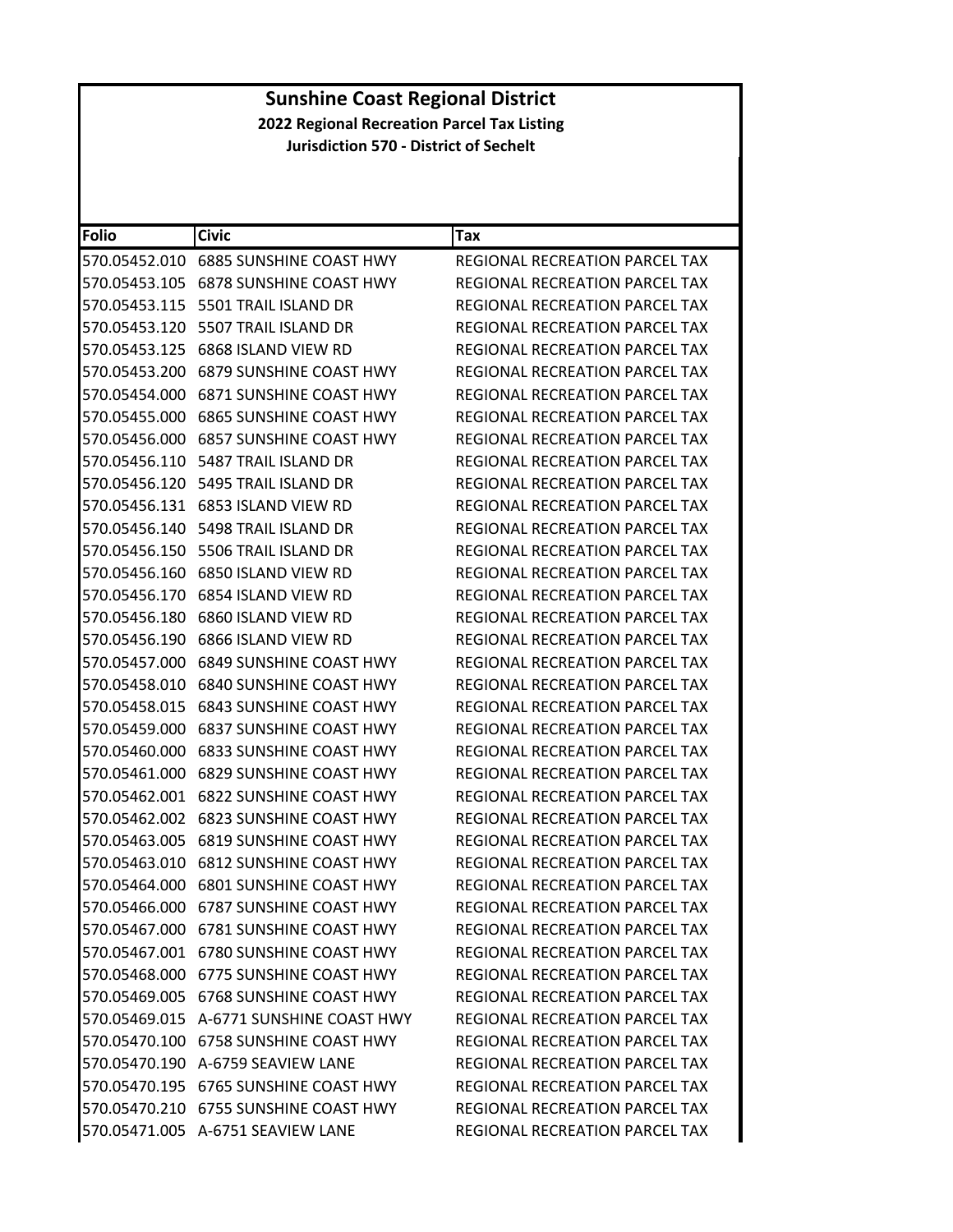| <b>Folio</b>  | <b>Civic</b>                             | Tax                                   |
|---------------|------------------------------------------|---------------------------------------|
|               | 570.05472.000 6745 SEAVIEW LANE          | REGIONAL RECREATION PARCEL TAX        |
| 570.05472.001 |                                          | REGIONAL RECREATION PARCEL TAX        |
| 570.05472.002 | 6736 SUNSHINE COAST HWY                  | <b>REGIONAL RECREATION PARCEL TAX</b> |
| 570.05473.000 | 6733 SEAVIEW LANE                        | REGIONAL RECREATION PARCEL TAX        |
| 570.05475.000 | 6726 SUNSHINE COAST HWY                  | REGIONAL RECREATION PARCEL TAX        |
| 570.05476.000 | 6725 SEAVIEW LANE                        | REGIONAL RECREATION PARCEL TAX        |
| 570.05477.000 |                                          | REGIONAL RECREATION PARCEL TAX        |
| 570.05477.005 | 6720 SUNSHINE COAST HWY                  | REGIONAL RECREATION PARCEL TAX        |
|               | 570.05478.000    6714 SUNSHINE COAST HWY | REGIONAL RECREATION PARCEL TAX        |
|               | 570.05479.000 6715 SEAVIEW LANE          | REGIONAL RECREATION PARCEL TAX        |
| 570.05480.000 | 6709 SEAVIEW LANE                        | REGIONAL RECREATION PARCEL TAX        |
|               | 570.05481.005 6708 SUNSHINE COAST HWY    | REGIONAL RECREATION PARCEL TAX        |
| 570.05481.025 | 5423 LAWSON RD                           | REGIONAL RECREATION PARCEL TAX        |
| 570.05482.000 | 6703 SEAVIEW LANE                        | REGIONAL RECREATION PARCEL TAX        |
|               | 570.05483.025    5441 LAWSON RD          | REGIONAL RECREATION PARCEL TAX        |
| 570.05484.000 | 5430 LAWSON RD                           | REGIONAL RECREATION PARCEL TAX        |
|               |                                          | <b>REGIONAL RECREATION PARCEL TAX</b> |
| 570.05484.300 | 6695 SUNSHINE COAST HWY                  | REGIONAL RECREATION PARCEL TAX        |
| 570.05485.000 | <b>6686 SUNSHINE COAST HWY</b>           | REGIONAL RECREATION PARCEL TAX        |
|               | 570.05486.000 6689 SUNSHINE COAST HWY    | REGIONAL RECREATION PARCEL TAX        |
| 570.05487.005 | <b>6678 SUNSHINE COAST HWY</b>           | REGIONAL RECREATION PARCEL TAX        |
| 570.05487.010 | 6682 SUNSHINE COAST HWY                  | REGIONAL RECREATION PARCEL TAX        |
| 570.05488.005 | 6674 SUNSHINE COAST HWY                  | REGIONAL RECREATION PARCEL TAX        |
| 570.05488.010 | 6672 SUNSHINE COAST HWY                  | REGIONAL RECREATION PARCEL TAX        |
|               | 570.05488.100 6677 SUNSHINE COAST HWY    | REGIONAL RECREATION PARCEL TAX        |
| 570.05489.000 | <b>6669 SUNSHINE COAST HWY</b>           | REGIONAL RECREATION PARCEL TAX        |
| 570.05490.005 | <b>6664 SUNSHINE COAST HWY</b>           | REGIONAL RECREATION PARCEL TAX        |
| 570.05490.010 | <b>6663 SUNSHINE COAST HWY</b>           | REGIONAL RECREATION PARCEL TAX        |
|               |                                          | REGIONAL RECREATION PARCEL TAX        |
|               | 570.05492.000 6655 SUNSHINE COAST HWY    | REGIONAL RECREATION PARCEL TAX        |
|               |                                          | REGIONAL RECREATION PARCEL TAX        |
|               | 570.05494.100    6635 SUNSHINE COAST HWY | REGIONAL RECREATION PARCEL TAX        |
|               | 570.05494.200    6638 SUNSHINE COAST HWY | <b>REGIONAL RECREATION PARCEL TAX</b> |
|               | 570.05494.300 6630 SUNSHINE COAST HWY    | REGIONAL RECREATION PARCEL TAX        |
|               | 570.05496.001 6624 SUNSHINE COAST HWY    | REGIONAL RECREATION PARCEL TAX        |
|               | 570.05496.002 6625 SUNSHINE COAST HWY    | REGIONAL RECREATION PARCEL TAX        |
|               | 570.05498.000    6612 SUNSHINE COAST HWY | REGIONAL RECREATION PARCEL TAX        |
|               | 570.05499.125 6620 SUNSHINE COAST HWY    | REGIONAL RECREATION PARCEL TAX        |
|               | 570.05499.155 6607 SUNSHINE COAST HWY    | REGIONAL RECREATION PARCEL TAX        |
|               | 570.05500.000 6601 SUNSHINE COAST HWY    | REGIONAL RECREATION PARCEL TAX        |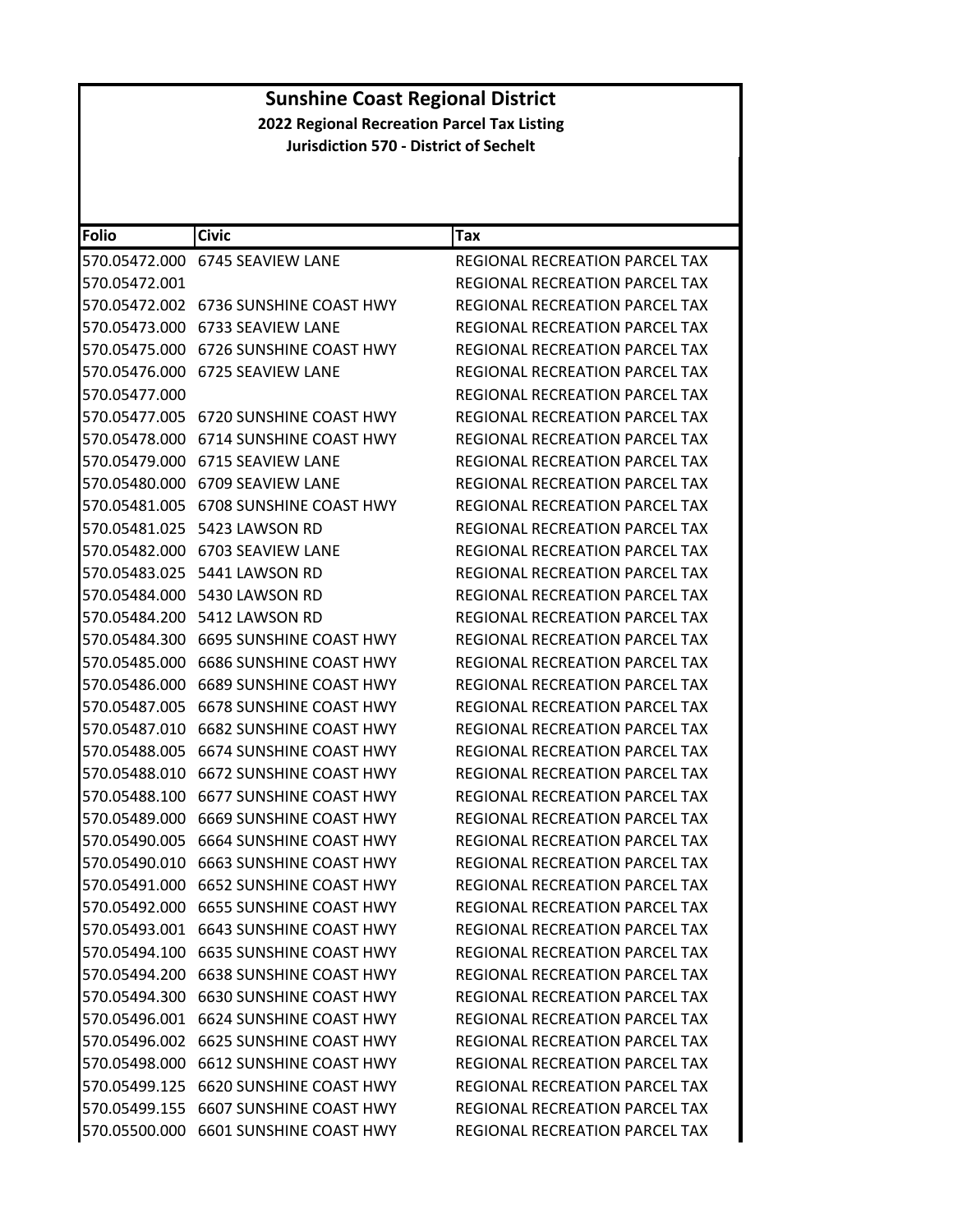| <b>Folio</b>  | <b>Civic</b>                          | Tax                                   |
|---------------|---------------------------------------|---------------------------------------|
|               | 570.05500.011    5445    WAKEFIELD RD | REGIONAL RECREATION PARCEL TAX        |
| 570.05501.500 |                                       | REGIONAL RECREATION PARCEL TAX        |
|               | 570.05501.505 6739 NORWEST BAY RD     | REGIONAL RECREATION PARCEL TAX        |
|               | 570.05501.515 6676 ACORN RD           | REGIONAL RECREATION PARCEL TAX        |
| 570.05501.520 | 6732 ACORN RD                         | <b>REGIONAL RECREATION PARCEL TAX</b> |
|               | 570.05501.525 6728 ACORN RD           | <b>REGIONAL RECREATION PARCEL TAX</b> |
| 570.05501.530 | 6724 ACORN RD                         | REGIONAL RECREATION PARCEL TAX        |
|               | 570.05501.535    5593    GRIZZLY LANE | REGIONAL RECREATION PARCEL TAX        |
|               | 570.05525.000    6768 NORWEST BAY RD  | REGIONAL RECREATION PARCEL TAX        |
|               |                                       | <b>REGIONAL RECREATION PARCEL TAX</b> |
|               | 570.05527.000    5758 MCLAUGHAN RD    | REGIONAL RECREATION PARCEL TAX        |
|               | 570.05528.000 6691 REEVES RD          | REGIONAL RECREATION PARCEL TAX        |
| 570.05529.000 | 6647 REEVES RD                        | REGIONAL RECREATION PARCEL TAX        |
|               | 570.05530.000 5750 MCLAUGHAN RD       | REGIONAL RECREATION PARCEL TAX        |
|               | 570.05531.000    5757    GOWLAND RD   | REGIONAL RECREATION PARCEL TAX        |
|               | 570.05532.000 6620 NORWEST BAY RD     | REGIONAL RECREATION PARCEL TAX        |
|               | 570.05533.000 5701 GOWLAND RD         | REGIONAL RECREATION PARCEL TAX        |
| 570.05534.000 | 5736 MCLAUGHAN RD                     | REGIONAL RECREATION PARCEL TAX        |
|               |                                       | REGIONAL RECREATION PARCEL TAX        |
|               |                                       | REGIONAL RECREATION PARCEL TAX        |
|               | 570.05535.000    5745 MCLAUGHAN RD    | REGIONAL RECREATION PARCEL TAX        |
|               | 570.05536.000    6716 NORWEST BAY RD  | REGIONAL RECREATION PARCEL TAX        |
| 570.05537.010 | 6779 NORWEST BAY RD                   | REGIONAL RECREATION PARCEL TAX        |
|               |                                       | REGIONAL RECREATION PARCEL TAX        |
| 570.05537.100 | 6727 NORWEST BAY RD                   | REGIONAL RECREATION PARCEL TAX        |
| 570.05538.000 | 6703 NORWEST BAY RD                   | REGIONAL RECREATION PARCEL TAX        |
|               | 570.05539.000 6669 NORWEST BAY RD     | REGIONAL RECREATION PARCEL TAX        |
|               |                                       | REGIONAL RECREATION PARCEL TAX        |
|               | 570.05541.000 6625 NORWEST BAY RD     | REGIONAL RECREATION PARCEL TAX        |
|               | 570.05542.000 6636 ACORN RD           | REGIONAL RECREATION PARCEL TAX        |
|               | 570.05543.100 5605 GOWLAND RD         | REGIONAL RECREATION PARCEL TAX        |
|               | 570.05543.200 5623 GOWLAND RD         | REGIONAL RECREATION PARCEL TAX        |
|               | 570.05543.300    5629    GOWLAND RD   | REGIONAL RECREATION PARCEL TAX        |
|               | 570.05543.400 5639 GOWLAND RD         | REGIONAL RECREATION PARCEL TAX        |
| 570.05545.000 |                                       | REGIONAL RECREATION PARCEL TAX        |
|               | 570.05546.000 5632 GRIZZLY LANE       | REGIONAL RECREATION PARCEL TAX        |
|               |                                       | REGIONAL RECREATION PARCEL TAX        |
| 570.05665.501 |                                       | REGIONAL RECREATION PARCEL TAX        |
|               | 570.05665.555 7553 TODD RD            | REGIONAL RECREATION PARCEL TAX        |
| 570.05665.565 |                                       | REGIONAL RECREATION PARCEL TAX        |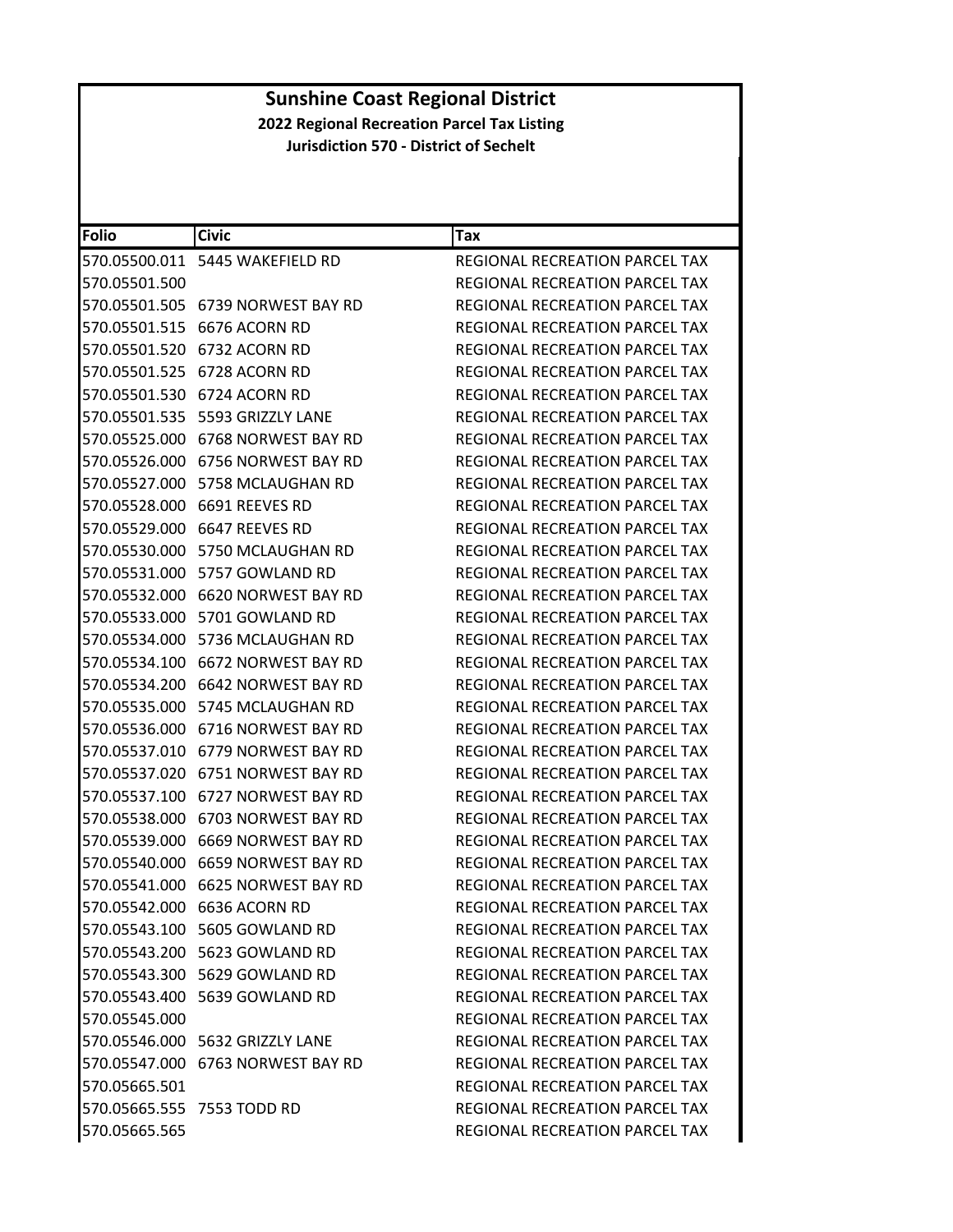| <b>Folio</b>  | <b>Civic</b>                        | Tax                                   |
|---------------|-------------------------------------|---------------------------------------|
| 570.05665.570 | 5607 CARMEL PL                      | REGIONAL RECREATION PARCEL TAX        |
|               | 570.05665.575    5583 CARMEL PL     | REGIONAL RECREATION PARCEL TAX        |
| 570.05962.000 | 5297 DUSTY RD                       | REGIONAL RECREATION PARCEL TAX        |
|               | 570.05963.000 B-5390 ALLEN RD       | REGIONAL RECREATION PARCEL TAX        |
|               | 570.05964.000    5435 ALLEN RD      | REGIONAL RECREATION PARCEL TAX        |
| 570.06029.000 |                                     | REGIONAL RECREATION PARCEL TAX        |
| 570.06029.001 | 7711 TUWANEK TRAIL                  | REGIONAL RECREATION PARCEL TAX        |
| 570.06029.003 | 7707 TUWANEK TRAIL                  | REGIONAL RECREATION PARCEL TAX        |
| 570.06029.005 | 7701 TUWANEK TRAIL                  | REGIONAL RECREATION PARCEL TAX        |
| 570.06029.012 | 7697 TUWANEK TRAIL                  | REGIONAL RECREATION PARCEL TAX        |
| 570.06029.013 | <b>7687 TUWANEK TRAIL</b>           | REGIONAL RECREATION PARCEL TAX        |
| 570.06029.015 | 7683 TUWANEK TRAIL                  | REGIONAL RECREATION PARCEL TAX        |
| 570.06029.017 | <b>7679 TUWANEK TRAIL</b>           | REGIONAL RECREATION PARCEL TAX        |
| 570.06029.019 | 7673 TUWANEK TRAIL                  | REGIONAL RECREATION PARCEL TAX        |
| 570.06029.021 | 7669 SECHELT INLET RD               | <b>REGIONAL RECREATION PARCEL TAX</b> |
| 570.06029.023 | 7661 SECHELT INLET RD               | REGIONAL RECREATION PARCEL TAX        |
| 570.06029.025 | 7655 SECHELT INLET RD               | REGIONAL RECREATION PARCEL TAX        |
| 570.06029.027 | 7651 SECHELT INLET RD               | REGIONAL RECREATION PARCEL TAX        |
| 570.06029.029 | 7645 SECHELT INLET RD               | REGIONAL RECREATION PARCEL TAX        |
| 570.06029.031 |                                     | REGIONAL RECREATION PARCEL TAX        |
| 570.06029.033 | 7637 SECHELT INLET RD               | REGIONAL RECREATION PARCEL TAX        |
| 570.06029.035 | 7633 SECHELT INLET RD               | REGIONAL RECREATION PARCEL TAX        |
| 570.06029.040 | 7629 SECHELT INLET RD               | REGIONAL RECREATION PARCEL TAX        |
| 570.06029.043 | 7537 ISLETS PL                      | REGIONAL RECREATION PARCEL TAX        |
| 570.06029.045 | 7529 ISLETS PL                      | REGIONAL RECREATION PARCEL TAX        |
| 570.06029.047 | 7525 ISLETS PL                      | <b>REGIONAL RECREATION PARCEL TAX</b> |
| 570.06029.049 | 7521 ISLETS PL                      | REGIONAL RECREATION PARCEL TAX        |
| 570.06029.051 | 7517 ISLETS PL                      | <b>REGIONAL RECREATION PARCEL TAX</b> |
| 570.06029.055 | 7545 ISLETS PL                      | REGIONAL RECREATION PARCEL TAX        |
| 570.06029.060 |                                     | REGIONAL RECREATION PARCEL TAX        |
|               | 570.06029.101 7471 SECHELT INLET RD | <b>REGIONAL RECREATION PARCEL TAX</b> |
|               | 570.06029.103 7477 SECHELT INLET RD | REGIONAL RECREATION PARCEL TAX        |
|               | 570.06029.105 7483 SECHELT INLET RD | REGIONAL RECREATION PARCEL TAX        |
|               | 570.06029.107 7489 SECHELT INLET RD | REGIONAL RECREATION PARCEL TAX        |
|               | 570.06029.109 7493 SECHELT INLET RD | <b>REGIONAL RECREATION PARCEL TAX</b> |
|               | 570.06029.111 7519 SECHELT INLET RD | <b>REGIONAL RECREATION PARCEL TAX</b> |
| 570.06029.113 | 7521 SECHELT INLET RD               | REGIONAL RECREATION PARCEL TAX        |
| 570.06029.115 |                                     | REGIONAL RECREATION PARCEL TAX        |
|               | 570.06029.117 7533 SECHELT INLET RD | <b>REGIONAL RECREATION PARCEL TAX</b> |
|               | 570.06029.119 7537 SECHELT INLET RD | REGIONAL RECREATION PARCEL TAX        |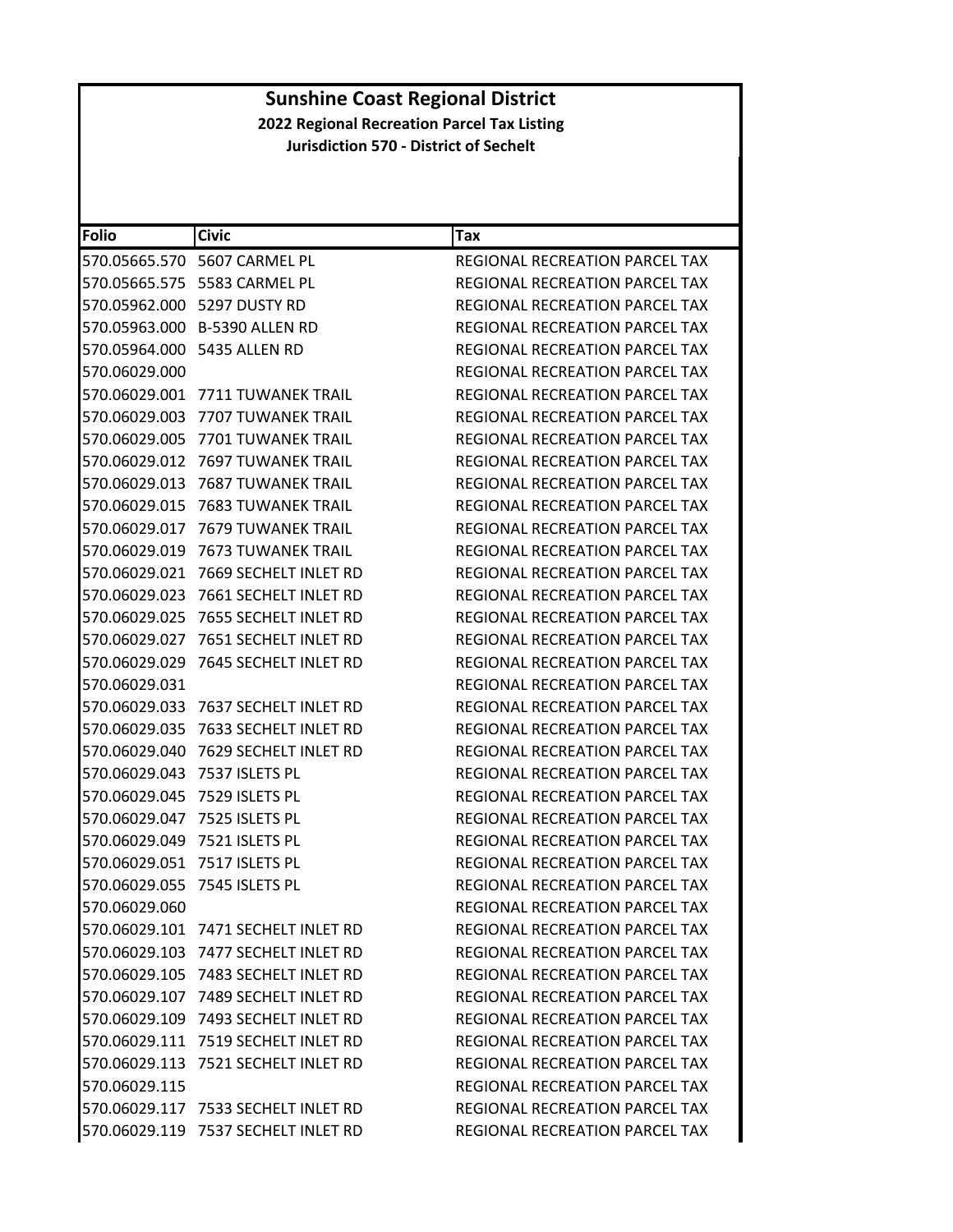| <b>Folio</b>  | <b>Civic</b>                        | Tax                                   |
|---------------|-------------------------------------|---------------------------------------|
|               | 570.06029.121 5763 TUWANEK PL       | <b>REGIONAL RECREATION PARCEL TAX</b> |
| 570.06029.123 | 5769 TUWANEK PL                     | REGIONAL RECREATION PARCEL TAX        |
| 570.06029.125 | 5773 TUWANEK PL                     | <b>REGIONAL RECREATION PARCEL TAX</b> |
| 570.06029.127 | 5777 TUWANEK PL                     | REGIONAL RECREATION PARCEL TAX        |
|               | 570.06029.129 5783 TUWANEK PL       | REGIONAL RECREATION PARCEL TAX        |
| 570.06029.131 | 7513 ISLETS PL                      | <b>REGIONAL RECREATION PARCEL TAX</b> |
|               | 570.06029.133 5780 TUWANEK PL       | REGIONAL RECREATION PARCEL TAX        |
| 570.06029.135 | 5770 TUWANEK PL                     | <b>REGIONAL RECREATION PARCEL TAX</b> |
| 570.06029.137 |                                     | REGIONAL RECREATION PARCEL TAX        |
|               | 570.06029.139 7547 SECHELT INLET RD | REGIONAL RECREATION PARCEL TAX        |
| 570.06029.141 | 7488 SECHELT INLET RD               | REGIONAL RECREATION PARCEL TAX        |
| 570.06029.143 | 7492 SECHELT INLET RD               | REGIONAL RECREATION PARCEL TAX        |
| 570.06029.145 |                                     | REGIONAL RECREATION PARCEL TAX        |
| 570.06029.148 | 7504 SECHELT INLET RD               | REGIONAL RECREATION PARCEL TAX        |
| 570.06029.150 | 7498 SECHELT INLET RD               | <b>REGIONAL RECREATION PARCEL TAX</b> |
| 570.06029.153 | 7508 SECHELT INLET RD               | REGIONAL RECREATION PARCEL TAX        |
| 570.06029.155 | 7512 SECHELT INLET RD               | <b>REGIONAL RECREATION PARCEL TAX</b> |
| 570.06029.157 | 7516 SECHELT INLET RD               | REGIONAL RECREATION PARCEL TAX        |
| 570.06029.159 | 7518 SECHELT INLET RD               | REGIONAL RECREATION PARCEL TAX        |
| 570.06029.161 |                                     | REGIONAL RECREATION PARCEL TAX        |
| 570.06029.163 | 7524 SECHELT INLET RD               | REGIONAL RECREATION PARCEL TAX        |
| 570.06029.165 | 7528 SECHELT INLET RD               | REGIONAL RECREATION PARCEL TAX        |
| 570.06029.167 | 7532 SECHELT INLET RD               | REGIONAL RECREATION PARCEL TAX        |
| 570.06029.172 | 5700 UPLAND RD                      | REGIONAL RECREATION PARCEL TAX        |
|               | 570.06029.178 5688 UPLAND RD        | REGIONAL RECREATION PARCEL TAX        |
| 570.06029.180 | 7542 SECHELT INLET RD               | <b>REGIONAL RECREATION PARCEL TAX</b> |
| 570.06029.201 |                                     | REGIONAL RECREATION PARCEL TAX        |
| 570.06029.203 | 7555 SECHELT INLET RD               | <b>REGIONAL RECREATION PARCEL TAX</b> |
| 570.06029.205 | 7559 SECHELT INLET RD               | REGIONAL RECREATION PARCEL TAX        |
|               | 570.06029.207 7563 SECHELT INLET RD | REGIONAL RECREATION PARCEL TAX        |
|               | 570.06029.209 7567 SECHELT INLET RD | REGIONAL RECREATION PARCEL TAX        |
|               | 570.06029.211 7575 SECHELT INLET RD | REGIONAL RECREATION PARCEL TAX        |
|               | 570.06029.213 7585 SECHELT INLET RD | REGIONAL RECREATION PARCEL TAX        |
|               | 570.06029.215 7597 SECHELT INLET RD | REGIONAL RECREATION PARCEL TAX        |
|               | 570.06029.217 7548 ISLETS PL        | REGIONAL RECREATION PARCEL TAX        |
|               | 570.06029.219 7544 ISLETS PL        | REGIONAL RECREATION PARCEL TAX        |
|               | 570.06029.221 7536 ISLETS PL        | <b>REGIONAL RECREATION PARCEL TAX</b> |
|               | 570.06029.223 7532 ISLETS PL        | REGIONAL RECREATION PARCEL TAX        |
| 570.06029.229 |                                     | <b>REGIONAL RECREATION PARCEL TAX</b> |
|               | 570.06029.231 7652 SECHELT INLET RD | REGIONAL RECREATION PARCEL TAX        |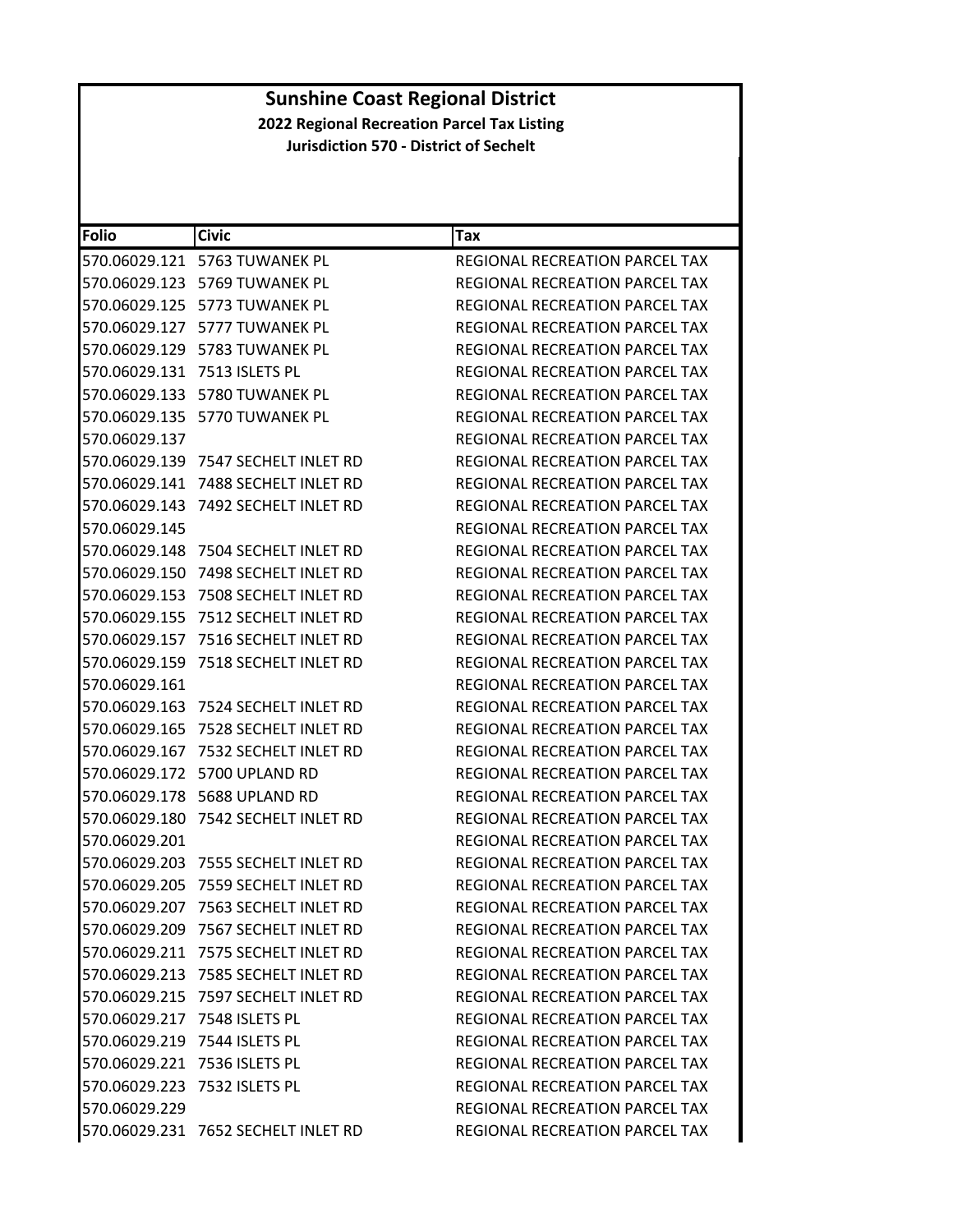| Folio         | <b>Civic</b>                       | <b>Tax</b>                            |
|---------------|------------------------------------|---------------------------------------|
| 570.06029.233 | 7648 SECHELT INLET RD              | REGIONAL RECREATION PARCEL TAX        |
| 570.06029.236 | 7644 SECHELT INLET RD              | REGIONAL RECREATION PARCEL TAX        |
| 570.06029.239 | 7638 SECHELT INLET RD              | REGIONAL RECREATION PARCEL TAX        |
| 570.06029.241 | 7634 SECHELT INLET RD              | REGIONAL RECREATION PARCEL TAX        |
| 570.06029.242 | 7630 SECHELT INLET RD              | REGIONAL RECREATION PARCEL TAX        |
| 570.06029.244 | 7622 SECHELT INLET RD              | REGIONAL RECREATION PARCEL TAX        |
| 570.06029.245 | 7614 SECHELT INLET RD              | REGIONAL RECREATION PARCEL TAX        |
| 570.06029.247 | 7600 SECHELT INLET RD              | REGIONAL RECREATION PARCEL TAX        |
| 570.06029.249 | 7596 SECHELT INLET RD              | REGIONAL RECREATION PARCEL TAX        |
| 570.06029.251 | 7592 SECHELT INLET RD              | REGIONAL RECREATION PARCEL TAX        |
| 570.06029.253 | 7590 SECHELT INLET RD              | REGIONAL RECREATION PARCEL TAX        |
| 570.06029.255 | 7586 SECHELT INLET RD              | REGIONAL RECREATION PARCEL TAX        |
| 570.06029.257 | 7584 SECHELT INLET RD              | <b>REGIONAL RECREATION PARCEL TAX</b> |
| 570.06029.259 | 7582 SECHELT INLET RD              | REGIONAL RECREATION PARCEL TAX        |
| 570.06029.261 | 7578 SECHELT INLET RD              | REGIONAL RECREATION PARCEL TAX        |
| 570.06029.263 |                                    | REGIONAL RECREATION PARCEL TAX        |
| 570.06029.265 | 7574 SECHELT INLET RD              | REGIONAL RECREATION PARCEL TAX        |
| 570.06029.267 | 7570 SECHELT INLET RD              | <b>REGIONAL RECREATION PARCEL TAX</b> |
| 570.06029.269 | 7568 SECHELT INLET RD              | REGIONAL RECREATION PARCEL TAX        |
| 570.06029.271 | 7564 SECHELT INLET RD              | REGIONAL RECREATION PARCEL TAX        |
| 570.06029.273 | 5758 CARMEL PL                     | REGIONAL RECREATION PARCEL TAX        |
| 570.06029.277 | 5693 UPLAND RD                     | REGIONAL RECREATION PARCEL TAX        |
| 570.06029.278 | 5687 UPLAND RD                     | REGIONAL RECREATION PARCEL TAX        |
| 570.06029.279 | 5683 UPLAND RD                     | REGIONAL RECREATION PARCEL TAX        |
|               | 570.06029.280    5677    UPLAND RD | REGIONAL RECREATION PARCEL TAX        |
|               | 570.06029.281    5671    UPLAND RD | REGIONAL RECREATION PARCEL TAX        |
|               | 570.06029.282    5665    UPLAND RD | REGIONAL RECREATION PARCEL TAX        |
|               | 570.06029.283 5659 UPLAND RD       | REGIONAL RECREATION PARCEL TAX        |
|               | 570.06029.284 5655 UPLAND RD       | REGIONAL RECREATION PARCEL TAX        |
|               | 570.06029.285 5649 UPLAND RD       | REGIONAL RECREATION PARCEL TAX        |
|               | 570.06029.286 5639 UPLAND RD       | <b>REGIONAL RECREATION PARCEL TAX</b> |
|               | 570.06029.287 5628 UPLAND RD       | REGIONAL RECREATION PARCEL TAX        |
|               | 570.06029.288 5632 UPLAND RD       | REGIONAL RECREATION PARCEL TAX        |
|               | 570.06029.289 7484 AMBER RD        | <b>REGIONAL RECREATION PARCEL TAX</b> |
|               | 570.06029.290 5699 UPLAND RD       | REGIONAL RECREATION PARCEL TAX        |
|               | 570.06029.291 5656 UPLAND RD       | REGIONAL RECREATION PARCEL TAX        |
|               | 570.06029.292 5646 UPLAND RD       | REGIONAL RECREATION PARCEL TAX        |
|               | 570.06029.293 7491 AMBER RD        | REGIONAL RECREATION PARCEL TAX        |
|               | 570.06029.300 5703 CARMEL PL       | REGIONAL RECREATION PARCEL TAX        |
|               | 570.06029.305 5697 CARMEL PL       | REGIONAL RECREATION PARCEL TAX        |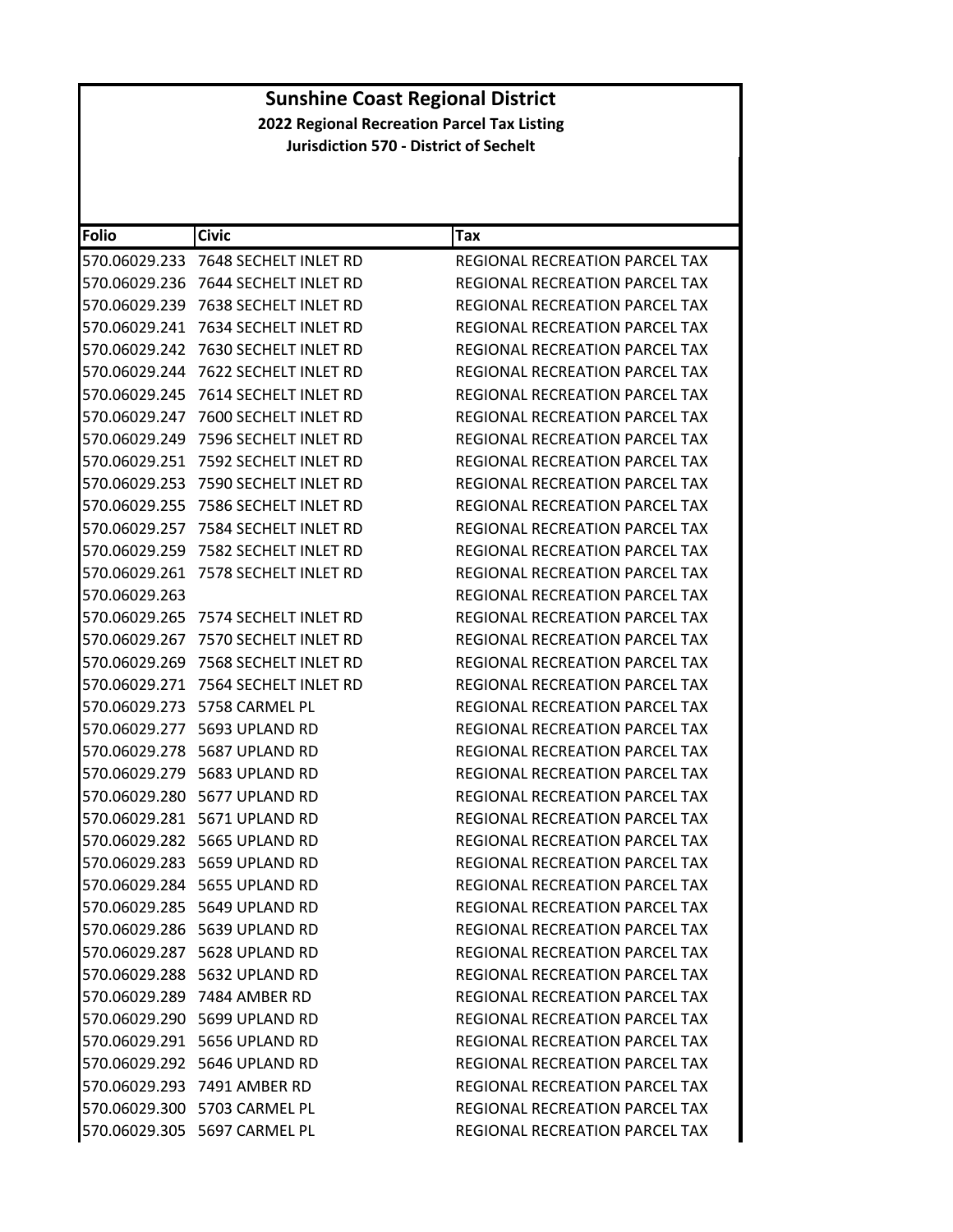| <b>Folio</b>  | <b>Civic</b>                        | Tax                                   |
|---------------|-------------------------------------|---------------------------------------|
|               | 570.06029.310 5693 CARMEL PL        | REGIONAL RECREATION PARCEL TAX        |
| 570.06029.315 | CARMEL PL                           | REGIONAL RECREATION PARCEL TAX        |
| 570.06029.320 |                                     | REGIONAL RECREATION PARCEL TAX        |
| 570.06029.335 |                                     | <b>REGIONAL RECREATION PARCEL TAX</b> |
|               | 570.06029.340    5683 CARMEL PL     | REGIONAL RECREATION PARCEL TAX        |
|               | 570.06029.345    5740 CARMEL PL     | <b>REGIONAL RECREATION PARCEL TAX</b> |
| 570.06029.350 |                                     | REGIONAL RECREATION PARCEL TAX        |
|               | 570.06029.355    5728 CARMEL PL     | REGIONAL RECREATION PARCEL TAX        |
| 570.06029.360 |                                     | REGIONAL RECREATION PARCEL TAX        |
|               | 570.06029.365 5710 CARMEL PL        | REGIONAL RECREATION PARCEL TAX        |
|               | 570.06029.370 5704 CARMEL PL        | REGIONAL RECREATION PARCEL TAX        |
|               | 570.06029.376    5692 CARMEL PL     | REGIONAL RECREATION PARCEL TAX        |
|               | 570.06029.391    5684 CARMEL PL     | REGIONAL RECREATION PARCEL TAX        |
|               | 570.06029.392    5680 CARMEL PL     | REGIONAL RECREATION PARCEL TAX        |
| 570.06029.395 |                                     | REGIONAL RECREATION PARCEL TAX        |
| 570.06029.400 |                                     | REGIONAL RECREATION PARCEL TAX        |
|               | 570.06029.405    5650 CARMEL PL     | REGIONAL RECREATION PARCEL TAX        |
|               | 570.06029.410    5646 CARMEL PL     | REGIONAL RECREATION PARCEL TAX        |
|               | 570.06029.415 5640 CARMEL PL        | <b>REGIONAL RECREATION PARCEL TAX</b> |
|               | 570.06029.420    5636 CARMEL PL     | REGIONAL RECREATION PARCEL TAX        |
|               | 570.06029.425    5630 CARMEL PL     | REGIONAL RECREATION PARCEL TAX        |
|               |                                     | REGIONAL RECREATION PARCEL TAX        |
| 570.06029.435 |                                     | REGIONAL RECREATION PARCEL TAX        |
|               | 570.06029.440 7496 AMBER RD         | REGIONAL RECREATION PARCEL TAX        |
|               | 570.06029.445 7498 AMBER RD         | REGIONAL RECREATION PARCEL TAX        |
|               | 570.06029.450 7499 AMBER RD         | REGIONAL RECREATION PARCEL TAX        |
| 570.06029.455 |                                     | REGIONAL RECREATION PARCEL TAX        |
|               | 570.06029.460    5635 CARMEL PL     | <b>REGIONAL RECREATION PARCEL TAX</b> |
|               | 570.06029.500 5653 CARMEL PL        | REGIONAL RECREATION PARCEL TAX        |
|               | 570.06029.505 5660 UPLAND RD        | REGIONAL RECREATION PARCEL TAX        |
|               | 570.06029.515 5674 UPLAND RD        | REGIONAL RECREATION PARCEL TAX        |
| 570.06029.520 |                                     | <b>REGIONAL RECREATION PARCEL TAX</b> |
|               | 570.06029.525    5667 CARMEL PL     | REGIONAL RECREATION PARCEL TAX        |
|               | 570.06029.530 5645 CARMEL PL        | REGIONAL RECREATION PARCEL TAX        |
|               |                                     | REGIONAL RECREATION PARCEL TAX        |
|               | 570.06029.536 5664 UPLAND RD        | REGIONAL RECREATION PARCEL TAX        |
|               | 570.06029.540 7668 SECHELT INLET RD | REGIONAL RECREATION PARCEL TAX        |
|               | 570.06029.600 5678 UPLAND RD        | <b>REGIONAL RECREATION PARCEL TAX</b> |
|               | 570.06100.000 1780 BLOWER RD        | REGIONAL RECREATION PARCEL TAX        |
|               | 570.06100.100 1785 TYSON RD         | REGIONAL RECREATION PARCEL TAX        |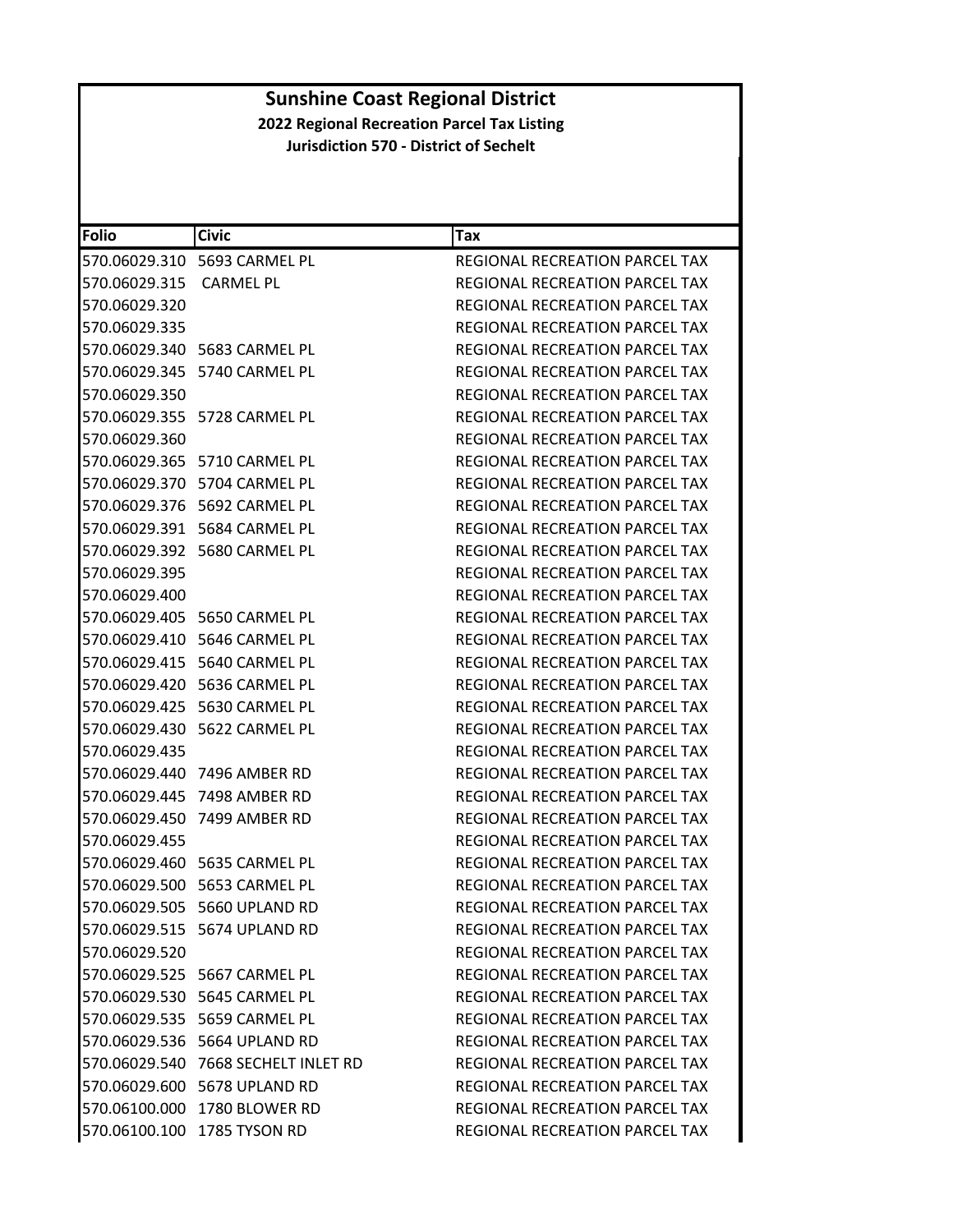| Folio         | <b>Civic</b>                             | Tax                                   |
|---------------|------------------------------------------|---------------------------------------|
| 570.06220.000 | 2224 FIELD RD                            | REGIONAL RECREATION PARCEL TAX        |
|               |                                          | REGIONAL RECREATION PARCEL TAX        |
|               | 570.06275.000 6483 SUNSHINE COAST HWY    | REGIONAL RECREATION PARCEL TAX        |
| 570.06276.000 | 6477 SUNSHINE COAST HWY                  | REGIONAL RECREATION PARCEL TAX        |
| 570.06277.000 | 6471 SUNSHINE COAST HWY                  | REGIONAL RECREATION PARCEL TAX        |
|               | 570.06278.000    6465 SUNSHINE COAST HWY | <b>REGIONAL RECREATION PARCEL TAX</b> |
| 570.06279.000 | 6461 SUNSHINE COAST HWY                  | REGIONAL RECREATION PARCEL TAX        |
| 570.06280.000 | 6457 SUNSHINE COAST HWY                  | REGIONAL RECREATION PARCEL TAX        |
| 570.06281.000 | 6451 SUNSHINE COAST HWY                  | REGIONAL RECREATION PARCEL TAX        |
| 570.06282.000 | 6447 SUNSHINE COAST HWY                  | REGIONAL RECREATION PARCEL TAX        |
|               | 570.06283.000 6443 SUNSHINE COAST HWY    | REGIONAL RECREATION PARCEL TAX        |
| 570.06284.000 | 6437 SUNSHINE COAST HWY                  | REGIONAL RECREATION PARCEL TAX        |
| 570.06285.000 | <b>SUNSHINE COAST HWY</b>                | REGIONAL RECREATION PARCEL TAX        |
| 570.06286.000 | <b>6429 SUNSHINE COAST HWY</b>           | REGIONAL RECREATION PARCEL TAX        |
| 570.06287.005 | 6425 SUNSHINE COAST HWY                  | <b>REGIONAL RECREATION PARCEL TAX</b> |
|               | 570.06288.000 6417 SUNSHINE COAST HWY    | REGIONAL RECREATION PARCEL TAX        |
| 570.06289.000 | 6413 SUNSHINE COAST HWY                  | REGIONAL RECREATION PARCEL TAX        |
| 570.06290.000 | 6407 SUNSHINE COAST HWY                  | REGIONAL RECREATION PARCEL TAX        |
| 570.06291.005 | 5397 MCCOURT RD                          | REGIONAL RECREATION PARCEL TAX        |
| 570.06294.000 | 6424 SUNSHINE COAST HWY                  | REGIONAL RECREATION PARCEL TAX        |
| 570.06295.000 |                                          | REGIONAL RECREATION PARCEL TAX        |
| 570.06296.005 | 6440 SUNSHINE COAST HWY                  | REGIONAL RECREATION PARCEL TAX        |
| 570.06296.010 | 6437 JASPER RD                           | REGIONAL RECREATION PARCEL TAX        |
| 570.06298.000 | 6446 SUNSHINE COAST HWY                  | REGIONAL RECREATION PARCEL TAX        |
| 570.06299.000 | 6450 SUNSHINE COAST HWY                  | REGIONAL RECREATION PARCEL TAX        |
|               | 570.06300.000    6458 SUNSHINE COAST HWY | REGIONAL RECREATION PARCEL TAX        |
| 570.06301.000 | 6462 SUNSHINE COAST HWY                  | REGIONAL RECREATION PARCEL TAX        |
| 570.06302.000 | 6468 SUNSHINE COAST HWY                  | REGIONAL RECREATION PARCEL TAX        |
| 570.06303.000 | 6472 SUNSHINE COAST HWY                  | <b>REGIONAL RECREATION PARCEL TAX</b> |
|               | 570.06304.005 5438 MASON RD              | REGIONAL RECREATION PARCEL TAX        |
|               | 570.06304.010 B-5430 MASON RD            | REGIONAL RECREATION PARCEL TAX        |
|               | 570.06305.000 5454 MASON RD              | <b>REGIONAL RECREATION PARCEL TAX</b> |
|               | 570.06308.000 A-5462 MASON RD            | REGIONAL RECREATION PARCEL TAX        |
|               | 570.06309.000 5470 MASON RD              | <b>REGIONAL RECREATION PARCEL TAX</b> |
|               | 570.06311.000 5480 MASON RD              | REGIONAL RECREATION PARCEL TAX        |
|               | 570.06313.005 5494 MASON RD              | REGIONAL RECREATION PARCEL TAX        |
|               | 570.06313.010 6447 JASPER RD             | REGIONAL RECREATION PARCEL TAX        |
|               | 570.06314.000 6361 SUNSHINE COAST HWY    | REGIONAL RECREATION PARCEL TAX        |
|               | 570.06315.000 6357 SUNSHINE COAST HWY    | REGIONAL RECREATION PARCEL TAX        |
|               | 570.06316.000 6351 SUNSHINE COAST HWY    | REGIONAL RECREATION PARCEL TAX        |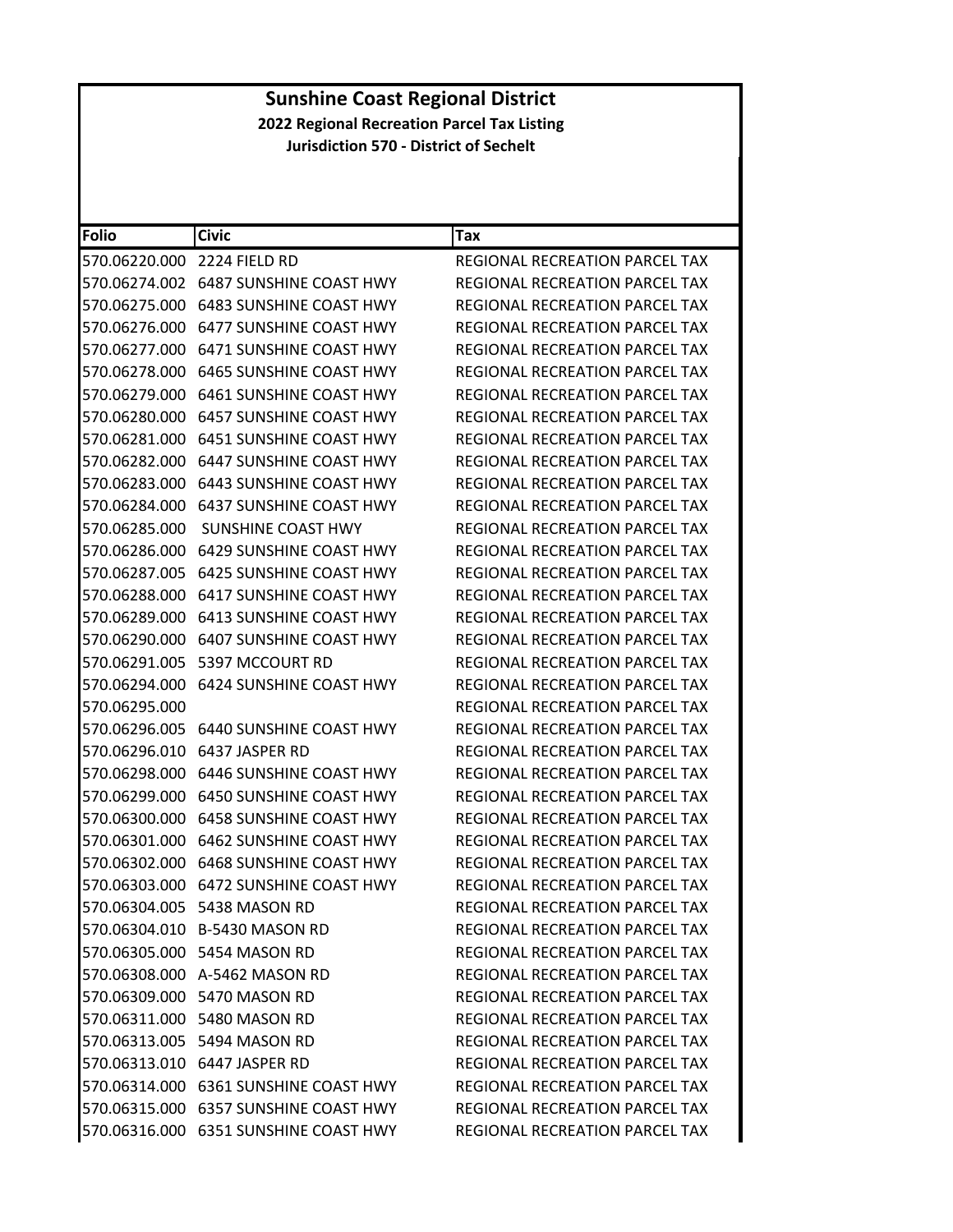| Folio         | <b>Civic</b>                             | Tax                                   |
|---------------|------------------------------------------|---------------------------------------|
| 570.06317.000 | 6347 SUNSHINE COAST HWY                  | REGIONAL RECREATION PARCEL TAX        |
|               | 570.06318.000 6341 SUNSHINE COAST HWY    | REGIONAL RECREATION PARCEL TAX        |
| 570.06319.000 | <b>6337 SUNSHINE COAST HWY</b>           | REGIONAL RECREATION PARCEL TAX        |
|               | 570.06320.000    6333 SUNSHINE COAST HWY | REGIONAL RECREATION PARCEL TAX        |
| 570.06321.000 | <b>6329 SUNSHINE COAST HWY</b>           | REGIONAL RECREATION PARCEL TAX        |
| 570.06322.000 | <b>6325 SUNSHINE COAST HWY</b>           | REGIONAL RECREATION PARCEL TAX        |
| 570.06323.000 | 6321 SUNSHINE COAST HWY                  | REGIONAL RECREATION PARCEL TAX        |
| 570.06324.000 | <b>6315 SUNSHINE COAST HWY</b>           | REGIONAL RECREATION PARCEL TAX        |
|               | 570.06325.000 6311 SUNSHINE COAST HWY    | REGIONAL RECREATION PARCEL TAX        |
| 570.06326.000 | <b>6305 SUNSHINE COAST HWY</b>           | REGIONAL RECREATION PARCEL TAX        |
| 570.06327.000 | <b>6373 SUNSHINE COAST HWY</b>           | REGIONAL RECREATION PARCEL TAX        |
|               | 570.06328.000 6367 SUNSHINE COAST HWY    | REGIONAL RECREATION PARCEL TAX        |
| 570.06329.000 | A-6360 SUNSHINE COAST HWY                | REGIONAL RECREATION PARCEL TAX        |
|               | 570.06330.000 6376 SUNSHINE COAST HWY    | REGIONAL RECREATION PARCEL TAX        |
| 570.06331.000 | A-6368 SUNSHINE COAST HWY                | REGIONAL RECREATION PARCEL TAX        |
| 570.06332.000 | SUNSHINE COAST HWY                       | REGIONAL RECREATION PARCEL TAX        |
|               | 570.06333.000 6350 SUNSHINE COAST HWY    | REGIONAL RECREATION PARCEL TAX        |
| 570.06334.000 | 6340 SUNSHINE COAST HWY                  | REGIONAL RECREATION PARCEL TAX        |
|               | 570.06335.000 6332 SUNSHINE COAST HWY    | REGIONAL RECREATION PARCEL TAX        |
|               | 570.06336.000    5392 MCCOURT RD         | REGIONAL RECREATION PARCEL TAX        |
| 570.06338.000 | <b>6322 SUNSHINE COAST HWY</b>           | REGIONAL RECREATION PARCEL TAX        |
|               | 570.06339.000 6314 SUNSHINE COAST HWY    | REGIONAL RECREATION PARCEL TAX        |
| 570.06340.000 | 5369 MILLS RD                            | REGIONAL RECREATION PARCEL TAX        |
|               | 570.06340.015    5424 MCCOURT RD         | REGIONAL RECREATION PARCEL TAX        |
|               | 570.06340.029 6307 BLIGH RD              | REGIONAL RECREATION PARCEL TAX        |
| 570.06340.031 |                                          | REGIONAL RECREATION PARCEL TAX        |
|               | 570.06340.032 5377 MILLS RD              | REGIONAL RECREATION PARCEL TAX        |
|               | 570.06340.034 6335 PICADILLY PL          | REGIONAL RECREATION PARCEL TAX        |
|               | 570.06340.036 6331 PICADILLY PL          | REGIONAL RECREATION PARCEL TAX        |
|               | 570.06340.038 6327 PICADILLY PL          | REGIONAL RECREATION PARCEL TAX        |
|               | 570.06340.040 6323 PICADILLY PL          | REGIONAL RECREATION PARCEL TAX        |
|               | 570.06340.042 6317 PICADILLY PL          | REGIONAL RECREATION PARCEL TAX        |
|               | 570.06340.044 6318 PICADILLY PL          | <b>REGIONAL RECREATION PARCEL TAX</b> |
|               | 570.06340.046 6322 PICADILLY PL          | <b>REGIONAL RECREATION PARCEL TAX</b> |
|               | 570.06340.048 6326 PICADILLY PL          | REGIONAL RECREATION PARCEL TAX        |
|               | 570.06340.050 6330 PICADILLY PL          | REGIONAL RECREATION PARCEL TAX        |
|               | 570.06340.052 6362 PICADILLY PL          | REGIONAL RECREATION PARCEL TAX        |
|               | 570.06340.054 5463 KENSINGTON RD         | <b>REGIONAL RECREATION PARCEL TAX</b> |
|               | 570.06340.056    5455 KENSINGTON RD      | REGIONAL RECREATION PARCEL TAX        |
|               | 570.06340.058 5449 KENSINGTON RD         | REGIONAL RECREATION PARCEL TAX        |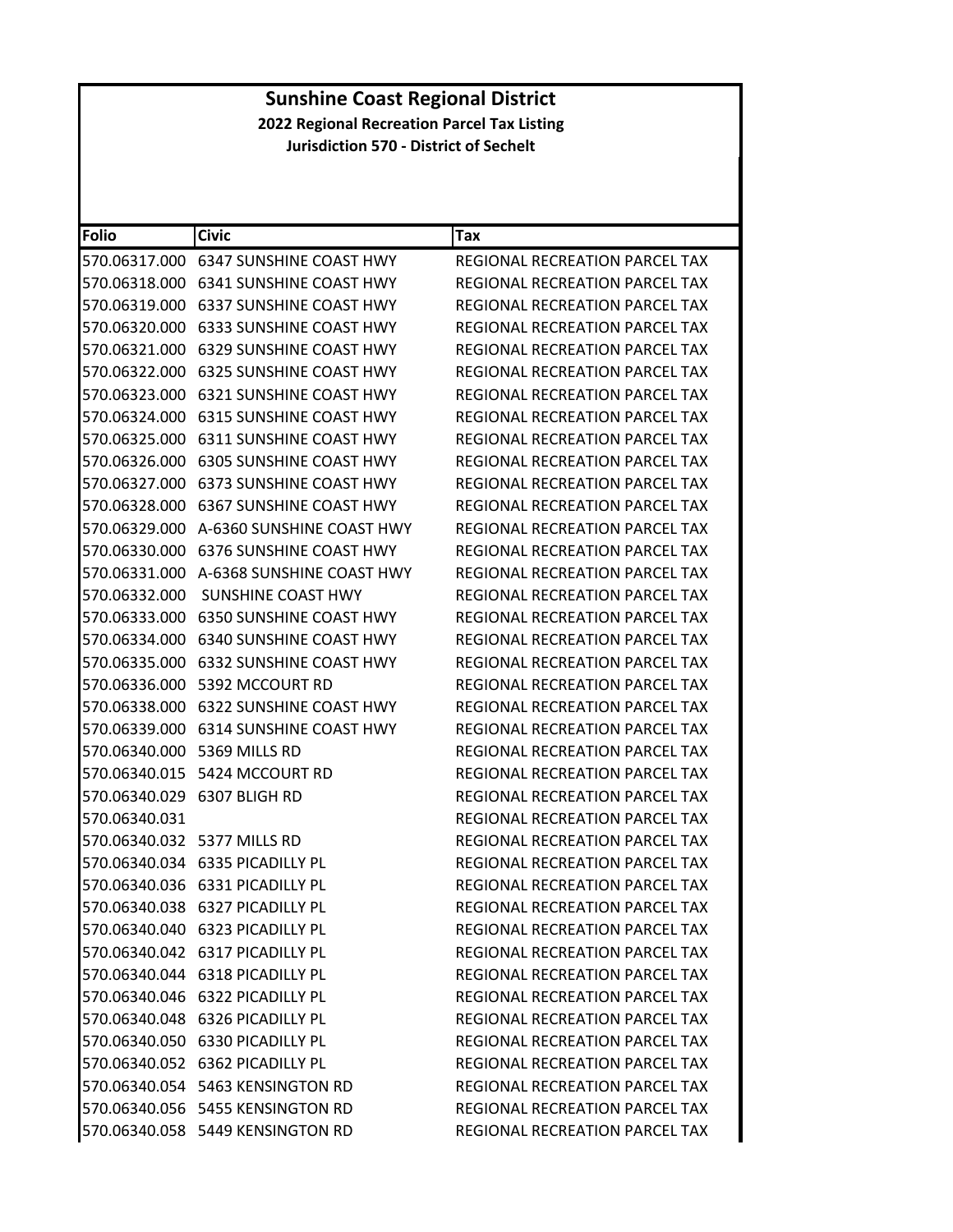| <b>Folio</b> | <b>Civic</b>                           | Tax                                   |
|--------------|----------------------------------------|---------------------------------------|
|              | 570.06340.060    5435 KENSINGTON RD    | REGIONAL RECREATION PARCEL TAX        |
|              | 570.06340.062    5431 KENSINGTON RD    | REGIONAL RECREATION PARCEL TAX        |
|              | 570.06340.064 5427 KENSINGTON RD       | REGIONAL RECREATION PARCEL TAX        |
|              | 570.06340.066    5430 KENSINGTON RD    | REGIONAL RECREATION PARCEL TAX        |
|              | 570.06340.068 5434 KENSINGTON RD       | REGIONAL RECREATION PARCEL TAX        |
|              | 570.06340.070 5440 KENSINGTON RD       | REGIONAL RECREATION PARCEL TAX        |
|              | 570.06340.072 5444 KENSINGTON RD       | REGIONAL RECREATION PARCEL TAX        |
|              | 570.06340.074 5448 KENSINGTON RD       | REGIONAL RECREATION PARCEL TAX        |
|              | 570.06340.076    5452    KENSINGTON RD | <b>REGIONAL RECREATION PARCEL TAX</b> |
|              | 570.06340.078 5456 KENSINGTON RD       | REGIONAL RECREATION PARCEL TAX        |
|              | 570.06340.080    5462 KENSINGTON RD    | REGIONAL RECREATION PARCEL TAX        |
|              | 570.06340.082 6359 PICADILLY PL        | REGIONAL RECREATION PARCEL TAX        |
|              | 570.06340.084 6347 PICADILLY PL        | REGIONAL RECREATION PARCEL TAX        |
|              | 570.06340.086 6341 PICADILLY PL        | <b>REGIONAL RECREATION PARCEL TAX</b> |
|              | 570.06340.087 6311 JASPER RD           | REGIONAL RECREATION PARCEL TAX        |
|              | 570.06340.088 6317 JASPER RD           | REGIONAL RECREATION PARCEL TAX        |
|              | 570.06340.089 6323 JASPER RD           | <b>REGIONAL RECREATION PARCEL TAX</b> |
|              | 570.06340.090 6317 BLIGH RD            | REGIONAL RECREATION PARCEL TAX        |
|              | 570.06340.091 6327 JASPER RD           | REGIONAL RECREATION PARCEL TAX        |
|              | 570.06340.092 5399 MILLS RD            | REGIONAL RECREATION PARCEL TAX        |
|              | 570.06340.093 6333 JASPER RD           | REGIONAL RECREATION PARCEL TAX        |
|              | 570.06340.145    5431 MILLS RD         | REGIONAL RECREATION PARCEL TAX        |
|              | 570.06340.146 6316 BLIGH RD            | REGIONAL RECREATION PARCEL TAX        |
|              | 570.06340.147 6320 BLIGH RD            | REGIONAL RECREATION PARCEL TAX        |
|              | 570.06340.148 6326 BLIGH RD            | REGIONAL RECREATION PARCEL TAX        |
|              | 570.06340.149 6330 BLIGH RD            | REGIONAL RECREATION PARCEL TAX        |
|              | 570.06340.150 5460 CARNABY PL          | REGIONAL RECREATION PARCEL TAX        |
|              | 570.06340.151 5466 CARNABY PL          | <b>REGIONAL RECREATION PARCEL TAX</b> |
|              | 570.06340.152 5472 CARNABY PL          | REGIONAL RECREATION PARCEL TAX        |
|              | 570.06340.153 5474 CARNARY PL          | REGIONAL RECREATION PARCEL TAX        |
|              | 570.06340.154 5475 CARNABY PL          | <b>REGIONAL RECREATION PARCEL TAX</b> |
|              | 570.06340.155 5471 CARNABY PL          | REGIONAL RECREATION PARCEL TAX        |
|              | 570.06340.156 5467 CARNABY PL          | REGIONAL RECREATION PARCEL TAX        |
|              | 570.06340.157 5461 CARNABY PL          | REGIONAL RECREATION PARCEL TAX        |
|              | 570.06340.158 5457 CARNABY PL          | REGIONAL RECREATION PARCEL TAX        |
|              | 570.06340.159 5453 CARNABY PL          | <b>REGIONAL RECREATION PARCEL TAX</b> |
|              | 570.06340.160 5449 CARNABY PL          | REGIONAL RECREATION PARCEL TAX        |
|              | 570.06340.161 5445 CARNABY PL          | <b>REGIONAL RECREATION PARCEL TAX</b> |
|              | 570.06340.162 5439 CARNABY PL          | <b>REGIONAL RECREATION PARCEL TAX</b> |
|              | 570.06340.163 5435 CARNABY PL          | REGIONAL RECREATION PARCEL TAX        |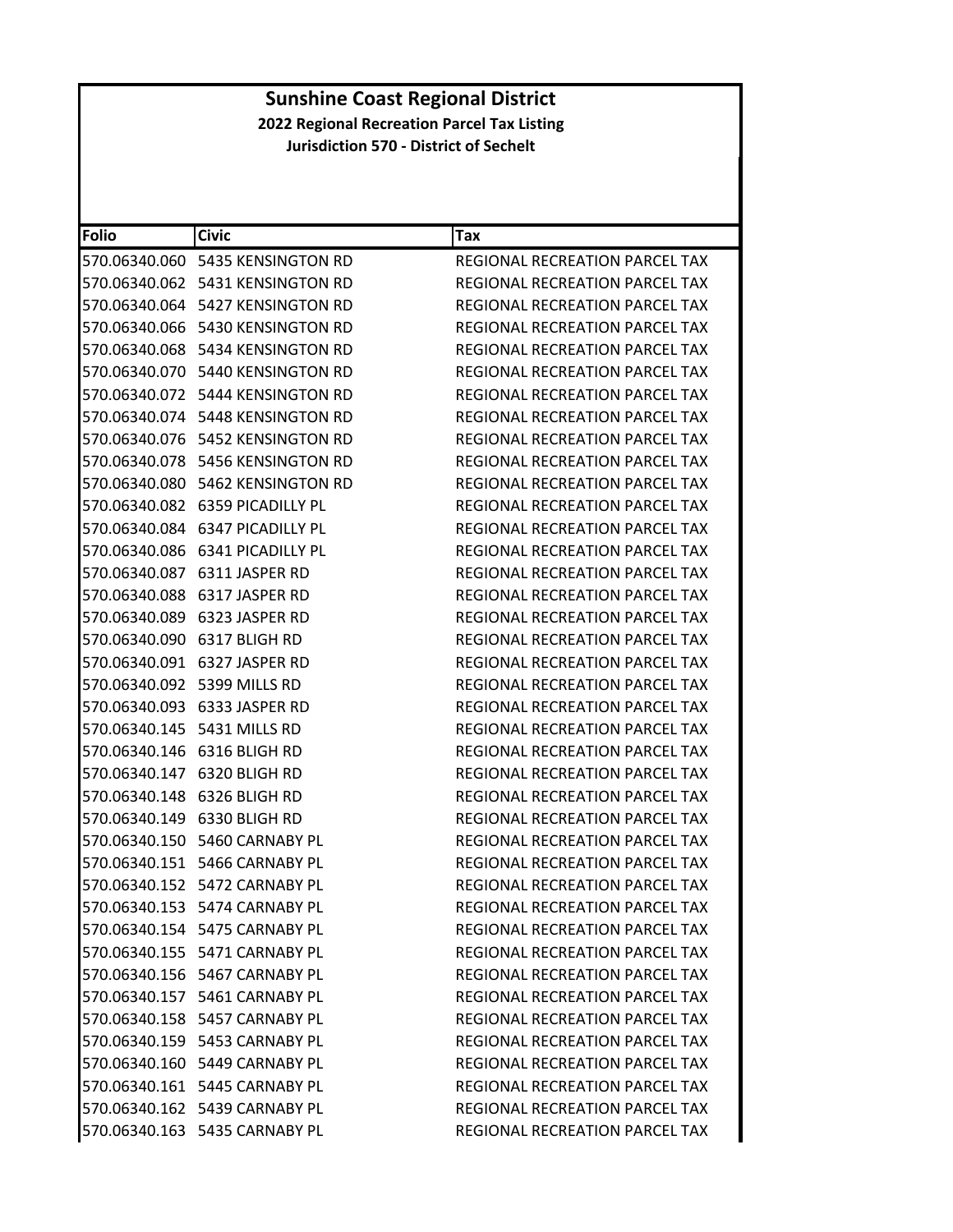| Folio | <b>Civic</b>                          | Tax                                   |
|-------|---------------------------------------|---------------------------------------|
|       | 570.06340.164    5431 CARNABY PL      | REGIONAL RECREATION PARCEL TAX        |
|       | 570.06340.165 5435 MILLS RD           | REGIONAL RECREATION PARCEL TAX        |
|       | 570.06340.166    5441 MILLS RD        | REGIONAL RECREATION PARCEL TAX        |
|       | 570.06340.167 5445 MILLS RD           | REGIONAL RECREATION PARCEL TAX        |
|       | 570.06340.168 5449 MILLS RD           | REGIONAL RECREATION PARCEL TAX        |
|       | 570.06340.169 5455 MILLS RD           | REGIONAL RECREATION PARCEL TAX        |
|       | 570.06340.170 5461 MILLS RD           | REGIONAL RECREATION PARCEL TAX        |
|       | 570.06340.171 5465 MILLS RD           | REGIONAL RECREATION PARCEL TAX        |
|       | 570.06340.172 5469 MILLS RD           | <b>REGIONAL RECREATION PARCEL TAX</b> |
|       | 570.06340.173    5475 MILLS RD        | REGIONAL RECREATION PARCEL TAX        |
|       | 570.06340.174 5479 MILLS RD           | REGIONAL RECREATION PARCEL TAX        |
|       | 570.06340.175    5487 MILLS RD        | REGIONAL RECREATION PARCEL TAX        |
|       | 570.06340.176    6396 PICADILLY PL    | REGIONAL RECREATION PARCEL TAX        |
|       | 570.06340.177 6388 PICADILLY PL       | <b>REGIONAL RECREATION PARCEL TAX</b> |
|       | 570.06340.178 6384 PICADILLY PL       | REGIONAL RECREATION PARCEL TAX        |
|       | 570.06340.179 6380 PICADILLY PL       | REGIONAL RECREATION PARCEL TAX        |
|       | 570.06340.180 6376 PICADILLY PL       | REGIONAL RECREATION PARCEL TAX        |
|       | 570.06340.181 6372 PICADILLY PL       | REGIONAL RECREATION PARCEL TAX        |
|       | 570.06340.182 6368 PICADILLY PL       | REGIONAL RECREATION PARCEL TAX        |
|       | 570.06340.183 6369 PICADILLY PL       | REGIONAL RECREATION PARCEL TAX        |
|       | 570.06340.184 6373 PICADILLY PL       | REGIONAL RECREATION PARCEL TAX        |
|       | 570.06340.185 6377 PICADILLY PL       | REGIONAL RECREATION PARCEL TAX        |
|       | 570.06340.186    6383    PICADILLY PL | REGIONAL RECREATION PARCEL TAX        |
|       | 570.06340.187 6389 PICADILLY PL       | REGIONAL RECREATION PARCEL TAX        |
|       | 570.06340.188 6395 PICADILLY PL       | REGIONAL RECREATION PARCEL TAX        |
|       | 570.06340.200 5458 MCCOURT RD         | REGIONAL RECREATION PARCEL TAX        |
|       | 570.06340.205    5454 MCCOURT RD      | REGIONAL RECREATION PARCEL TAX        |
|       | 570.06340.210    5448 MCCOURT RD      | REGIONAL RECREATION PARCEL TAX        |
|       | 570.06340.215 5442 MCCOURT RD         | REGIONAL RECREATION PARCEL TAX        |
|       | 570.06340.220 6391 HIGGS CRES         | REGIONAL RECREATION PARCEL TAX        |
|       | 570.06340.225 6397 HIGGS CRES         | REGIONAL RECREATION PARCEL TAX        |
|       | 570.06340.230 6400 HIGGS CRES         | <b>REGIONAL RECREATION PARCEL TAX</b> |
|       | 570.06340.235 6392 HIGGS CRES         | REGIONAL RECREATION PARCEL TAX        |
|       | 570.06340.240 6384 HIGGS CRES         | <b>REGIONAL RECREATION PARCEL TAX</b> |
|       | 570.06340.245 6370 HIGGS CRES         | REGIONAL RECREATION PARCEL TAX        |
|       | 570.06340.250 6375 HIGGS CRES         | REGIONAL RECREATION PARCEL TAX        |
|       | 570.06340.255 6381 HIGGS CRES         | <b>REGIONAL RECREATION PARCEL TAX</b> |
|       | 570.06340.260 6385 HIGGS CRES         | REGIONAL RECREATION PARCEL TAX        |
|       | 570.06340.265 5438 MCCOURT RD         | REGIONAL RECREATION PARCEL TAX        |
|       | 570.06340.270 5434 MCCOURT RD         | REGIONAL RECREATION PARCEL TAX        |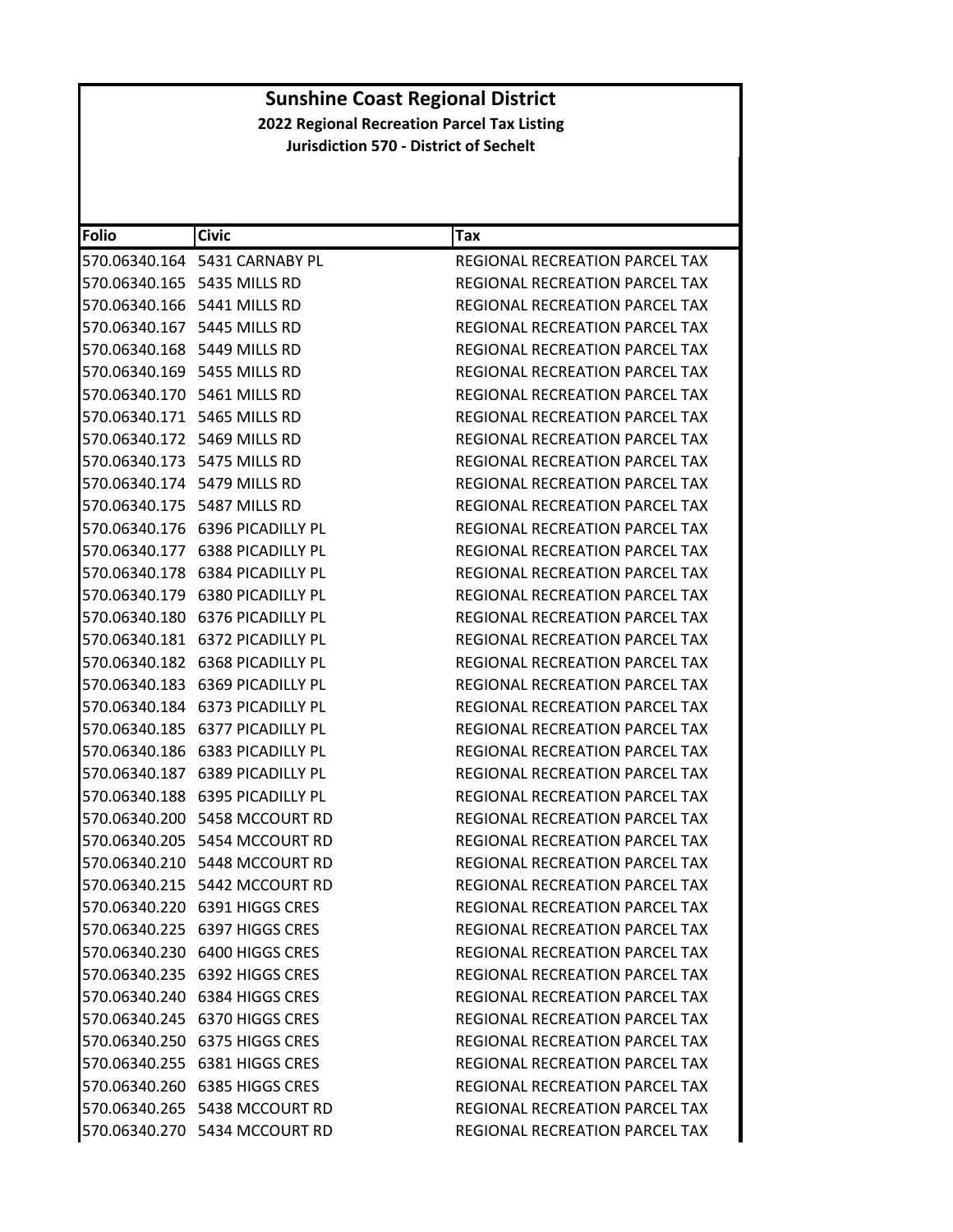| Folio         | Civic                                 | Tax                                   |
|---------------|---------------------------------------|---------------------------------------|
| 570.06340.300 | <b>6327 BURDETT RD</b>                | REGIONAL RECREATION PARCEL TAX        |
|               | 570.06340.305 6323 BURDETT RD         | REGIONAL RECREATION PARCEL TAX        |
| 570.06340.310 | <b>6319 BURDETT RD</b>                | <b>REGIONAL RECREATION PARCEL TAX</b> |
| 570.06340.315 | <b>6315 BURDETT RD</b>                | REGIONAL RECREATION PARCEL TAX        |
|               | 570.06340.320 6311 BURDETT RD         | REGIONAL RECREATION PARCEL TAX        |
| 570.06342.000 | <b>6239 SUNSHINE COAST HWY</b>        | REGIONAL RECREATION PARCEL TAX        |
|               | 570.06343.000 6235 SUNSHINE COAST HWY | REGIONAL RECREATION PARCEL TAX        |
|               | 570.06344.000 6231 SUNSHINE COAST HWY | REGIONAL RECREATION PARCEL TAX        |
| 570.06345.000 | <b>6227 SUNSHINE COAST HWY</b>        | REGIONAL RECREATION PARCEL TAX        |
|               | 570.06346.000 6225 SUNSHINE COAST HWY | REGIONAL RECREATION PARCEL TAX        |
| 570.06347.000 | <b>6221 SUNSHINE COAST HWY</b>        | REGIONAL RECREATION PARCEL TAX        |
|               | 570.06348.000 6217 SUNSHINE COAST HWY | REGIONAL RECREATION PARCEL TAX        |
|               | 570.06348.100 6209 SUNSHINE COAST HWY | <b>REGIONAL RECREATION PARCEL TAX</b> |
| 570.06349.000 | <b>6213 SUNSHINE COAST HWY</b>        | REGIONAL RECREATION PARCEL TAX        |
|               | 570.06349.010 6210 SUNSHINE COAST HWY | REGIONAL RECREATION PARCEL TAX        |
| 570.06349.020 | 5399 DERBY RD                         | REGIONAL RECREATION PARCEL TAX        |
|               | 570.06349.031 5409 DERBY RD           | REGIONAL RECREATION PARCEL TAX        |
|               | 570.06349.033 5413 DERBY RD           | REGIONAL RECREATION PARCEL TAX        |
| 570.06349.035 | 5417 DERBY RD                         | <b>REGIONAL RECREATION PARCEL TAX</b> |
|               | 570.06349.037 5423 DERBY RD           | REGIONAL RECREATION PARCEL TAX        |
|               | 570.06349.039 5427 DERBY RD           | REGIONAL RECREATION PARCEL TAX        |
|               | 570.06349.041 5431 DERBY RD           | REGIONAL RECREATION PARCEL TAX        |
|               | 570.06349.043 5439 DERBY RD           | REGIONAL RECREATION PARCEL TAX        |
|               | 570.06349.045 5445 DERBY RD           | REGIONAL RECREATION PARCEL TAX        |
|               | 570.06349.047 5449 DERBY RD           | REGIONAL RECREATION PARCEL TAX        |
|               | 570.06349.049    5453 DERBY RD        | <b>REGIONAL RECREATION PARCEL TAX</b> |
|               | 570.06349.051 5459 DERBY RD           | REGIONAL RECREATION PARCEL TAX        |
|               | 570.06349.053 5463 DERBY RD           | REGIONAL RECREATION PARCEL TAX        |
|               | 570.06349.055 5467 DERBY RD           | <b>REGIONAL RECREATION PARCEL TAX</b> |
|               | 570.06349.057 6211 NORWEST BAY RD     | REGIONAL RECREATION PARCEL TAX        |
|               | 570.06349.059 6207 NORWEST BAY RD     | <b>REGIONAL RECREATION PARCEL TAX</b> |
|               | 570.06350.000 6220 SUNSHINE COAST HWY | REGIONAL RECREATION PARCEL TAX        |
|               | 570.06350.100 6217 NORWEST BAY RD     | <b>REGIONAL RECREATION PARCEL TAX</b> |
|               | 570.06350.200 6216 BLIGH RD           | REGIONAL RECREATION PARCEL TAX        |
|               | 570.06350.300 6217 BLIGH RD           | REGIONAL RECREATION PARCEL TAX        |
|               | 570.06351.005 6216 SUNSHINE COAST HWY | REGIONAL RECREATION PARCEL TAX        |
|               | 570.06354.100 6229 NORWEST BAY RD     | REGIONAL RECREATION PARCEL TAX        |
|               | 570.06354.200 6225 NORWEST BAY RD     | REGIONAL RECREATION PARCEL TAX        |
|               | 570.06354.300 6230 SUNSHINE COAST HWY | <b>REGIONAL RECREATION PARCEL TAX</b> |
|               | 570.06354.400 6224 SUNSHINE COAST HWY | REGIONAL RECREATION PARCEL TAX        |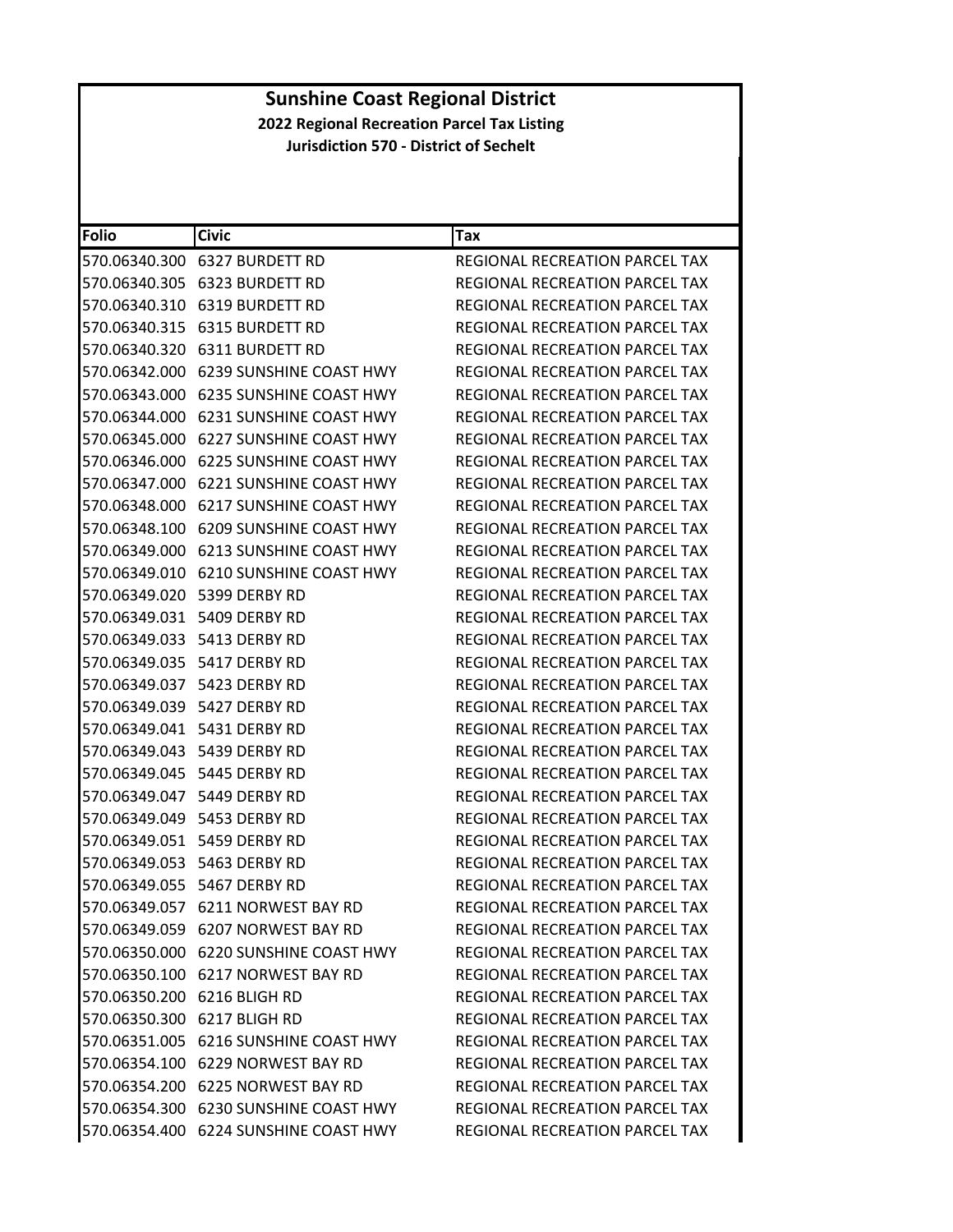| <b>Folio</b>  | <b>Civic</b>                             | Tax                                   |
|---------------|------------------------------------------|---------------------------------------|
| 570.06355.005 | 6236 SUNSHINE COAST HWY                  | <b>REGIONAL RECREATION PARCEL TAX</b> |
| 570.06355.010 | 6237 NORWEST BAY RD                      | REGIONAL RECREATION PARCEL TAX        |
| 570.06358.001 | <b>6267 SUNSHINE COAST HWY</b>           | <b>REGIONAL RECREATION PARCEL TAX</b> |
|               | 570.06358.122 6263 BLIGH RD              | REGIONAL RECREATION PARCEL TAX        |
| 570.06358.125 | <b>CHRISTIAN RD</b>                      | REGIONAL RECREATION PARCEL TAX        |
| 570.06358.130 | BLIGH RD                                 | REGIONAL RECREATION PARCEL TAX        |
| 570.06358.150 | <b>6268 SUNSHINE COAST HWY</b>           | REGIONAL RECREATION PARCEL TAX        |
| 570.06359.000 | 6259 SUNSHINE COAST HWY                  | REGIONAL RECREATION PARCEL TAX        |
|               | 570.06360.005 6261 JASPER RD             | REGIONAL RECREATION PARCEL TAX        |
| 570.06360.010 | 6260 SUNSHINE COAST HWY                  | <b>REGIONAL RECREATION PARCEL TAX</b> |
|               | 570.06361.005 6251 JASPER RD             | REGIONAL RECREATION PARCEL TAX        |
|               |                                          | REGIONAL RECREATION PARCEL TAX        |
| 570.06361.100 | <b>6251 SUNSHINE COAST HWY</b>           | REGIONAL RECREATION PARCEL TAX        |
|               | 570.06362.000    6244 SUNSHINE COAST HWY | REGIONAL RECREATION PARCEL TAX        |
|               |                                          | REGIONAL RECREATION PARCEL TAX        |
|               | 570.06362.010    6247 SUNSHINE COAST HWY | REGIONAL RECREATION PARCEL TAX        |
|               | 570.06363.000 6243 SUNSHINE COAST HWY    | REGIONAL RECREATION PARCEL TAX        |
| 570.06364.005 | 6241 NORWEST BAY RD                      | <b>REGIONAL RECREATION PARCEL TAX</b> |
|               |                                          | REGIONAL RECREATION PARCEL TAX        |
| 570.06365.000 | <b>6273 SUNSHINE COAST HWY</b>           | REGIONAL RECREATION PARCEL TAX        |
| 570.06366.005 | 6283 JASPER RD                           | REGIONAL RECREATION PARCEL TAX        |
|               | 570.06366.010 6277 JASPER RD             | REGIONAL RECREATION PARCEL TAX        |
| 570.06366.015 | 6271 JASPER RD                           | REGIONAL RECREATION PARCEL TAX        |
|               | 570.06366.020    6276 SUNSHINE COAST HWY | REGIONAL RECREATION PARCEL TAX        |
| 570.06366.030 | <b>6280 CHRISTIAN RD</b>                 | REGIONAL RECREATION PARCEL TAX        |
| 570.06366.040 | <b>6276 CHRISTIAN RD</b>                 | REGIONAL RECREATION PARCEL TAX        |
|               | 570.06366.050 6264 CHRISTIAN RD          | REGIONAL RECREATION PARCEL TAX        |
|               | 570.06366.100 6265 JASPER RD             | REGIONAL RECREATION PARCEL TAX        |
|               | 570.06366.105 6276 BLIGH RD              | REGIONAL RECREATION PARCEL TAX        |
|               | 570.06366.110 6277 CHRISTIAN RD          | REGIONAL RECREATION PARCEL TAX        |
|               | 570.06367.000 6285 SUNSHINE COAST HWY    | REGIONAL RECREATION PARCEL TAX        |
|               | 570.06367.010 6281 SUNSHINE COAST HWY    | REGIONAL RECREATION PARCEL TAX        |
|               | 570.06369.000    6289 SUNSHINE COAST HWY | <b>REGIONAL RECREATION PARCEL TAX</b> |
|               | 570.06370.200 6290 SUNSHINE COAST HWY    | <b>REGIONAL RECREATION PARCEL TAX</b> |
|               | 570.06371.010 5382 MILLS RD              | <b>REGIONAL RECREATION PARCEL TAX</b> |
|               | 570.06371.120 5410 MILLS RD              | REGIONAL RECREATION PARCEL TAX        |
|               | 570.06371.130 6287 JASPER RD             | <b>REGIONAL RECREATION PARCEL TAX</b> |
|               | 570.06371.140 6289 BLIGH RD              | <b>REGIONAL RECREATION PARCEL TAX</b> |
|               | 570.06371.150 6284 SUNSHINE COAST HWY    | REGIONAL RECREATION PARCEL TAX        |
|               | 570.06371.155 6285 CHRISTIAN RD          | REGIONAL RECREATION PARCEL TAX        |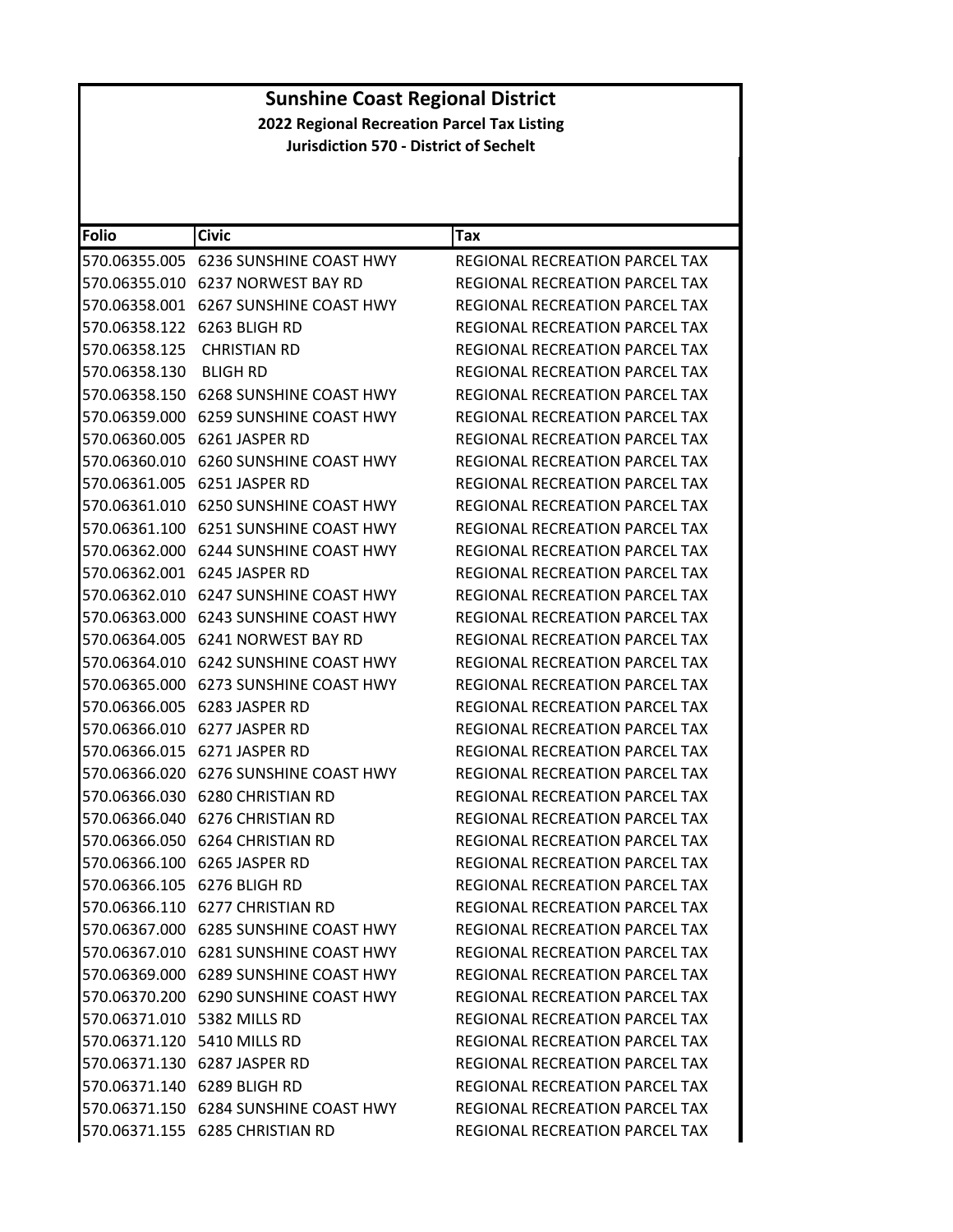| Folio         | <b>Civic</b>                             | Tax                                   |
|---------------|------------------------------------------|---------------------------------------|
| 570.06371.160 | <b>6286 CHRISTIAN RD</b>                 | REGIONAL RECREATION PARCEL TAX        |
| 570.06372.000 | <b>6299 SUNSHINE COAST HWY</b>           | REGIONAL RECREATION PARCEL TAX        |
| 570.06373.000 | 6202 NORWEST BAY RD                      | REGIONAL RECREATION PARCEL TAX        |
| 570.06374.001 | <b>6199 SUNSHINE COAST HWY</b>           | REGIONAL RECREATION PARCEL TAX        |
| 570.06374.010 | 5410 DERBY RD                            | REGIONAL RECREATION PARCEL TAX        |
| 570.06374.020 | 5400 DERBY RD                            | REGIONAL RECREATION PARCEL TAX        |
|               | 570.06375.000 6191 SUNSHINE COAST HWY    | REGIONAL RECREATION PARCEL TAX        |
| 570.06375.010 | 6190 SUNSHINE COAST HWY                  | REGIONAL RECREATION PARCEL TAX        |
| 570.06376.000 | 6180 SUNSHINE COAST HWY                  | REGIONAL RECREATION PARCEL TAX        |
| 570.06377.000 | 6184 SUNSHINE COAST HWY                  | REGIONAL RECREATION PARCEL TAX        |
| 570.06378.000 | <b>6183 SUNSHINE COAST HWY</b>           | REGIONAL RECREATION PARCEL TAX        |
|               | 570.06379.000 6175 SUNSHINE COAST HWY    | REGIONAL RECREATION PARCEL TAX        |
| 570.06380.005 | <b>6168 SUNSHINE COAST HWY</b>           | <b>REGIONAL RECREATION PARCEL TAX</b> |
| 570.06380.010 | <b>6169 SUNSHINE COAST HWY</b>           | <b>REGIONAL RECREATION PARCEL TAX</b> |
|               | 570.06381.005    6162 SUNSHINE COAST HWY | REGIONAL RECREATION PARCEL TAX        |
| 570.06381.010 | <b>6161 SUNSHINE COAST HWY</b>           | REGIONAL RECREATION PARCEL TAX        |
|               | 570.06382.011 6157 SUNSHINE COAST HWY    | REGIONAL RECREATION PARCEL TAX        |
| 570.06382.012 | 6153 SUNSHINE COAST HWY                  | REGIONAL RECREATION PARCEL TAX        |
| 570.06382.015 | 6158 SUNSHINE COAST HWY                  | <b>REGIONAL RECREATION PARCEL TAX</b> |
|               | 570.06382.030    5433    GRANITE RD      | REGIONAL RECREATION PARCEL TAX        |
| 570.06382.040 | 6146 SUNSHINE COAST HWY                  | <b>REGIONAL RECREATION PARCEL TAX</b> |
|               | 570.06384.005    5416 DERBY RD           | REGIONAL RECREATION PARCEL TAX        |
| 570.06384.010 | 5422 DERBY RD                            | REGIONAL RECREATION PARCEL TAX        |
| 570.06384.015 | 5428 DERBY RD                            | REGIONAL RECREATION PARCEL TAX        |
|               | 570.06384.020 6187 BLIGH RD              | REGIONAL RECREATION PARCEL TAX        |
| 570.06384.025 | 6183 BLIGH RD                            | REGIONAL RECREATION PARCEL TAX        |
|               | 570.06384.030 6179 BLIGH RD              | <b>REGIONAL RECREATION PARCEL TAX</b> |
|               | 570.06384.035 6173 BLIGH RD              | REGIONAL RECREATION PARCEL TAX        |
|               | 570.06384.040 6169 BLIGH RD              | REGIONAL RECREATION PARCEL TAX        |
|               | 570.06384.045 6153 NORWEST BAY RD        | REGIONAL RECREATION PARCEL TAX        |
|               | 570.06384.050 6157 NORWEST BAY RD        | REGIONAL RECREATION PARCEL TAX        |
|               | 570.06384.055 6167 BLIGH RD              | REGIONAL RECREATION PARCEL TAX        |
|               | 570.06384.060 6170 BLIGH RD              | <b>REGIONAL RECREATION PARCEL TAX</b> |
|               | 570.06384.065 6171 NORWEST BAY RD        | <b>REGIONAL RECREATION PARCEL TAX</b> |
|               | 570.06384.070 6175 NORWEST BAY RD        | REGIONAL RECREATION PARCEL TAX        |
|               | 570.06384.075 6179 NORWEST BAY RD        | REGIONAL RECREATION PARCEL TAX        |
|               | 570.06384.080 6185 NORWEST BAY RD        | REGIONAL RECREATION PARCEL TAX        |
|               | 570.06384.085 6176 BLIGH RD              | REGIONAL RECREATION PARCEL TAX        |
|               | 570.06384.090 6182 BLIGH RD              | REGIONAL RECREATION PARCEL TAX        |
|               | 570.06384.095 6194 BLIGH RD              | REGIONAL RECREATION PARCEL TAX        |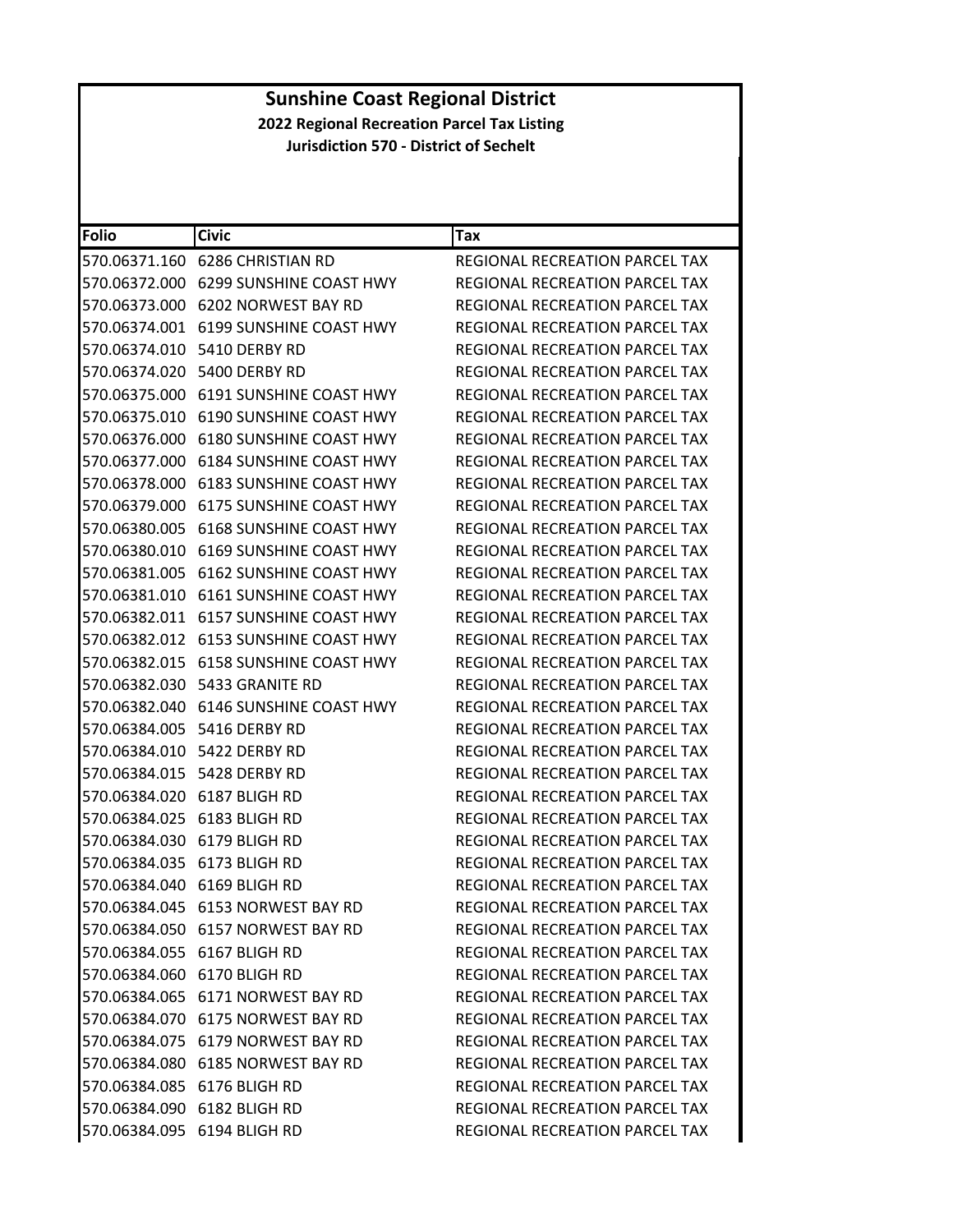| Folio                      | <b>Civic</b>                         | Tax                                   |
|----------------------------|--------------------------------------|---------------------------------------|
|                            | 570.06384.100    5446 DERBY RD       | REGIONAL RECREATION PARCEL TAX        |
|                            | 570.06384.105 5452 DERBY RD          | REGIONAL RECREATION PARCEL TAX        |
|                            | 570.06384.110 5456 DERBY RD          | REGIONAL RECREATION PARCEL TAX        |
|                            | 570.06384.115    5462 DERBY RD       | REGIONAL RECREATION PARCEL TAX        |
|                            | 570.06384.120 5466 DERBY RD          | REGIONAL RECREATION PARCEL TAX        |
|                            |                                      | <b>REGIONAL RECREATION PARCEL TAX</b> |
|                            | 570.06384.130 6188 NORWEST BAY RD    | REGIONAL RECREATION PARCEL TAX        |
|                            | 570.06384.135 6182 NORWEST BAY RD    | REGIONAL RECREATION PARCEL TAX        |
|                            | 570.06384.140 6176 NORWEST BAY RD    | <b>REGIONAL RECREATION PARCEL TAX</b> |
|                            | 570.06384.145    6172 NORWEST BAY RD | REGIONAL RECREATION PARCEL TAX        |
|                            | 570.06384.150    6168 NORWEST BAY RD | REGIONAL RECREATION PARCEL TAX        |
|                            | 570.06384.155 6166 NORWEST BAY RD    | REGIONAL RECREATION PARCEL TAX        |
|                            | 570.06384.160 5461 JULMAR RD         | REGIONAL RECREATION PARCEL TAX        |
|                            | 570.06384.165 5456 JULMAR RD         | REGIONAL RECREATION PARCEL TAX        |
|                            | 570.06384.201 6165 BAILLIE RD        | REGIONAL RECREATION PARCEL TAX        |
|                            | 570.06384.202 6157 BAILLIE RD        | REGIONAL RECREATION PARCEL TAX        |
|                            | 570.06384.203 5469 JULMAR RD         | REGIONAL RECREATION PARCEL TAX        |
|                            | 570.06384.210    6181    BAILLIE RD  | REGIONAL RECREATION PARCEL TAX        |
|                            | 570.06384.216 6195 BAILLIE RD        | REGIONAL RECREATION PARCEL TAX        |
|                            | 570.06384.217    5491 DERBY RD       | REGIONAL RECREATION PARCEL TAX        |
|                            | 570.06384.220 6196 BAILLIE RD        | REGIONAL RECREATION PARCEL TAX        |
|                            | 570.06384.225 5507 DERBY RD          | REGIONAL RECREATION PARCEL TAX        |
|                            | 570.06384.230 5504 DERBY RD          | REGIONAL RECREATION PARCEL TAX        |
|                            | 570.06384.235 6170 BAILLIE RD        | REGIONAL RECREATION PARCEL TAX        |
|                            | 570.06384.246 6150 BAILLIE RD        | REGIONAL RECREATION PARCEL TAX        |
|                            | 570.06384.247 6146 BAILLIE RD        | REGIONAL RECREATION PARCEL TAX        |
|                            | 570.06384.251 5536 DERBY RD          | REGIONAL RECREATION PARCEL TAX        |
|                            | 570.06384.252 5532 DERBY RD          | REGIONAL RECREATION PARCEL TAX        |
|                            | 570.06384.255 5514 DERBY RD          | <b>REGIONAL RECREATION PARCEL TAX</b> |
|                            | 570.06384.260 5462 JULMAR RD         | REGIONAL RECREATION PARCEL TAX        |
|                            | 570.06384.270 5531 DERBY RD          | REGIONAL RECREATION PARCEL TAX        |
|                            | 570.06384.271 5543 GRANITE RD        | <b>REGIONAL RECREATION PARCEL TAX</b> |
|                            | 570.06384.272 5550 GRANITE RD        | <b>REGIONAL RECREATION PARCEL TAX</b> |
| 570.06384.273 6151 MIKA RD |                                      | REGIONAL RECREATION PARCEL TAX        |
| 570.06384.274 6157 MIKA RD |                                      | REGIONAL RECREATION PARCEL TAX        |
| 570.06384.275 6163 MIKA RD |                                      | REGIONAL RECREATION PARCEL TAX        |
| 570.06384.276 6167 MIKA RD |                                      | <b>REGIONAL RECREATION PARCEL TAX</b> |
| 570.06384.277 6169 MIKA RD |                                      | REGIONAL RECREATION PARCEL TAX        |
| 570.06384.278 6173 MIKA RD |                                      | REGIONAL RECREATION PARCEL TAX        |
| 570.06384.279 6177 MIKA RD |                                      | REGIONAL RECREATION PARCEL TAX        |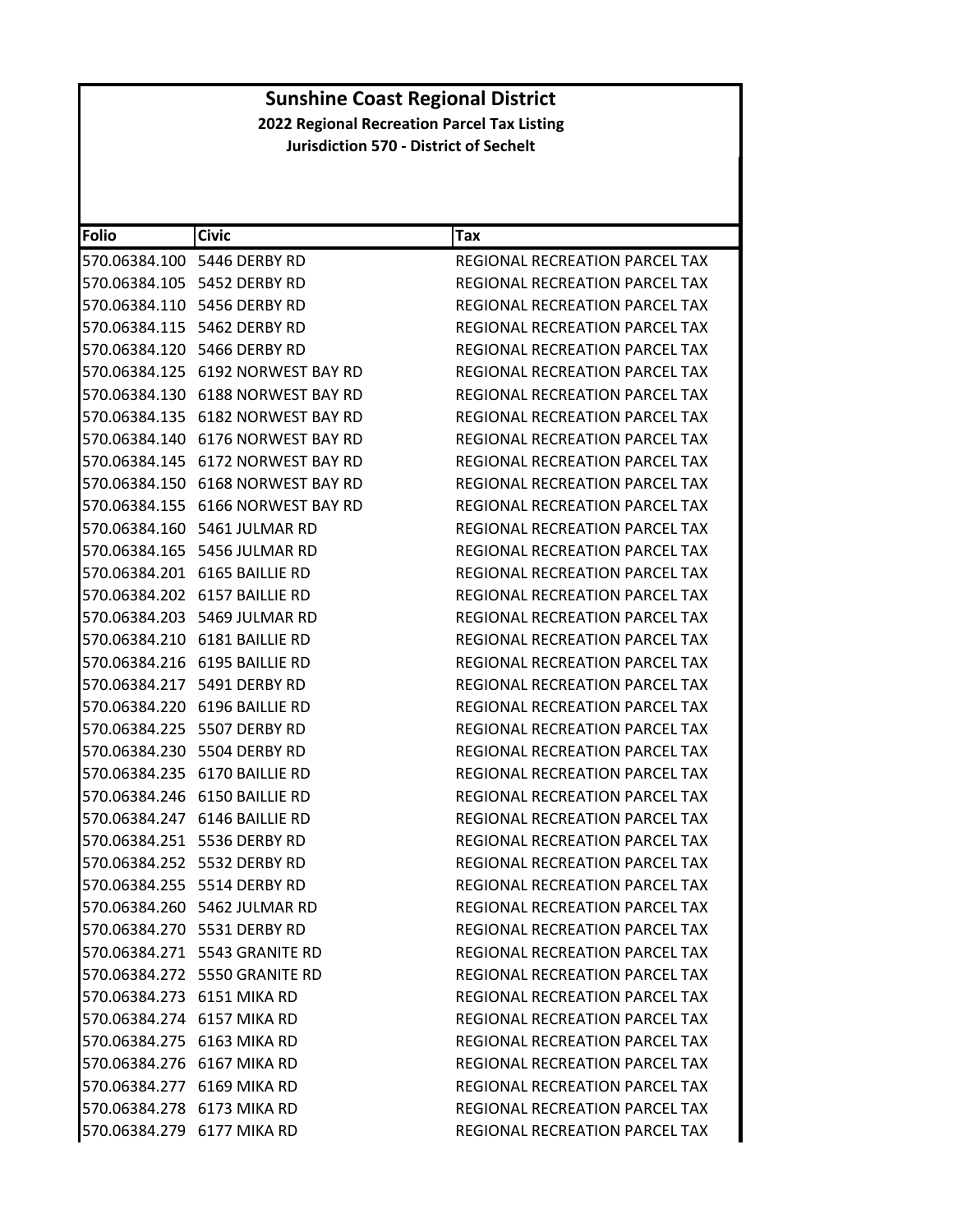| Folio                      | <b>Civic</b>                         | Tax                                   |
|----------------------------|--------------------------------------|---------------------------------------|
| 570.06384.280 6193 MIKA RD |                                      | REGIONAL RECREATION PARCEL TAX        |
| 570.06384.281 6196 MIKA RD |                                      | REGIONAL RECREATION PARCEL TAX        |
| 570.06384.282 6188 MIKA RD |                                      | REGIONAL RECREATION PARCEL TAX        |
| 570.06384.284 6168 MIKA RD |                                      | REGIONAL RECREATION PARCEL TAX        |
|                            | 570.06384.285 6162 MIKA RD           | REGIONAL RECREATION PARCEL TAX        |
| 570.06384.286              |                                      | REGIONAL RECREATION PARCEL TAX        |
|                            | 570.06384.287 6150 MIKA RD           | <b>REGIONAL RECREATION PARCEL TAX</b> |
|                            | 570.06384.288 6149 ORACLE RD         | <b>REGIONAL RECREATION PARCEL TAX</b> |
|                            |                                      | REGIONAL RECREATION PARCEL TAX        |
|                            | 570.06384.290 6159 ORACLE RD         | REGIONAL RECREATION PARCEL TAX        |
|                            | 570.06384.291 6167 ORACLE RD         | REGIONAL RECREATION PARCEL TAX        |
|                            | 570.06384.292 6173 ORACLE RD         | REGIONAL RECREATION PARCEL TAX        |
|                            | 570.06384.294 6183 ORACLE RD         | <b>REGIONAL RECREATION PARCEL TAX</b> |
| 570.06384.295              |                                      | REGIONAL RECREATION PARCEL TAX        |
|                            |                                      | <b>REGIONAL RECREATION PARCEL TAX</b> |
|                            | 570.06384.297 6177 ORACLE RD         | REGIONAL RECREATION PARCEL TAX        |
|                            | 570.06384.300 6158 BAILLIE RD        | REGIONAL RECREATION PARCEL TAX        |
|                            | 570.06384.305 6154 BAILLIE RD        | <b>REGIONAL RECREATION PARCEL TAX</b> |
| 570.06385.005              |                                      | REGIONAL RECREATION PARCEL TAX        |
| 570.06385.010              |                                      | REGIONAL RECREATION PARCEL TAX        |
|                            | 570.06385.050 6171 BAILLIE RD        | REGIONAL RECREATION PARCEL TAX        |
|                            | 570.06385.051 6167 BAILLIE RD        | REGIONAL RECREATION PARCEL TAX        |
|                            | 570.06386.011    6248 NORWEST BAY RD | REGIONAL RECREATION PARCEL TAX        |
|                            | 570.06386.012 6242 NORWEST BAY RD    | REGIONAL RECREATION PARCEL TAX        |
|                            | 570.06386.013    6236 NORWEST BAY RD | REGIONAL RECREATION PARCEL TAX        |
|                            | 570.06386.014 6230 NORWEST BAY RD    | REGIONAL RECREATION PARCEL TAX        |
|                            | 570.06386.015    6226 NORWEST BAY RD | REGIONAL RECREATION PARCEL TAX        |
|                            | 570.06386.016 6217 BAILLIE RD        | REGIONAL RECREATION PARCEL TAX        |
|                            | 570.06386.017 6221 SUNRISE BLVD      | REGIONAL RECREATION PARCEL TAX        |
|                            | 570.06386.018 6225 SUNRISE BLVD      | REGIONAL RECREATION PARCEL TAX        |
|                            | 570.06386.019 6231 SUNRISE BLVD      | REGIONAL RECREATION PARCEL TAX        |
|                            | 570.06386.020 6239 SUNRISE BLVD      | <b>REGIONAL RECREATION PARCEL TAX</b> |
|                            | 570.06386.021 6245 SUNRISE BLVD      | REGIONAL RECREATION PARCEL TAX        |
|                            | 570.06386.022 6246 SUNRISE BLVD      | REGIONAL RECREATION PARCEL TAX        |
|                            | 570.06386.023 6238 SUNRISE BLVD      | REGIONAL RECREATION PARCEL TAX        |
|                            | 570.06386.024 6235 BAILLIE RD        | <b>REGIONAL RECREATION PARCEL TAX</b> |
|                            | 570.06386.025 6208 BAILLIE RD        | REGIONAL RECREATION PARCEL TAX        |
|                            | 570.06386.026 6216 BAILLIE RD        | REGIONAL RECREATION PARCEL TAX        |
|                            | 570.06386.027 6220 BAILLIE RD        | REGIONAL RECREATION PARCEL TAX        |
|                            | 570.06386.028 6224 BAILLIE RD        | REGIONAL RECREATION PARCEL TAX        |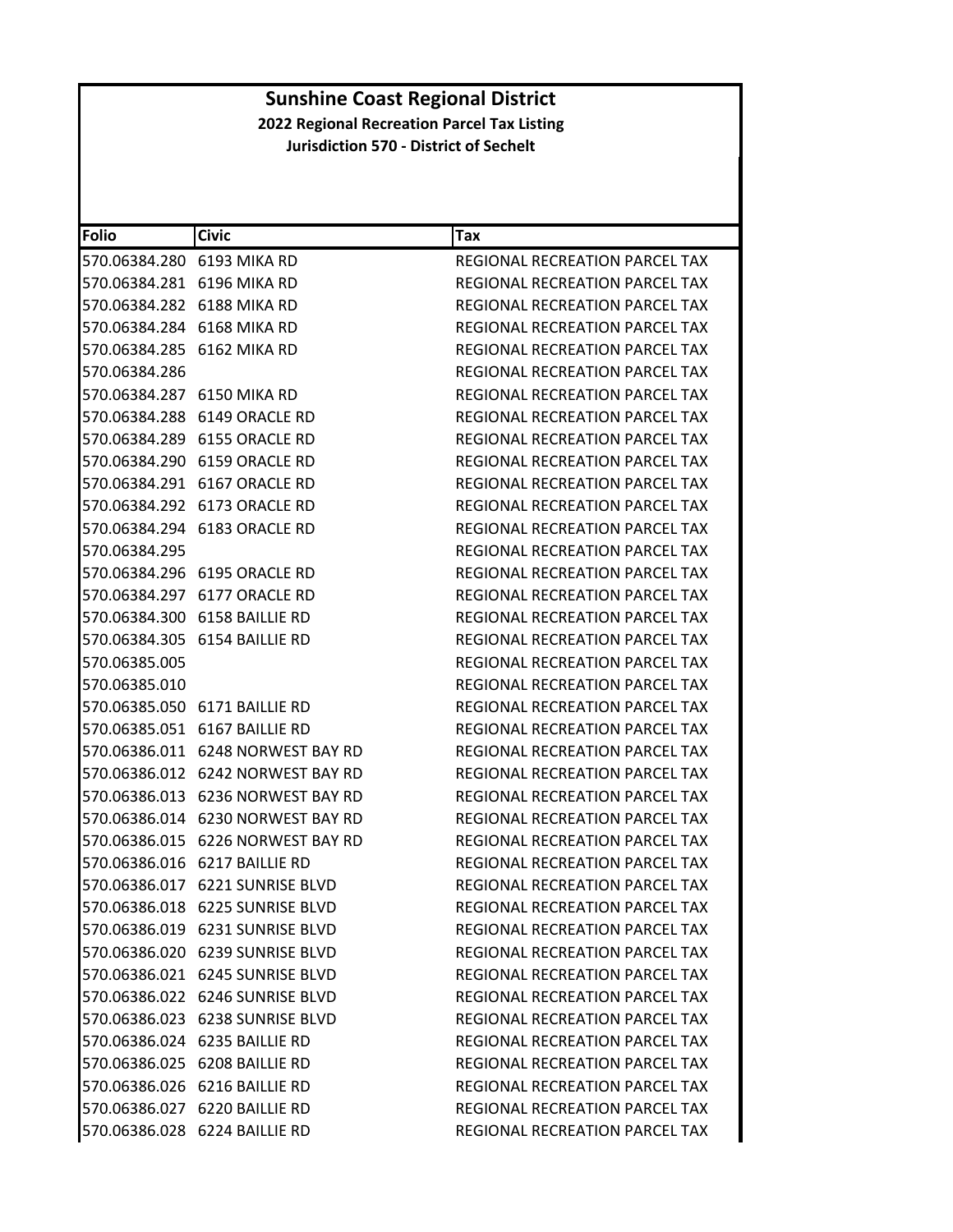| Folio                      | <b>Civic</b>                        | Tax                                   |
|----------------------------|-------------------------------------|---------------------------------------|
|                            | 570.06386.029 6236 BAILLIE RD       | <b>REGIONAL RECREATION PARCEL TAX</b> |
|                            | 570.06386.030 6240 BAILLIE RD       | REGIONAL RECREATION PARCEL TAX        |
|                            | 570.06386.040 6211 BAILLIE RD       | <b>REGIONAL RECREATION PARCEL TAX</b> |
| 570.06386.045              |                                     | REGIONAL RECREATION PARCEL TAX        |
|                            | 570.06386.121 6244 BAILLIE RD       | REGIONAL RECREATION PARCEL TAX        |
|                            | 570.06386.122    6252    BAILLIE RD | REGIONAL RECREATION PARCEL TAX        |
|                            | 570.06386.123 6258 BAILLIE RD       | <b>REGIONAL RECREATION PARCEL TAX</b> |
| 570.06386.124 6229 MIKA RD |                                     | REGIONAL RECREATION PARCEL TAX        |
|                            | 570.06386.125 6243 BAILLIE RD       | REGIONAL RECREATION PARCEL TAX        |
|                            | 570.06386.126 6249 BAILLIE RD       | REGIONAL RECREATION PARCEL TAX        |
|                            | 570.06386.127 6253 BAILLIE RD       | REGIONAL RECREATION PARCEL TAX        |
|                            | 570.06386.128 6259 BAILLIE RD       | REGIONAL RECREATION PARCEL TAX        |
|                            | 570.06386.129 6265 BAILLIE RD       | REGIONAL RECREATION PARCEL TAX        |
|                            | 570.06386.130 6271 BAILLIE RD       | <b>REGIONAL RECREATION PARCEL TAX</b> |
|                            | 570.06386.131 6277 BAILLIE RD       | <b>REGIONAL RECREATION PARCEL TAX</b> |
|                            | 570.06386.132 6283 BAILLIE RD       | REGIONAL RECREATION PARCEL TAX        |
|                            | 570.06386.133 6223 MIKA RD          | REGIONAL RECREATION PARCEL TAX        |
| 570.06386.134 6217 MIKA RD |                                     | REGIONAL RECREATION PARCEL TAX        |
| 570.06386.135 6211 MIKA RD |                                     | REGIONAL RECREATION PARCEL TAX        |
|                            | 570.06386.136 6202 MIKA RD          | REGIONAL RECREATION PARCEL TAX        |
| 570.06386.137 MIKA RD      |                                     | REGIONAL RECREATION PARCEL TAX        |
|                            | 570.06386.138 6220 MIKA RD          | REGIONAL RECREATION PARCEL TAX        |
| 570.06386.139 6226 MIKA RD |                                     | REGIONAL RECREATION PARCEL TAX        |
|                            | 570.06386.140 6280 BAILLIE RD       | REGIONAL RECREATION PARCEL TAX        |
|                            | 570.06386.150 6247 ORACLE RD        | REGIONAL RECREATION PARCEL TAX        |
|                            | 570.06386.155 6289 BAILLIE RD       | REGIONAL RECREATION PARCEL TAX        |
|                            | 570.06386.160 6233 ORACLE RD        | REGIONAL RECREATION PARCEL TAX        |
|                            | 570.06386.165 6227 ORACLE RD        | REGIONAL RECREATION PARCEL TAX        |
|                            | 570.06386.170 6221 ORACLE RD        | REGIONAL RECREATION PARCEL TAX        |
|                            | 570.06386.175 6217 ORACLE RD        | REGIONAL RECREATION PARCEL TAX        |
|                            | 570.06386.180 6209 ORACLE RD        | <b>REGIONAL RECREATION PARCEL TAX</b> |
|                            | 570.06386.185 6201 ORACLE RD        | REGIONAL RECREATION PARCEL TAX        |
|                            | 570.06388.005    5588 NICKERSON RD  | REGIONAL RECREATION PARCEL TAX        |
|                            | 570.06388.015 6267 ORACLE RD        | <b>REGIONAL RECREATION PARCEL TAX</b> |
|                            | 570.06388.020 6263 ORACLE RD        | <b>REGIONAL RECREATION PARCEL TAX</b> |
|                            | 570.06388.025 6259 ORACLE RD        | REGIONAL RECREATION PARCEL TAX        |
|                            | 570.06388.030 6255 ORACLE RD        | REGIONAL RECREATION PARCEL TAX        |
|                            | 570.06388.035 6251 ORACLE RD        | REGIONAL RECREATION PARCEL TAX        |
|                            | 570.06389.000 5576 NICKERSON RD     | REGIONAL RECREATION PARCEL TAX        |
|                            | 570.06390.015 5566 NICKERSON RD     | REGIONAL RECREATION PARCEL TAX        |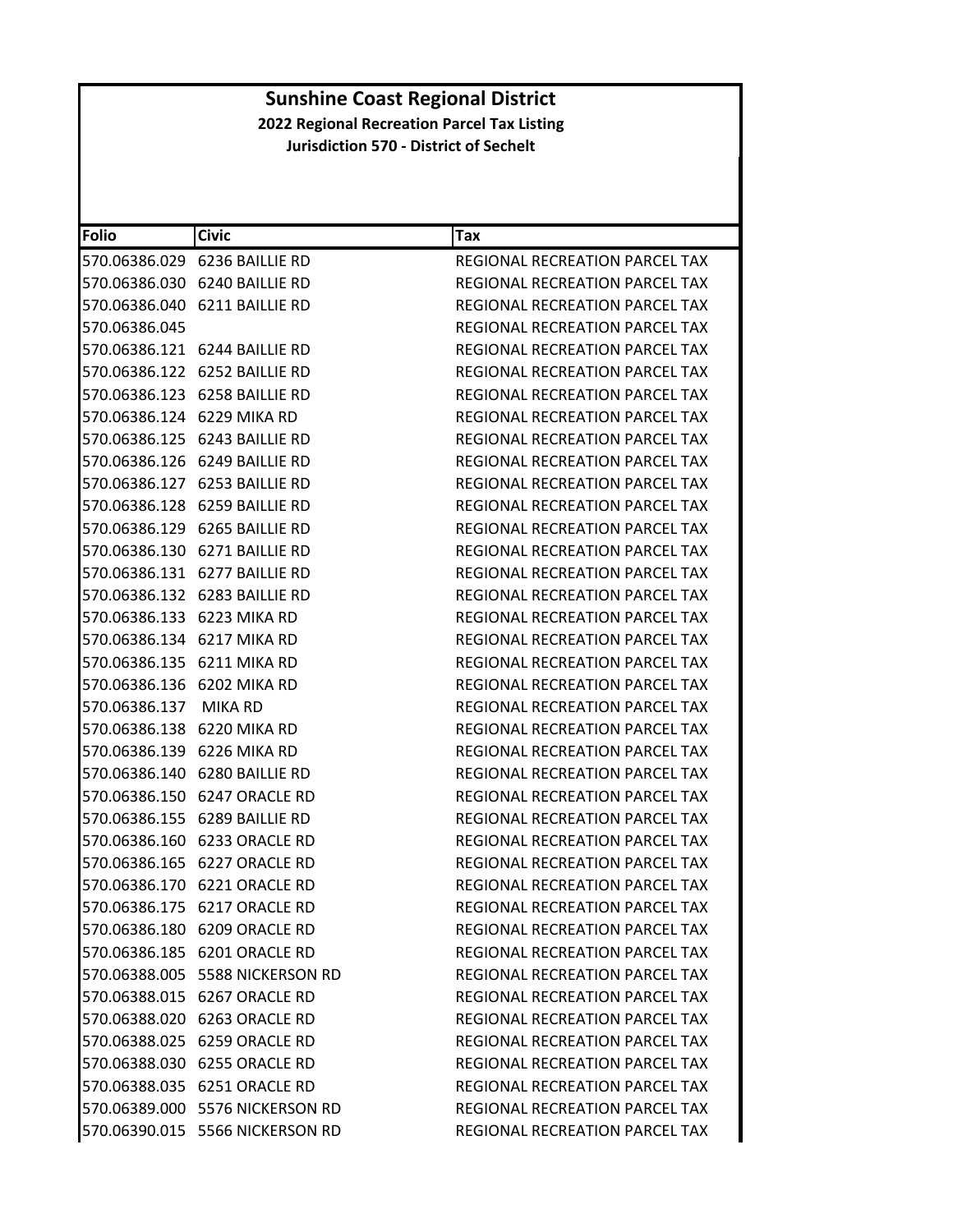| Folio         | <b>Civic</b>                         | Tax                                   |
|---------------|--------------------------------------|---------------------------------------|
| 570.06390.020 | 5560 NICKERSON RD                    | REGIONAL RECREATION PARCEL TAX        |
| 570.06391.000 | 5556 NICKERSON RD                    | REGIONAL RECREATION PARCEL TAX        |
|               | 570.06392.005 5550 NICKERSON RD      | <b>REGIONAL RECREATION PARCEL TAX</b> |
| 570.06392.010 | 5546 NICKERSON RD                    | REGIONAL RECREATION PARCEL TAX        |
| 570.06393.000 | 6294 NORWEST BAY RD                  | REGIONAL RECREATION PARCEL TAX        |
|               | 570.06394.000 6282 NORWEST BAY RD    | REGIONAL RECREATION PARCEL TAX        |
| 570.06395.000 | 6274 NORWEST BAY RD                  | REGIONAL RECREATION PARCEL TAX        |
|               | 570.06396.000 6268 NORWEST BAY RD    | REGIONAL RECREATION PARCEL TAX        |
| 570.06397.005 | <b>6257 SUNRISE BLVD</b>             | REGIONAL RECREATION PARCEL TAX        |
| 570.06397.010 | <b>6251 SUNRISE BLVD</b>             | REGIONAL RECREATION PARCEL TAX        |
|               | 570.06397.015 6252 SUNRISE BLVD      | REGIONAL RECREATION PARCEL TAX        |
| 570.06397.020 | <b>6260 SUNRISE BLVD</b>             | REGIONAL RECREATION PARCEL TAX        |
|               | 570.06398.000 6297 NORWEST BAY RD    | REGIONAL RECREATION PARCEL TAX        |
| 570.06399.005 | 6293 NORWEST BAY RD                  | REGIONAL RECREATION PARCEL TAX        |
| 570.06399.010 | 6294 JASPER RD                       | REGIONAL RECREATION PARCEL TAX        |
|               | 570.06400.015 6287 NORWEST BAY RD    | REGIONAL RECREATION PARCEL TAX        |
|               | 570.06400.020 6283 NORWEST BAY RD    | REGIONAL RECREATION PARCEL TAX        |
|               | 570.06400.030 6279 NORWEST BAY RD    | REGIONAL RECREATION PARCEL TAX        |
| 570.06400.040 | 6275 NORWEST BAY RD                  | REGIONAL RECREATION PARCEL TAX        |
| 570.06400.050 | 6269 NORWEST BAY RD                  | REGIONAL RECREATION PARCEL TAX        |
|               | 570.06400.060 6263 NORWEST BAY RD    | REGIONAL RECREATION PARCEL TAX        |
|               | 570.06400.070    6257 NORWEST BAY RD | REGIONAL RECREATION PARCEL TAX        |
|               | 570.06401.001 5550 WINTER RD         | REGIONAL RECREATION PARCEL TAX        |
|               | 570.06401.003 5560 WINTER RD         | REGIONAL RECREATION PARCEL TAX        |
| 570.06401.005 | 6350 NORWEST BAY RD                  | REGIONAL RECREATION PARCEL TAX        |
|               | 570.06401.012 6302 JASPER RD         | REGIONAL RECREATION PARCEL TAX        |
|               | 570.06401.013 6308 JASPER RD         | REGIONAL RECREATION PARCEL TAX        |
|               | 570.06401.014 6314 JASPER RD         | REGIONAL RECREATION PARCEL TAX        |
|               | 570.06401.015 6328 JASPER RD         | REGIONAL RECREATION PARCEL TAX        |
|               | 570.06401.016 6334 JASPER RD         | REGIONAL RECREATION PARCEL TAX        |
|               | 570.06401.017 6340 JASPER RD         | REGIONAL RECREATION PARCEL TAX        |
|               | 570.06401.018 6346 JASPER RD         | REGIONAL RECREATION PARCEL TAX        |
|               | 570.06401.019 6352 JASPER RD         | <b>REGIONAL RECREATION PARCEL TAX</b> |
|               | 570.06401.020 6356 JASPER RD         | <b>REGIONAL RECREATION PARCEL TAX</b> |
|               | 570.06401.100 6323 ORACLE RD         | REGIONAL RECREATION PARCEL TAX        |
|               | 570.06401.105 6321 ORACLE RD         | REGIONAL RECREATION PARCEL TAX        |
|               | 570.06401.110 5573 NICKERSON RD      | <b>REGIONAL RECREATION PARCEL TAX</b> |
|               | 570.06401.120 6315 ORACLE RD         | REGIONAL RECREATION PARCEL TAX        |
|               | 570.06401.125 6305 ORACLE RD         | REGIONAL RECREATION PARCEL TAX        |
|               | 570.06401.130 5581 NICKERSON RD      | REGIONAL RECREATION PARCEL TAX        |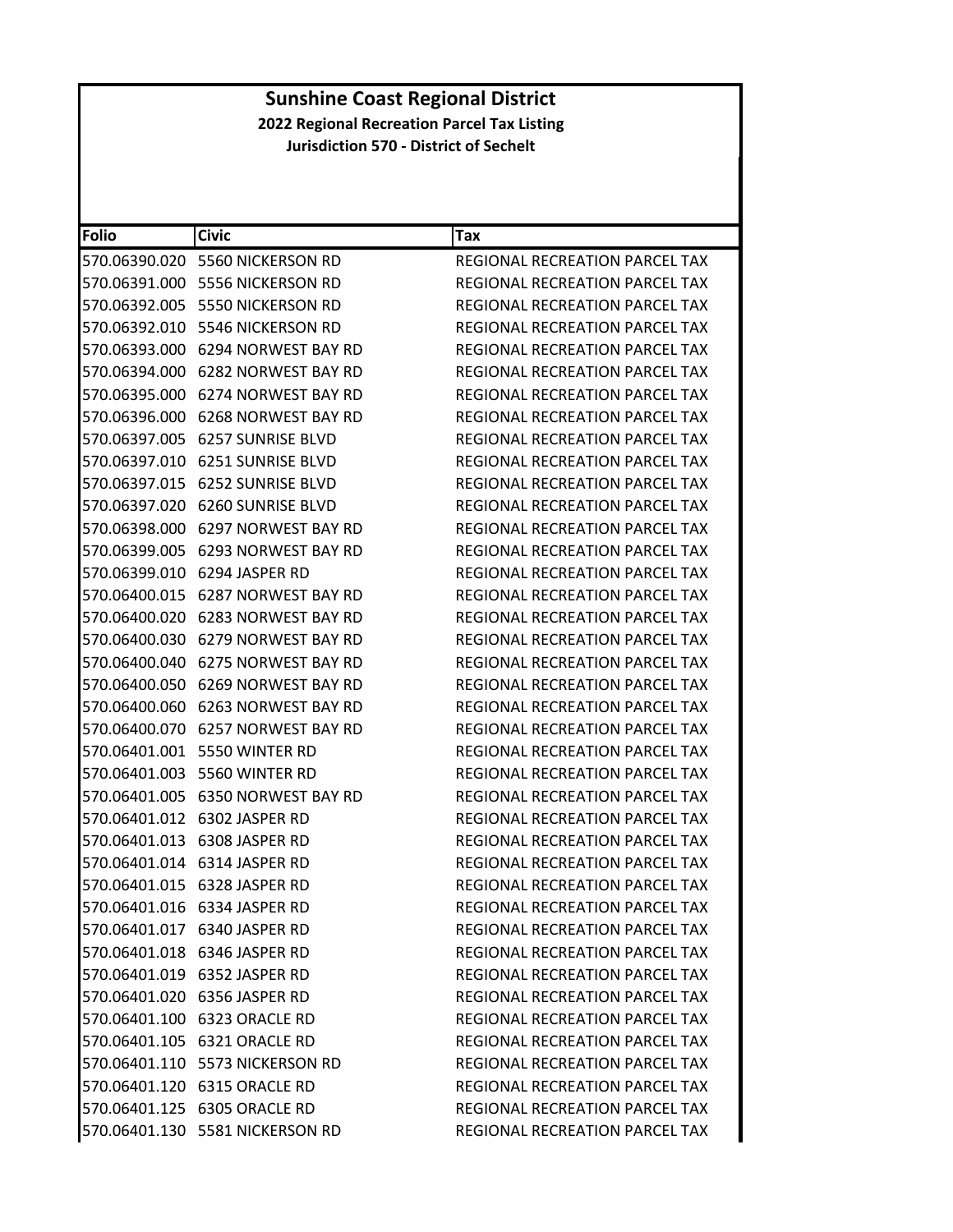| <b>Folio</b>  | <b>Civic</b>                      | Tax                                   |
|---------------|-----------------------------------|---------------------------------------|
|               | 570.06401.135 5577 NICKERSON RD   | REGIONAL RECREATION PARCEL TAX        |
|               | 570.06401.500 6345 NORWEST BAY RD | REGIONAL RECREATION PARCEL TAX        |
|               | 570.06401.621 6317 SAMRON RD      | REGIONAL RECREATION PARCEL TAX        |
|               | 570.06401.622 6300 SAMRON RD      | <b>REGIONAL RECREATION PARCEL TAX</b> |
|               | 570.06401.623 6304 SAMRON RD      | REGIONAL RECREATION PARCEL TAX        |
|               | 570.06401.624 6308 SAMRON RD      | <b>REGIONAL RECREATION PARCEL TAX</b> |
|               | 570.06401.625 6312 SAMRON RD      | <b>REGIONAL RECREATION PARCEL TAX</b> |
|               | 570.06401.626 6316 SAMRON RD      | REGIONAL RECREATION PARCEL TAX        |
|               | 570.06401.627 6320 SAMRON RD      | REGIONAL RECREATION PARCEL TAX        |
|               | 570.06401.628 6324 SAMRON RD      | REGIONAL RECREATION PARCEL TAX        |
|               | 570.06401.629 6330 SAMRON RD      | REGIONAL RECREATION PARCEL TAX        |
|               | 570.06401.630 6334 SAMRON RD      | REGIONAL RECREATION PARCEL TAX        |
|               | 570.06401.631 6340 SAMRON RD      | <b>REGIONAL RECREATION PARCEL TAX</b> |
|               | 570.06401.632 6344 SAMRON RD      | REGIONAL RECREATION PARCEL TAX        |
|               | 570.06401.633 6348 SAMRON RD      | REGIONAL RECREATION PARCEL TAX        |
|               | 570.06401.634 6354 SAMRON RD      | REGIONAL RECREATION PARCEL TAX        |
|               | 570.06401.635 6360 SAMRON RD      | REGIONAL RECREATION PARCEL TAX        |
|               | 570.06401.636 6364 SAMRON RD      | REGIONAL RECREATION PARCEL TAX        |
|               | 570.06401.637 6368 SAMRON RD      | <b>REGIONAL RECREATION PARCEL TAX</b> |
|               | 570.06401.638 6374 SAMRON RD      | REGIONAL RECREATION PARCEL TAX        |
| 570.06401.639 |                                   | REGIONAL RECREATION PARCEL TAX        |
|               | 570.06401.640 6382 SAMRON RD      | REGIONAL RECREATION PARCEL TAX        |
|               | 570.06401.641 6386 SAMRON RD      | REGIONAL RECREATION PARCEL TAX        |
|               | 570.06401.642 6390 SAMRON RD      | REGIONAL RECREATION PARCEL TAX        |
|               | 570.06401.643 6396 SAMRON RD      | REGIONAL RECREATION PARCEL TAX        |
|               | 570.06401.644 5524 MCCOURT RD     | REGIONAL RECREATION PARCEL TAX        |
|               | 570.06401.645    6387 SAMRON RD   | REGIONAL RECREATION PARCEL TAX        |
|               | 570.06401.646    6383 SAMRON RD   | REGIONAL RECREATION PARCEL TAX        |
|               | 570.06401.647 6379 SAMRON RD      | REGIONAL RECREATION PARCEL TAX        |
|               | 570.06401.648 6375 SAMRON RD      | REGIONAL RECREATION PARCEL TAX        |
|               | 570.06401.649 6371 SAMRON RD      | <b>REGIONAL RECREATION PARCEL TAX</b> |
|               | 570.06401.650 6367 SAMRON RD      | <b>REGIONAL RECREATION PARCEL TAX</b> |
|               | 570.06401.651 6361 SAMRON RD      | REGIONAL RECREATION PARCEL TAX        |
|               | 570.06401.652 6357 SAMRON RD      | REGIONAL RECREATION PARCEL TAX        |
|               | 570.06401.653 6351 SAMRON RD      | <b>REGIONAL RECREATION PARCEL TAX</b> |
|               | 570.06401.654 6347 SAMRON RD      | REGIONAL RECREATION PARCEL TAX        |
|               | 570.06401.655 6343 SAMRON RD      | <b>REGIONAL RECREATION PARCEL TAX</b> |
|               | 570.06401.656 6339 SAMRON RD      | REGIONAL RECREATION PARCEL TAX        |
|               | 570.06401.657 6337 SAMRON RD      | REGIONAL RECREATION PARCEL TAX        |
|               | 570.06401.658 6331 SAMRON RD      | REGIONAL RECREATION PARCEL TAX        |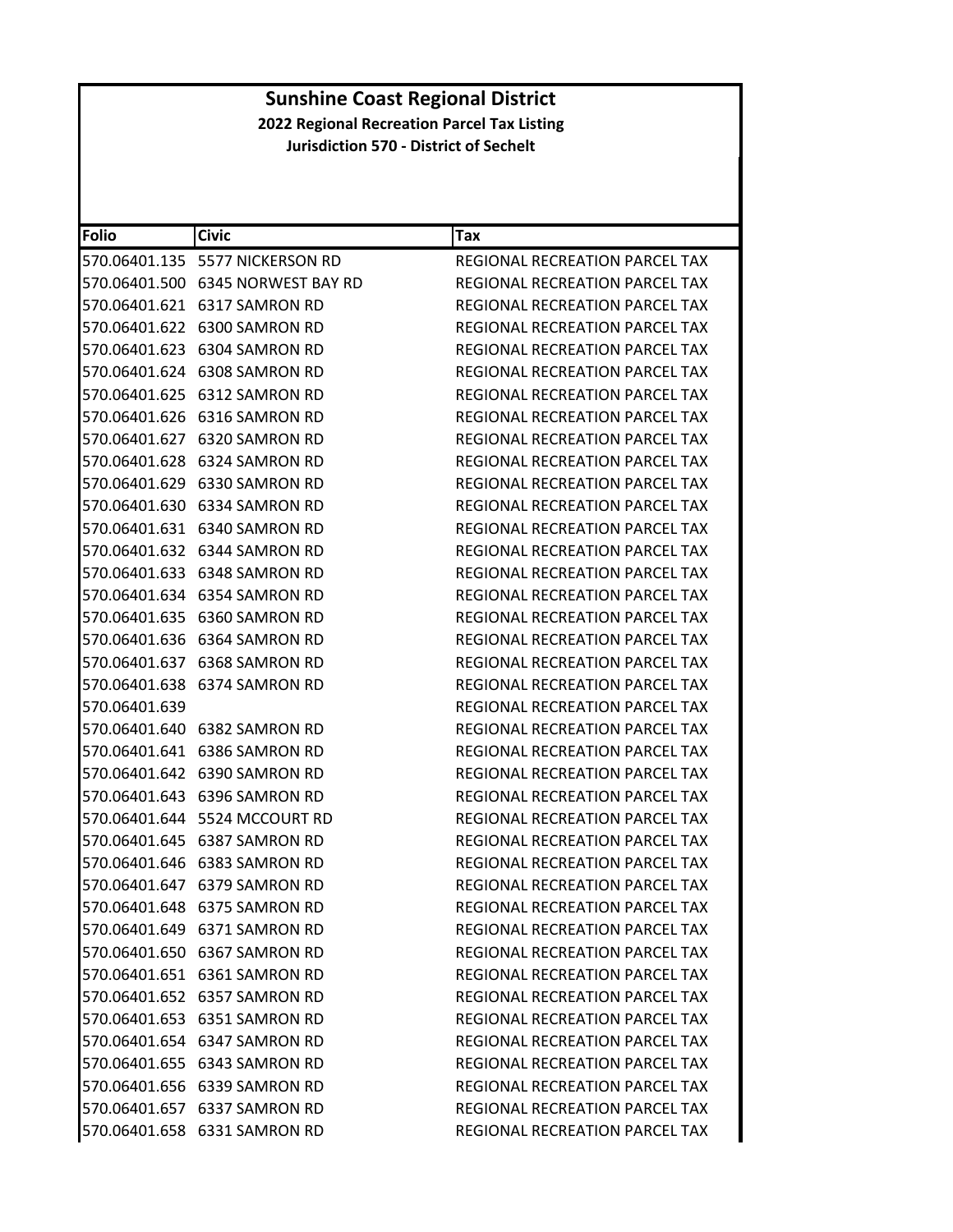| <b>Folio</b>  | <b>Civic</b>                         | Tax                                   |
|---------------|--------------------------------------|---------------------------------------|
|               | 570.06401.659 6323 SAMRON RD         | REGIONAL RECREATION PARCEL TAX        |
|               | 570.06401.660 6364 JASPER RD         | REGIONAL RECREATION PARCEL TAX        |
|               | 570.06401.661 6360 JASPER RD         | REGIONAL RECREATION PARCEL TAX        |
|               | 570.06401.662 6361 NORWEST BAY RD    | REGIONAL RECREATION PARCEL TAX        |
|               | 570.06401.664    5520 MCCOURT RD     | REGIONAL RECREATION PARCEL TAX        |
|               | 570.06401.666 6363 JASPER RD         | REGIONAL RECREATION PARCEL TAX        |
|               | 570.06401.667 6369 JASPER RD         | REGIONAL RECREATION PARCEL TAX        |
|               | 570.06401.668 6373 JASPER RD         | REGIONAL RECREATION PARCEL TAX        |
|               | 570.06401.669 6379 JASPER RD         | REGIONAL RECREATION PARCEL TAX        |
|               |                                      | REGIONAL RECREATION PARCEL TAX        |
|               |                                      | REGIONAL RECREATION PARCEL TAX        |
|               |                                      | REGIONAL RECREATION PARCEL TAX        |
|               | 570.06401.673 6397 JASPER RD         | <b>REGIONAL RECREATION PARCEL TAX</b> |
|               | 570.06402.008 5551 NICKERSON RD      | REGIONAL RECREATION PARCEL TAX        |
|               | 570.06402.011    6334 NORWEST BAY RD | REGIONAL RECREATION PARCEL TAX        |
|               | 570.06402.012 6326 NORWEST BAY RD    | <b>REGIONAL RECREATION PARCEL TAX</b> |
| 570.06402.013 | NORWEST BAY RD                       | REGIONAL RECREATION PARCEL TAX        |
|               |                                      | REGIONAL RECREATION PARCEL TAX        |
| 570.06402.016 | 5569 NICKERSON RD                    | REGIONAL RECREATION PARCEL TAX        |
|               | 570.06402.017    5571 NICKERSON RD   | REGIONAL RECREATION PARCEL TAX        |
|               |                                      | REGIONAL RECREATION PARCEL TAX        |
|               |                                      | REGIONAL RECREATION PARCEL TAX        |
|               |                                      | REGIONAL RECREATION PARCEL TAX        |
|               | 570.06402.035    6369 NORWEST BAY RD | REGIONAL RECREATION PARCEL TAX        |
|               | 570.06402.040    6375 NORWEST BAY RD | REGIONAL RECREATION PARCEL TAX        |
|               |                                      | REGIONAL RECREATION PARCEL TAX        |
|               | 570.06402.050    6389 NORWEST BAY RD | REGIONAL RECREATION PARCEL TAX        |
|               |                                      | REGIONAL RECREATION PARCEL TAX        |
|               |                                      | <b>REGIONAL RECREATION PARCEL TAX</b> |
|               | 570.06402.065 6323 NORWEST BAY RD    | REGIONAL RECREATION PARCEL TAX        |
|               | 570.06402.070 6319 NORWEST BAY RD    | REGIONAL RECREATION PARCEL TAX        |
|               | 570.06402.101 5574 WINTER RD         | REGIONAL RECREATION PARCEL TAX        |
|               | 570.06402.102 5576 WINTER RD         | REGIONAL RECREATION PARCEL TAX        |
|               | 570.06402.103 5578 WINTER RD         | REGIONAL RECREATION PARCEL TAX        |
|               | 570.06402.104 5582 WINTER RD         | REGIONAL RECREATION PARCEL TAX        |
|               | 570.06402.105 6327 ORACLE RD         | REGIONAL RECREATION PARCEL TAX        |
|               | 570.06402.106 6333 ORACLE RD         | REGIONAL RECREATION PARCEL TAX        |
|               | 570.06402.107 6339 ORACLE RD         | REGIONAL RECREATION PARCEL TAX        |
|               | 570.06402.108 6345 ORACLE RD         | REGIONAL RECREATION PARCEL TAX        |
|               | 570.06402.201 5551 WINTER RD         | REGIONAL RECREATION PARCEL TAX        |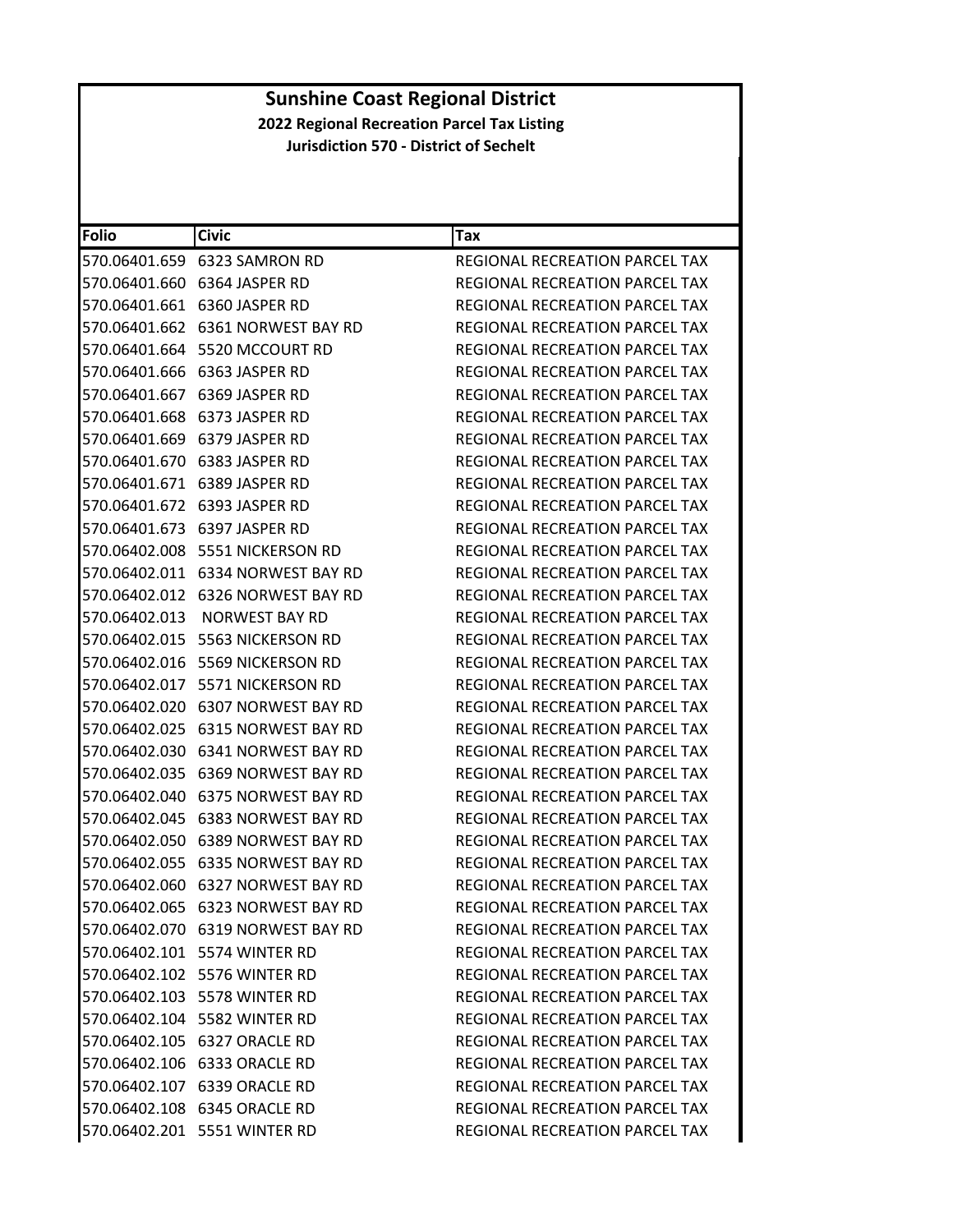| <b>Folio</b> | <b>Civic</b>                  | Tax                                   |
|--------------|-------------------------------|---------------------------------------|
|              | 570.06402.203 5555 WINTER RD  | REGIONAL RECREATION PARCEL TAX        |
|              | 570.06402.205 5589 WINTER RD  | REGIONAL RECREATION PARCEL TAX        |
|              | 570.06402.210 6359 ORACLE RD  | <b>REGIONAL RECREATION PARCEL TAX</b> |
|              | 570.06402.215 6365 ORACLE RD  | REGIONAL RECREATION PARCEL TAX        |
|              | 570.06402.220 5577 WINTER RD  | REGIONAL RECREATION PARCEL TAX        |
|              | 570.06403.001 6366 NORVAN RD  | <b>REGIONAL RECREATION PARCEL TAX</b> |
|              | 570.06403.006 5523 MCCOURT RD | <b>REGIONAL RECREATION PARCEL TAX</b> |
|              | 570.06403.007 6422 NORVAN RD  | <b>REGIONAL RECREATION PARCEL TAX</b> |
|              | 570.06403.009 6410 SAMRON RD  | REGIONAL RECREATION PARCEL TAX        |
|              | 570.06403.013 5508 MASON RD   | REGIONAL RECREATION PARCEL TAX        |
|              | 570.06403.014 6483 SAMRON RD  | REGIONAL RECREATION PARCEL TAX        |
|              | 570.06403.015 5498 MASON RD   | REGIONAL RECREATION PARCEL TAX        |
|              | 570.06403.016 5532 MASON RD   | REGIONAL RECREATION PARCEL TAX        |
|              | 570.06403.018 5528 MASON RD   | <b>REGIONAL RECREATION PARCEL TAX</b> |
|              | 570.06403.019 6480 JASPER RD  | REGIONAL RECREATION PARCEL TAX        |
|              | 570.06403.025 6473 SAMRON RD  | REGIONAL RECREATION PARCEL TAX        |
|              | 570.06403.026 6467 SAMRON RD  | <b>REGIONAL RECREATION PARCEL TAX</b> |
|              | 570.06403.027 6461 SAMRON RD  | REGIONAL RECREATION PARCEL TAX        |
|              | 570.06403.028 6453 SAMRON RD  | REGIONAL RECREATION PARCEL TAX        |
|              | 570.06403.029 6447 SAMRON RD  | REGIONAL RECREATION PARCEL TAX        |
|              | 570.06403.030 6407 SAMRON RD  | REGIONAL RECREATION PARCEL TAX        |
|              | 570.06403.031 6413 SAMRON RD  | REGIONAL RECREATION PARCEL TAX        |
|              | 570.06403.032 6417 SAMRON RD  | REGIONAL RECREATION PARCEL TAX        |
|              | 570.06403.033 6402 NORVAN RD  | REGIONAL RECREATION PARCEL TAX        |
|              | 570.06403.034 6435 SAMRON RD  | REGIONAL RECREATION PARCEL TAX        |
|              | 570.06403.035 6441 SAMRON RD  | REGIONAL RECREATION PARCEL TAX        |
|              | 570.06403.038 6476 SAMRON RD  | REGIONAL RECREATION PARCEL TAX        |
|              | 570.06403.039 6468 SAMRON RD  | <b>REGIONAL RECREATION PARCEL TAX</b> |
|              | 570.06403.040 6462 SAMRON RD  | REGIONAL RECREATION PARCEL TAX        |
|              | 570.06403.041 6454 SAMRON RD  | REGIONAL RECREATION PARCEL TAX        |
|              | 570.06403.042 6448 SAMRON RD  | REGIONAL RECREATION PARCEL TAX        |
|              | 570.06403.043 6442 SAMRON RD  | REGIONAL RECREATION PARCEL TAX        |
|              | 570.06403.044 6434 SAMRON RD  | REGIONAL RECREATION PARCEL TAX        |
|              | 570.06403.045 6396 NORVAN RD  | REGIONAL RECREATION PARCEL TAX        |
|              | 570.06403.046 6388 NORVAN RD  | REGIONAL RECREATION PARCEL TAX        |
|              | 570.06403.047 6384 NORVAN RD  | REGIONAL RECREATION PARCEL TAX        |
|              | 570.06403.048 6378 NORVAN RD  | REGIONAL RECREATION PARCEL TAX        |
|              | 570.06403.050 6369 NORVAN RD  | REGIONAL RECREATION PARCEL TAX        |
|              | 570.06403.051 6379 NORVAN RD  | REGIONAL RECREATION PARCEL TAX        |
|              | 570.06403.052 6385 NORVAN RD  | REGIONAL RECREATION PARCEL TAX        |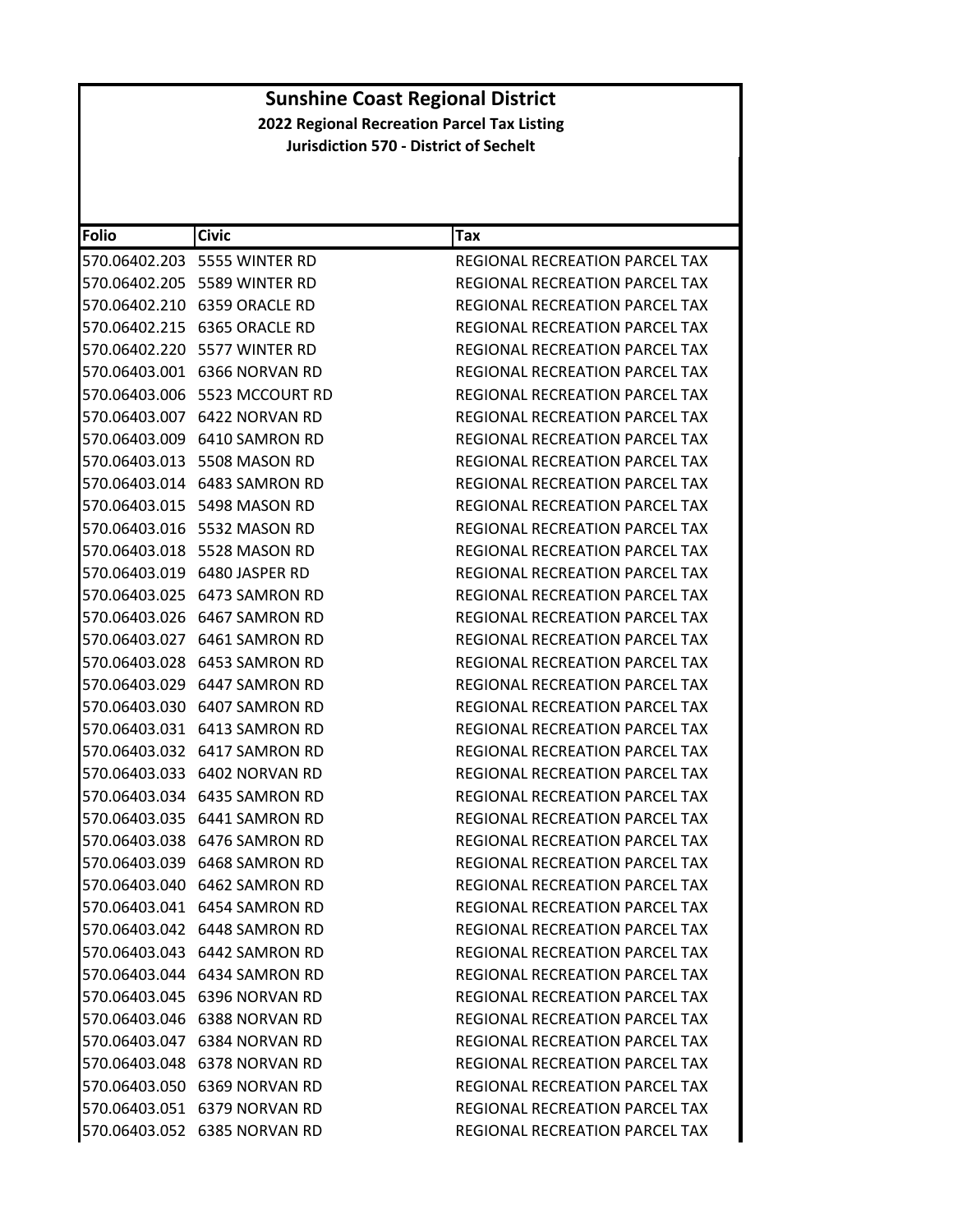| <b>Folio</b>                | <b>Civic</b>                         | Tax                                   |
|-----------------------------|--------------------------------------|---------------------------------------|
|                             | 570.06403.053 6389 NORVAN RD         | REGIONAL RECREATION PARCEL TAX        |
|                             | 570.06403.054 6397 NORVAN RD         | REGIONAL RECREATION PARCEL TAX        |
| 570.06403.055               | 6420 NORWEST BAY RD                  | REGIONAL RECREATION PARCEL TAX        |
| 570.06403.056               | 6414 NORWEST BAY RD                  | REGIONAL RECREATION PARCEL TAX        |
|                             | 570.06403.057 6408 NORWEST BAY RD    | REGIONAL RECREATION PARCEL TAX        |
|                             |                                      | REGIONAL RECREATION PARCEL TAX        |
|                             |                                      | REGIONAL RECREATION PARCEL TAX        |
|                             | 570.06403.105 6441 NORWEST BAY RD    | <b>REGIONAL RECREATION PARCEL TAX</b> |
| 570.06403.110               | 6435 NORWEST BAY RD                  | REGIONAL RECREATION PARCEL TAX        |
|                             |                                      | REGIONAL RECREATION PARCEL TAX        |
|                             |                                      | REGIONAL RECREATION PARCEL TAX        |
|                             |                                      | REGIONAL RECREATION PARCEL TAX        |
|                             | 570.06403.130    6417 NORWEST BAY RD | REGIONAL RECREATION PARCEL TAX        |
| 570.06403.135               | 6409 NORWEST BAY RD                  | REGIONAL RECREATION PARCEL TAX        |
|                             | 570.06403.140    6405 NORWEST BAY RD | REGIONAL RECREATION PARCEL TAX        |
|                             | 570.06403.200 6372 NORVAN RD         | REGIONAL RECREATION PARCEL TAX        |
|                             | 570.06403.300 6450 JASPER RD         | REGIONAL RECREATION PARCEL TAX        |
|                             | 570.06403.305 6456 JASPER RD         | REGIONAL RECREATION PARCEL TAX        |
| 570.06403.310               | 6460 JASPER RD                       | REGIONAL RECREATION PARCEL TAX        |
|                             |                                      | REGIONAL RECREATION PARCEL TAX        |
|                             |                                      | REGIONAL RECREATION PARCEL TAX        |
|                             | 570.06403.325 6465 JASPER RD         | REGIONAL RECREATION PARCEL TAX        |
|                             | 570.06403.330 6457 JASPER RD         | REGIONAL RECREATION PARCEL TAX        |
|                             | 570.06403.335 6449 JASPER RD         | REGIONAL RECREATION PARCEL TAX        |
|                             | 570.06403.400    6488 SAMRON RD      | REGIONAL RECREATION PARCEL TAX        |
|                             | 570.06403.405    6482    SAMRON RD   | REGIONAL RECREATION PARCEL TAX        |
|                             | 570.06403.600 6434 NORVAN RD         | REGIONAL RECREATION PARCEL TAX        |
|                             | 570.06403.605 6438 NORVAN RD         | <b>REGIONAL RECREATION PARCEL TAX</b> |
|                             |                                      | REGIONAL RECREATION PARCEL TAX        |
|                             | 570.06403.615 6450 NORVAN RD         | REGIONAL RECREATION PARCEL TAX        |
|                             | 570.06403.620 6454 NORVAN RD         | <b>REGIONAL RECREATION PARCEL TAX</b> |
|                             | 570.06403.625 6460 NORVAN RD         | REGIONAL RECREATION PARCEL TAX        |
|                             | 570.06403.630 6464 NORVAN RD         | <b>REGIONAL RECREATION PARCEL TAX</b> |
|                             |                                      | REGIONAL RECREATION PARCEL TAX        |
| 570.06403.640 5586 CALLI PL |                                      | <b>REGIONAL RECREATION PARCEL TAX</b> |
|                             | 570.06403.646 5592 MASON RD          | REGIONAL RECREATION PARCEL TAX        |
|                             | 570.06403.647    5588 MASON RD       | REGIONAL RECREATION PARCEL TAX        |
|                             | 570.06403.648 6488 NORVAN RD         | REGIONAL RECREATION PARCEL TAX        |
|                             | 570.06403.649 6480 NORVAN RD         | REGIONAL RECREATION PARCEL TAX        |
| 570.06403.650 5567 CALLI PL |                                      | REGIONAL RECREATION PARCEL TAX        |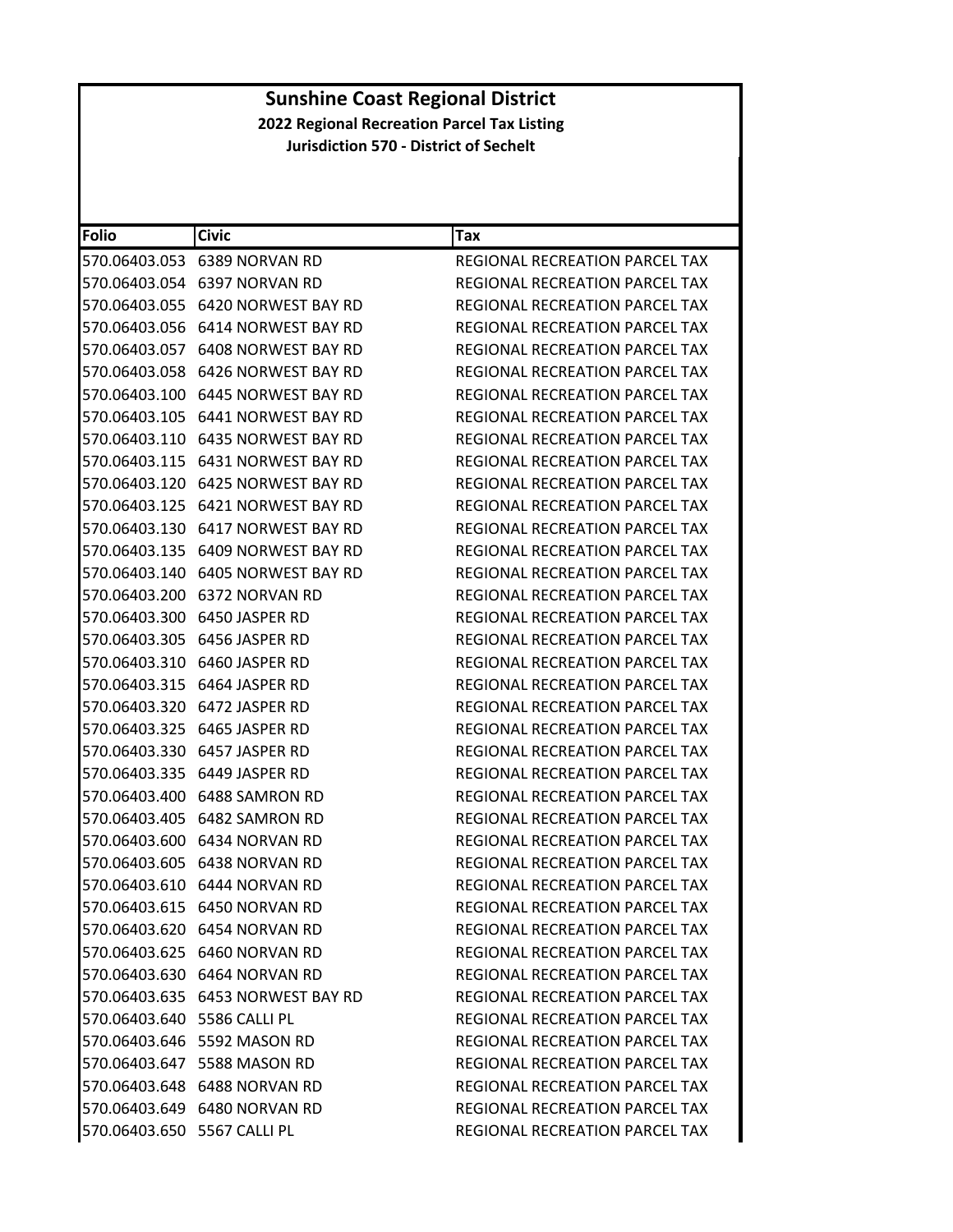| <b>Folio</b>                | <b>Civic</b>                              | Tax                                   |
|-----------------------------|-------------------------------------------|---------------------------------------|
| 570.06403.651 5587 CALLI PL |                                           | REGIONAL RECREATION PARCEL TAX        |
| 570.06403.652 5588 CALLI PL |                                           | REGIONAL RECREATION PARCEL TAX        |
|                             |                                           | REGIONAL RECREATION PARCEL TAX        |
|                             | 570.06403.657 5562 MASON RD               | REGIONAL RECREATION PARCEL TAX        |
|                             | 570.06403.658 6479 NORVAN RD              | REGIONAL RECREATION PARCEL TAX        |
|                             | 570.06403.659 6473 NORVAN RD              | REGIONAL RECREATION PARCEL TAX        |
|                             | 570.06403.661 6453 NORVAN RD              | <b>REGIONAL RECREATION PARCEL TAX</b> |
|                             | 570.06403.665 6461 NORVAN RD              | REGIONAL RECREATION PARCEL TAX        |
|                             | 570.06403.670 6465 NORVAN RD              | REGIONAL RECREATION PARCEL TAX        |
|                             | 570.06403.675    6430 NORVAN RD           | REGIONAL RECREATION PARCEL TAX        |
|                             |                                           | REGIONAL RECREATION PARCEL TAX        |
|                             | 570.06403.677 6416 NORVAN RD              | REGIONAL RECREATION PARCEL TAX        |
|                             | 570.06403.682 6446 JASPER RD              | REGIONAL RECREATION PARCEL TAX        |
|                             | 570.06404.000    5688 MASON RD            | REGIONAL RECREATION PARCEL TAX        |
|                             | 570.06404.001 5-5520 MCCOURT RD           | <b>REGIONAL RECREATION PARCEL TAX</b> |
|                             | 570.06404.002 6-5520 MCCOURT RD           | REGIONAL RECREATION PARCEL TAX        |
|                             | 570.06404.003 7-5520 MCCOURT RD           | <b>REGIONAL RECREATION PARCEL TAX</b> |
|                             | 570.06404.004 8-5520 MCCOURT RD           | REGIONAL RECREATION PARCEL TAX        |
| 570.06404.005               | 13-5520 MCCOURT RD                        | REGIONAL RECREATION PARCEL TAX        |
|                             | 570.06404.006 14-5520 MCCOURT RD          | REGIONAL RECREATION PARCEL TAX        |
|                             |                                           | REGIONAL RECREATION PARCEL TAX        |
|                             | 570.06404.008 16-5520 MCCOURT RD          | REGIONAL RECREATION PARCEL TAX        |
|                             | 570.06405.000 5666 MASON RD               | REGIONAL RECREATION PARCEL TAX        |
| 570.06405.005               | 6400 APPLE ORCHARD RD                     | REGIONAL RECREATION PARCEL TAX        |
|                             | 570.06405.010 6406 APPLE ORCHARD RD       | REGIONAL RECREATION PARCEL TAX        |
|                             | 570.06405.015    6412    APPLE ORCHARD RD | REGIONAL RECREATION PARCEL TAX        |
|                             | 570.06405.020    6418 APPLE ORCHARD RD    | REGIONAL RECREATION PARCEL TAX        |
|                             | 570.06405.025    6424 APPLE ORCHARD RD    | REGIONAL RECREATION PARCEL TAX        |
|                             | 570.06405.030    6430 APPLE ORCHARD RD    | REGIONAL RECREATION PARCEL TAX        |
|                             | 570.06405.035 6436 APPLE ORCHARD RD       | REGIONAL RECREATION PARCEL TAX        |
|                             | 570.06405.040 6442 APPLE ORCHARD RD       | REGIONAL RECREATION PARCEL TAX        |
|                             | 570.06406.005 5656 MASON RD               | REGIONAL RECREATION PARCEL TAX        |
|                             | 570.06406.006    5651 CURTIS PL           | REGIONAL RECREATION PARCEL TAX        |
|                             | 570.06406.015 6431 APPLE ORCHARD RD       | <b>REGIONAL RECREATION PARCEL TAX</b> |
|                             | 570.06406.020 6425 APPLE ORCHARD RD       | REGIONAL RECREATION PARCEL TAX        |
|                             | 570.06406.025 6419 APPLE ORCHARD RD       | REGIONAL RECREATION PARCEL TAX        |
|                             | 570.06406.030 6413 APPLE ORCHARD RD       | REGIONAL RECREATION PARCEL TAX        |
|                             | 570.06406.035 6407 APPLE ORCHARD RD       | REGIONAL RECREATION PARCEL TAX        |
|                             | 570.06406.040    6401 APPLE ORCHARD RD    | <b>REGIONAL RECREATION PARCEL TAX</b> |
|                             | 570.06407.000 5642 MASON RD               | REGIONAL RECREATION PARCEL TAX        |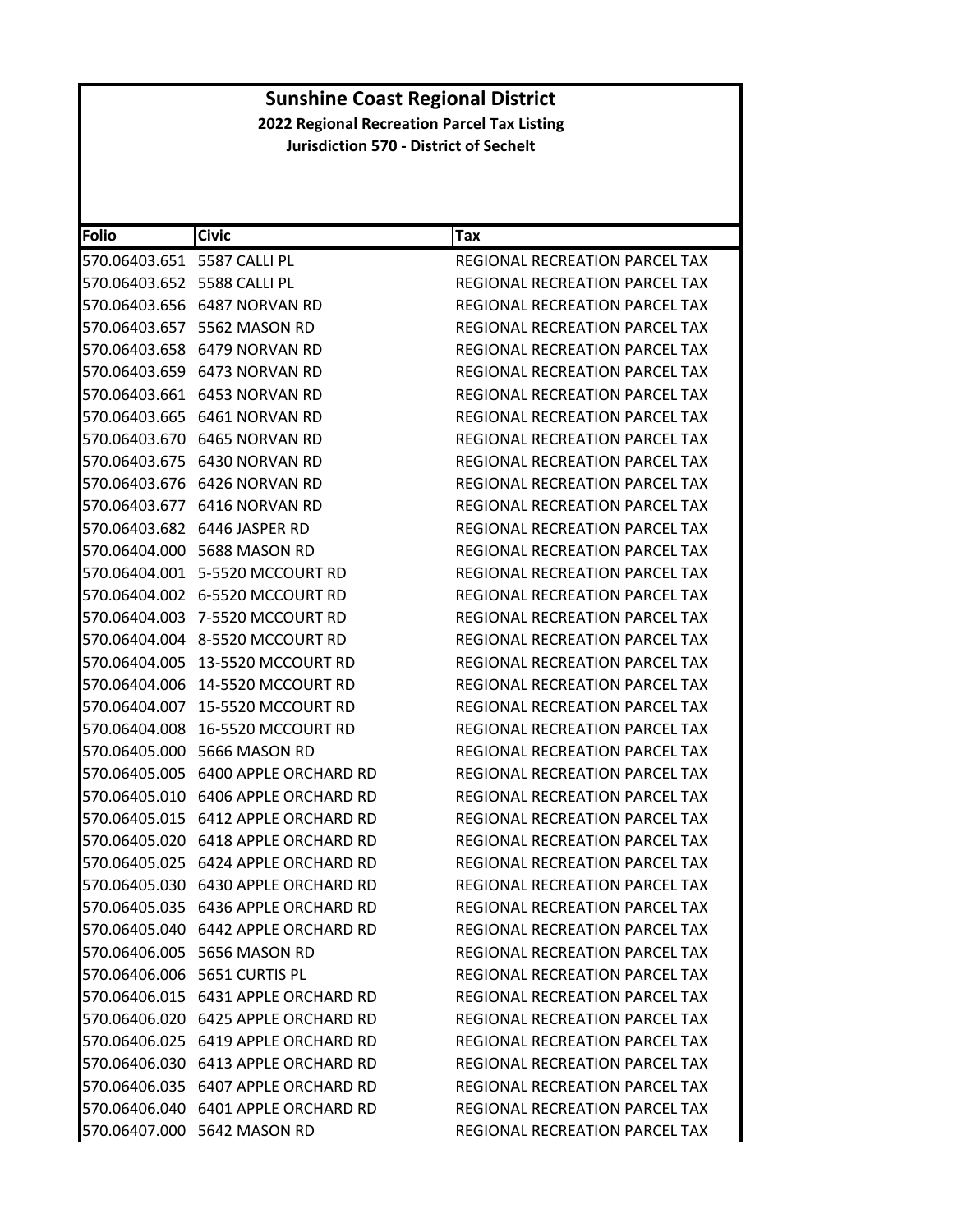| <b>Folio</b>  | <b>Civic</b>                            | Tax                                   |
|---------------|-----------------------------------------|---------------------------------------|
|               | 570.06408.010    6490 NORWEST BAY RD    | REGIONAL RECREATION PARCEL TAX        |
|               | 570.06408.020 6486 NORWEST BAY RD       | REGIONAL RECREATION PARCEL TAX        |
|               | 570.06408.030 5636 MASON RD             | <b>REGIONAL RECREATION PARCEL TAX</b> |
|               | 570.06409.000 6480 NORWEST BAY RD       | REGIONAL RECREATION PARCEL TAX        |
|               | 570.06410.000 6470 NORWEST BAY RD       | REGIONAL RECREATION PARCEL TAX        |
|               | 570.06411.000    6460 NORWEST BAY RD    | REGIONAL RECREATION PARCEL TAX        |
|               | 570.06412.000 6452 NORWEST BAY RD       | REGIONAL RECREATION PARCEL TAX        |
|               | 570.06413.001 5599 EMERSON RD           | <b>REGIONAL RECREATION PARCEL TAX</b> |
|               | 570.06413.002 5607 EMERSON RD           | REGIONAL RECREATION PARCEL TAX        |
|               | 570.06413.003    5613    EMERSON RD     | REGIONAL RECREATION PARCEL TAX        |
|               | 570.06413.004 5619 EMERSON RD           | REGIONAL RECREATION PARCEL TAX        |
|               | 570.06413.005 5623 EMERSON RD           | REGIONAL RECREATION PARCEL TAX        |
|               | 570.06413.006    5631 EMERSON RD        | <b>REGIONAL RECREATION PARCEL TAX</b> |
|               | 570.06413.007 6417 LLOYD AVE            | REGIONAL RECREATION PARCEL TAX        |
|               | 570.06413.008 6423 LLOYD AVE            | REGIONAL RECREATION PARCEL TAX        |
|               | 570.06413.009 6427 LLOYD AVE            | REGIONAL RECREATION PARCEL TAX        |
|               | 570.06413.010    5602 CURTIS PL         | REGIONAL RECREATION PARCEL TAX        |
|               | 570.06413.011 5596 CURTIS PL            | <b>REGIONAL RECREATION PARCEL TAX</b> |
|               | 570.06413.012 5594 CURTIS PL            | <b>REGIONAL RECREATION PARCEL TAX</b> |
|               | 570.06413.013 5592 CURTIS PL            | REGIONAL RECREATION PARCEL TAX        |
|               | 570.06413.014 5595 CURTIS PL            | REGIONAL RECREATION PARCEL TAX        |
|               | 570.06413.015    5597 CURTIS PL         | REGIONAL RECREATION PARCEL TAX        |
|               | 570.06413.016 5599 CURTIS PL            | REGIONAL RECREATION PARCEL TAX        |
| 570.06413.017 | 5603 CURTIS PL                          | REGIONAL RECREATION PARCEL TAX        |
|               | 570.06413.018 6440 NORWEST BAY RD       | REGIONAL RECREATION PARCEL TAX        |
|               | 570.06413.019 5609 CURTIS PL            | REGIONAL RECREATION PARCEL TAX        |
|               | 570.06413.020 5617 CURTIS PL            | REGIONAL RECREATION PARCEL TAX        |
|               | 570.06413.021 5619 CURTIS PL            | <b>REGIONAL RECREATION PARCEL TAX</b> |
|               | 570.06413.022 5629 CURTIS PL            | REGIONAL RECREATION PARCEL TAX        |
|               | 570.06413.023 5637 CURTIS PL            | REGIONAL RECREATION PARCEL TAX        |
|               | 570.06413.024 5643 CURTIS PL            | REGIONAL RECREATION PARCEL TAX        |
|               | 570.06413.025 5642 CURTIS PL            | REGIONAL RECREATION PARCEL TAX        |
|               | 570.06413.026 6422 LLOYD AVE            | <b>REGIONAL RECREATION PARCEL TAX</b> |
|               | 570.06413.027 6416 LLOYD AVE            | REGIONAL RECREATION PARCEL TAX        |
|               | 570.06413.028 6410 LLOYD AVE            | REGIONAL RECREATION PARCEL TAX        |
|               | 570.06413.029 5641 EMERSON RD           | REGIONAL RECREATION PARCEL TAX        |
|               | 570.06414.009 6463 NORWEST BAY RD       | REGIONAL RECREATION PARCEL TAX        |
|               | 570.06414.010    6467 NORWEST BAY RD    | <b>REGIONAL RECREATION PARCEL TAX</b> |
|               | 570.06414.011    6473    NORWEST BAY RD | REGIONAL RECREATION PARCEL TAX        |
|               | 570.06414.012 5598 MASON RD             | REGIONAL RECREATION PARCEL TAX        |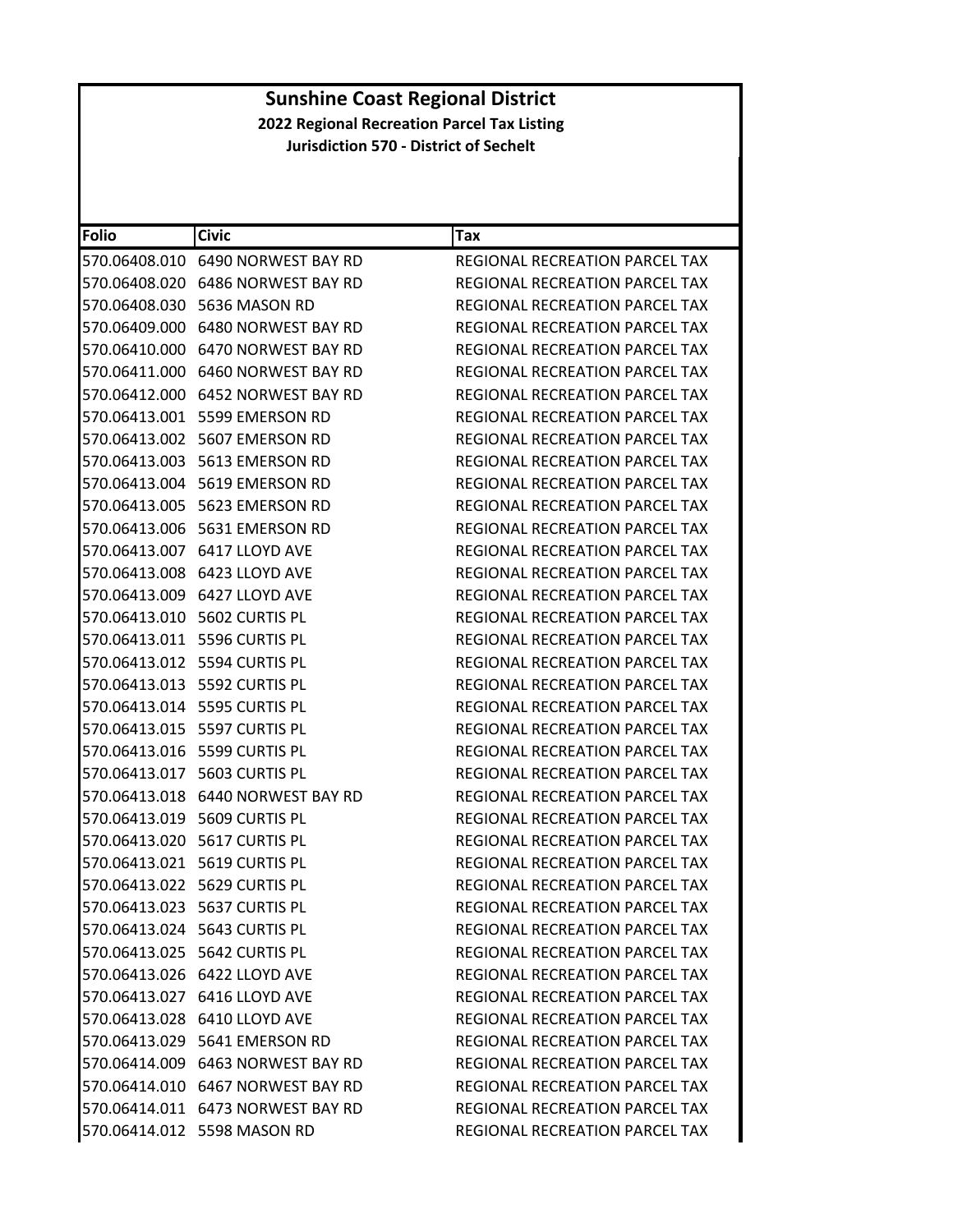| <b>Folio</b> | <b>Civic</b>                            | Tax                                   |
|--------------|-----------------------------------------|---------------------------------------|
|              | 570.06414.013    6477    NORWEST BAY RD | REGIONAL RECREATION PARCEL TAX        |
|              |                                         | REGIONAL RECREATION PARCEL TAX        |
|              | 570.06414.015    5604 MASON RD          | REGIONAL RECREATION PARCEL TAX        |
|              | 570.06414.016    5610 MASON RD          | <b>REGIONAL RECREATION PARCEL TAX</b> |
|              | 570.06415.006 6364 ORACLE RD            | REGIONAL RECREATION PARCEL TAX        |
|              |                                         | REGIONAL RECREATION PARCEL TAX        |
|              |                                         | REGIONAL RECREATION PARCEL TAX        |
|              | 570.06415.009    5601 NICKERSON RD      | REGIONAL RECREATION PARCEL TAX        |
|              | 570.06415.010 6342 ORACLE RD            | REGIONAL RECREATION PARCEL TAX        |
|              | 570.06415.015 6336 ORACLE RD            | REGIONAL RECREATION PARCEL TAX        |
|              | 570.06415.020 6330 ORACLE RD            | REGIONAL RECREATION PARCEL TAX        |
|              |                                         | REGIONAL RECREATION PARCEL TAX        |
|              |                                         | REGIONAL RECREATION PARCEL TAX        |
|              |                                         | REGIONAL RECREATION PARCEL TAX        |
|              |                                         | <b>REGIONAL RECREATION PARCEL TAX</b> |
|              |                                         | REGIONAL RECREATION PARCEL TAX        |
|              |                                         | REGIONAL RECREATION PARCEL TAX        |
|              |                                         | REGIONAL RECREATION PARCEL TAX        |
|              | 570.06415.048 6307 HOMESTEAD AVE        | REGIONAL RECREATION PARCEL TAX        |
|              |                                         | REGIONAL RECREATION PARCEL TAX        |
|              |                                         | REGIONAL RECREATION PARCEL TAX        |
|              | 570.06415.051 6281 HOMESTEAD AVE        | REGIONAL RECREATION PARCEL TAX        |
|              | 570.06415.052 6277 HOMESTEAD AVE        | REGIONAL RECREATION PARCEL TAX        |
|              |                                         | REGIONAL RECREATION PARCEL TAX        |
|              | 570.06415.054    5637 NICKERSON RD      | REGIONAL RECREATION PARCEL TAX        |
|              |                                         | REGIONAL RECREATION PARCEL TAX        |
|              | 570.06415.056    5629 NICKERSON RD      | REGIONAL RECREATION PARCEL TAX        |
|              | 570.06415.057 5625 NICKERSON RD         | REGIONAL RECREATION PARCEL TAX        |
|              | 570.06415.058 5621 NICKERSON RD         | REGIONAL RECREATION PARCEL TAX        |
|              | 570.06415.059 5617 NICKERSON RD         | REGIONAL RECREATION PARCEL TAX        |
|              | 570.06415.060 5609 NICKERSON RD         | REGIONAL RECREATION PARCEL TAX        |
|              | 570.06415.061 6312 HOMESTEAD AVE        | REGIONAL RECREATION PARCEL TAX        |
|              | 570.06415.062 6308 HOMESTEAD AVE        | REGIONAL RECREATION PARCEL TAX        |
|              |                                         | <b>REGIONAL RECREATION PARCEL TAX</b> |
|              | 570.06415.064 6290 HOMESTEAD AVE        | REGIONAL RECREATION PARCEL TAX        |
|              | 570.06415.065 6280 HOMESTEAD AVE        | REGIONAL RECREATION PARCEL TAX        |
|              | 570.06415.066 6326 HOMESTEAD AVE        | REGIONAL RECREATION PARCEL TAX        |
|              | 570.06415.070    5626 CASCADE CRES      | REGIONAL RECREATION PARCEL TAX        |
|              |                                         | REGIONAL RECREATION PARCEL TAX        |
|              | 570.06415.072 5636 CASCADE CRES         | REGIONAL RECREATION PARCEL TAX        |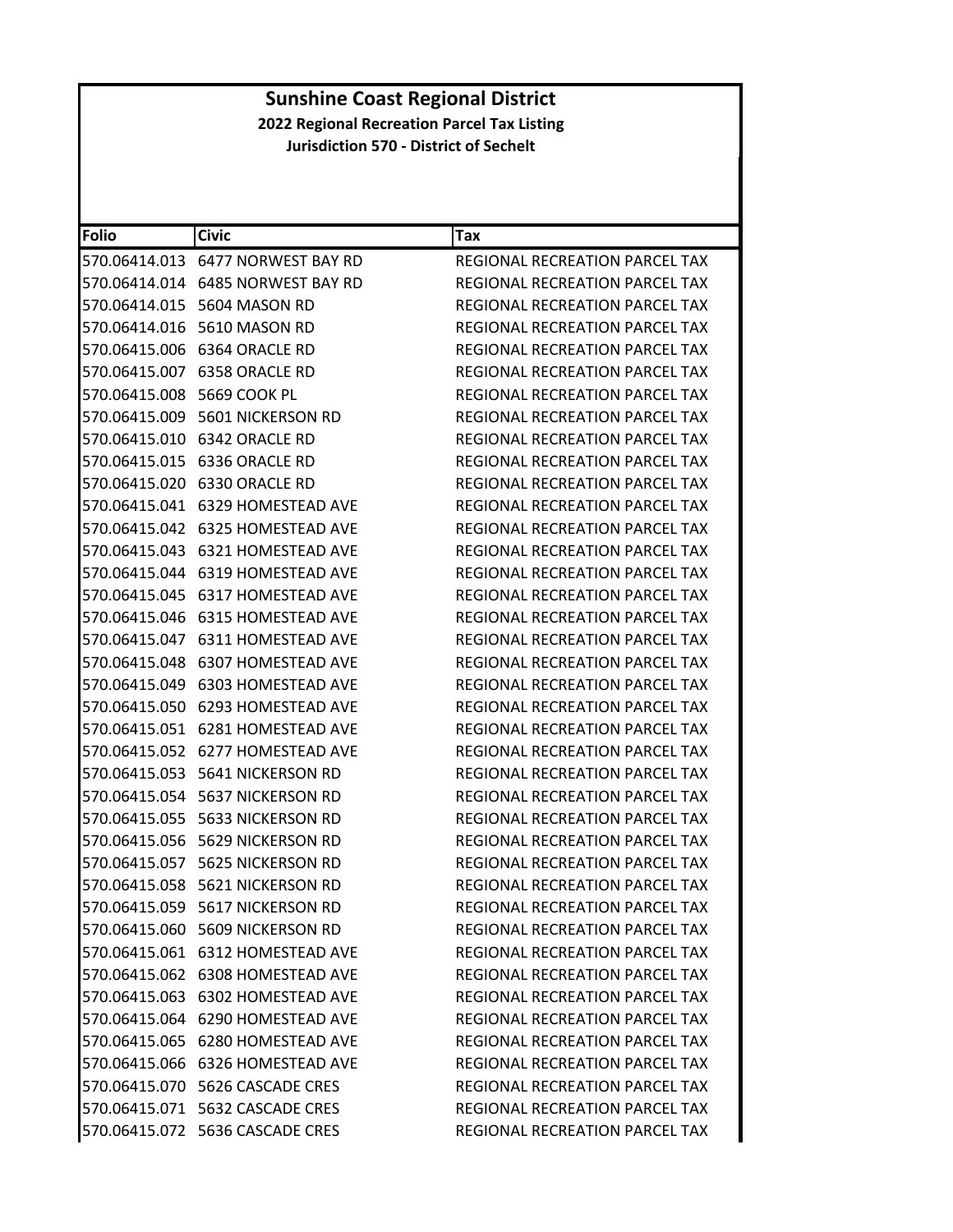| <b>Folio</b>  | <b>Civic</b>                       | Tax                                   |
|---------------|------------------------------------|---------------------------------------|
|               | 570.06415.073    5638 CASCADE CRES | <b>REGIONAL RECREATION PARCEL TAX</b> |
|               |                                    | REGIONAL RECREATION PARCEL TAX        |
| 570.06415.075 | 5648 CASCADE CRES                  | REGIONAL RECREATION PARCEL TAX        |
| 570.06415.076 | 5656 CASCADE CRES                  | REGIONAL RECREATION PARCEL TAX        |
|               | 570.06415.077    5660 CASCADE CRES | REGIONAL RECREATION PARCEL TAX        |
|               |                                    | REGIONAL RECREATION PARCEL TAX        |
|               |                                    | REGIONAL RECREATION PARCEL TAX        |
|               |                                    | REGIONAL RECREATION PARCEL TAX        |
| 570.06415.081 | 5641 CASCADE CRES                  | <b>REGIONAL RECREATION PARCEL TAX</b> |
|               |                                    | REGIONAL RECREATION PARCEL TAX        |
|               |                                    | REGIONAL RECREATION PARCEL TAX        |
|               |                                    | REGIONAL RECREATION PARCEL TAX        |
|               |                                    | REGIONAL RECREATION PARCEL TAX        |
| 570.06415.086 | 5715 CASCADE CRES                  | REGIONAL RECREATION PARCEL TAX        |
|               | 570.06415.087    5709 CASCADE CRES | REGIONAL RECREATION PARCEL TAX        |
|               |                                    | REGIONAL RECREATION PARCEL TAX        |
|               |                                    | REGIONAL RECREATION PARCEL TAX        |
|               |                                    | REGIONAL RECREATION PARCEL TAX        |
|               |                                    | REGIONAL RECREATION PARCEL TAX        |
|               |                                    | REGIONAL RECREATION PARCEL TAX        |
|               |                                    | REGIONAL RECREATION PARCEL TAX        |
|               |                                    | REGIONAL RECREATION PARCEL TAX        |
|               | 570.06415.095    5670 CASCADE CRES | REGIONAL RECREATION PARCEL TAX        |
| 570.06415.096 | 5678 CASCADE CRES                  | REGIONAL RECREATION PARCEL TAX        |
|               |                                    | REGIONAL RECREATION PARCEL TAX        |
|               |                                    | REGIONAL RECREATION PARCEL TAX        |
|               |                                    | REGIONAL RECREATION PARCEL TAX        |
|               | 570.06415.100    5694 CASCADE CRES | REGIONAL RECREATION PARCEL TAX        |
|               |                                    | REGIONAL RECREATION PARCEL TAX        |
|               | 570.06415.102 5704 CASCADE CRES    | REGIONAL RECREATION PARCEL TAX        |
|               | 570.06415.103    5708 CASCADE CRES | REGIONAL RECREATION PARCEL TAX        |
|               | 570.06415.104 5714 CASCADE CRES    | REGIONAL RECREATION PARCEL TAX        |
|               | 570.06415.108 6348 ORACLE RD       | REGIONAL RECREATION PARCEL TAX        |
|               |                                    | REGIONAL RECREATION PARCEL TAX        |
|               | 570.06415.110 6370 ORACLE RD       | REGIONAL RECREATION PARCEL TAX        |
|               | 570.06415.111 6374 ORACLE RD       | REGIONAL RECREATION PARCEL TAX        |
|               | 570.06415.112 6380 ORACLE RD       | REGIONAL RECREATION PARCEL TAX        |
|               | 570.06415.113 6384 ORACLE RD       | REGIONAL RECREATION PARCEL TAX        |
|               | 570.06415.114 5616 EMERSON RD      | <b>REGIONAL RECREATION PARCEL TAX</b> |
|               | 570.06415.115 6373 HOMESTEAD AVE   | REGIONAL RECREATION PARCEL TAX        |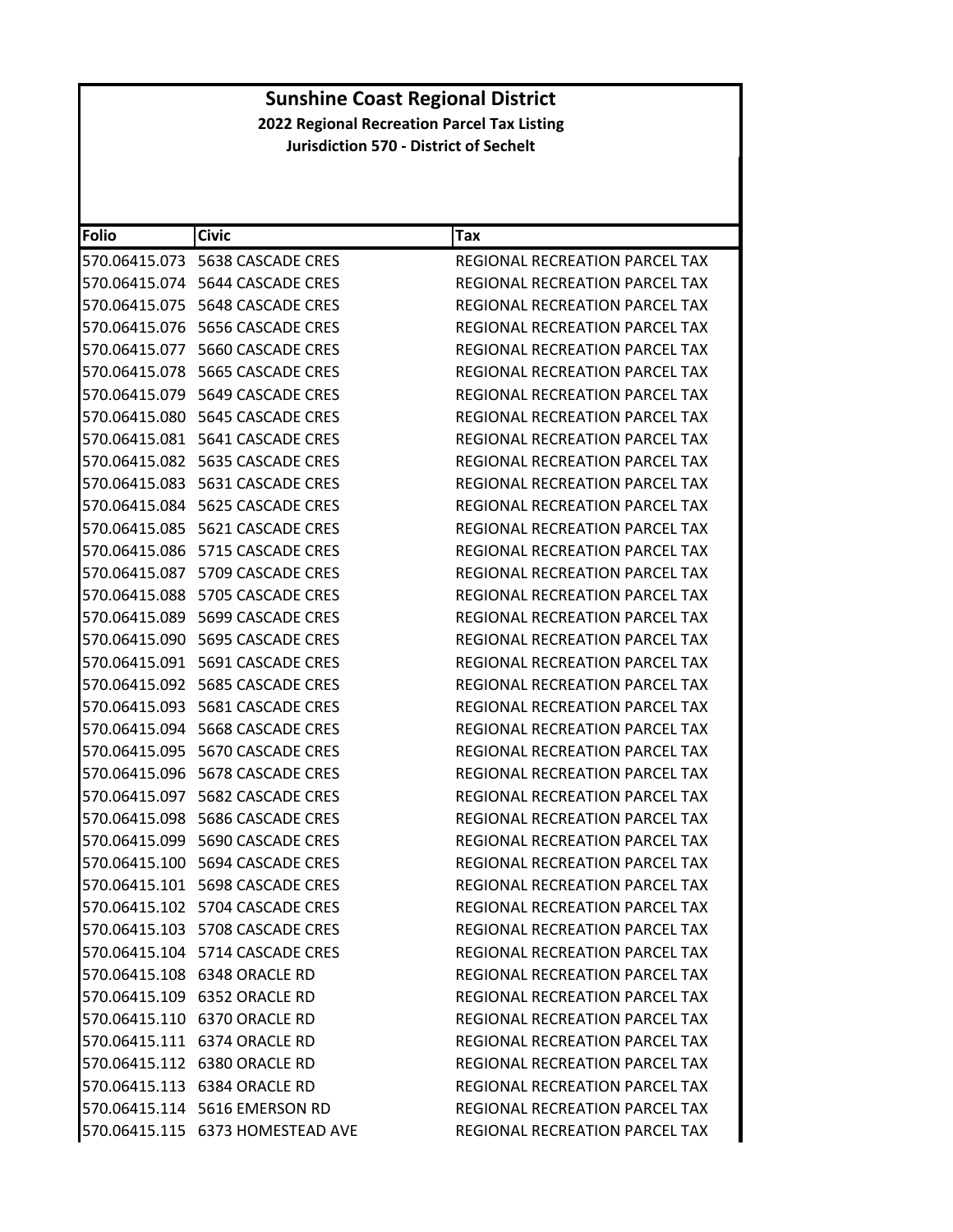| Folio                            | <b>Civic</b>                        | Tax                                   |
|----------------------------------|-------------------------------------|---------------------------------------|
|                                  | 570.06415.116    5626 EMERSON RD    | REGIONAL RECREATION PARCEL TAX        |
|                                  | 570.06415.117 6389 HOMESTEAD AVE    | REGIONAL RECREATION PARCEL TAX        |
|                                  | 570.06415.118 6381 HOMESTEAD AVE    | REGIONAL RECREATION PARCEL TAX        |
| 570.06415.119                    | 6369 HOMESTEAD AVE                  | REGIONAL RECREATION PARCEL TAX        |
|                                  | 570.06415.120 6365 HOMESTEAD AVE    | REGIONAL RECREATION PARCEL TAX        |
|                                  |                                     | <b>REGIONAL RECREATION PARCEL TAX</b> |
|                                  |                                     | REGIONAL RECREATION PARCEL TAX        |
|                                  |                                     | <b>REGIONAL RECREATION PARCEL TAX</b> |
|                                  |                                     | REGIONAL RECREATION PARCEL TAX        |
|                                  |                                     | REGIONAL RECREATION PARCEL TAX        |
|                                  |                                     | REGIONAL RECREATION PARCEL TAX        |
|                                  |                                     | REGIONAL RECREATION PARCEL TAX        |
|                                  | 570.06415.129 6338 HOMESTEAD AVE    | REGIONAL RECREATION PARCEL TAX        |
|                                  |                                     | REGIONAL RECREATION PARCEL TAX        |
|                                  |                                     | REGIONAL RECREATION PARCEL TAX        |
|                                  |                                     | REGIONAL RECREATION PARCEL TAX        |
|                                  |                                     | REGIONAL RECREATION PARCEL TAX        |
| 570.06415.134 5663 COOK PL       |                                     | REGIONAL RECREATION PARCEL TAX        |
| 570.06415.135    5648    COOK PL |                                     | REGIONAL RECREATION PARCEL TAX        |
|                                  |                                     | REGIONAL RECREATION PARCEL TAX        |
| 570.06415.137 5660 COOK PL       |                                     | REGIONAL RECREATION PARCEL TAX        |
|                                  |                                     | REGIONAL RECREATION PARCEL TAX        |
|                                  | 570.06415.141    5608    EMERSON RD | REGIONAL RECREATION PARCEL TAX        |
|                                  |                                     | REGIONAL RECREATION PARCEL TAX        |
|                                  | 570.06416.011 6289 TYLER RD         | REGIONAL RECREATION PARCEL TAX        |
|                                  | 570.06416.012 5680 NICKERSON RD     | REGIONAL RECREATION PARCEL TAX        |
|                                  | 570.06416.013 5672 NICKERSON RD     | REGIONAL RECREATION PARCEL TAX        |
|                                  | 570.06416.014 5664 NICKERSON RD     | REGIONAL RECREATION PARCEL TAX        |
|                                  | 570.06416.015 5650 NICKERSON RD     | REGIONAL RECREATION PARCEL TAX        |
|                                  | 570.06416.016 5642 NICKERSON RD     | REGIONAL RECREATION PARCEL TAX        |
|                                  | 570.06416.017 5634 NICKERSON RD     | REGIONAL RECREATION PARCEL TAX        |
|                                  | 570.06416.018 5628 NICKERSON RD     | REGIONAL RECREATION PARCEL TAX        |
|                                  | 570.06416.019 5618 NICKERSON RD     | REGIONAL RECREATION PARCEL TAX        |
|                                  | 570.06416.020 5608 NICKERSON RD     | <b>REGIONAL RECREATION PARCEL TAX</b> |
|                                  | 570.06416.021 5600 NICKERSON RD     | REGIONAL RECREATION PARCEL TAX        |
|                                  | 570.06416.100 6393 BAILLIE RD       | REGIONAL RECREATION PARCEL TAX        |
|                                  | 570.06416.105 6387 BAILLIE RD       | REGIONAL RECREATION PARCEL TAX        |
|                                  | 570.06416.110 6381 BAILLIE RD       | REGIONAL RECREATION PARCEL TAX        |
|                                  | 570.06416.130 6201 TYLER RD         | REGIONAL RECREATION PARCEL TAX        |
|                                  | 570.06416.131    5685 ANDRES RD     | REGIONAL RECREATION PARCEL TAX        |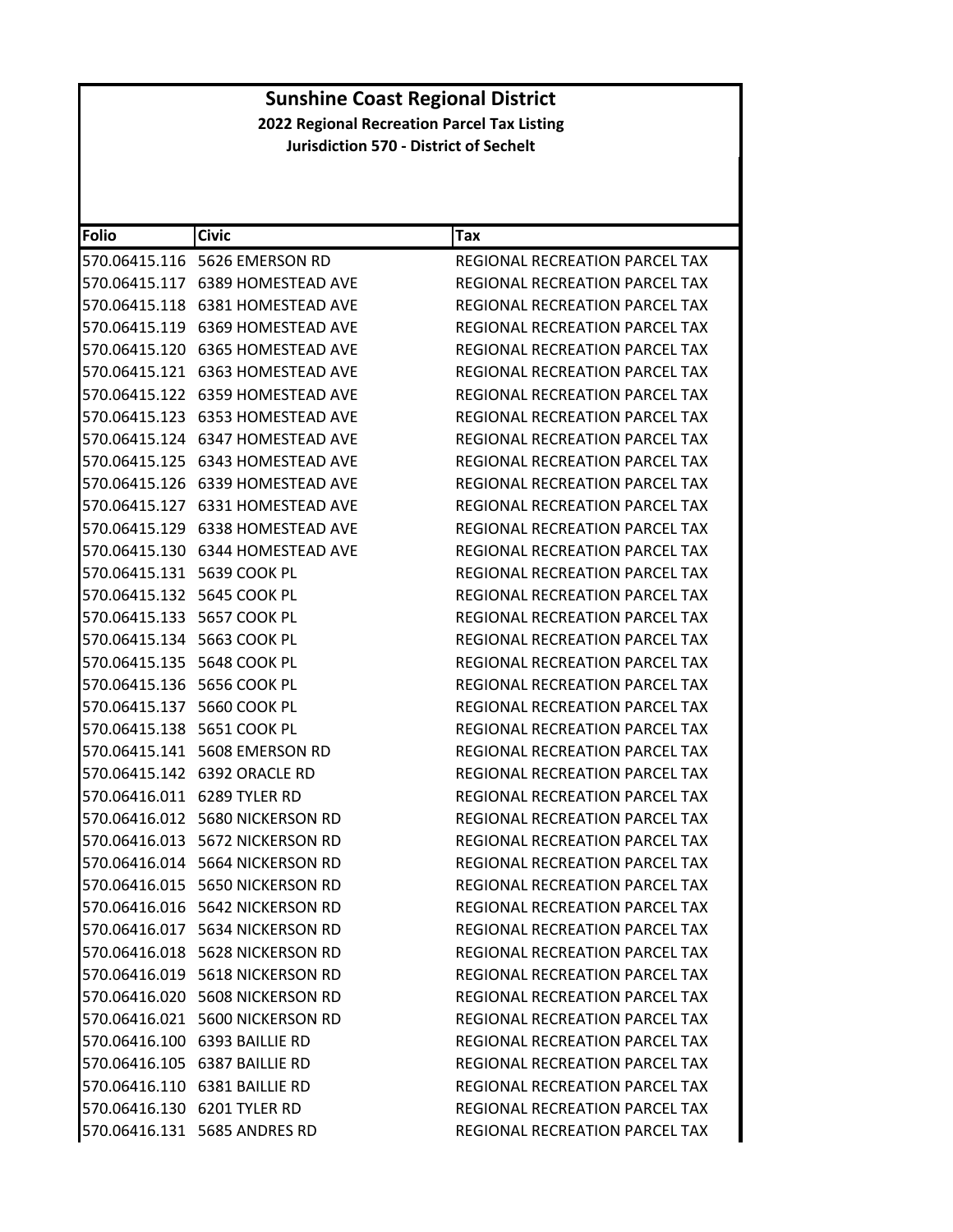| <b>Folio</b> | <b>Civic</b>                    | Tax                                   |
|--------------|---------------------------------|---------------------------------------|
|              | 570.06416.132    5681 ANDRES RD | REGIONAL RECREATION PARCEL TAX        |
|              | 570.06416.133    5677 ANDRES RD | REGIONAL RECREATION PARCEL TAX        |
|              | 570.06416.134    5673 ANDRES RD | <b>REGIONAL RECREATION PARCEL TAX</b> |
|              | 570.06416.135    5669 ANDRES RD | REGIONAL RECREATION PARCEL TAX        |
|              | 570.06416.136    5665 ANDRES RD | REGIONAL RECREATION PARCEL TAX        |
|              | 570.06416.137 6266 KEVINS RD    | REGIONAL RECREATION PARCEL TAX        |
|              | 570.06416.138 6262 KEVINS RD    | REGIONAL RECREATION PARCEL TAX        |
|              | 570.06416.139 6258 KEVINS RD    | REGIONAL RECREATION PARCEL TAX        |
|              | 570.06416.140 6254 KEVINS RD    | REGIONAL RECREATION PARCEL TAX        |
|              | 570.06416.141 6250 KEVINS RD    | REGIONAL RECREATION PARCEL TAX        |
|              | 570.06416.142 6246 KEVINS RD    | REGIONAL RECREATION PARCEL TAX        |
|              | 570.06416.143 6242 KEVINS RD    | REGIONAL RECREATION PARCEL TAX        |
|              | 570.06416.144 6238 KEVINS RD    | <b>REGIONAL RECREATION PARCEL TAX</b> |
|              | 570.06416.145 6234 KEVINS RD    | REGIONAL RECREATION PARCEL TAX        |
|              | 570.06416.146 6230 KEVINS RD    | REGIONAL RECREATION PARCEL TAX        |
|              | 570.06416.147 6227 KEVINS RD    | REGIONAL RECREATION PARCEL TAX        |
|              | 570.06416.148 6231 KEVINS RD    | REGIONAL RECREATION PARCEL TAX        |
|              | 570.06416.149 6235 KEVINS RD    | REGIONAL RECREATION PARCEL TAX        |
|              | 570.06416.150 6239 KEVINS RD    | <b>REGIONAL RECREATION PARCEL TAX</b> |
|              | 570.06416.151 6245 KEVINS RD    | REGIONAL RECREATION PARCEL TAX        |
|              | 570.06416.152 6249 KEVINS RD    | REGIONAL RECREATION PARCEL TAX        |
|              | 570.06416.153 6253 KEVINS RD    | REGIONAL RECREATION PARCEL TAX        |
|              | 570.06416.154 6257 KEVINS RD    | REGIONAL RECREATION PARCEL TAX        |
|              | 570.06416.155 6261 KEVINS RD    | REGIONAL RECREATION PARCEL TAX        |
|              | 570.06416.156    5656 ANDRES RD | REGIONAL RECREATION PARCEL TAX        |
|              | 570.06416.157    5653 ANDRES RD | REGIONAL RECREATION PARCEL TAX        |
|              | 570.06416.160 1-6233 TYLER RD   | REGIONAL RECREATION PARCEL TAX        |
|              | 570.06416.161 2-6233 TYLER RD   | REGIONAL RECREATION PARCEL TAX        |
|              | 570.06416.162 3-6233 TYLER RD   | REGIONAL RECREATION PARCEL TAX        |
|              | 570.06416.163 4-6233 TYLER RD   | REGIONAL RECREATION PARCEL TAX        |
|              | 570.06416.164 5-6233 TYLER RD   | REGIONAL RECREATION PARCEL TAX        |
|              | 570.06416.165 6-6233 TYLER RD   | REGIONAL RECREATION PARCEL TAX        |
|              | 570.06416.166 7-6233 TYLER RD   | REGIONAL RECREATION PARCEL TAX        |
|              | 570.06416.167 8-6233 TYLER RD   | REGIONAL RECREATION PARCEL TAX        |
|              | 570.06416.168 9-6233 TYLER RD   | REGIONAL RECREATION PARCEL TAX        |
|              | 570.06416.169 10-6233 TYLER RD  | REGIONAL RECREATION PARCEL TAX        |
|              | 570.06416.170 11-6233 TYLER RD  | REGIONAL RECREATION PARCEL TAX        |
|              | 570.06416.171 12-6233 TYLER RD  | <b>REGIONAL RECREATION PARCEL TAX</b> |
|              | 570.06416.172 13-6233 TYLER RD  | REGIONAL RECREATION PARCEL TAX        |
|              | 570.06416.173 14-6233 TYLER RD  | REGIONAL RECREATION PARCEL TAX        |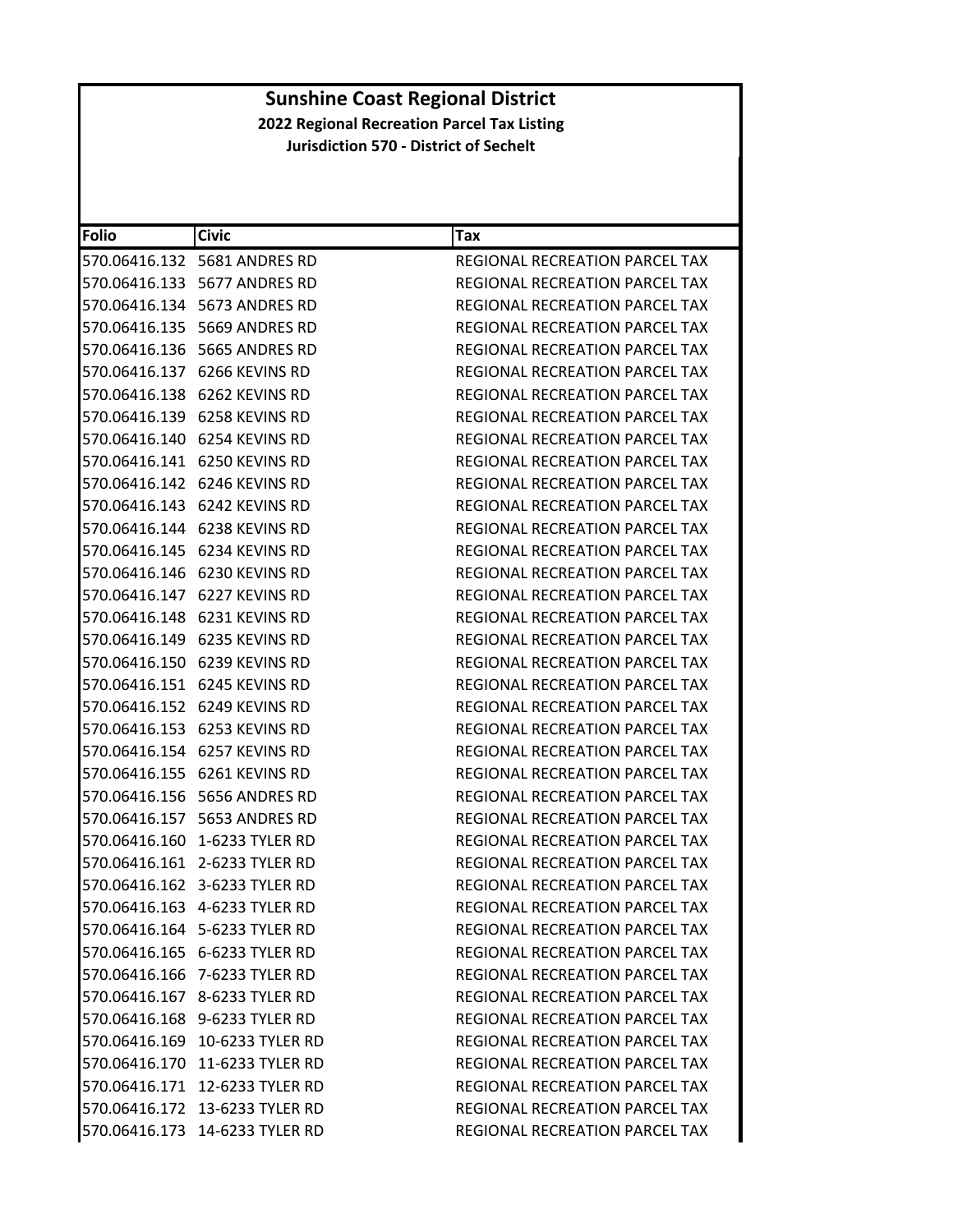| <b>Folio</b> | <b>Civic</b>                        | Tax                                   |
|--------------|-------------------------------------|---------------------------------------|
|              | 570.06416.174 15-6233 TYLER RD      | REGIONAL RECREATION PARCEL TAX        |
|              |                                     | REGIONAL RECREATION PARCEL TAX        |
|              | 570.06416.176 17-6233 TYLER RD      | REGIONAL RECREATION PARCEL TAX        |
|              | 570.06416.177 18-6233 TYLER RD      | REGIONAL RECREATION PARCEL TAX        |
|              | 570.06416.200 5649 ANDRES RD        | REGIONAL RECREATION PARCEL TAX        |
|              | 570.06416.205    5645 ANDRES RD     | REGIONAL RECREATION PARCEL TAX        |
|              | 570.06416.210    5639 ANDRES RD     | <b>REGIONAL RECREATION PARCEL TAX</b> |
|              | 570.06416.215    5633 ANDRES RD     | REGIONAL RECREATION PARCEL TAX        |
|              | 570.06416.220 5629 ANDRES RD        | REGIONAL RECREATION PARCEL TAX        |
|              | 570.06416.225    5623 ANDRES RD     | REGIONAL RECREATION PARCEL TAX        |
|              | 570.06416.230 6277 APOLLO RD        | REGIONAL RECREATION PARCEL TAX        |
|              | 570.06416.235 6271 APOLLO RD        | REGIONAL RECREATION PARCEL TAX        |
|              | 570.06416.240 6267 APOLLO RD        | REGIONAL RECREATION PARCEL TAX        |
|              | 570.06416.245 6263 APOLLO RD        | REGIONAL RECREATION PARCEL TAX        |
|              | 570.06416.250 6259 APOLLO RD        | REGIONAL RECREATION PARCEL TAX        |
|              | 570.06416.255 6255 APOLLO RD        | REGIONAL RECREATION PARCEL TAX        |
|              | 570.06416.260 6251 APOLLO RD        | REGIONAL RECREATION PARCEL TAX        |
|              | 570.06416.265    5620 PETERS CRES   | REGIONAL RECREATION PARCEL TAX        |
|              | 570.06416.270    5624 PETER CRES    | REGIONAL RECREATION PARCEL TAX        |
|              | 570.06416.275    5628 PETER CRES    | REGIONAL RECREATION PARCEL TAX        |
|              | 570.06416.280    5632 PETER CRES    | REGIONAL RECREATION PARCEL TAX        |
|              | 570.06416.285    5636 PETER CRES    | REGIONAL RECREATION PARCEL TAX        |
|              | 570.06416.290 5640 PETER CRES       | REGIONAL RECREATION PARCEL TAX        |
|              | 570.06416.295    5642    PETER CRES | REGIONAL RECREATION PARCEL TAX        |
|              | 570.06416.300    5641 PETER CRES    | REGIONAL RECREATION PARCEL TAX        |
|              | 570.06416.305 6262 APOLLO RD        | REGIONAL RECREATION PARCEL TAX        |
|              | 570.06416.310    5622 ANDRES RD     | <b>REGIONAL RECREATION PARCEL TAX</b> |
|              | 570.06416.315    5626 ANDRES RD     | <b>REGIONAL RECREATION PARCEL TAX</b> |
|              | 570.06416.320 5630 ANDRES RD        | REGIONAL RECREATION PARCEL TAX        |
|              | 570.06416.325    5636 ANDRES RD     | REGIONAL RECREATION PARCEL TAX        |
|              | 570.06416.330 5644 ANDRES RD        | REGIONAL RECREATION PARCEL TAX        |
|              | 570.06416.335    5648 ANDRES RD     | REGIONAL RECREATION PARCEL TAX        |
|              | 570.06416.340    5652 ANDRES RD     | REGIONAL RECREATION PARCEL TAX        |
|              | 570.06416.350 6276 ORACLE RD        | <b>REGIONAL RECREATION PARCEL TAX</b> |
|              | 570.06416.355 6270 ORACLE RD        | <b>REGIONAL RECREATION PARCEL TAX</b> |
|              | 570.06416.360 6264 ORACLE RD        | REGIONAL RECREATION PARCEL TAX        |
|              | 570.06416.365 6260 ORACLE RD        | REGIONAL RECREATION PARCEL TAX        |
|              | 570.06416.370 6256 ORACLE RD        | <b>REGIONAL RECREATION PARCEL TAX</b> |
|              | 570.06416.375 6252 ORACLE RD        | REGIONAL RECREATION PARCEL TAX        |
|              | 570.06416.380 6360 BAILLIE RD       | REGIONAL RECREATION PARCEL TAX        |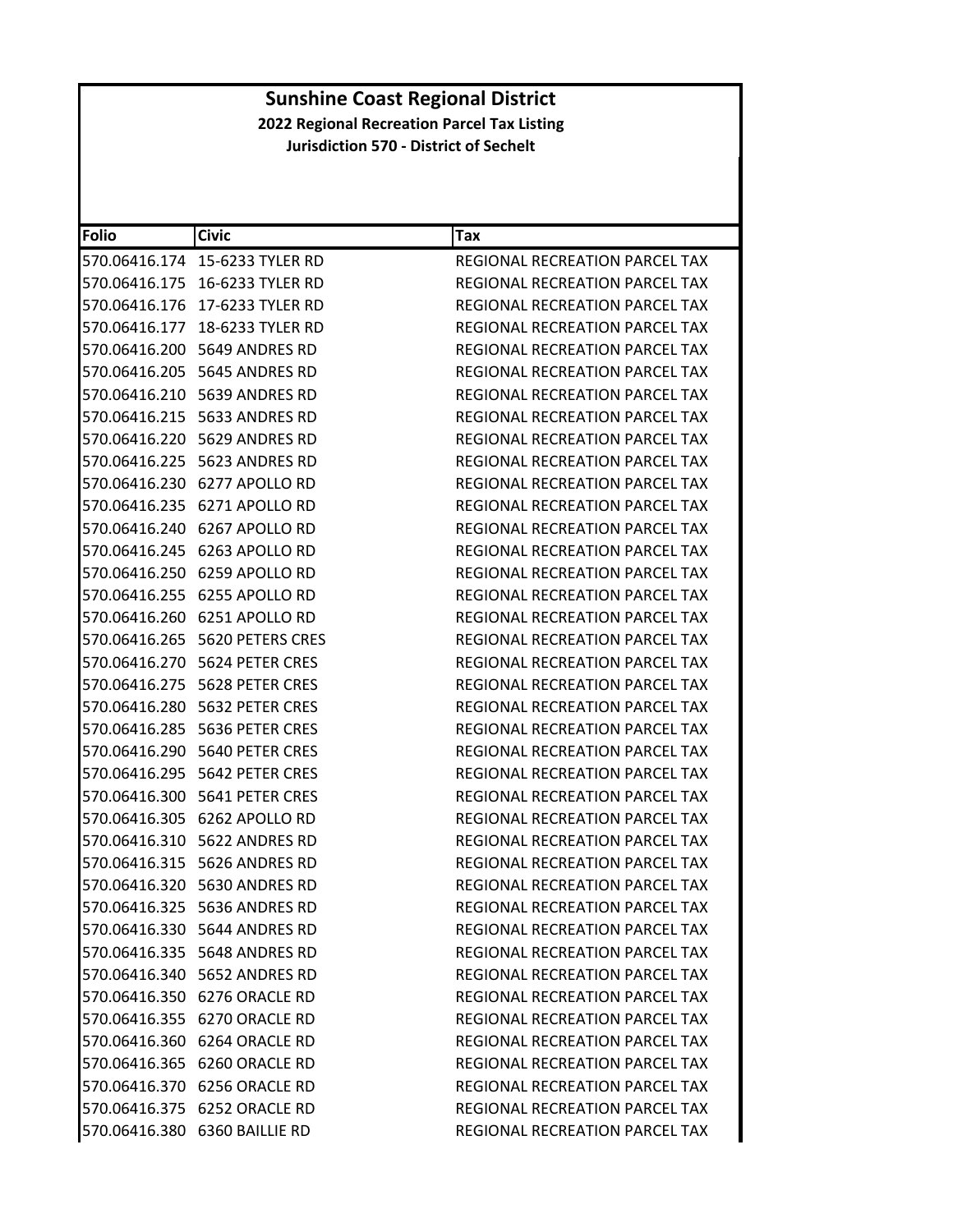| <b>Folio</b>  | <b>Civic</b>                              | Tax                                   |
|---------------|-------------------------------------------|---------------------------------------|
|               | 570.06416.385 6364 BAILLIE RD             | REGIONAL RECREATION PARCEL TAX        |
|               | 570.06416.390 6370 BAILLIE RD             | REGIONAL RECREATION PARCEL TAX        |
|               | 570.06416.395 6376 BAILLIE RD             | <b>REGIONAL RECREATION PARCEL TAX</b> |
| 570.06416.400 | 6380 BAILLIE RD                           | REGIONAL RECREATION PARCEL TAX        |
|               | 570.06416.405 6384 BAILLIE RD             | REGIONAL RECREATION PARCEL TAX        |
|               | 570.06416.500 6401 BAILLIE RD             | <b>REGIONAL RECREATION PARCEL TAX</b> |
|               | 570.06416.505 6397 BAILLIE RD             | REGIONAL RECREATION PARCEL TAX        |
|               | 570.06416.515    5648    PARTRIDGE WAY    | REGIONAL RECREATION PARCEL TAX        |
| 570.06416.520 | 5652 PARTRIDGE WAY                        | REGIONAL RECREATION PARCEL TAX        |
|               | 570.06416.525    5656 PARTRIDGE WAY       | REGIONAL RECREATION PARCEL TAX        |
|               | 570.06416.530    5660 PARTRIDGE WAY       | REGIONAL RECREATION PARCEL TAX        |
|               |                                           | REGIONAL RECREATION PARCEL TAX        |
|               | 570.06416.540 5668 PARTRIDGE WAY          | REGIONAL RECREATION PARCEL TAX        |
| 570.06416.545 | 5672 PARTRIDGE WAY                        | REGIONAL RECREATION PARCEL TAX        |
|               | 570.06416.550    5676 PARTRIDGE WAY       | REGIONAL RECREATION PARCEL TAX        |
|               | 570.06416.555    5680    PARTRIDGE WAY    | REGIONAL RECREATION PARCEL TAX        |
|               | 570.06416.560    5684    PARTRIDGE WAY    | REGIONAL RECREATION PARCEL TAX        |
|               | 570.06416.565    5688    PARTRIDGE WAY    | REGIONAL RECREATION PARCEL TAX        |
|               | 570.06416.570    5692    PARTRIDGE WAY    | REGIONAL RECREATION PARCEL TAX        |
|               | 570.06416.575    5691    PARTRIDGE    WAY | REGIONAL RECREATION PARCEL TAX        |
|               | 570.06416.580    5687    PARTRIDGE WAY    | REGIONAL RECREATION PARCEL TAX        |
|               |                                           | REGIONAL RECREATION PARCEL TAX        |
|               | 570.06417.000 6190 ORACLE RD              | REGIONAL RECREATION PARCEL TAX        |
| 570.06417.001 | 6202 ORACLE RD                            | REGIONAL RECREATION PARCEL TAX        |
|               | 570.06417.002 6208 ORACLE RD              | REGIONAL RECREATION PARCEL TAX        |
|               | 570.06417.003 6216 ORACLE RD              | REGIONAL RECREATION PARCEL TAX        |
|               | 570.06417.004 6226 ORACLE RD              | REGIONAL RECREATION PARCEL TAX        |
|               | 570.06417.005 6306 BAILLIE RD             | REGIONAL RECREATION PARCEL TAX        |
|               | 570.06417.006 6305 BAILLIE RD             | REGIONAL RECREATION PARCEL TAX        |
| 570.06417.007 |                                           | REGIONAL RECREATION PARCEL TAX        |
|               | 570.06417.008 6249 APOLLO RD              | REGIONAL RECREATION PARCEL TAX        |
|               | 570.06417.009 6247 APOLLO RD              | REGIONAL RECREATION PARCEL TAX        |
|               | 570.06417.010 6327 BAILLIE RD             | REGIONAL RECREATION PARCEL TAX        |
|               | 570.06417.011 6250 APOLLO RD              | <b>REGIONAL RECREATION PARCEL TAX</b> |
|               | 570.06417.012 6239 DELPHI PL              | REGIONAL RECREATION PARCEL TAX        |
|               | 570.06417.013 6241 DELPHI PL              | <b>REGIONAL RECREATION PARCEL TAX</b> |
|               | 570.06417.014 6245 DELPHI PL              | <b>REGIONAL RECREATION PARCEL TAX</b> |
|               | 570.06417.015 6251 DELPHI PL              | REGIONAL RECREATION PARCEL TAX        |
|               | 570.06417.016 6355 BAILLIE RD             | REGIONAL RECREATION PARCEL TAX        |
|               | 570.06417.017 6349 BAILLIE RD             | REGIONAL RECREATION PARCEL TAX        |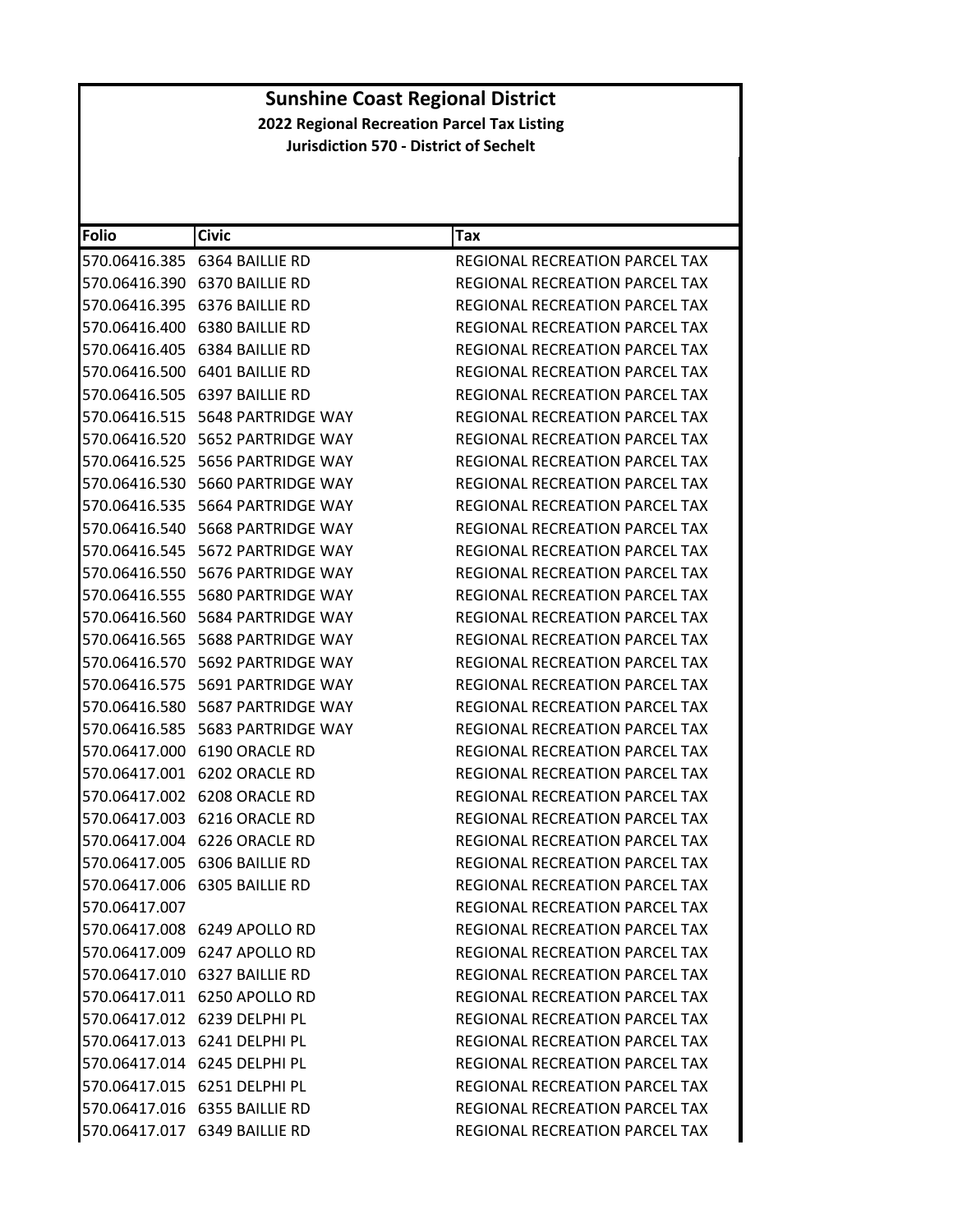| <b>Folio</b>               | <b>Civic</b>                     | Tax                                   |
|----------------------------|----------------------------------|---------------------------------------|
|                            | 570.06417.018 6354 BAILLIE RD    | REGIONAL RECREATION PARCEL TAX        |
|                            | 570.06417.019 6350 BAILLIE RD    | REGIONAL RECREATION PARCEL TAX        |
|                            | 570.06417.020 6346 BAILLIE RD    | <b>REGIONAL RECREATION PARCEL TAX</b> |
|                            | 570.06417.021 6338 BAILLIE RD    | REGIONAL RECREATION PARCEL TAX        |
|                            | 570.06417.022 6332 BAILLIE RD    | REGIONAL RECREATION PARCEL TAX        |
|                            | 570.06417.023 6326 BAILLIE RD    | <b>REGIONAL RECREATION PARCEL TAX</b> |
|                            | 570.06417.024 6316 BAILLIE RD    | REGIONAL RECREATION PARCEL TAX        |
|                            | 570.06417.025 6310 BAILLIE RD    | REGIONAL RECREATION PARCEL TAX        |
|                            | 570.06417.026 6201 DODONA PL     | REGIONAL RECREATION PARCEL TAX        |
|                            | 570.06417.027 6205 DODONA PL     | REGIONAL RECREATION PARCEL TAX        |
|                            | 570.06417.028 6209 DODONA PL     | REGIONAL RECREATION PARCEL TAX        |
|                            | 570.06417.029 6212 DODONA PL     | REGIONAL RECREATION PARCEL TAX        |
|                            | 570.06417.030 6208 DODONA PL     | REGIONAL RECREATION PARCEL TAX        |
|                            | 570.06417.031 6204 DODONA PL     | REGIONAL RECREATION PARCEL TAX        |
| 570.06417.032 5627 PAGE RD |                                  | <b>REGIONAL RECREATION PARCEL TAX</b> |
|                            | 570.06417.033    5631    PAGE RD | <b>REGIONAL RECREATION PARCEL TAX</b> |
| 570.06417.034 5637 PAGE RD |                                  | REGIONAL RECREATION PARCEL TAX        |
|                            | 570.06417.035 6203 MAXI LANE     | REGIONAL RECREATION PARCEL TAX        |
|                            | 570.06418.005 6139 REEVES RD     | REGIONAL RECREATION PARCEL TAX        |
|                            | 570.06418.010 6190 TYLER RD      | REGIONAL RECREATION PARCEL TAX        |
|                            | 570.06419.001 5770 NICKERSON RD  | REGIONAL RECREATION PARCEL TAX        |
|                            | 570.06419.011 5760 NICKERSON RD  | REGIONAL RECREATION PARCEL TAX        |
|                            | 570.06419.020 5752 NICKERSON RD  | REGIONAL RECREATION PARCEL TAX        |
|                            | 570.06419.030 5746 NICKERSON RD  | REGIONAL RECREATION PARCEL TAX        |
|                            | 570.06419.040 5740 NICKERSON RD  | REGIONAL RECREATION PARCEL TAX        |
|                            | 570.06419.050 5734 NICKERSON RD  | <b>REGIONAL RECREATION PARCEL TAX</b> |
|                            | 570.06419.060 5728 NICKERSON RD  | <b>REGIONAL RECREATION PARCEL TAX</b> |
|                            | 570.06419.070 5724 NICKERSON RD  | REGIONAL RECREATION PARCEL TAX        |
|                            | 570.06419.080 5720 NICKERSON RD  | REGIONAL RECREATION PARCEL TAX        |
|                            | 570.06419.081 5714 NICKERSON RD  | REGIONAL RECREATION PARCEL TAX        |
|                            | 570.06419.085 6236 TYLER RD      | REGIONAL RECREATION PARCEL TAX        |
| 570.06419.090 TYLER RD     |                                  | REGIONAL RECREATION PARCEL TAX        |
|                            | 570.06420.001 5751 NICKERSON RD  | REGIONAL RECREATION PARCEL TAX        |
|                            | 570.06420.004 6326 TOWER RD      | <b>REGIONAL RECREATION PARCEL TAX</b> |
|                            | 570.06420.020 NICKERSON RD       | REGIONAL RECREATION PARCEL TAX        |
|                            | 570.06420.025 6360 TOWER RD      | <b>REGIONAL RECREATION PARCEL TAX</b> |
| 570.06420.030              |                                  | <b>REGIONAL RECREATION PARCEL TAX</b> |
|                            | 570.06420.069 5661 NICKERSON RD  | REGIONAL RECREATION PARCEL TAX        |
|                            | 570.06420.070 5667 NICKERSON RD  | REGIONAL RECREATION PARCEL TAX        |
|                            | 570.06420.071 5671 NICKERSON RD  | REGIONAL RECREATION PARCEL TAX        |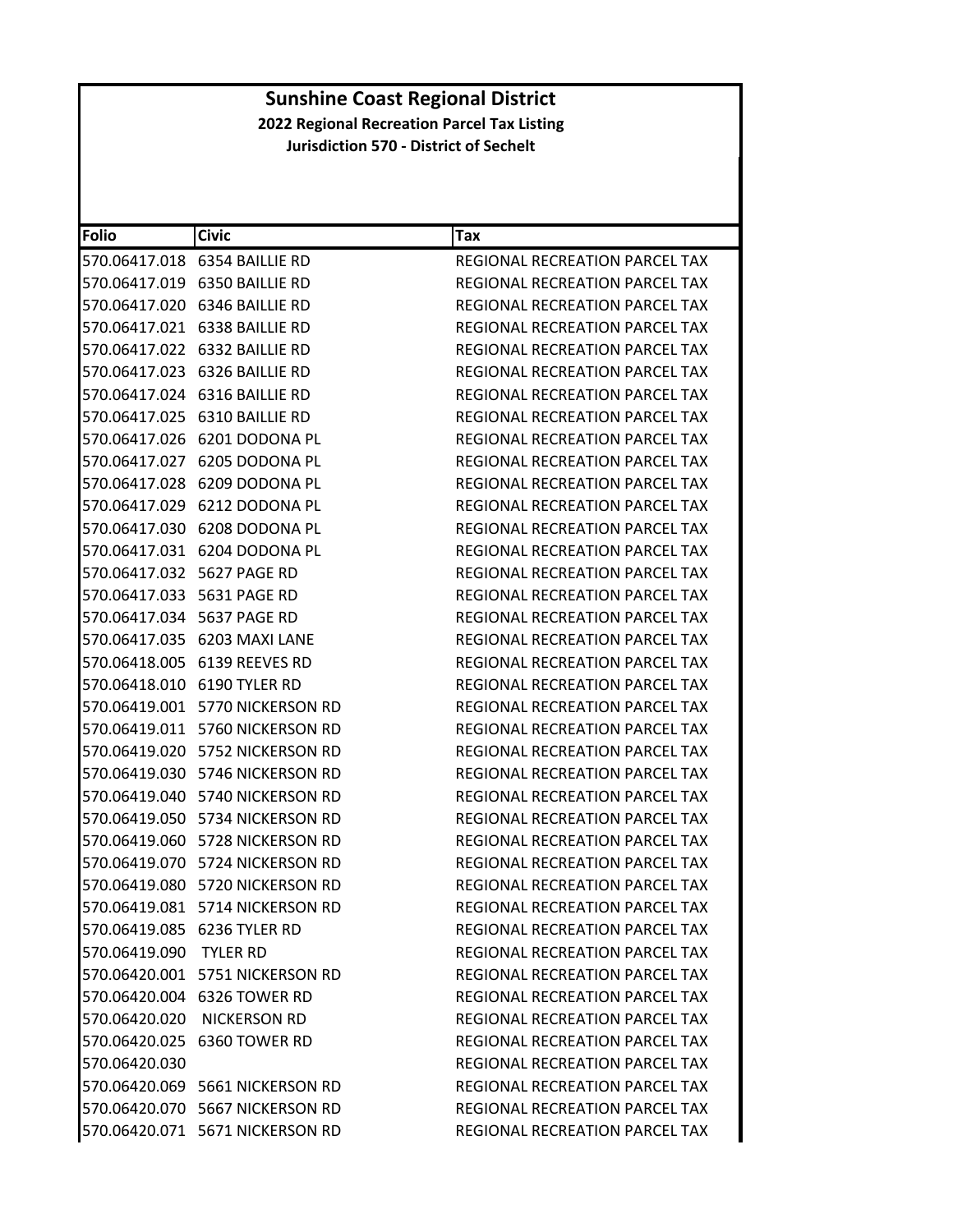| <b>Folio</b>  | <b>Civic</b>                            | Tax                                   |
|---------------|-----------------------------------------|---------------------------------------|
|               |                                         | REGIONAL RECREATION PARCEL TAX        |
|               | 570.06420.073 5679 NICKERSON RD         | REGIONAL RECREATION PARCEL TAX        |
|               | 570.06420.074 5685 NICKERSON RD         | REGIONAL RECREATION PARCEL TAX        |
|               | 570.06420.075    5689 NICKERSON RD      | REGIONAL RECREATION PARCEL TAX        |
|               | 570.06420.101 6270 HOMESTEAD AVE        | REGIONAL RECREATION PARCEL TAX        |
|               |                                         | REGIONAL RECREATION PARCEL TAX        |
|               | 570.06420.103    5660 LEONARD WYND      | REGIONAL RECREATION PARCEL TAX        |
|               | 570.06420.104 5668 LEONARD WYND         | REGIONAL RECREATION PARCEL TAX        |
|               |                                         | REGIONAL RECREATION PARCEL TAX        |
|               | 570.06420.106 5671 LEONARD WYND         | REGIONAL RECREATION PARCEL TAX        |
|               | 570.06420.107    5675    LEONARD WYND   | REGIONAL RECREATION PARCEL TAX        |
|               | 570.06420.108    5676 LEONARD WYND      | REGIONAL RECREATION PARCEL TAX        |
|               | 570.06420.109 6321 WILLIAMS PL          | REGIONAL RECREATION PARCEL TAX        |
|               | 570.06420.110 6317 WILLIAMS PL          | REGIONAL RECREATION PARCEL TAX        |
|               | 570.06420.111    6315    WILLIAMS    PL | <b>REGIONAL RECREATION PARCEL TAX</b> |
|               | 570.06420.112 6312 WILLIAMS PL          | <b>REGIONAL RECREATION PARCEL TAX</b> |
|               | 570.06420.113 6316 WILLIAMS PL          | REGIONAL RECREATION PARCEL TAX        |
|               | 570.06420.114 6320 WILLIAMS PL          | REGIONAL RECREATION PARCEL TAX        |
| 570.06420.115 | 6324 WILLIAMS PL                        | REGIONAL RECREATION PARCEL TAX        |
|               | 570.06420.116    6330 WILLIAMS PL       | REGIONAL RECREATION PARCEL TAX        |
|               | 570.06420.117 6334 WILLIAMS PL          | REGIONAL RECREATION PARCEL TAX        |
|               | 570.06420.118 6340 WILLIAMS PL          | REGIONAL RECREATION PARCEL TAX        |
|               | 570.06420.119 6346 WILLIAMS PL          | REGIONAL RECREATION PARCEL TAX        |
|               | 570.06420.120 6352 WILLIAMS PL          | REGIONAL RECREATION PARCEL TAX        |
| 570.06420.121 | 6358 WILLIAMS PL                        | REGIONAL RECREATION PARCEL TAX        |
|               | 570.06420.122 6343 WILLIAMS PL          | REGIONAL RECREATION PARCEL TAX        |
|               | 570.06420.123    6349    WILLIAMS    PL | REGIONAL RECREATION PARCEL TAX        |
|               | 570.06420.124 6353 WILLIAMS PL          | REGIONAL RECREATION PARCEL TAX        |
|               | 570.06420.125 6359 WILLIAMS PL          | REGIONAL RECREATION PARCEL TAX        |
|               | 570.06420.126 6365 WILLIAMS PL          | REGIONAL RECREATION PARCEL TAX        |
|               | 570.06420.127 6371 WILLIAMS PL          | REGIONAL RECREATION PARCEL TAX        |
|               | 570.06420.128 6377 WILLIAMS PL          | REGIONAL RECREATION PARCEL TAX        |
|               | 570.06420.129 6381 WILLIAMS PL          | REGIONAL RECREATION PARCEL TAX        |
|               | 570.06420.130 6385 WILLIAMS PL          | <b>REGIONAL RECREATION PARCEL TAX</b> |
|               | 570.06420.131 6389 WILLIAMS PL          | REGIONAL RECREATION PARCEL TAX        |
|               | 570.06421.002 5734 MASON RD             | <b>REGIONAL RECREATION PARCEL TAX</b> |
|               | 570.06421.004 5720 MASON RD             | REGIONAL RECREATION PARCEL TAX        |
|               | 570.06421.010 6481 REEVES RD            | REGIONAL RECREATION PARCEL TAX        |
|               | 570.06421.020 5770 MASON RD             | <b>REGIONAL RECREATION PARCEL TAX</b> |
|               | 570.06421.030 5760 MASON RD             | REGIONAL RECREATION PARCEL TAX        |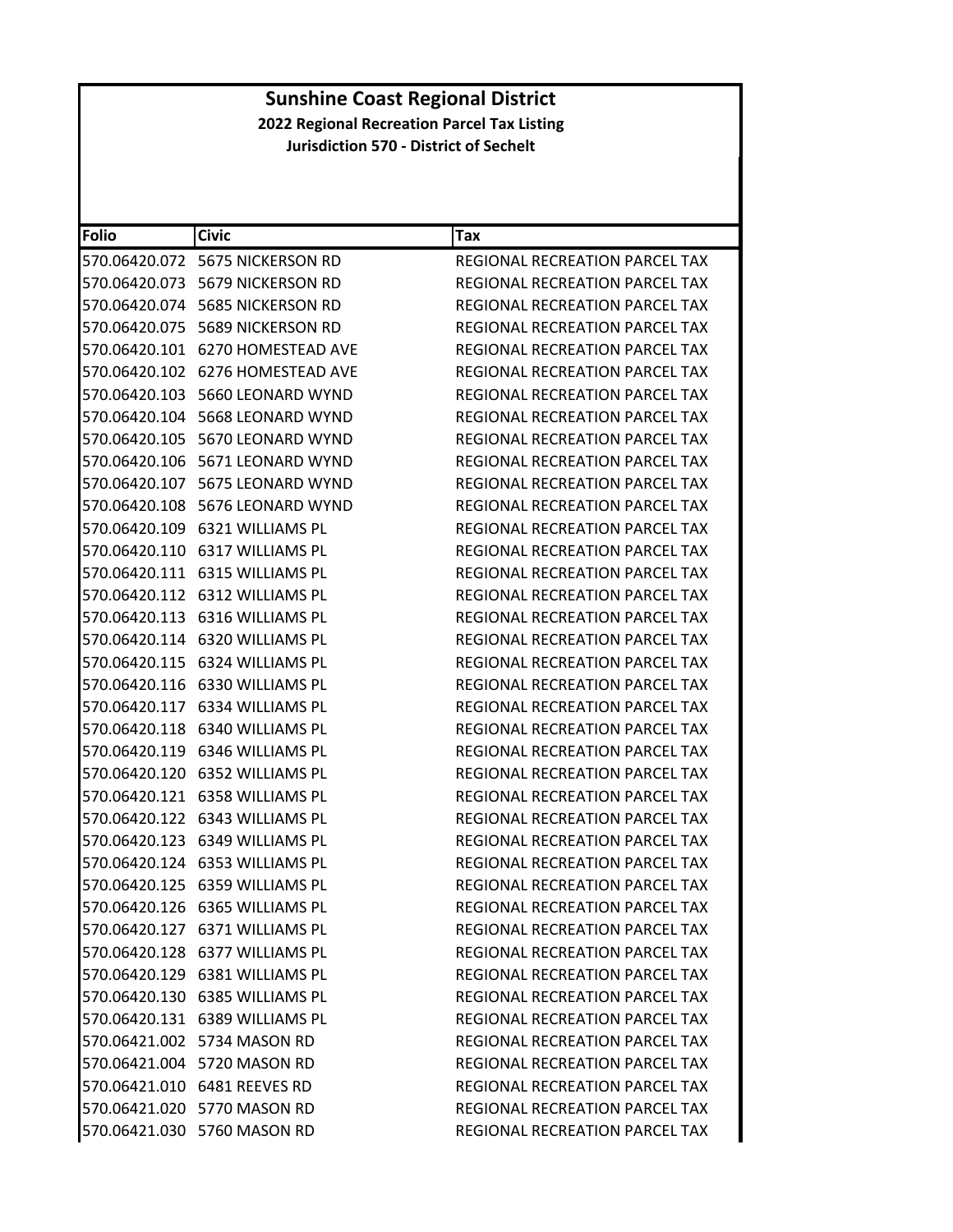| <b>Folio</b> | <b>Civic</b>                       | Tax                                   |
|--------------|------------------------------------|---------------------------------------|
|              | 570.06421.040 6403 REEVES RD       | REGIONAL RECREATION PARCEL TAX        |
|              | 570.06421.042 6433 REEVES RD       | REGIONAL RECREATION PARCEL TAX        |
|              | 570.06421.101    5684 EMILY WAY    | REGIONAL RECREATION PARCEL TAX        |
|              | 570.06421.102 5688 EMILY WAY       | <b>REGIONAL RECREATION PARCEL TAX</b> |
|              | 570.06421.103 5692 EMILY WAY       | REGIONAL RECREATION PARCEL TAX        |
|              | 570.06421.104 5696 EMILY WAY       | <b>REGIONAL RECREATION PARCEL TAX</b> |
|              | 570.06421.105 5700 EMILY WAY       | REGIONAL RECREATION PARCEL TAX        |
|              | 570.06421.106 5704 EMILY WAY       | <b>REGIONAL RECREATION PARCEL TAX</b> |
|              | 570.06421.107    5708 EMILY WAY    | REGIONAL RECREATION PARCEL TAX        |
|              | 570.06421.108 5712 EMILY WAY       | REGIONAL RECREATION PARCEL TAX        |
|              | 570.06421.109    5714 EMILY WAY    | REGIONAL RECREATION PARCEL TAX        |
|              | 570.06421.110    5718    EMILY WAY | REGIONAL RECREATION PARCEL TAX        |
|              | 570.06421.111 5722 EMILY WAY       | REGIONAL RECREATION PARCEL TAX        |
|              | 570.06421.112 5726 EMILY WAY       | REGIONAL RECREATION PARCEL TAX        |
|              | 570.06421.113 5728 EMILY WAY       | REGIONAL RECREATION PARCEL TAX        |
|              | 570.06421.114 5732 EMILY WAY       | REGIONAL RECREATION PARCEL TAX        |
|              | 570.06421.115    5736 EMILY WAY    | REGIONAL RECREATION PARCEL TAX        |
|              | 570.06421.116 5740 EMILY WAY       | <b>REGIONAL RECREATION PARCEL TAX</b> |
|              | 570.06421.117 5744 EMILY WAY       | REGIONAL RECREATION PARCEL TAX        |
|              | 570.06421.118 6315 TOWER RD        | REGIONAL RECREATION PARCEL TAX        |
|              | 570.06421.119 6319 TOWER RD        | REGIONAL RECREATION PARCEL TAX        |
|              | 570.06421.120 5748 EMILY WAY       | REGIONAL RECREATION PARCEL TAX        |
|              | 570.06421.121 5739 EMILY WAY       | REGIONAL RECREATION PARCEL TAX        |
|              | 570.06421.122    5735    EMILY WAY | REGIONAL RECREATION PARCEL TAX        |
|              | 570.06421.123    5731    EMILY WAY | REGIONAL RECREATION PARCEL TAX        |
|              |                                    | <b>REGIONAL RECREATION PARCEL TAX</b> |
|              |                                    | REGIONAL RECREATION PARCEL TAX        |
|              | 570.06421.126 5719 EMILY WAY       | REGIONAL RECREATION PARCEL TAX        |
|              | 570.06421.127 5703 EMILY WAY       | REGIONAL RECREATION PARCEL TAX        |
|              | 570.06421.128 5699 EMILY WAY       | REGIONAL RECREATION PARCEL TAX        |
|              | 570.06421.129 5695 EMILY WAY       | <b>REGIONAL RECREATION PARCEL TAX</b> |
|              | 570.06421.130 5691 EMILY WAY       | REGIONAL RECREATION PARCEL TAX        |
|              | 570.06421.131 5687 EMILY WAY       | REGIONAL RECREATION PARCEL TAX        |
|              | 570.06421.132 5683 EMILY WAY       | REGIONAL RECREATION PARCEL TAX        |
|              | 570.06421.133 5699 CARTIER RD      | REGIONAL RECREATION PARCEL TAX        |
|              | 570.06421.134 5703 CARTIER RD      | REGIONAL RECREATION PARCEL TAX        |
|              | 570.06421.135 5707 CARTIER RD      | REGIONAL RECREATION PARCEL TAX        |
|              | 570.06421.136 5711 CARTIER RD      | REGIONAL RECREATION PARCEL TAX        |
|              | 570.06421.137 5715 CARTIER RD      | REGIONAL RECREATION PARCEL TAX        |
|              | 570.06421.138 5719 CARTIER RD      | REGIONAL RECREATION PARCEL TAX        |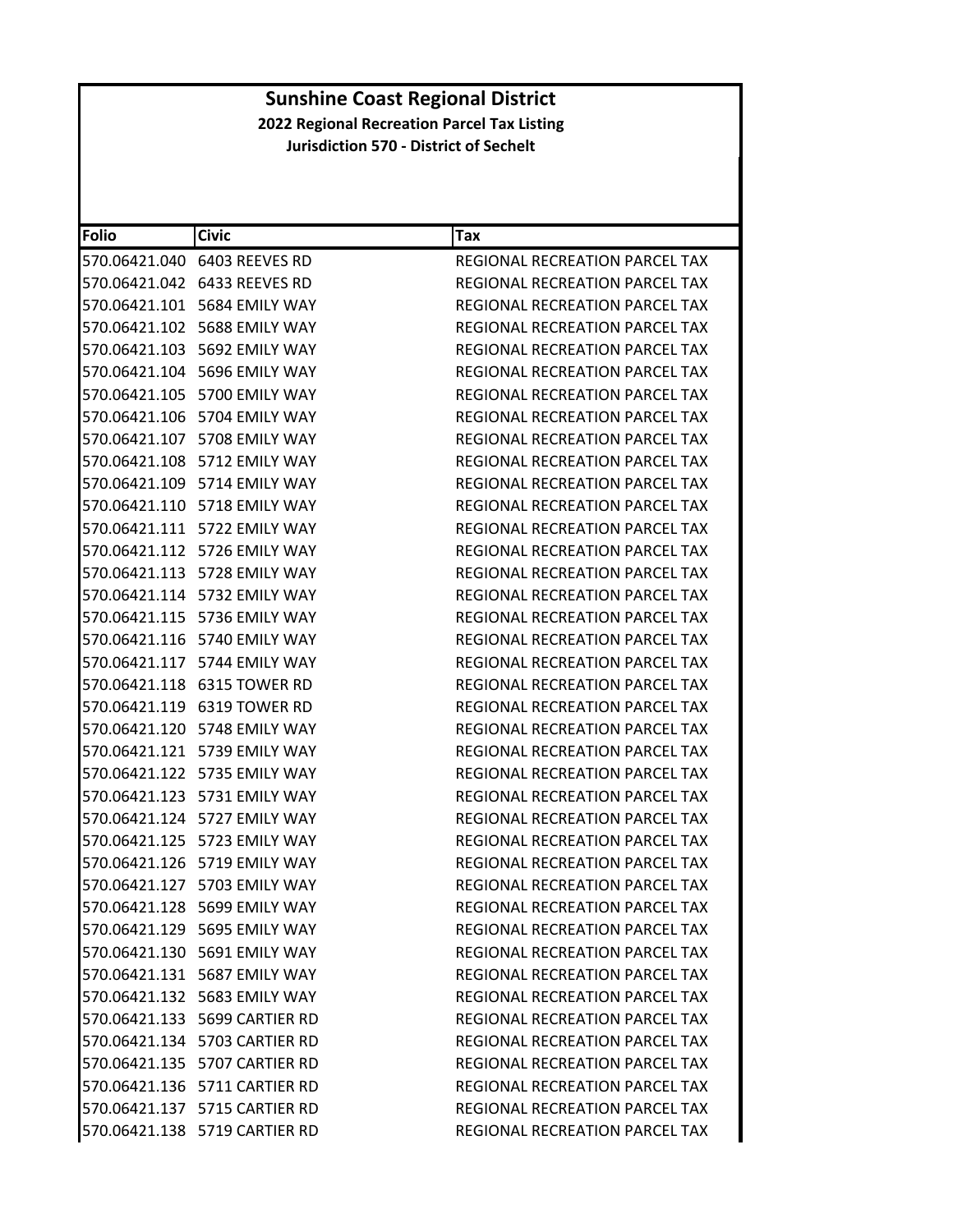| Folio | <b>Civic</b>                        | Tax                                   |
|-------|-------------------------------------|---------------------------------------|
|       | 570.06421.139 5723 CARTIER RD       | REGIONAL RECREATION PARCEL TAX        |
|       | 570.06421.140 5727 CARTIER RD       | REGIONAL RECREATION PARCEL TAX        |
|       | 570.06421.141    5731 CARTIER RD    | REGIONAL RECREATION PARCEL TAX        |
|       | 570.06421.142 5735 CARTIER RD       | REGIONAL RECREATION PARCEL TAX        |
|       | 570.06421.143 5739 CARTIER RD       | REGIONAL RECREATION PARCEL TAX        |
|       |                                     | REGIONAL RECREATION PARCEL TAX        |
|       | 570.06421.145    5747 CARTIER RD    | REGIONAL RECREATION PARCEL TAX        |
|       | 570.06421.146    5751 CARTIER RD    | REGIONAL RECREATION PARCEL TAX        |
|       |                                     | REGIONAL RECREATION PARCEL TAX        |
|       | 570.06421.148 5716 LOUISE WAY       | REGIONAL RECREATION PARCEL TAX        |
|       |                                     | REGIONAL RECREATION PARCEL TAX        |
|       |                                     | REGIONAL RECREATION PARCEL TAX        |
|       | 570.06421.151 5702 LOUISE WAY       | <b>REGIONAL RECREATION PARCEL TAX</b> |
|       | 570.06421.152 5696 LOUISE WAY       | REGIONAL RECREATION PARCEL TAX        |
|       | 570.06421.153    5692    LOUISE WAY | REGIONAL RECREATION PARCEL TAX        |
|       | 570.06421.154    5688    LOUISE WAY | REGIONAL RECREATION PARCEL TAX        |
|       |                                     | REGIONAL RECREATION PARCEL TAX        |
|       | 570.06421.156    5691    LOUISE WAY | <b>REGIONAL RECREATION PARCEL TAX</b> |
|       | 570.06421.157    5687    LOUISE WAY | REGIONAL RECREATION PARCEL TAX        |
|       | 570.06421.158    5683    LOUISE WAY | REGIONAL RECREATION PARCEL TAX        |
|       | 570.06421.159 5726 CARTIER RD       | REGIONAL RECREATION PARCEL TAX        |
|       | 570.06421.160    5732 CARTIER RD    | REGIONAL RECREATION PARCEL TAX        |
|       | 570.06421.161 5738 CARTIER RD       | REGIONAL RECREATION PARCEL TAX        |
|       | 570.06421.162    5744 CARTIER RD    | REGIONAL RECREATION PARCEL TAX        |
|       | 570.06421.176    6311 TYLER RD      | REGIONAL RECREATION PARCEL TAX        |
|       | 570.06421.177    6317 TYLER RD      | REGIONAL RECREATION PARCEL TAX        |
|       | 570.06421.178 6321 TYLER RD         | <b>REGIONAL RECREATION PARCEL TAX</b> |
|       | 570.06421.179 6325 TYLER RD         | <b>REGIONAL RECREATION PARCEL TAX</b> |
|       | 570.06421.180 6331 TYLER RD         | REGIONAL RECREATION PARCEL TAX        |
|       | 570.06421.181 6335 TYLER RD         | REGIONAL RECREATION PARCEL TAX        |
|       | 570.06421.182 6341 TYLER RD         | REGIONAL RECREATION PARCEL TAX        |
|       | 570.06421.183 6347 TYLER RD         | REGIONAL RECREATION PARCEL TAX        |
|       | 570.06421.184 6351 TYLER RD         | <b>REGIONAL RECREATION PARCEL TAX</b> |
|       | 570.06421.185 6357 TYLER RD         | REGIONAL RECREATION PARCEL TAX        |
|       | 570.06421.186 5699 NICKERSON RD     | REGIONAL RECREATION PARCEL TAX        |
|       | 570.06421.187 5705 NICKERSON RD     | REGIONAL RECREATION PARCEL TAX        |
|       | 570.06421.188 5711 NICKERSON RD     | REGIONAL RECREATION PARCEL TAX        |
|       | 570.06421.189 5717 NICKERSON RD     | REGIONAL RECREATION PARCEL TAX        |
|       | 570.06421.190 5723 NICKERSON RD     | REGIONAL RECREATION PARCEL TAX        |
|       | 570.06421.191 5727 NICKERSON RD     | REGIONAL RECREATION PARCEL TAX        |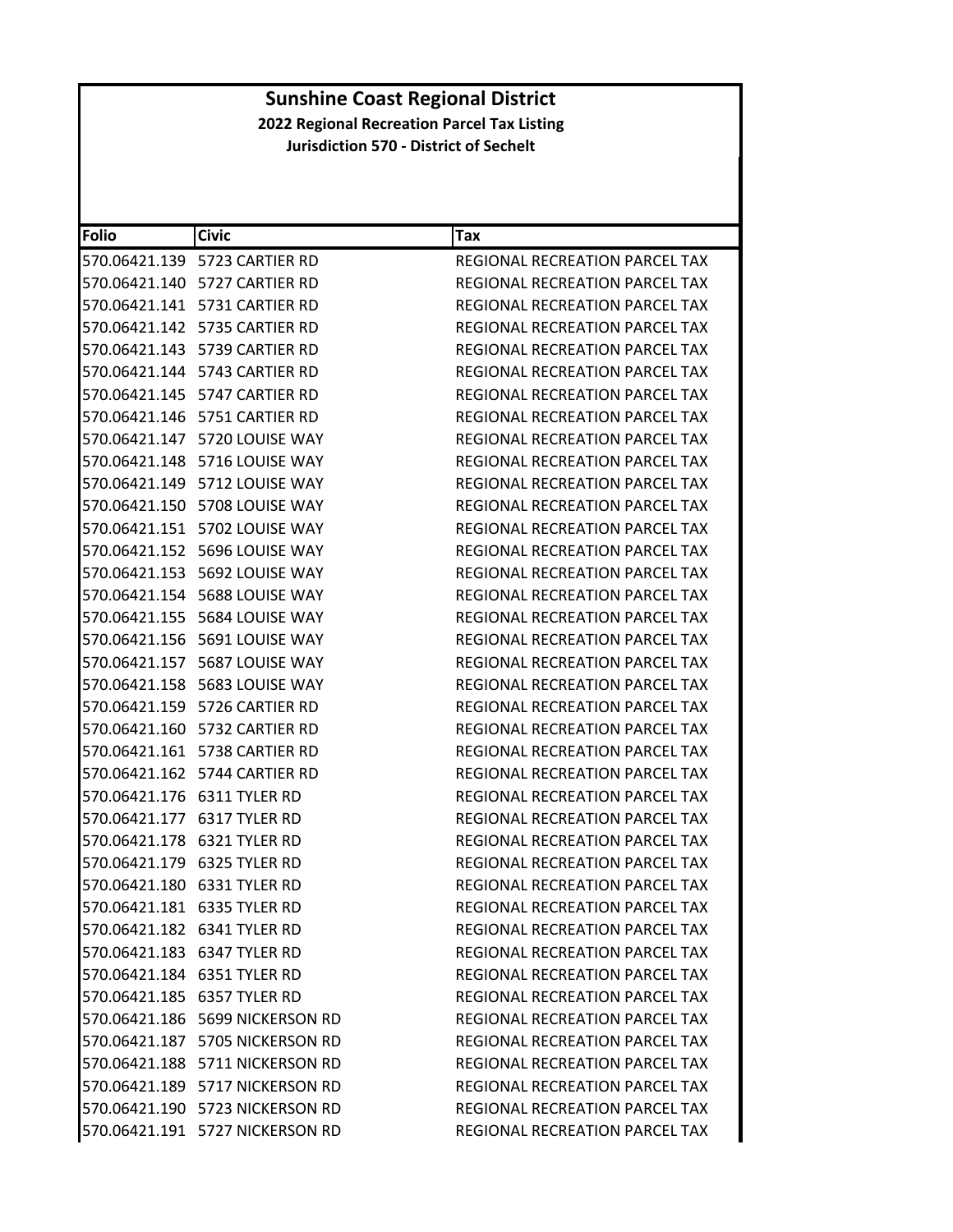| <b>Folio</b>  | <b>Civic</b>                       | Tax                                   |
|---------------|------------------------------------|---------------------------------------|
|               | 570.06421.192 5731 NICKERSON RD    | REGIONAL RECREATION PARCEL TAX        |
|               |                                    | REGIONAL RECREATION PARCEL TAX        |
|               | 570.06421.194 5739 NICKERSON RD    | <b>REGIONAL RECREATION PARCEL TAX</b> |
|               | 570.06421.195    5743 NICKERSON RD | REGIONAL RECREATION PARCEL TAX        |
|               | 570.06421.200 6327 TOWER RD        | REGIONAL RECREATION PARCEL TAX        |
|               | 570.06421.205 6333 TOWER RD        | <b>REGIONAL RECREATION PARCEL TAX</b> |
|               | 570.06421.210 6337 TOWER RD        | REGIONAL RECREATION PARCEL TAX        |
|               | 570.06421.215 6343 TOWER RD        | REGIONAL RECREATION PARCEL TAX        |
|               | 570.06421.220 6347 TOWER RD        | REGIONAL RECREATION PARCEL TAX        |
|               | 570.06421.225 6353 TOWER RD        | REGIONAL RECREATION PARCEL TAX        |
|               | 570.06421.230 6357 TOWER RD        | REGIONAL RECREATION PARCEL TAX        |
|               | 570.06421.235 6363 TOWER RD        | REGIONAL RECREATION PARCEL TAX        |
|               | 570.06421.240 6367 TOWER RD        | <b>REGIONAL RECREATION PARCEL TAX</b> |
|               |                                    | REGIONAL RECREATION PARCEL TAX        |
|               | 570.06421.250 6377 TOWER RD        | REGIONAL RECREATION PARCEL TAX        |
|               | 570.06421.255 6383 TOWER RD        | REGIONAL RECREATION PARCEL TAX        |
|               | 570.06421.260 6387 TOWER RD        | REGIONAL RECREATION PARCEL TAX        |
|               | 570.06421.265 6393 TOWER RD        | REGIONAL RECREATION PARCEL TAX        |
|               | 570.06421.270 6397 TOWER RD        | <b>REGIONAL RECREATION PARCEL TAX</b> |
|               |                                    | REGIONAL RECREATION PARCEL TAX        |
|               | 570.06421.280 6407 TOWER RD        | REGIONAL RECREATION PARCEL TAX        |
|               |                                    | REGIONAL RECREATION PARCEL TAX        |
|               | 570.06422.205 6467 WIGARD RD       | REGIONAL RECREATION PARCEL TAX        |
| 570.06422.240 |                                    | REGIONAL RECREATION PARCEL TAX        |
|               | 570.06422.300 5852 MASON RD        | REGIONAL RECREATION PARCEL TAX        |
|               | 570.06423.000 6540 REEVES RD       | REGIONAL RECREATION PARCEL TAX        |
|               | 570.06424.000    5941 MASON RD     | REGIONAL RECREATION PARCEL TAX        |
|               | 570.06425.000 6086 MASON RD        | REGIONAL RECREATION PARCEL TAX        |
|               | 570.06426.000 6065 MASON RD        | REGIONAL RECREATION PARCEL TAX        |
|               | 570.06427.000 6111 MASON RD        | REGIONAL RECREATION PARCEL TAX        |
|               | 570.06428.000 6104 MASON RD        | REGIONAL RECREATION PARCEL TAX        |
|               | 570.06445.000 1798 TYSON RD        | <b>REGIONAL RECREATION PARCEL TAX</b> |
|               | 570.06446.000 1824 TYSON RD        | <b>REGIONAL RECREATION PARCEL TAX</b> |
|               | 570.06447.000 1883 TYSON RD        | <b>REGIONAL RECREATION PARCEL TAX</b> |
|               | 570.06448.000 4170 ROCKY RD        | REGIONAL RECREATION PARCEL TAX        |
|               | 570.06449.000 1831 TYSON RD        | <b>REGIONAL RECREATION PARCEL TAX</b> |
|               | 570.06450.005 4186 ROCKY RD        | REGIONAL RECREATION PARCEL TAX        |
|               | 570.06450.010 4196 ROCKY RD        | REGIONAL RECREATION PARCEL TAX        |
|               | 570.06450.015 4200 ROCKY RD        | <b>REGIONAL RECREATION PARCEL TAX</b> |
|               | 570.06479.010 6008 CORACLE PL      | REGIONAL RECREATION PARCEL TAX        |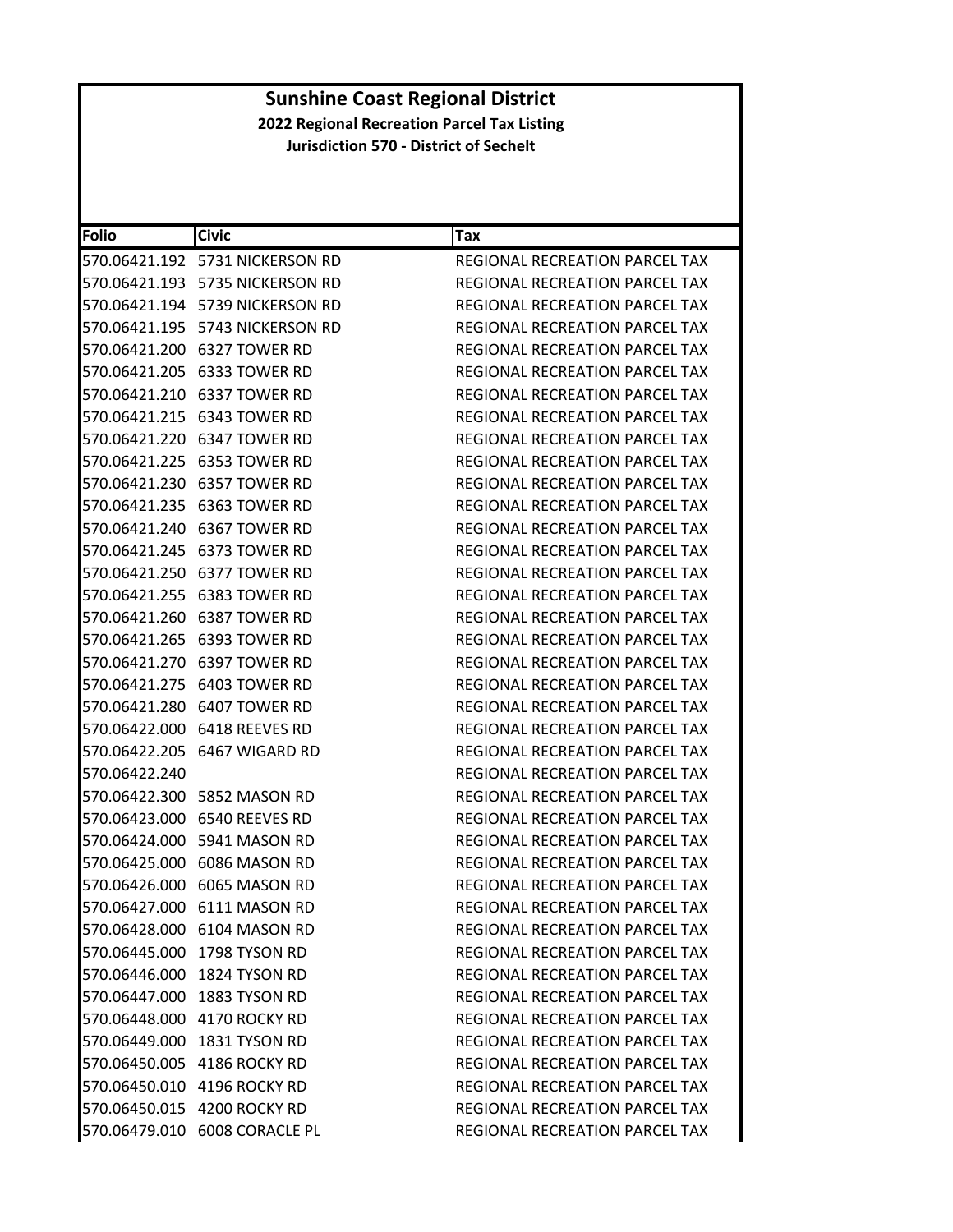| Folio                     | <b>Civic</b>                     | Tax                                   |
|---------------------------|----------------------------------|---------------------------------------|
|                           | 570.06479.020 6012 CORACLE PL    | REGIONAL RECREATION PARCEL TAX        |
|                           | 570.06479.030 6018 CORACLE PL    | REGIONAL RECREATION PARCEL TAX        |
|                           | 570.06479.040 6024 CORACLE PL    | REGIONAL RECREATION PARCEL TAX        |
|                           | 570.06479.050 6028 CORACLE PL    | <b>REGIONAL RECREATION PARCEL TAX</b> |
|                           | 570.06479.060 6036 CORACLE PL    | REGIONAL RECREATION PARCEL TAX        |
|                           | 570.06479.085 6043 CORACLE DR    | REGIONAL RECREATION PARCEL TAX        |
|                           | 570.06479.100 6041 SANDY HOOK RD | REGIONAL RECREATION PARCEL TAX        |
|                           | 570.06479.105 6037 SANDY HOOK RD | <b>REGIONAL RECREATION PARCEL TAX</b> |
|                           | 570.06479.120 6040 CORACLE PL    | REGIONAL RECREATION PARCEL TAX        |
| 570.06479.135             | 6005 ARK RD                      | REGIONAL RECREATION PARCEL TAX        |
| 570.06479.165 5999 ARK RD |                                  | REGIONAL RECREATION PARCEL TAX        |
|                           | 570.06479.170 6907 PORPOISE DR   | REGIONAL RECREATION PARCEL TAX        |
|                           | 570.06479.180 6913 PORPOISE DR   | REGIONAL RECREATION PARCEL TAX        |
|                           | 570.06479.190 6917 PORPOISE DR   | REGIONAL RECREATION PARCEL TAX        |
|                           | 570.06479.201 6919 PRAWN WAY     | REGIONAL RECREATION PARCEL TAX        |
|                           | 570.06479.211 6921 PRAWN WAY     | REGIONAL RECREATION PARCEL TAX        |
|                           | 570.06479.220 6208 CORACLE DR    | REGIONAL RECREATION PARCEL TAX        |
|                           | 570.06479.230 6200 CORACLE DR    | REGIONAL RECREATION PARCEL TAX        |
|                           | 570.06479.240 6868 SHRIMP WAY    | REGIONAL RECREATION PARCEL TAX        |
|                           | 570.06479.250 6189 CORACLE DR    | REGIONAL RECREATION PARCEL TAX        |
|                           | 570.06479.260 6195 CORACLE DR    | REGIONAL RECREATION PARCEL TAX        |
|                           | 570.06479.270 6201 CORACLE DR    | REGIONAL RECREATION PARCEL TAX        |
|                           | 570.06479.280 6207 CORACLE DR    | REGIONAL RECREATION PARCEL TAX        |
|                           | 570.06479.290 6223 CORACLE DR    | REGIONAL RECREATION PARCEL TAX        |
|                           | 570.06479.300 6015 CORACLE PL    | REGIONAL RECREATION PARCEL TAX        |
|                           | 570.06479.310 6021 CORACLE PL    | REGIONAL RECREATION PARCEL TAX        |
|                           | 570.06479.320 6025 CORACLE PL    | REGIONAL RECREATION PARCEL TAX        |
|                           | 570.06479.330 6031 CORACLE PL    | <b>REGIONAL RECREATION PARCEL TAX</b> |
|                           | 570.06479.340 6035 CORACLE PL    | REGIONAL RECREATION PARCEL TAX        |
|                           | 570.06479.350 6039 CORACLE PL    | REGIONAL RECREATION PARCEL TAX        |
|                           | 570.06479.360 6043 CORACLE PL    | REGIONAL RECREATION PARCEL TAX        |
|                           | 570.06479.370 6041 CORACLE PL    | <b>REGIONAL RECREATION PARCEL TAX</b> |
|                           | 570.06479.380 6190 CORACLE DR    | REGIONAL RECREATION PARCEL TAX        |
|                           | 570.06479.390 6034 CORACLE DR    | <b>REGIONAL RECREATION PARCEL TAX</b> |
|                           | 570.06479.400 6028 CORACLE DR    | REGIONAL RECREATION PARCEL TAX        |
|                           | 570.06479.410 6031 CORACLE DR    | REGIONAL RECREATION PARCEL TAX        |
|                           | 570.06479.430 6019 SANDY HOOK RD | REGIONAL RECREATION PARCEL TAX        |
|                           | 570.06479.450 6053 CORACLE DR    | <b>REGIONAL RECREATION PARCEL TAX</b> |
|                           | 570.06479.460 6055 CORACLE DR    | REGIONAL RECREATION PARCEL TAX        |
|                           | 570.06479.470 6061 CORACLE DR    | REGIONAL RECREATION PARCEL TAX        |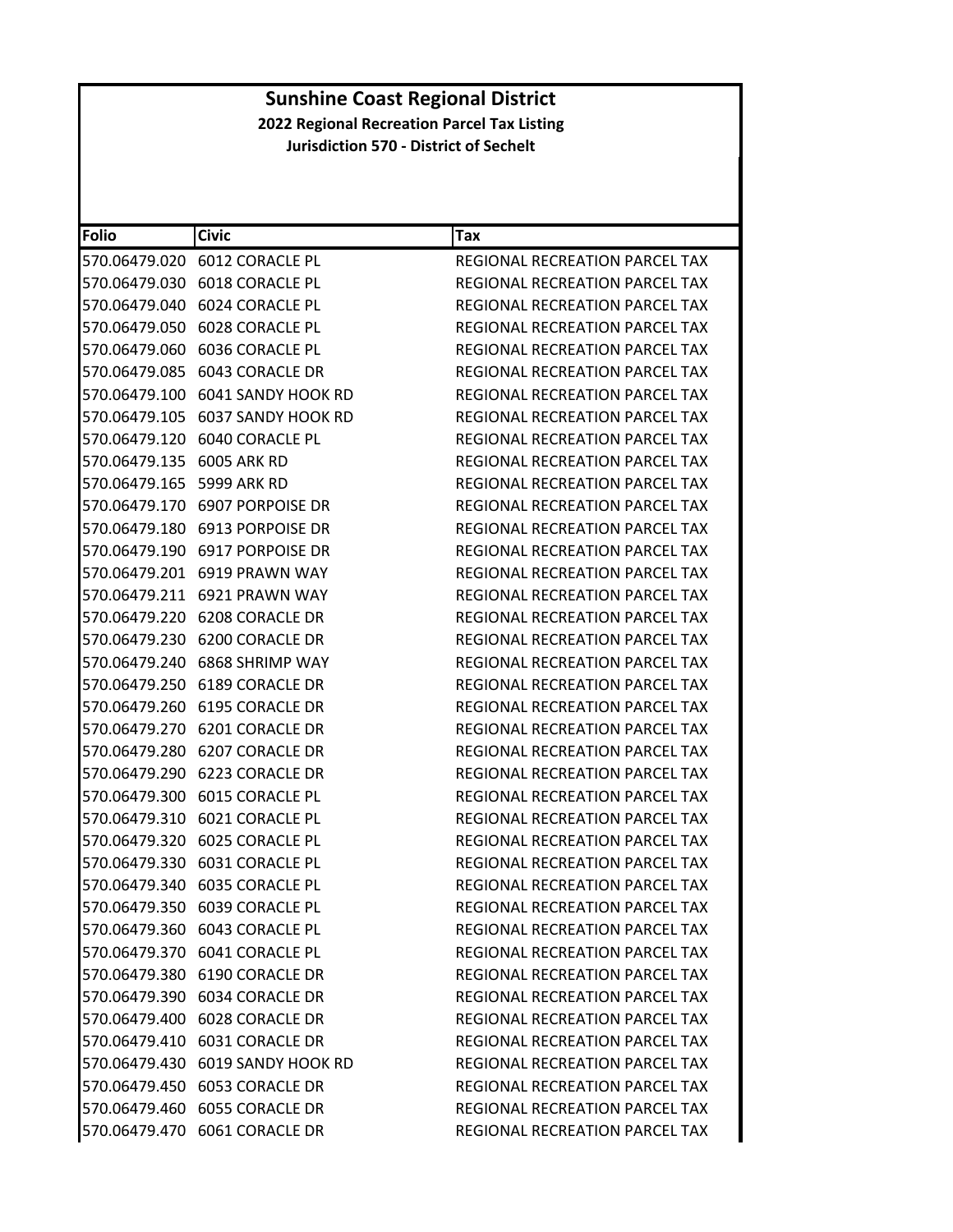| Folio         | <b>Civic</b>                        | Tax                                   |
|---------------|-------------------------------------|---------------------------------------|
|               |                                     | REGIONAL RECREATION PARCEL TAX        |
|               |                                     | REGIONAL RECREATION PARCEL TAX        |
|               | 570.06479.500 6071 CORACLE DR       | REGIONAL RECREATION PARCEL TAX        |
| 570.06479.510 | 6075 CORACLE DR                     | REGIONAL RECREATION PARCEL TAX        |
|               |                                     | REGIONAL RECREATION PARCEL TAX        |
|               |                                     | <b>REGIONAL RECREATION PARCEL TAX</b> |
| 570.06479.540 |                                     | REGIONAL RECREATION PARCEL TAX        |
|               | 570.06479.550 6093 CORACLE DR       | REGIONAL RECREATION PARCEL TAX        |
|               | 570.06479.555 6101 CORACLE DR       | REGIONAL RECREATION PARCEL TAX        |
|               | 570.06479.560 6109 CORACLE DR       | REGIONAL RECREATION PARCEL TAX        |
| 570.06479.565 |                                     | REGIONAL RECREATION PARCEL TAX        |
|               | 570.06479.570 6115 CORACLE DR       | REGIONAL RECREATION PARCEL TAX        |
|               | 570.06479.575 6121 CORACLE DR       | REGIONAL RECREATION PARCEL TAX        |
|               | 570.06479.580 6127 CORACLE DR       | <b>REGIONAL RECREATION PARCEL TAX</b> |
|               | 570.06479.585 6129 CORACLE DR       | <b>REGIONAL RECREATION PARCEL TAX</b> |
|               | 570.06479.590 6133 CORACLE DR       | REGIONAL RECREATION PARCEL TAX        |
|               | 570.06479.595 6137 CORACLE DR       | REGIONAL RECREATION PARCEL TAX        |
|               | 570.06479.600 6143 CORACLE DR       | <b>REGIONAL RECREATION PARCEL TAX</b> |
|               | 570.06479.605 6044 CORACLE PL       | REGIONAL RECREATION PARCEL TAX        |
|               |                                     | REGIONAL RECREATION PARCEL TAX        |
|               | 570.06479.615 6163 CORACLE DR       | REGIONAL RECREATION PARCEL TAX        |
|               | 570.06479.620 6179 CORACLE DR       | REGIONAL RECREATION PARCEL TAX        |
| 570.06479.625 |                                     | REGIONAL RECREATION PARCEL TAX        |
|               |                                     | REGIONAL RECREATION PARCEL TAX        |
| 570.06479.635 |                                     | REGIONAL RECREATION PARCEL TAX        |
|               | 570.06479.640 6164 CORACLE DR       | REGIONAL RECREATION PARCEL TAX        |
|               | 570.06479.645 6168 CORACLE DR       | <b>REGIONAL RECREATION PARCEL TAX</b> |
|               | 570.06479.660 6858 SHRIMP WAY       | <b>REGIONAL RECREATION PARCEL TAX</b> |
|               | 570.06479.661 6054 CORACLE DR       | REGIONAL RECREATION PARCEL TAX        |
|               | 570.06479.662 6044 CORACLE DR       | <b>REGIONAL RECREATION PARCEL TAX</b> |
|               | 570.06479.665 5958 SANDY HOOK RD    | REGIONAL RECREATION PARCEL TAX        |
|               | 570.06479.670 5952 SANDY HOOK RD    | <b>REGIONAL RECREATION PARCEL TAX</b> |
|               | 570.06479.675 6910 PORPOISE DR      | REGIONAL RECREATION PARCEL TAX        |
|               | 570.06479.677 6815 SANDY HOOK TRAIL | REGIONAL RECREATION PARCEL TAX        |
| 570.06479.678 |                                     | REGIONAL RECREATION PARCEL TAX        |
|               | 570.06479.679 6799 SANDY HOOK TRAIL | <b>REGIONAL RECREATION PARCEL TAX</b> |
|               | 570.06479.680 6791 SANDY HOOK TRAIL | REGIONAL RECREATION PARCEL TAX        |
|               | 570.06479.681 6783 SANDY HOOK TRAIL | REGIONAL RECREATION PARCEL TAX        |
|               | 570.06479.682 6777 SANDY HOOK TRAIL | REGIONAL RECREATION PARCEL TAX        |
|               | 570.06479.683 6767 SANDY HOOK TRAIL | REGIONAL RECREATION PARCEL TAX        |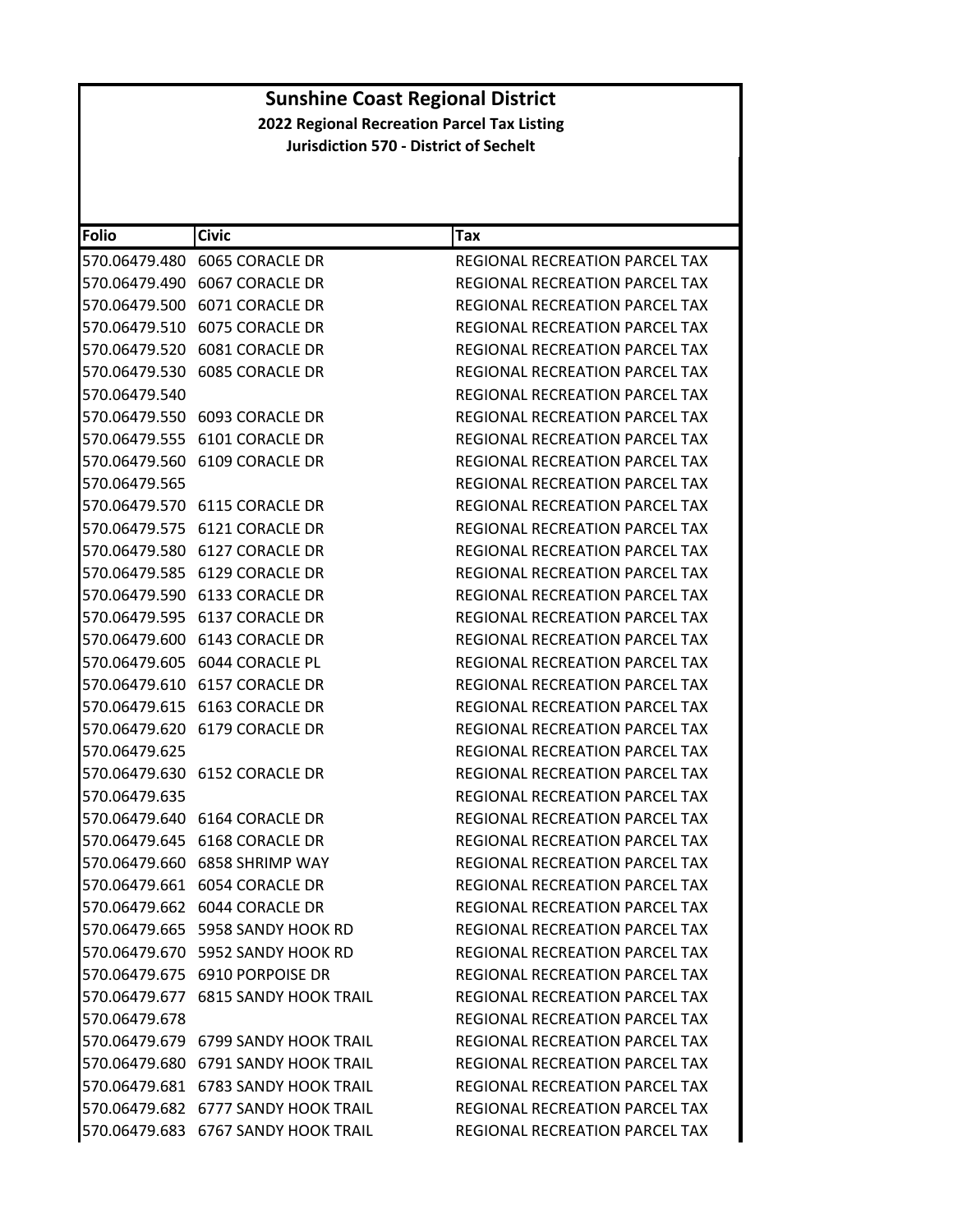| Folio                    | <b>Civic</b>                        | Tax                                   |
|--------------------------|-------------------------------------|---------------------------------------|
|                          | 570.06479.684 6761 SANDY HOOK TRAIL | REGIONAL RECREATION PARCEL TAX        |
| 570.06479.685            | 6753 SANDY HOOK TRAIL               | REGIONAL RECREATION PARCEL TAX        |
| 570.06479.686            | <b>6745 SANDY HOOK TRAIL</b>        | REGIONAL RECREATION PARCEL TAX        |
|                          |                                     | REGIONAL RECREATION PARCEL TAX        |
| 570.06479.688            | <b>5968 SKOOKUMCHUK RD</b>          | REGIONAL RECREATION PARCEL TAX        |
|                          | 570.06479.689 5962 SKOOKUMCHUK RD   | <b>REGIONAL RECREATION PARCEL TAX</b> |
| 570.06479.690            | 5963 SKOOKUMCHUK RD                 | REGIONAL RECREATION PARCEL TAX        |
| 570.06479.691            | 6882 SEAVIEW RD                     | REGIONAL RECREATION PARCEL TAX        |
|                          | 570.06479.692 6876 SEAVIEW RD       | REGIONAL RECREATION PARCEL TAX        |
| 570.06479.693            | 6872 SEAVIEW RD                     | REGIONAL RECREATION PARCEL TAX        |
|                          | 570.06479.694 6866 SEAVIEW RD       | REGIONAL RECREATION PARCEL TAX        |
|                          | 570.06479.695 6860 SEAVIEW RD       | REGIONAL RECREATION PARCEL TAX        |
| 570.06479.696            | 6854 SEAVIEW RD                     | <b>REGIONAL RECREATION PARCEL TAX</b> |
|                          | 570.06479.697 6850 SEAVIEW RD       | REGIONAL RECREATION PARCEL TAX        |
| 570.06479.698            | 6846 SEAVIEW RD                     | REGIONAL RECREATION PARCEL TAX        |
| 570.06479.699            |                                     | REGIONAL RECREATION PARCEL TAX        |
|                          | 570.06479.701 6840 SEAVIEW RD       | REGIONAL RECREATION PARCEL TAX        |
| 570.06479.702            |                                     | <b>REGIONAL RECREATION PARCEL TAX</b> |
|                          | 570.06479.705 6851 SEAVIEW RD       | REGIONAL RECREATION PARCEL TAX        |
|                          | 570.06479.706    6855    SEAVIEW RD | REGIONAL RECREATION PARCEL TAX        |
| 570.06479.707            |                                     | REGIONAL RECREATION PARCEL TAX        |
|                          | 570.06479.708 6859 SEAVIEW RD       | REGIONAL RECREATION PARCEL TAX        |
| 570.06479.709            | 6863 SEAVIEW RD                     | REGIONAL RECREATION PARCEL TAX        |
|                          | 570.06479.713 6879 SEAVIEW RD       | REGIONAL RECREATION PARCEL TAX        |
|                          | 570.06479.714 6883 SEAVIEW RD       | REGIONAL RECREATION PARCEL TAX        |
| 570.06479.715            | 6887 SEAVIEW RD                     | REGIONAL RECREATION PARCEL TAX        |
|                          | 570.06479.717    6836 SEAVIEW RD    | REGIONAL RECREATION PARCEL TAX        |
| 570.06479.718            | 6845 SEAVIEW RD                     | REGIONAL RECREATION PARCEL TAX        |
|                          | 570.06479.800 6873 SEAVIEW RD       | REGIONAL RECREATION PARCEL TAX        |
| 570.06479.805 SEAVIEW RD |                                     | REGIONAL RECREATION PARCEL TAX        |
|                          | 570.06479.810 6027 SANDY HOOK RD    | REGIONAL RECREATION PARCEL TAX        |
| 570.06479.900            |                                     | REGIONAL RECREATION PARCEL TAX        |
| 570.06480.000            |                                     | REGIONAL RECREATION PARCEL TAX        |
|                          | 570.06481.000 6777 SECHELT INLET RD | REGIONAL RECREATION PARCEL TAX        |
| 570.06482.000            |                                     | REGIONAL RECREATION PARCEL TAX        |
| 570.06483.000            |                                     | REGIONAL RECREATION PARCEL TAX        |
| 570.06484.000            |                                     | <b>REGIONAL RECREATION PARCEL TAX</b> |
| 570.06485.000            |                                     | REGIONAL RECREATION PARCEL TAX        |
|                          | 570.06486.000 6622 SECHELT INLET RD | <b>REGIONAL RECREATION PARCEL TAX</b> |
| 570.06487.000            |                                     | REGIONAL RECREATION PARCEL TAX        |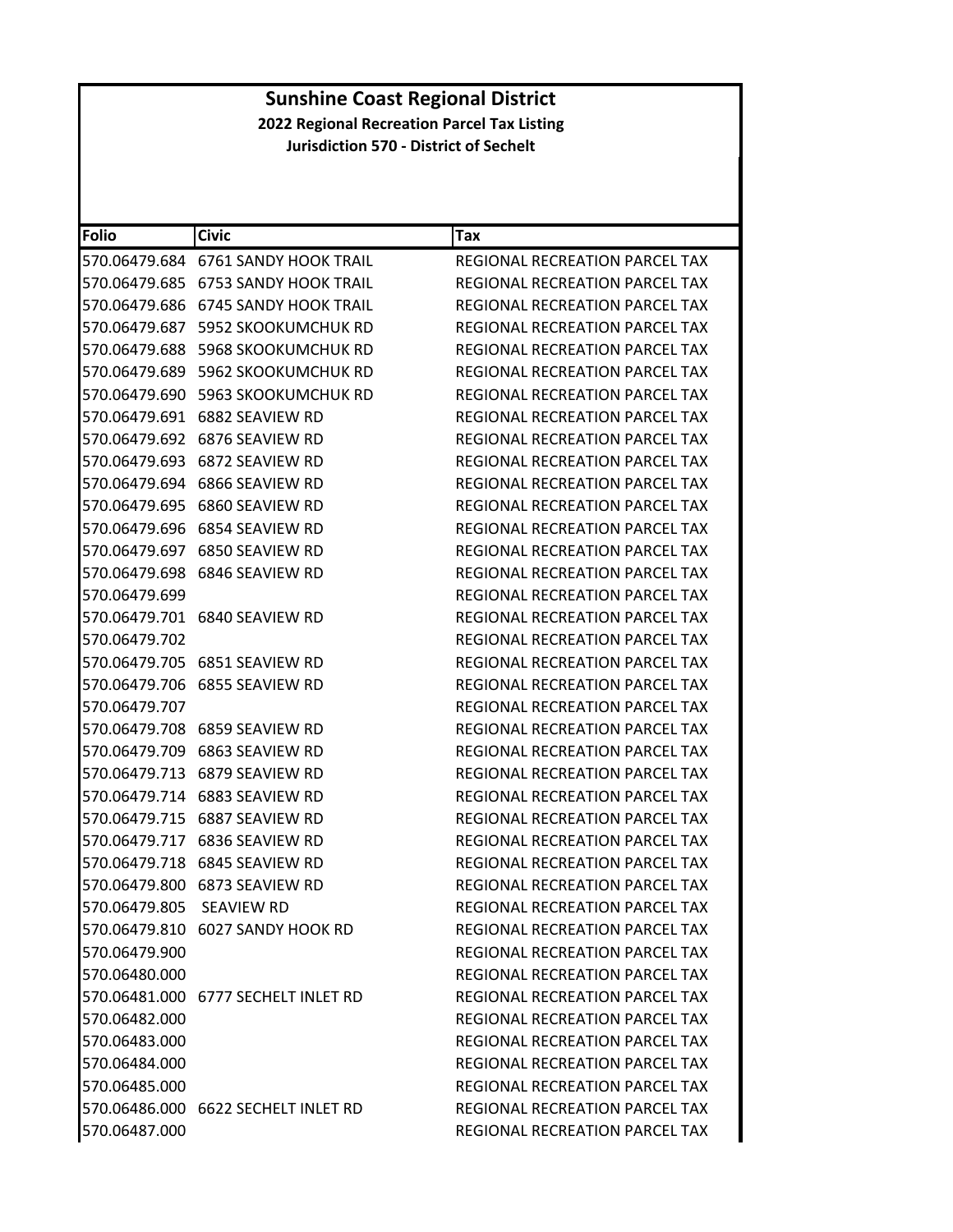| <b>Folio</b>                     | <b>Civic</b>                          | Tax                                   |
|----------------------------------|---------------------------------------|---------------------------------------|
| 570.06488.000                    | 6787 SECHELT INLET RD                 | REGIONAL RECREATION PARCEL TAX        |
|                                  |                                       | REGIONAL RECREATION PARCEL TAX        |
|                                  |                                       | REGIONAL RECREATION PARCEL TAX        |
| 570.06500.000                    |                                       | REGIONAL RECREATION PARCEL TAX        |
| 570.06550.000 5518 HILL RD       |                                       | REGIONAL RECREATION PARCEL TAX        |
| 570.06551.005 5504 HILL RD       |                                       | REGIONAL RECREATION PARCEL TAX        |
| 570.06551.010 5500 HILL RD       |                                       | REGIONAL RECREATION PARCEL TAX        |
| 570.06551.015 5496 HILL RD       |                                       | REGIONAL RECREATION PARCEL TAX        |
| 570.06551.020 5490 HILL RD       |                                       | REGIONAL RECREATION PARCEL TAX        |
| 570.06551.025    5482    HILL RD |                                       | REGIONAL RECREATION PARCEL TAX        |
| 570.06551.030                    | <b>HILL RD</b>                        | REGIONAL RECREATION PARCEL TAX        |
| 570.06551.035    5493    HILL RD |                                       | REGIONAL RECREATION PARCEL TAX        |
| 570.06551.040    5497    HILL RD |                                       | REGIONAL RECREATION PARCEL TAX        |
| 570.06551.045 7077 DALE RD       |                                       | REGIONAL RECREATION PARCEL TAX        |
| 570.06551.050 7073 DALE RD       |                                       | REGIONAL RECREATION PARCEL TAX        |
| 570.06551.055                    | 7065 DALE RD                          | <b>REGIONAL RECREATION PARCEL TAX</b> |
| 570.06551.060    5527 HILL RD    |                                       | REGIONAL RECREATION PARCEL TAX        |
| 570.06551.065 5515 HILL RD       |                                       | REGIONAL RECREATION PARCEL TAX        |
| 570.06551.070                    | 7060 DALE RD                          | REGIONAL RECREATION PARCEL TAX        |
| 570.06551.075 7064 DALE RD       |                                       | REGIONAL RECREATION PARCEL TAX        |
| 570.06551.080                    | 7068 DALE RD                          | REGIONAL RECREATION PARCEL TAX        |
| 570.06551.085                    | 7074 DALE RD                          | REGIONAL RECREATION PARCEL TAX        |
| 570.06551.090                    |                                       | REGIONAL RECREATION PARCEL TAX        |
| 570.06552.005 7129 DALE RD       |                                       | REGIONAL RECREATION PARCEL TAX        |
| 570.06552.010                    | DALE RD                               | REGIONAL RECREATION PARCEL TAX        |
| 570.06552.015                    | 7117 DALE RD                          | REGIONAL RECREATION PARCEL TAX        |
| 570.06552.020                    | 7107 DALE RD                          | REGIONAL RECREATION PARCEL TAX        |
| 570.06552.025                    | 7101 DALE RD                          | REGIONAL RECREATION PARCEL TAX        |
| 570.06552.030                    | 7095 DALE RD                          | REGIONAL RECREATION PARCEL TAX        |
| 570.06552.035 7087 DALE RD       |                                       | REGIONAL RECREATION PARCEL TAX        |
| 570.06552.040 7090 DALE RD       |                                       | REGIONAL RECREATION PARCEL TAX        |
| 570.06552.045 7098 DALE RD       |                                       | REGIONAL RECREATION PARCEL TAX        |
| 570.06552.050 7104 DALE RD       |                                       | <b>REGIONAL RECREATION PARCEL TAX</b> |
| 570.06552.055 7110 DALE RD       |                                       | REGIONAL RECREATION PARCEL TAX        |
| 570.06552.060 7116 DALE RD       |                                       | REGIONAL RECREATION PARCEL TAX        |
| 570.06552.065 7122 DALE RD       |                                       | REGIONAL RECREATION PARCEL TAX        |
| 570.06552.070                    | 7128 DALE RD                          | REGIONAL RECREATION PARCEL TAX        |
|                                  | 570.06552.075 SUNSHINE COAST HWY      | <b>REGIONAL RECREATION PARCEL TAX</b> |
|                                  | 570.06554.000 7195 SUNSHINE COAST HWY | REGIONAL RECREATION PARCEL TAX        |
| 570.06555.000                    | SUNSHINE COAST HWY                    | REGIONAL RECREATION PARCEL TAX        |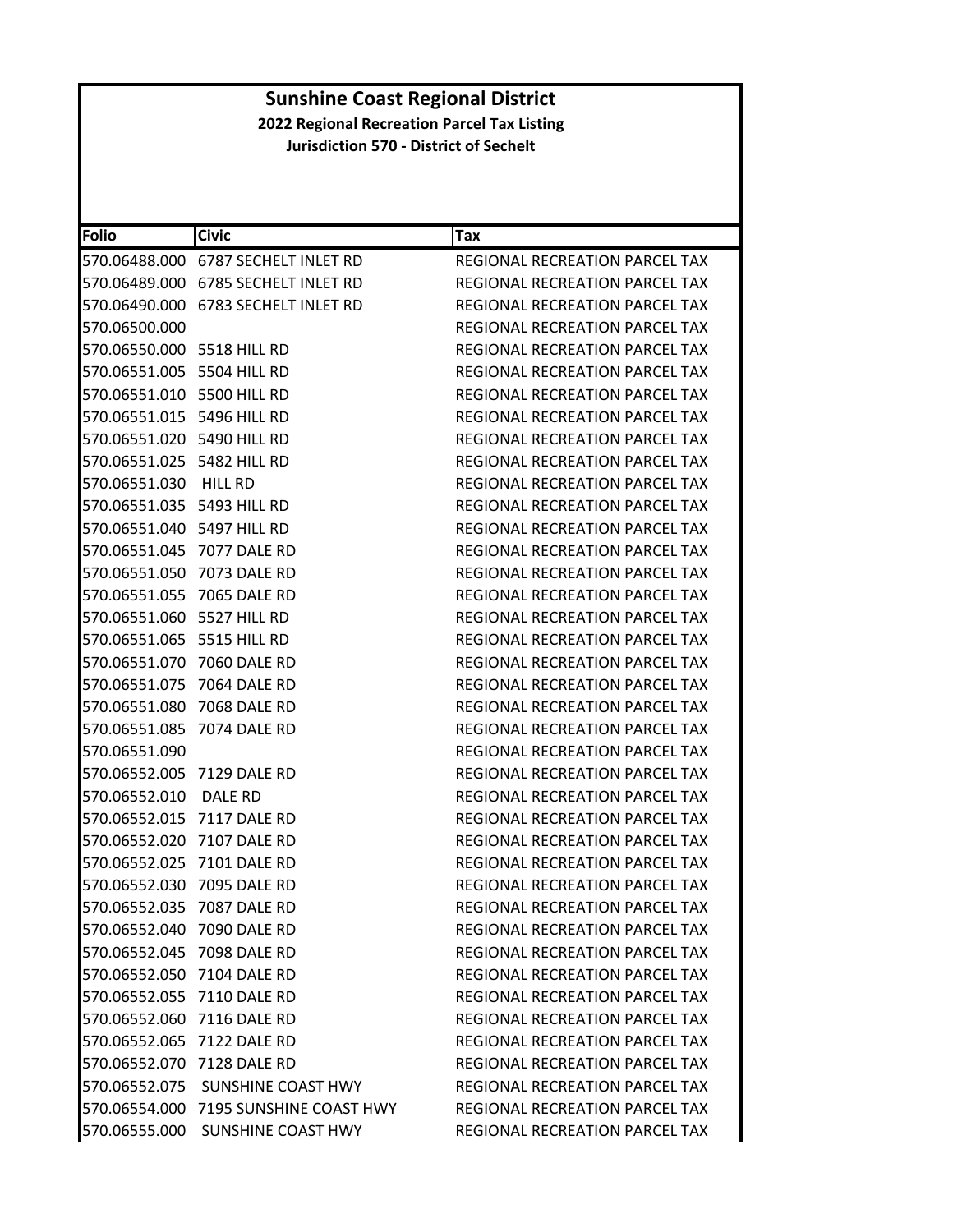| Folio                     | <b>Civic</b>                       | Tax                                   |
|---------------------------|------------------------------------|---------------------------------------|
|                           | 570.06556.005 5698 ANNEX RD        | REGIONAL RECREATION PARCEL TAX        |
|                           | 570.06556.010 5674 ANNEX RD        | REGIONAL RECREATION PARCEL TAX        |
|                           | 570.06556.015 5667 ANNEX RD        | <b>REGIONAL RECREATION PARCEL TAX</b> |
|                           | 570.06556.020 7302 BELLE RD        | REGIONAL RECREATION PARCEL TAX        |
|                           | 570.06556.025 7314 BELLE RD        | REGIONAL RECREATION PARCEL TAX        |
|                           | 570.06556.030 7318 BELLE RD        | REGIONAL RECREATION PARCEL TAX        |
| 570.06556.035             |                                    | <b>REGIONAL RECREATION PARCEL TAX</b> |
|                           | 570.06556.040 7334 BELLE RD        | <b>REGIONAL RECREATION PARCEL TAX</b> |
| 570.06556.056             | 7335 BELLE RD                      | REGIONAL RECREATION PARCEL TAX        |
|                           | 570.06556.057 7325 BELLE RD        | REGIONAL RECREATION PARCEL TAX        |
|                           | 570.06556.060 7317 BELLE RD        | REGIONAL RECREATION PARCEL TAX        |
|                           |                                    | REGIONAL RECREATION PARCEL TAX        |
|                           | 570.06556.071 7305 BELLE RD        | REGIONAL RECREATION PARCEL TAX        |
| 570.06556.076             | 7297 BELLE RD                      | REGIONAL RECREATION PARCEL TAX        |
| 570.06556.080             | 7277 BELLE RD                      | REGIONAL RECREATION PARCEL TAX        |
|                           | 570.06556.085 7287 BELLE RD        | REGIONAL RECREATION PARCEL TAX        |
| 570.06556.090             | 7295 BEAU RD                       | <b>REGIONAL RECREATION PARCEL TAX</b> |
|                           | 570.06556.095 7311 BEAU RD         | REGIONAL RECREATION PARCEL TAX        |
|                           | 570.06556.102 7333 BEAU RD         | REGIONAL RECREATION PARCEL TAX        |
| 570.06556.104             | 7319 BEAU RD                       | REGIONAL RECREATION PARCEL TAX        |
|                           |                                    | REGIONAL RECREATION PARCEL TAX        |
| 570.06556.110             | 7320 BEAU RD                       | REGIONAL RECREATION PARCEL TAX        |
|                           |                                    | REGIONAL RECREATION PARCEL TAX        |
|                           | 570.06556.120 7301 REDROOFFS RD    | REGIONAL RECREATION PARCEL TAX        |
|                           | 570.06556.125 5695 ANNEX RD        | REGIONAL RECREATION PARCEL TAX        |
|                           |                                    | REGIONAL RECREATION PARCEL TAX        |
|                           | 570.06556.127 7317 REDROOFFS RD    | REGIONAL RECREATION PARCEL TAX        |
| 570.06556.128             | 7321 REDROOFFS RD                  | REGIONAL RECREATION PARCEL TAX        |
|                           | 570.06556.130 7322 REDROOFFS RD    | REGIONAL RECREATION PARCEL TAX        |
|                           | 570.06556.135 7310 REDROOFFS RD    | REGIONAL RECREATION PARCEL TAX        |
|                           | 570.06556.140 7314 REDROOFFS RD    | REGIONAL RECREATION PARCEL TAX        |
| 570.06564.000 LAMB ISLETS |                                    | REGIONAL RECREATION PARCEL TAX        |
| 570.06565.000 LAMB ISLETS |                                    | REGIONAL RECREATION PARCEL TAX        |
| 570.06566.000 LAMB ISLETS |                                    | REGIONAL RECREATION PARCEL TAX        |
|                           | 570.06567.000 7515 ISLETS PL       | REGIONAL RECREATION PARCEL TAX        |
|                           | 570.06572.100 6229 MASON RD        | <b>REGIONAL RECREATION PARCEL TAX</b> |
|                           | 570.06572.150 6216 MASON RD        | REGIONAL RECREATION PARCEL TAX        |
|                           | 570.06737.025 5852 TILLICUM BAY RD | REGIONAL RECREATION PARCEL TAX        |
|                           | 570.06737.030 5862 TILLICUM BAY RD | REGIONAL RECREATION PARCEL TAX        |
|                           | 570.06737.040 5882 TILLICUM BAY RD | REGIONAL RECREATION PARCEL TAX        |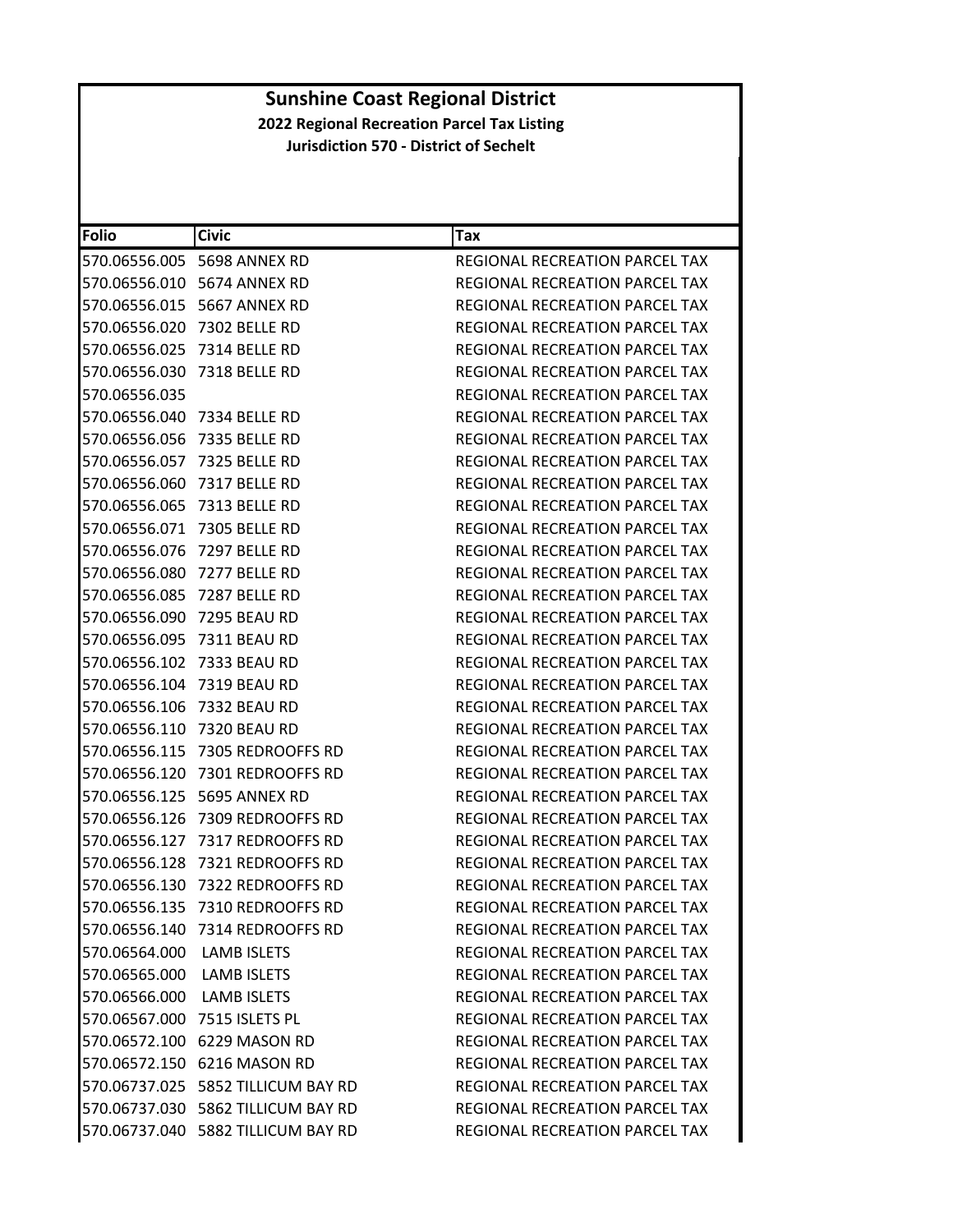| <b>Folio</b>  | <b>Civic</b>                          | <b>Tax</b>                            |
|---------------|---------------------------------------|---------------------------------------|
| 570.06737.050 |                                       | REGIONAL RECREATION PARCEL TAX        |
| 570.06737.060 |                                       | REGIONAL RECREATION PARCEL TAX        |
| 570.06737.070 | 5904 TILLICUM BAY RD                  | REGIONAL RECREATION PARCEL TAX        |
| 570.06737.080 | 5910 TILLICUM BAY RD                  | <b>REGIONAL RECREATION PARCEL TAX</b> |
|               | 570.06737.090 5916 TILLICUM BAY RD    | REGIONAL RECREATION PARCEL TAX        |
| 570.06737.100 | 5920 TILLICUM BAY RD                  | REGIONAL RECREATION PARCEL TAX        |
|               | 570.06737.110 5926 TILLICUM BAY RD    | REGIONAL RECREATION PARCEL TAX        |
|               | 570.06737.120 5934 TILLICUM BAY RD    | REGIONAL RECREATION PARCEL TAX        |
| 570.06737.130 |                                       | REGIONAL RECREATION PARCEL TAX        |
|               | 570.06737.140    5950 TILLICUM BAY RD | REGIONAL RECREATION PARCEL TAX        |
| 570.06737.150 | 5952 TILLICUM BAY RD                  | REGIONAL RECREATION PARCEL TAX        |
|               | 570.06737.160 5954 TILLICUM BAY RD    | REGIONAL RECREATION PARCEL TAX        |
|               | 570.06737.170 5959 TILLICUM BAY RD    | REGIONAL RECREATION PARCEL TAX        |
| 570.06737.180 | 5955 TILLICUM BAY RD                  | REGIONAL RECREATION PARCEL TAX        |
| 570.06737.190 |                                       | <b>REGIONAL RECREATION PARCEL TAX</b> |
|               | 570.06738.001 4573 HILLTOP RD         | REGIONAL RECREATION PARCEL TAX        |
| 570.06738.021 | <b>PORPOISE DR</b>                    | <b>REGIONAL RECREATION PARCEL TAX</b> |
|               | 570.06738.022 6969 PORPOISE DR        | <b>REGIONAL RECREATION PARCEL TAX</b> |
| 570.06738.025 | 6991 PORPOISE DR                      | <b>REGIONAL RECREATION PARCEL TAX</b> |
| 570.06738.030 | 7007 PORPOISE DR                      | REGIONAL RECREATION PARCEL TAX        |
| 570.06738.035 |                                       | REGIONAL RECREATION PARCEL TAX        |
| 570.06738.040 | 7017 PORPOISE DR                      | REGIONAL RECREATION PARCEL TAX        |
| 570.06738.046 | 7023 PORPOISE DR                      | REGIONAL RECREATION PARCEL TAX        |
| 570.06738.056 | 7031 PORPOISE DR                      | REGIONAL RECREATION PARCEL TAX        |
| 570.06738.060 | 7035 PORPOISE DR                      | REGIONAL RECREATION PARCEL TAX        |
| 570.06738.065 | 7039 PORPOISE DR                      | <b>REGIONAL RECREATION PARCEL TAX</b> |
| 570.06738.070 | 7045 PORPOISE DR                      | REGIONAL RECREATION PARCEL TAX        |
| 570.06738.075 |                                       | REGIONAL RECREATION PARCEL TAX        |
| 570.06738.080 | 7055 PORPOISE DR                      | REGIONAL RECREATION PARCEL TAX        |
|               | 570.06738.085 7059 PORPOISE DR        | REGIONAL RECREATION PARCEL TAX        |
|               | 570.06738.090 7065 PORPOISE DR        | REGIONAL RECREATION PARCEL TAX        |
|               | 570.06738.095 7067 PORPOISE DR        | REGIONAL RECREATION PARCEL TAX        |
|               | 570.06738.100 7071 PORPOISE DR        | <b>REGIONAL RECREATION PARCEL TAX</b> |
|               | 570.06738.101 4430 HILLTOP RD         | REGIONAL RECREATION PARCEL TAX        |
|               | 570.06738.103 4565 HILLTOP RD         | REGIONAL RECREATION PARCEL TAX        |
|               | 570.06738.104 4569 HILLTOP RD         | REGIONAL RECREATION PARCEL TAX        |
|               | 570.06738.106 4582 HILLTOP RD         | <b>REGIONAL RECREATION PARCEL TAX</b> |
|               | 570.06738.107 6957 PORPOISE DR        | REGIONAL RECREATION PARCEL TAX        |
|               | 570.06738.108 4557 HILLTOP RD         | REGIONAL RECREATION PARCEL TAX        |
| 570.06738.109 |                                       | REGIONAL RECREATION PARCEL TAX        |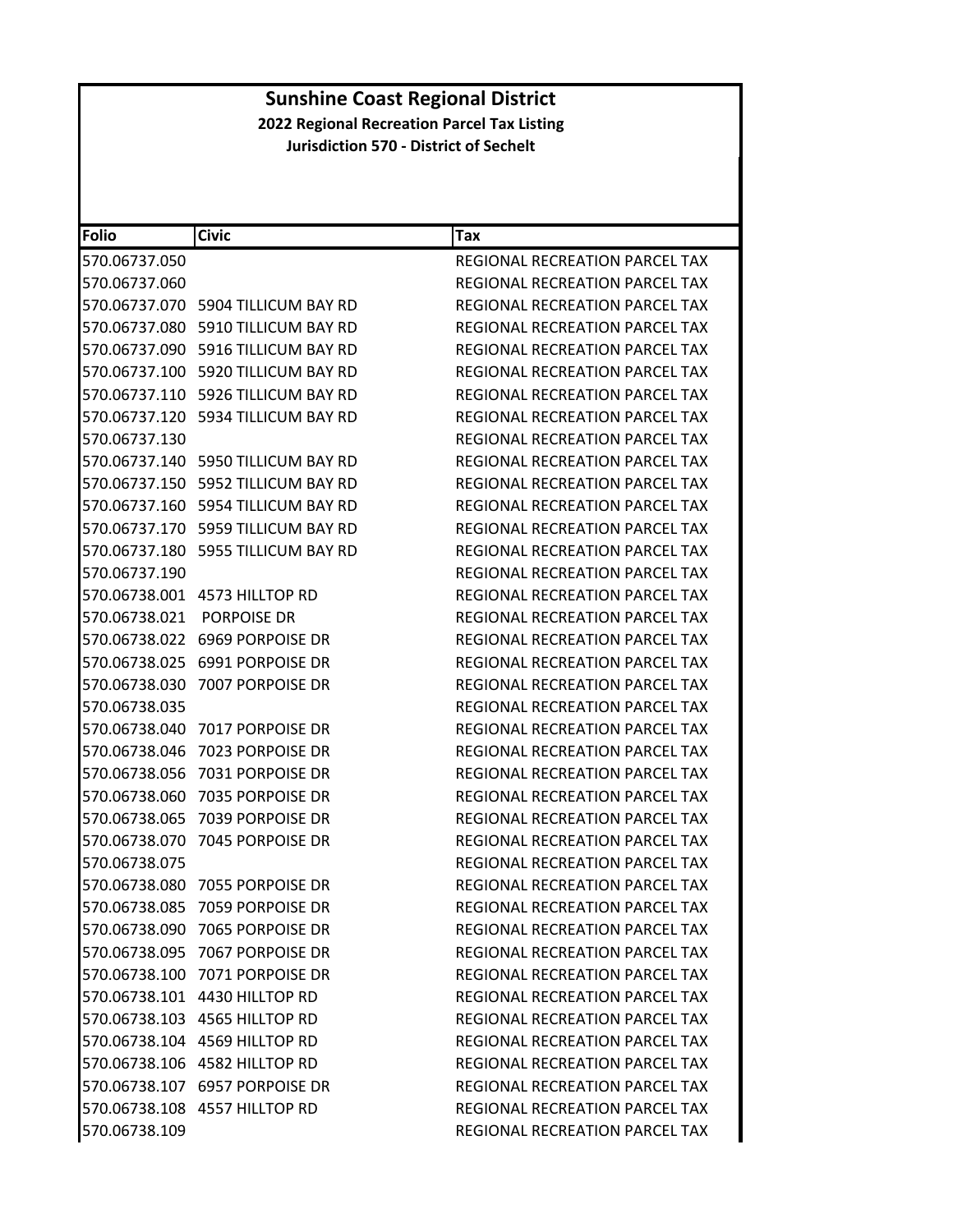| Folio         | <b>Civic</b>                         | Tax                                   |
|---------------|--------------------------------------|---------------------------------------|
|               | 570.06738.111 4559 HILLTOP RD        | <b>REGIONAL RECREATION PARCEL TAX</b> |
|               | 570.06738.112 4480 HILLTOP RD        | REGIONAL RECREATION PARCEL TAX        |
|               | 570.06738.114    6937    PORPOISE DR | <b>REGIONAL RECREATION PARCEL TAX</b> |
| 570.06738.115 | 6935 PORPOISE DR                     | REGIONAL RECREATION PARCEL TAX        |
|               | 570.06738.116 4560 HILLTOP RD        | REGIONAL RECREATION PARCEL TAX        |
| 570.06738.117 |                                      | REGIONAL RECREATION PARCEL TAX        |
|               | 570.06738.119    6929    PORPOISE DR | REGIONAL RECREATION PARCEL TAX        |
|               |                                      | REGIONAL RECREATION PARCEL TAX        |
| 570.06738.123 |                                      | REGIONAL RECREATION PARCEL TAX        |
| 570.06738.125 |                                      | REGIONAL RECREATION PARCEL TAX        |
|               |                                      | REGIONAL RECREATION PARCEL TAX        |
|               |                                      | REGIONAL RECREATION PARCEL TAX        |
|               |                                      | <b>REGIONAL RECREATION PARCEL TAX</b> |
|               | 570.06738.133 5926 SANDY HOOK RD     | REGIONAL RECREATION PARCEL TAX        |
|               |                                      | REGIONAL RECREATION PARCEL TAX        |
|               |                                      | REGIONAL RECREATION PARCEL TAX        |
|               |                                      | <b>REGIONAL RECREATION PARCEL TAX</b> |
| 570.06738.141 |                                      | REGIONAL RECREATION PARCEL TAX        |
|               |                                      | REGIONAL RECREATION PARCEL TAX        |
|               | 570.06738.145 5906 SANDY HOOK RD     | REGIONAL RECREATION PARCEL TAX        |
| 570.06738.147 |                                      | REGIONAL RECREATION PARCEL TAX        |
|               |                                      | REGIONAL RECREATION PARCEL TAX        |
|               |                                      | REGIONAL RECREATION PARCEL TAX        |
|               |                                      | REGIONAL RECREATION PARCEL TAX        |
|               |                                      | REGIONAL RECREATION PARCEL TAX        |
| 570.06738.159 |                                      | <b>REGIONAL RECREATION PARCEL TAX</b> |
|               |                                      | REGIONAL RECREATION PARCEL TAX        |
| 570.06738.163 |                                      | REGIONAL RECREATION PARCEL TAX        |
|               | 570.06738.165 5869 KLAHANIE DR       | REGIONAL RECREATION PARCEL TAX        |
|               | 570.06738.167 6936 PORPOISE DR       | REGIONAL RECREATION PARCEL TAX        |
|               | 570.06738.169 6940 PORPOISE DR       | REGIONAL RECREATION PARCEL TAX        |
| 570.06738.170 |                                      | REGIONAL RECREATION PARCEL TAX        |
|               | 570.06738.173 6950 PORPOISE DR       | REGIONAL RECREATION PARCEL TAX        |
|               | 570.06738.176    6954    PORPOISE DR | REGIONAL RECREATION PARCEL TAX        |
|               | 570.06738.179 6968 PORPOISE DR       | <b>REGIONAL RECREATION PARCEL TAX</b> |
| 570.06738.181 |                                      | REGIONAL RECREATION PARCEL TAX        |
| 570.06738.183 |                                      | REGIONAL RECREATION PARCEL TAX        |
|               | 570.06738.185 6976 PORPOISE DR       | REGIONAL RECREATION PARCEL TAX        |
|               | 570.06738.190 6982 PORPOISE DR       | REGIONAL RECREATION PARCEL TAX        |
|               | 570.06738.191 6986 PORPOISE DR       | REGIONAL RECREATION PARCEL TAX        |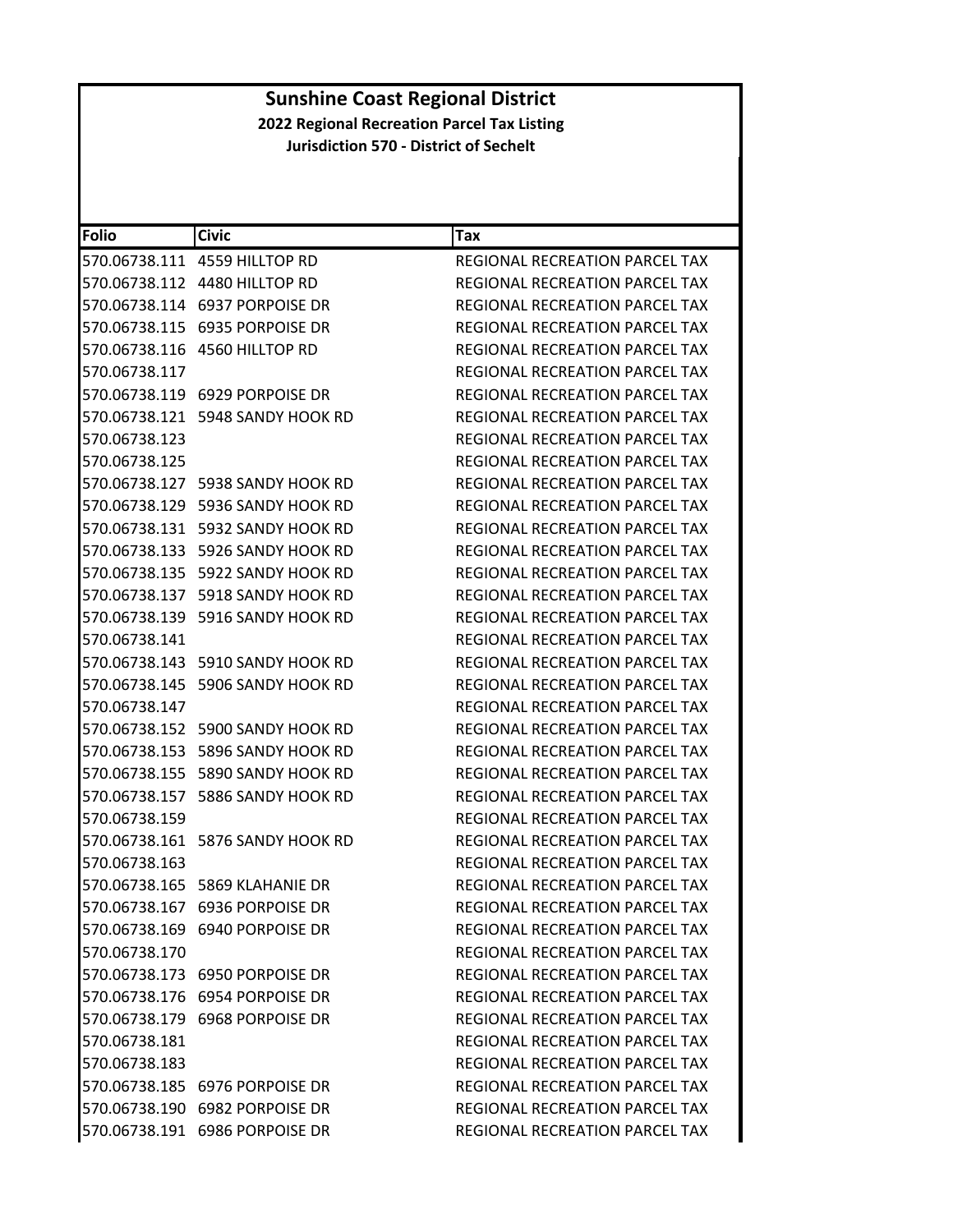| <b>Folio</b>  | <b>Civic</b>                         | Tax                                   |
|---------------|--------------------------------------|---------------------------------------|
|               | 570.06738.193 6990 PORPOISE DR       | REGIONAL RECREATION PARCEL TAX        |
|               | 570.06738.195    6996    PORPOISE DR | REGIONAL RECREATION PARCEL TAX        |
|               | 570.06738.197 5901 KLAHANIE DR       | <b>REGIONAL RECREATION PARCEL TAX</b> |
| 570.06738.199 | 5893 KLAHANIE DR                     | REGIONAL RECREATION PARCEL TAX        |
|               | 570.06738.201    5889 KLAHANIE DR    | REGIONAL RECREATION PARCEL TAX        |
|               |                                      | REGIONAL RECREATION PARCEL TAX        |
| 570.06738.205 |                                      | REGIONAL RECREATION PARCEL TAX        |
|               | 570.06738.207 5873 KLAHANIE DR       | REGIONAL RECREATION PARCEL TAX        |
|               | 570.06738.209 5871 KLAHANIE DR       | REGIONAL RECREATION PARCEL TAX        |
|               | 570.06738.211    6992    SKANA CRES  | REGIONAL RECREATION PARCEL TAX        |
|               |                                      | REGIONAL RECREATION PARCEL TAX        |
| 570.06738.215 | 7004 SKANA CRES                      | REGIONAL RECREATION PARCEL TAX        |
| 570.06738.217 | 7010 SKANA CRES                      | REGIONAL RECREATION PARCEL TAX        |
| 570.06738.224 | 5842 SANDY HOOK RD                   | REGIONAL RECREATION PARCEL TAX        |
| 570.06738.225 | 7036 SKANA CRES                      | REGIONAL RECREATION PARCEL TAX        |
| 570.06738.227 | 7038 SKANA CRES                      | <b>REGIONAL RECREATION PARCEL TAX</b> |
| 570.06738.231 | 7039 SKANA CRES                      | <b>REGIONAL RECREATION PARCEL TAX</b> |
| 570.06738.233 | 7037 SKANA CRES                      | REGIONAL RECREATION PARCEL TAX        |
| 570.06738.235 | 7035 SKANA CRES                      | <b>REGIONAL RECREATION PARCEL TAX</b> |
| 570.06738.237 | 7027 SKANA CRES                      | REGIONAL RECREATION PARCEL TAX        |
| 570.06738.239 | 7021 SKANA CRES                      | REGIONAL RECREATION PARCEL TAX        |
| 570.06738.241 | 7015 SKANA CRES                      | REGIONAL RECREATION PARCEL TAX        |
| 570.06738.243 | SKANA CRES                           | REGIONAL RECREATION PARCEL TAX        |
| 570.06738.245 | 7007 SKANA CRES                      | REGIONAL RECREATION PARCEL TAX        |
| 570.06738.247 | 7003 SKANA CRES                      | REGIONAL RECREATION PARCEL TAX        |
|               | 570.06738.249 5870 KLAHANIE DR       | REGIONAL RECREATION PARCEL TAX        |
|               | 570.06738.251    5874 KLAHANIE DR    | REGIONAL RECREATION PARCEL TAX        |
|               |                                      | REGIONAL RECREATION PARCEL TAX        |
| 570.06738.257 |                                      | REGIONAL RECREATION PARCEL TAX        |
| 570.06738.259 |                                      | REGIONAL RECREATION PARCEL TAX        |
|               | 570.06738.261 5896 KLAHANIE DR       | REGIONAL RECREATION PARCEL TAX        |
|               | 570.06738.263 7028 PORPOISE DR       | <b>REGIONAL RECREATION PARCEL TAX</b> |
|               |                                      | REGIONAL RECREATION PARCEL TAX        |
|               | 570.06738.267 7034 PORPOISE DR       | REGIONAL RECREATION PARCEL TAX        |
|               | 570.06738.269 7038 PORPOISE DR       | REGIONAL RECREATION PARCEL TAX        |
|               | 570.06738.271 7042 PORPOISE DR       | REGIONAL RECREATION PARCEL TAX        |
|               | 570.06738.273 7044 PORPOISE DR       | REGIONAL RECREATION PARCEL TAX        |
|               | 570.06738.275 7050 PORPOISE DR       | REGIONAL RECREATION PARCEL TAX        |
|               | 570.06738.285 7066 PORPOISE DR       | <b>REGIONAL RECREATION PARCEL TAX</b> |
| 570.06738.287 |                                      | REGIONAL RECREATION PARCEL TAX        |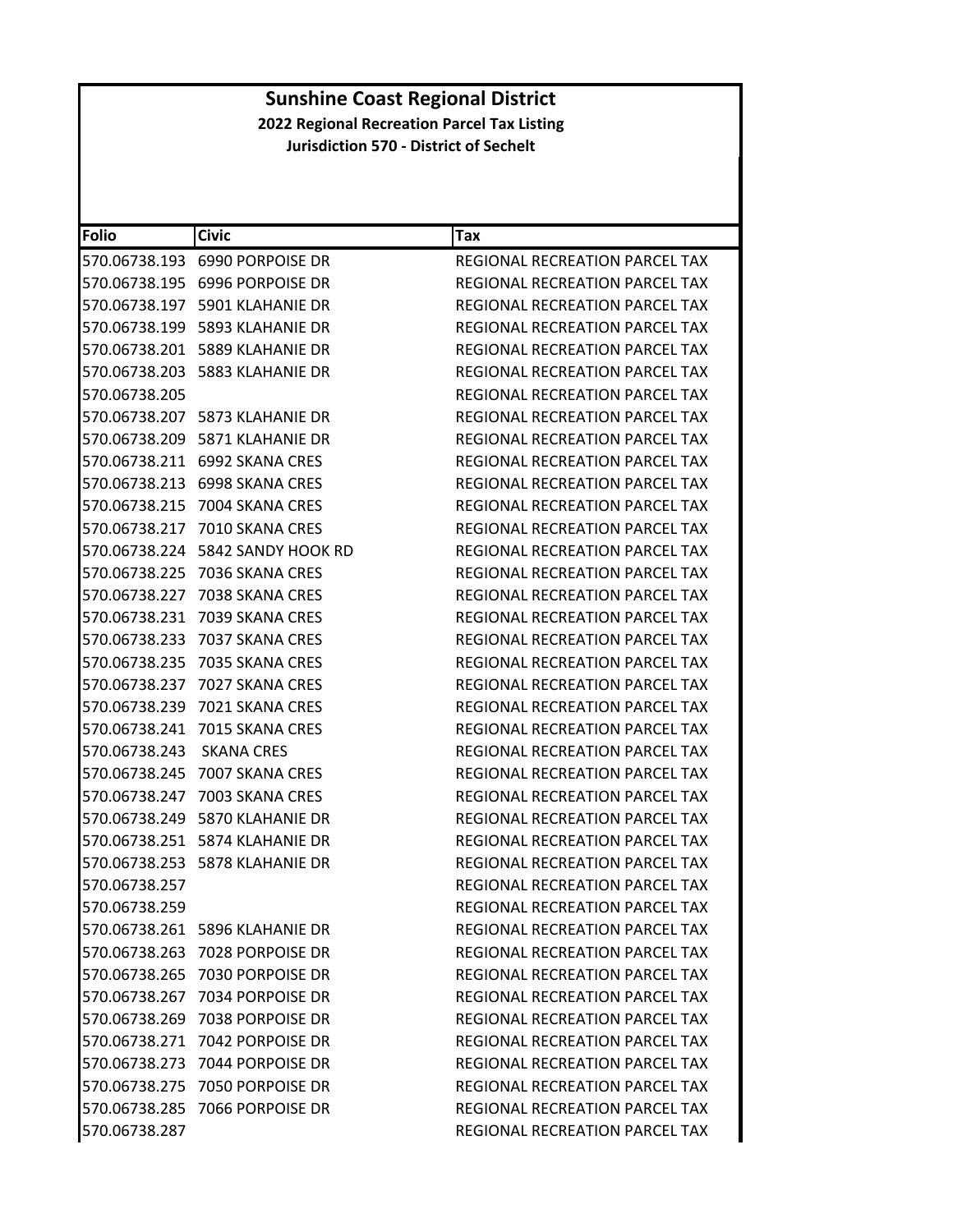| <b>Folio</b>  | <b>Civic</b>                           | Tax                                   |
|---------------|----------------------------------------|---------------------------------------|
| 570.06738.289 |                                        | REGIONAL RECREATION PARCEL TAX        |
|               | 570.06738.291 7072 PORPOISE DR         | REGIONAL RECREATION PARCEL TAX        |
| 570.06738.300 | 7040 SKANA CRES                        | REGIONAL RECREATION PARCEL TAX        |
|               | 570.06738.305 A-7056 PORPOISE DR       | REGIONAL RECREATION PARCEL TAX        |
|               | 570.06738.310 B-7056 PORPOISE DR       | REGIONAL RECREATION PARCEL TAX        |
|               | 570.06738.501 5950 SKOOKUMCHUK RD      | REGIONAL RECREATION PARCEL TAX        |
|               | 570.06738.504 5946 SKOOKUMCHUK RD      | REGIONAL RECREATION PARCEL TAX        |
| 570.06738.506 | 5941 SANDY HOOK RD                     | <b>REGIONAL RECREATION PARCEL TAX</b> |
| 570.06738.508 |                                        | REGIONAL RECREATION PARCEL TAX        |
|               | 570.06738.510 5933 SANDY HOOK RD       | REGIONAL RECREATION PARCEL TAX        |
| 570.06738.512 |                                        | REGIONAL RECREATION PARCEL TAX        |
|               |                                        | REGIONAL RECREATION PARCEL TAX        |
|               | 570.06738.515    5918 DEERHORN DR      | REGIONAL RECREATION PARCEL TAX        |
|               |                                        | REGIONAL RECREATION PARCEL TAX        |
| 570.06738.518 |                                        | REGIONAL RECREATION PARCEL TAX        |
|               | 570.06738.520 5915 SANDY HOOK RD       | REGIONAL RECREATION PARCEL TAX        |
|               | 570.06738.522 5909 SANDY HOOK RD       | <b>REGIONAL RECREATION PARCEL TAX</b> |
|               | 570.06738.524 5905 SANDY HOOK RD       | REGIONAL RECREATION PARCEL TAX        |
| 570.06738.526 | 5901 SANDY HOOK RD                     | REGIONAL RECREATION PARCEL TAX        |
|               |                                        | REGIONAL RECREATION PARCEL TAX        |
| 570.06738.530 | 5895 SANDY HOOK RD                     | REGIONAL RECREATION PARCEL TAX        |
|               |                                        | REGIONAL RECREATION PARCEL TAX        |
|               |                                        | REGIONAL RECREATION PARCEL TAX        |
| 570.06738.536 |                                        | REGIONAL RECREATION PARCEL TAX        |
|               | 570.06738.538    5881    SANDY HOOK RD | REGIONAL RECREATION PARCEL TAX        |
|               | 570.06738.540 5879 SANDY HOOK RD       | REGIONAL RECREATION PARCEL TAX        |
| 570.06738.542 | SANDY HOOK RD                          | REGIONAL RECREATION PARCEL TAX        |
| 570.06738.544 |                                        | REGIONAL RECREATION PARCEL TAX        |
|               |                                        | REGIONAL RECREATION PARCEL TAX        |
| 570.06738.548 |                                        | REGIONAL RECREATION PARCEL TAX        |
|               | 570.06738.550    5851 SANDY HOOK RD    | REGIONAL RECREATION PARCEL TAX        |
|               | 570.06738.552 5814 DEERHORN DR         | REGIONAL RECREATION PARCEL TAX        |
|               | 570.06738.554 5818 DEERHORN DR         | REGIONAL RECREATION PARCEL TAX        |
| 570.06738.556 |                                        | REGIONAL RECREATION PARCEL TAX        |
|               | 570.06738.558 5834 DEERHORN DR         | REGIONAL RECREATION PARCEL TAX        |
|               | 570.06738.560 5842 DEERHORN DR         | REGIONAL RECREATION PARCEL TAX        |
|               | 570.06738.562 5852 DEERHORN DR         | REGIONAL RECREATION PARCEL TAX        |
|               | 570.06738.564 5858 DEERHORN DR         | <b>REGIONAL RECREATION PARCEL TAX</b> |
|               | 570.06738.566 5866 DEERHORN DR         | REGIONAL RECREATION PARCEL TAX        |
| 570.06738.568 |                                        | REGIONAL RECREATION PARCEL TAX        |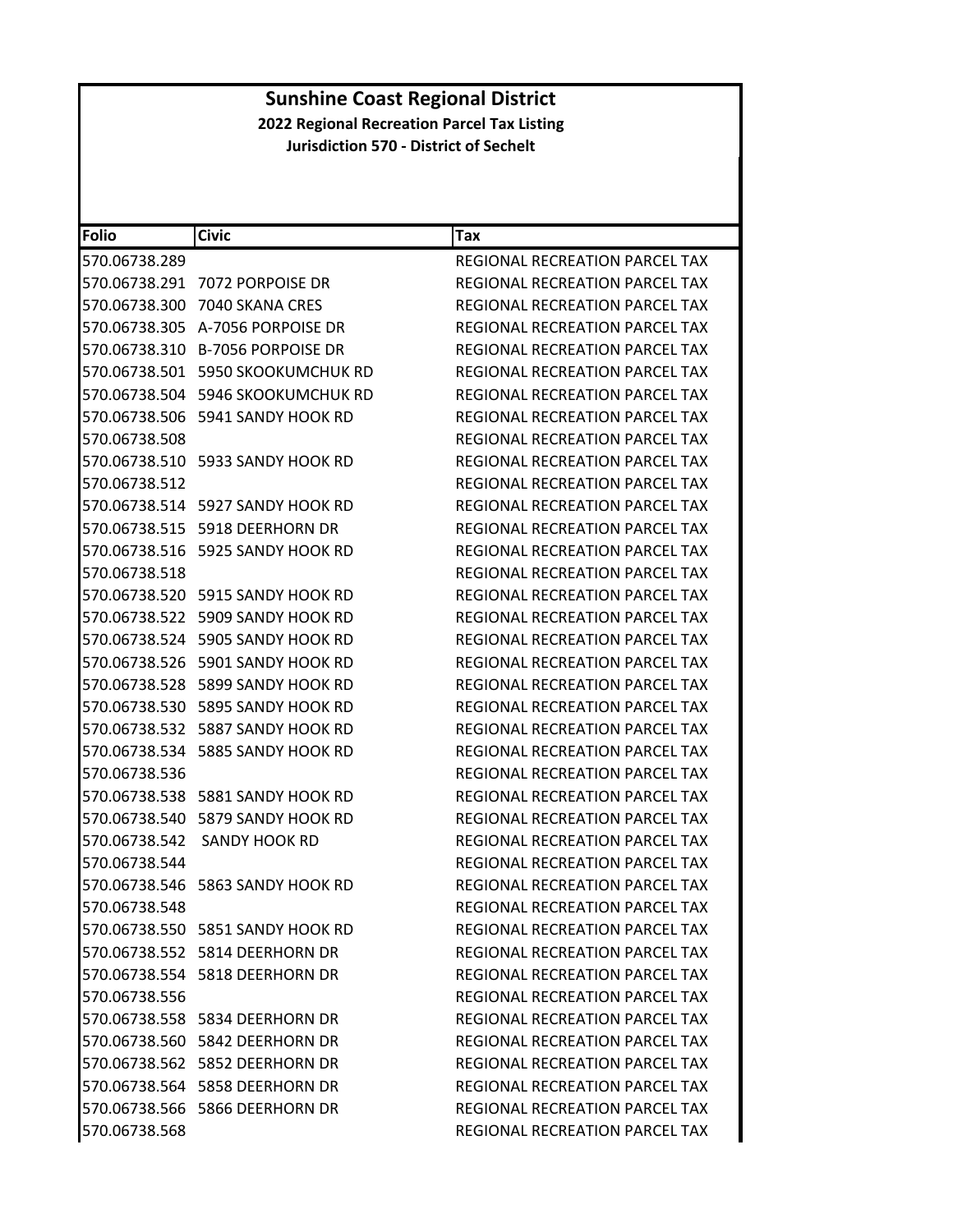| <b>Folio</b>  | <b>Civic</b>                        | Tax                                   |
|---------------|-------------------------------------|---------------------------------------|
| 570.06738.570 | 5872 DEERHORN DR                    | REGIONAL RECREATION PARCEL TAX        |
|               |                                     | REGIONAL RECREATION PARCEL TAX        |
|               |                                     | REGIONAL RECREATION PARCEL TAX        |
| 570.06738.576 | 5890 DEERHORN DR                    | REGIONAL RECREATION PARCEL TAX        |
|               |                                     | REGIONAL RECREATION PARCEL TAX        |
| 570.06738.580 | 5902 DEERHORN DR                    | REGIONAL RECREATION PARCEL TAX        |
|               | 570.06738.582    5908 DEERHORN DR   | REGIONAL RECREATION PARCEL TAX        |
|               | 570.06738.584    5912 DEERHORN DR   | REGIONAL RECREATION PARCEL TAX        |
| 570.06738.588 |                                     | <b>REGIONAL RECREATION PARCEL TAX</b> |
|               | 570.06738.590   5932 SKOOKUMCHUK RD | REGIONAL RECREATION PARCEL TAX        |
| 570.06738.592 | 5938 SKOOKUMCHUK RD                 | REGIONAL RECREATION PARCEL TAX        |
|               | 570.06738.594   5944 SKOOKUMCHUK RD | REGIONAL RECREATION PARCEL TAX        |
| 570.06738.596 | 5948 SKOOKUMCHUK RD                 | REGIONAL RECREATION PARCEL TAX        |
| 570.06738.598 | 5960 SKOOKUMCHUK RD                 | REGIONAL RECREATION PARCEL TAX        |
| 570.06738.600 |                                     | REGIONAL RECREATION PARCEL TAX        |
|               |                                     | <b>REGIONAL RECREATION PARCEL TAX</b> |
|               | 570.06738.604 5899 DEERHORN DR      | REGIONAL RECREATION PARCEL TAX        |
|               | 570.06738.606    5895 DEERHORN DR   | REGIONAL RECREATION PARCEL TAX        |
|               | 570.06738.608    5891 DEERHORN DR   | REGIONAL RECREATION PARCEL TAX        |
|               | 570.06738.610    5881 DEERHORN DR   | REGIONAL RECREATION PARCEL TAX        |
| 570.06738.612 |                                     | REGIONAL RECREATION PARCEL TAX        |
|               |                                     | REGIONAL RECREATION PARCEL TAX        |
|               | 570.06738.616    5867 DEERHORN DR   | REGIONAL RECREATION PARCEL TAX        |
| 570.06738.618 | 5859 DEERHORN DR                    | REGIONAL RECREATION PARCEL TAX        |
| 570.06738.620 |                                     | REGIONAL RECREATION PARCEL TAX        |
|               | 570.06738.622 5844 SKOOKUMCHUK RD   | REGIONAL RECREATION PARCEL TAX        |
|               |                                     | REGIONAL RECREATION PARCEL TAX        |
| 570.06738.626 | 5808 SKOOKUMCHUK RD                 | REGIONAL RECREATION PARCEL TAX        |
| 570.06738.628 | 5818 SKOOKUMCHUK RD                 | REGIONAL RECREATION PARCEL TAX        |
|               | 570.06738.630 5852 SKOOKUMCHUK RD   | REGIONAL RECREATION PARCEL TAX        |
|               | 570.06738.632 5860 SKOOKUMCHUK RD   | <b>REGIONAL RECREATION PARCEL TAX</b> |
|               | 570.06738.634 5864 SKOOKUMCHUK RD   | REGIONAL RECREATION PARCEL TAX        |
|               |                                     | REGIONAL RECREATION PARCEL TAX        |
|               |                                     | <b>REGIONAL RECREATION PARCEL TAX</b> |
|               |                                     | REGIONAL RECREATION PARCEL TAX        |
|               | 570.06738.642 5890 SKOOKUMCHUK RD   | REGIONAL RECREATION PARCEL TAX        |
|               | 570.06738.644 5894 SKOOKUMCHUK RD   | <b>REGIONAL RECREATION PARCEL TAX</b> |
| 570.06738.646 |                                     | REGIONAL RECREATION PARCEL TAX        |
|               | 570.06738.648 5943 SKOOKUMCHUK RD   | REGIONAL RECREATION PARCEL TAX        |
|               | 570.06738.650 5937 SKOOKUMCHUK RD   | REGIONAL RECREATION PARCEL TAX        |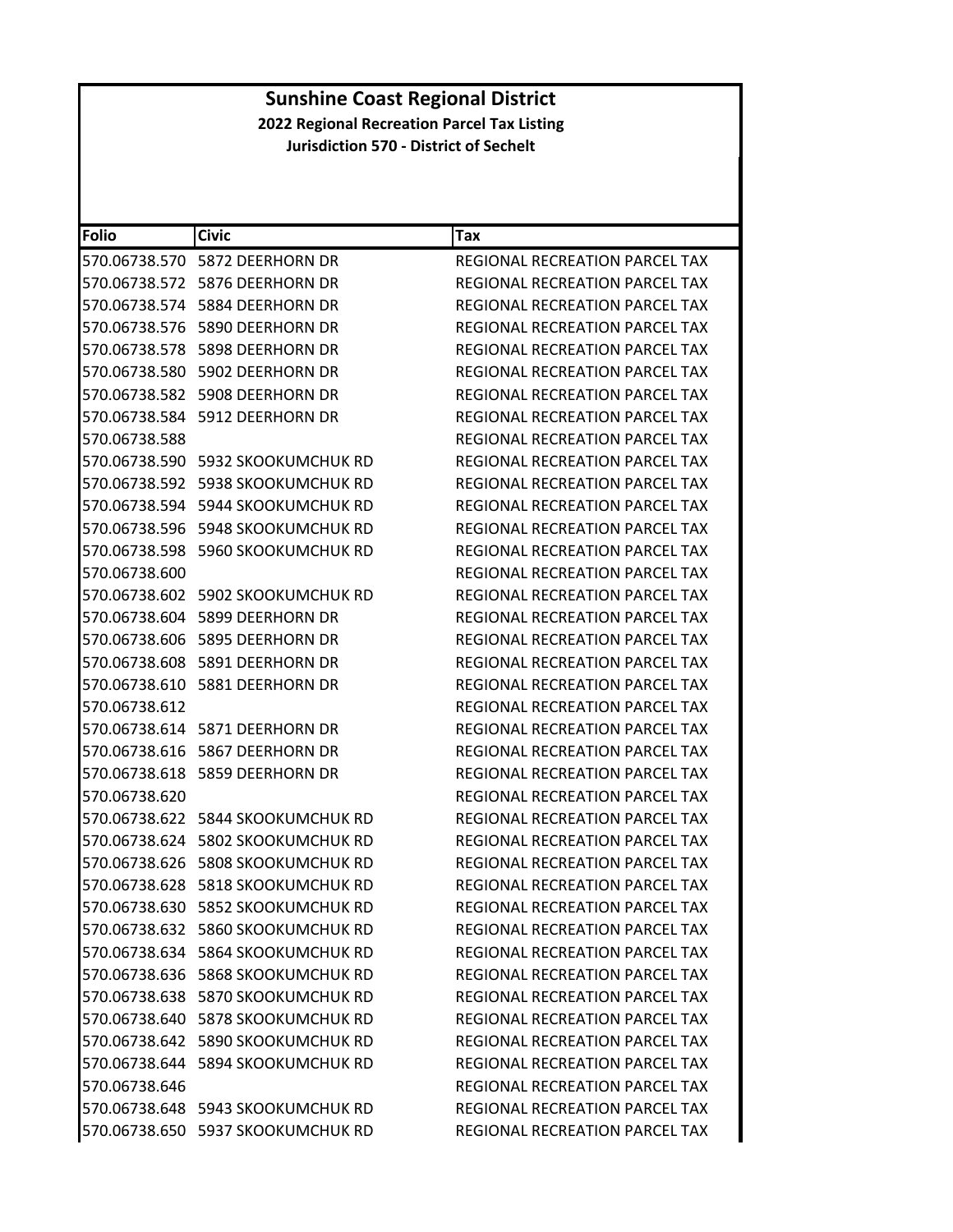| <b>Folio</b>  | <b>Civic</b>                           | Tax                                   |
|---------------|----------------------------------------|---------------------------------------|
| 570.06738.652 | 5933 SKOOKUMCHUK RD                    | REGIONAL RECREATION PARCEL TAX        |
| 570.06738.654 | 5925 SKOOKUMCHUK RD                    | REGIONAL RECREATION PARCEL TAX        |
| 570.06738.656 | 5921 SKOOKUMCHUK RD                    | REGIONAL RECREATION PARCEL TAX        |
| 570.06738.658 | 5917 SKOOKUMCHUK RD                    | REGIONAL RECREATION PARCEL TAX        |
| 570.06738.660 | 5913 SKOOKUMCHUK RD                    | REGIONAL RECREATION PARCEL TAX        |
| 570.06738.662 |                                        | REGIONAL RECREATION PARCEL TAX        |
| 570.06738.664 | 5901 SKOOKUMCHUK RD                    | REGIONAL RECREATION PARCEL TAX        |
| 570.06738.666 | 5897 SKOOKUMCHUK RD                    | REGIONAL RECREATION PARCEL TAX        |
| 570.06738.668 | 5895 SKOOKUMCHUK RD                    | <b>REGIONAL RECREATION PARCEL TAX</b> |
| 570.06738.670 |                                        | REGIONAL RECREATION PARCEL TAX        |
| 570.06738.672 | 5889 SKOOKUMCHUK RD                    | REGIONAL RECREATION PARCEL TAX        |
| 570.06738.674 | 5877 SKOOKUMCHUK RD                    | REGIONAL RECREATION PARCEL TAX        |
| 570.06738.676 | 5873 SKOOKUMCHUK RD                    | REGIONAL RECREATION PARCEL TAX        |
| 570.06738.678 | <b>5867 SKOOKUMCHUK RD</b>             | REGIONAL RECREATION PARCEL TAX        |
| 570.06738.680 | 5863 SKOOKUMCHUK RD                    | <b>REGIONAL RECREATION PARCEL TAX</b> |
| 570.06738.682 |                                        | REGIONAL RECREATION PARCEL TAX        |
| 570.06738.684 | 5851 SKOOKUMCHUK RD                    | REGIONAL RECREATION PARCEL TAX        |
| 570.06738.686 | 5847 SKOOKUMCHUK RD                    | REGIONAL RECREATION PARCEL TAX        |
| 570.06738.688 | 6947 MT RICHARDSON RD                  | REGIONAL RECREATION PARCEL TAX        |
| 570.06738.690 | 6929 MOUNT RICHARDSON RD               | REGIONAL RECREATION PARCEL TAX        |
| 570.06738.692 | 6921 MOUNT RICHARDSON RD               | REGIONAL RECREATION PARCEL TAX        |
| 570.06738.694 | 6915 MT RICHARDSON RD                  | REGIONAL RECREATION PARCEL TAX        |
| 570.06738.696 | 6907 MOUNT RICHARDSON RD               | REGIONAL RECREATION PARCEL TAX        |
| 570.06738.698 | 6905 MOUNT RICHARDSON RD               | REGIONAL RECREATION PARCEL TAX        |
| 570.06738.700 | 6901 MOUNT RICHARDSON RD               | REGIONAL RECREATION PARCEL TAX        |
| 570.06738.702 | <b>6895 MOUNT RICHARDSON RD</b>        | REGIONAL RECREATION PARCEL TAX        |
| 570.06738.704 | <b>6896 MT RICHARDSON RD</b>           | REGIONAL RECREATION PARCEL TAX        |
| 570.06738.706 | 6912 MT RICHARDSON RD                  | REGIONAL RECREATION PARCEL TAX        |
|               | 570.06738.708 6916 MT RICHARDSON RD    | REGIONAL RECREATION PARCEL TAX        |
|               | 570.06738.710 6924 MT RICHARDSON RD    | REGIONAL RECREATION PARCEL TAX        |
|               | 570.06738.712 6930 MOUNT RICHARDSON RD | REGIONAL RECREATION PARCEL TAX        |
| 570.06738.714 |                                        | REGIONAL RECREATION PARCEL TAX        |
|               | 570.06738.716 5819 FOREST RD           | REGIONAL RECREATION PARCEL TAX        |
|               | 570.06738.718 5815 FOREST RD           | <b>REGIONAL RECREATION PARCEL TAX</b> |
|               | 570.06738.720 5814 FOREST RD           | REGIONAL RECREATION PARCEL TAX        |
|               | 570.06738.722 6934 MT RICHARDSON RD    | REGIONAL RECREATION PARCEL TAX        |
|               | 570.06738.724 6940 MOUNT RICHARDSON RD | REGIONAL RECREATION PARCEL TAX        |
|               | 570.06738.726 6946 MOUNT RICHARDSON RD | <b>REGIONAL RECREATION PARCEL TAX</b> |
|               | 570.06738.728 5827 SKOOKUMCHUK RD      | REGIONAL RECREATION PARCEL TAX        |
|               | 570.06738.730 5823 SKOOKUMCHUK RD      | REGIONAL RECREATION PARCEL TAX        |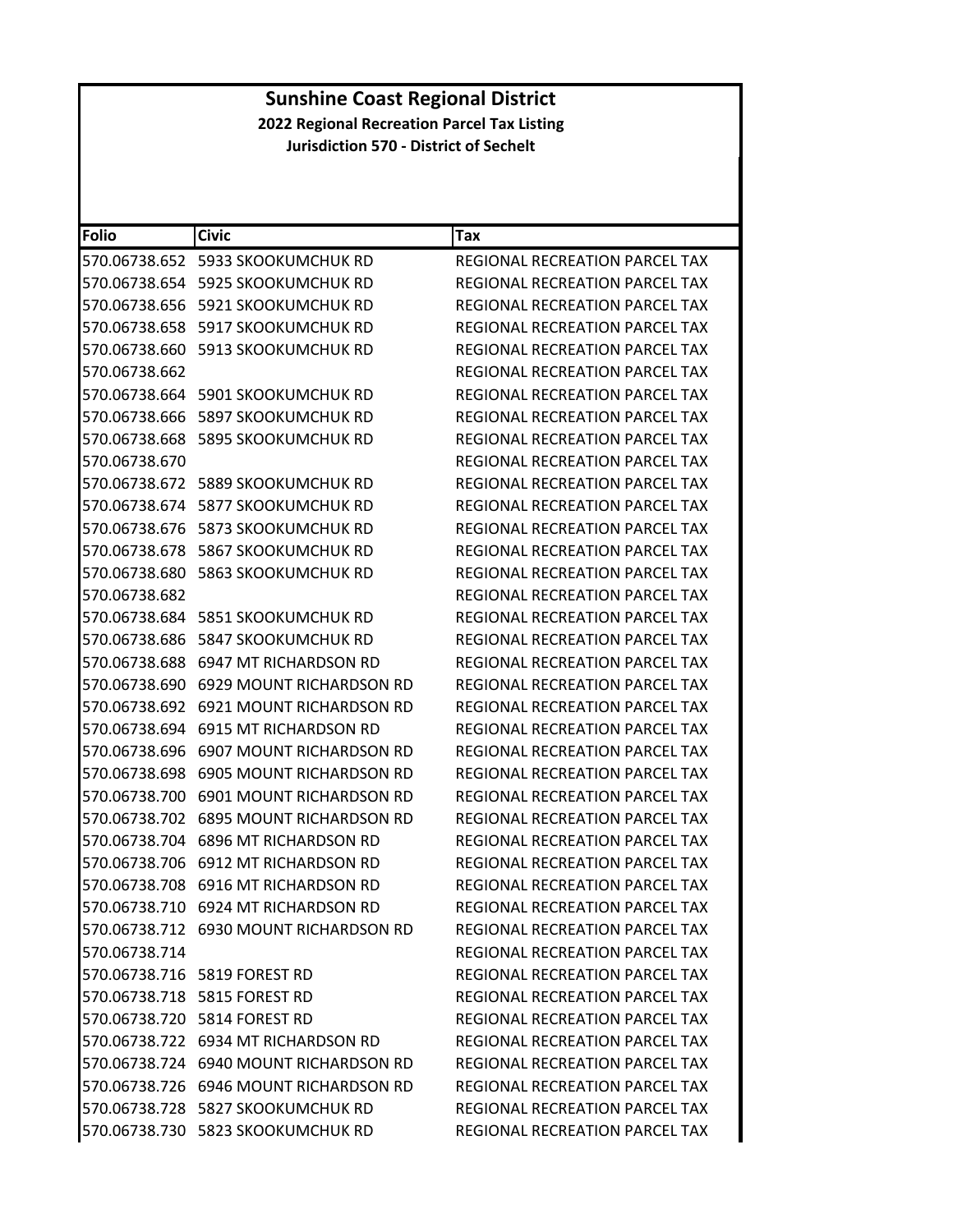| Folio                     | <b>Civic</b>                      | Tax                                   |
|---------------------------|-----------------------------------|---------------------------------------|
|                           |                                   | REGIONAL RECREATION PARCEL TAX        |
| 570.06738.734 5821 BOB RD |                                   | REGIONAL RECREATION PARCEL TAX        |
| 570.06738.736 5820 BOB RD |                                   | <b>REGIONAL RECREATION PARCEL TAX</b> |
| 570.06738.738             |                                   | REGIONAL RECREATION PARCEL TAX        |
| 570.06738.740 5814 BOB RD |                                   | REGIONAL RECREATION PARCEL TAX        |
|                           |                                   | REGIONAL RECREATION PARCEL TAX        |
|                           |                                   | REGIONAL RECREATION PARCEL TAX        |
|                           |                                   | REGIONAL RECREATION PARCEL TAX        |
|                           | 570.06738.748    5811 DEERHORN DR | REGIONAL RECREATION PARCEL TAX        |
|                           |                                   | REGIONAL RECREATION PARCEL TAX        |
|                           |                                   | REGIONAL RECREATION PARCEL TAX        |
|                           | 570.06882.901 4472 HILLTOP RD     | REGIONAL RECREATION PARCEL TAX        |
|                           | 570.06882.902 4540 HILLTOP RD     | REGIONAL RECREATION PARCEL TAX        |
|                           | 570.06882.903 4555 HILLTOP RD     | REGIONAL RECREATION PARCEL TAX        |
|                           | 570.06882.905 4544 HILLTOP RD     | REGIONAL RECREATION PARCEL TAX        |
|                           |                                   | REGIONAL RECREATION PARCEL TAX        |
|                           |                                   | REGIONAL RECREATION PARCEL TAX        |
| 570.06882.925             | 4566 HILLTOP RD                   | REGIONAL RECREATION PARCEL TAX        |
|                           | 570.06882.930 4536 HILLTOP RD     | REGIONAL RECREATION PARCEL TAX        |
|                           | 570.06882.900 4484 HILLTOP RD     | REGIONAL RECREATION PARCEL TAX        |
|                           | 570.06888.000 5794 NAYLOR RD      | <b>REGIONAL RECREATION PARCEL TAX</b> |
|                           | 570.06888.050 5784 NAYLOR RD      | REGIONAL RECREATION PARCEL TAX        |
|                           | 570.06888.100 5779 NAYLOR RD      | REGIONAL RECREATION PARCEL TAX        |
|                           | 570.06889.000 5777 NAYLOR RD      | REGIONAL RECREATION PARCEL TAX        |
|                           | 570.06889.100 5775 NAYLOR RD      | REGIONAL RECREATION PARCEL TAX        |
| 570.06890.000             |                                   | REGIONAL RECREATION PARCEL TAX        |
|                           | 570.06890.100 5769 NAYLOR RD      | REGIONAL RECREATION PARCEL TAX        |
| 570.06891.001             |                                   | REGIONAL RECREATION PARCEL TAX        |
| 570.06891.100             |                                   | REGIONAL RECREATION PARCEL TAX        |
|                           | 570.06892.001 5757 NAYLOR RD      | REGIONAL RECREATION PARCEL TAX        |
| 570.06892.100             |                                   | REGIONAL RECREATION PARCEL TAX        |
|                           | 570.06893.000    5751 NAYLOR RD   | REGIONAL RECREATION PARCEL TAX        |
|                           | 570.06893.100 5747 NAYLOR RD      | REGIONAL RECREATION PARCEL TAX        |
|                           | 570.06894.000 5741 NAYLOR RD      | REGIONAL RECREATION PARCEL TAX        |
| 570.06894.100             |                                   | REGIONAL RECREATION PARCEL TAX        |
|                           | 570.06895.000 5735 NAYLOR RD      | REGIONAL RECREATION PARCEL TAX        |
| 570.06895.100             |                                   | REGIONAL RECREATION PARCEL TAX        |
| 570.06896.000             |                                   | <b>REGIONAL RECREATION PARCEL TAX</b> |
|                           | 570.06896.100 5723 NAYLOR RD      | <b>REGIONAL RECREATION PARCEL TAX</b> |
|                           | 570.06897.000 5719 NAYLOR RD      | REGIONAL RECREATION PARCEL TAX        |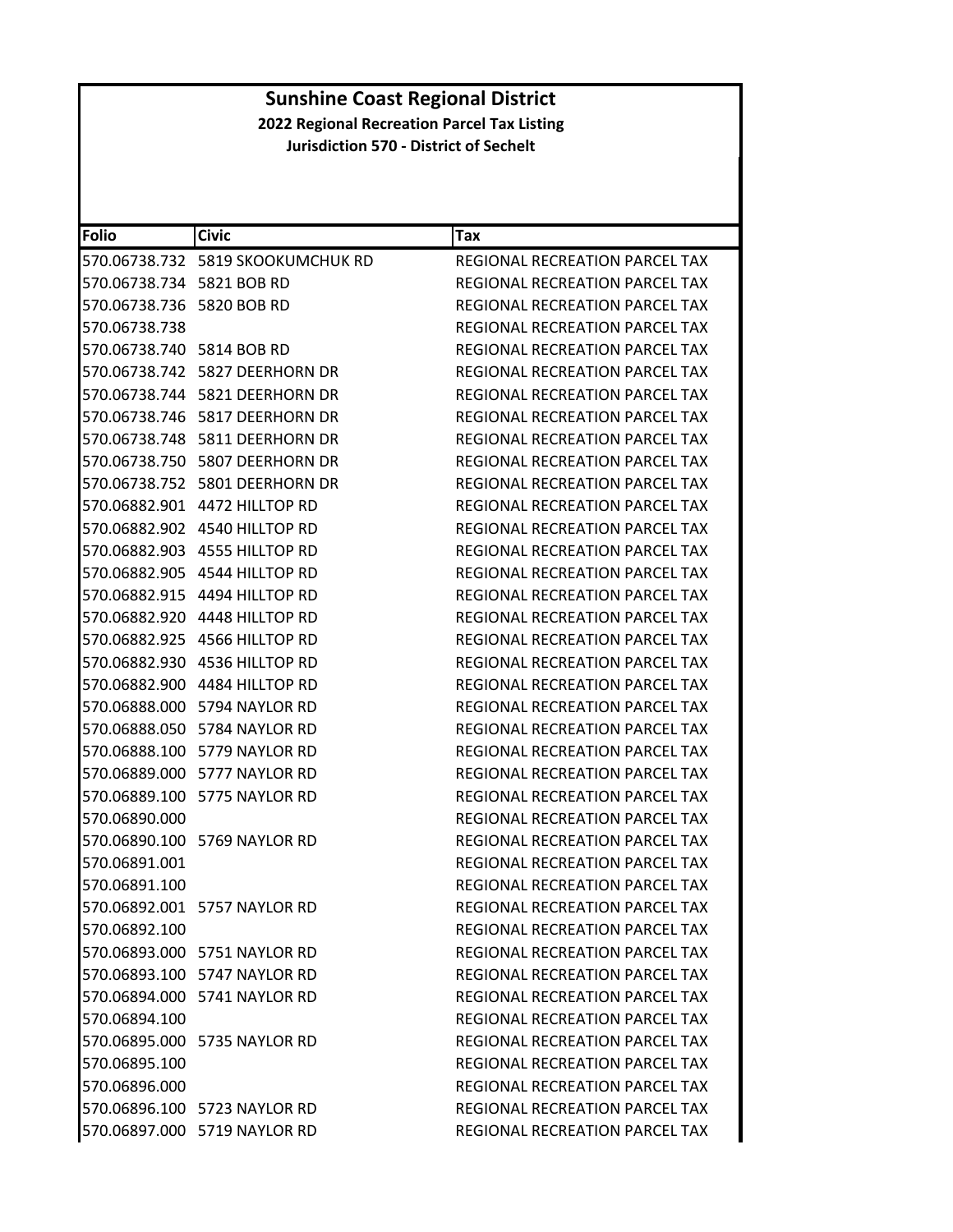| <b>Folio</b>  | <b>Civic</b>                          | <b>Tax</b>                            |
|---------------|---------------------------------------|---------------------------------------|
| 570.06897.110 | 5715 NAYLOR RD                        | REGIONAL RECREATION PARCEL TAX        |
|               | 570.06897.120 5712 TILLICUM BAY RD    | REGIONAL RECREATION PARCEL TAX        |
| 570.06898.000 | 5758 NAYLOR RD                        | REGIONAL RECREATION PARCEL TAX        |
| 570.06898.001 | 5774 NAYLOR RD                        | REGIONAL RECREATION PARCEL TAX        |
|               |                                       | REGIONAL RECREATION PARCEL TAX        |
| 570.06901.000 | 5816 TILLICUM BAY RD                  | <b>REGIONAL RECREATION PARCEL TAX</b> |
| 570.06902.000 | 5806 TILLICUM BAY RD                  | REGIONAL RECREATION PARCEL TAX        |
| 570.06903.000 |                                       | REGIONAL RECREATION PARCEL TAX        |
| 570.06905.000 | 5695 TILLICUM BAY RD                  | REGIONAL RECREATION PARCEL TAX        |
| 570.06905.100 | 7240 SECHELT INLET RD                 | REGIONAL RECREATION PARCEL TAX        |
| 570.06905.110 | 7260 SECHELT INLET RD                 | REGIONAL RECREATION PARCEL TAX        |
| 570.06905.115 | 7250 SECHELT INLET RD                 | REGIONAL RECREATION PARCEL TAX        |
|               | 570.06905.300    5696 TILLICUM BAY RD | REGIONAL RECREATION PARCEL TAX        |
| 570.06905.311 | 7263 SECHELT INLET RD                 | <b>REGIONAL RECREATION PARCEL TAX</b> |
|               | 570.06905.312    5678 TILLICUM BAY RD | <b>REGIONAL RECREATION PARCEL TAX</b> |
| 570.06905.320 | 5750 TILLICUM BAY RD                  | REGIONAL RECREATION PARCEL TAX        |
|               | 570.06912.000 6640 REEVES RD          | REGIONAL RECREATION PARCEL TAX        |
|               | 570.07001.200    5825 TILLICUM BAY RD | REGIONAL RECREATION PARCEL TAX        |
| 570.07001.305 | 5745 TILLICUM BAY RD                  | REGIONAL RECREATION PARCEL TAX        |
|               | 570.07001.325 5751 TILLICUM BAY RD    | REGIONAL RECREATION PARCEL TAX        |
| 570.07001.350 | 5763 TILLICUM BAY RD                  | REGIONAL RECREATION PARCEL TAX        |
| 570.07001.375 | 5775 TILLICUM BAY RD                  | REGIONAL RECREATION PARCEL TAX        |
|               | 570.07001.378    5795 TILLICUM BAY RD | REGIONAL RECREATION PARCEL TAX        |
| 570.07001.400 | 5809 TILLICUM BAY RD                  | REGIONAL RECREATION PARCEL TAX        |
| 570.07001.401 | 5821 TILLICUM BAY RD                  | REGIONAL RECREATION PARCEL TAX        |
| 570.07002.000 |                                       | <b>REGIONAL RECREATION PARCEL TAX</b> |
|               | 570.07006.100 5707 TILLICUM BAY RD    | REGIONAL RECREATION PARCEL TAX        |
| 570.07006.105 | 7163 SECHELT INLET RD                 | <b>REGIONAL RECREATION PARCEL TAX</b> |
| 570.07006.107 | 7147 SECHELT INLET RD                 | REGIONAL RECREATION PARCEL TAX        |
|               | 570.07006.116 7117 SECHELT INLET RD   | REGIONAL RECREATION PARCEL TAX        |
|               | 570.07006.117    5935 TILLICUM BAY RD | REGIONAL RECREATION PARCEL TAX        |
|               | 570.07006.125 7079 SECHELT INLET RD   | REGIONAL RECREATION PARCEL TAX        |
|               |                                       | REGIONAL RECREATION PARCEL TAX        |
|               | 570.07006.130 7065 SECHELT INLET RD   | <b>REGIONAL RECREATION PARCEL TAX</b> |
|               | 570.07006.140 5730 SANDY HOOK RD      | REGIONAL RECREATION PARCEL TAX        |
|               | 570.07006.146    5758 SANDY HOOK RD   | <b>REGIONAL RECREATION PARCEL TAX</b> |
|               | 570.07006.147 5748 SANDY HOOK RD      | <b>REGIONAL RECREATION PARCEL TAX</b> |
|               | 570.07006.148    5740 SANDY HOOK RD   | REGIONAL RECREATION PARCEL TAX        |
|               | 570.07006.150 5770 SANDY HOOK RD      | REGIONAL RECREATION PARCEL TAX        |
|               | 570.07006.155 5790 SANDY HOOK RD      | REGIONAL RECREATION PARCEL TAX        |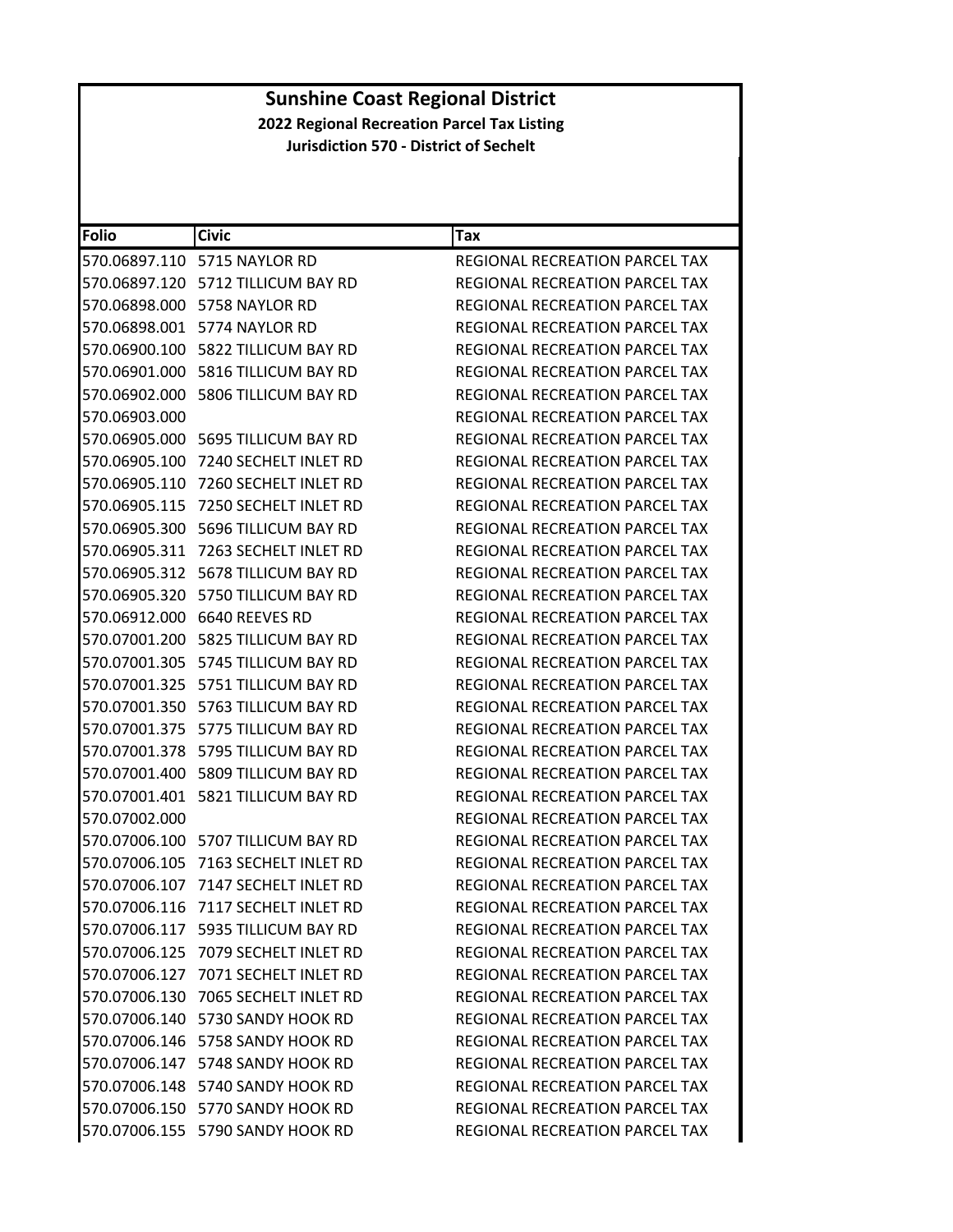| <b>Folio</b>  | <b>Civic</b>                            | Tax                                   |
|---------------|-----------------------------------------|---------------------------------------|
| 570.07006.160 |                                         | REGIONAL RECREATION PARCEL TAX        |
| 570.07006.170 |                                         | REGIONAL RECREATION PARCEL TAX        |
| 570.07006.175 | 5747 SANDY HOOK RD                      | <b>REGIONAL RECREATION PARCEL TAX</b> |
| 570.07006.180 | 7125 SECHELT INLET RD                   | REGIONAL RECREATION PARCEL TAX        |
|               | 570.07006.181    5723 SANDY HOOK RD     | REGIONAL RECREATION PARCEL TAX        |
| 570.07006.182 | 5733 SANDY HOOK RD                      | REGIONAL RECREATION PARCEL TAX        |
| 570.07006.183 | 7135 SECHELT INLET RD                   | <b>REGIONAL RECREATION PARCEL TAX</b> |
| 570.07006.190 | 6979 SECHELT INLET RD                   | REGIONAL RECREATION PARCEL TAX        |
| 570.07006.195 | 6969 SECHELT INLET RD                   | REGIONAL RECREATION PARCEL TAX        |
|               | 570.07006.200 5797 SANDY HOOK RD        | REGIONAL RECREATION PARCEL TAX        |
| 570.07006.205 | <b>SANDY HOOK RD</b>                    | REGIONAL RECREATION PARCEL TAX        |
| 570.07006.210 | 5793 SANDY HOOK RD                      | REGIONAL RECREATION PARCEL TAX        |
| 570.07006.215 | 7035 SECHELT INLET RD                   | REGIONAL RECREATION PARCEL TAX        |
| 570.07006.220 | 5710 SANDY HOOK RD                      | REGIONAL RECREATION PARCEL TAX        |
|               | 570.07006.225 5945 TILLICUM BAY RD      | <b>REGIONAL RECREATION PARCEL TAX</b> |
| 570.07006.230 | 7103 SECHELT INLET RD                   | REGIONAL RECREATION PARCEL TAX        |
| 570.07006.235 |                                         | <b>REGIONAL RECREATION PARCEL TAX</b> |
| 570.07006.240 | 7005 SECHELT INLET RD                   | REGIONAL RECREATION PARCEL TAX        |
| 570.07006.245 | 5711 SANDY HOOK RD                      | REGIONAL RECREATION PARCEL TAX        |
|               | 570.07006.250 5713 SANDY HOOK RD        | REGIONAL RECREATION PARCEL TAX        |
| 570.09810.700 |                                         | REGIONAL RECREATION PARCEL TAX        |
|               | 570.09926.101 4757 SUNSHINE COAST HWY   | REGIONAL RECREATION PARCEL TAX        |
|               | 570.29001.000 5038 LAUREL AVE           | REGIONAL RECREATION PARCEL TAX        |
| 570.29019.150 |                                         | REGIONAL RECREATION PARCEL TAX        |
| 570.29019.367 |                                         | REGIONAL RECREATION PARCEL TAX        |
|               | 570.52738.001    5995    BEACHGATE LANE | REGIONAL RECREATION PARCEL TAX        |
|               | 570.52738.002    5993    BEACHGATE LANE | REGIONAL RECREATION PARCEL TAX        |
|               | 570.52738.003 5991 BEACHGATE LANE       | REGIONAL RECREATION PARCEL TAX        |
|               | 570.52738.004 5989 BEACHGATE LANE       | REGIONAL RECREATION PARCEL TAX        |
|               | 570.52738.005 5985 BEACHGATE LANE       | REGIONAL RECREATION PARCEL TAX        |
|               | 570.52738.006 5983 BEACHGATE LANE       | REGIONAL RECREATION PARCEL TAX        |
|               | 570.52738.007 5981 BEACHGATE LANE       | REGIONAL RECREATION PARCEL TAX        |
|               | 570.52738.008 5979 BEACHGATE LANE       | REGIONAL RECREATION PARCEL TAX        |
|               | 570.52738.009 5980 BEACHGATE LANE       | REGIONAL RECREATION PARCEL TAX        |
|               | 570.52738.010 5982 BEACHGATE LANE       | REGIONAL RECREATION PARCEL TAX        |
|               | 570.52738.011 5984 BEACHGATE LANE       | REGIONAL RECREATION PARCEL TAX        |
|               | 570.52738.012 5986 BEACHGATE LANE       | REGIONAL RECREATION PARCEL TAX        |
|               | 570.52738.013 5990 BEACHGATE LANE       | REGIONAL RECREATION PARCEL TAX        |
|               | 570.52738.014    5992    BEACHGATE LANE | REGIONAL RECREATION PARCEL TAX        |
|               | 570.52738.015 5994 BEACHGATE LANE       | REGIONAL RECREATION PARCEL TAX        |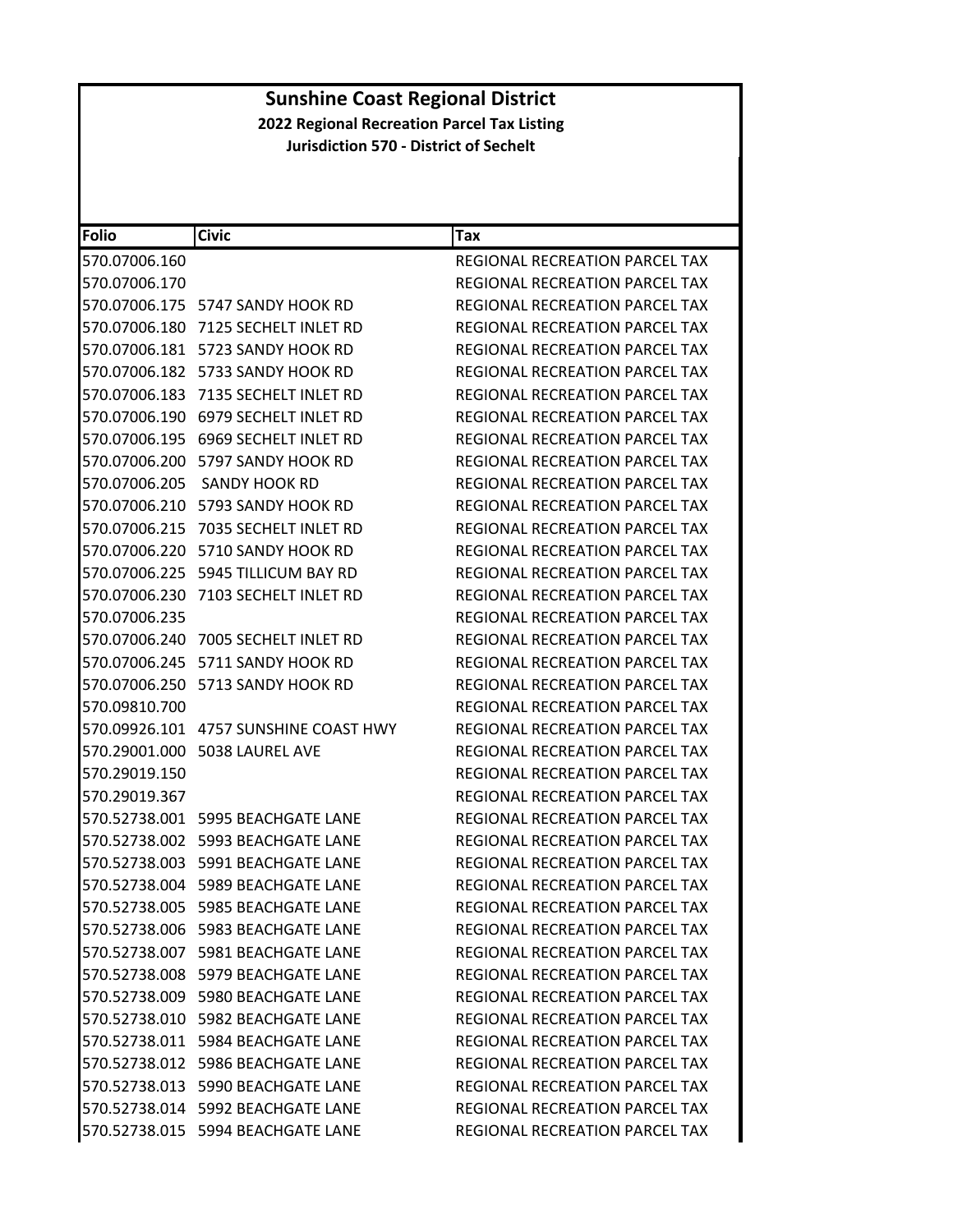| <b>Folio</b>  | <b>Civic</b>                            | Tax                                   |
|---------------|-----------------------------------------|---------------------------------------|
|               | 570.52738.016    5996    BEACHGATE LANE | REGIONAL RECREATION PARCEL TAX        |
|               | 570.52738.017 5998 OLDMILL LANE         | REGIONAL RECREATION PARCEL TAX        |
| 570.52738.018 | 5996 OLDMILL LANE                       | <b>REGIONAL RECREATION PARCEL TAX</b> |
| 570.52738.019 | 5994 OLDMILL LANE                       | <b>REGIONAL RECREATION PARCEL TAX</b> |
|               | 570.52738.020 5992 OLDMILL LANE         | REGIONAL RECREATION PARCEL TAX        |
|               | 570.52738.021 5990 OLDMILL LANE         | REGIONAL RECREATION PARCEL TAX        |
|               | 570.52738.022 5988 OLDMILL LANE         | REGIONAL RECREATION PARCEL TAX        |
|               | 570.52738.023 5986 OLDMILL LANE         | <b>REGIONAL RECREATION PARCEL TAX</b> |
| 570.52738.024 | 5984 OLDMILL LANE                       | REGIONAL RECREATION PARCEL TAX        |
|               | 570.52738.025 5982 OLDMILL LANE         | REGIONAL RECREATION PARCEL TAX        |
| 570.52738.026 | 5980 OLDMILL LANE                       | REGIONAL RECREATION PARCEL TAX        |
| 570.52738.027 | 5978 OLDMILL LANE                       | REGIONAL RECREATION PARCEL TAX        |
|               | 570.52738.028 5977 BEACHGATE LANE       | REGIONAL RECREATION PARCEL TAX        |
| 570.52738.029 | 5975 BEACHGATE LANE                     | <b>REGIONAL RECREATION PARCEL TAX</b> |
|               | 570.52738.030 5973 BEACHGATE LANE       | <b>REGIONAL RECREATION PARCEL TAX</b> |
|               | 570.52738.031 5969 BEACHGATE LANE       | REGIONAL RECREATION PARCEL TAX        |
|               | 570.52738.032 5967 BEACHGATE LANE       | REGIONAL RECREATION PARCEL TAX        |
|               | 570.52738.033    5965    BEACHGATE LANE | REGIONAL RECREATION PARCEL TAX        |
| 570.52738.034 | 5961 BEACHGATE LANE                     | REGIONAL RECREATION PARCEL TAX        |
|               | 570.52738.035    5959    BEACHGATE LANE | REGIONAL RECREATION PARCEL TAX        |
|               | 570.52738.036    5957    BEACHGATE LANE | REGIONAL RECREATION PARCEL TAX        |
|               | 570.52738.037    5945    BEACHGATE LANE | REGIONAL RECREATION PARCEL TAX        |
|               | 570.52738.038 5943 BEACHGATE LANE       | REGIONAL RECREATION PARCEL TAX        |
|               | 570.52738.039    5941    BEACHGATE LANE | REGIONAL RECREATION PARCEL TAX        |
| 570.52738.040 | 5937 BEACHGATE LANE                     | REGIONAL RECREATION PARCEL TAX        |
|               | 570.52738.041    5935    BEACHGATE LANE | REGIONAL RECREATION PARCEL TAX        |
|               | 570.52738.042    5933    BEACHGATE LANE | REGIONAL RECREATION PARCEL TAX        |
|               | 570.52738.043    5954    BEACHGATE LANE | REGIONAL RECREATION PARCEL TAX        |
|               | 570.52738.044 5956 BEACHGATE LANE       | REGIONAL RECREATION PARCEL TAX        |
|               | 570.52738.045    5958    BEACHGATE LANE | REGIONAL RECREATION PARCEL TAX        |
|               | 570.52738.046 5960 BEACHGATE LANE       | REGIONAL RECREATION PARCEL TAX        |
|               | 570.52738.047 5962 BEACHGATE LANE       | <b>REGIONAL RECREATION PARCEL TAX</b> |
|               | 570.52738.048    5964 BEACHGATE LANE    | REGIONAL RECREATION PARCEL TAX        |
|               | 570.52738.049 5966 BEACHGATE LANE       | <b>REGIONAL RECREATION PARCEL TAX</b> |
|               | 570.52738.050 5968 BEACHGATE LANE       | REGIONAL RECREATION PARCEL TAX        |
|               | 570.52738.051 5972 BEACHGATE LANE       | REGIONAL RECREATION PARCEL TAX        |
|               | 570.52738.052 5974 BEACHGATE LANE       | REGIONAL RECREATION PARCEL TAX        |
|               | 570.52738.053 5976 BEACHGATE LANE       | REGIONAL RECREATION PARCEL TAX        |
|               | 570.52738.054 5978 BEACHGATE LANE       | <b>REGIONAL RECREATION PARCEL TAX</b> |
|               | 570.52738.055 5976 OLDMILL LANE         | REGIONAL RECREATION PARCEL TAX        |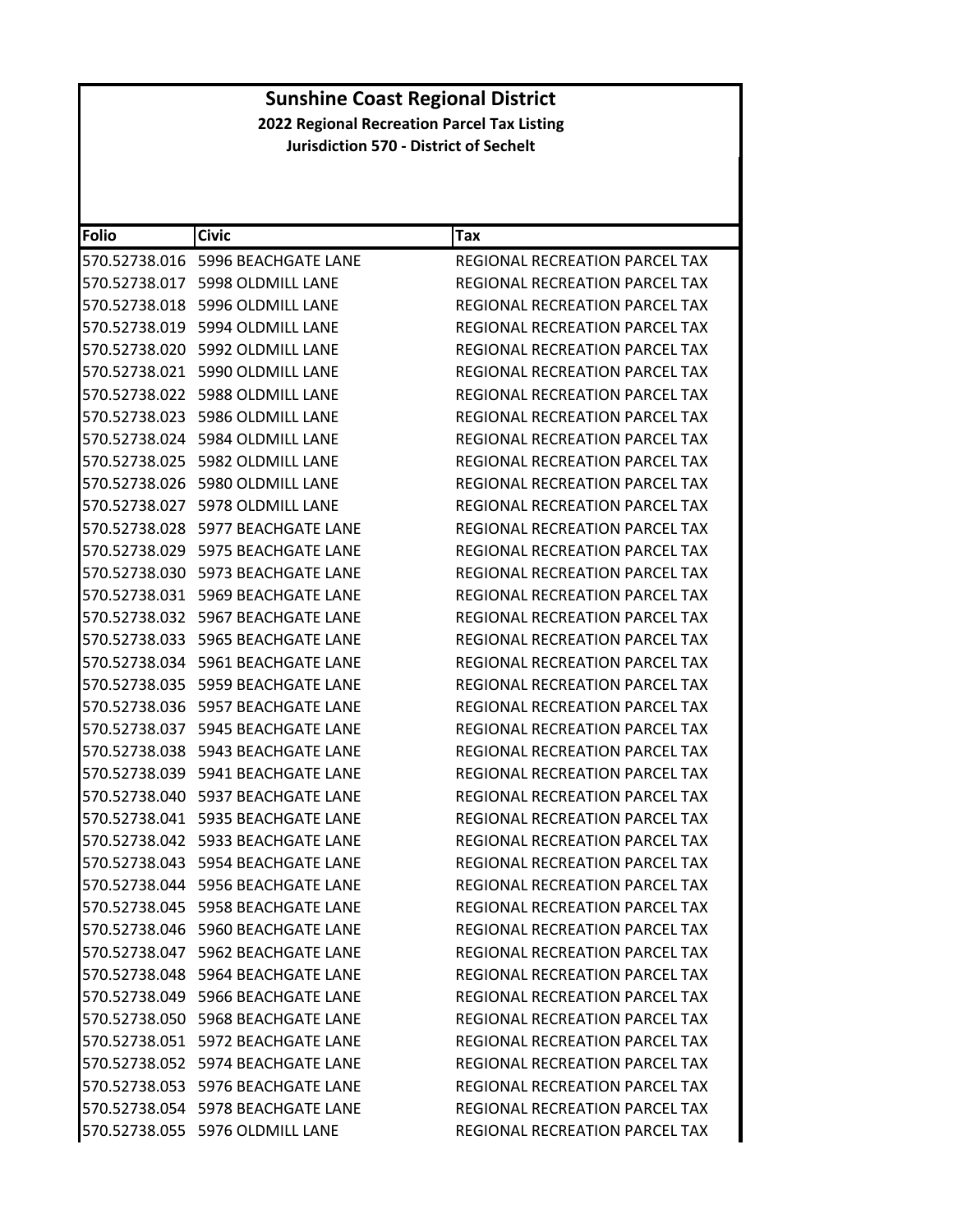| <b>Folio</b>  | <b>Civic</b>                            | Tax                                   |
|---------------|-----------------------------------------|---------------------------------------|
|               |                                         | REGIONAL RECREATION PARCEL TAX        |
|               | 570.52738.057 5972 OLDMILL LANE         | REGIONAL RECREATION PARCEL TAX        |
|               | 570.52738.058 5970 OLDMILL LANE         | REGIONAL RECREATION PARCEL TAX        |
| 570.52738.059 | 5968 OLDMILL LANE                       | REGIONAL RECREATION PARCEL TAX        |
| 570.52738.060 | 5966 OLDMILL LANE                       | REGIONAL RECREATION PARCEL TAX        |
|               |                                         | REGIONAL RECREATION PARCEL TAX        |
|               | 570.52738.062 5962 OLDMILL LANE         | REGIONAL RECREATION PARCEL TAX        |
|               | 570.52738.063 5960 OLDMILL LANE         | REGIONAL RECREATION PARCEL TAX        |
| 570.52738.064 | 5958 OLDMILL LANE                       | <b>REGIONAL RECREATION PARCEL TAX</b> |
|               | 570.52738.065 5956 OLDMILL LANE         | REGIONAL RECREATION PARCEL TAX        |
|               |                                         | REGIONAL RECREATION PARCEL TAX        |
|               | 570.52738.067 5927 BEACHGATE LANE       | REGIONAL RECREATION PARCEL TAX        |
|               | 570.52738.068 5925 BEACHGATE LANE       | REGIONAL RECREATION PARCEL TAX        |
|               | 570.52738.069 5923 BEACHGATE LANE       | <b>REGIONAL RECREATION PARCEL TAX</b> |
|               | 570.52738.070 5921 BEACHGATE LANE       | REGIONAL RECREATION PARCEL TAX        |
|               | 570.52738.071    5919    BEACHGATE LANE | REGIONAL RECREATION PARCEL TAX        |
|               | 570.52738.072    5917    BEACHGATE LANE | REGIONAL RECREATION PARCEL TAX        |
|               | 570.52738.073    5915    BEACHGATE LANE | REGIONAL RECREATION PARCEL TAX        |
|               | 570.52738.074 5907 BEACHGATE LANE       | <b>REGIONAL RECREATION PARCEL TAX</b> |
| 570.52738.075 | 5905 BEACHGATE LANE                     | REGIONAL RECREATION PARCEL TAX        |
|               | 570.52738.076    5903    BEACHGATE LANE | REGIONAL RECREATION PARCEL TAX        |
|               | 570.52738.077    5901    BEACHGATE LANE | REGIONAL RECREATION PARCEL TAX        |
|               | 570.52738.078 5932 BEACHGATE LANE       | REGIONAL RECREATION PARCEL TAX        |
|               | 570.52738.079 5934 BEACHGATE LANE       | REGIONAL RECREATION PARCEL TAX        |
| 570.52738.080 | 5936 BEACHGATE LANE                     | REGIONAL RECREATION PARCEL TAX        |
|               | 570.52738.081    5938 BEACHGATE LANE    | REGIONAL RECREATION PARCEL TAX        |
| 570.52738.082 | 5940 BEACHGATE LANE                     | REGIONAL RECREATION PARCEL TAX        |
|               | 570.52738.083    5942    BEACHGATE LANE | REGIONAL RECREATION PARCEL TAX        |
|               | 570.52738.084 5944 BEACHGATE LANE       | <b>REGIONAL RECREATION PARCEL TAX</b> |
|               | 570.52738.085 5946 BEACHGATE LANE       | REGIONAL RECREATION PARCEL TAX        |
|               | 570.52738.086 5952 OLDMILL LANE         | REGIONAL RECREATION PARCEL TAX        |
|               | 570.52738.087 5950 OLDMILL LANE         | REGIONAL RECREATION PARCEL TAX        |
|               | 570.52738.088 5948 OLDMILL LANE         | <b>REGIONAL RECREATION PARCEL TAX</b> |
|               | 570.52738.089 5946 OLDMILL LANE         | REGIONAL RECREATION PARCEL TAX        |
|               | 570.52738.090 5944 OLDMILL LANE         | REGIONAL RECREATION PARCEL TAX        |
|               | 570.52738.091 5942 OLDMILL LANE         | REGIONAL RECREATION PARCEL TAX        |
|               | 570.52738.092 5940 OLDMILL LANE         | <b>REGIONAL RECREATION PARCEL TAX</b> |
|               | 570.52738.093 5938 OLDMILL LANE         | <b>REGIONAL RECREATION PARCEL TAX</b> |
|               | 570.52738.094 5936 OLDMILL LANE         | REGIONAL RECREATION PARCEL TAX        |
|               | 570.52738.095 5934 OLDMILL LANE         | REGIONAL RECREATION PARCEL TAX        |